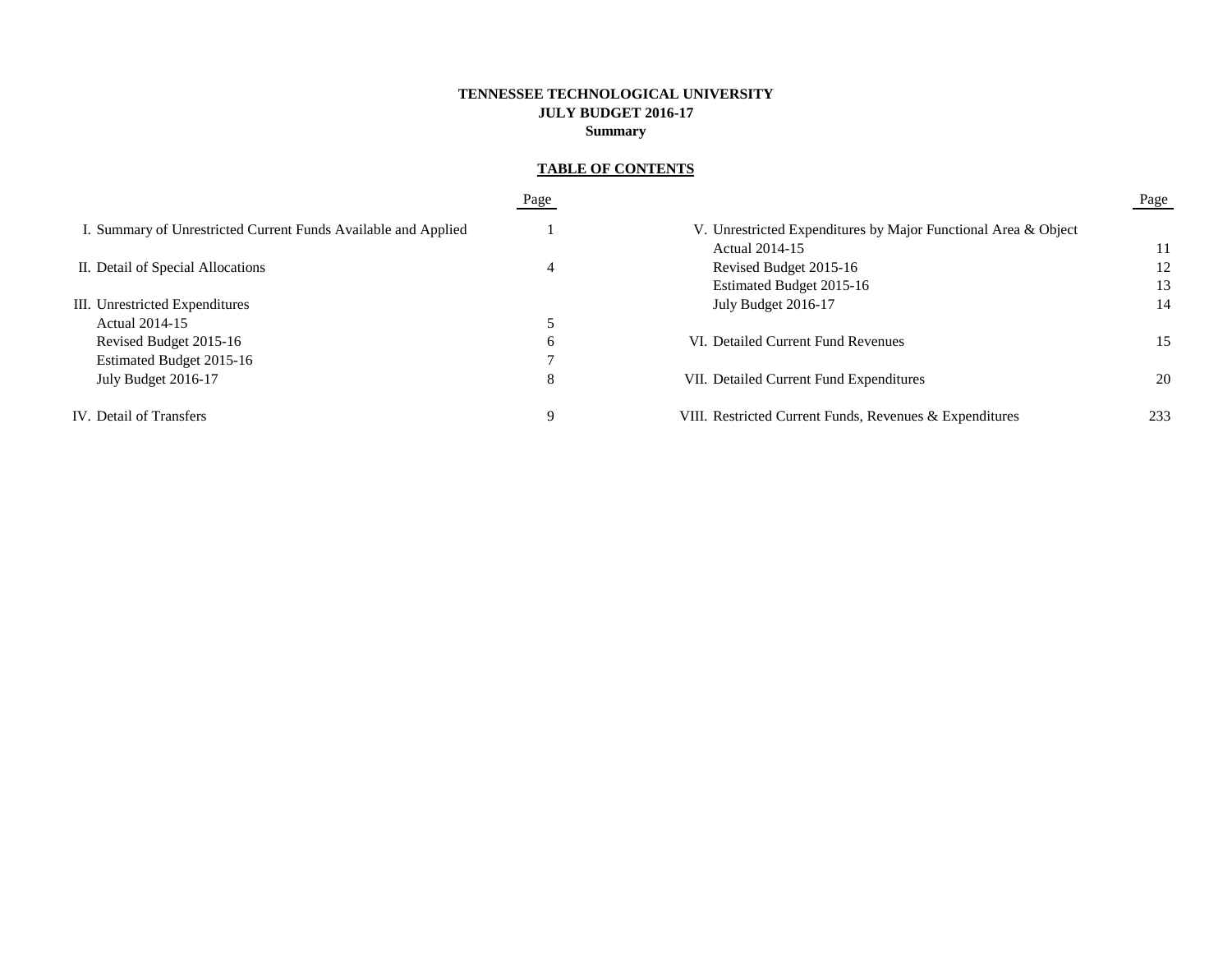Page 1 Page 1<br>Run Date 26-MAY-2016 Run Date 26-MAY-2016 FZRJF01 TBR8: 1.1 Run Date 26-MAY-2016

## Form I Georgian Communication of the Communication of Tennessee Tech University Communication Run Time 08:53 AM Summary Of Unrestricted Current Funds Available And Applied July Budget 2016-17

|                                          | Actual<br>$2014 - 15$ | October<br>Budget<br>$2015 - 16$ | Estimated<br>Budget<br>$2015 - 16$ | % Change<br>Over<br>Actual | July<br>Budget<br>$2016 - 17$ | % Change<br>Over<br>Actual |
|------------------------------------------|-----------------------|----------------------------------|------------------------------------|----------------------------|-------------------------------|----------------------------|
| Unrestricted Current Fund Balances       |                       |                                  |                                    |                            |                               |                            |
| at Beginning of Period                   |                       |                                  |                                    |                            |                               |                            |
| Allocation for Encumbrances              | 663,268               | 796,300                          | 796,300                            | 20.1                       | 796,300                       | 20.1                       |
| Allocation for Working Capital           | 2,314,770             | 2,174,300                        | 2,174,300                          | $-06.1$                    | 2,174,300                     | $-06.1$                    |
| Special Allocations                      | 15,739,501            | 12,377,300                       | 12,377,300                         | $-21.4$                    | 6,766,100                     | $-57.0$                    |
| Unallocated Balance                      | 8, 211, 579           | 9,603,400                        | 9,603,400                          | 16.9                       | $\Omega$                      | $-100.0$                   |
| Total Unrestricted Current Fund Balances | 26,929,118            | 24,951,300                       | 24,951,300                         | $-07.3$                    | 9,736,700                     | $-63.8$                    |
| Revenues                                 |                       |                                  |                                    |                            |                               |                            |
| Education and General                    |                       |                                  |                                    |                            |                               |                            |
| Tuition and Fees                         | 101,847,451           | 100,532,000                      | 100,941,600                        | $-00.9$                    | 99,704,800                    | $-02.1$                    |
| State Appropriations                     | 37,928,913            | 38,686,000                       | 38,686,000                         | 02.0                       | 41,896,800                    | 10.5                       |
| Federal Grants and Contracts             | 854,872               | 870,200                          | 869,700                            | 01.7                       | 869,700                       | 01.7                       |
| Local Grants and Contracts               | $\Omega$              | 3,200                            | 3,200                              |                            | 3,200                         |                            |
| State Grants and Contracts               | 54,222                | 59,400                           | 59,400                             | 09.5                       | 59,400                        | 09.5                       |
| Private Grants and Contracts             | 79,461                | 39,100                           | 63,000                             | $-20.7$                    | 39,100                        | $-50.8$                    |
| Private Gifts                            | 27,561                | $\Omega$                         | $\Omega$                           | $-100.0$                   | $\Omega$                      | $-100.0$                   |
| Sales & Services of Educ Activities      | 1,872,062             | 1,914,900                        | 1,955,400                          | 04.5                       | 1,759,800                     | $-06.0$                    |
| Sales & Services of Other Activities     | 8,829,072             | 7,412,000                        | 7,450,200                          | $-15.6$                    | 8,327,800                     | $-05.7$                    |
| Other Sources                            | 491,820               | 411,100                          | 443,100                            | $-09.9$                    | 691,000                       | 40.5                       |
| Total Education and General              | 151,985,434           | 149,927,900                      | 150,471,600                        | $-01.0$                    | 153,351,600                   | 00.9                       |
| Sales & Services of Aux Enterprises      |                       |                                  |                                    |                            |                               |                            |
| Sales and Services of Aux Enterprises    | 17,444,372            | 15, 146, 200                     | 15, 145, 800                       | $-13.2$                    | 14,595,100                    | $-16.3$                    |
| Total Revenues                           | 169,429,806           | 165,074,100                      | 165,617,400                        | $-02.3$                    | 167,946,700                   | $-00.9$                    |
| Expenditures and Transfers               |                       |                                  |                                    |                            |                               |                            |
| Education and General                    |                       |                                  |                                    |                            |                               |                            |
| Instruction                              | 66,393,067            | 70,002,200                       | 69,389,500                         | 04.5                       | 67,052,600                    | 01.0                       |
| Research                                 | 2,340,602             | 3,804,800                        | 3,886,300                          | 66.0                       | 2,079,200                     | $-11.2$                    |
| Public Service                           | 2,515,924             | 2,863,200                        | 2,912,000                          | 15.7                       | 2,596,900                     | 03.2                       |
| Academic Support                         | 11,230,319            | 13,053,600                       | 13,559,000                         | 20.7                       | 11,954,600                    | 06.4                       |
| Student Services                         | 23,400,005            | 24,552,100                       | 25, 297, 600                       | 08.1                       | 23,566,500                    | 00.7                       |
| Institutional Support                    | 14,594,938            | 15,438,200                       | 15,209,100                         | 04.2                       | 14,867,300                    | 01.9                       |
| Operation & Maintenance of Plant         | 11,895,686            | 14,456,000                       | 14,624,300                         | 22.9                       | 13,600,600                    | 14.3                       |
| Scholarships & Fellowships               | 8,492,848             | 8,851,000                        | 9,142,300                          | 07.6                       | 9,214,400                     | 08.5                       |
| Total Education and General              | 140,863,389           | 153,021,100                      | 154,020,100                        | 09.3                       | 144,932,100                   | 02.9                       |
| Mandatory Transfers for:                 |                       |                                  |                                    |                            |                               |                            |
| Principal & Interest                     | 472,606               | 510,800                          | 510,800                            | 08.1                       | 504,900                       | 06.8                       |
| Renewals & Replacements                  | $\Omega$              | $\Omega$                         | $\Omega$                           |                            | $\Omega$                      |                            |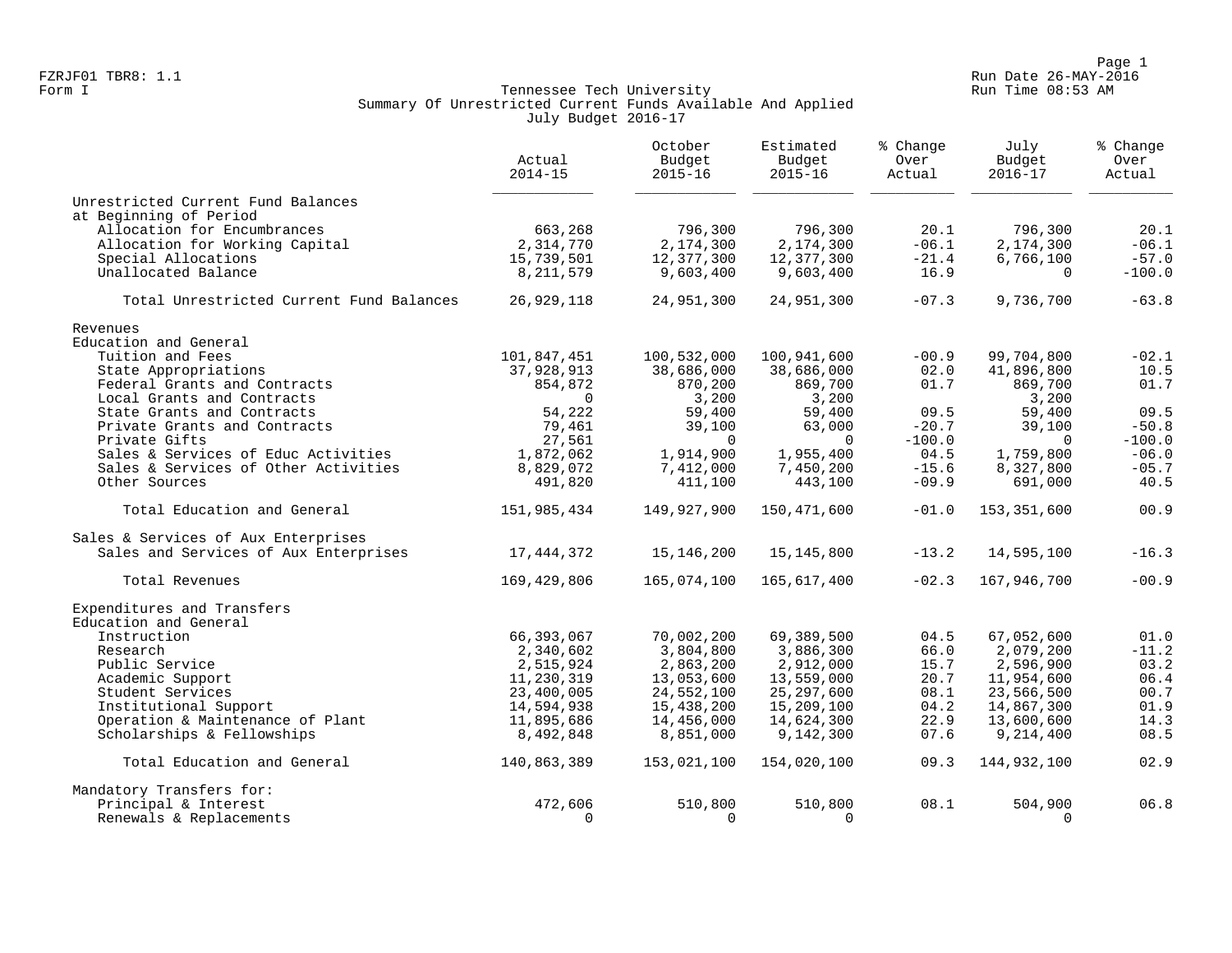Page 2<br>Run Date 26-MAY-2016 Run Date 26-MAY-2016 FZRJF01 TBR8: 1.1 Run Date 26-MAY-2016

# Form I Georgian Communication of the Communication of Tennessee Tech University Communication Run Time 08:53 AM Summary Of Unrestricted Current Funds Available And Applied July Budget 2016-17

|                                                                                                                                                                                                                                                     | Actual<br>$2014 - 15$                                               | October<br>Budget<br>$2015 - 16$                                           | Estimated<br>Budget<br>$2015 - 16$                                | % Change<br>Over<br>Actual                      | July<br>Budget<br>$2016 - 17$                                         | % Change<br>Over<br>Actual                      |
|-----------------------------------------------------------------------------------------------------------------------------------------------------------------------------------------------------------------------------------------------------|---------------------------------------------------------------------|----------------------------------------------------------------------------|-------------------------------------------------------------------|-------------------------------------------------|-----------------------------------------------------------------------|-------------------------------------------------|
| Loan Fund Matching Grant                                                                                                                                                                                                                            | $\Omega$                                                            | $\Omega$                                                                   | $\Omega$                                                          |                                                 | $\Omega$                                                              |                                                 |
| Total Mandatory Transfers                                                                                                                                                                                                                           | 472,606                                                             | 510,800                                                                    | 510,800                                                           | 08.1                                            | 504,900                                                               | 06.8                                            |
| Non-Mandatory Transfers for:<br>Transfers to Unexpended Plant Fund<br>Transfers to Renewal & Replacements<br>Transfers to Other Funds<br>Transfers from Unexpended Plant Fund<br>Transfers from Renewal & Replacements                              | 8,681,563<br>2,468,862<br>1,526,491<br>$\Omega$                     | 5,949,300<br>1,735,700<br>1,846,700<br>$\mathbf 0$                         | 6,532,000<br>1,745,700<br>1,806,500<br>$\mathbf 0$                | $-24.8$<br>$-29.3$<br>18.3                      | 3,676,400<br>1,735,700<br>2,447,000<br>$\Omega$                       | $-57.7$<br>$-29.7$<br>60.3                      |
| Transfers from Other Funds                                                                                                                                                                                                                          | $-183,650$                                                          | $\Omega$                                                                   | $\Omega$                                                          | $-100.0$                                        | $\Omega$                                                              | $-100.0$                                        |
| Total Non-Mandatory Transfers                                                                                                                                                                                                                       | 12,493,266                                                          | 9,531,700                                                                  | 10,084,200                                                        | $-19.3$                                         | 7,859,100                                                             | $-37.1$                                         |
| Total Education and General                                                                                                                                                                                                                         | 153,829,261                                                         | 163,063,600                                                                | 164,615,100                                                       | 07.0                                            | 153, 296, 100                                                         | $-00.3$                                         |
| Auxiliary Enterprises Expenditures<br>Auxiliary Enterprises Expenditures                                                                                                                                                                            | 6,905,196                                                           | 7,469,200                                                                  | 7,466,600                                                         | 08.1                                            | 7,244,900                                                             | 04.9                                            |
| Total Auxiliary Expenditures                                                                                                                                                                                                                        | 6,905,196                                                           | 7,469,200                                                                  | 7,466,600                                                         | 08.1                                            | 7,244,900                                                             | 04.9                                            |
| Mandatory Transfers for:<br>Principal & Interest<br>Renewals & Replacements<br>Loan Fund Matching Grant                                                                                                                                             | 3,484,720<br>$\Omega$<br>$\Omega$                                   | 3,534,700<br>0<br>$\Omega$                                                 | 3,600,800<br>0<br>$\Omega$                                        | 03.3<br>00.0<br>00.0                            | 3,961,100<br>$\Omega$<br>$\Omega$                                     | 13.7<br>00.0<br>00.0                            |
| Total Mandatory Transfers                                                                                                                                                                                                                           | 3,484,720                                                           | 3,534,700                                                                  | 3,600,800                                                         | 03.3                                            | 3,961,100                                                             | 13.7                                            |
| Non-Mandatory Transfers for:<br>Tranfers to Unexpended Plant Fund<br>Transfers to Renewal & Replacements<br>Transfers to Other Funds<br>Transfers from Unexpended Plant Fund<br>Transfers from Renewal & Replacements<br>Transfers from Other Funds | $\Omega$<br>7,188,511<br>$\Omega$<br>$\Omega$<br>$\Omega$<br>$\cap$ | $\Omega$<br>5, 213, 400<br>$\Omega$<br>$\mathbf 0$<br>$\Omega$<br>$\Omega$ | $\Omega$<br>5,149,500<br>0<br>$\mathbf 0$<br>$\Omega$<br>$\Omega$ | 00.0<br>$-28.4$<br>00.0<br>00.0<br>00.0<br>00.0 | $\Omega$<br>3,389,100<br>$\Omega$<br>$\Omega$<br>$\Omega$<br>$\Omega$ | 00.0<br>$-52.9$<br>00.0<br>00.0<br>00.0<br>00.0 |
| Total Non-Mandatory Transfers                                                                                                                                                                                                                       | 7,188,511                                                           | 5, 213, 400                                                                | 5,149,500                                                         | $-28.4$                                         | 3,389,100                                                             | $-52.9$                                         |
| Total Auxiliary Enterprises                                                                                                                                                                                                                         | 17,578,427                                                          | 16, 217, 300                                                               | 16,216,900                                                        | $-07.7$                                         | 14,595,100                                                            | $-17.0$                                         |
| Total Expenditures And Transfers                                                                                                                                                                                                                    | 171,407,688                                                         | 179,280,900                                                                | 180,832,000                                                       | 05.5                                            | 167,891,200                                                           | $-02.1$                                         |
| Other<br>Prior Period Adjustments                                                                                                                                                                                                                   | 0                                                                   | $\mathbf 0$                                                                | $\mathbf 0$                                                       | 00.0                                            | $\Omega$                                                              | 00.0                                            |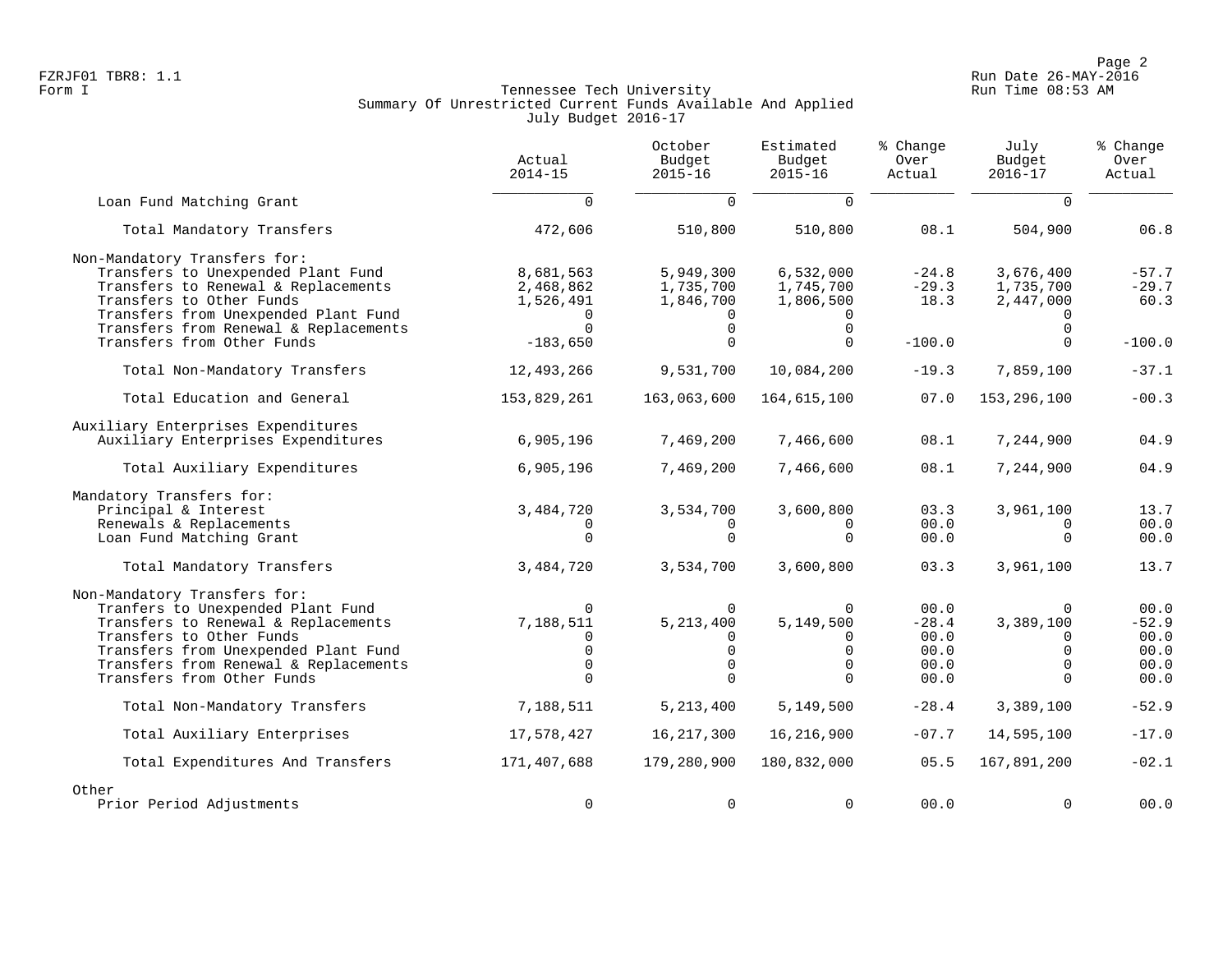Page 3<br>Run Date 26-MAY-2016 Run Date 26-MAY-2016 FZRJF01 TBR8: 1.1 Run Date 26-MAY-2016

# Form I Georgian Communication of the Communication of Tennessee Tech University Communication Run Time 08:53 AM Summary Of Unrestricted Current Funds Available And Applied July Budget 2016-17

|                                                                                      | Actual<br>$2014 - 15$                  | October<br>Budget<br>$2015 - 16$  | Estimated<br>Budget<br>$2015 - 16$ | % Change<br>Over<br>Actual | July<br>Budget<br>$2016 - 17$     | % Change<br>Over<br>Actual |
|--------------------------------------------------------------------------------------|----------------------------------------|-----------------------------------|------------------------------------|----------------------------|-----------------------------------|----------------------------|
| Other Additions/Deductions                                                           |                                        | $\Omega$                          |                                    | 00.0                       | $\Omega$                          | 00.0                       |
| Total Other                                                                          | 0                                      | 0                                 | 0                                  | 00.0                       | 0                                 | 00.0                       |
| Unrestricted Current Fund Balances<br>at End of Period                               |                                        |                                   |                                    |                            |                                   |                            |
| Allocation for Encumbrances<br>Allocation for Working Capital<br>Special Allocations | 796,340<br>2, 174, 263<br>12, 377, 275 | 796,300<br>2,174,300<br>7,773,900 | 796,300<br>2,174,300<br>6,766,100  | 00.0<br>00.0<br>$-45.3$    | 796,300<br>2,174,300<br>6,821,600 | 00.0<br>00.0<br>$-44.9$    |
| Unallocated Balance                                                                  | 9,603,358                              |                                   | $\Omega$                           | $-100.0$                   | 0                                 | $-100.0$                   |
| Total Unrestricted Current Fund Balances                                             | 24,951,236                             | 10,744,500                        | 9,736,700                          | $-61.0$                    | 9,792,200                         | $-60.8$                    |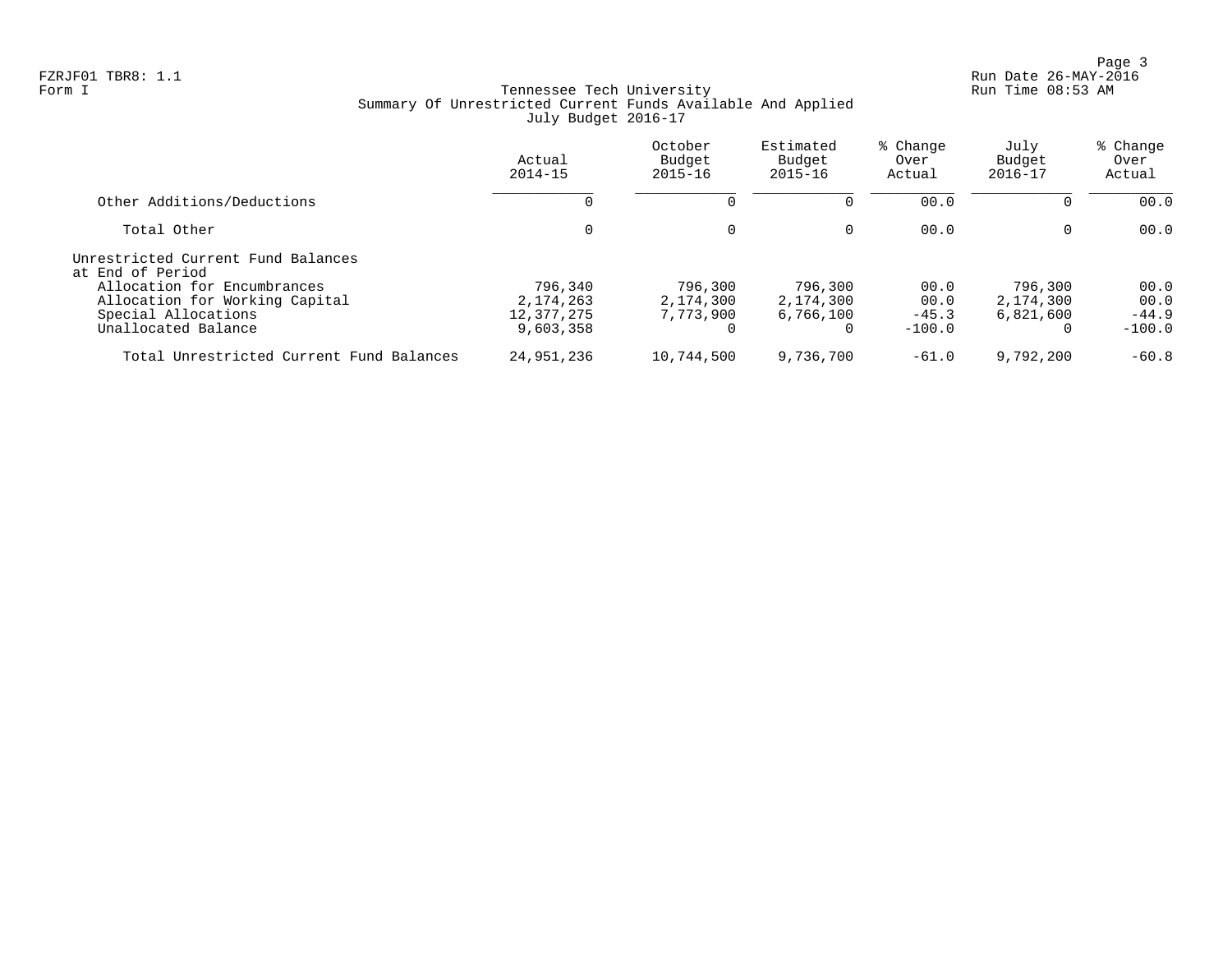# Form II Tennessee Tech University Run Time 09:22 AM Special Allocations July Budget 2016-17

| At Beginning of Period<br>2% to 5% Reserve<br>7,561,447<br>7,561,447<br>3,055,656<br>10,549,805<br>Allocation for Compensated Absences<br>Allocation for Student Activity Fees<br>519,826<br>1,687,939<br>1,510,267<br>1,510,267<br>Allocation for Technology Access Fees<br>1,610,357<br>1,643,067<br>1,643,067<br>1,643,067<br>Allocation for Auxiliary Contingency<br>859,209<br>872,219<br>872,219<br>757,292<br>Allocation for Specialized Academic Course Fees<br>790,275<br>790,275<br>1,032,191<br>790,275<br>Allocation for Unexpended Contracts<br>Allocation for Conferences and Institutes<br>Allocation for Floyd Scholarship<br>Allocation for RODP<br>Allocation for TTC Equipment Appropriation<br>Allocation for OPEB<br>Allocation for Designated Appropriations<br>Allocation for Sustainable Campus Fee<br>Allocation for International Education Fee<br>Total<br>15,739,501<br>12,377,275<br>12,377,275<br>6,766,116<br>At End of Period<br>7,561,447<br>4,063,433<br>3,055,656<br>3,138,672<br>2% to 5% Reserve<br>Allocation for Compensated Absences<br>Allocation for Student Activity Fees<br>1,510,267<br>519,826<br>519,826<br>519,826<br>Allocation for Technology Access Fees<br>1,643,067<br>1,643,067<br>1,643,067<br>1,643,067<br>Allocation for Auxiliary Contingency<br>872,219<br>757,312<br>757,292<br>729,755<br>Allocation for Specialized Academic Course Fees<br>790,275<br>790,275<br>790,275<br>790,275<br>Allocation for Unexpended Contracts<br>Allocation for Conferences and Institutes<br>Allocation for Floyd Scholarship<br>Allocation for RODP<br>Allocation for TTC Equipment Appropriation<br>Allocation for OPEB<br>Allocation for Designated Appropriations<br>Allocation for Sustainable Campus Fee<br>Allocation for International Education Fee<br>12,377,275<br>7,773,913<br>6,766,116<br>6,821,595<br>Total | Actual<br>$2014 - 15$ | October<br>Budget<br>$2015 - 16$ | Estimated<br>Budget<br>$2015 - 16$ | July<br>Budget<br>$2016 - 17$ |
|-------------------------------------------------------------------------------------------------------------------------------------------------------------------------------------------------------------------------------------------------------------------------------------------------------------------------------------------------------------------------------------------------------------------------------------------------------------------------------------------------------------------------------------------------------------------------------------------------------------------------------------------------------------------------------------------------------------------------------------------------------------------------------------------------------------------------------------------------------------------------------------------------------------------------------------------------------------------------------------------------------------------------------------------------------------------------------------------------------------------------------------------------------------------------------------------------------------------------------------------------------------------------------------------------------------------------------------------------------------------------------------------------------------------------------------------------------------------------------------------------------------------------------------------------------------------------------------------------------------------------------------------------------------------------------------------------------------------------------------------------------------------------------------------------------------------------------------------------------------------------|-----------------------|----------------------------------|------------------------------------|-------------------------------|
|                                                                                                                                                                                                                                                                                                                                                                                                                                                                                                                                                                                                                                                                                                                                                                                                                                                                                                                                                                                                                                                                                                                                                                                                                                                                                                                                                                                                                                                                                                                                                                                                                                                                                                                                                                                                                                                                         |                       |                                  |                                    |                               |
|                                                                                                                                                                                                                                                                                                                                                                                                                                                                                                                                                                                                                                                                                                                                                                                                                                                                                                                                                                                                                                                                                                                                                                                                                                                                                                                                                                                                                                                                                                                                                                                                                                                                                                                                                                                                                                                                         |                       |                                  |                                    |                               |
|                                                                                                                                                                                                                                                                                                                                                                                                                                                                                                                                                                                                                                                                                                                                                                                                                                                                                                                                                                                                                                                                                                                                                                                                                                                                                                                                                                                                                                                                                                                                                                                                                                                                                                                                                                                                                                                                         |                       |                                  |                                    |                               |
|                                                                                                                                                                                                                                                                                                                                                                                                                                                                                                                                                                                                                                                                                                                                                                                                                                                                                                                                                                                                                                                                                                                                                                                                                                                                                                                                                                                                                                                                                                                                                                                                                                                                                                                                                                                                                                                                         |                       |                                  |                                    |                               |
|                                                                                                                                                                                                                                                                                                                                                                                                                                                                                                                                                                                                                                                                                                                                                                                                                                                                                                                                                                                                                                                                                                                                                                                                                                                                                                                                                                                                                                                                                                                                                                                                                                                                                                                                                                                                                                                                         |                       |                                  |                                    |                               |
|                                                                                                                                                                                                                                                                                                                                                                                                                                                                                                                                                                                                                                                                                                                                                                                                                                                                                                                                                                                                                                                                                                                                                                                                                                                                                                                                                                                                                                                                                                                                                                                                                                                                                                                                                                                                                                                                         |                       |                                  |                                    |                               |
|                                                                                                                                                                                                                                                                                                                                                                                                                                                                                                                                                                                                                                                                                                                                                                                                                                                                                                                                                                                                                                                                                                                                                                                                                                                                                                                                                                                                                                                                                                                                                                                                                                                                                                                                                                                                                                                                         |                       |                                  |                                    |                               |
|                                                                                                                                                                                                                                                                                                                                                                                                                                                                                                                                                                                                                                                                                                                                                                                                                                                                                                                                                                                                                                                                                                                                                                                                                                                                                                                                                                                                                                                                                                                                                                                                                                                                                                                                                                                                                                                                         |                       |                                  |                                    |                               |
|                                                                                                                                                                                                                                                                                                                                                                                                                                                                                                                                                                                                                                                                                                                                                                                                                                                                                                                                                                                                                                                                                                                                                                                                                                                                                                                                                                                                                                                                                                                                                                                                                                                                                                                                                                                                                                                                         |                       |                                  |                                    |                               |
|                                                                                                                                                                                                                                                                                                                                                                                                                                                                                                                                                                                                                                                                                                                                                                                                                                                                                                                                                                                                                                                                                                                                                                                                                                                                                                                                                                                                                                                                                                                                                                                                                                                                                                                                                                                                                                                                         |                       |                                  |                                    |                               |
|                                                                                                                                                                                                                                                                                                                                                                                                                                                                                                                                                                                                                                                                                                                                                                                                                                                                                                                                                                                                                                                                                                                                                                                                                                                                                                                                                                                                                                                                                                                                                                                                                                                                                                                                                                                                                                                                         |                       |                                  |                                    |                               |
|                                                                                                                                                                                                                                                                                                                                                                                                                                                                                                                                                                                                                                                                                                                                                                                                                                                                                                                                                                                                                                                                                                                                                                                                                                                                                                                                                                                                                                                                                                                                                                                                                                                                                                                                                                                                                                                                         |                       |                                  |                                    |                               |
|                                                                                                                                                                                                                                                                                                                                                                                                                                                                                                                                                                                                                                                                                                                                                                                                                                                                                                                                                                                                                                                                                                                                                                                                                                                                                                                                                                                                                                                                                                                                                                                                                                                                                                                                                                                                                                                                         |                       |                                  |                                    |                               |
|                                                                                                                                                                                                                                                                                                                                                                                                                                                                                                                                                                                                                                                                                                                                                                                                                                                                                                                                                                                                                                                                                                                                                                                                                                                                                                                                                                                                                                                                                                                                                                                                                                                                                                                                                                                                                                                                         |                       |                                  |                                    |                               |
|                                                                                                                                                                                                                                                                                                                                                                                                                                                                                                                                                                                                                                                                                                                                                                                                                                                                                                                                                                                                                                                                                                                                                                                                                                                                                                                                                                                                                                                                                                                                                                                                                                                                                                                                                                                                                                                                         |                       |                                  |                                    |                               |
|                                                                                                                                                                                                                                                                                                                                                                                                                                                                                                                                                                                                                                                                                                                                                                                                                                                                                                                                                                                                                                                                                                                                                                                                                                                                                                                                                                                                                                                                                                                                                                                                                                                                                                                                                                                                                                                                         |                       |                                  |                                    |                               |
|                                                                                                                                                                                                                                                                                                                                                                                                                                                                                                                                                                                                                                                                                                                                                                                                                                                                                                                                                                                                                                                                                                                                                                                                                                                                                                                                                                                                                                                                                                                                                                                                                                                                                                                                                                                                                                                                         |                       |                                  |                                    |                               |
|                                                                                                                                                                                                                                                                                                                                                                                                                                                                                                                                                                                                                                                                                                                                                                                                                                                                                                                                                                                                                                                                                                                                                                                                                                                                                                                                                                                                                                                                                                                                                                                                                                                                                                                                                                                                                                                                         |                       |                                  |                                    |                               |
|                                                                                                                                                                                                                                                                                                                                                                                                                                                                                                                                                                                                                                                                                                                                                                                                                                                                                                                                                                                                                                                                                                                                                                                                                                                                                                                                                                                                                                                                                                                                                                                                                                                                                                                                                                                                                                                                         |                       |                                  |                                    |                               |
|                                                                                                                                                                                                                                                                                                                                                                                                                                                                                                                                                                                                                                                                                                                                                                                                                                                                                                                                                                                                                                                                                                                                                                                                                                                                                                                                                                                                                                                                                                                                                                                                                                                                                                                                                                                                                                                                         |                       |                                  |                                    |                               |
|                                                                                                                                                                                                                                                                                                                                                                                                                                                                                                                                                                                                                                                                                                                                                                                                                                                                                                                                                                                                                                                                                                                                                                                                                                                                                                                                                                                                                                                                                                                                                                                                                                                                                                                                                                                                                                                                         |                       |                                  |                                    |                               |
|                                                                                                                                                                                                                                                                                                                                                                                                                                                                                                                                                                                                                                                                                                                                                                                                                                                                                                                                                                                                                                                                                                                                                                                                                                                                                                                                                                                                                                                                                                                                                                                                                                                                                                                                                                                                                                                                         |                       |                                  |                                    |                               |
|                                                                                                                                                                                                                                                                                                                                                                                                                                                                                                                                                                                                                                                                                                                                                                                                                                                                                                                                                                                                                                                                                                                                                                                                                                                                                                                                                                                                                                                                                                                                                                                                                                                                                                                                                                                                                                                                         |                       |                                  |                                    |                               |
|                                                                                                                                                                                                                                                                                                                                                                                                                                                                                                                                                                                                                                                                                                                                                                                                                                                                                                                                                                                                                                                                                                                                                                                                                                                                                                                                                                                                                                                                                                                                                                                                                                                                                                                                                                                                                                                                         |                       |                                  |                                    |                               |
|                                                                                                                                                                                                                                                                                                                                                                                                                                                                                                                                                                                                                                                                                                                                                                                                                                                                                                                                                                                                                                                                                                                                                                                                                                                                                                                                                                                                                                                                                                                                                                                                                                                                                                                                                                                                                                                                         |                       |                                  |                                    |                               |
|                                                                                                                                                                                                                                                                                                                                                                                                                                                                                                                                                                                                                                                                                                                                                                                                                                                                                                                                                                                                                                                                                                                                                                                                                                                                                                                                                                                                                                                                                                                                                                                                                                                                                                                                                                                                                                                                         |                       |                                  |                                    |                               |
|                                                                                                                                                                                                                                                                                                                                                                                                                                                                                                                                                                                                                                                                                                                                                                                                                                                                                                                                                                                                                                                                                                                                                                                                                                                                                                                                                                                                                                                                                                                                                                                                                                                                                                                                                                                                                                                                         |                       |                                  |                                    |                               |
|                                                                                                                                                                                                                                                                                                                                                                                                                                                                                                                                                                                                                                                                                                                                                                                                                                                                                                                                                                                                                                                                                                                                                                                                                                                                                                                                                                                                                                                                                                                                                                                                                                                                                                                                                                                                                                                                         |                       |                                  |                                    |                               |
|                                                                                                                                                                                                                                                                                                                                                                                                                                                                                                                                                                                                                                                                                                                                                                                                                                                                                                                                                                                                                                                                                                                                                                                                                                                                                                                                                                                                                                                                                                                                                                                                                                                                                                                                                                                                                                                                         |                       |                                  |                                    |                               |
|                                                                                                                                                                                                                                                                                                                                                                                                                                                                                                                                                                                                                                                                                                                                                                                                                                                                                                                                                                                                                                                                                                                                                                                                                                                                                                                                                                                                                                                                                                                                                                                                                                                                                                                                                                                                                                                                         |                       |                                  |                                    |                               |
|                                                                                                                                                                                                                                                                                                                                                                                                                                                                                                                                                                                                                                                                                                                                                                                                                                                                                                                                                                                                                                                                                                                                                                                                                                                                                                                                                                                                                                                                                                                                                                                                                                                                                                                                                                                                                                                                         |                       |                                  |                                    |                               |
|                                                                                                                                                                                                                                                                                                                                                                                                                                                                                                                                                                                                                                                                                                                                                                                                                                                                                                                                                                                                                                                                                                                                                                                                                                                                                                                                                                                                                                                                                                                                                                                                                                                                                                                                                                                                                                                                         |                       |                                  |                                    |                               |
|                                                                                                                                                                                                                                                                                                                                                                                                                                                                                                                                                                                                                                                                                                                                                                                                                                                                                                                                                                                                                                                                                                                                                                                                                                                                                                                                                                                                                                                                                                                                                                                                                                                                                                                                                                                                                                                                         |                       |                                  |                                    |                               |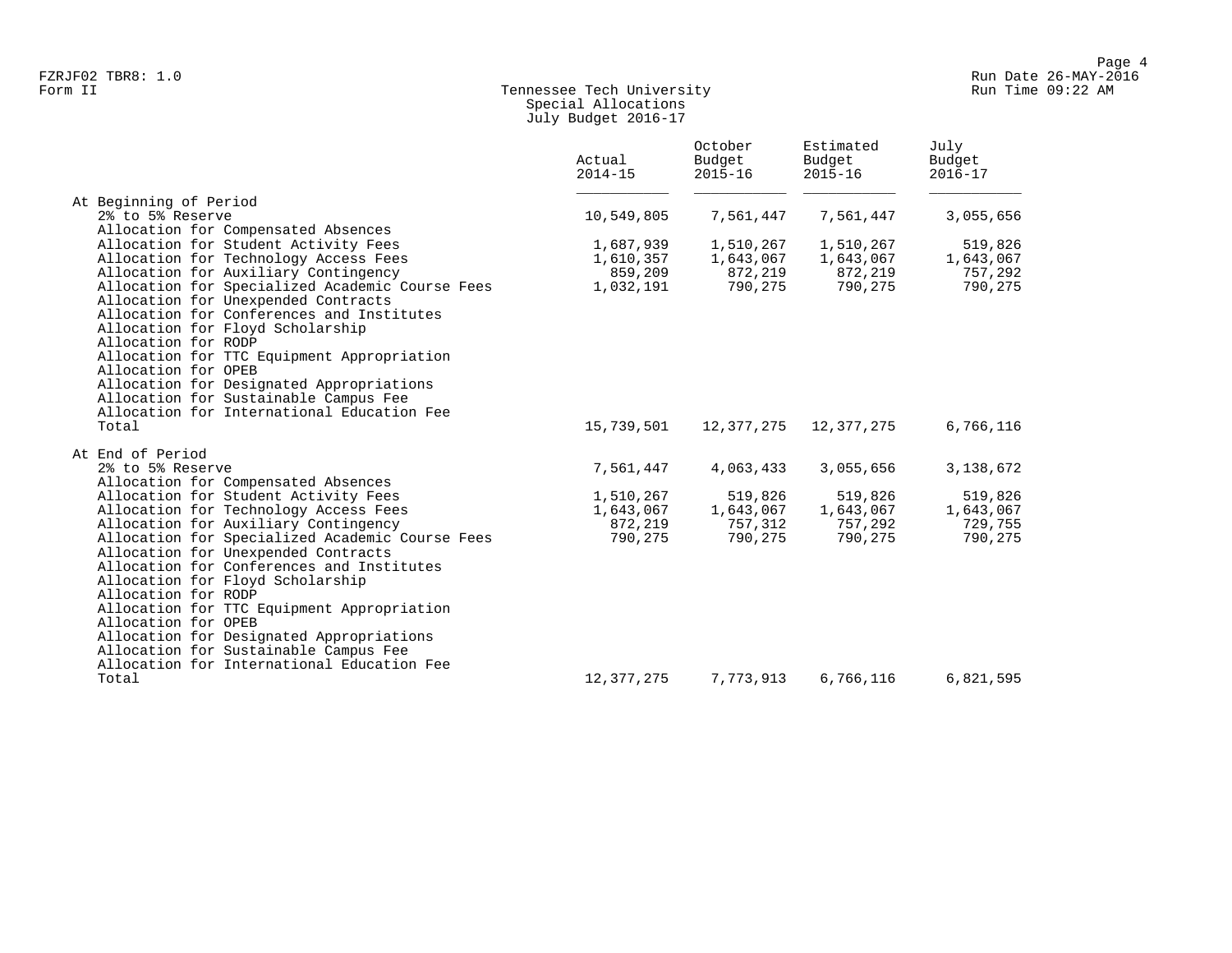### Form III Tennessee Tech University Run Time 09:28 AM Unrestricted Educational And General Expenditures By Budget Category Actual 2014-15

| UNRESTRICTED EXPENDITURES<br>EDUCATION AND GENERAL | Professional<br>Salaries | Other<br>Salaries | Employee<br>Benefits | Travel       | Operating<br>Expense | Capital<br>Outlay | Total       | % OF<br>Total<br>E & G |
|----------------------------------------------------|--------------------------|-------------------|----------------------|--------------|----------------------|-------------------|-------------|------------------------|
| Instruction                                        | 37,996,623               | 3,044,673         | 15,180,132           | 552,425      | 9,321,094            | 298,120           | 66,393,067  | 47.13                  |
| Research                                           | 527,613                  | 239,603           | 259,026              | 245,305      | 936,206              | 132,849           | 2,340,602   | 1.66                   |
| Public Service                                     | 521,988                  | 359,105           | 317,631              | 46,104       | 1,214,643            | 56,453            | 2,515,924   | 1.79                   |
| Academic Support                                   | 7,030,532                | 1,898,064         | 3,329,986            | 327,686      | $-1,953,642$         | 597,693           | 11,230,319  | 7.97                   |
| Student Services                                   | 6,373,407                | 1,881,907         | 3,537,294            | 1,728,119    | 9,871,378            | 7,900             | 23,400,005  | 16.61                  |
| Institutional Support                              | 5,999,044                | 2,173,193         | 3, 252, 379          | 189,402      | 2,980,920            | $\mathbf 0$       | 14,594,938  | 10.36                  |
| Oper & Maint of Plant                              | 607,314                  | 2,062,684         | 1,380,344            | 20,201       | 7,806,242            | 18,901            | 11,895,686  | 8.44                   |
| Scholarships & Fellow                              | $\mathbf 0$              | $\circ$           | $\mathbf 0$          | $\mathbf{0}$ | 8,492,848            | $\circ$           | 8,492,848   | 6.03                   |
| Total Educational and General                      | 59,056,521               | 11,659,229        | 27, 256, 792         | 3,109,242    | 38,669,689           | 1,111,916         | 140,863,389 |                        |
| Auxiliary Enterprises                              | 692,686                  | 1,495,192         | 737,432              | 14,787       | 3,965,099            | $\mathbf 0$       | 6,905,196   |                        |
| Total Unrestricted                                 | 59,749,207               | 13, 154, 421      | 27,994,224           | 3,124,029    | 42,634,788           | 1,111,916         | 147,768,585 |                        |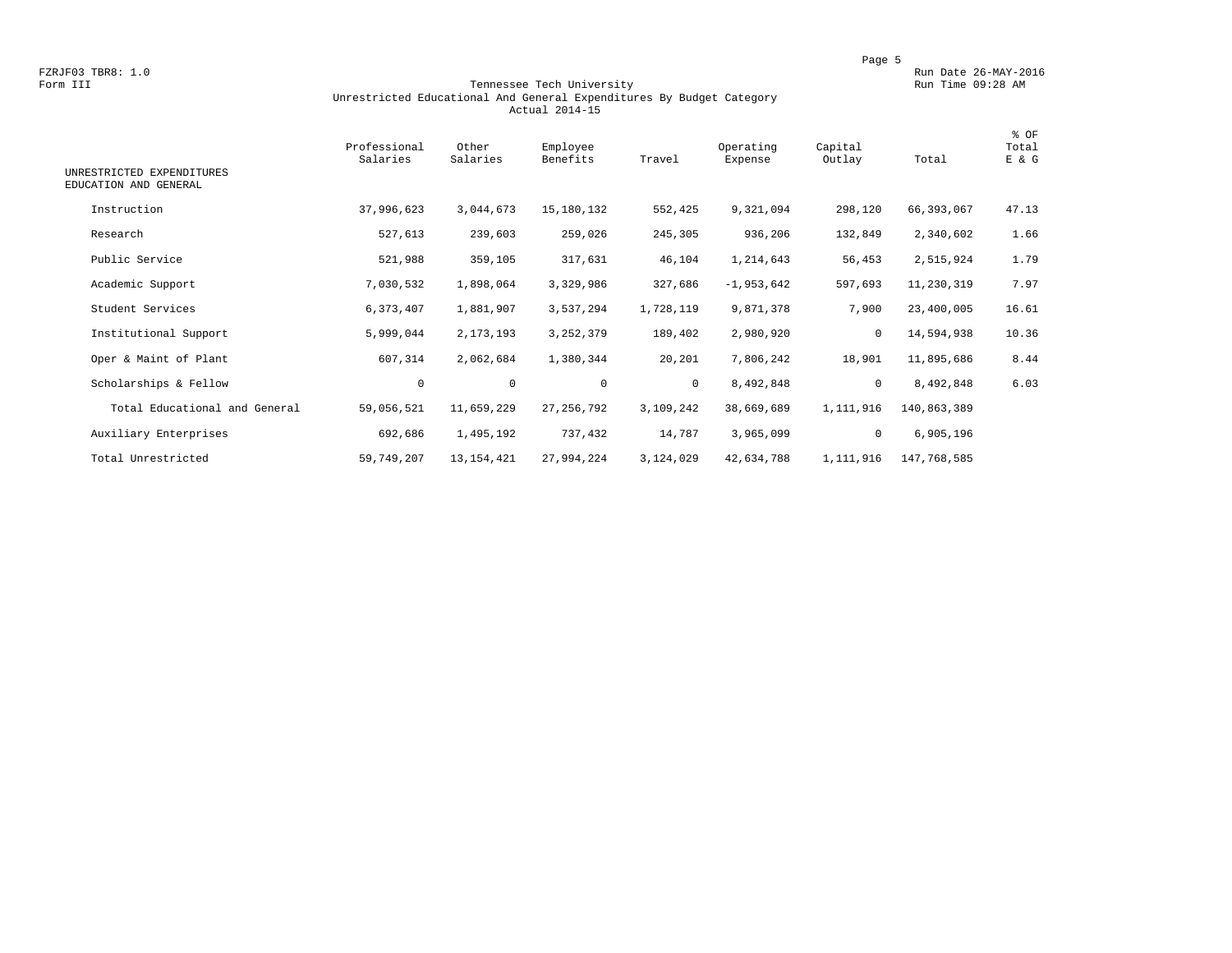### Form III Tennessee Tech University Run Time 09:28 AM Unrestricted Educational And General Expenditures By Budget Category Revised 2015-16

| UNRESTRICTED EXPENDITURES     | Professional<br>Salaries | Other<br>Salaries | Employee<br>Benefits | Travel       | Operating<br>Expense | Capital<br>Outlay | Total       | % OF<br>Total<br>E & G |
|-------------------------------|--------------------------|-------------------|----------------------|--------------|----------------------|-------------------|-------------|------------------------|
| EDUCATION AND GENERAL         |                          |                   |                      |              |                      |                   |             |                        |
| Instruction                   | 39,024,400               | 2,894,200         | 13,955,600           | 389,000      | 13,565,600           | 173,400           | 70,002,200  | 45.75                  |
| Research                      | 411,800                  | 120,200           | 307,300              | 48,500       | 2,888,700            | 28,300            | 3,804,800   | 2.49                   |
| Public Service                | 680,200                  | 311,300           | 452,200              | 42,500       | 1,377,000            | 0                 | 2,863,200   | 1.87                   |
| Academic Support              | 8,025,500                | 1,931,400         | 3,880,800            | 242,300      | $-1, 275, 300$       | 248,900           | 13,053,600  | 8.53                   |
| Student Services              | 7,028,600                | 1,963,800         | 3,824,800            | 1,215,800    | 10,519,100           | $\mathbf 0$       | 24,552,100  | 16.04                  |
| Institutional Support         | 7,237,500                | 1,778,500         | 3,478,500            | 110,200      | 2,826,500            | 7,000             | 15,438,200  | 10.09                  |
| Oper & Maint of Plant         | 965,500                  | 3,076,500         | 2,053,100            | 16,300       | 8,344,600            | 0                 | 14,456,000  | 9.45                   |
| Scholarships & Fellow         | $\mathbf 0$              | $\mathbf 0$       | $\mathbf 0$          | $\mathbf{0}$ | 8,851,000            | $\mathbf 0$       | 8,851,000   | 5.78                   |
| Total Educational and General | 63, 373, 500             | 12,075,900        | 27,952,300           | 2,064,600    | 47,097,200           | 457,600           | 153,021,100 |                        |
| Auxiliary Enterprises         | 724,900                  | 1,565,300         | 732,800              | 11,500       | 4,432,200            | 2,500             | 7,469,200   |                        |
| Total Unrestricted            | 64,098,400               | 13,641,200        | 28,685,100           | 2,076,100    | 51,529,400           | 460,100           | 160,490,300 |                        |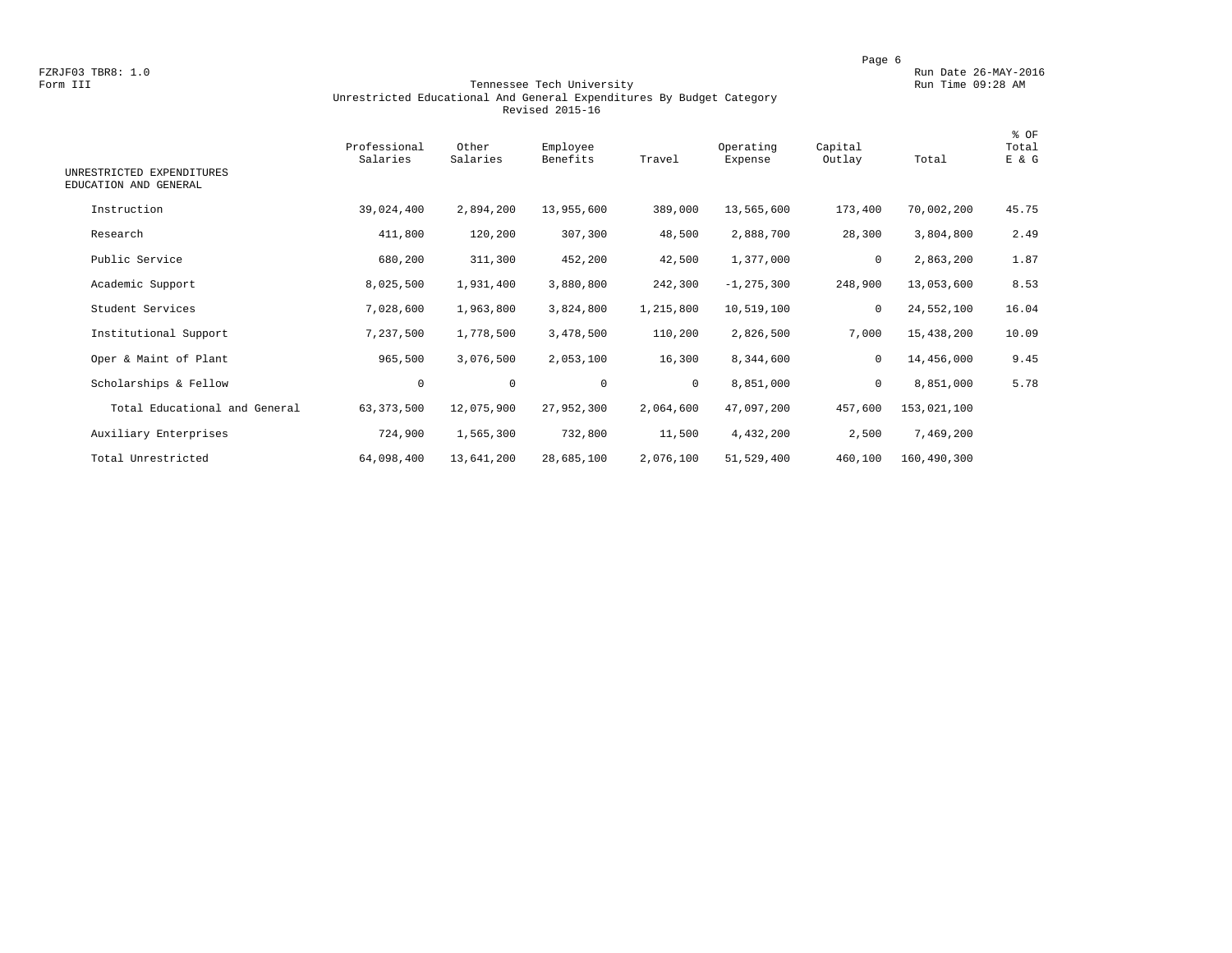### Form III Tennessee Tech University Run Time 09:28 AM Unrestricted Educational And General Expenditures By Budget Category Estimated 2015-16

| UNRESTRICTED EXPENDITURES     | Professional<br>Salaries | Other<br>Salaries | Employee<br>Benefits | Travel       | Operating<br>Expense | Capital<br>Outlay | Total       | % OF<br>Total<br>E & G |
|-------------------------------|--------------------------|-------------------|----------------------|--------------|----------------------|-------------------|-------------|------------------------|
| EDUCATION AND GENERAL         |                          |                   |                      |              |                      |                   |             |                        |
| Instruction                   | 38,647,200               | 3,220,400         | 14,508,000           | 554,900      | 12,012,700           | 446,300           | 69,389,500  | 45.05                  |
| Research                      | 557,900                  | 158,400           | 326,300              | 152,100      | 2,653,300            | 38,300            | 3,886,300   | 2.52                   |
| Public Service                | 653,200                  | 340,300           | 450,900              | 50,800       | 1,416,800            | 0                 | 2,912,000   | 1.89                   |
| Academic Support              | 7,850,600                | 1,908,200         | 3,973,200            | 529,500      | $-981,800$           | 279,300           | 13,559,000  | 8.80                   |
| Student Services              | 7,280,000                | 2,119,000         | 3,889,800            | 1,726,300    | 10,282,500           | $\mathbf 0$       | 25,297,600  | 16.42                  |
| Institutional Support         | 6,988,100                | 1,797,200         | 3,541,600            | 160,700      | 2,721,500            | 0                 | 15,209,100  | 9.87                   |
| Oper & Maint of Plant         | 905,100                  | 2,954,100         | 2,022,900            | 15,600       | 8,726,600            | 0                 | 14,624,300  | 9.50                   |
| Scholarships & Fellow         | $\mathbf 0$              | $\mathbf 0$       | $\mathbf 0$          | $\mathbf{0}$ | 9,142,300            | $\mathbf 0$       | 9,142,300   | 5.94                   |
| Total Educational and General | 62,882,100               | 12,497,600        | 28,712,700           | 3,189,900    | 45,973,900           | 763,900           | 154,020,100 |                        |
| Auxiliary Enterprises         | 698,400                  | 1,556,900         | 736,200              | 21,300       | 4,451,300            | 2,500             | 7,466,600   |                        |
| Total Unrestricted            | 63,580,500               | 14,054,500        | 29,448,900           | 3,211,200    | 50,425,200           | 766,400           | 161,486,700 |                        |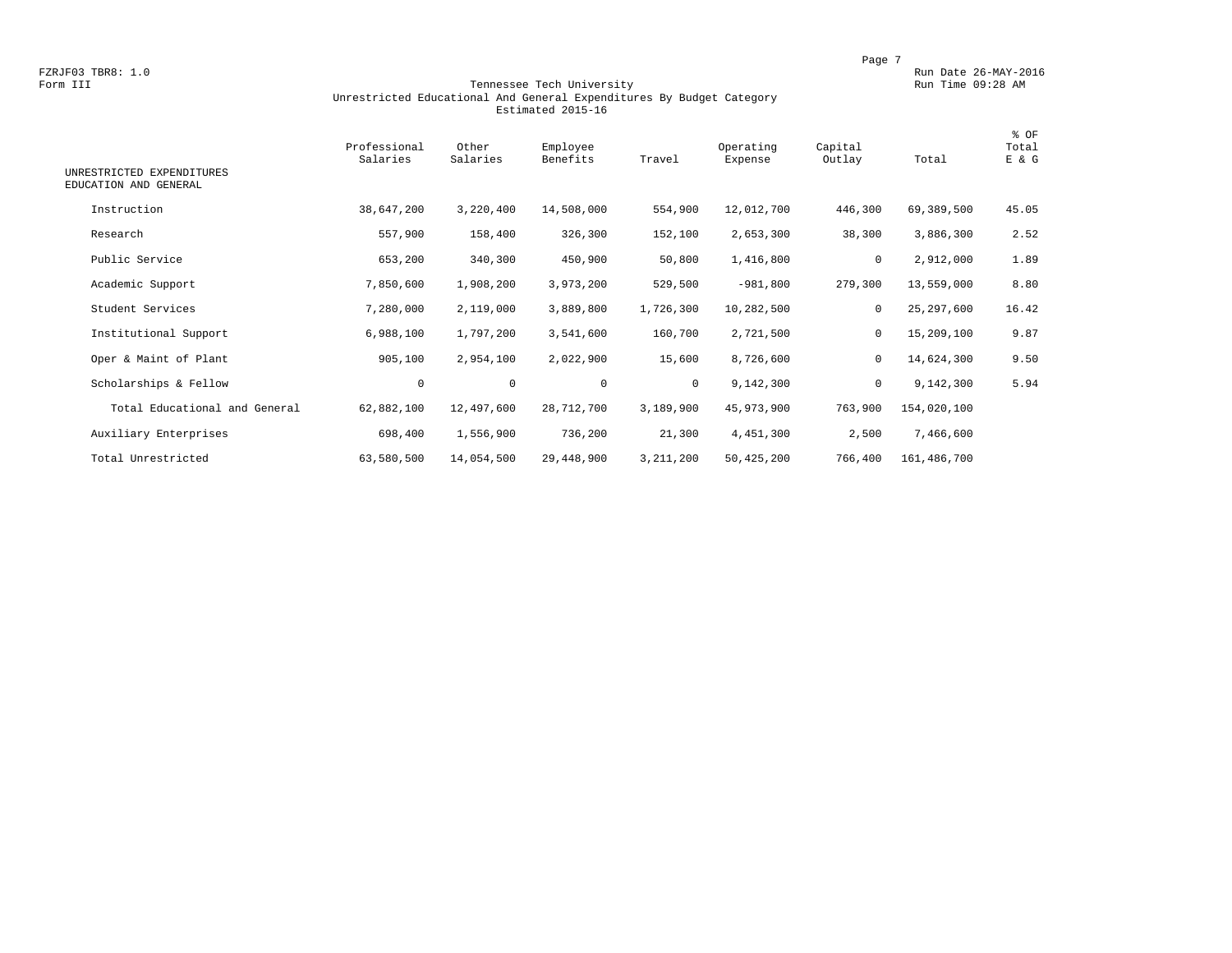### Form III Tennessee Tech University Run Time 09:28 AM Unrestricted Educational And General Expenditures By Budget Category Proposed 2016-17

| UNRESTRICTED EXPENDITURES<br>EDUCATION AND GENERAL | Professional<br>Salaries | Other<br>Salaries | Employee<br>Benefits | Travel    | Operating<br>Expense | Capital<br>Outlay | Total       | % OF<br>Total<br>E & G |
|----------------------------------------------------|--------------------------|-------------------|----------------------|-----------|----------------------|-------------------|-------------|------------------------|
| Instruction                                        | 39,267,300               | 2,900,000         | 14,036,200           | 313,100   | 10,424,500           | 111,500           | 67,052,600  | 46.26                  |
| Research                                           | 298,500                  | 115,000           | 282,600              | 11,900    | 1,371,200            | $\mathbf 0$       | 2,079,200   | 1.43                   |
| Public Service                                     | 652,600                  | 290,900           | 418,000              | 39,500    | 1,195,900            | $\mathbf 0$       | 2,596,900   | 1.79                   |
| Academic Support                                   | 8,205,400                | 1,943,200         | 3,963,200            | 238,400   | $-2,629,000$         | 233,400           | 11,954,600  | 8.25                   |
| Student Services                                   | 7,357,300                | 1,963,800         | 3,844,400            | 1,210,100 | 9,190,900            | 0                 | 23,566,500  | 16.26                  |
| Institutional Support                              | 7,113,900                | 1,758,900         | 3,527,300            | 80,700    | 2,379,500            | 7,000             | 14,867,300  | 10.26                  |
| Oper & Maint of Plant                              | 961,100                  | 3,107,600         | 2,036,900            | 8,800     | 7,486,200            | 0                 | 13,600,600  | 9.38                   |
| Scholarships & Fellow                              | 0                        | $\mathbf 0$       | $\mathbf{0}$         | $\circ$   | 9,214,400            | $\mathbf 0$       | 9,214,400   | 6.36                   |
| Total Educational and General                      | 63,856,100               | 12,079,400        | 28,108,600           | 1,902,500 | 38,633,600           | 351,900           | 144,932,100 |                        |
| Auxiliary Enterprises                              | 769,600                  | 1,541,300         | 741,400              | 20,000    | 4,170,100            | 2,500             | 7,244,900   |                        |
| Total Unrestricted                                 | 64,625,700               | 13,620,700        | 28,850,000           | 1,922,500 | 42,803,700           | 354,400           | 152,177,000 |                        |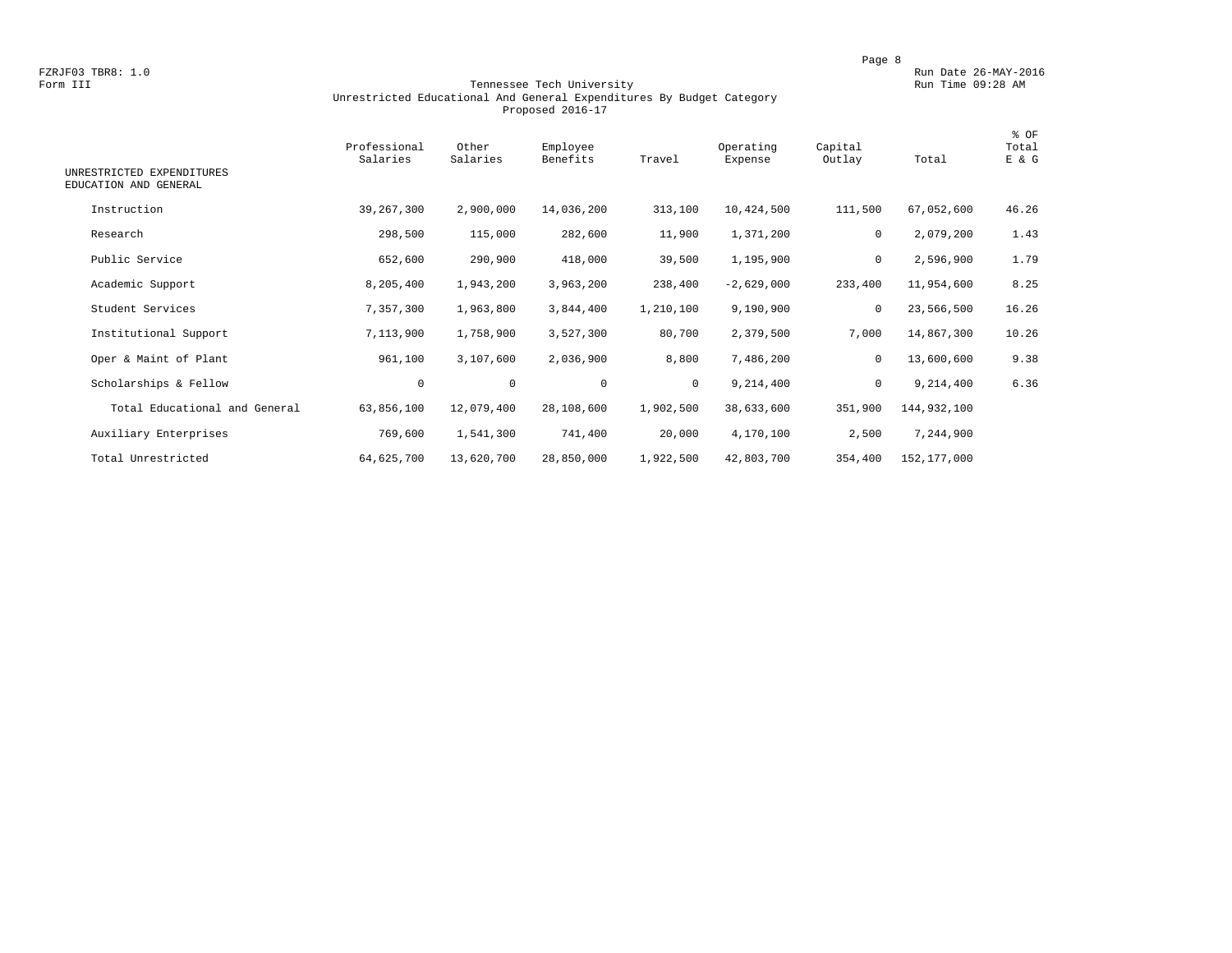## Form IV Tennessee Tech University Run Time 09:36 AM Detail Of Transfers July Budget 2016-17

|                                                                            | Actual<br>$2014 - 15$  | October<br>Budget<br>$2015 - 16$ | Estimated<br>Budget<br>$2015 - 16$ | July<br>Budget<br>$2016 - 17$ |
|----------------------------------------------------------------------------|------------------------|----------------------------------|------------------------------------|-------------------------------|
| Educational And General<br>Mandatory Transfers                             |                        |                                  |                                    |                               |
| Retirement of Indebtedness:                                                |                        |                                  |                                    |                               |
| ROI Energy Performance Contract<br>ROI Performance Contr Order 2           | 243,632<br>156,717     | 245,200<br>158,460               | 245,200<br>158,460                 | 239,340<br>158,460            |
| ROI Energy Perf 2014B 08B 915                                              | 42,860                 | 63,530                           | 63,530                             | 63,530                        |
| ROI Energy Perf 2014B 09A 918<br>Loan Fund Matching-NDSL                   | 29,397                 | 43,580                           | 43,580                             | 43,580                        |
| Renewals and Replacements:<br>Total E&G Mandatory Transfers                | 472,606                | 510,770                          | 510,770                            | 504,910                       |
| Non-Mandatory Transfers To (From)<br>Unexpended Plant Funds:               |                        |                                  |                                    |                               |
| Transf to Un Ex Plant Extra Maint                                          | 90,000                 | 90,000                           | 90,000                             | 90,000                        |
| Transf to Un Ex Plant Parkg Paving                                         | 214,800                | 214,800                          | 214,800                            | 214,800                       |
| Transf to Un Ex Plant Landscaping                                          | $\Omega$               | 500,000                          | 500,000                            | $\overline{0}$                |
| Trf to Un Ex Plnt Infrastructure                                           | $\Omega$               | 739,830                          | 739,830                            | $\overline{0}$                |
| Trf to Un Ex Plt HR Upgrades                                               | 156,000                | $\Omega$                         | 155,121                            | $\Omega$                      |
| Trf to Un Ex Plt Extra Maint Local                                         | 60,000                 | 60,000                           | 60,000                             | 60,000                        |
| Trf to Un Ex Plt BO Update                                                 | $\Omega$               | $\Omega$                         | 54,381                             | $\Omega$                      |
| Trf to Un Ex Plt West Prop Purchase                                        | 1,496,630              | 1,496,630                        | 1,496,630                          | 1,496,630                     |
| Trf to Un Ex Plt Var Acad Bldg                                             | 846,750                | 841,000                          | 916,222                            | 841,000                       |
| Trf to Un Ex Plt Facilities Develop<br>Trf to Un Ex Plt Hooper Eblen Seatq | 1,051,615<br>2,940,000 | 1,007,000                        | 1,005,000<br>0                     | 974,000<br>$\Omega$           |
| Trf to Un Ex Plt Hooper Eblen Boilr                                        | 1,750,000              | 0<br>$\Omega$                    | $\Omega$                           | $\overline{0}$                |
| Trf to Un Ex Plt Acad Strat Initiat                                        | 75,768                 | $\Omega$                         | $\Omega$                           | $\Omega$                      |
| Trf to Un Ex Plt Interntl House                                            | $\Omega$               | 1,000,000                        | 1,000,000                          | $\mathbf 0$                   |
| Trf to Un Ex Plt Derryberry & Other                                        | $\Omega$               | $\Omega$                         | 300,000                            | $\Omega$                      |
| Renewals and Replacements:                                                 |                        |                                  |                                    |                               |
| Transfers to RR Computer Ctr                                               | 300,000                | 300,000                          | 300,000                            | 300,000                       |
| Transfers to RR Motor Pool                                                 | 6,500                  | $\Omega$                         | $\Omega$                           | $\overline{0}$                |
| Transfers to RR MP Athletics                                               | 22,564                 | 2,000                            | 2,000                              | 2,000                         |
| Transfers to RR MP Ext Educ                                                | $\Omega$               | 1,000                            | 1,000                              | 1,000                         |
| Transfers to RR MP Arts n Sci                                              | 13,323                 | 10,000                           | 10,000                             | 10,000                        |
| Transfers to RR MP Water Ctr                                               | 11,324                 | 12,000                           | 12,000                             | 12,000                        |
| Transfers to RR Reserves                                                   | 1,285,110              | 983,597                          | 983,597                            | 983,597                       |
| Transfers to RR Athletic Fund                                              | 184,784                | $\Omega$                         | $\Omega$                           | $\overline{0}$                |
| Transfers to RR Craft Ctr E&G                                              | 65,600                 | $\Omega$                         | $\Omega$                           | $\Omega$                      |
| Transfers to RR Com Equipment Repl                                         | 77,110                 | 77,110                           | 77,110                             | 77,110                        |
| Transfers to RR University Police                                          | 29,750                 | 0                                | $\mathbf 0$                        | $\overline{0}$                |
| Transfers to RR Electronic Updates                                         | 450,000                | 350,000                          | 360,000                            | 350,000                       |
| Transfers to RR MP Engineering                                             | 5,797                  | 0                                | 0                                  | $\mathbf 0$                   |
| Transfers to RR Environment<br>Other:                                      | 17,000                 | $\mathbf 0$                      | $\mathbf 0$                        | $\mathbf 0$                   |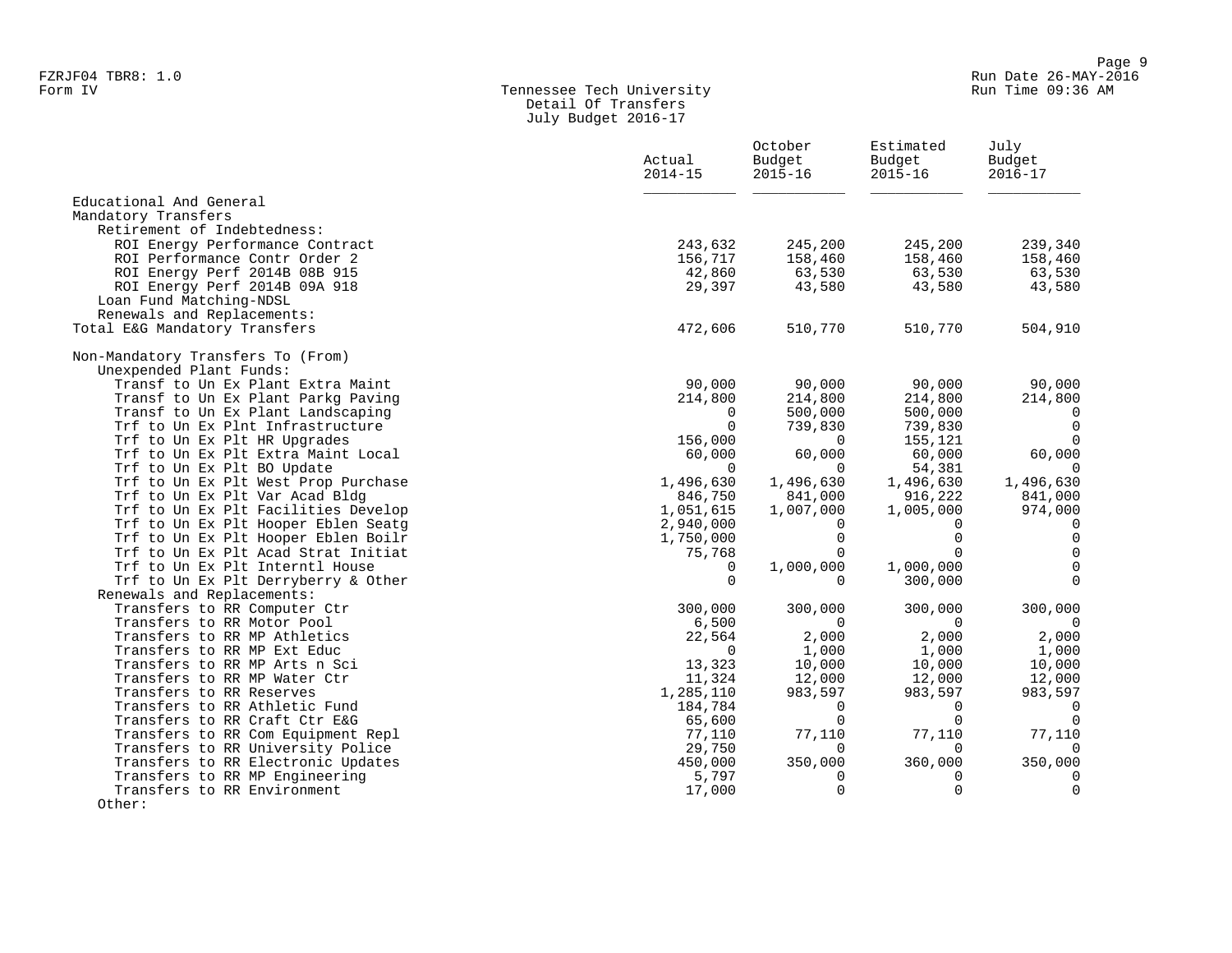## Form IV Tennessee Tech University Run Time 09:36 AM Detail Of Transfers July Budget 2016-17

|                                                                             | Actual<br>$2014 - 15$ | October<br>Budget<br>$2015 - 16$ | Estimated<br>Budget<br>$2015 - 16$ | July<br>Budget<br>$2016 - 17$ |
|-----------------------------------------------------------------------------|-----------------------|----------------------------------|------------------------------------|-------------------------------|
| Transfers to ROI Fitness Center                                             | 1,193,676             | 1,538,200                        | 1,493,055                          | 2,143,500                     |
| Transfers to ROI Univ Center                                                | 104,005               | 96,403                           | 97,948                             | 94,840                        |
| Transfers to ROI Eblen Center                                               | 228,810               | 212,097                          | 215,497                            | 208,660                       |
| Transfers from Restricted                                                   | $-183,650$            | $\Omega$                         | $\Omega$                           | $\overline{0}$                |
| Total E&G Non-Mandatory Transfers                                           | 12,493,266            | 9,531,667                        | 10,084,191                         | 7,859,137                     |
| Total Educational And General                                               | 12,965,872            | 10,042,437                       | 10,594,961                         | 8,364,047                     |
| Auxiliary Enterprises<br>Mandatory Transfers<br>Retirement of Indebtedness: |                       |                                  |                                    |                               |
| ROI Dorms 10TH D 2012C 914 (2004B)                                          | 342,568               | 347,830                          | 347,830                            | 347,830                       |
| ROI Dorms 10TH Dixie 2005A 914 Bd                                           | 149,858               | 0                                | $\Omega$                           | $\overline{0}$                |
| ROI R H Rep 2007C 914 Bd                                                    | 186,172               | 112,930                          | 112,930                            | 112,930                       |
| ROI New Dorm 2010 917                                                       | 1,839,118             | 1,292,500                        | 1,292,500                          | 1,287,490                     |
| ROI TV Apts 2012A 920                                                       | 450,712               | 460,900                          | 460,900                            | 460,480                       |
| ROI TV Apts Renov PH2 P921                                                  | 454,656               | 465,840                          | 465,840                            | 465,460                       |
| ROI Warf Ellington P922                                                     | 26,777                | 25,000                           | 26,220                             | 366,220                       |
| ROI Jobe Murphy RH P924                                                     | 14,491                | 25,000                           | 48,120                             | 48,120                        |
| ROI TV Ph 3 P923                                                            | 19,335                | 25,000                           | 58,930                             | 58,930                        |
| ROI Dorms 10TH Dixie 2014A 05A 914                                          | 1,033                 | 176,140                          | 176,140                            | 150,850                       |
| ROI RH 2015A 914 07C 076125 390252                                          | 0                     | 32,030                           | 32,030                             | 73,710                        |
| ROI RH 2015B 917 10A 076126 390253                                          | 0                     | 571,570                          | 571,570                            | 581,260                       |
| ROI M McCord B Evans P926                                                   | $\Omega$              | $\Omega$                         | 7,800                              | 7,800                         |
| Renewals and Replacements:                                                  |                       |                                  |                                    |                               |
| Total Auxiliary Mandatory Transfers                                         | 3,484,720             | 3,534,740                        | 3,600,810                          | 3,961,080                     |
| Non-Mandatory Transfers To (From)                                           |                       |                                  |                                    |                               |
| Unexpended Plant Funds:<br>Renewals and Replacements:                       |                       |                                  |                                    |                               |
| Transfers to RR Housing                                                     | 4,225,770             | 1,812,607                        | 1,746,853                          | 1,013,753                     |
| Transfers to RR Bookstore                                                   | 506,934               | 479,556                          | 479,556                            | 479,386                       |
| Transfers to RR Cafeteria                                                   | 1,928,715             | 2,462,746                        | 2,462,586                          | 1,669,412                     |
| Transfers to RR Vending                                                     | 84,353                | 267,977                          | 267,877                            | 74,707                        |
| Transfers to RR Post Office                                                 | 194,191               | 9,647                            | 9,717                              | $\overline{0}$                |
| Transfers to RR Fitness Center                                              | 223,818               | 142,958                          | 142,498                            | 114,493                       |
| Transfers to RR CC Housing                                                  | 24,433                | 37,951                           | 40,461                             | 37,398                        |
| Transfers to RR CC Contr SR                                                 | 297                   | $\Omega$                         | $\Omega$                           | $\Omega$                      |
| Other:                                                                      |                       |                                  |                                    |                               |
| Total Auxiliary Non-Mandatory Transfers                                     | 7,188,511             | 5, 213, 442                      | 5,149,548                          | 3,389,149                     |
| Total Auxiliary Enterprises                                                 | 10,673,231            | 8,748,182                        | 8,750,358                          | 7,350,229                     |
| Total Transfers                                                             | 23,639,103            | 18,790,619                       | 19, 345, 319                       | 15,714,276                    |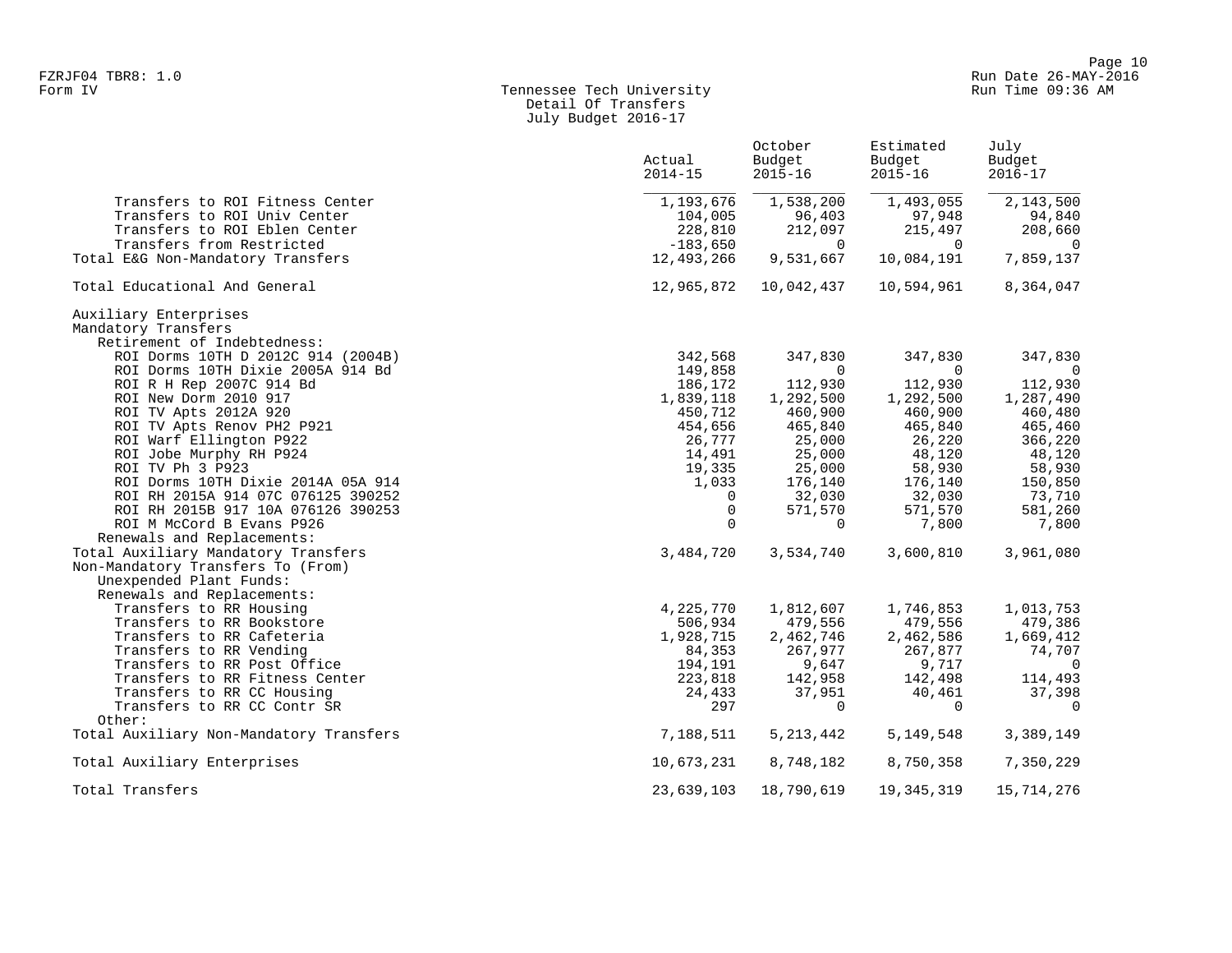Page 11 FZRJF05 TBR8: 1.0 Run Date 26-MAY-2016

## Form V Tennessee Tech University Run Time 09:42 AM Unrestricted Expenditures And Transfers By Major Functional Area And Account For Fiscal Year Actual 2014-15

|                             |              |              | Public      | Academic     | Student        | Inst.        | Operation &  | Scholar/     | Total        |             |              |
|-----------------------------|--------------|--------------|-------------|--------------|----------------|--------------|--------------|--------------|--------------|-------------|--------------|
|                             | Instruction  | Research     | Service     | Support      | Services       | Support      | Maintenance  | Fellowships  | $E$ & $G$    | Auxiliary   | Total        |
| Salaries                    |              |              |             |              |                |              |              |              |              |             |              |
| Administrative/Professional | 163,580      | 119,127      | $\Omega$    | 1,681,858    | 416,132        | 2,340,926    | 110,090      | $\mathbf{0}$ | 4,831,713    | $\mathbb O$ | 4,831,713    |
| Academic                    | 35,656,025   | 254,899      | 114,143     | 911,728      | 11,545         | 158,113      | $\mathbf{0}$ | $\Omega$     | 37, 106, 453 | $\mathbb O$ | 37, 106, 453 |
| Supporting                  | 2,301,999    | 70,369       | 251,151     | 1,693,324    | 1,567,028      | 2,103,413    | 2,001,616    | $\Omega$     | 9,988,900    | 818,150     | 10,807,050   |
| Students                    | 742,674      | 169,234      | 107,954     | 204,740      | 314,879        | 69,780       | 61,068       | $\circ$      | 1,670,329    | 677,042     | 2,347,371    |
| Professional                | 2,177,018    | 153,587      | 407,845     | 4,436,946    | 5,945,730      | 3,500,005    | 497,224      | $\Omega$     | 17, 118, 355 | 692,686     | 17,811,041   |
| Total Salaries              | 41,041,296   | 767,216      | 881,093     | 8,928,596    | 8, 255, 314    | 8,172,237    | 2,669,998    | $\circ$      | 70, 715, 750 | 2,187,878   | 72,903,628   |
| Employee Benefits           |              |              |             |              |                |              |              |              |              |             |              |
| FICA                        | 2,816,331    | 42,565       | 57.327      | 609,265      | 564,000        | 551,857      | 186,933      | $\circ$      | 4.828.278    | 118,030     | 4,946,308    |
| Retirement                  | 4,254,588    | 51,788       | 83,929      | 1,020,637    | 909,559        | 1,001,722    | 360,760      | $\Omega$     | 7,682,983    | 191,868     | 7,874,851    |
| Insurance                   | 5,619,964    | 60,466       | 143,456     | 1,423,799    | 1,560,790      | 1,373,590    | 738,081      | $\mathbf{0}$ | 10,920,146   | 360,803     | 11,280,949   |
| Unemployment Compensation   | 4,218        | $\Omega$     | $\Omega$    | 5,350        | $\mathbf 0$    | 8,257        | $\mathbf{0}$ | $\Omega$     | 17,825       | 2,592       | 20,417       |
| Other                       | 2,485,031    | 104,207      | 32,919      | 270,935      | 502,945        | 316,953      | 94,570       | $\Omega$     | 3,807,560    | 64,139      | 3,871,699    |
| Total Benefits              | 15, 180, 132 | 259,026      | 317,631     | 3,329,986    | 3,537,294      | 3, 252, 379  | 1,380,344    | $\Omega$     | 27, 256, 792 | 737,432     | 27,994,224   |
| Total Personal Serv.        | 56, 221, 428 | 1,026,242    | 1,198,724   | 12, 258, 582 | 11,792,608     | 11, 424, 616 | 4,050,342    | $\cap$       | 97, 972, 542 | 2,925,310   | 100,897,852  |
| Other                       |              |              |             |              |                |              |              |              |              |             |              |
| Travel                      | 552,425      | 245,305      | 46,104      | 327,686      | 1,728,119      | 189,402      | 20,201       | $\circ$      | 3,109,242    | 14,787      | 3,124,029    |
| Printing, Duplicating, Film | 93,649       | 16,059       | 33,607      | 9,022        | 259,055        | $-151, 217$  | 1,139        | $\circ$      | 261,314      | 6,410       | 267,724      |
| Processing                  |              |              |             |              |                |              |              |              |              |             |              |
| Capitalized Software        | $\Omega$     | $\mathbf 0$  | $\mathbf 0$ | 205,425      | $\mathbb O$    | $^{\circ}$   | $\mathbf{0}$ | $\circ$      | 205,425      | $\mathbb O$ | 205,425      |
| Utilities & Fuel            | $\Omega$     | 54           | $\Omega$    | 26,497       | 23             | $\Omega$     | 5, 251, 335  | $\Omega$     | 5,277,909    | $\mathbf 0$ | 5,277,909    |
| Communications & Shipping   | 148,087      | 9,527        | 25,987      | 259,825      | 225,347        | $-465, 168$  | 26,333       | $\mathbf{0}$ | 229,938      | 434,128     | 664,066      |
| Cost                        |              |              |             |              |                |              |              |              |              |             |              |
| Maintenance/Repairs         | 174,363      | 11,147       | 25,045      | 236,917      | 98,106         | 70,844       | 2,785,342    | $\circ$      | 3,401,764    | 563,722     | 3,965,486    |
| Professional/Admin.         | 1,268,273    | 112,634      | 164,651     | 2,301,268    | 1,455,085      | 1,806,347    | 254,545      | $\circ$      | 7,362,803    | 176,214     | 7,539,017    |
| Services                    |              |              |             |              |                |              |              |              |              |             |              |
| Supplies                    | 2,616,890    | 385,320      | 208,788     | 1,052,495    | 1,756,667      | 543,258      | 733,669      | $\circ$      | 7,297,087    | 272,662     | 7,569,749    |
| Rental & Insurance          | 331,014      | 6,902        | 9,865       | 79,683       | 287,050        | 131,892      | 388,924      | $\circ$      | 1,235,330    | 192,847     | 1,428,177    |
| Motor Vehicle Operation     | 1,106        | 1,597        | 6,209       | 47,176       | 44,593         | 29,427       | 76,962       | $\circ$      | 207,070      | 4,121       | 211,191      |
| Grants & Subsidies          | $\Omega$     | 474          | 300         | 5,302        | 4,750          | 459          | 45           | $\Omega$     | 11,330       | $\Omega$    | 11,330       |
| Other Services & Expenses   | 62,945       | $\mathbf 0$  | 7,535       | 1,765        | 110,695        | 736,315      | $^{\circ}$   | $\circ$      | 919,255      | 42,738      | 961,993      |
| Stores for Resale           | $\Omega$     | $\mathbf{0}$ | $\mathbf 0$ | $\circ$      | $\mathbf 0$    | $\mathbf 0$  | $\mathbf 0$  | $\circ$      | $\mathbf 0$  | 102,464     | 102,464      |
| Equipment                   | 258,379      | 132,849      | 6,423       | 215,620      | 7,900          | $\Omega$     | 18,901       | $\Omega$     | 640,072      | $\Omega$    | 640,072      |
| Improvements Other Than     | $\Omega$     | $\mathbf{0}$ | 50,000      | 2,344        | $\Omega$       | $\mathbf 0$  | $\mathbf{0}$ | $\circ$      | 52,344       | $^{\circ}$  | 52,344       |
| Buildings                   |              |              |             |              |                |              |              |              |              |             |              |
| Dept Revenue & Service      | 4,257,981    | 287, 414     | 732,656     | $-6,072,941$ | 587,404        | 278,763      | $-1,712,052$ | 0            | $-1,640,775$ | 2,140,438   | 499,663      |
| Charges                     |              |              |             |              |                |              |              |              |              |             |              |
| Library Holdings & Bindings | 39,741       | $\mathbf 0$  | 30          | 174,304      | $\overline{0}$ | $\circ$      | $\mathbb O$  | $\circ$      | 214,075      | $\mathbf 0$ | 214,075      |
| Scholarships                | 366,786      | 105,078      | $\Omega$    | 99.349       | 5,042,603      | $\Omega$     | $\Omega$     | 8,492,848    | 14,106,664   | 29,355      | 14, 136, 019 |
| Total Other                 | 10, 171, 639 | 1,314,360    | 1,317,200   | $-1,028,263$ | 11,607,397     | 3,170,322    | 7,845,344    | 8,492,848    | 42,890,847   | 3,979,886   | 46,870,733   |
| Total E & G                 | 66, 393, 067 | 2,340,602    | 2,515,924   | 11,230,319   | 23,400,005     | 14,594,938   | 11,895,686   | 8,492,848    | 140,863,389  | 6,905,196   | 147,768,585  |
| Transfers & Debt Serv.      | $\Omega$     | $\mathbf{0}$ | $\Omega$    | $^{\circ}$   | $\Omega$       | $\circ$      | $\mathbf{0}$ | $\Omega$     | 12,965,872   | 10,673,231  | 23,639,103   |
| Grand Total                 | 66, 393, 067 | 2,340,602    | 2,515,924   | 11,230,319   | 23,400,005     | 14,594,938   | 11,895,686   | 8,492,848    | 153,829,261  | 17,578,427  | 171,407,688  |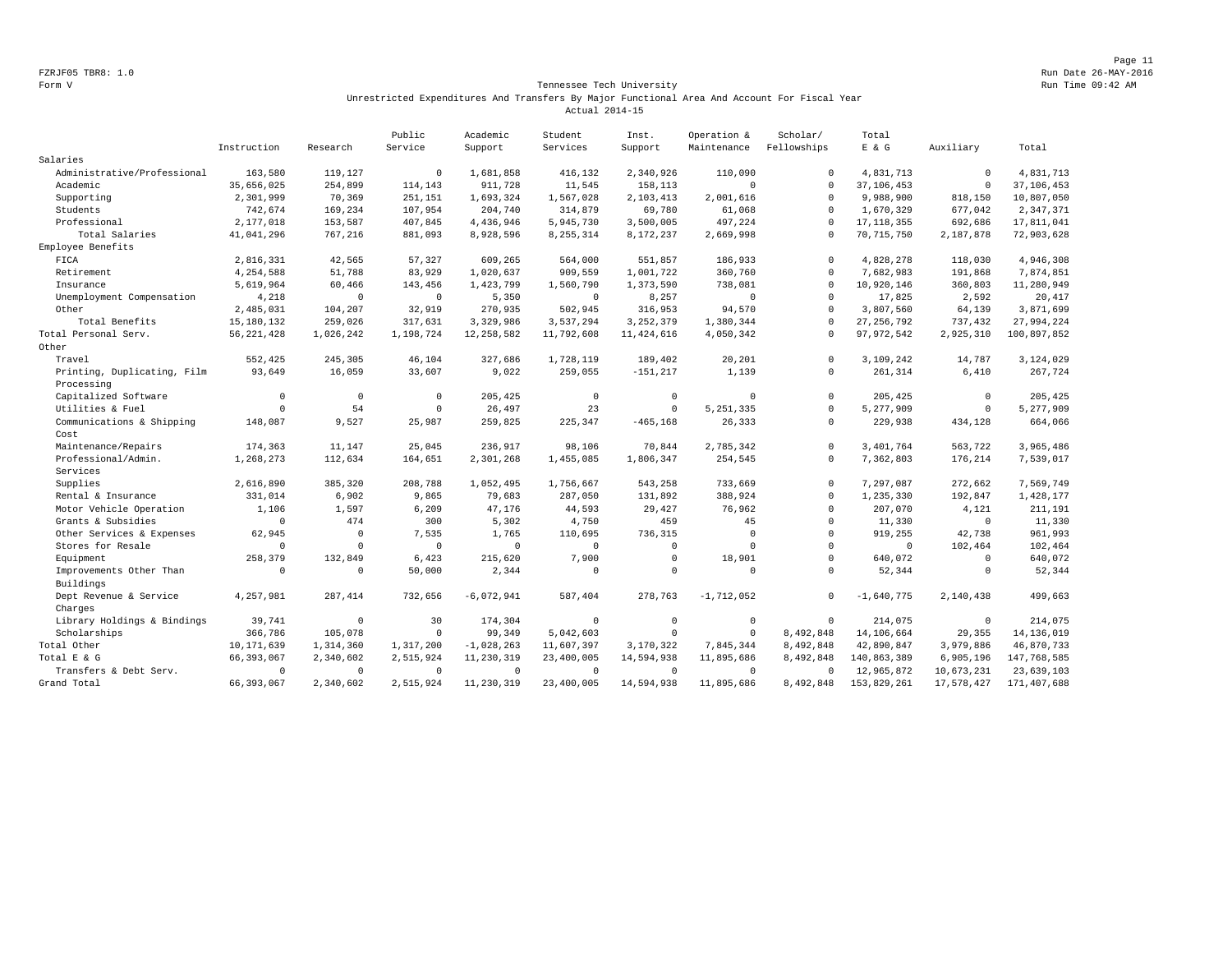## Form V Tennessee Tech University Run Time 09:42 AM Unrestricted Expenditures And Transfers By Major Functional Area And Account For Fiscal Year Revised 2015-16

|                             |              |             | Public    | Academic       | Student      | Inst.          | Operation &  | Scholar/    | Total          |              |               |
|-----------------------------|--------------|-------------|-----------|----------------|--------------|----------------|--------------|-------------|----------------|--------------|---------------|
|                             | Instruction  | Research    | Service   | Support        | Services     | Support        | Maintenance  | Fellowships | E & G          | Auxiliary    | Total         |
| Salaries                    |              |             |           |                |              |                |              |             |                |              |               |
| Administrative/Professional | 145,000      | 160,300     | $\Omega$  | 1,929,495      | 452,153      | 2,745,279      | 117,389      | $\Omega$    | 5,549,616      | $\mathbf 0$  | 5,549,616     |
| Academic                    | 36.546.217   | 148,018     | 121,138   | 843.427        | $^{\circ}$   | 153,900        | $\Omega$     | $\Omega$    | 37.812.700     | 4,000        | 37,816,700    |
| Supporting                  | 2,308,645    | 70,483      | 248,485   | 1,832,943      | 1,719,486    | 1,732,629      | 3,055,725    | $\Omega$    | 10,968,396     | 862,429      | 11,830,825    |
| Students                    | 585,530      | 49,717      | 62,860    | 98,470         | 244,340      | 45,860         | 20,770       | $\Omega$    | 1,107,547      | 702,900      | 1,810,447     |
| Professional                | 2,333,153    | 103,494     | 559,026   | 5, 252, 541    | 6,576,477    | 4,338,309      | 848,155      | $\Omega$    | 20,011,155     | 720,912      | 20,732,067    |
| Total Salaries              | 41,918,545   | 532,012     | 991,509   | 9,956,876      | 8,992,456    | 9,015,977      | 4,042,039    | $\Omega$    | 75,449,414     | 2,290,241    | 77,739,655    |
| Employee Benefits           |              |             |           |                |              |                |              |             |                |              |               |
| FICA                        | 2,232,888    | 49,168      | 72,344    | 620,923        | 611,966      | 556,566        | 328,502      | $\Omega$    | 4, 472, 357    | 117,241      | 4,589,598     |
| Retirement                  | 4, 465, 777  | 98,336      | 144,688   | 1,241,845      | 1,223,932    | 1, 113, 132    | 657,004      | $\Omega$    | 8,944,714      | 234,482      | 9,179,196     |
| Insurance                   | 6,140,443    | 135,212     | 198,946   | 1,707,537      | 1,682,907    | 1,530,557      | 903,381      | $\Omega$    | 12,298,983     | 322,412      | 12,621,395    |
| Unemployment Compensation   | 139,556      | 3,073       | 4,522     | 38,808         | 38,248       | 34,785         | 20,531       | $\Omega$    | 279,523        | 7,328        | 286,851       |
| Other                       | 976,889      | 21,511      | 31,651    | 271,654        | 267,735      | 243,498        | 143,720      | $\Omega$    | 1,956,658      | 51,293       | 2,007,951     |
| Total Benefits              | 13,955,553   | 307,300     | 452,151   | 3,880,767      | 3,824,788    | 3,478,538      | 2,053,138    | $\Omega$    | 27,952,235     | 732,756      | 28,684,991    |
| Total Personal Serv.        | 55,874,098   | 839,312     | 1,443,660 | 13,837,643     | 12,817,244   | 12,494,515     | 6,095,177    | $\Omega$    | 103,401,649    | 3,022,997    | 106, 424, 646 |
| Other                       |              |             |           |                |              |                |              |             |                |              |               |
| Travel                      | 389,047      | 48,512      | 42,460    | 242,316        | 1,215,800    | 110,160        | 16,340       | $\Omega$    | 2,064,635      | 11,510       | 2,076,145     |
| Operating Expense Budget    | 8,702,051    | 2,326,190   | 577,193   | 5,320,951      | 4, 118, 374  | 4,339,506      | 4,908,177    | $\Omega$    | 30, 292, 442   | 2,025,096    | 32, 317, 538  |
| Capital Expenditure Budget  | 173,424      | 28,341      | $\Omega$  | 248,908        | 0            | 6,970          | $^{\circ}$   | $\Omega$    | 457.643        | 2,500        | 460,143       |
| Utilities & Fuel            | $\Omega$     | $\mathbf 0$ | $\cup$    | $^{\circ}$     | $\circ$      | $^{\circ}$     | 5,943,480    | $\Omega$    | 5,943,480      | $\mathbf{0}$ | 5,943,480     |
| Dept Revenue & Service      | 4,440,653    | 308,640     | 799,810   | $-6, 596, 267$ | 553,846      | $-1, 512, 975$ | $-2,507,044$ | $\Omega$    | $-4, 513, 337$ | 2,407,060    | $-2,106,277$  |
| Charges                     |              |             |           |                |              |                |              |             |                |              |               |
| Scholarships                | 422,880      | 253,886     | $\Omega$  | $^{\circ}$     | 5,846,910    | $^{\circ}$     | $^{\circ}$   | 8,851,008   | 15, 374, 684   | $^{\circ}$   | 15, 374, 684  |
| Total Other                 | 14, 128, 055 | 2,965,569   | 1,419,463 | $-784,092$     | 11,734,930   | 2,943,661      | 8,360,953    | 8,851,008   | 49,619,547     | 4,446,166    | 54,065,713    |
| Total E & G                 | 70,002,153   | 3,804,881   | 2,863,123 | 13,053,551     | 24, 552, 174 | 15, 438, 176   | 14,456,130   | 8,851,008   | 153,021,196    | 7,469,163    | 160,490,359   |
| Transfers & Debt Serv.      | $\Omega$     | $^{\circ}$  | $\Omega$  | $^{\circ}$     | $\circ$      | $\Omega$       | $^{\circ}$   | $\Omega$    | 10,042,437     | 8,748,182    | 18,790,619    |
| Grand Total                 | 70,002,153   | 3,804,881   | 2,863,123 | 13,053,551     | 24, 552, 174 | 15, 438, 176   | 14,456,130   | 8,851,008   | 163,063,633    | 16, 217, 345 | 179,280,978   |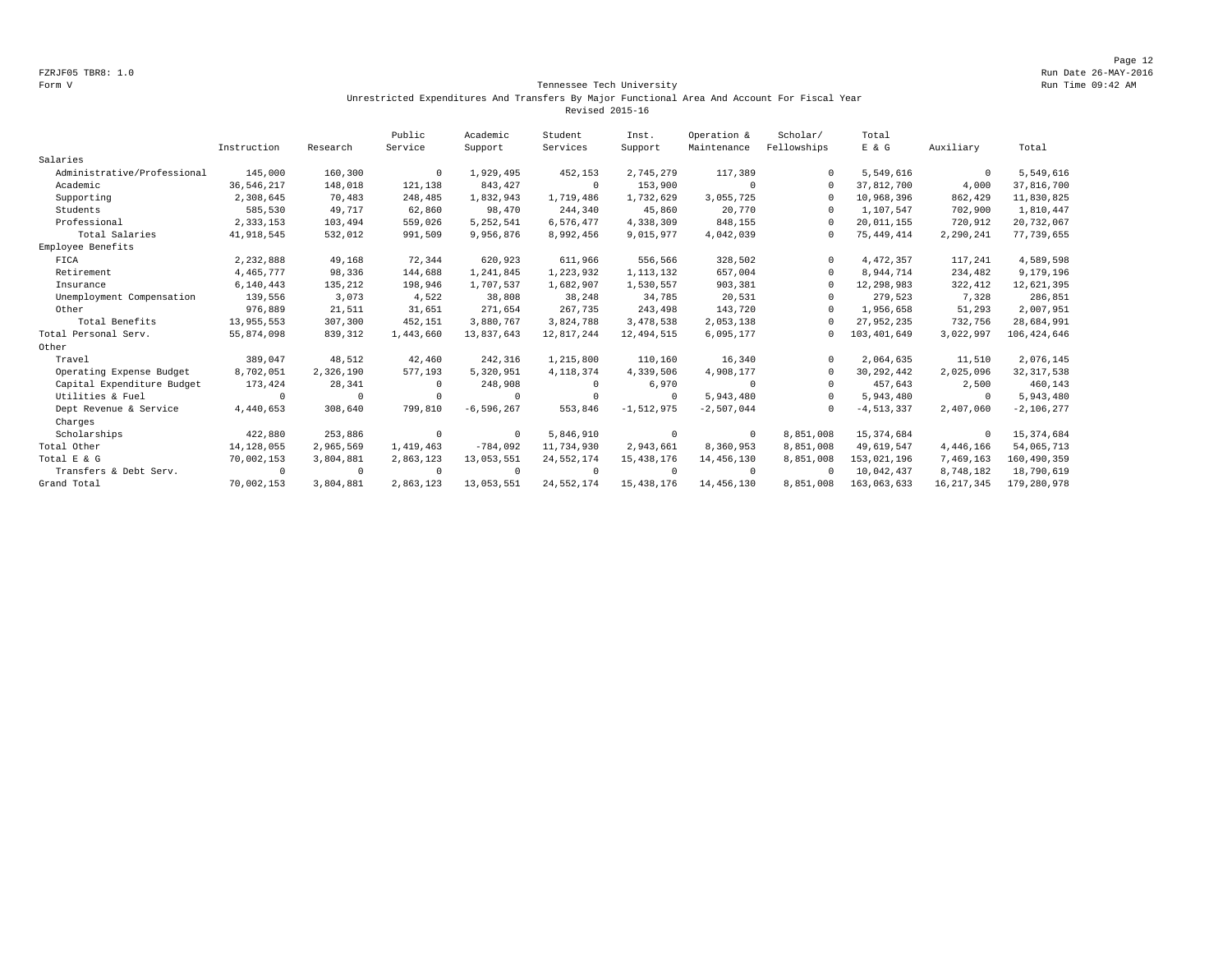## Form V Tennessee Tech University Run Time 09:42 AM Unrestricted Expenditures And Transfers By Major Functional Area And Account For Fiscal Year Estimated 2015-16

|                             |              |            | Public    | Academic       | Student      | Inst.        | Operation &  | Scholar/    | Total         |              |                |
|-----------------------------|--------------|------------|-----------|----------------|--------------|--------------|--------------|-------------|---------------|--------------|----------------|
|                             | Instruction  | Research   | Service   | Support        | Services     | Support      | Maintenance  | Fellowships | E & G         | Auxiliary    | Total          |
| Salaries                    |              |            |           |                |              |              |              |             |               |              |                |
| Administrative/Professional | 117,423      | 160,300    | $\Omega$  | 1,797,985      | 447,653      | 2,746,184    | 117,389      |             | 5,386,934     | $^{\circ}$   | 5,386,934      |
| Academic                    | 36, 283, 597 | 296,997    | 122,755   | 843,209        | $\mathbf 0$  | 160,089      | $\Omega$     | $\Omega$    | 37,706,647    | $^{\circ}$   | 37,706,647     |
| Supporting                  | 2,398,204    | 83,854     | 241,075   | 1,778,004      | 1,776,297    | 1,718,447    | 2,890,915    | $\Omega$    | 10,886,796    | 837,249      | 11,724,045     |
| Students                    | 822,158      | 74,562     | 99,244    | 130,229        | 342,717      | 78,784       | 63,230       | $\Omega$    | 1,610,924     | 719,670      | 2,330,594      |
| Professional                | 2,246,162    | 100,594    | 530,455   | 5,209,425      | 6,832,340    | 4,081,865    | 787.675      | $\Omega$    | 19,788,516    | 698,402      | 20,486,918     |
| Total Salaries              | 41,867,544   | 716,307    | 993,529   | 9,758,852      | 9,399,007    | 8,785,369    | 3,859,209    |             | 75, 379, 817  | 2, 255, 321  | 77,635,138     |
| Employee Benefits           |              |            |           |                |              |              |              |             |               |              |                |
| FICA                        | 2,321,282    | 52,205     | 72,148    | 635,711        | 622,362      | 566,663      | 323,667      | $\Omega$    | 4,594,038     | 117,797      | 4,711,835      |
| Retirement                  | 4,642,564    | 104,411    | 144,295   | 1,271,421      | 1,244,725    | 1,133,326    | 647,334      | $\Omega$    | 9,188,076     | 235,593      | 9,423,669      |
| Insurance                   | 6,383,525    | 143,565    | 198,406   | 1,748,204      | 1,711,497    | 1,558,323    | 890,084      | $\Omega$    | 12,633,604    | 323,941      | 12,957,545     |
| Unemployment Compensation   | 145,080      | 3,263      | 4,509     | 39,732         | 38,898       | 35,416       | 20,229       |             | 287,127       | 7,362        | 294,489        |
| Other                       | 1,015,561    | 22,840     | 31,565    | 278,123        | 272,284      | 247,915      | 141,604      | $\Omega$    | 2,009,892     | 51,536       | 2,061,428      |
| Total Benefits              | 14,508,012   | 326,284    | 450,923   | 3,973,191      | 3,889,766    | 3,541,643    | 2,022,918    |             | 28,712,737    | 736,229      | 29, 448, 966   |
| Total Personal Serv.        | 56, 375, 556 | 1,042,591  | 1,444,452 | 13,732,043     | 13, 288, 773 | 12,327,012   | 5,882,127    | $^{\circ}$  | 104,092,554   | 2,991,550    | 107,084,104    |
| Other                       |              |            |           |                |              |              |              |             |               |              |                |
| Travel                      | 554,907      | 152,129    | 50,810    | 529,528        | 1,726,314    | 160,740      | 15,645       | $\Omega$    | 3,190,073     | 21,290       | 3, 211, 363    |
| Operating Expense Budget    | 7,125,138    | 2,097,325  | 633,815   | 5,539,265      | 4,078,149    | 4,300,279    | 5,299,381    | $\Omega$    | 29,073,352    | 2,045,926    | 31, 119, 278   |
| Capital Expenditure Budget  | 446,309      | 38,341     | 0         | 279,303        | $\Omega$     | $\Omega$     | $\Omega$     |             | 763,953       | 2,500        | 766,453        |
| Utilities & Fuel            | 0            | $^{\circ}$ | $\cup$    | 0              | $^{\circ}$   | 1,300        | 5,943,480    | $\Omega$    | 5,944,780     | $^{\circ}$   | 5,944,780      |
| Dept Revenue & Service      | 4,344,703    | 302,130    | 782,940   | $-6, 521, 183$ | 540,121      | $-1,580,115$ | $-2,516,294$ |             | $-4,647,698$  | 2,401,410    | $-2, 246, 288$ |
| Charges                     |              |            |           |                |              |              |              |             |               |              |                |
| Scholarships                | 542,880      | 253,886    | $\Omega$  | 80             | 5,664,190    | $^{\circ}$   | $^{\circ}$   | 9,142,286   | 15,603,322    | 4,000        | 15,607,322     |
| Total Other                 | 13,013,937   | 2,843,811  | 1,467,565 | $-173,007$     | 12,008,774   | 2,882,204    | 8,742,212    | 9,142,286   | 49,927,782    | 4, 475, 126  | 54,402,908     |
| Total E & G                 | 69,389,493   | 3,886,402  | 2,912,017 | 13,559,036     | 25, 297, 547 | 15,209,216   | 14,624,339   | 9,142,286   | 154,020,336   | 7,466,676    | 161, 487, 012  |
| Transfers & Debt Serv.      | $\Omega$     | $^{\circ}$ |           | $^{\circ}$     | $^{\circ}$   | $\Omega$     | $\Omega$     |             | 10,594,961    | 8,750,358    | 19, 345, 319   |
| Grand Total                 | 69, 389, 493 | 3,886,402  | 2,912,017 | 13,559,036     | 25, 297, 547 | 15,209,216   | 14,624,339   | 9,142,286   | 164, 615, 297 | 16, 217, 034 | 180,832,331    |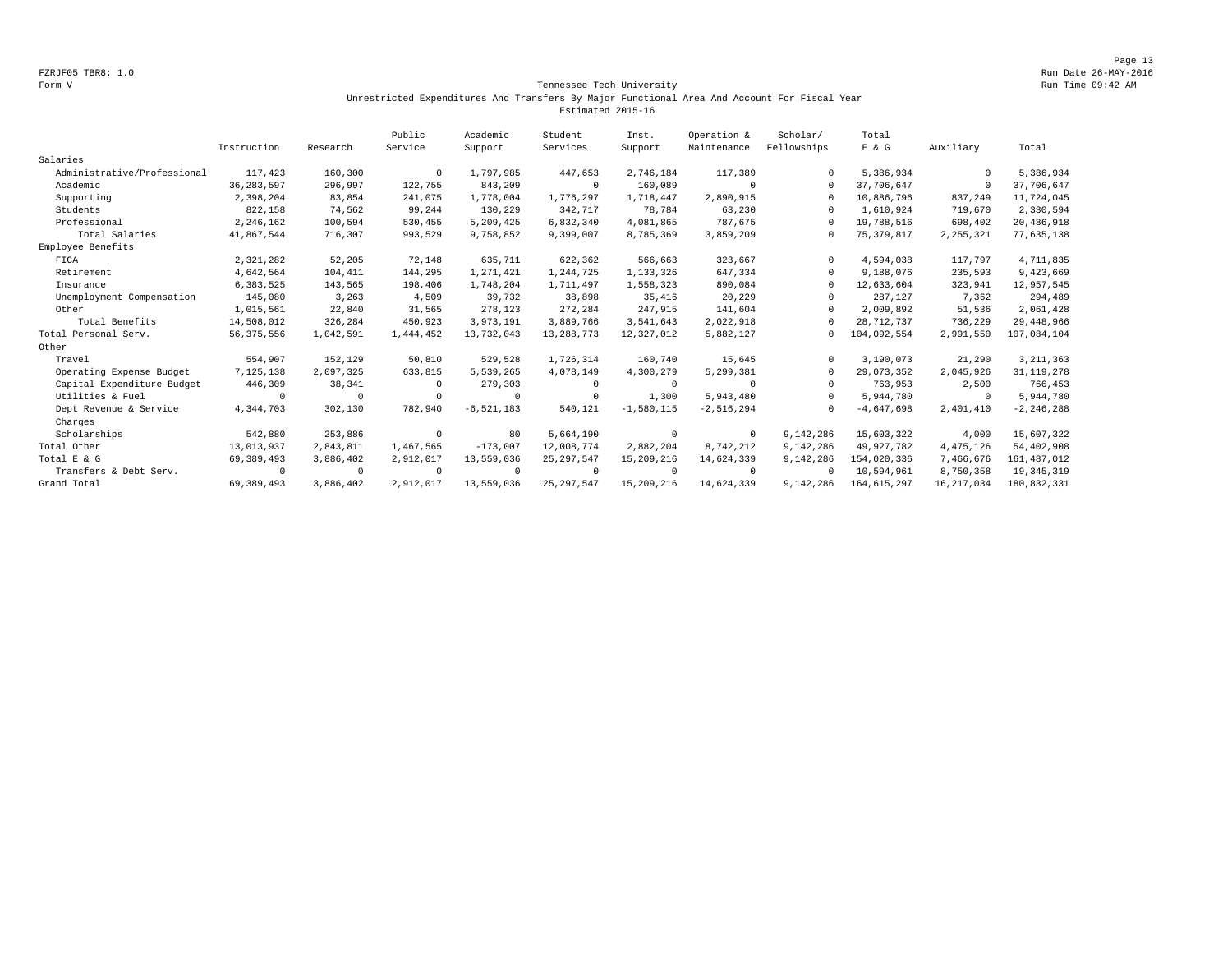## Form V Tennessee Tech University Run Time 09:42 AM Unrestricted Expenditures And Transfers By Major Functional Area And Account For Fiscal Year Proposed 2016-17

|                             |              |            | Public    | Academic       | Student      | Inst.          | Operation &    | Scholar/    | Total         |             |               |
|-----------------------------|--------------|------------|-----------|----------------|--------------|----------------|----------------|-------------|---------------|-------------|---------------|
|                             | Instruction  | Research   | Service   | Support        | Services     | Support        | Maintenance    | Fellowships | E & G         | Auxiliary   | Total         |
| Salaries                    |              |            |           |                |              |                |                |             |               |             |               |
| Administrative/Professional | 152,278      | 162,000    | $\Omega$  | 1,956,910      | 456,488      | 2,796,662      | 118,659        | $\Omega$    | 5,642,997     | $\mathbf 0$ | 5,642,997     |
| Academic                    | 36,857,797   | 85,539     | 124,695   | 898,737        | $\circ$      | 4,300          | $\Omega$       | $\Omega$    | 37,971,068    | 4,000       | 37,975,068    |
| Supporting                  | 2,381,653    | 84,607     | 252,062   | 1,846,759      | 1,702,681    | 1,711,276      | 3,086,850      | $\Omega$    | 11,065,888    | 831,369     | 11,897,257    |
| Students                    | 518,320      | 30,390     | 38,860    | 96,470         | 261,093      | 47,599         | 20,770         | $\Omega$    | 1,013,502     | 709,900     | 1,723,402     |
| Professional                | 2, 257, 221  | 50,999     | 527,876   | 5.349.768      | 6,900,810    | 4,312,933      | 842.444        | $\Omega$    | 20, 242, 051  | 765,597     | 21,007,648    |
| Total Salaries              | 42, 167, 269 | 413,535    | 943,493   | 10,148,644     | 9,321,072    | 8,872,770      | 4,068,723      | $\Omega$    | 75,935,506    | 2,310,866   | 78, 246, 372  |
| Employee Benefits           |              |            |           |                |              |                |                |             |               |             |               |
| FICA                        | 2,245,788    | 45,219     | 66,875    | 634,111        | 615,097      | 564,376        | 325,912        | $\Omega$    | 4.497.378     | 118,621     | 4,615,999     |
| Retirement                  | 4,491,577    | 90,438     | 133,750   | 1,268,222      | 1,230,195    | 1,128,752      | 651,824        | $\Omega$    | 8,994,758     | 237,241     | 9,231,999     |
| Insurance                   | 6,175,918    | 124,353    | 183,907   | 1,743,805      | 1,691,518    | 1,552,034      | 896,258        | $\Omega$    | 12,367,793    | 326,207     | 12,694,000    |
| Unemployment Compensation   | 140,362      | 2,826      | 4,180     | 39,632         | 38,444       | 35,273         | 20,369         | $\Omega$    | 281,086       | 7,414       | 288,500       |
| Other                       | 982,532      | 19,783     | 29,258    | 277,424        | 269,105      | 246,914        | 142,586        | $\Omega$    | 1,967,602     | 51,897      | 2,019,499     |
| Total Benefits              | 14,036,177   | 282,619    | 417,970   | 3,963,194      | 3,844,359    | 3,527,349      | 2,036,949      | $\Omega$    | 28,108,617    | 741,380     | 28,849,997    |
| Total Personal Serv.        | 56, 203, 446 | 696,154    | 1,361,463 | 14, 111, 838   | 13, 165, 431 | 12,400,119     | 6,105,672      | $\Omega$    | 104,044,123   | 3,052,246   | 107,096,369   |
| Other                       |              |            |           |                |              |                |                |             |               |             |               |
| Travel                      | 313,140      | 11,940     | 39,520    | 238,440        | 1,210,100    | 80,660         | 8,840          | $\Omega$    | 1,902,640     | 20,010      | 1,922,650     |
| Operating Expense Budget    | 5,589,353    | 1,071,898  | 420,330   | 3,733,212      | 2,738,897    | 3,707,711      | 4,005,110      | $\Omega$    | 21, 266, 511  | 1,768,326   | 23,034,837    |
| Capital Expenditure Budget  | 111,500      | $\Omega$   | $\Omega$  | 233,420        | 0            | 6,970          | $\Omega$       | $\Omega$    | 351,890       | 2,500       | 354,390       |
| Utilities & Fuel            | $\Omega$     | 0          |           | $^{\circ}$     | 0            | $^{\circ}$     | 5,943,480      | $\Omega$    | 5,943,480     | $^{\circ}$  | 5,943,480     |
| Dept Revenue & Service      | 4, 412, 220  | 299,280    | 775,570   | $-6, 362, 200$ | 607,730      | $-1, 328, 252$ | $-2, 462, 369$ | $\Omega$    | $-4,058,021$  | 2,401,740   | $-1,656,281$  |
| Charges                     |              |            |           |                |              |                |                |             |               |             |               |
| Scholarships                | 422,880      | $\circ$    | $\Omega$  | $^{\circ}$     | 5,844,260    | $^{\circ}$     | $\circ$        | 9, 214, 362 | 15,481,502    | $^{\circ}$  | 15, 481, 502  |
| Total Other                 | 10,849,093   | 1,383,118  | 1,235,420 | $-2, 157, 128$ | 10,400,987   | 2,467,089      | 7,495,061      | 9,214,362   | 40,888,002    | 4,192,576   | 45,080,578    |
| Total E & G                 | 67,052,539   | 2,079,272  | 2,596,883 | 11,954,710     | 23,566,418   | 14,867,208     | 13,600,733     | 9,214,362   | 144, 932, 125 | 7,244,822   | 152, 176, 947 |
| Transfers & Debt Serv.      | $\Omega$     | $^{\circ}$ | $\Omega$  | $^{\circ}$     | $\circ$      | $\Omega$       | $^{\circ}$     | $\Omega$    | 8,364,047     | 7,350,229   | 15,714,276    |
| Grand Total                 | 67,052,539   | 2,079,272  | 2,596,883 | 11,954,710     | 23,566,418   | 14,867,208     | 13,600,733     | 9,214,362   | 153, 296, 172 | 14,595,051  | 167,891,223   |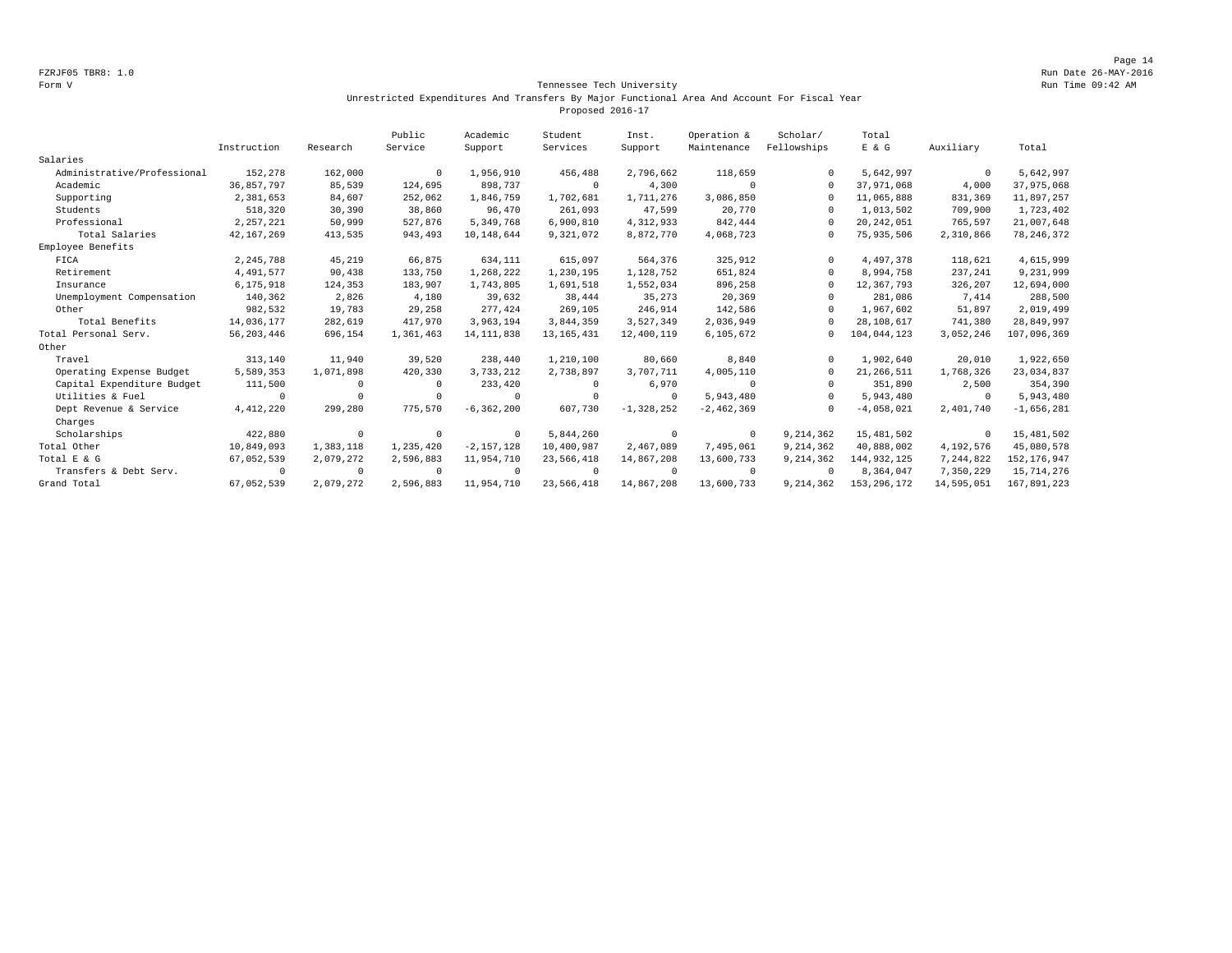# en and the set of the set of the set of the set of the set of the set of the set of the set of the set of the set of the set of the set of the set of the set of the set of the set of the set of the set of the set of the se FZRJF06 TBR8: 1.1 RUN DATE 26-MAY-2016

## Form VI Tennessee Tech University RUN TIME 09:49 AM Current Fund Revenues July Budget 2016-17

|                                   | Actual<br>$2014 - 15$ | October<br>Budget<br>$2015 - 16$ | Estimated<br>Budget<br>$2015 - 16$ | July<br>Budget<br>$2016 - 17$ |
|-----------------------------------|-----------------------|----------------------------------|------------------------------------|-------------------------------|
| Education and General             |                       |                                  |                                    |                               |
| Tuition and Fees                  |                       |                                  |                                    |                               |
| Mandatory Fees                    |                       |                                  |                                    |                               |
| Maintenance Fees                  | 71,021,821            | 74,862,800                       | 75,016,050                         | 73,539,500                    |
| Out-Of-State Tuition              | 17,632,577            | 15,549,700                       | 15,733,300                         | 14,740,800                    |
| Debt Service Fees                 | 1,526,491             | 1,846,700                        | 1,806,500                          | 2,447,000                     |
| General Access                    |                       |                                  |                                    |                               |
| Gen Access UG Graduation Reg Term | 79,127                | 3,270                            | 3,270                              | 0                             |
| Gen Access UG Graduation Sum Term | 6,995                 | $\Omega$                         | $\Omega$                           | $\Omega$                      |
| Technology Access Fee             | 2,432,146             | 2,338,100                        | 2,336,900                          | 2,269,400                     |
| Student Activity Fee              | 2,290,121             | 84,030                           | 84,030                             | $\Omega$                      |
| Facilities Fee                    | 1,051,615             | 1,007,000                        | 1,005,000                          | 974,000                       |
| Sustainable Campus Fee            | 159,386               | $\Omega$                         | $\Omega$                           | $\Omega$                      |
| International Fee                 | 301,996               | 11,500                           | 11,500                             | $\Omega$                      |
| Total Mandatory Fees              | 96,502,275            | 95,703,100                       | 95,996,550                         | 93,970,700                    |
| Non-Mandatory Fees                |                       |                                  |                                    |                               |
| CEU Student Fees                  | 208,923               | 55,730                           | 79,210                             | 79,210                        |
| Application Fees                  | 257,701               | 247,200                          | 237,000                            | 237,000                       |
| Late Registration Fees            | 141,700               | 153,000                          | 94,000                             | 94,000                        |
| Institution On-Line Course Fee    | 339,568               | 391,300                          | 404,000                            | 404,000                       |
| RODP Fee                          | 695,105               | 665,500                          | 705,000                            | 705,000                       |
| Specialized Academic Course Fee   |                       |                                  |                                    |                               |
| SACFee Engineering Regr Term      | 1,506,710             | 1,646,000                        | 1,703,000                          | 2,523,000                     |
| SACFee Engineering Summ Term      | 84,020                | 0                                | $\Omega$                           | 0                             |
| SACFee Business Regr Term         | 652,888               | 736,900                          | 759,300                            | 759,300                       |
| SACFee Business Summ Term         | 53,414                | 0                                | $\Omega$                           | $\Omega$                      |
| SACFee Nursing Regr Term          | 221,310               | 309,000                          | 316,000                            | 316,000                       |
| SACFee Nursing Summ Term          | 9,940                 | $\Omega$                         | $\Omega$                           | $\Omega$                      |
| SACFee Nurs Regr Term TN eCampus  | 49,538                | $\Omega$                         | $\Omega$                           | $\Omega$                      |
| SACFee Nurs Summ Term TN eCampus  | 15,065                | $\Omega$                         | $\cap$                             | $\Omega$                      |
| SACFee Education Regr Term        | 434,431               | 336,500                          | 355,000                            | 355,000                       |
| SACFee Education Summ Term        | 11,817                | $\Omega$                         | $\Omega$                           | $\Omega$                      |
| Laboratory Materials Fees         | 11,440                | $\Omega$                         | $\Omega$                           | $\Omega$                      |
| Music Private Lesson Fees         | 117,513               | 118,000                          | 119,700                            | 119,700                       |
| Craft Ctr Studio Fees Regr Term   | 80,915                | 2,200                            | $\Omega$                           | $\mathbf 0$                   |
| Craft Ctr Studio Fees Summer Term | 2,170                 | $\mathbf 0$                      | $\Omega$                           | $\overline{0}$                |
| Craft Ctr Workshop Fees           | 68,731                | 50,000                           | 50,000                             | 50,000                        |
| Credit By Examination             | 1,640                 | 2,000                            | 2,000                              | 2,000                         |
| Return Check Fines                | 3,253                 | 3,300                            | 3,100                              | 3,100                         |
| Laboratory Breakage               | 2,490                 | 2,800                            | 2,800                              | 2,800                         |
| Examination and Testing Fees      | $\Omega$              | 51,744                           | 51,744                             | 52,774                        |
| Examination and Tesing Nursing    | 35,052                | 0                                | $\mathbf 0$                        | $\mathbf 0$                   |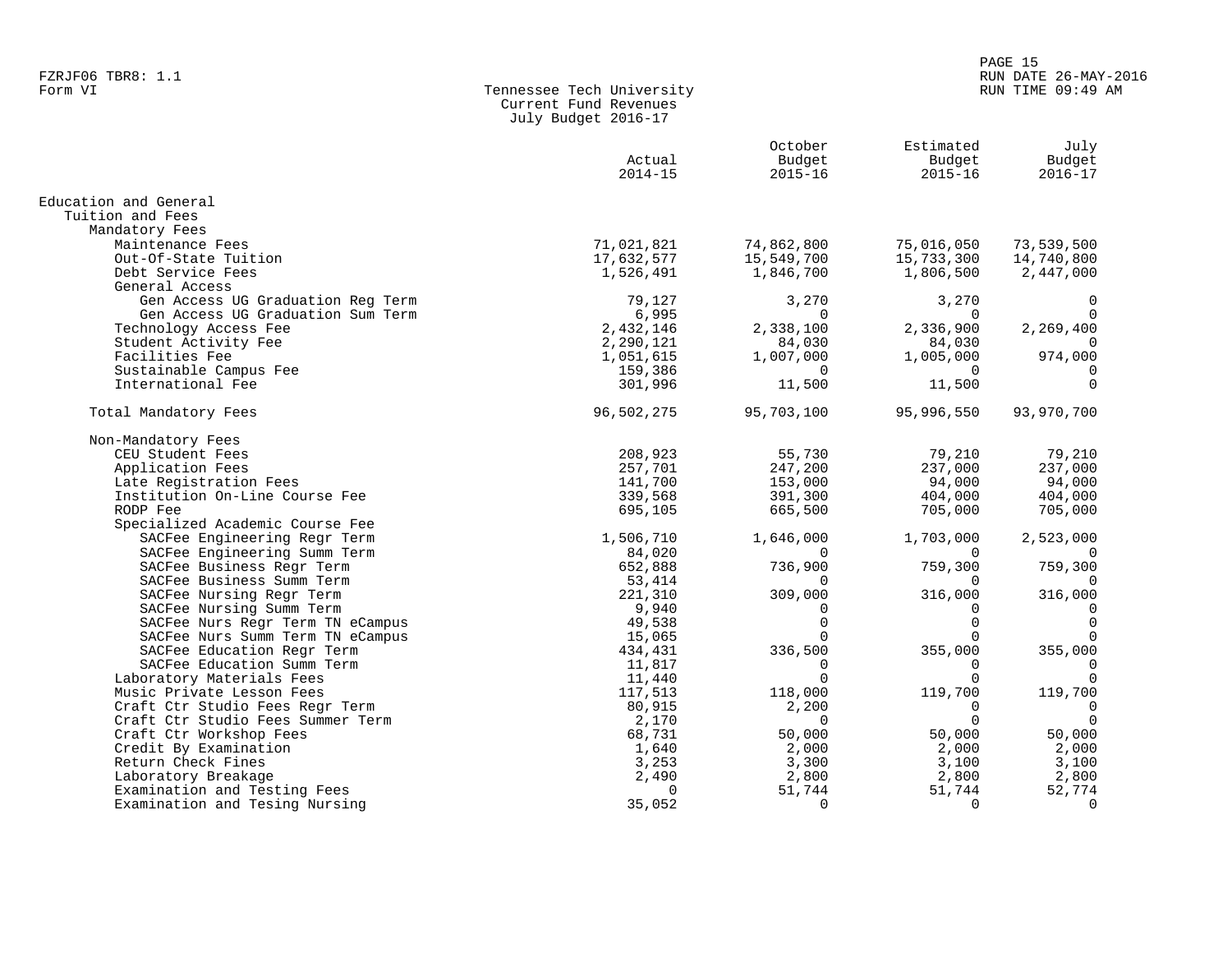# PAGE 16 FZRJF06 TBR8: 1.1 RUN DATE 26-MAY-2016

## Form VI Tennessee Tech University RUN TIME 09:49 AM Current Fund Revenues July Budget 2016-17

|                                      |                  | October     | Estimated   | July                     |
|--------------------------------------|------------------|-------------|-------------|--------------------------|
|                                      | Actual           | Budget      | Budget      | Budget                   |
|                                      | $2014 - 15$      | $2015 - 16$ | $2015 - 16$ | $2016 - 17$              |
| Thesis Binding                       | 1,670            | 2,000       | 2,000       | 2,000                    |
| Library Fines                        | 10,974           | 10,000      | 10,500      | 10,500                   |
| LRC Library Fines                    | 490              | 200         | 1,000       | 1,000                    |
| Transcription Fees                   | 202              | $\Omega$    | $\Omega$    | $\overline{\phantom{0}}$ |
| DMBA Module Fee                      | 2,875            | 5,000       | 10,000      | 5,000                    |
| Eagle Card Replacement Fees          | 14,999           | 13,500      | 12,700      | 12,700                   |
| Alternative Del Fee Acad Yr Undrgrd  | 202,264          | 27,000      | 27,000      | 0                        |
| Alternative Del Fee Acad Yr Grad     | 47,543           | 0           | $\Omega$    | $\mathbf 0$              |
| Alternative Del Fee Sum Undrgrd      | 29,060           | $\Omega$    | $\Omega$    | $\mathbf 0$              |
| Alternative Del Fee Sum Grad         | 19,083           | $\Omega$    | $\Omega$    | $\mathsf 0$              |
| Recital Fees                         | 650              | $\Omega$    | $\Omega$    | $\mathsf 0$              |
| NCLEX                                | 1,475            | $\Omega$    | $\Omega$    | $\mathsf 0$              |
| Art Course Fee                       | 6,200            | $\Omega$    | $\Omega$    | $\mathsf 0$              |
| Figure Studies - Modeling            | 735              | $\Omega$    | $\Omega$    | $\mathbf 0$              |
| Workshop Fee Meals                   | 3,649            | $\Omega$    | $\mathbf 0$ | $\mathbf 0$              |
| Sales Tax Transmitted                | $-2,027$         | $\Omega$    | $\Omega$    | $\Omega$                 |
| Total Non-Mandatory Fees             | 5, 345, 176      | 4,828,874   | 4,945,054   | 5,734,084                |
| Total Tuition & Fees                 | 101,847,451      | 100,531,974 | 100,941,604 | 99,704,784               |
| State Appropriations                 | 37,928,913       | 38,686,000  | 38,686,000  | 41,896,800               |
| Federal Grants and Contracts         | 854,872          | 870,170     | 869,670     | 869,670                  |
| State Grants & Contracts             | 54,222           | 59,400      | 59,400      | 59,400                   |
| Local Grants & Contracts             | $\Omega$         | 3,200       | 3,200       | 3,200                    |
| Private Grants & Contracts           | 79,461           | 39,100      | 62,967      | 39,100                   |
| Private Gifts                        | 27,561           | $\Omega$    | $\Omega$    | $\Omega$                 |
| Sales & Services of Educ. Activities |                  |             |             |                          |
| Child Care Centers - Educational     | 449,484          | 393,040     | 393,040     | 393,040                  |
| Extramurals                          | $\Omega$         | 820         | 820         | 820                      |
| Band Camps                           | 30,706           | 57,340      | 57,440      | 53,330                   |
| Livestock Dairy Beef Cattle          | 372,973          | 325,050     | 316,150     | 325,050                  |
| Livestock Dairy Sheep                | 11,859           | 6,900       | 8,000       | 6,900                    |
| Livestock Dairy Hogs                 | 19,373           | 13,870      | 22,800      | 13,870                   |
| Dramatics                            | 8,012            | 2,420       | 2,420       | 2,420                    |
| Sales Svcs Edu Depts Taxable         | 2,352            | 5,580       | 5,580       | 5,580                    |
| Sales Svcs Edu Depts Nontaxable      | $\Omega$         | 8,915       | 13,975      | 13,975                   |
| Sales Tax Transmitted                | $-712$           | $\mathbf 0$ | 0           | $\overline{0}$           |
| Workshop Fees                        | 26,439           | 25,500      | 12,100      | 25,500                   |
| Dairy Cattle                         | 0<br>$\mathbf 0$ | 430         | 0           | 430                      |
| Showing Fitting Services             |                  | 5,240       | 0           | 5,240<br>6,000           |
| Bull Development Center              | 7,777            | 6,000       | 3,200       |                          |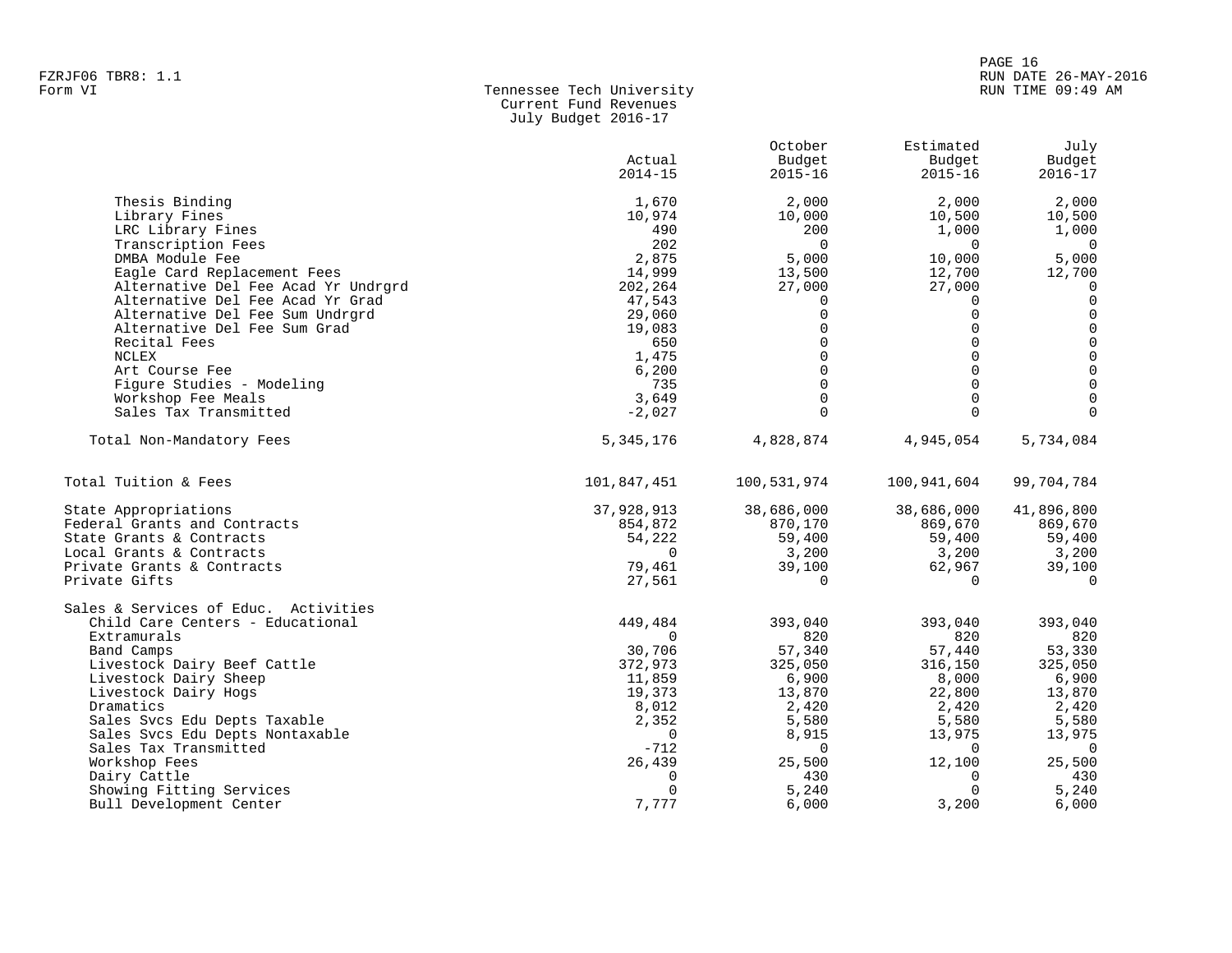## PAGE 17 FZRJF06 TBR8: 1.1 RUN DATE 26-MAY-2016 RUN TIME 09:49 AM

| Form VI | Tennessee Tech University |
|---------|---------------------------|
|         | Current Fund Revenues     |
|         | July Budget 2016-17       |

|                                            | Actual<br>$2014 - 15$ | October<br>Budget<br>$2015 - 16$ | Estimated<br>Budget<br>$2015 - 16$ | July<br>Budget<br>$2016 - 17$ |
|--------------------------------------------|-----------------------|----------------------------------|------------------------------------|-------------------------------|
| Business Media Service Center              | 488,600               | 527,510                          | 527,510                            | 498,570                       |
| Entry Fees                                 | 920                   | $\Omega$                         | $\Omega$                           |                               |
| Sponsorships                               | 1,170                 | $\Omega$                         | 4,800                              | $\Omega$                      |
| Federal Program Income                     | 238                   | $\Omega$                         | $\Omega$                           | $\cap$                        |
| Vegetables and Garden Products             | 100,859               | 71,000                           | 68,800                             | 71,000                        |
| Bull Sales                                 | $\Omega$              | 50,000                           | 88,200                             | 50,000                        |
| Oakley Ag Ctr Student Rental               | 113                   | 15,000                           | 15,000                             | 15,000                        |
| Membership Dues Collected                  | $\Omega$              | 150,000                          | 150,000                            | 100,000                       |
| Indirect Cost Recovery Unrestricted        | 134,614               | 186,620                          | 186,620                            | 124,640                       |
| Plant Sales                                | 519                   | 2,220                            | 660                                | 2,220                         |
| Competitions                               | 74                    | $\Omega$                         | $\Omega$                           | $\Omega$                      |
| Instructional Equipment Rental             | 42,177                | $\Omega$                         | 7,300                              | 2,000                         |
| Examination and Testing Fees               | 2,145                 | 8,500                            | 8,500                              | 8,500                         |
| Examination and Testing COMPASS            | 10,640                | 6,000                            | 6,000                              | 6,000                         |
| ACT GED Testing                            | $\Omega$              | $\Omega$                         | $\Omega$                           | 70                            |
| Certified Teacher Test/Praxis              | $\Omega$              | $\Omega$                         | 25,810                             | $\Omega$                      |
| Lab Manuals                                | 65,024                | 46,940                           | 29,601                             | 29,601                        |
| Livestock Chickens                         | 5,170                 | $\mathbf 0$                      | 1,100                              | 0                             |
| Royalties Patents Copyrights               | 91,536                | $\Omega$                         | $\Omega$                           | $\Omega$                      |
|                                            |                       |                                  |                                    |                               |
| Total Sales & Services of Educ. Activities | 1,872,062             | 1,914,895                        | 1,955,426                          | 1,759,756                     |
| Sales & Services of Other Activities       |                       |                                  |                                    |                               |
| Athletics                                  | 6,678,457             | 6,293,390                        | 6,330,000                          | 6,048,890                     |
| Sales and Service Other Act Taxable        | 47,307                | 35,000                           | 38,400                             | 35,000                        |
| Sales and Serv Other Act Nontaxable        | 133,292               | 101,000                          | 128,000                            | 110,000                       |
| Sales & Serv Oth Sales Tax Transmit        | $-19,769$             | $-4,130$                         | $-230$                             | $-4,130$                      |
| Parking Permits-Staff                      | 50,273                | 53,200                           | 49,000                             | 574,000                       |
| Parking Permits-Student                    | 3,125                 | $\Omega$                         | $\overline{0}$                     | 726,000                       |
| Campus Access Regular Term                 | 496,826               | 20,500                           | 20,500                             | $\Omega$                      |
| Campus Access Summer Term                  | 43,713                | $\Omega$                         | $\Omega$                           | $\Omega$                      |
| Facilities Rental                          | 133,345               | 139,009                          | 139,869                            | 139,009                       |
| Agric Pavilion Concessions Taxable         | 33,652                | 46,000                           | 2,590                              | 46,000                        |
| Agric Pavilion Student Resid Rent          | 3,905                 | 4,980                            | 3,540                              | 4,980                         |
| Salvage Income                             | 38,750                | 40,000                           | 40,040                             | 40,000                        |
| Royalties Patents Copyrights               | 3,025                 | $\Omega$                         | $\Omega$                           | $\Omega$                      |
| Commissions on Other Sources               | 307,043               | 120,000                          | 120,000                            | 120,000                       |
| PSC Metals Salvage                         | 18,301                | $\Omega$                         | $\Omega$                           | $\cap$                        |
| Photo Services Sales Taxable               | 22,608                | 32,490                           | 32,490                             | 32,490                        |
| Photo Services Sales Nontaxable            | 10,363                | $\Omega$                         | $\Omega$                           | $\Omega$                      |
| International Student Req Fee              | 251,100               | 175,600                          | 175,600                            | 175,600                       |
| Airport Transportation Fee                 | 11,720                | 9,440                            | 9,440                              | 9,440                         |
| Intrastate Long Distance (9.75%)           | 13,874                | 21,000                           | 21,000                             | 21,000                        |
| Interstate Long Distance (8.50%)           | 430                   | $\Omega$                         | $\Omega$                           | $\Omega$                      |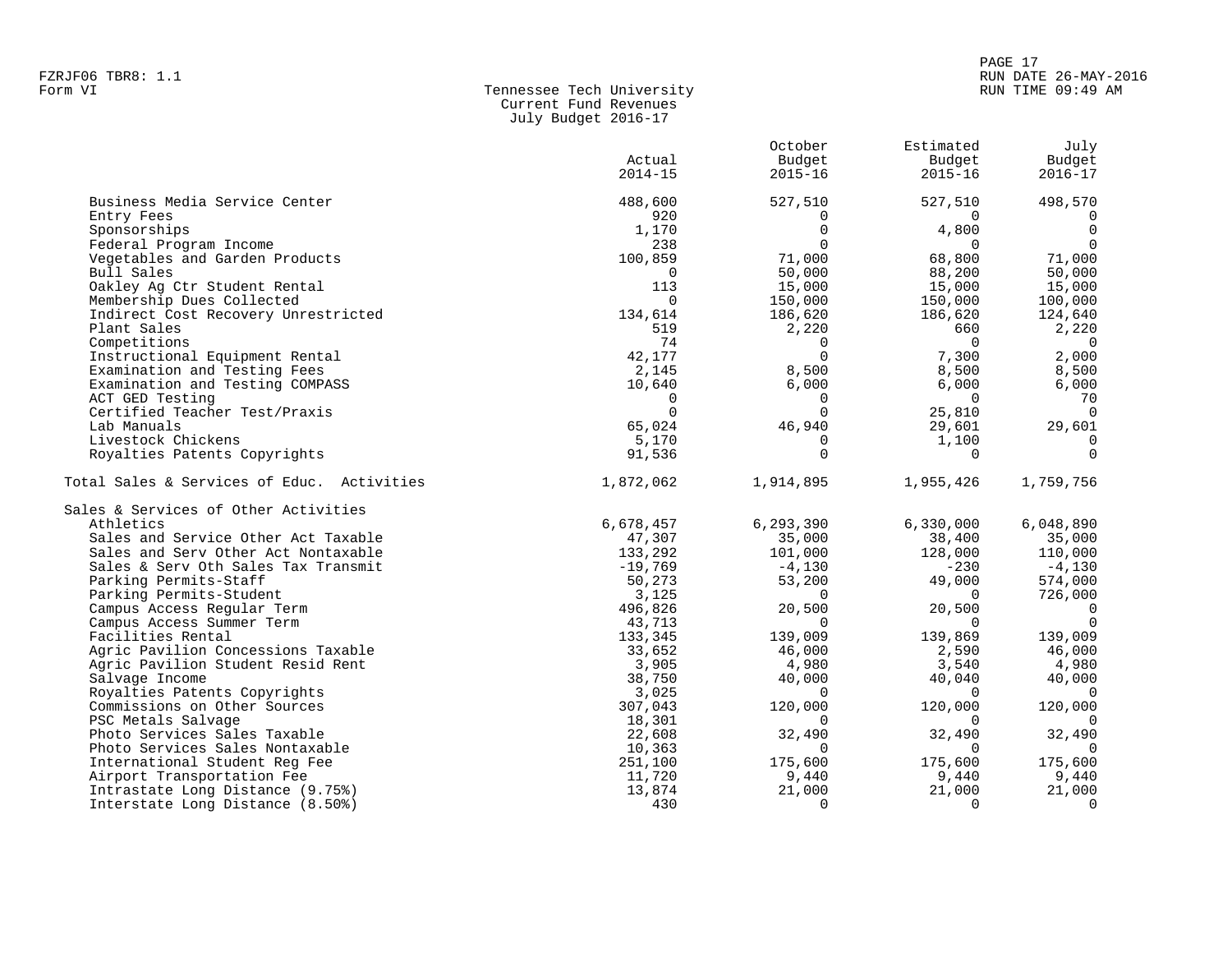## Tennessee Tech University Current Fund Revenues July Budget 2016-17

|                                            | Actual<br>$2014 - 15$ | October<br>Budget<br>$2015 - 16$ | Estimated<br>Budget<br>$2015 - 16$ | July<br>Budget<br>$2016 - 17$ |
|--------------------------------------------|-----------------------|----------------------------------|------------------------------------|-------------------------------|
|                                            |                       |                                  |                                    |                               |
| Long Distance Nontaxable                   | 5,245                 | 0                                | $\Omega$                           | $\overline{0}$                |
| Printing Services Taxable                  | 23,804                | 22,160                           | 12,160                             | 22,160                        |
| Printing Services Nontaxable               | 46,883                | 50,000                           | 50,000                             | 50,000                        |
| Cable TV Taxable                           | 497                   | 600                              | 600                                | 600                           |
| Clinics                                    | 22,177                | $\Omega$                         | 4,360                              | $\Omega$                      |
| Career Services                            | 110,854               | 43,100                           | 90,600                             | 43,100                        |
| Pharmacy                                   | 68,505                | 63,800                           | 63,800                             | 63,800                        |
| Infirmary Lab                              | 18,261                | 27,000                           | 27,000                             | 27,000                        |
| Health Services Faculty Staff              | 3,314                 | $\Omega$                         | 2,540                              | $\overline{0}$                |
| Student Orientation SOAR Reg Fees          | 189,930               | 75,000                           | 45,500                             | $\Omega$                      |
| Student Orientation SOAR Hours Taxb        | 20,150                | 20,000                           | 20,000                             | 20,000                        |
| Career College Fair                        | 4,510                 | 5,880                            | 5,880                              | 5,880                         |
| Replacement Diplomas                       | 975                   | 250                              | 250                                | 250                           |
| Advertising                                | 11,040                | 6,780                            | 6,780                              | 6,780                         |
| Yearbook Sales Taxable                     | 1,080                 | 500                              | 500                                | 500                           |
| Yearbook Sales Nontaxable                  | 241                   | $\Omega$                         | $\Omega$                           | $\Omega$                      |
| Copies Taxable                             | 9,486                 | 9,460                            | 9,960                              | 9,460                         |
| Over and Short Taxable                     | 14                    | $\Omega$                         | $\Omega$                           | $\mathbf 0$                   |
| Salvage of Fixed Assets                    | 10,766                | $\Omega$                         | $\Omega$                           | $\Omega$                      |
| Total Sales & Services of Other Activities | 8,829,072             | 7,412,009                        | 7,450,169                          | 8,327,809                     |
| Other Sources                              |                       |                                  |                                    |                               |
| Traffic Fines                              | 255,444               | 253,000                          | 285,000                            | 535,000                       |
| ACT GED Testing                            | $\Omega$              | 70                               | 70                                 | $\Omega$                      |
| Over and Short General Nontaxable          | 47                    | $\Omega$                         | $\Omega$                           | $\Omega$                      |
| Miscellaneous Income Nontaxable            | 124,746               | 30,000                           | 30,000                             | 30,000                        |
| Equipment Rental                           | $\Omega$              | 2,000                            | 2,000                              | $\overline{0}$                |
| Expired Grants                             | 5,188                 | $\Omega$                         | $\Omega$                           | $\Omega$                      |
| Interest Income                            | 112,671               | 125,000                          | 125,000                            | 125,000                       |
| Unrealized Gains and Losses                | $-6,276$              | 1,000                            | 1,000                              | 1,000                         |
| Total Other Sources                        | 491,820               | 411,070                          | 443,070                            | 691,000                       |
| Total Educational & General                | 151,985,434           | 149,927,818                      | 150,471,506                        | 153, 351, 519                 |
| Auxiliary Enterprises Revenues             |                       |                                  |                                    |                               |
| Book & University Store                    | 540,436               | 525,500                          | 525,500                            | 525,500                       |
| Food Services                              | 2,194,593             | 1,912,000                        | 1,912,000                          | 1,982,000                     |
| Housing                                    | 12,584,273            | 11,026,490                       | 11,026,490                         | 10,473,100                    |
| Post Office                                | 370,756               | 40,800                           | 40,800                             |                               |
| Wellness Facility                          | 1,449,708             | 1,371,450                        | 1,369,900                          | 1,344,450                     |
| Other Auxiliaries                          | 304,606               | 270,000                          | 271,140                            | 270,000                       |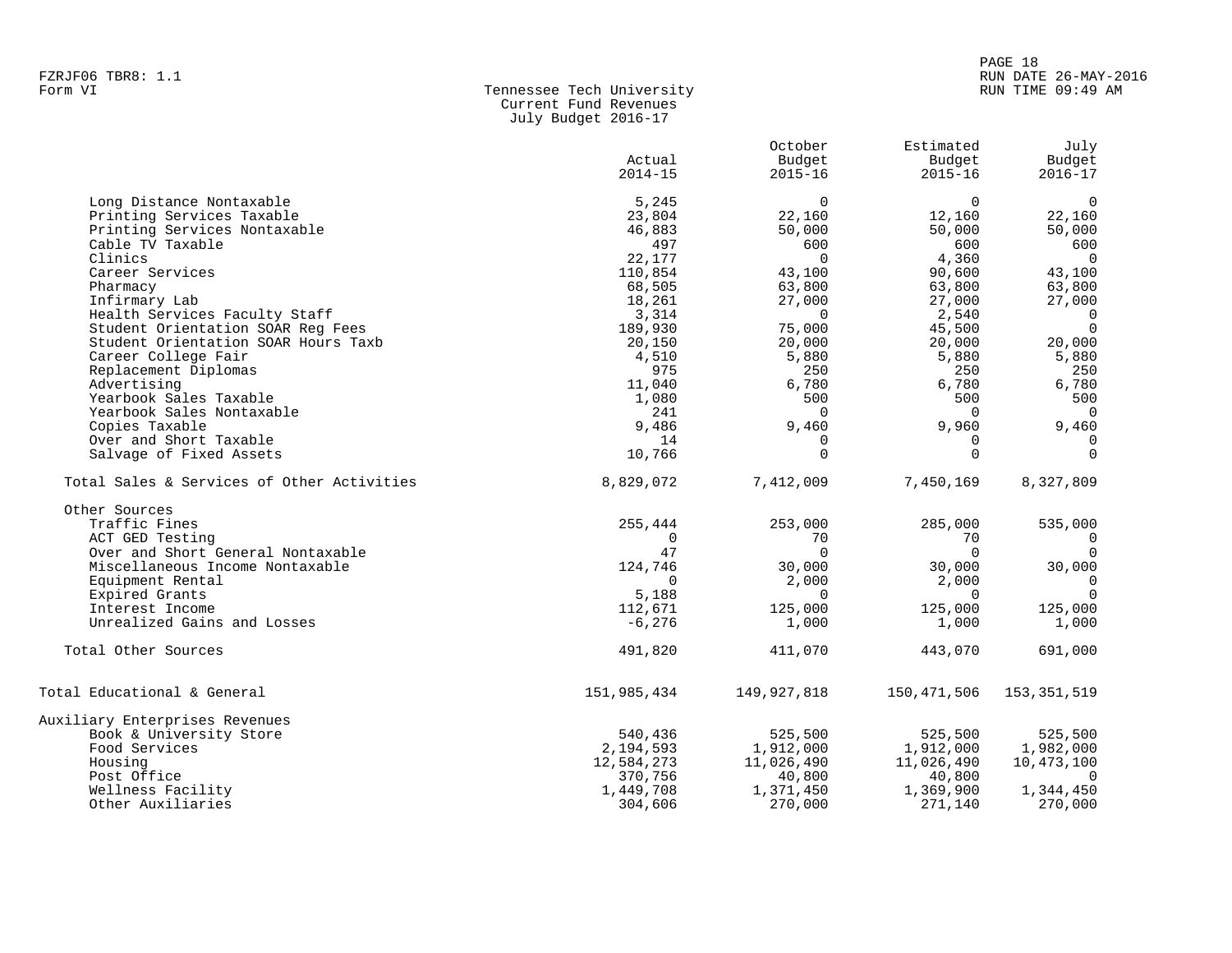| FZRJF06 TBR8: 1.1<br>Form VI | Tennessee Tech University<br>Current Fund Revenues<br>July Budget 2016-17 |                                  |                                    | PAGE 19<br>RUN DATE 26-MAY-2016<br>RUN TIME 09:49 AM |  |
|------------------------------|---------------------------------------------------------------------------|----------------------------------|------------------------------------|------------------------------------------------------|--|
|                              | Actual<br>$2014 - 15$                                                     | October<br>Budget<br>$2015 - 16$ | Estimated<br>Budget<br>$2015 - 16$ | July<br>Budget<br>$2016 - 17$                        |  |
| Total Auxiliary Revenues     | 17,444,372                                                                | 15,146,240                       | 15,145,830                         | 14,595,050                                           |  |
| Total Revenues               | 169,429,806                                                               | 165,074,058                      | 165,617,336                        | 167,946,569                                          |  |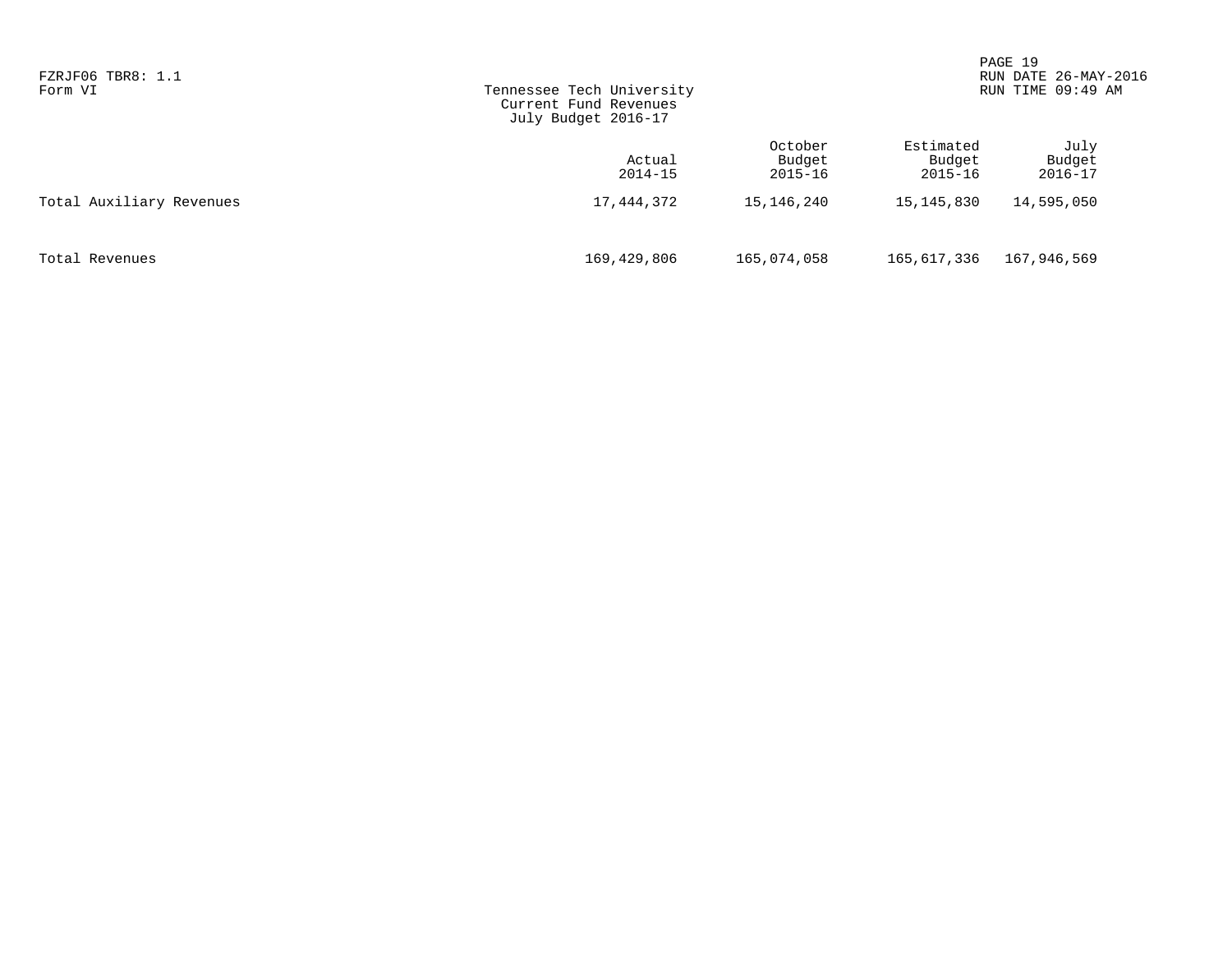|                                                                | Actual<br>$2014 - 15$ | October<br>$2015 - 16$ | Estimated<br>$2015 - 16$ | July<br>$2016 - 17$ |
|----------------------------------------------------------------|-----------------------|------------------------|--------------------------|---------------------|
| Education and General<br>Instruction (20)<br>Instruction (200) |                       |                        |                          |                     |
| Summer School (120004)                                         |                       |                        |                          |                     |
| Salaries - Academic                                            | 2,391,879             | 1,509,620              | 1,114,893                | 17,044              |
| Salaries - Students                                            | 15,479                | $\Omega$               | $\Omega$                 | $\overline{0}$      |
| Employee Benefits                                              | 439,522               | 398,320                | 201,722                  | 4,531               |
| Operating Expenses                                             | 2,250                 | $\Omega$               | $\Omega$                 | $\Omega$            |
| Total - Summer School (120004):                                | 2,849,130             | 1,907,940              | 1,316,615                | 21,575              |
| Provost Surplus Instruction (120020)                           |                       |                        |                          |                     |
| Salaries - Academic                                            | 0                     | 56,353                 | 43,851                   | 43,851              |
| Operating Expenses                                             | $\Omega$              | 324,641                | 132,085                  | $\Omega$            |
| Total - Provost Surplus Instruction (120020):                  | $\Omega$              | 380,994                | 175,936                  | 43,851              |
| Online & Distance Education (120022)                           |                       |                        |                          |                     |
| Salaries - Administrative                                      | 0                     | 130,000                | 105,918                  | 135,918             |
| Operating Expenses                                             | $\Omega$              | 130,000                | 55,090                   | $\Omega$            |
| Total - Online & Distance Education (120022):                  | $\Omega$              | 260,000                | 161,008                  | 135,918             |
| Other Faculty Instruction (120025)                             |                       |                        |                          |                     |
| Salaries - Academic                                            |                       | 126,315                | 126,315                  | 126,315             |
| Salaries - Supporting                                          | 0                     | 32,320                 | 32,320                   | 32,320              |
| Employee Benefits                                              | $\Omega$              | 18,470                 | 18,470                   | 18,470              |
| Total - Other Faculty Instruction (120025):                    | $\Omega$              | 177,105                | 177,105                  | 177,105             |
|                                                                |                       |                        |                          |                     |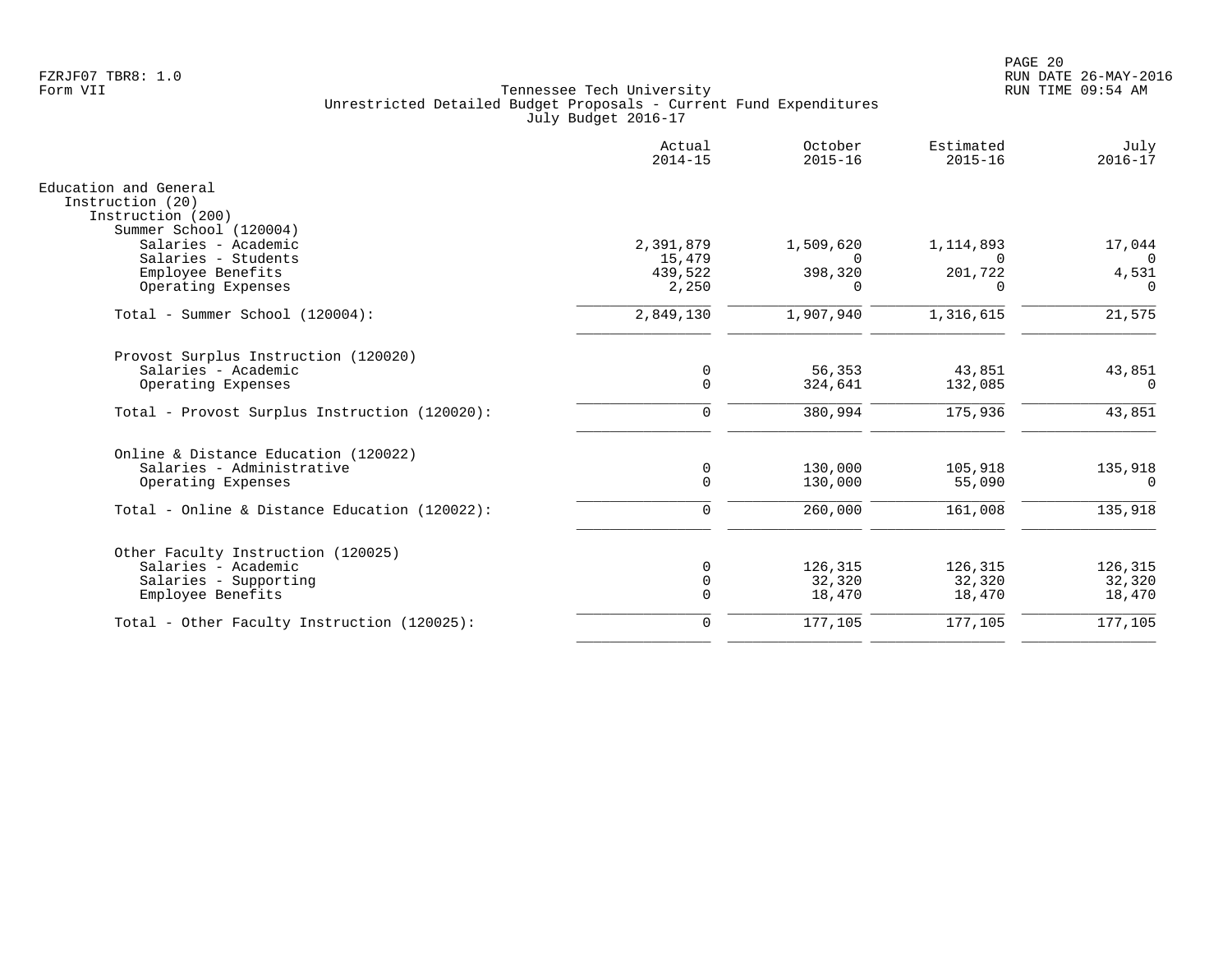|                                                     | Actual<br>$2014 - 15$ | October<br>$2015 - 16$ | Estimated<br>$2015 - 16$ | July<br>$2016 - 17$ |
|-----------------------------------------------------|-----------------------|------------------------|--------------------------|---------------------|
| Strategic Initiatives Instruction (120027)          |                       |                        |                          |                     |
| Operating Expenses                                  | 30,398                | 295,387                | 160,187                  | $\mathbf 0$         |
| Capital Outlay                                      | 16,183                | 6,158                  | 6,158                    | $\mathbf 0$         |
| Total - Strategic Initiatives Instruction (120027): | 46,581                | 301,545                | 166,345                  | $\Omega$            |
| SAF Student Success Fee (121000)                    |                       |                        |                          |                     |
| Salaries - Academic                                 | 241,653               | 225,970                | 221,801                  | 225,970             |
| Salaries - Supporting                               | 1,775                 | 22,880                 | 26                       | 22,880              |
| Salaries - Students                                 | 66,770                | 48,500                 | 62,630                   | 48,500              |
| Salaries - Professional                             | 79,373                | 100,007                | 42,494                   | 100,907             |
| Employee Benefits                                   | 87,678                | 81,230                 | 81,230                   | 81,230              |
| Travel                                              | 243                   | 5,000                  | 5,000                    | 5,000               |
| Operating Expenses                                  | 67,006                | 54,892                 | 64,524                   | $-2,391$            |
| Total - SAF Student Success Fee (121000):           | 544,498               | 538,479                | 477,705                  | 482,096             |
| SAF SS Fee Villages (121001)                        |                       |                        |                          |                     |
| Salaries - Academic                                 | 35,000                | 36,500                 | 36,500                   | 36,500              |
| Salaries - Students                                 | 42,723                | 48,000                 | 48,000                   | 48,000              |
| Salaries - Professional                             | $\Omega$              | $\Omega$               | 7,501                    | $\Omega$            |
| Employee Benefits                                   | 10,414                | 8,600                  | 15,967                   | 8,600               |
| Travel                                              | 13,346                | $\Omega$               | 1,566                    | $\Omega$            |
| Operating Expenses                                  | 83,784                | $-34,819$              | 53,013                   | 5,181               |
| Total - SAF SS Fee Villages (121001):               | 185,267               | 58,281                 | 162,547                  | 98,281              |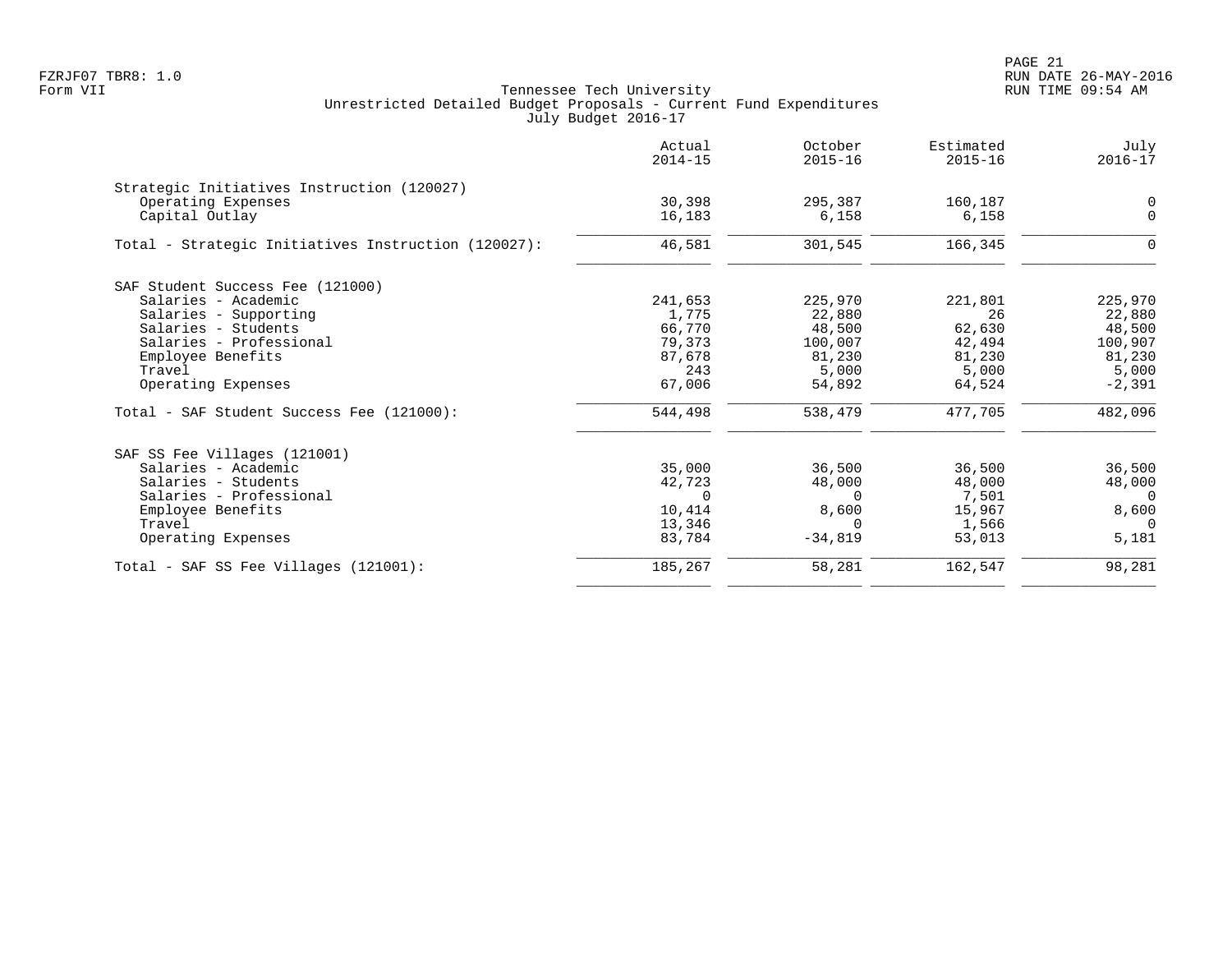|                                                      | Actual<br>$2014 - 15$ | October<br>$2015 - 16$ | Estimated<br>$2015 - 16$ | July<br>$2016 - 17$ |
|------------------------------------------------------|-----------------------|------------------------|--------------------------|---------------------|
| Instr TAF Equipment (121600)                         |                       |                        |                          |                     |
| Operating Expenses                                   | 136,069               | 741,487                | 741,287                  | 245,900             |
| Capital Outlay                                       | $\Omega$              | 5,500                  | 5,500                    | 5,500               |
| Total - Instr TAF Equipment (121600):                | 136,069               | 746,987                | 746,787                  | 251,400             |
| COOP Education (121801)                              |                       |                        |                          |                     |
| Salaries - Professional                              | 45,610                | 42,676                 | 42,676                   | 42,976              |
| Employee Benefits                                    | 9,700                 | 15,555                 | 15,555                   | 15,555              |
| Operating Expenses                                   | 825                   | 1,500                  | 1,500                    | 1,500               |
| Total - COOP Education (121801):                     | 56,135                | 59,731                 | 59,731                   | 60,031              |
| Honors Program (121900)                              |                       |                        |                          |                     |
| Salaries - Academic                                  | 63,295                | 67,768                 | 60,090                   | 71,500              |
| Salaries - Supporting                                | 24,633                | 27,115                 | 27,115                   | 27,215              |
| Salaries - Students                                  | 2,434                 | 3,780                  | 3,167                    | 3,780               |
| Salaries - Professional                              | 58,874                | 63,938                 | 66,108                   | 64,038              |
| Employee Benefits                                    | 58,439                | 56,772                 | 60,504                   | 53,040              |
| Travel                                               | 1,979                 | 2,340                  | 4,323                    | 2,340               |
| Operating Expenses                                   | 3,477                 | 2,710                  | 4,116                    | 2,710               |
| Total - Honors Program (121900):                     | 213,131               | 224,423                | 225,423                  | 224,623             |
| Federal College Work Study Program (122001)          |                       |                        |                          |                     |
| Salaries - Students                                  | 54,310                | 57,730                 | 57,730                   | 57,730              |
| Total - Federal College Work Study Program (122001): | 54,310                | 57,730                 | 57,730                   | 57,730              |
|                                                      |                       |                        |                          |                     |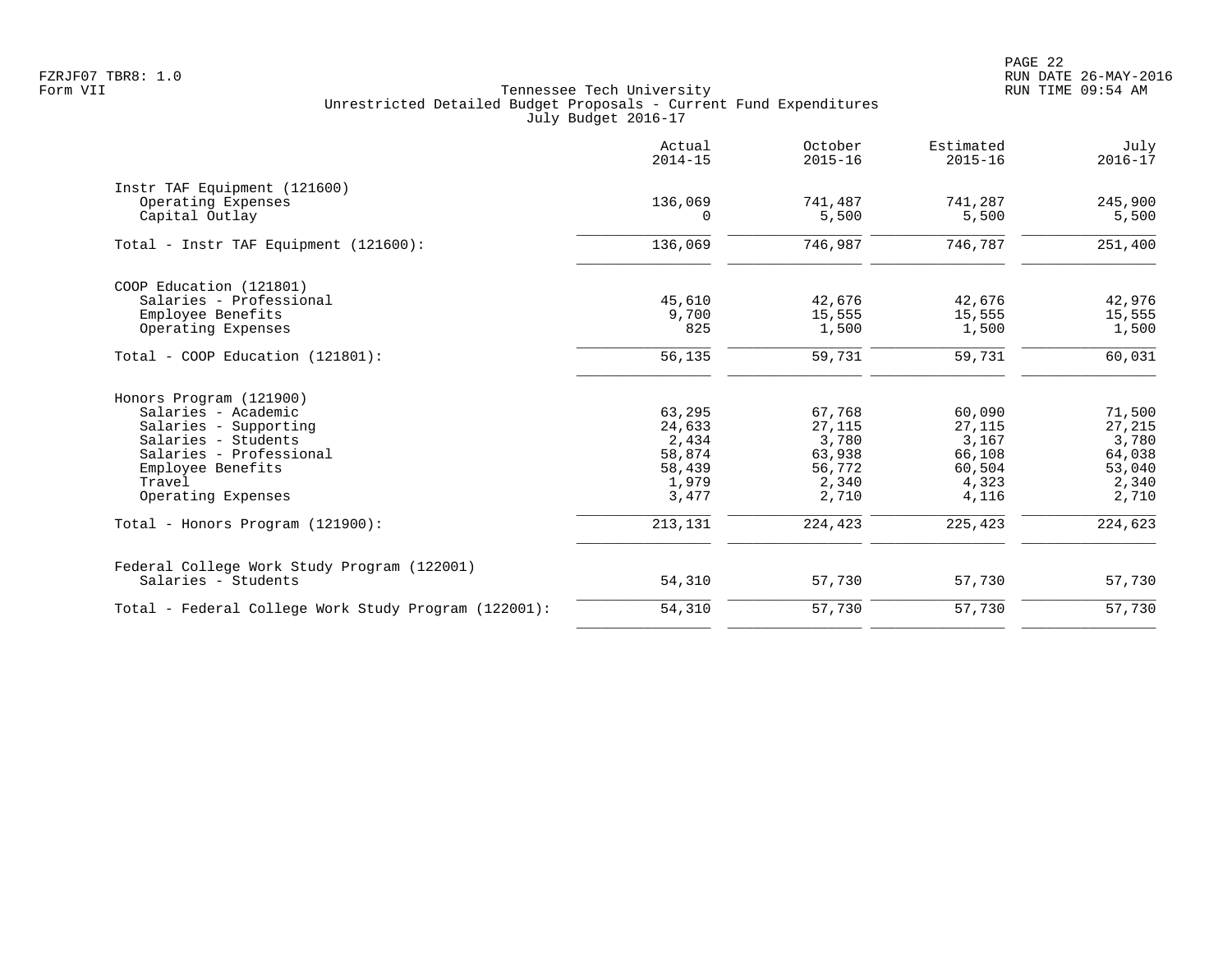|                                                       | Actual<br>$2014 - 15$ | October<br>$2015 - 16$ | Estimated<br>$2015 - 16$ | July<br>$2016 - 17$ |
|-------------------------------------------------------|-----------------------|------------------------|--------------------------|---------------------|
| Military Science (125600)                             |                       |                        |                          |                     |
| Salaries - Supporting                                 | 31,784                | 32,529                 | 32,529                   | 32,629              |
| Employee Benefits                                     | 20,765                | 24,150                 | 24,150                   | 24,150              |
| Operating Expenses                                    | 5,518                 | 5,460                  | 9,460                    | 5,460               |
| Department Revenues                                   | $-1$                  | $\Omega$               | $\Omega$                 | $\Omega$            |
| Total - Military Science (125600):                    | 58,066                | 62,139                 | 66,139                   | 62,239              |
| Arts and Sci Grad Assist (130001)                     |                       |                        |                          |                     |
| Employee Benefits                                     | 254,167               | 283,334                | 283,334                  | 271,990             |
| Total - Arts and Sci Grad Assist (130001):            | 254,167               | 283,334                | 283,334                  | 271,990             |
| Online Course Dev Arts and Science (130010)           |                       |                        |                          |                     |
| Operating Expenses                                    | 0                     | 11,800                 | $\mathbf 0$              | 11,800              |
| Total - Online Course Dev Arts and Science (130010):  | $\mathbf 0$           | 11,800                 | $\mathbf 0$              | 11,800              |
| Summer School Col of Arts & Science (130028)          |                       |                        |                          |                     |
| Salaries - Academic                                   | 0                     | 0                      | 104,516                  | 393,130             |
| Employee Benefits                                     | $\mathbf 0$           | $\Omega$               | 51,478                   | 104,503             |
| Total - Summer School Col of Arts & Science (130028): | 0                     | $\mathbf 0$            | 155,994                  | 497,633             |
| TN eCampus Col of Arts & Science (130031)             |                       |                        |                          |                     |
| Salaries - Academic                                   | 0                     | 0                      | $\mathbf 0$              | 282,841             |
| Total - TN eCampus Col of Arts & Science (130031):    | $\Omega$              | $\Omega$               | $\Omega$                 | 282,841             |
|                                                       |                       |                        |                          |                     |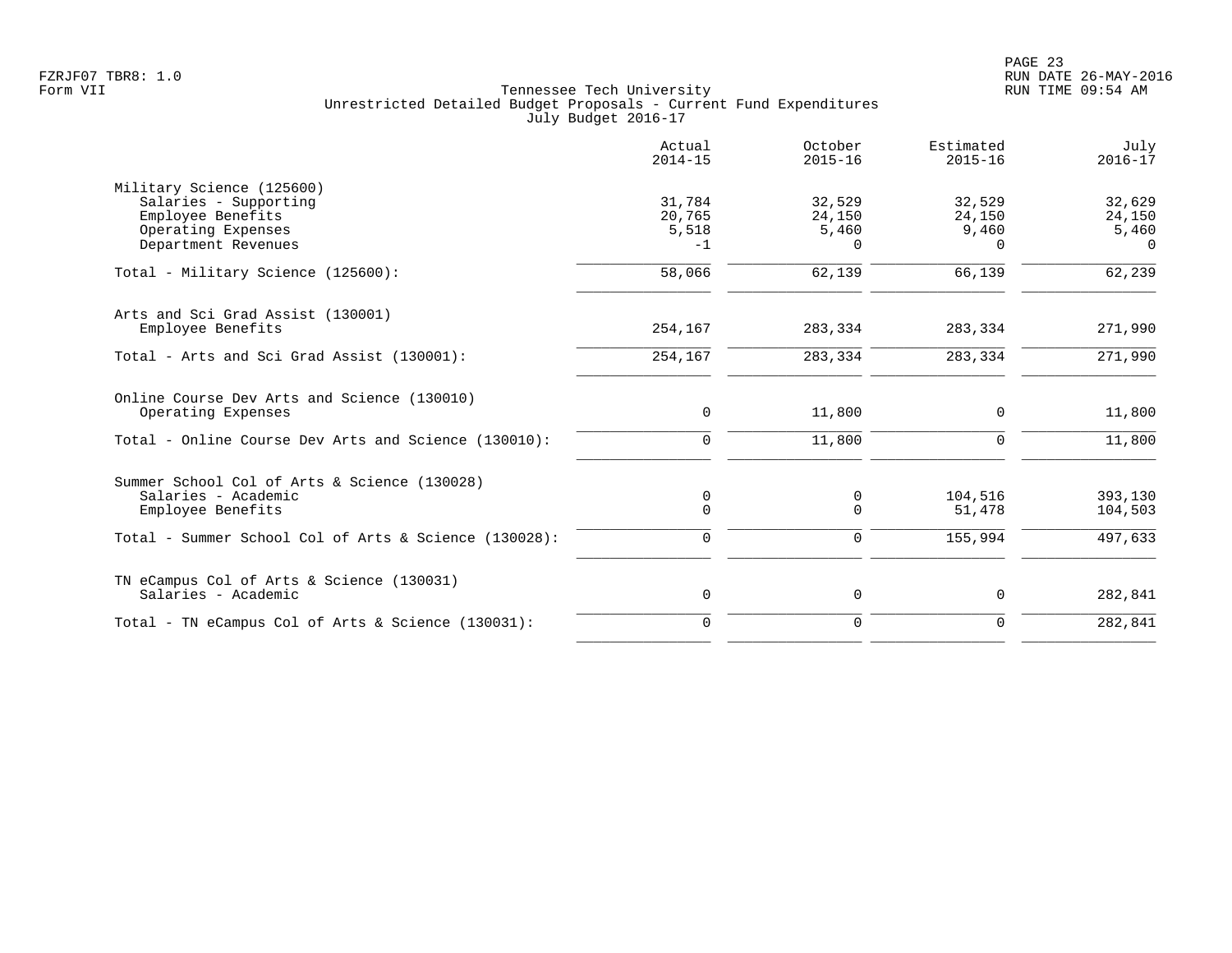|                                             | Actual<br>$2014 - 15$ | October<br>$2015 - 16$ | Estimated<br>$2015 - 16$ | July<br>$2016 - 17$ |
|---------------------------------------------|-----------------------|------------------------|--------------------------|---------------------|
| Biology (131000)                            |                       |                        |                          |                     |
| Salaries - Academic                         | 1,252,488             | 1,458,750              | 1,427,012                | 1,440,324           |
| Salaries - Supporting                       | 75,714                | 71,697                 | 71,330                   | 71,897              |
| Salaries - Students                         | 49,185                | 68,000                 | 52,000                   | 68,000              |
| Salaries - Professional                     | 64,011                | 80,840                 | 80,840                   | 81,040              |
| Employee Benefits                           | 536,091               | 490,640                | 524,640                  | 524,640             |
| Travel                                      | 229                   | $\Omega$               | 450                      | $\Omega$            |
| Operating Expenses                          | 35,210                | 20,175                 | 68,342                   | 34,000              |
| Capital Outlay                              | $\Omega$              | $\Omega$               | 64,565                   | $\Omega$            |
| $Total - Biology (131000):$                 | 2,012,928             | 2,190,102              | 2,289,179                | 2,219,901           |
| Biology Lab Fees (131001)                   |                       |                        |                          |                     |
| Salaries - Students                         | 76                    | $\Omega$               | $\Omega$                 | $\overline{0}$      |
| Travel                                      | 12,727                | 9,400                  | 12,900                   | 9,400               |
| Operating Expenses                          | 72,128                | 75,530                 | 72,030                   | 75,530              |
| Total - Biology Lab Fees (131001):          | 84,931                | 84,930                 | 84,930                   | 84,930              |
|                                             |                       |                        |                          |                     |
| Biology TAs (131006)<br>Salaries - Academic | 38,400                |                        | 28,800                   |                     |
| Employee Benefits                           | 28,580                | 0<br>$\mathbf 0$       | 21,324                   | 0<br>$\Omega$       |
|                                             |                       |                        |                          |                     |
| Total - Biology TAs $(131006)$ :            | 66,980                | $\mathbf 0$            | 50,124                   | 0                   |
| Biology Lab Manuals (131008)                |                       |                        |                          |                     |
| Operating Expenses                          | 1,915                 | 1,915                  | 1,915                    | 1,915               |
| Total - Biology Lab Manuals (131008):       | 1,915                 | 1,915                  | 1,915                    | 1,915               |
|                                             |                       |                        |                          |                     |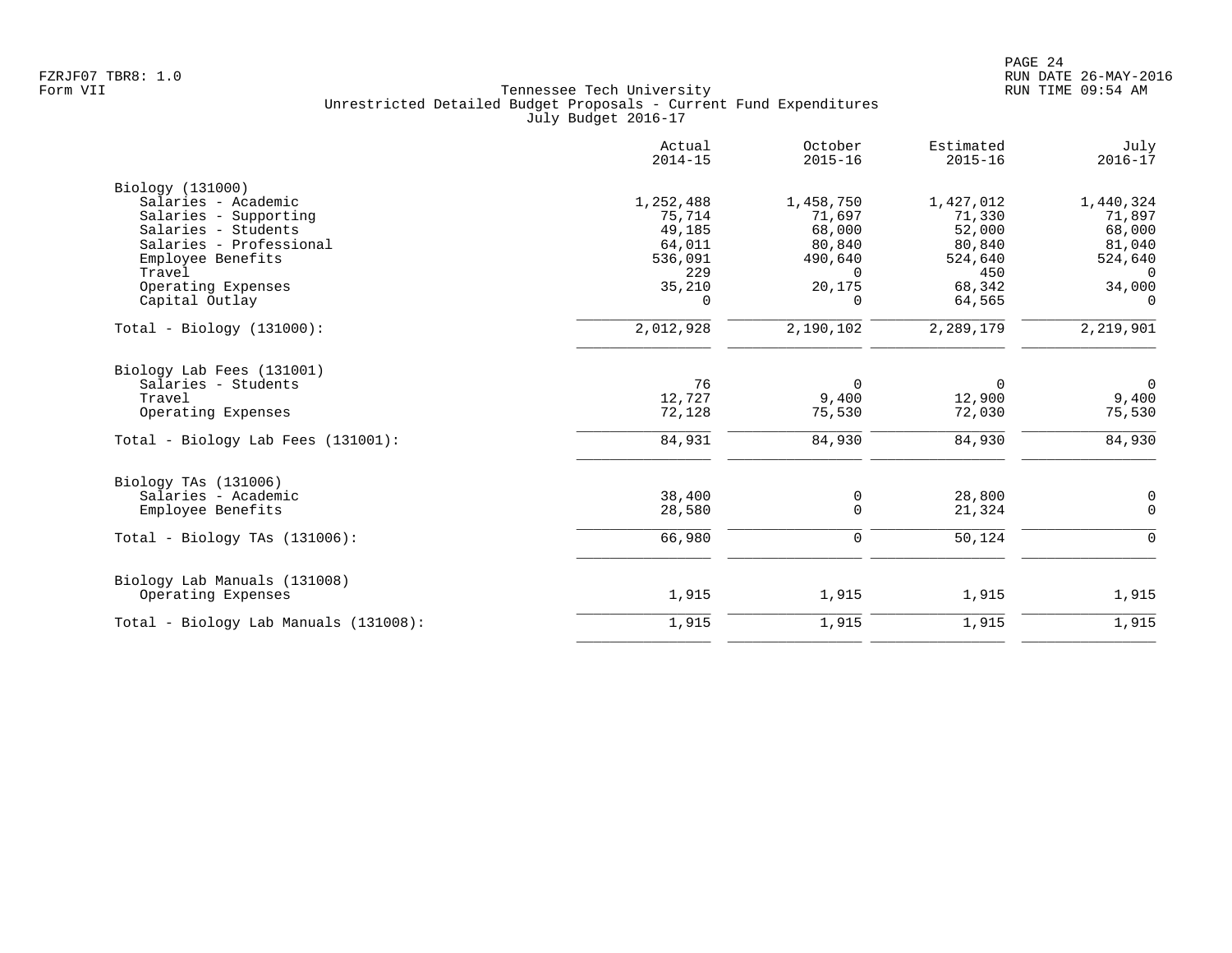PAGE 25 FZRJF07 TBR8: 1.0 RUN DATE 26-MAY-2016

|                                                      | Actual<br>$2014 - 15$ | October<br>$2015 - 16$ | Estimated<br>$2015 - 16$ | July<br>$2016 - 17$ |
|------------------------------------------------------|-----------------------|------------------------|--------------------------|---------------------|
| Biology Lab Materials (131009)<br>Operating Expenses | 25,000                | $\mathbf 0$            | 25,000                   | $\mathbf 0$         |
|                                                      |                       |                        |                          |                     |
| Total - Biology Lab Materials (131009):              | 25,000                | $\mathbf 0$            | 25,000                   | 0                   |
| Chemistry $(131500)$                                 |                       |                        |                          |                     |
| Salaries - Academic                                  | 1,543,114             | 1,613,100              | 1,560,816                | 1,600,360           |
| Salaries - Supporting                                | 70,523                | 76,469                 | 76,805                   | 78,269              |
| Salaries - Students                                  | 23,943                | 27,800                 | 27,800                   | 27,800              |
| Salaries - Professional                              | 52,815                | 54,308                 | 54,308                   | 54,408              |
| Employee Benefits                                    | 573,197               | 525,880                | 536,980                  | 536,980             |
| Travel                                               | 1,674                 | 2,000                  | 2,000                    | 2,000               |
| Operating Expenses                                   | 43,660                | 23,930                 | 38,705                   | 34,000              |
| Capital Outlay                                       | 0                     | $\Omega$               | 40,920                   | $\Omega$            |
| Total - Chemistry $(131500)$ :                       | 2,308,926             | 2,323,487              | 2,338,334                | 2,333,817           |
| Chemistry NMR Maint (131501)                         |                       |                        |                          |                     |
| Operating Expenses                                   | 25,114                | 25,000                 | 13,000                   | 25,000              |
| Total - Chemistry NMR Maint (131501):                | 25,114                | 25,000                 | 13,000                   | 25,000              |
| Chemistry Lab Fees (131502)                          |                       |                        |                          |                     |
| Operating Expenses                                   | 67,188                | 63,900                 | 63,900                   | 63,900              |
| Total - Chemistry Lab Fees (131502):                 | 67,188                | 63,900                 | 63,900                   | 63,900              |
|                                                      |                       |                        |                          |                     |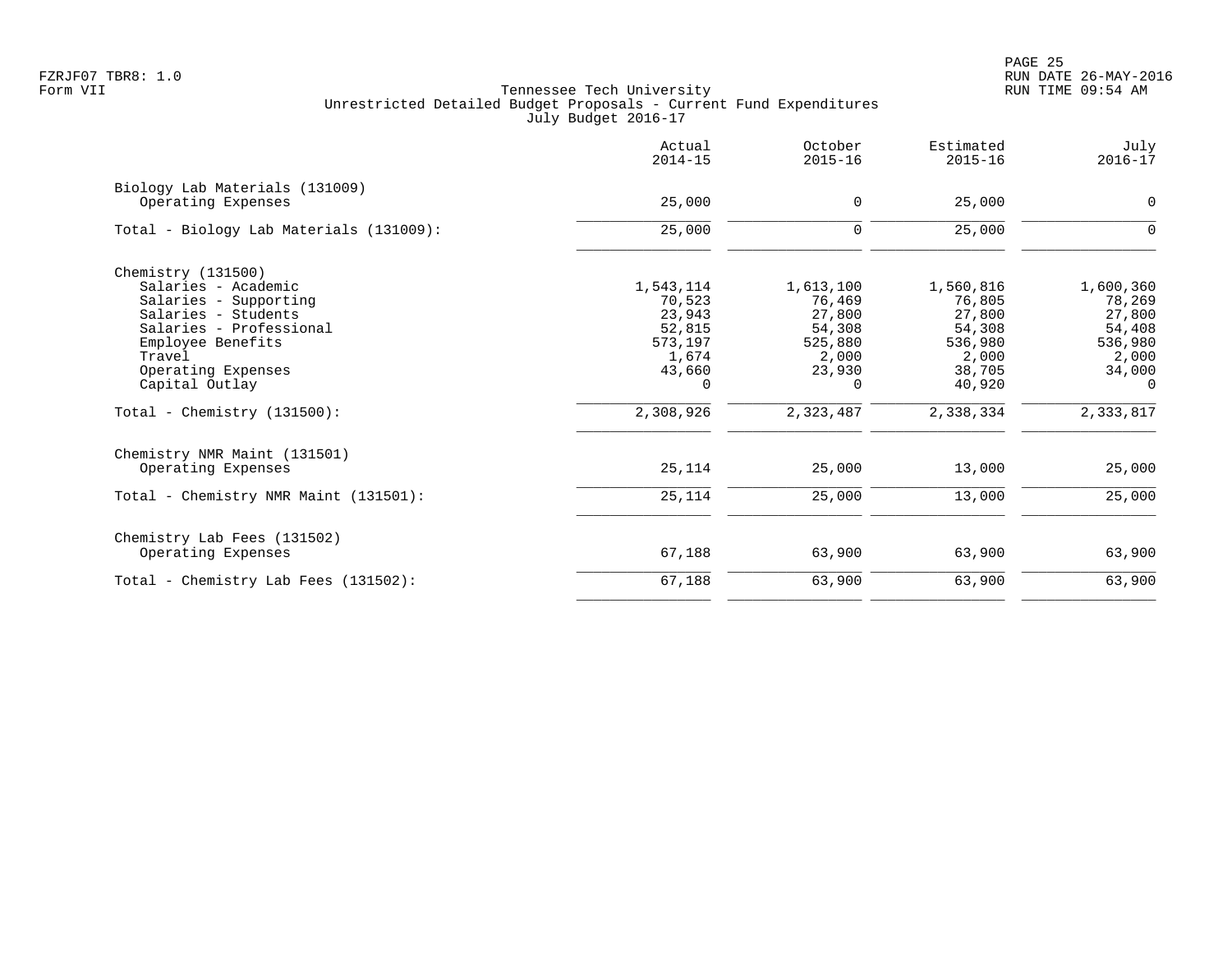PAGE 26 FZRJF07 TBR8: 1.0 RUN DATE 26-MAY-2016

| Actual<br>$2014 - 15$ | October<br>$2015 - 16$                    | Estimated<br>$2015 - 16$            | July<br>$2016 - 17$                      |
|-----------------------|-------------------------------------------|-------------------------------------|------------------------------------------|
|                       |                                           |                                     |                                          |
| 22,335                | 23,246                                    | 23,246                              | 23,346                                   |
| 5,716                 | 5,700                                     | 5,700                               | 5,700                                    |
| 151                   | 500                                       | 500                                 | 500                                      |
|                       |                                           |                                     | 860                                      |
| 29,121                | 30,306                                    | 30,306                              | 30,406                                   |
|                       |                                           |                                     |                                          |
| 61,667                | 37,000                                    | 62,000                              | 37,000                                   |
| 38,523                | $\Omega$                                  | 34,708                              | $\Omega$                                 |
| 20,739                | 87,580                                    | 27,872                              | 87,580                                   |
|                       |                                           |                                     | 1,590                                    |
|                       |                                           |                                     | 3,700                                    |
|                       |                                           |                                     | 5,660                                    |
| 140,470               | 140,630                                   | 135,530                             | 135,530                                  |
|                       |                                           |                                     |                                          |
| 37,191                | 115,950                                   | 123,950                             | 75,250                                   |
| 37,191                | 115,950                                   | 123,950                             | 75,250                                   |
|                       |                                           |                                     |                                          |
|                       |                                           |                                     | 0                                        |
| 35,269                | $\mathbf 0$                               | 42,231                              | $\mathsf 0$                              |
| 78,469                | $\mathbf 0$                               | 90,231                              | $\mathbf 0$                              |
|                       | 919<br>1,934<br>3,447<br>14,160<br>43,200 | 860<br>6,690<br>3,700<br>5,660<br>0 | 860<br>1,590<br>3,700<br>5,660<br>48,000 |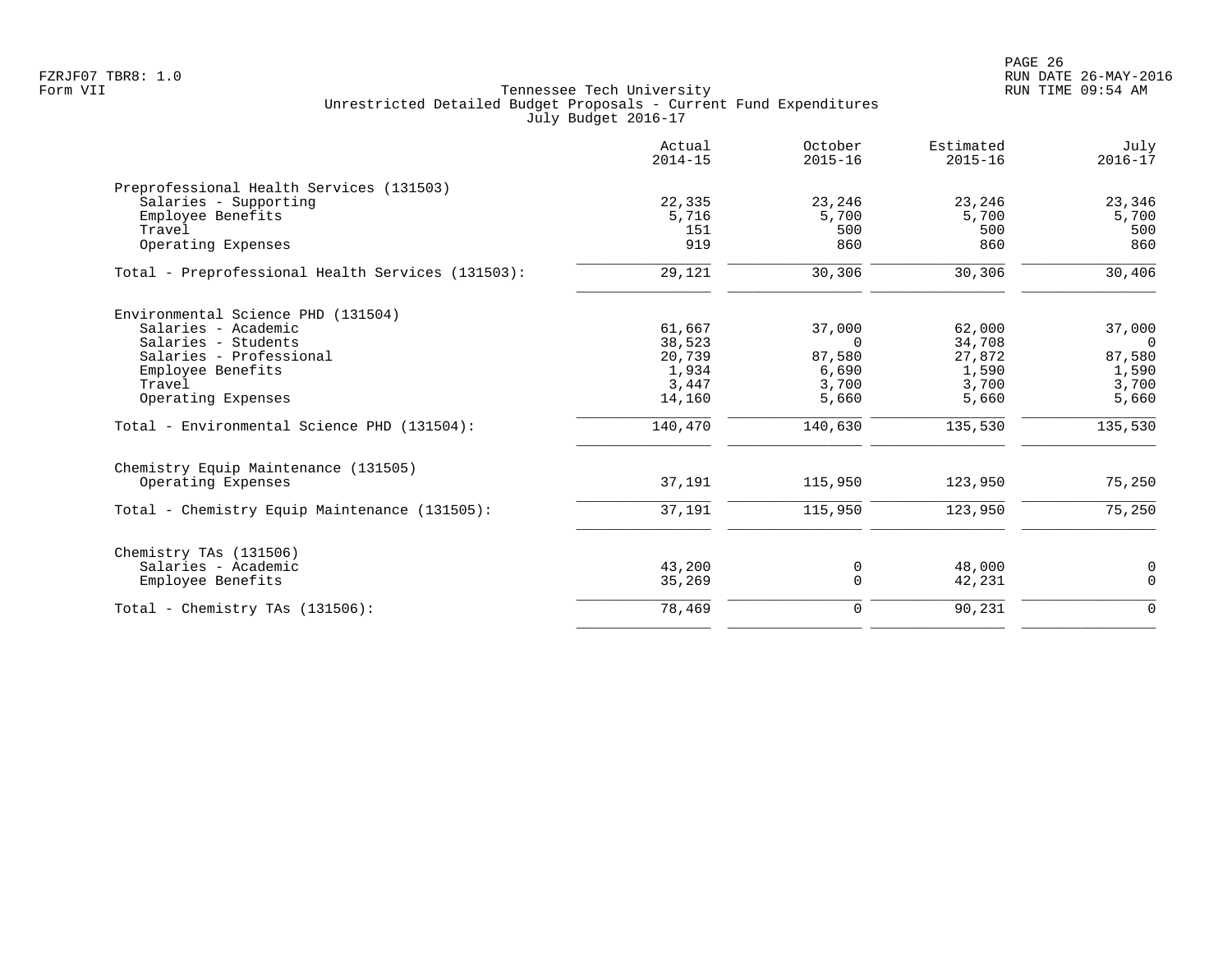|                                                | Actual<br>$2014 - 15$ | October<br>$2015 - 16$ | Estimated<br>$2015 - 16$ | July<br>$2016 - 17$ |
|------------------------------------------------|-----------------------|------------------------|--------------------------|---------------------|
| Chemistry Lab Materials (131507)               |                       |                        |                          |                     |
| Operating Expenses                             | 23,514                | 0                      | 25,000                   | 0                   |
| Capital Outlay                                 | 1,275                 | 0                      | $\Omega$                 | $\mathbf 0$         |
| Total - Chemistry Lab Materials (131507):      | 24,789                | 0                      | 25,000                   | $\Omega$            |
| Chemistry Lab Manuals (131508)                 |                       |                        |                          |                     |
| Operating Expenses                             | 19,509                | 19,510                 | 0                        | $\mathbf 0$         |
| Total - Chemistry Lab Manuals (131508):        | 19,509                | 19,510                 | $\mathbf 0$              | $\Omega$            |
| Computer Science (132000)                      |                       |                        |                          |                     |
| Salaries - Academic                            | 653,882               | 922,371                | 861,085                  | 962,171             |
| Salaries - Supporting                          | 46,086                | 50,441                 | 52,941                   | 50,841              |
| Salaries - Students                            | $\Omega$              | 6,000                  | 3,500                    | 6,000               |
| Salaries - Professional                        | 48,090                | 43,042                 | 41,349                   | 43,342              |
| Employee Benefits                              | 241,738               | 257,390                | 237,390                  | 252,870             |
| Travel                                         | 995                   | $\Omega$               | $\Omega$                 | 0                   |
| Operating Expenses                             | 24,135                | 15,830                 | 15,830                   | 15,830              |
| Total - Computer Science (132000):             | 1,014,926             | 1,295,074              | 1,212,095                | 1,331,054           |
| Computer Science Grad Assist (132001)          |                       |                        |                          |                     |
| Salaries - Academic                            | 50,400                | $\Omega$               | 34,800                   | $\Omega$            |
| Employee Benefits                              | 79,498                | 29,010                 | 58,893                   | 29,010              |
| Total - Computer Science Grad Assist (132001): | 129,898               | 29,010                 | 93,693                   | 29,010              |
|                                                |                       |                        |                          |                     |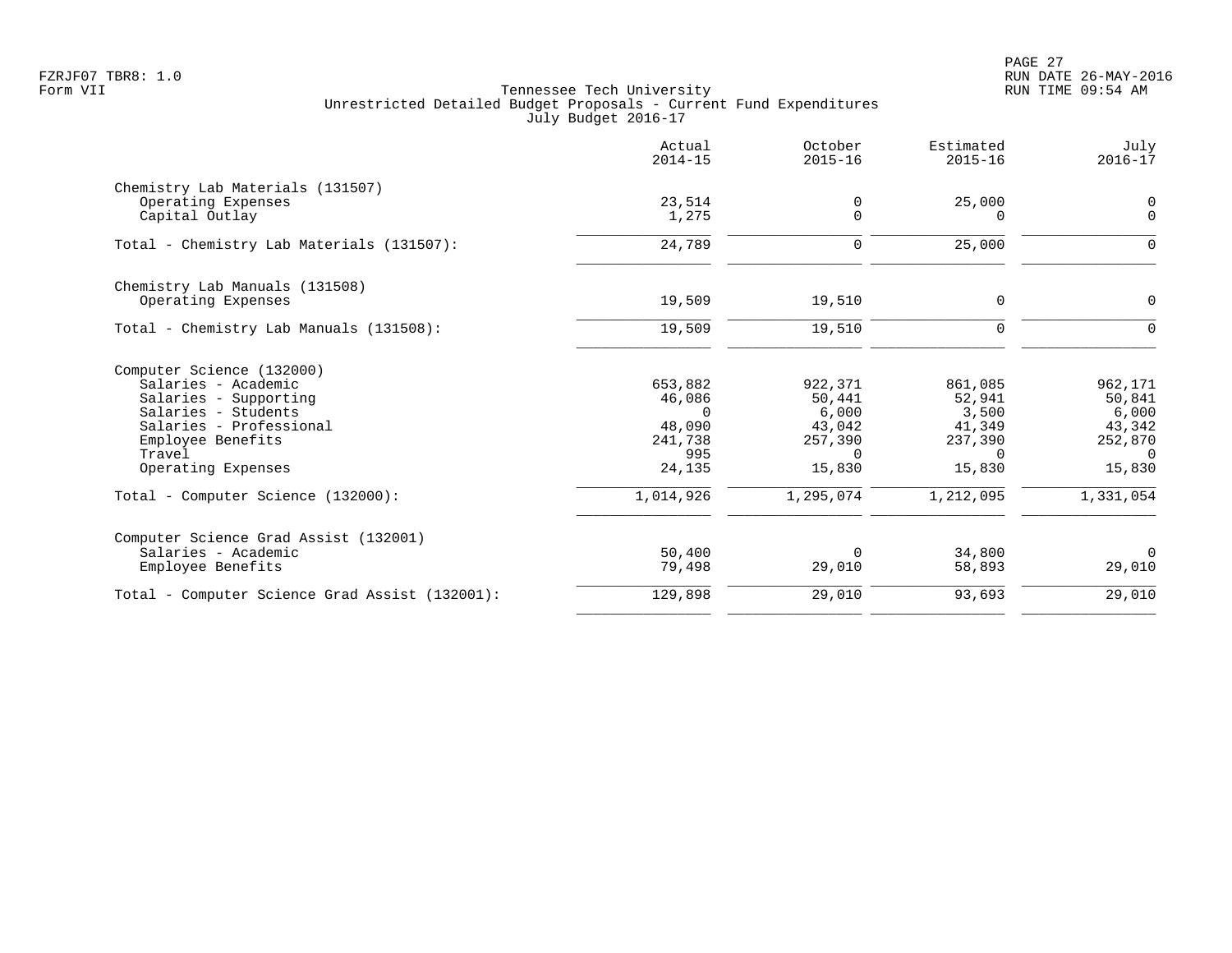PAGE 28 FZRJF07 TBR8: 1.0 RUN DATE 26-MAY-2016

|                                                  | Actual<br>$2014 - 15$ | October<br>$2015 - 16$ | Estimated<br>$2015 - 16$ | July<br>$2016 - 17$ |
|--------------------------------------------------|-----------------------|------------------------|--------------------------|---------------------|
| SACF Comp Sci GTAs (132007)<br>Employee Benefits | 7,989                 | $\mathbf 0$            | 41,997                   | $\mathbf 0$         |
| Total - SACF Comp Sci GTAs (132007):             | 7,989                 | $\mathbf 0$            | 41,997                   | $\mathbf 0$         |
| Earth Sciences (132500)                          |                       |                        |                          |                     |
| Salaries - Academic                              | 555,694               | 501,288                | 508,432                  | 512,839             |
| Salaries - Supporting                            | 27,430                | 28,162                 | 28,162                   | 28,262              |
| Salaries - Students                              | 5,235                 | 5,300                  | 5,300                    | 5,300               |
| Employee Benefits<br>Travel                      | 217,687<br>233        | 211,040<br>$\Omega$    | 178,540<br>50            | 178,540<br>$\Omega$ |
| Operating Expenses                               | 21,093                | 13,400                 | 14,724                   | 15,000              |
| Total - Earth Sciences (132500):                 | 827,372               | 759,190                | 735,208                  | 739,941             |
| Earth Sciences Lab Fees (132501)                 |                       |                        |                          |                     |
| Travel                                           | 4,709                 | $\Omega$               | 3,700                    | $\Omega$            |
| Operating Expenses                               | 4,938                 | 9,650                  | 5,950                    | 9,650               |
| Total - Earth Sciences Lab Fees (132501):        | 9,647                 | 9,650                  | 9,650                    | 9,650               |
| Earth Science Lab Materials (132506)             |                       |                        |                          |                     |
| Operating Expenses                               | 14,995                | 0                      | 15,000                   | $\mathbf 0$         |
| Total - Earth Science Lab Materials (132506):    | 14,995                | $\mathbf 0$            | 15,000                   | $\overline{0}$      |
|                                                  |                       |                        |                          |                     |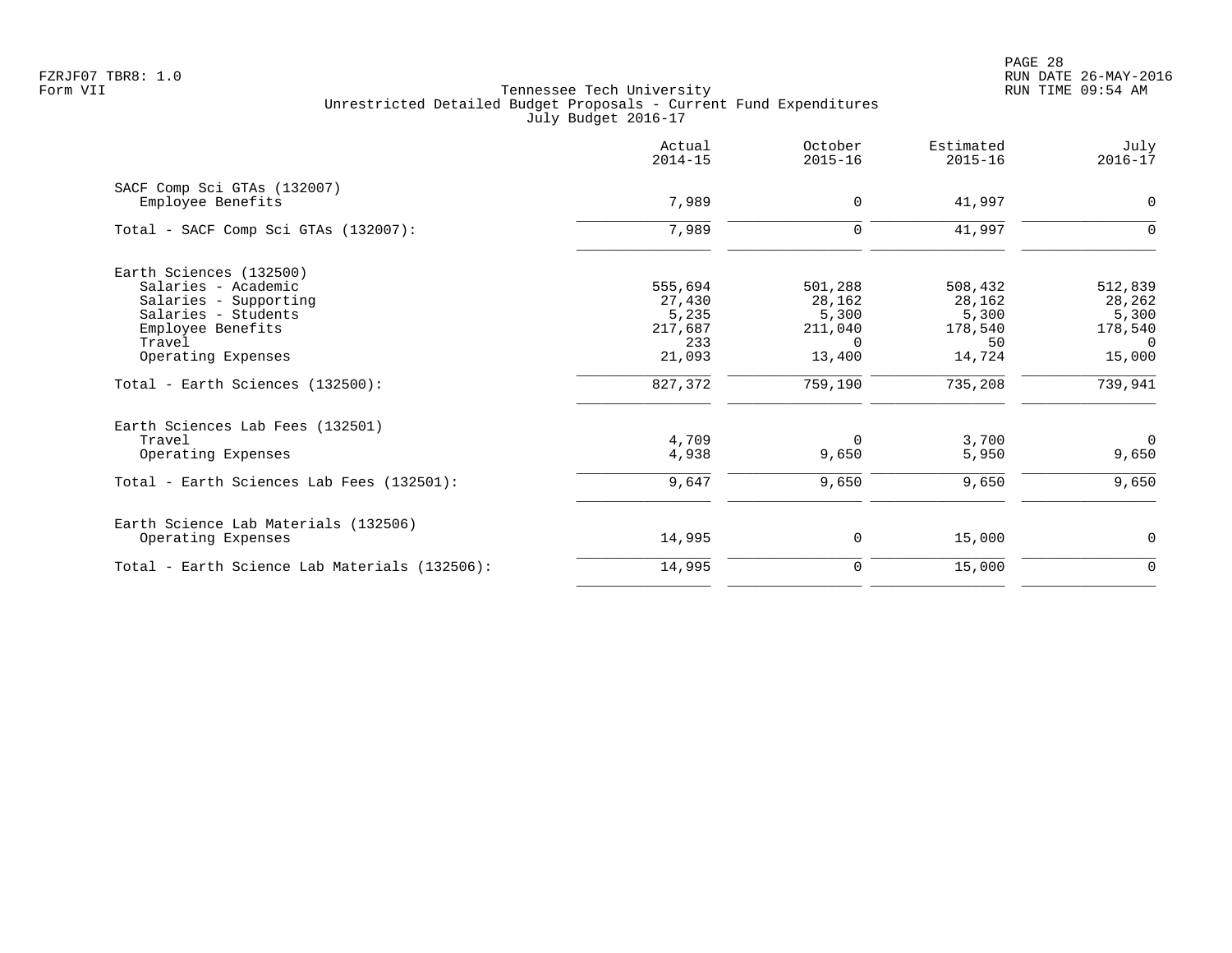|                                 | Actual<br>$2014 - 15$ | October<br>$2015 - 16$ | Estimated<br>$2015 - 16$ | July<br>$2016 - 17$ |
|---------------------------------|-----------------------|------------------------|--------------------------|---------------------|
| English (133000)                |                       |                        |                          |                     |
| Salaries - Academic             | 1,827,065             | 1,890,741              | 1,786,387                | 1,902,320           |
| Salaries - Supporting           | 52,060                | 52,413                 | 52,413                   | 52,613              |
| Salaries - Students             | 7,373                 | $\Omega$               | 2,800                    | $\Omega$            |
| Employee Benefits               | 624,666               | 575,600                | 564,600                  | 564,600             |
| Travel                          | 252                   | 500                    | 500                      | $\Omega$            |
| Operating Expenses              | 30,811                | 26,570                 | 34,470                   | 28,400              |
| Total - English $(133000)$ :    | 2,542,227             | 2,545,824              | 2,441,170                | 2,547,933           |
| Speech (133001)                 |                       |                        |                          |                     |
| Travel                          | 19,185                | 10,000                 | 20,500                   | 10,000              |
| Total - Speech $(133001)$ :     | 19,185                | 10,000                 | 20,500                   | 10,000              |
| Communication (133003)          |                       |                        |                          |                     |
| Salaries - Academic             | 588,072               | 654,378                | 649,474                  | 639,756             |
| Salaries - Supporting           | 27,934                | 28,662                 | 28,662                   | 28,762              |
| Employee Benefits               | 202,322               | 188,830                | 201,330                  | 201,330             |
| Travel                          | 1,487                 | $\Omega$               | $\Omega$                 | $\overline{0}$      |
| Operating Expenses              | 9,979                 | 11,000                 | 17,445                   | 13,000              |
| Department Revenues             | $-480$                | $\Omega$               | 0                        | $\Omega$            |
| Total - Communication (133003): | 829,314               | 882,870                | 896,911                  | 882,848             |
| Theatre (133004)                |                       |                        |                          |                     |
| Salaries - Supporting           | 4,786                 | 16,000                 | 18,500                   | 20,946              |
| Employee Benefits               | 366                   | $\Omega$               | $\Omega$                 | 3,500               |
| Operating Expenses              | 6,214                 | 22,420                 | 22,420                   | 22,420              |
| Total - Theatre $(133004)$ :    | 11,366                | 38,420                 | 40,920                   | 46,866              |
|                                 |                       |                        |                          |                     |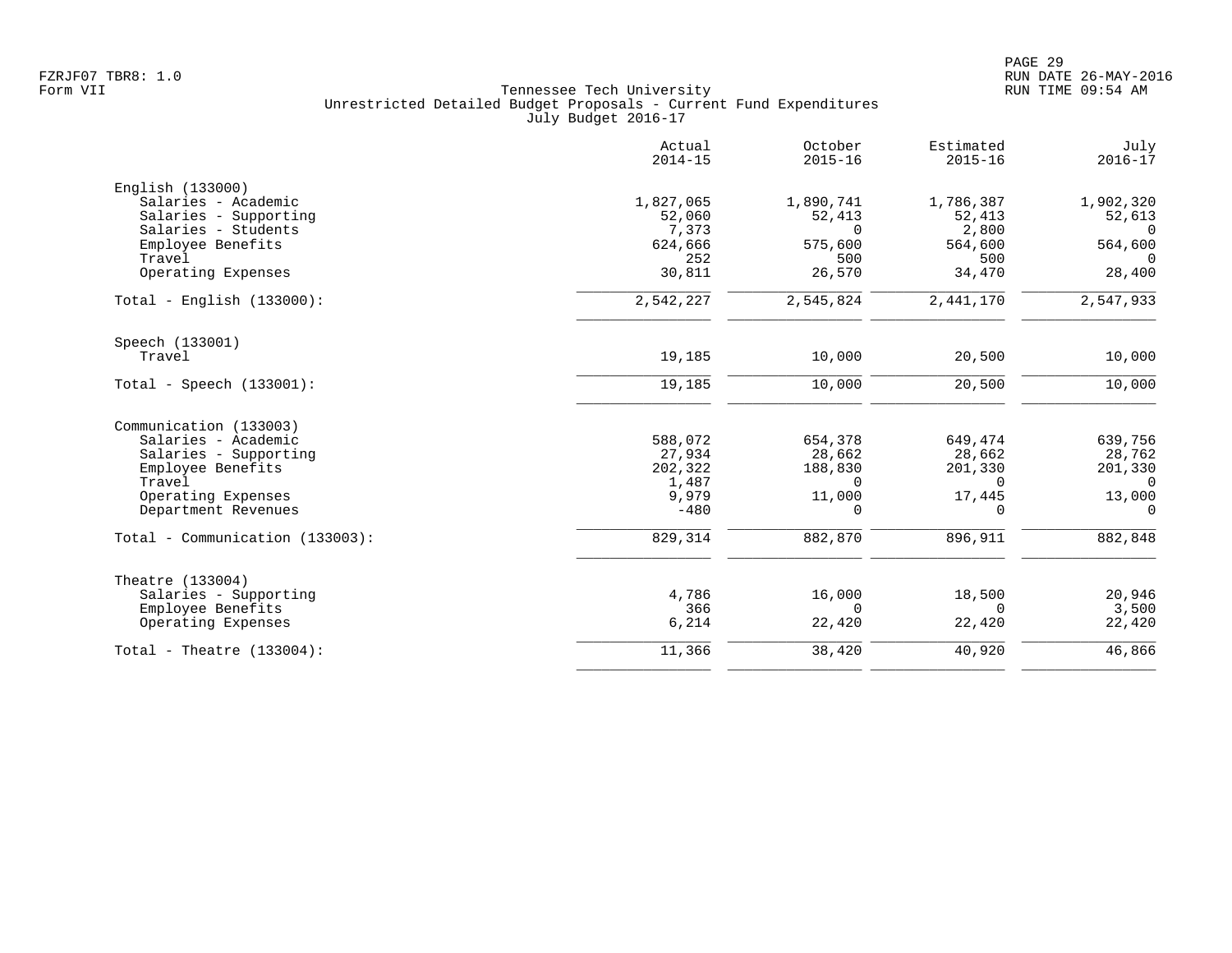|                                     | Actual<br>$2014 - 15$ | October<br>$2015 - 16$ | Estimated<br>$2015 - 16$ | July<br>$2016 - 17$ |
|-------------------------------------|-----------------------|------------------------|--------------------------|---------------------|
| Foreign Languages (133500)          |                       |                        |                          |                     |
| Salaries - Academic                 | 509,566               | 469,025                | 492,275                  | 487,724             |
| Salaries - Supporting               | 27,430                | 28,162                 | 28,162                   | 28,262              |
| Salaries - Students                 | 4,446                 | 5,220                  | 2,720                    | 5,220               |
| Employee Benefits                   | 175,187               | 166,530                | 166,530                  | 166,530             |
| Travel                              | 1,553                 | $\Omega$               | $\Omega$                 | $\Omega$            |
| Operating Expenses                  | 10,094                | 8,000                  | 10,500                   | 10,000              |
| Department Revenues                 | $-181$                | $\Omega$               | O                        | $\Omega$            |
| Total - Foreign Languages (133500): | 728,095               | 676,937                | 700,187                  | 697,736             |
| History (134000)                    |                       |                        |                          |                     |
| Salaries - Academic                 | 770,207               | 761,702                | 753,577                  | 757,902             |
| Salaries - Supporting               | 24,965                | 26,418                 | 26,418                   | 26,518              |
| Employee Benefits                   | 278,915               | 257,270                | 257,270                  | 257,270             |
| Operating Expenses                  | 15,874                | 10,810                 | 18,126                   | 11,810              |
| Total - History $(134000)$ :        | 1,089,961             | 1,056,200              | 1,055,391                | 1,053,500           |
| Mathematics (134500)                |                       |                        |                          |                     |
| Salaries - Academic                 | 1,551,965             | 1,737,008              | 1,595,615                | 1,717,296           |
| Salaries - Supporting               | 56,124                | 56,929                 | 56,929                   | 57,129              |
| Salaries - Students                 | 18,070                | 20,000                 | 20,000                   | 20,000              |
| Employee Benefits                   | 551,428               | 501,060                | 525,060                  | 525,060             |
| Travel                              | 4,537                 | 4,000                  | 4,000                    | $\Omega$            |
| Operating Expenses                  | 26,390                | 18,880                 | 18,880                   | 24,000              |
| Total - Mathematics (134500):       | 2,208,514             | 2,337,877              | 2,220,484                | 2,343,485           |
|                                     |                       |                        |                          |                     |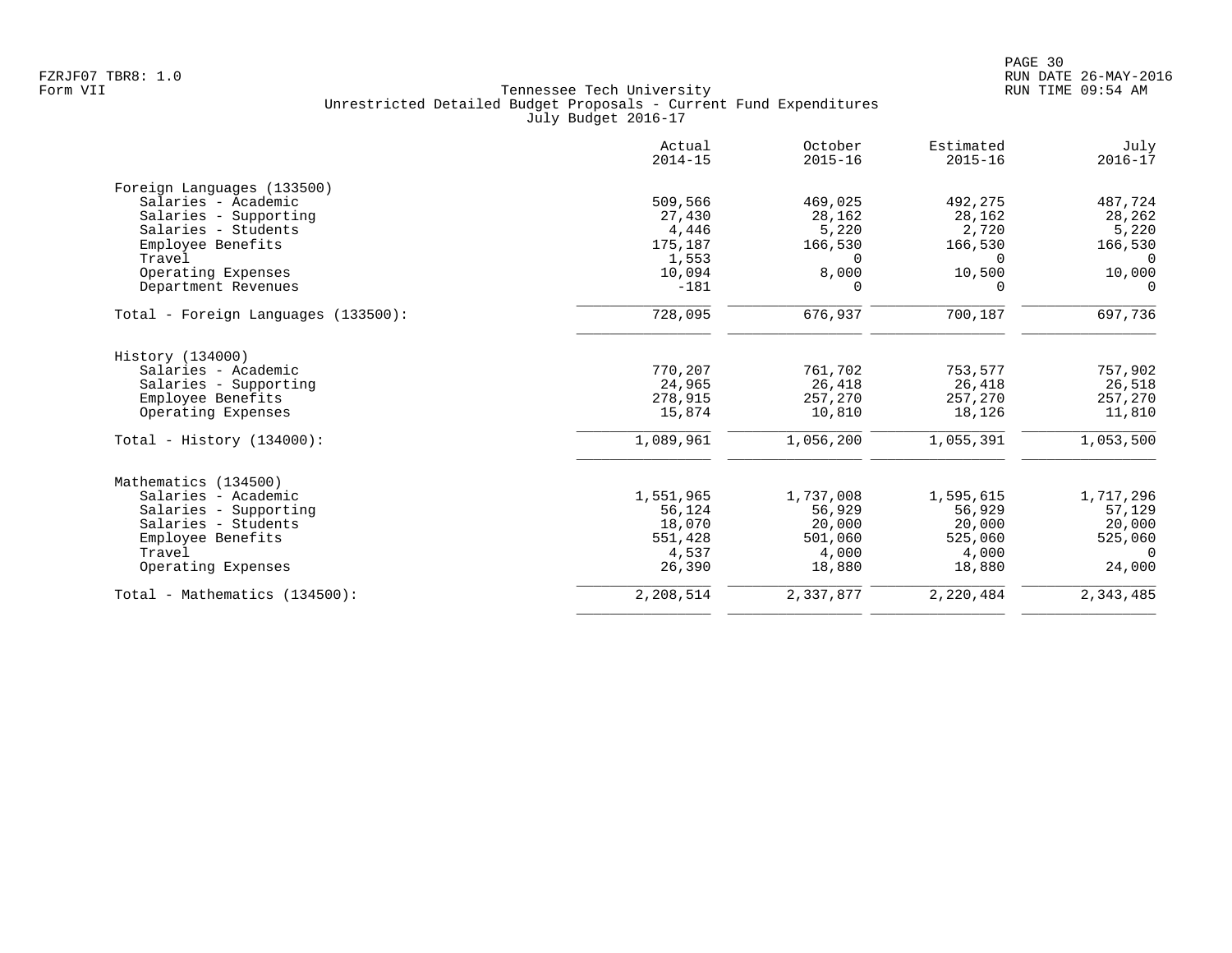PAGE 31 FZRJF07 TBR8: 1.0 RUN DATE 26-MAY-2016

|                                         | Actual<br>$2014 - 15$ | October<br>$2015 - 16$ | Estimated<br>$2015 - 16$ | July<br>$2016 - 17$ |
|-----------------------------------------|-----------------------|------------------------|--------------------------|---------------------|
| Math Grad Assist TIKI (134502)          |                       |                        |                          |                     |
| Salaries - Professional                 | $\mathbf 0$           | 15,000                 | 15,000                   | $\mathbf 0$         |
| Total - Math Grad Assist TIKI (134502): | $\mathbf 0$           | 15,000                 | 15,000                   | 0                   |
| Math TAs (134506)                       |                       |                        |                          |                     |
| Salaries - Academic                     | 19,200                | 0                      | 19,200                   | 0                   |
| Employee Benefits                       | 17,200                | 0                      | 15,093                   | $\mathbf 0$         |
| Total - Math TAs (134506):              | 36,400                | $\mathbf 0$            | 34,293                   | $\Omega$            |
| Physics (135000)                        |                       |                        |                          |                     |
| Salaries - Academic                     | 652,941               | 666,145                | 666,145                  | 668,445             |
| Salaries - Supporting                   | 71,928                | 74,639                 | 74,639                   | 74,839              |
| Salaries - Students                     | 17,657                | 19,000                 | 19,000                   | 19,000              |
| Employee Benefits                       | 261,428               | 241,940                | 241,940                  | 241,940             |
| Travel                                  | 420                   | $\Omega$               | $\Omega$                 | $\Omega$            |
| Operating Expenses                      | 12,001                | 13,790                 | 13,790                   | 12,000              |
| Department Revenues                     | $-264$                | 0                      | $\Omega$                 | $\Omega$            |
| Total - Physics $(135000)$ :            | 1,016,111             | 1,015,514              | 1,015,514                | 1,016,224           |
| Physics Lab Fees (135001)               |                       |                        |                          |                     |
| Operating Expenses                      | 6,752                 | 18,930                 | 18,930                   | 18,930              |
| Total - Physics Lab Fees (135001):      | 6,752                 | 18,930                 | 18,930                   | 18,930              |
|                                         |                       |                        |                          |                     |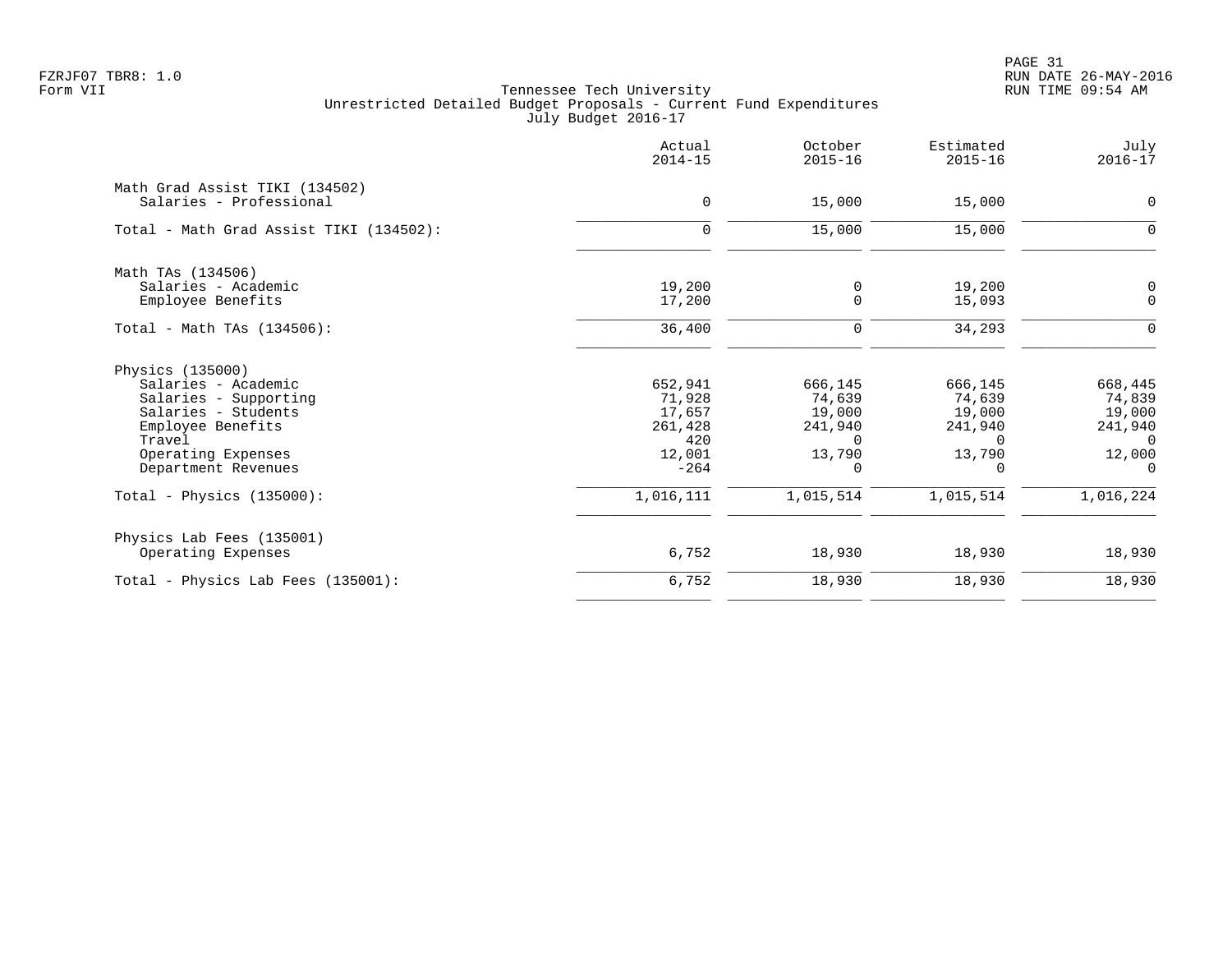PAGE 32 FZRJF07 TBR8: 1.0 RUN DATE 26-MAY-2016

|                                                      | Actual<br>$2014 - 15$ | October<br>$2015 - 16$ | Estimated<br>$2015 - 16$ | July<br>$2016 - 17$ |
|------------------------------------------------------|-----------------------|------------------------|--------------------------|---------------------|
| Physics Lab Materials (135007)                       |                       |                        |                          |                     |
| Operating Expenses                                   | 7,799                 | 0                      | 15,000                   | 0                   |
| Capital Outlay                                       | 5,909                 | $\Omega$               | 0                        | $\mathbf 0$         |
| Total - Physics Lab Materials (135007):              | 13,708                | $\Omega$               | 15,000                   | $\Omega$            |
| Physics Lab Manual (135008)                          |                       |                        |                          |                     |
| Operating Expenses                                   | 2,404                 | 2,400                  | 0                        | $\Omega$            |
| Total - Physics Lab Manual (135008):                 | 2,404                 | 2,400                  | $\Omega$                 | ∩                   |
| Sociology and Political Science (135500)             |                       |                        |                          |                     |
| Salaries - Academic                                  | 1,000,799             | 1,101,489              | 924,773                  | 1,062,022           |
| Salaries - Supporting                                | 25,173                | 25,798                 | 25,798                   | 26,098              |
| Employee Benefits                                    | 392,962               | 355,700                | 331,700                  | 331,700             |
| Travel                                               | 7,403                 | $\Omega$               | $\Omega$                 | $\Omega$            |
| Operating Expenses                                   | 41,787                | 14,670                 | 40,502                   | 16,000              |
| Total - Sociology and Political Science (135500):    | 1,468,124             | 1,497,657              | 1,322,773                | 1,435,820           |
| General Curriculum Student Success (136000)          |                       |                        |                          |                     |
| Salaries - Supporting                                | 25,380                | 27,886                 | 27,486                   | 27,986              |
| Salaries - Students                                  | 520                   | 1,800                  | 1,300                    | 1,800               |
| Salaries - Professional                              | 106,588               | 108,896                | 149,489                  | 108,896             |
| Employee Benefits                                    | 36,185                | 36,050                 | 47,050                   | 47,050              |
| Operating Expenses                                   | 4,272                 | 3,050                  | 3,950                    | 3,050               |
| Total - General Curriculum Student Success (136000): | 172,945               | 177,682                | 229,275                  | 188,782             |
|                                                      |                       |                        |                          |                     |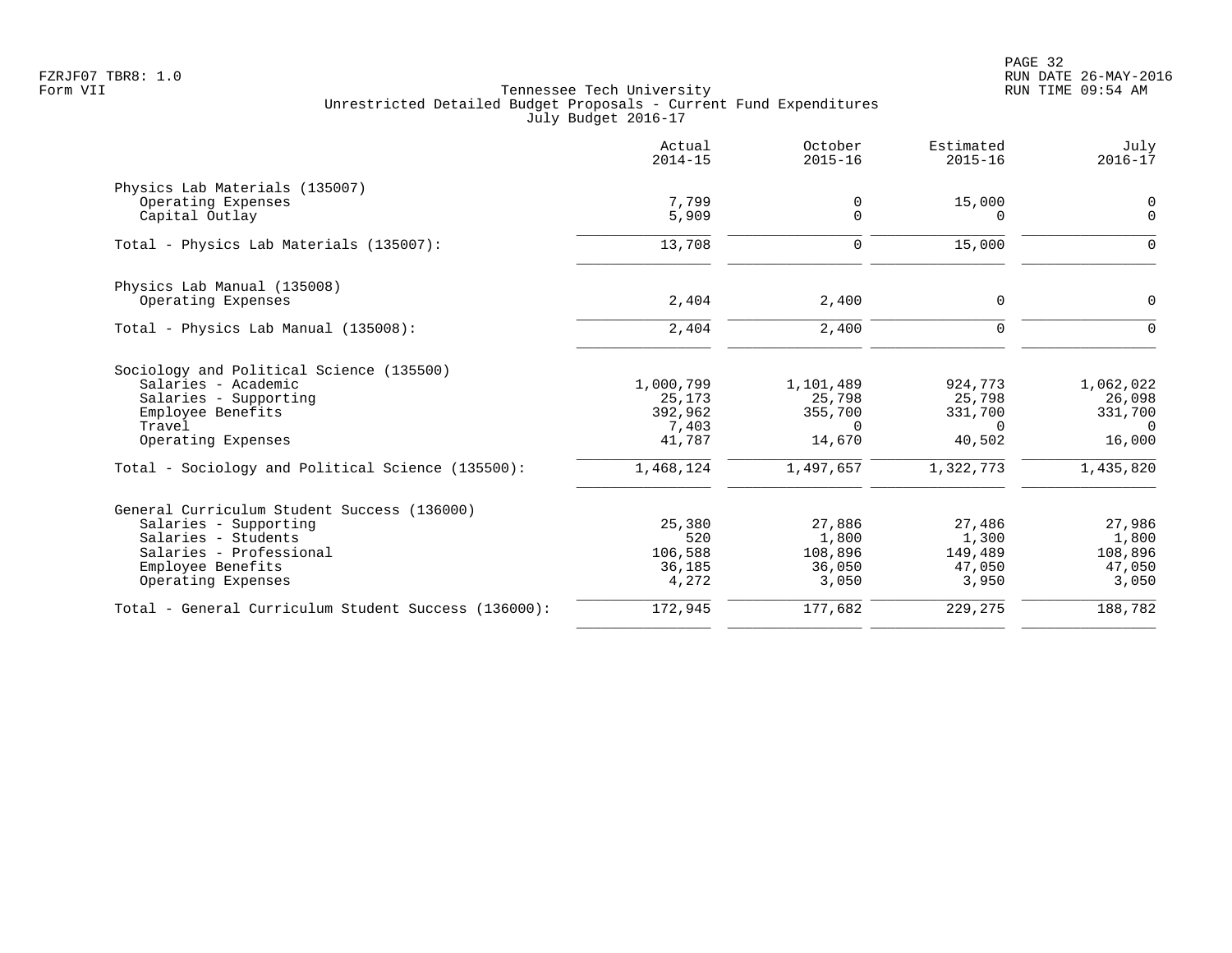|                                                       | Actual<br>$2014 - 15$ | October<br>$2015 - 16$ | Estimated<br>$2015 - 16$ | July<br>$2016 - 17$ |
|-------------------------------------------------------|-----------------------|------------------------|--------------------------|---------------------|
| Gen Curr Studt Succ Grad Assist (136001)              |                       |                        |                          |                     |
| Employee Benefits                                     | 17,190                | 10,710                 | 10,710                   | 10,710              |
| Total - Gen Curr Studt Succ Grad Assist (136001):     | 17,190                | 10,710                 | 10,710                   | 10,710              |
| SACF Engineering Spec Acad Crs Fees (137001)          |                       |                        |                          |                     |
| Salaries - Academic                                   | 238,649               | 90,000                 | 433,500                  | 150,040             |
| Salaries - Supporting                                 | 4,085                 | $\Omega$               | $\Omega$                 | $\overline{0}$      |
| Salaries - Students                                   | 175,781               | 73,000                 | 173,000                  | 73,000              |
| Salaries - Professional                               | 16,224                | $\Omega$               | 35,766                   | 32,479              |
| Employee Benefits                                     | 36,353                | 46,600                 | 46,600                   | 64,750              |
| Travel                                                | 102,852               | 36,000                 | 106,000                  | 36,000              |
| Operating Expenses                                    | 583,145               | 1,793,213              | 799,998                  | 1,845,351           |
| Capital Outlay                                        | 199,286               | 6,000                  | 200,000                  | 6,000               |
| Department Revenues                                   | $-10$                 | $\Omega$               | $\Omega$                 | $\Omega$            |
| Total - SACF Engineering Spec Acad Crs Fees (137001): | 1,356,365             | 2,044,813              | 1,794,864                | 2,207,620           |
| SACF Enginrg Student Success (137002)                 |                       |                        |                          |                     |
| Salaries - Academic                                   | 102                   | 0                      | $\Omega$                 | $\mathbf 0$         |
| Salaries - Supporting                                 | 29,082                | 25,594                 | 26,329                   | 29,701              |
| Salaries - Students                                   | 4,236                 | $\Omega$               | 6,258                    | $\Omega$            |
| Salaries - Professional                               | 54,982                | 95,831                 | 100,919                  | 96,931              |
| Employee Benefits                                     | 40,593                | 45,293                 | 45,293                   | 45,293              |
| Travel                                                | 31,401                | $\Omega$               | 37,335                   | $\Omega$            |
| Operating Expenses                                    | 50,616                | 122,615                | 80,329                   | 143,455             |
| Total - SACF Enginrg Student Success (137002):        | 211,012               | 289,333                | 296,463                  | 315,380             |
|                                                       |                       |                        |                          |                     |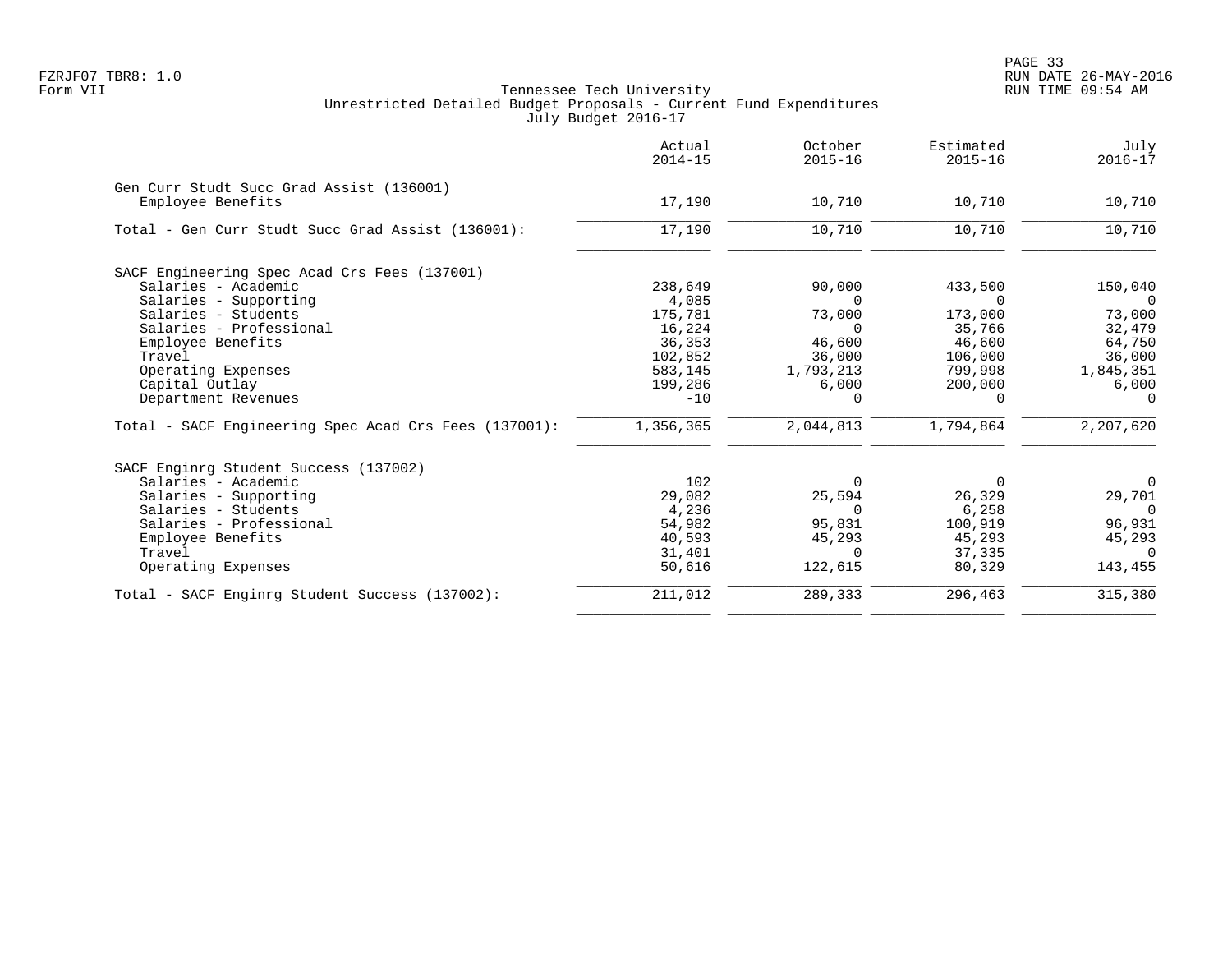PAGE 34 FZRJF07 TBR8: 1.0 RUN DATE 26-MAY-2016

|                                                                                                                           | Actual<br>$2014 - 15$         | October<br>$2015 - 16$        | Estimated<br>$2015 - 16$      | July<br>$2016 - 17$           |
|---------------------------------------------------------------------------------------------------------------------------|-------------------------------|-------------------------------|-------------------------------|-------------------------------|
| Engineering Instruction Support (137008)<br>Employee Benefits                                                             | $\mathbf 0$                   | 6.000                         | 6.000                         | 6,000                         |
| Total - Engineering Instruction Support (137008):                                                                         | $\Omega$                      | 6,000                         | 6,000                         | 6,000                         |
| SACF Dean of Engineering GTAs (137010)<br>Employee Benefits                                                               | 2,316                         | $\mathbf 0$                   | 9,681                         | 0                             |
| Total - SACF Dean of Engineering GTAs (137010):                                                                           | 2,316                         | 0                             | 9,681                         | $\overline{0}$                |
| Solar Panel Go-Cart (137016)<br>Operating Expenses                                                                        | 7,000                         | 0                             | 0                             | $\mathbf 0$                   |
| Total - Solar Panel Go-Cart (137016):                                                                                     | 7,000                         | 0                             | $\Omega$                      | ∩                             |
| Engineering MOE Funding (137020)<br>Salaries - Academic<br>Employee Benefits<br>Total - Engineering MOE Funding (137020): | 466,341<br>134,963<br>601,304 | 480,046<br>128,000<br>608,046 | 480,046<br>128,000<br>608,046 | 480,246<br>128,000<br>608,246 |
| Summer School Col of Engineering (137028)<br>Salaries - Academic<br>Employee Benefits                                     | 0<br>$\Omega$                 | 0<br>$\Omega$                 | 91,123<br>44,881              | 342,751<br>91,111             |
| Total - Summer School Col of Engineering (137028):                                                                        | $\mathbf 0$                   | 0                             | 136,004                       | 433,862                       |
|                                                                                                                           |                               |                               |                               |                               |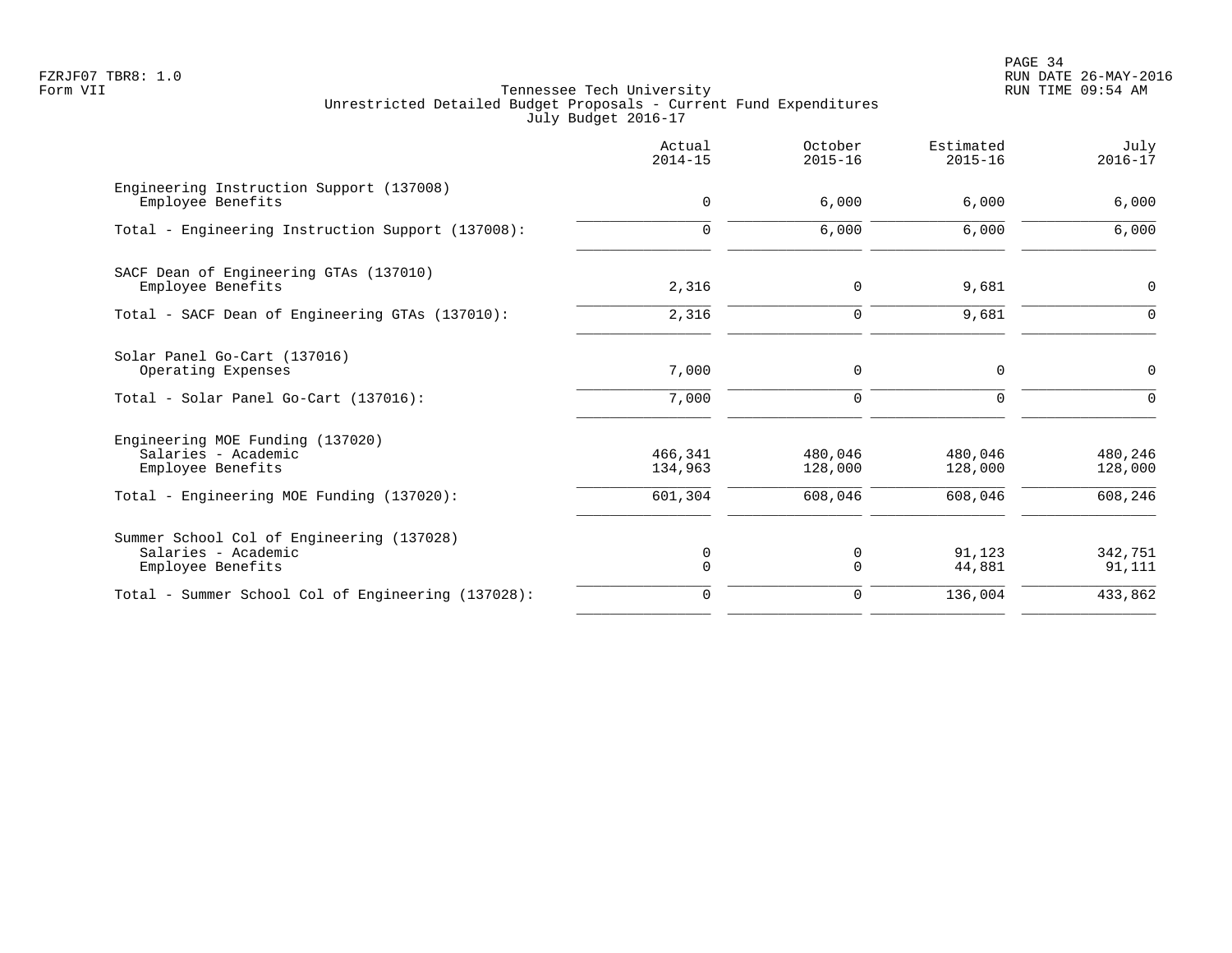|                                        | Actual<br>$2014 - 15$ | October<br>$2015 - 16$ | Estimated<br>$2015 - 16$ | July<br>$2016 - 17$                 |
|----------------------------------------|-----------------------|------------------------|--------------------------|-------------------------------------|
| ORNL PHD (137100)                      |                       |                        |                          |                                     |
| Salaries - Students                    | 1,298                 | $\Omega$               |                          | 0                                   |
| Salaries - Professional                | 3,514                 |                        |                          | $\mathsf 0$                         |
| Employee Benefits<br>Travel            | 1,369                 |                        |                          | $\mathsf{O}\xspace$<br>$\mathsf{O}$ |
| Operating Expenses                     | 1,119<br>69           | 1,631                  | 1,631                    | $\mathbf 0$                         |
| Total - ORNL PHD (137100):             | 7,369                 | 1,631                  | 1,631                    | $\mathbf 0$                         |
| Basic Engineering (137200)             |                       |                        |                          |                                     |
| Salaries - Academic                    | 239,426               | 365,870                | 328,449                  | 376,670                             |
| Salaries - Supporting                  | 27,530                | 28,262                 | 28,262                   | 28,362                              |
| Employee Benefits                      | 85,109                | 92,180                 | 118,180                  | 118,180                             |
| Operating Expenses                     | 17,091                | 11,420                 | 11,420                   | 11,420                              |
| Total - Basic Engineering (137200):    | 369,156               | 497,732                | 486,311                  | 534,632                             |
| Basic Engr Lab Fees (137203)           |                       |                        |                          |                                     |
| Operating Expenses                     | 18,478                | 18,400                 | 18,400                   | 18,400                              |
| Total - Basic Engr Lab Fees (137203):  | 18,478                | 18,400                 | 18,400                   | 18,400                              |
| SACF Basic Engr GTAs (137206)          |                       |                        |                          |                                     |
| Employee Benefits                      | 2,316                 | 0                      | 0                        | 0                                   |
| Total - SACF Basic Engr GTAs (137206): | 2,316                 | 0                      | 0                        | 0                                   |
|                                        |                       |                        |                          |                                     |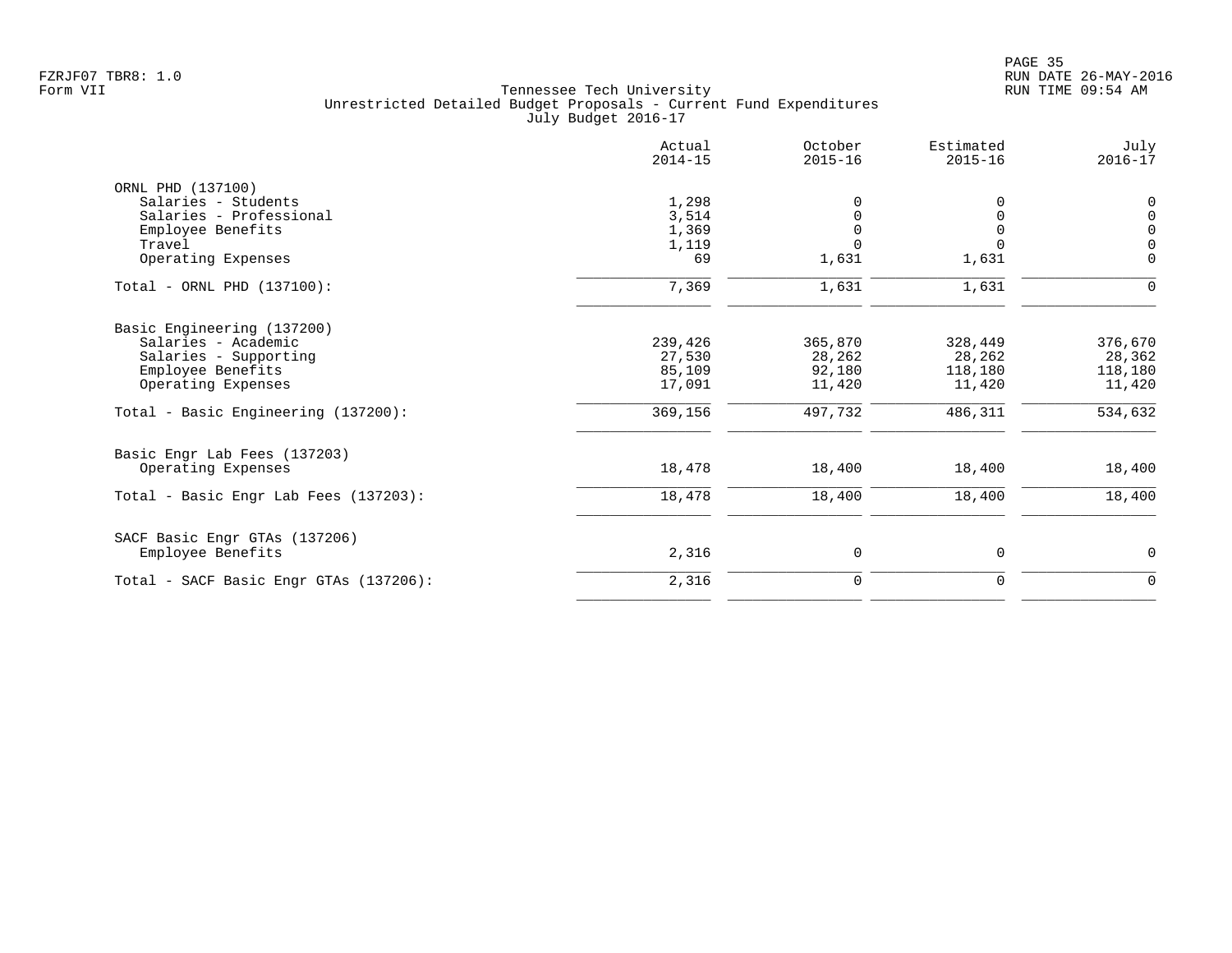|                                                | Actual<br>$2014 - 15$ | October<br>$2015 - 16$ | Estimated<br>$2015 - 16$ | July<br>$2016 - 17$ |
|------------------------------------------------|-----------------------|------------------------|--------------------------|---------------------|
| Chemical Engineering (137400)                  |                       |                        |                          |                     |
| Salaries - Academic                            | 710,356               | 851,858                | 779,028                  | 841,658             |
| Salaries - Supporting                          | 94,754                | 96,101                 | 96,101                   | 96,301              |
| Salaries - Professional                        | 42,000                | 32,500                 | 39,540                   | 0                   |
| Employee Benefits                              | 270,396               | 268,155                | 242,155                  | 242,155             |
| Travel                                         | 3,933                 | $\Omega$               | $\Omega$                 | $\Omega$            |
| Operating Expenses                             | 32,147                | 9,700                  | 12,840                   | 9,700               |
| Total - Chemical Engineering (137400):         | 1,153,586             | 1,258,314              | 1,169,664                | 1,189,814           |
| Chemical Engr Grad Assistant (137401)          |                       |                        |                          |                     |
| Salaries - Academic                            | 36,000                | $\Omega$               | 15,000                   | $\Omega$            |
| Employee Benefits                              | 63,090                | 24,650                 | 33,622                   | 8,120               |
| Total - Chemical Engr Grad Assistant (137401): | 99,090                | 24,650                 | 48,622                   | 8,120               |
| Chemical Engr Lab Fees (137402)                |                       |                        |                          |                     |
| Operating Expenses                             | 5,828                 | 5,800                  | 5,800                    | 5,800               |
| Total - Chemical Engr Lab Fees (137402):       | 5,828                 | 5,800                  | 5,800                    | 5,800               |
| SACF Chemical Engrg GTA (137406)               |                       |                        |                          |                     |
| Employee Benefits                              | 16,153                | 0                      | 65,968                   | 0                   |
| Total - SACF Chemical Engrg GTA (137406):      | 16,153                | $\mathbf 0$            | 65,968                   | $\mathbf 0$         |
|                                                |                       |                        |                          |                     |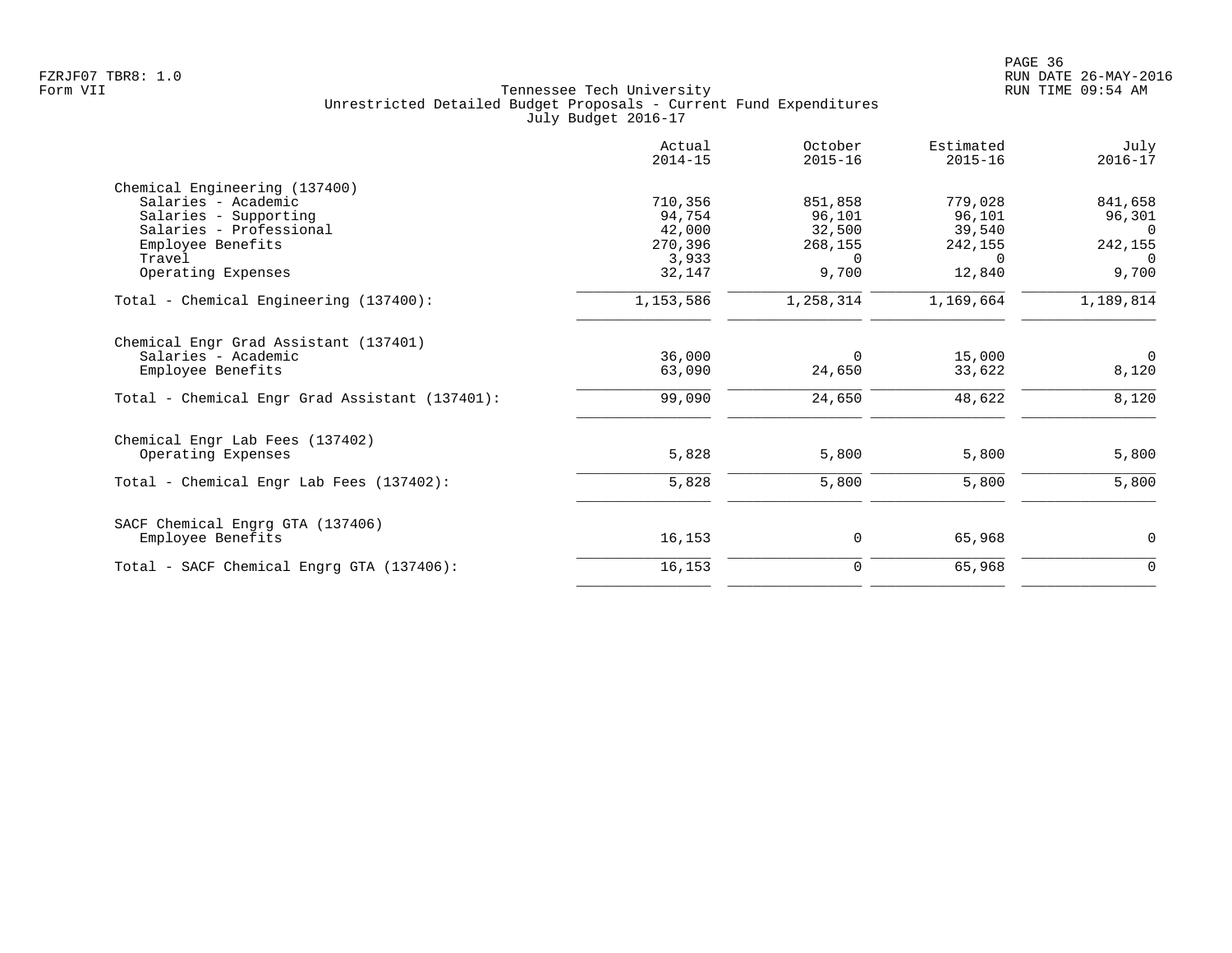PAGE 37 FZRJF07 TBR8: 1.0 RUN DATE 26-MAY-2016

| 0<br>$\mathbf 0$ |
|------------------|
|                  |
|                  |
|                  |
| $\Omega$         |
| $\Omega$         |
|                  |
| 1,280,198        |
| 98,915           |
| $\Omega$         |
| $\Omega$         |
| 418,040          |
| $\Omega$         |
| 18,550           |
| 1,815,703        |
|                  |
| 24,390           |
| 24,390           |
|                  |
| 4,000            |
| 4,000            |
|                  |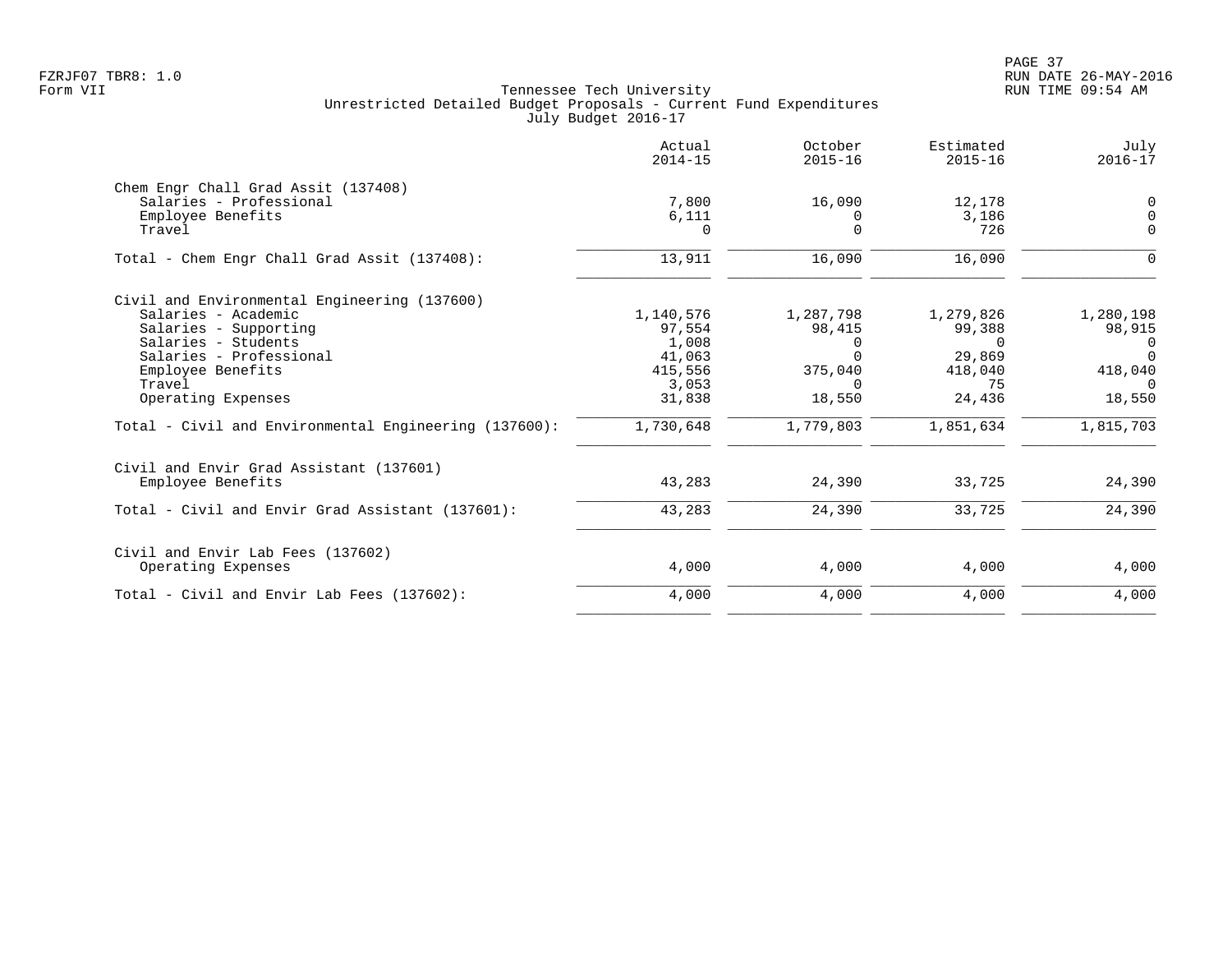PAGE 38 FZRJF07 TBR8: 1.0 RUN DATE 26-MAY-2016

|                                                   | Actual<br>$2014 - 15$ | October<br>$2015 - 16$ | Estimated<br>$2015 - 16$ | July<br>$2016 - 17$ |
|---------------------------------------------------|-----------------------|------------------------|--------------------------|---------------------|
| SACF Civil n Envir Engrg GTA (137606)             |                       |                        |                          |                     |
| Employee Benefits                                 | 0                     | $\mathbf 0$            | 17,026                   | $\mathbf 0$         |
| Total - SACF Civil n Envir Engrg GTA (137606):    | $\mathbf 0$           | $\mathbf 0$            | 17,026                   | $\Omega$            |
| Elect and Comptr Engr Office (137800)             |                       |                        |                          |                     |
| Salaries - Academic                               | 1,367,956             | 1,413,638              | 1,402,981                | 1,413,638           |
| Salaries - Supporting                             | 120,272               | 123,483                | 123,563                  | 123,883             |
| Salaries - Students                               | 1,000                 | $\Omega$               | 220                      | $\overline{0}$      |
| Salaries - Professional                           | 63,363                | 60,863                 | 67,613                   | 60,963              |
| Employee Benefits                                 | 538,912               | 533,690                | 490,690                  | 490,690             |
| Travel                                            | 30,841                | 990                    | 990                      | 990                 |
| Operating Expenses                                | 60,359                | 19,250                 | 47,737                   | 19,250              |
| Total - Elect and Comptr Engr Office (137800):    | 2,182,703             | 2,151,914              | 2,133,794                | 2,109,414           |
| Elect and Comp Engr Grad Assist (137801)          |                       |                        |                          |                     |
| Salaries - Academic                               | 27,000                | $\mathbf 0$            | 21,000                   | $\overline{0}$      |
| Employee Benefits                                 | 96,934                | 32,510                 | 78,229                   | 32,510              |
| Total - Elect and Comp Engr Grad Assist (137801): | 123,934               | 32,510                 | 99,229                   | 32,510              |
| Elect and Comp Lab Fees (137802)                  |                       |                        |                          |                     |
| Operating Expenses                                | 4,500                 | 4,500                  | 4,500                    | 4,500               |
| Total - Elect and Comp Lab Fees (137802):         | 4,500                 | 4,500                  | 4,500                    | 4,500               |
|                                                   |                       |                        |                          |                     |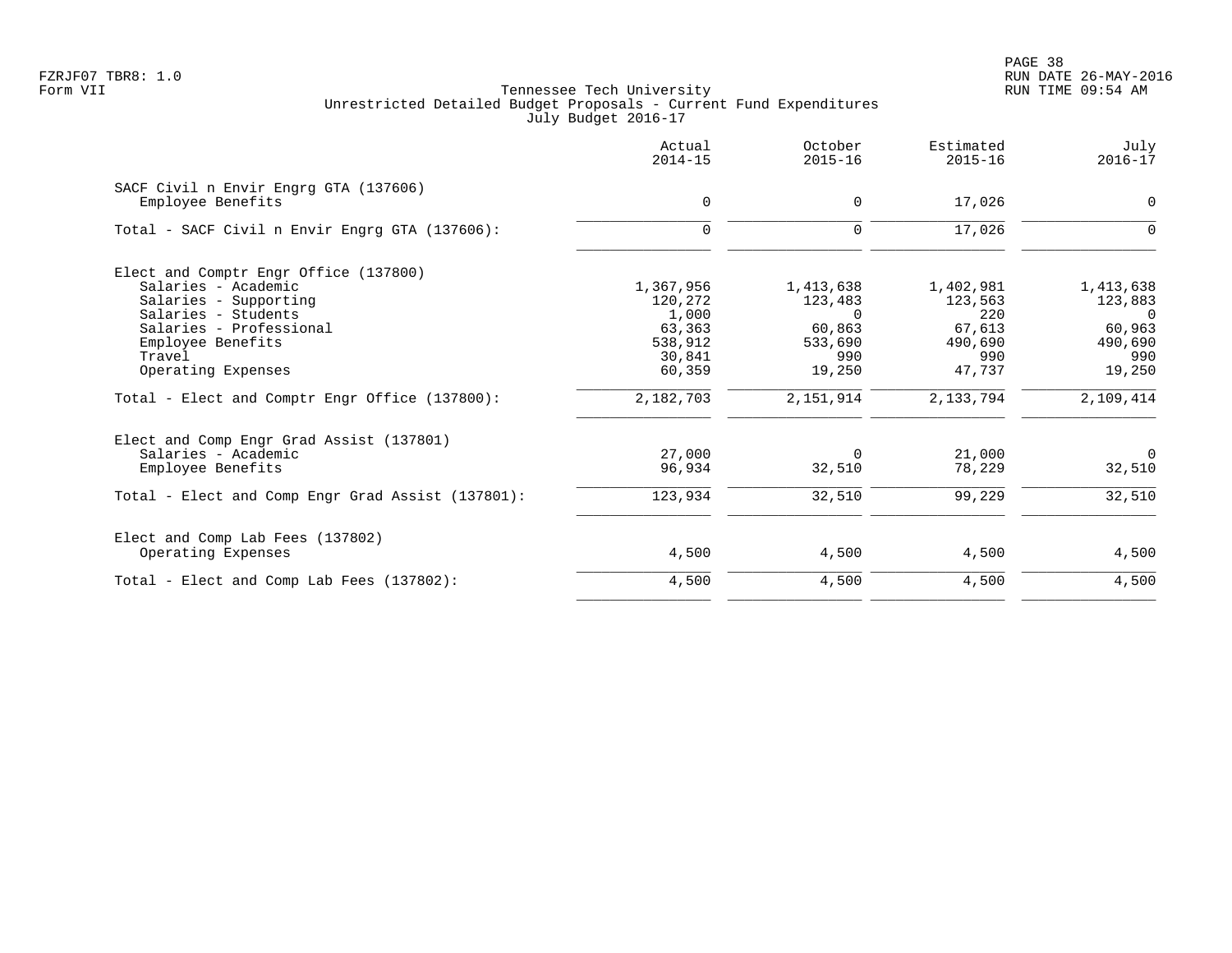|                                                      | Actual<br>$2014 - 15$ | October<br>$2015 - 16$ | Estimated<br>$2015 - 16$ | July<br>$2016 - 17$ |
|------------------------------------------------------|-----------------------|------------------------|--------------------------|---------------------|
| SACF Elect n Comp GTAs (137807)                      |                       |                        |                          |                     |
| Employee Benefits                                    | 0                     | $\Omega$               | 90,071                   | $\Omega$            |
| Total - SACF Elect n Comp GTAs (137807):             | $\Omega$              | $\Omega$               | 90,071                   | ∩                   |
| Dept Manuf & EngineeringTechnology (138200)          |                       |                        |                          |                     |
| Salaries - Academic                                  | 455,350               | 418,277                | 418,713                  | 413,677             |
| Salaries - Supporting                                | 73,223                | 74,819                 | 74,819                   | 74,919              |
| Salaries - Students                                  | 10,899                | $\Omega$               | $\Omega$                 | $\Omega$            |
| Employee Benefits                                    | 173,651               | 174,450                | 174,252                  | 174,450             |
| Travel                                               | 273                   | $\Omega$               | $\Omega$                 | $\cap$              |
| Operating Expenses                                   | 11,719                | 11,050                 | 11,050                   | 11,050              |
| Capital Outlay                                       | $\Omega$              | 17,250                 | 17,250                   | $\Omega$            |
| Total - Dept Manuf & EngineeringTechnology (138200): | 725,115               | 695,846                | 696,084                  | 674,096             |
| Manuf & Engineering Tech Lab Fees (138202)           |                       |                        |                          |                     |
| Operating Expenses                                   | 5,015                 | 5,000                  | 5,000                    | 5,000               |
| Total - Manuf & Engineering Tech Lab Fees (138202):  | 5,015                 | 5,000                  | 5,000                    | 5,000               |
| Mechanical Engineering (138400)                      |                       |                        |                          |                     |
| Salaries - Academic                                  | 1,889,772             | 1,953,214              | 1,907,459                | 1,951,912           |
| Salaries - Supporting                                | 84,484                | 89,350                 | 89,850                   | 90,650              |
| Salaries - Students                                  | 1,200                 | $\Omega$               | $\Omega$                 | $\Omega$            |
| Salaries - Professional                              | 103,270               | 103,316                | 103,316                  | 103,516             |
| Employee Benefits                                    | 660,088               | 629,000                | 621,006                  | 623,800             |
| Travel                                               | 705                   | $\Omega$               | $\Omega$                 | $\Omega$            |
| Operating Expenses                                   | 72,707                | 26,419                 | 46,280                   | 24,540              |
| Total - Mechanical Engineering (138400):             | 2,812,226             | 2,801,299              | 2,767,911                | 2,794,418           |
|                                                      |                       |                        |                          |                     |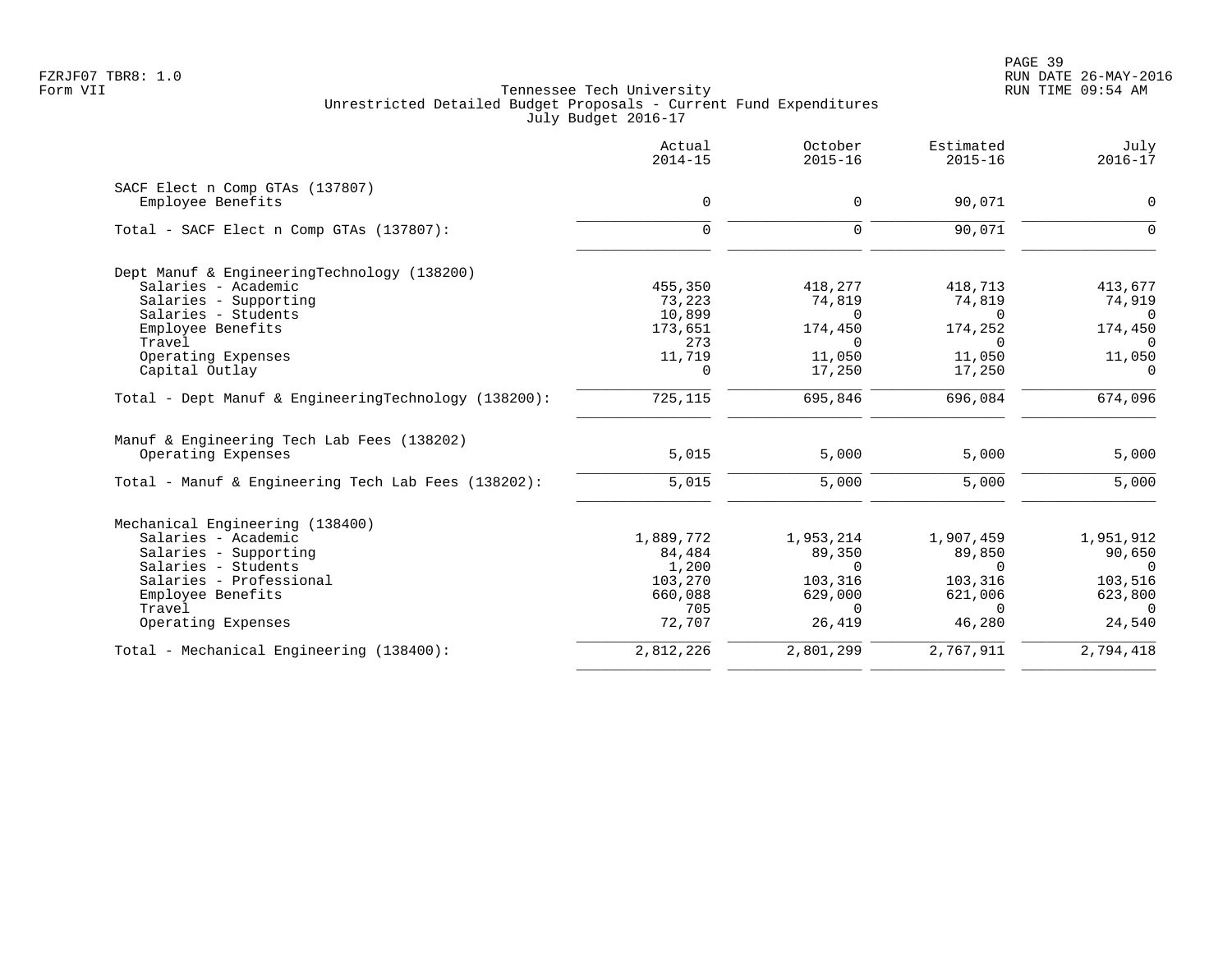|                                                                                         | Actual<br>$2014 - 15$ | October<br>$2015 - 16$ | Estimated<br>$2015 - 16$ | July<br>$2016 - 17$      |
|-----------------------------------------------------------------------------------------|-----------------------|------------------------|--------------------------|--------------------------|
| Mech Engr Grad Assistant (138401)<br>Salaries - Academic<br>Employee Benefits           | 43,200<br>75,781      | 0<br>32,510            | 37,200<br>57,953         | $\overline{0}$<br>32,510 |
| Total - Mech Engr Grad Assistant (138401):                                              | 118,981               | 32,510                 | 95,153                   | 32,510                   |
| Mech Engr Lab Fees (138402)<br>Travel<br>Operating Expenses                             | $\Omega$<br>12,205    | $\Omega$<br>12,200     | 10<br>12,190             | $\Omega$<br>12,200       |
| Total - Mech Engr Lab Fees (138402):                                                    | 12,205                | 12,200                 | 12,200                   | 12,200                   |
| SACF Mechanical Eng GTAs (138406)<br>Employee Benefits                                  | 21,050                | 0                      | 75,075                   | $\mathbf 0$              |
| Total - SACF Mechanical Eng GTAs (138406):                                              | 21,050                | $\mathbf 0$            | 75,075                   | $\Omega$                 |
| Summer School Col of Inter Studies (139328)<br>Salaries - Academic<br>Employee Benefits | 0<br>$\mathbf 0$      | 0<br>0                 | 14,219<br>7,003          | 53,484<br>14,217         |
| Total - Summer School Col of Inter Studies (139328):                                    | 0                     | $\mathbf 0$            | 21,222                   | 67,701                   |
| TN eCampus Col Interdisci Studies (139331)<br>Salaries - Academic                       | $\mathbf 0$           | 0                      | 0                        | 96,677                   |
| Total - TN eCampus Col Interdisci Studies (139331):                                     | $\Omega$              | $\mathbf 0$            | $\Omega$                 | 96,677                   |
|                                                                                         |                       |                        |                          |                          |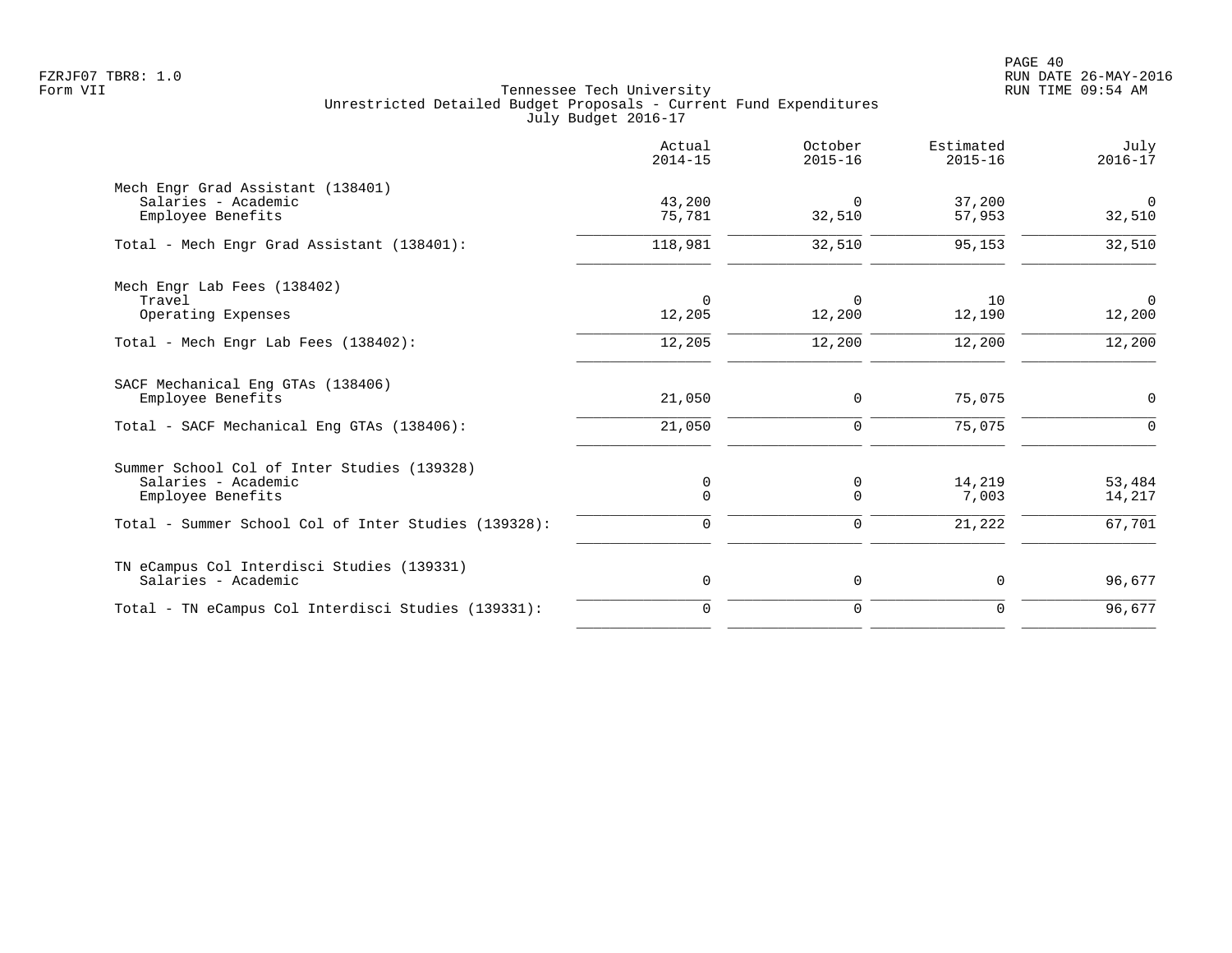| Actual<br>$2014 - 15$ | October<br>$2015 - 16$                              | Estimated<br>$2015 - 16$ | July<br>$2016 - 17$        |
|-----------------------|-----------------------------------------------------|--------------------------|----------------------------|
|                       |                                                     |                          |                            |
| 180,628               | 12,680                                              | 17,680                   | 0                          |
| 9,581                 | $\Omega$                                            | $\Omega$                 | 0                          |
| 14,384                | 7,850                                               | 7,850                    | $\mathbf 0$                |
| 745                   | $\Omega$                                            | $\cap$                   | $\Omega$                   |
|                       | 22,390                                              |                          | 22,390                     |
|                       | 25,000                                              | 25,000                   | 25,000                     |
|                       | 311,177                                             |                          | 253,695                    |
|                       | $\Omega$                                            | 0                        | $\Omega$                   |
| 371,502               | 379,097                                             | 212,802                  | 301,085                    |
|                       |                                                     |                          | $\Omega$                   |
|                       |                                                     |                          |                            |
| $\Omega$              | 1,700                                               | 1,700                    |                            |
|                       |                                                     |                          |                            |
| $\mathbf 0$           | 0                                                   | 54,529                   | 205,105                    |
| $\Omega$              | $\Omega$                                            | 26,857                   | 54,522                     |
| $\Omega$              | $\Omega$                                            | 81,386                   | 259,627                    |
|                       |                                                     |                          |                            |
| 0                     | $\mathbf 0$                                         | 0                        | 34,520                     |
| 0                     | $\mathbf 0$                                         | 0                        | 34,520                     |
|                       | 29,134<br>39,291<br>85,687<br>12,052<br>$\mathbf 0$ | 1,700                    | 22,390<br>139,882<br>1,700 |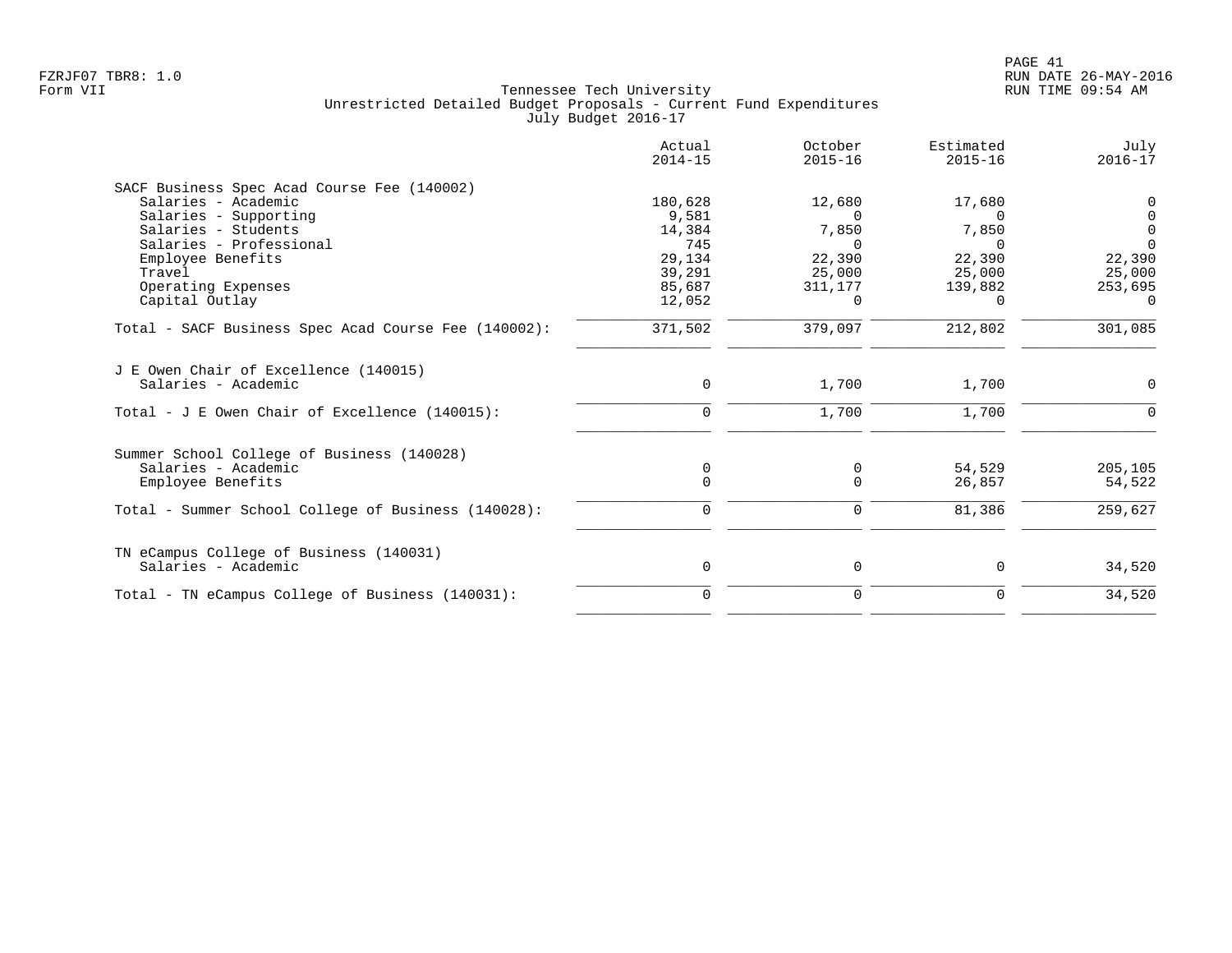|                                                    | Actual<br>$2014 - 15$ | October<br>$2015 - 16$ | Estimated<br>$2015 - 16$ | July<br>$2016 - 17$ |
|----------------------------------------------------|-----------------------|------------------------|--------------------------|---------------------|
| Online Course Dev Business Admin (140110)          |                       |                        |                          |                     |
| Salaries - Students                                | 0                     | $\Omega$               | 9,135                    | $\overline{0}$      |
| Operating Expenses                                 | $\mathbf 0$           | 83,170                 | 74,035                   | 117,930             |
| Total - Online Course Dev Business Admin (140110): | $\mathbf 0$           | 83,170                 | 83,170                   | 117,930             |
| Accounting and Bus Law (141500)                    |                       |                        |                          |                     |
| Salaries - Academic                                | 815,634               | 895,057                | 895,057                  | 895,857             |
| Salaries - Supporting                              | 25,551                | 26,478                 | 26,895                   | 27,578              |
| Salaries - Students                                | 936                   | 930                    | 930                      | 930                 |
| Employee Benefits                                  | 253,500               | 230,500                | 237,500                  | 237,500             |
| Operating Expenses                                 | 9,099                 | 0                      | 10,000                   | $\Omega$            |
| Total - Accounting and Bus Law (141500):           | 1,104,720             | 1,152,965              | 1,170,382                | 1,161,865           |
| SACF Accounting and Bus Law (141501)               |                       |                        |                          |                     |
| Salaries - Academic                                | 75,580                | 79,599                 | 117,839                  | 79,599              |
| Employee Benefits                                  | 20,867                | 18,030                 | 18,030                   | 18,030              |
| Travel                                             | 13,189                | $\Omega$               | 13,200                   | $\Omega$            |
| Total - SACF Accounting and Bus Law (141501):      | 109,636               | 97,629                 | 149,069                  | 97,629              |
| MBA Studies (142000)                               |                       |                        |                          |                     |
| Salaries - Administrative                          | $\Omega$              | 10,000                 | 10,000                   | 10,000              |
| Salaries - Supporting                              | 13,617                | 24,319                 | 24,319                   | 24,619              |
| Salaries - Professional                            | 109,496               | 112,060                | 109,283                  | 112,360             |
| Employee Benefits                                  | 22,036                | 24,410                 | 24,410                   | 24,410              |
| Operating Expenses                                 | 2,966                 | 0                      | 2,777                    | $\Omega$            |
| Total - MBA Studies (142000):                      | 148,115               | 170,789                | 170,789                  | 171,389             |
|                                                    |                       |                        |                          |                     |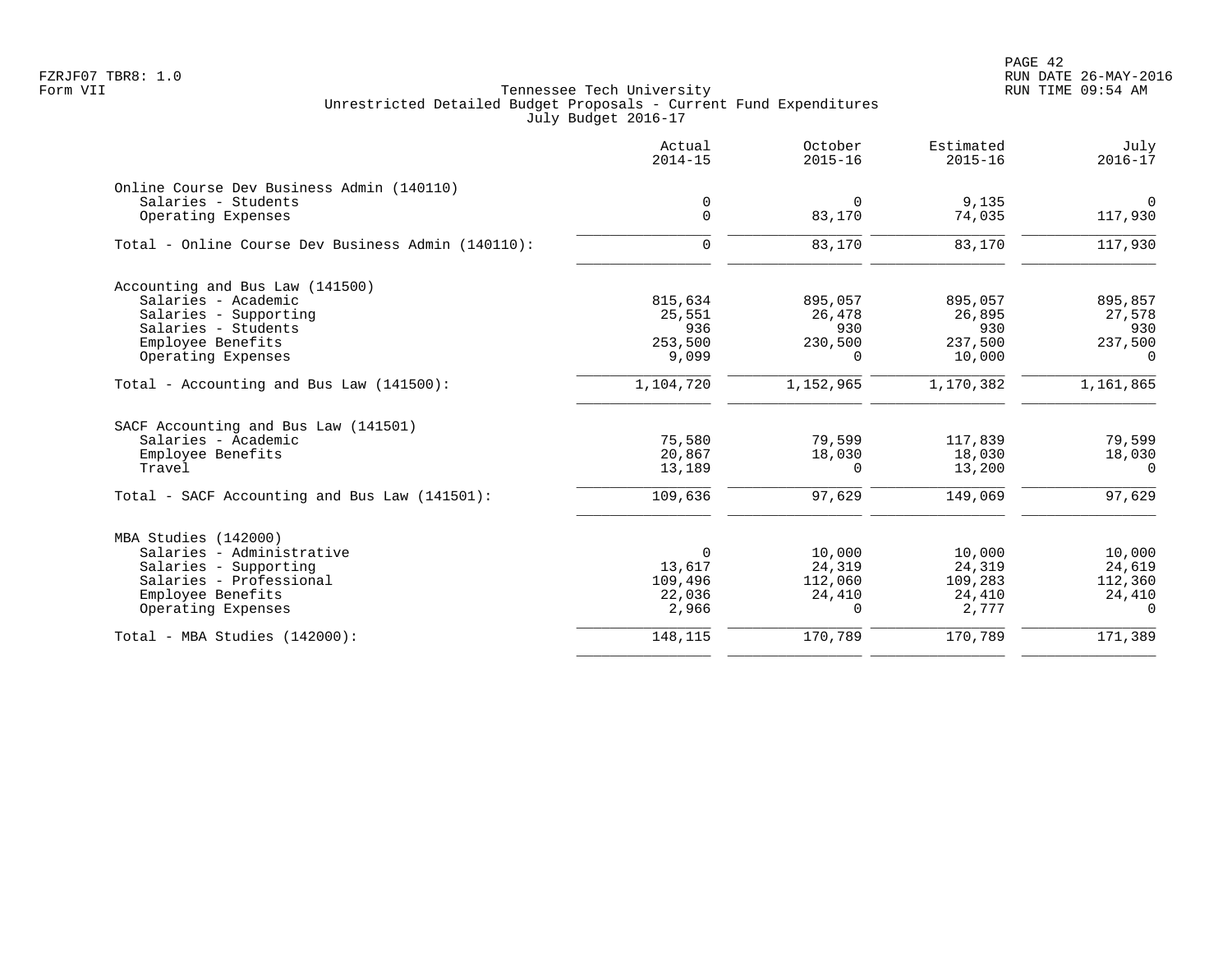|                                                   | Actual<br>$2014 - 15$ | October<br>$2015 - 16$ | Estimated<br>$2015 - 16$ | July<br>$2016 - 17$ |
|---------------------------------------------------|-----------------------|------------------------|--------------------------|---------------------|
| Management Programs (142002)                      |                       |                        |                          |                     |
| Salaries - Supporting                             | 11,850                | $\Omega$               | $\overline{0}$           | $\overline{0}$      |
| Employee Benefits                                 | 2,994                 | 7,570                  | 570                      | 570                 |
| Total - Management Programs (142002):             | 14,844                | 7,570                  | 570                      | 570                 |
| MBA Bus Grad Assist (142004)                      |                       |                        |                          |                     |
| Salaries - Academic                               | 4,400                 | $\Omega$               | 4,400                    | 0                   |
| Employee Benefits                                 | 160,016               | 146,760                | 159,048                  | 112,000             |
| Total - MBA Bus Grad Assist (142004):             | 164,416               | 146,760                | 163,448                  | 112,000             |
| Economics Finance and Marketing (142500)          |                       |                        |                          |                     |
| Salaries - Academic                               | 1,086,692             | 1,170,203              | 1,128,635                | 1,171,603           |
| Salaries - Supporting                             | 34,694                | 34,490                 | 34,490                   | 34,490              |
| Employee Benefits                                 | 350,552               | 311,840                | 311,840                  | 311,840             |
| Operating Expenses                                | 13,535                | $\Omega$               | 14,000                   | $\Omega$            |
| Total - Economics Finance and Marketing (142500): | 1,485,473             | 1,516,533              | 1,488,965                | 1,517,933           |
| SACF Econ Fin and Marketing (142501)              |                       |                        |                          |                     |
| Salaries - Academic                               | 128,698               | 161,299                | 198,049                  | 161,299             |
| Employee Benefits                                 | 34,597                | 36,300                 | 36,300                   | 36,300              |
| Travel                                            | 14,110                | $\Omega$               | 23,350                   | $\Omega$            |
| Total - SACF Econ Fin and Marketing (142501):     | 177,405               | 197,599                | 257,699                  | 197,599             |
|                                                   |                       |                        |                          |                     |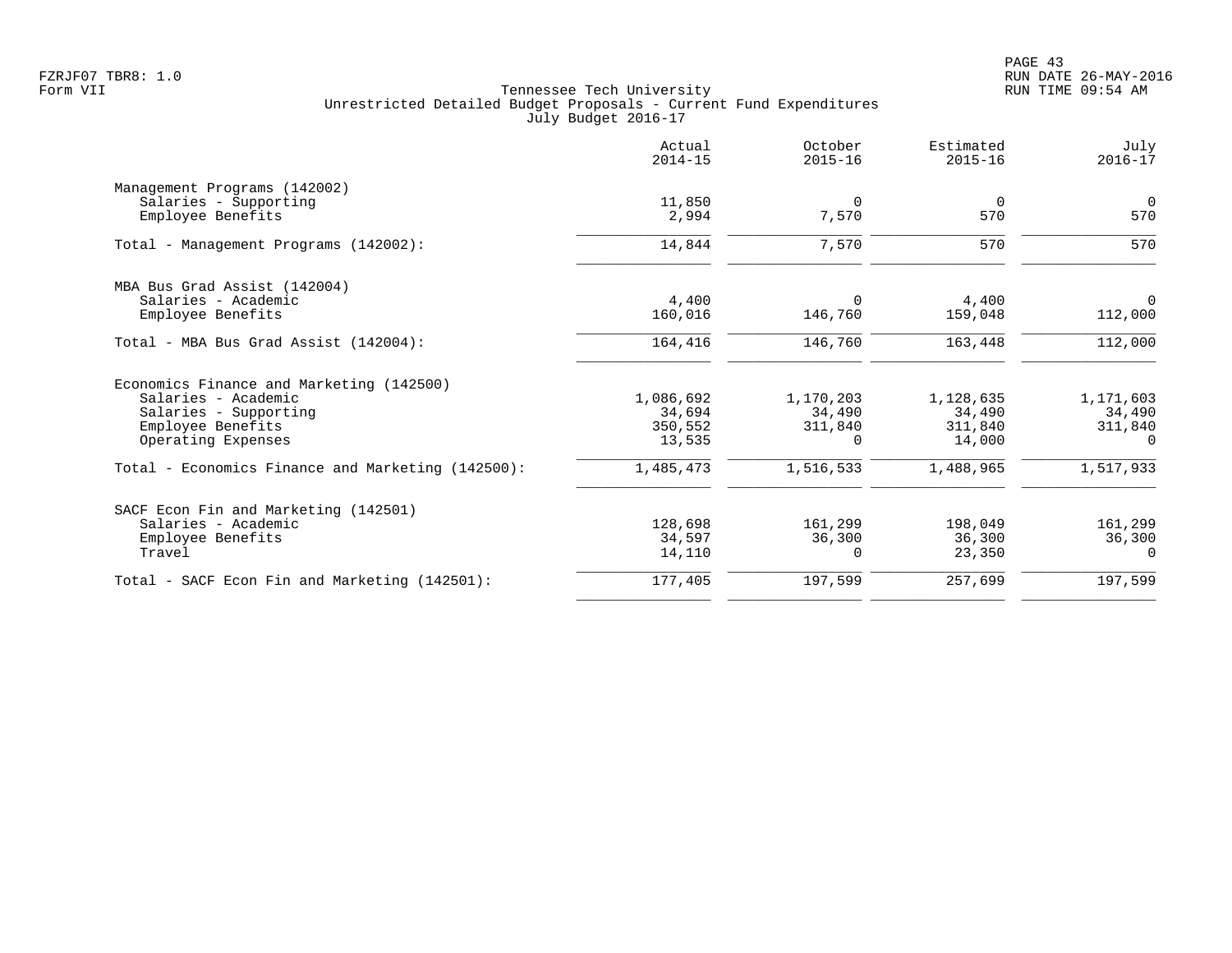|                                                     | Actual<br>$2014 - 15$ | October<br>$2015 - 16$ | Estimated<br>$2015 - 16$ | July<br>$2016 - 17$ |
|-----------------------------------------------------|-----------------------|------------------------|--------------------------|---------------------|
| Basic Business (143000)                             |                       |                        |                          |                     |
| Salaries - Supporting                               | 54,838                | 69,516                 | 69,516                   | 69,616              |
| Salaries - Professional                             | 76,621                | 78,028                 | 78,028                   | 78,128              |
| Employee Benefits                                   | 52,451                | 54,130                 | 54,130                   | 54,130              |
| Operating Expenses                                  | 5,936                 | $\Omega$               | 6,500                    | $\Omega$            |
| Total - Basic Business (143000):                    | 189,846               | 201,674                | 208,174                  | 201,874             |
| SACF Basic Business (143001)                        |                       |                        |                          |                     |
| Salaries - Supporting                               | 1,265                 | $\Omega$               | 2,280                    | $\overline{0}$      |
| Salaries - Professional                             | 27,459                | 25,961                 | 25,961                   | 26,261              |
| Employee Benefits                                   | 14,344                | 9,110                  | 23,460                   | 9,110               |
| Total - SACF Basic Business (143001):               | 43,068                | 35,071                 | 51,701                   | 35,371              |
| Decision Sciences and Management (144000)           |                       |                        |                          |                     |
| Salaries - Academic                                 | 1,120,414             | 1,210,409              | 1,184,927                | 1, 175, 513         |
| Salaries - Supporting                               | 27,877                | 28,562                 | 28,562                   | 28,662              |
| Employee Benefits                                   | 333,963               | 302,330                | 302,330                  | 302,330             |
| Operating Expenses                                  | 10,610                | 304                    | 10,394                   | $\Omega$            |
| Total - Decision Sciences and Management (144000):  | 1,492,864             | 1,541,605              | 1,526,213                | 1,506,505           |
| SACF Decision Sciences and Mangmt (144001)          |                       |                        |                          |                     |
| Salaries - Academic                                 | 51,828                | 52,086                 | 104,161                  | 111,786             |
| Employee Benefits                                   | 13,781                | 15,830                 | 15,830                   | 15,830              |
| Travel                                              | 7,488                 | $\Omega$               | 8,450                    | $\Omega$            |
| Total - SACF Decision Sciences and Mangmt (144001): | 73,097                | 67,916                 | 128,441                  | 127,616             |
|                                                     |                       |                        |                          |                     |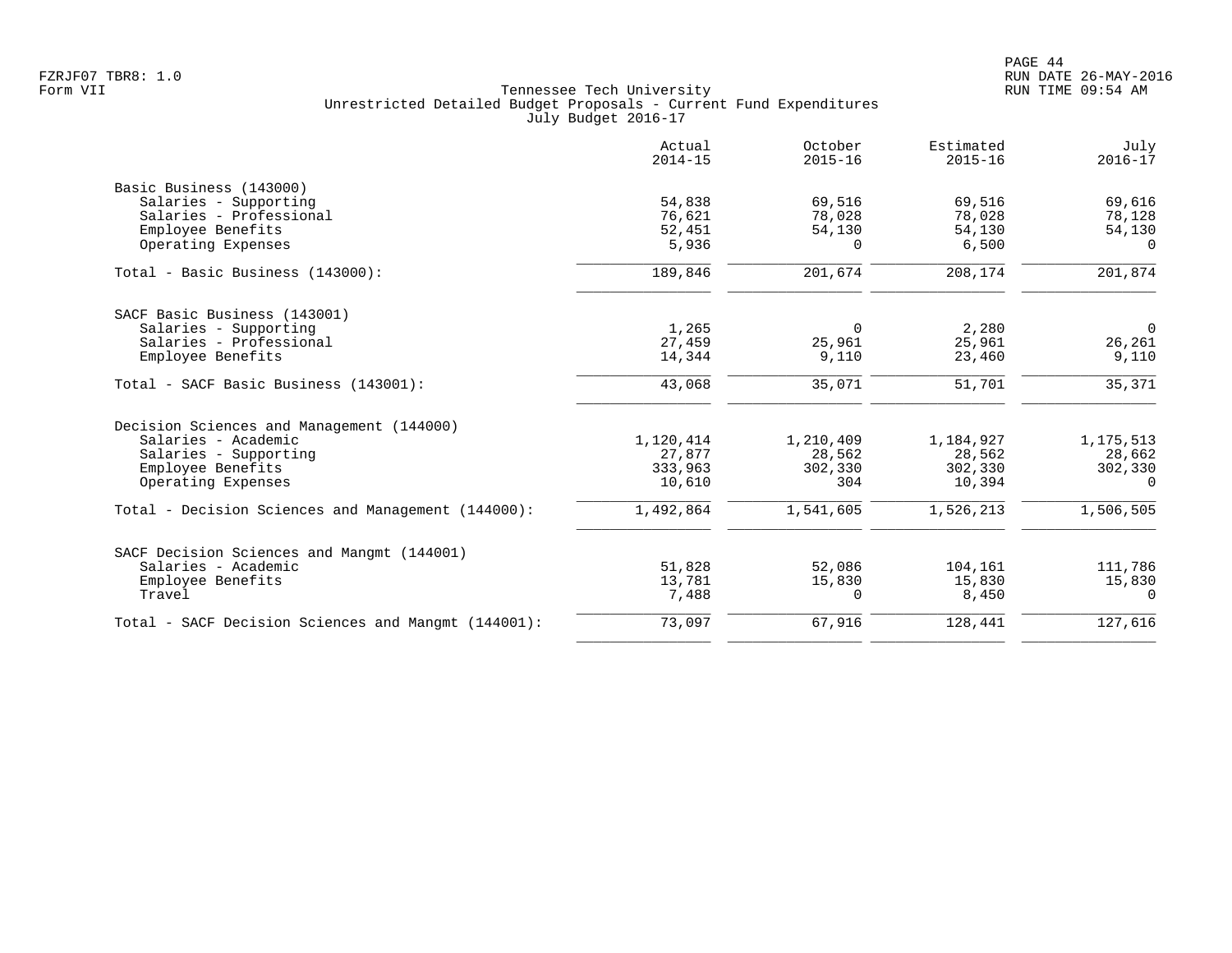|                                                   | Actual<br>$2014 - 15$ | October<br>$2015 - 16$ | Estimated<br>$2015 - 16$ | July<br>$2016 - 17$ |
|---------------------------------------------------|-----------------------|------------------------|--------------------------|---------------------|
| World Cultures (144003)                           |                       |                        |                          |                     |
| Operating Expenses                                | 390                   | 950                    | 950                      | 950                 |
| Total - World Cultures (144003):                  | 390                   | 950                    | 950                      | 950                 |
| Fleetquard Cummins Computer Ctr (145000)          |                       |                        |                          |                     |
| Employee Benefits                                 | $\mathbf 0$           | 750                    | 750                      | $\mathbf 0$         |
| Operating Expenses                                | 4,101                 | 3,420                  | 3,420                    | 3,420               |
| Total - Fleetguard Cummins Computer Ctr (145000): | 4,101                 | 4,170                  | 4,170                    | 3,420               |
| External Relations (146000)                       |                       |                        |                          |                     |
| Salaries - Supporting                             | 27,430                | 0                      | $\Omega$                 | $\Omega$            |
| Employee Benefits                                 | 22,248                | 22,260                 | 22,260                   | 22,260              |
| Total - External Relations (146000):              | 49,678                | 22,260                 | 22,260                   | 22,260              |
| Governors Schools (148000)                        |                       |                        |                          |                     |
| Salaries - Academic                               | 7,603                 | 14,500                 | 14,500                   | 14,500              |
| Salaries - Supporting                             | 420                   | 4,000                  | 4,000                    | 4,000               |
| Salaries - Professional                           | 2,500                 | $\Omega$               | $\Omega$                 | $\Omega$            |
| Employee Benefits<br>Operating Expenses           | 1,322<br>10,665       | 3,000<br>7,139         | 3,000<br>7,139           | 3,000<br>3,130      |
|                                                   |                       |                        |                          |                     |
| Total - Governors Schools (148000):               | 22,510                | 28,639                 | 28,639                   | 24,630              |
|                                                   |                       |                        |                          |                     |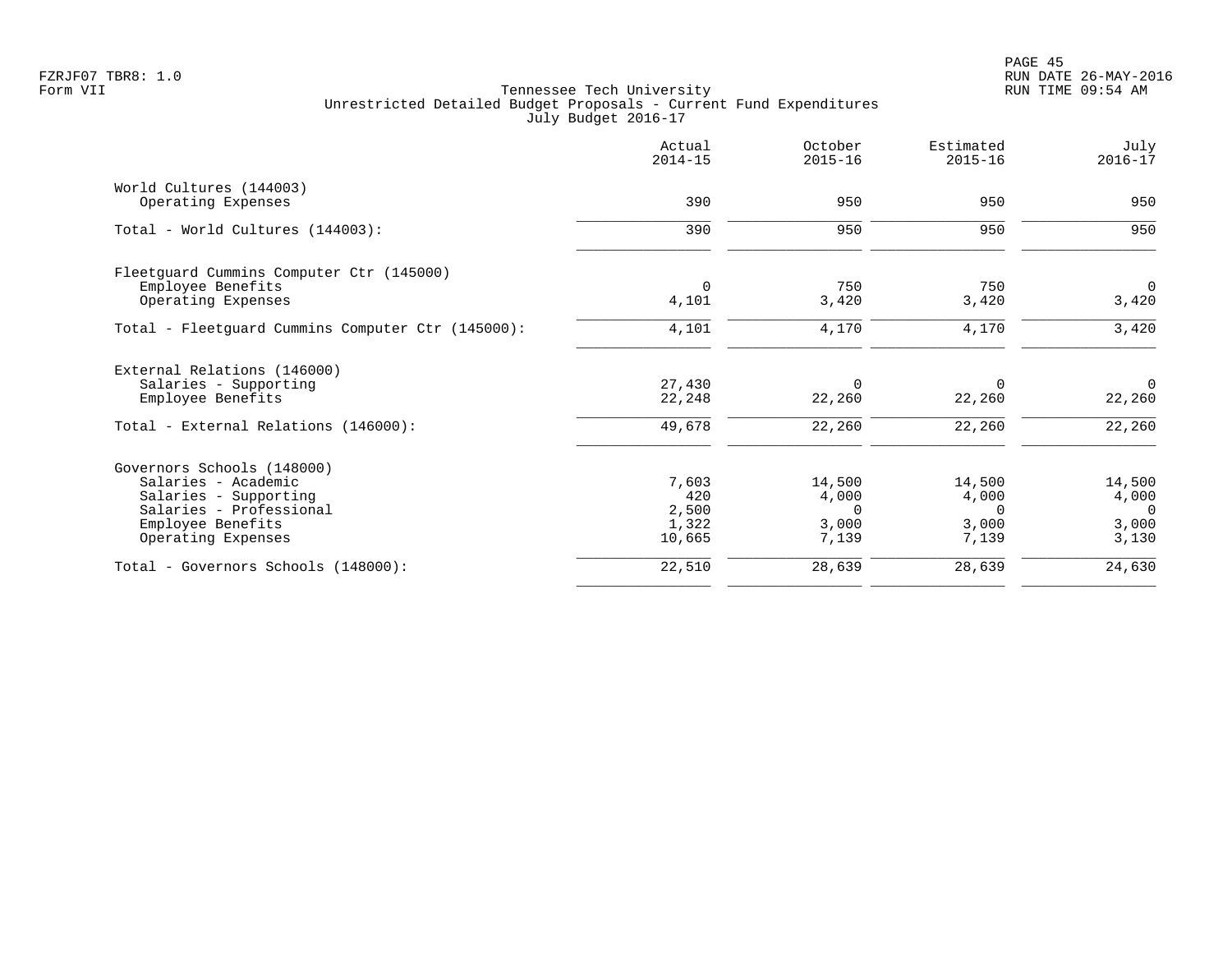|                                                                                                                                                                                                                                            | Actual<br>$2014 - 15$                                                                    | October<br>$2015 - 16$                                                                      | Estimated<br>$2015 - 16$                                                                  | July<br>$2016 - 17$                                                                              |
|--------------------------------------------------------------------------------------------------------------------------------------------------------------------------------------------------------------------------------------------|------------------------------------------------------------------------------------------|---------------------------------------------------------------------------------------------|-------------------------------------------------------------------------------------------|--------------------------------------------------------------------------------------------------|
| Education Grad Assistant (150001)<br>Employee Benefits                                                                                                                                                                                     | 278,670                                                                                  | 275,280                                                                                     | 275,280                                                                                   | 275,280                                                                                          |
| Total - Education Grad Assistant (150001):                                                                                                                                                                                                 | 278,670                                                                                  | 275,280                                                                                     | 275,280                                                                                   | 275,280                                                                                          |
| Educ TIKI Grad Assistant (150002)<br>Salaries - Professional<br>Employee Benefits                                                                                                                                                          | 12,000<br>0                                                                              | 15,000<br>0                                                                                 | 12,000<br>10,000                                                                          | $\mathbf 0$<br>$\mathbf 0$                                                                       |
| Total - Educ TIKI Grad Assistant (150002):                                                                                                                                                                                                 | 12,000                                                                                   | 15,000                                                                                      | 22,000                                                                                    | $\Omega$                                                                                         |
| SACF Education (150009)<br>Salaries - Administrative<br>Salaries - Academic<br>Salaries - Supporting<br>Salaries - Professional<br>Employee Benefits<br>Travel<br>Operating Expenses<br>Capital Outlay<br>Total - SACF Education (150009): | 3,278<br>$\cap$<br>172,520<br>99,387<br>61,074<br>42,301<br>156,806<br>10,711<br>546,077 | $\Omega$<br>82,000<br>$\Omega$<br>98,574<br>45,040<br>60,000<br>50,327<br>26,600<br>362,541 | 1,505<br>$\cap$<br>82,000<br>98,574<br>45,040<br>40,000<br>113,922<br>$\Omega$<br>381,041 | $\mathbf 0$<br>$\Omega$<br>82,000<br>98,774<br>45,040<br>40,000<br>89,186<br>$\Omega$<br>355,000 |
| Online Course Dev Education (150010)<br>Operating Expenses                                                                                                                                                                                 | 3,620                                                                                    | 0                                                                                           | 0                                                                                         | $\mathbf 0$                                                                                      |
| Total - Online Course Dev Education (150010):                                                                                                                                                                                              | 3,620                                                                                    | 0                                                                                           | 0                                                                                         | $\mathbf 0$                                                                                      |
|                                                                                                                                                                                                                                            |                                                                                          |                                                                                             |                                                                                           |                                                                                                  |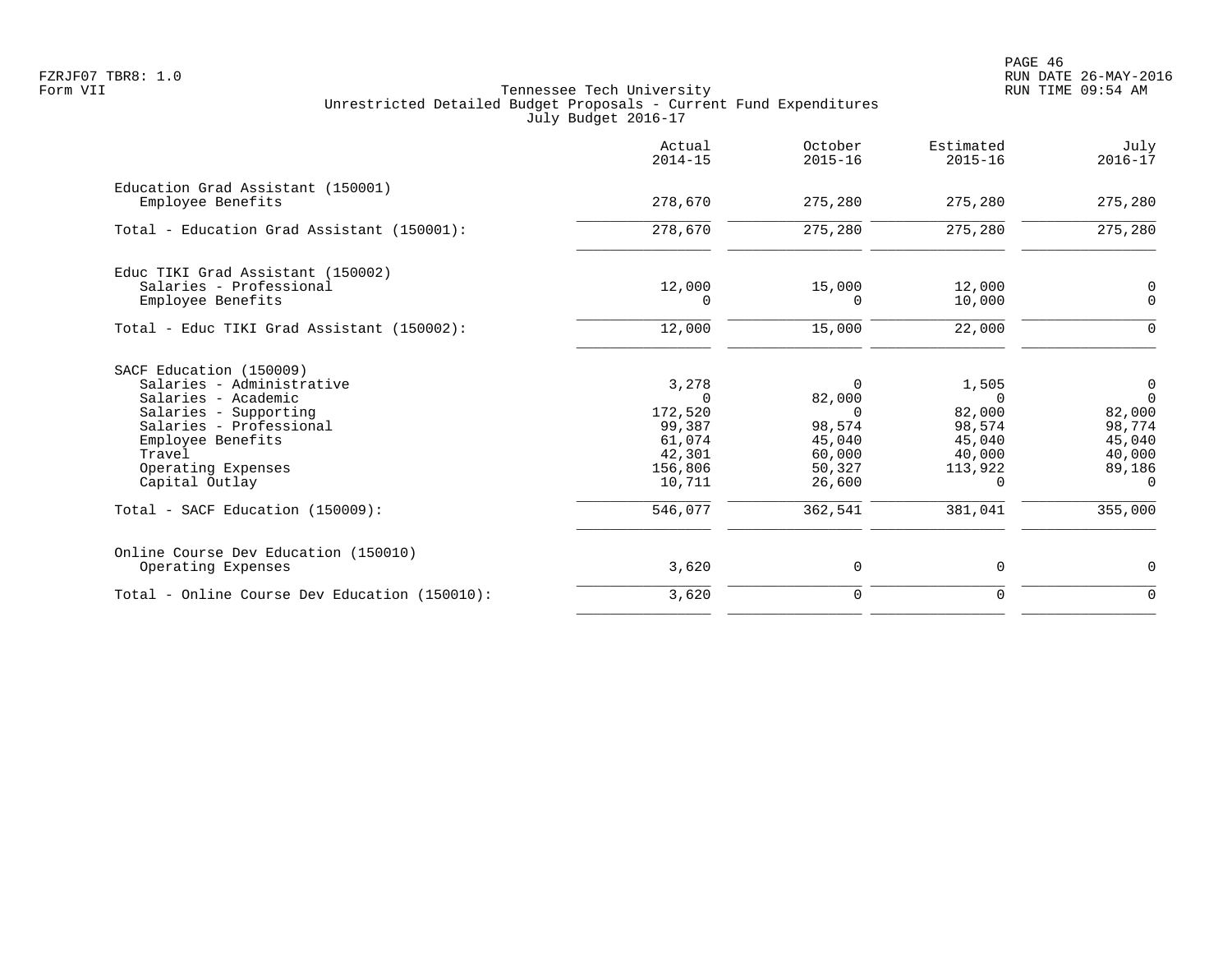PAGE 47 FZRJF07 TBR8: 1.0 RUN DATE 26-MAY-2016

| Actual<br>$2014 - 15$ | October<br>$2015 - 16$                 | Estimated<br>$2015 - 16$                | July<br>$2016 - 17$                           |
|-----------------------|----------------------------------------|-----------------------------------------|-----------------------------------------------|
|                       |                                        |                                         |                                               |
| $\mathbf 0$           | $\Omega$                               | 53,537                                  | 408,849<br>108,681                            |
| 0                     | 0                                      | 162,232                                 | 517,530                                       |
|                       |                                        |                                         |                                               |
| 0                     | 0                                      | 0                                       | 14,045                                        |
| $\mathbf 0$           | $\mathbf 0$                            | 0                                       | 14,045                                        |
|                       |                                        |                                         |                                               |
| 290,757               | 303,137                                | 307,701                                 | 303,537                                       |
|                       |                                        |                                         | 1,960                                         |
|                       |                                        |                                         | 7,820                                         |
|                       |                                        |                                         | 116,390<br>1,420                              |
| 21,720                | 11,630                                 | 11,630                                  | 11,630                                        |
| 444,489               | 442,357                                | 442,357                                 | 442,757                                       |
|                       |                                        |                                         |                                               |
| 0                     | 0                                      | 25,810                                  | $\mathbf 0$                                   |
| $\Omega$              | 0                                      | 25,810                                  | $\mathbf 0$                                   |
|                       | 0<br>9,132<br>10,938<br>111,833<br>109 | 0<br>1,960<br>7,820<br>116,390<br>1,420 | 108,695<br>1,960<br>3,256<br>116,390<br>1,420 |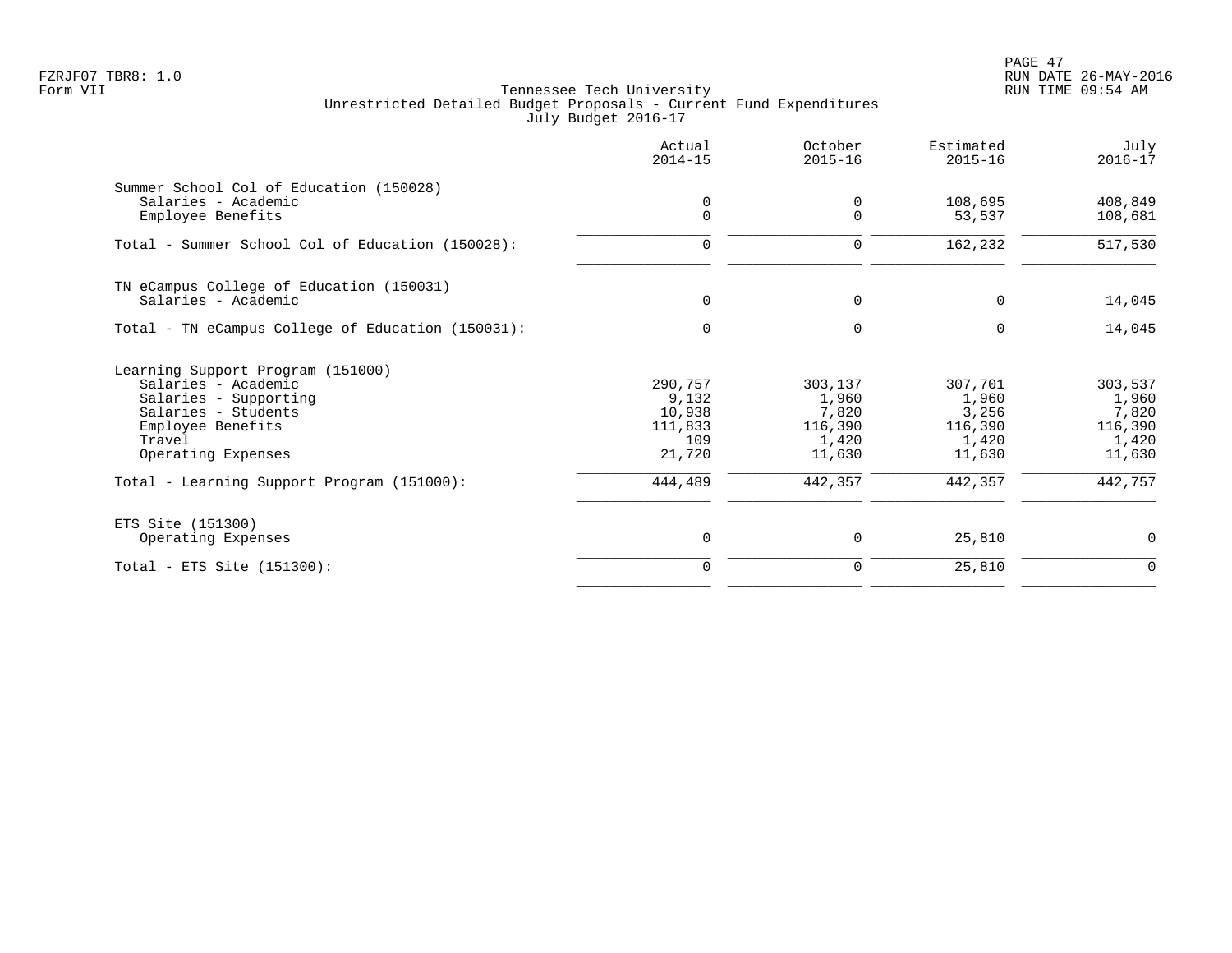|                                                  | Actual<br>$2014 - 15$ | October<br>$2015 - 16$ | Estimated<br>$2015 - 16$ | July<br>$2016 - 17$ |
|--------------------------------------------------|-----------------------|------------------------|--------------------------|---------------------|
| Associate Dean Coll of Educ (151500)             |                       |                        |                          |                     |
| Salaries - Supporting                            | 56,001                | 58,014                 | 58,014                   | 58,214              |
| Salaries - Professional                          | 114,725               | 116,650                | 119,150                  | 116,750             |
| Employee Benefits<br>Operating Expenses          | 62,957<br>3,591       | 64,505<br>4,280        | 64,505<br>4,280          | 64,505<br>11,780    |
|                                                  |                       |                        |                          |                     |
| Total - Associate Dean Coll of Educ (151500):    | 237,274               | 243,449                | 245,949                  | 251,249             |
| Education PHD (151501)                           |                       |                        |                          |                     |
| Salaries - Academic                              | 15,552                | 15,490                 | 15,490                   | 15,490              |
| Salaries - Professional                          | 66,418                | 84,000                 | 81,500                   | 84,000              |
| Employee Benefits                                | 2,739                 | 6,300                  | 6,300                    | 6,300               |
| Operating Expenses                               | 3,540                 | 4,120                  | 4,120                    | 4,120               |
| Total - Education PHD (151501):                  | 88,249                | 109,910                | 107,410                  | 109,910             |
| Exceptional Learning Grad Asst (151502)          |                       |                        |                          |                     |
| Employee Benefits                                | 67,469                | 86,730                 | 79,730                   | 86,730              |
| Total - Exceptional Learning Grad Asst (151502): | 67,469                | 86,730                 | 79,730                   | 86,730              |
| Counseling and Psychology (152000)               |                       |                        |                          |                     |
| Salaries - Academic                              | 1,001,180             | 1,029,891              | 998,449                  | 1,031,191           |
| Salaries - Supporting                            | 24,519                | 33,929                 | 25,199                   | 34,029              |
| Salaries - Students                              | 5,920                 | 860                    | $\Omega$                 | 860                 |
| Salaries - Professional                          | 2,350                 | $\Omega$               | 9,400                    | $\Omega$            |
| Employee Benefits                                | 378,203               | 342,200                | 342,200                  | 342,200<br>$\Omega$ |
| Travel<br>Operating Expenses                     | 8,178<br>45,590       | $\Omega$<br>9,780      | 6,670<br>15,700          | 9,780               |
|                                                  |                       |                        |                          |                     |
| Total - Counseling and Psychology (152000):      | 1,465,940             | 1,416,660              | 1,397,618                | 1,418,060           |
|                                                  |                       |                        |                          |                     |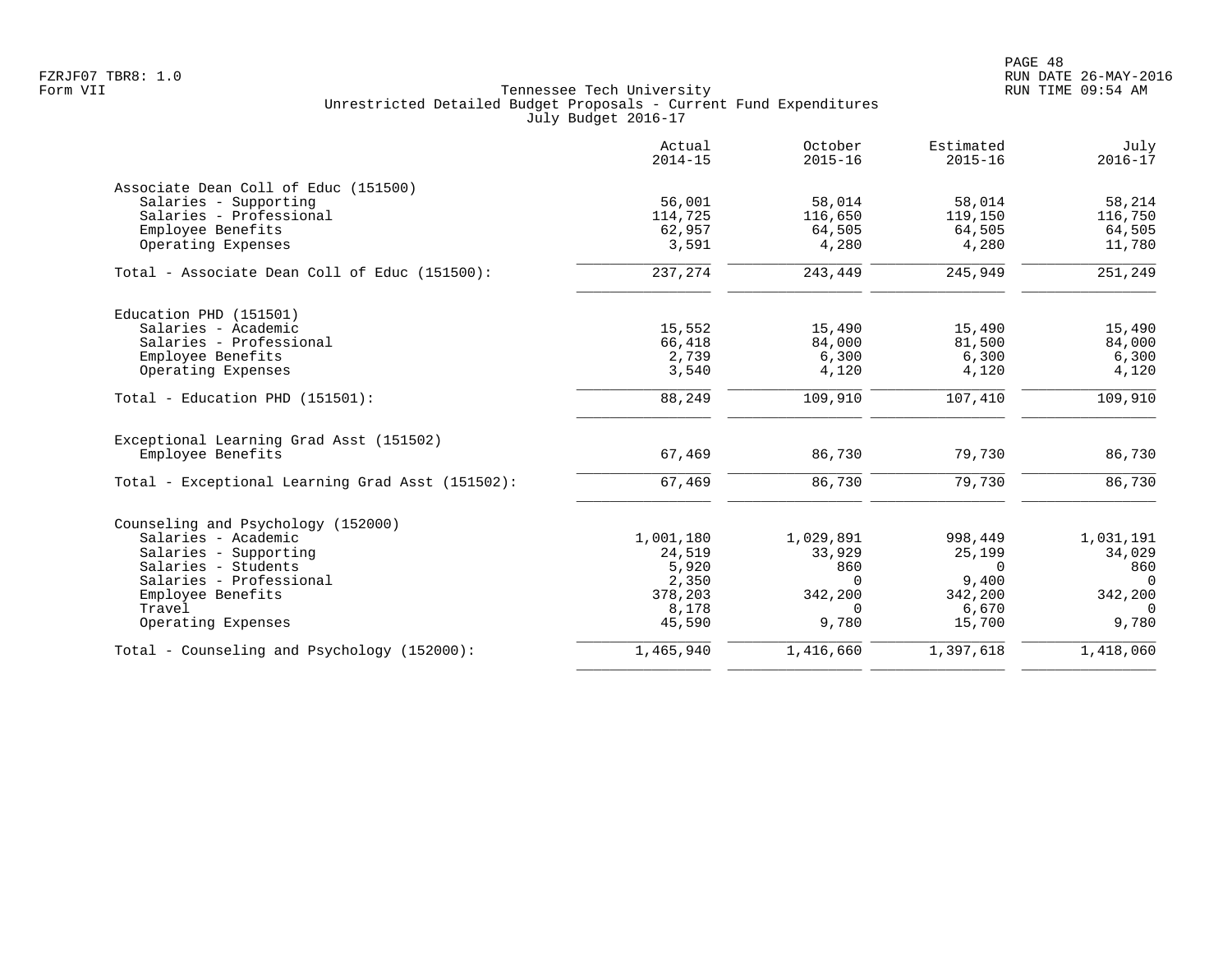PAGE 49 FZRJF07 TBR8: 1.0 RUN DATE 26-MAY-2016

|                                                   | Actual<br>$2014 - 15$ | October<br>$2015 - 16$ | Estimated<br>$2015 - 16$ | July<br>$2016 - 17$ |
|---------------------------------------------------|-----------------------|------------------------|--------------------------|---------------------|
| Counseling and Psychology TAs (152001)            |                       |                        |                          |                     |
| Salaries - Academic                               | 5,000                 | $\mathbf 0$            | 5,000                    | 0                   |
| Employee Benefits                                 | 7,230                 | $\Omega$               | 7,546                    | $\Omega$            |
| Total - Counseling and Psychology TAs (152001):   | 12,230                | $\mathbf 0$            | 12,546                   | $\Omega$            |
| Department of Teacher Education (152500)          |                       |                        |                          |                     |
| Salaries - Academic                               | 232,813               | 252,238                | 188,006                  | 167,665             |
| Salaries - Supporting                             | 49,700                | 60,611                 | 60,611                   | 59,911              |
| Salaries - Students                               | 548                   | 1,000                  | 1,000                    | 1,000               |
| Salaries - Professional                           | 8,500                 | 42,500                 | 49,660                   | 86,700              |
| Employee Benefits                                 | 117,542               | 115,900                | 108,900                  | 108,900             |
| Travel                                            | 6,584                 | 22,650                 | 7,650                    | 22,650              |
| Operating Expenses                                | 31,515                | 40,290                 | 40,290                   | 40,290              |
| Total - Department of Teacher Education (152500): | 447,202               | 535,189                | 456,117                  | 487,116             |
| Curriculum and Instr Office (153000)              |                       |                        |                          |                     |
| Salaries - Academic                               | 1,798,390             | 2,066,090              | 2,052,960                | 2,125,229           |
| Salaries - Supporting                             | 103,507               | 100,621                | 104,621                  | 101,221             |
| Employee Benefits                                 | 671,913               | 633,700                | 710,700                  | 710,700             |
| Travel                                            | 51,906                | 20,490                 | 44,790                   | 20,490              |
| Operating Expenses                                | 73,634                | 30,080                 | 38,140                   | 30,080              |
| Total - Curriculum and Instr Office (153000):     | 2,699,350             | 2,850,981              | 2,951,211                | 2,987,720           |
| C&I Grad Assistant (153001)                       |                       |                        |                          |                     |
| Salaries - Academic                               | 2,600                 | 0                      | 0                        | 0                   |
| Employee Benefits                                 | 5,162                 | $\mathbf 0$            | $\mathbf 0$              | $\mathbf 0$         |
| Total - C&I Grad Assistant (153001):              | 7,762                 | $\mathbf 0$            | $\Omega$                 | $\Omega$            |
|                                                   |                       |                        |                          |                     |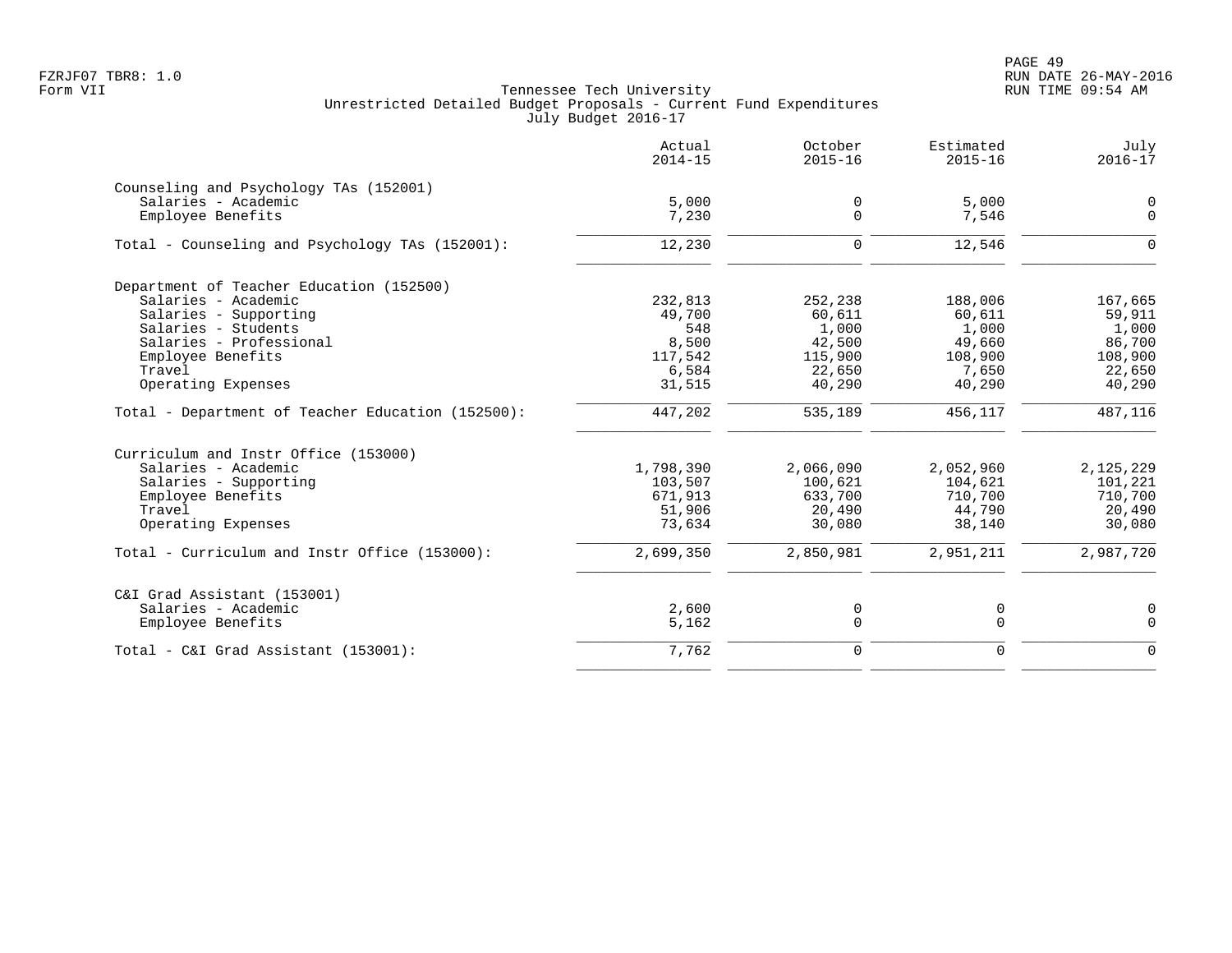|                                            | Actual<br>$2014 - 15$ | October<br>$2015 - 16$ | Estimated<br>$2015 - 16$ | July<br>$2016 - 17$ |
|--------------------------------------------|-----------------------|------------------------|--------------------------|---------------------|
| Two Plus Two Tullahoma (153050)            |                       |                        |                          |                     |
| Salaries - Academic                        | 98,400                | 100,776                | 100,776                  | 100,976             |
| Employee Benefits                          | 44,134                | 44,520                 | 34,520                   | 34,520              |
| Travel<br>Operating Expenses               | 0<br>$\mathbf 0$      | 7,595<br>2,800         | 2,195<br>3,800           | 7,595<br>2,800      |
|                                            |                       |                        |                          |                     |
| Total - Two Plus Two Tullahoma (153050):   | 142,534               | 155,691                | 141,291                  | 145,891             |
| Two Plus Two Crossville (153051)           |                       |                        |                          |                     |
| Salaries - Academic                        | 101,683               | 57,421                 | 55,621                   | 57,521              |
| Employee Benefits                          | 40,578                | 41,590                 | 26,590                   | 26,590              |
| Travel                                     | 0                     | 7,900                  | 900                      | 7,900               |
| Operating Expenses                         | $\mathbf 0$           | 1,000                  | 2,000                    | 1,000               |
| Total - Two Plus Two Crossville (153051):  | 142,261               | 107,911                | 85,111                   | 93,011              |
| Two Plus Two Oak Ridge (153052)            |                       |                        |                          |                     |
| Salaries - Academic                        | 199,117               | 204,810                | 204,810                  | 205,110             |
| Employee Benefits                          | 83,105                | 78,140                 | 78,140                   | 78,140              |
| Travel                                     | 0                     | 6,670                  | 670                      | 6,670               |
| Operating Expenses                         | $\Omega$              | 1,734                  | 3,734                    | 1,734               |
| Total - Two Plus Two Oak Ridge (153052):   | 282,222               | 291,354                | 287,354                  | 291,654             |
| Two Plus Two Pellissippi (153053)          |                       |                        |                          |                     |
| Salaries - Academic                        | 181,780               | 185,912                | 185,912                  | 186,212             |
| Employee Benefits                          | 78,697                | 77,400                 | 72,300                   | 72,300              |
| Travel                                     | $\mathbf 0$           | 10,850                 | 3,950                    | 10,850              |
| Operating Expenses                         | $\mathbf 0$           | 4,200                  | 7,600                    | 4,200               |
| Total - Two Plus Two Pellissippi (153053): | 260,477               | 278,362                | 269,762                  | 273,562             |
|                                            |                       |                        |                          |                     |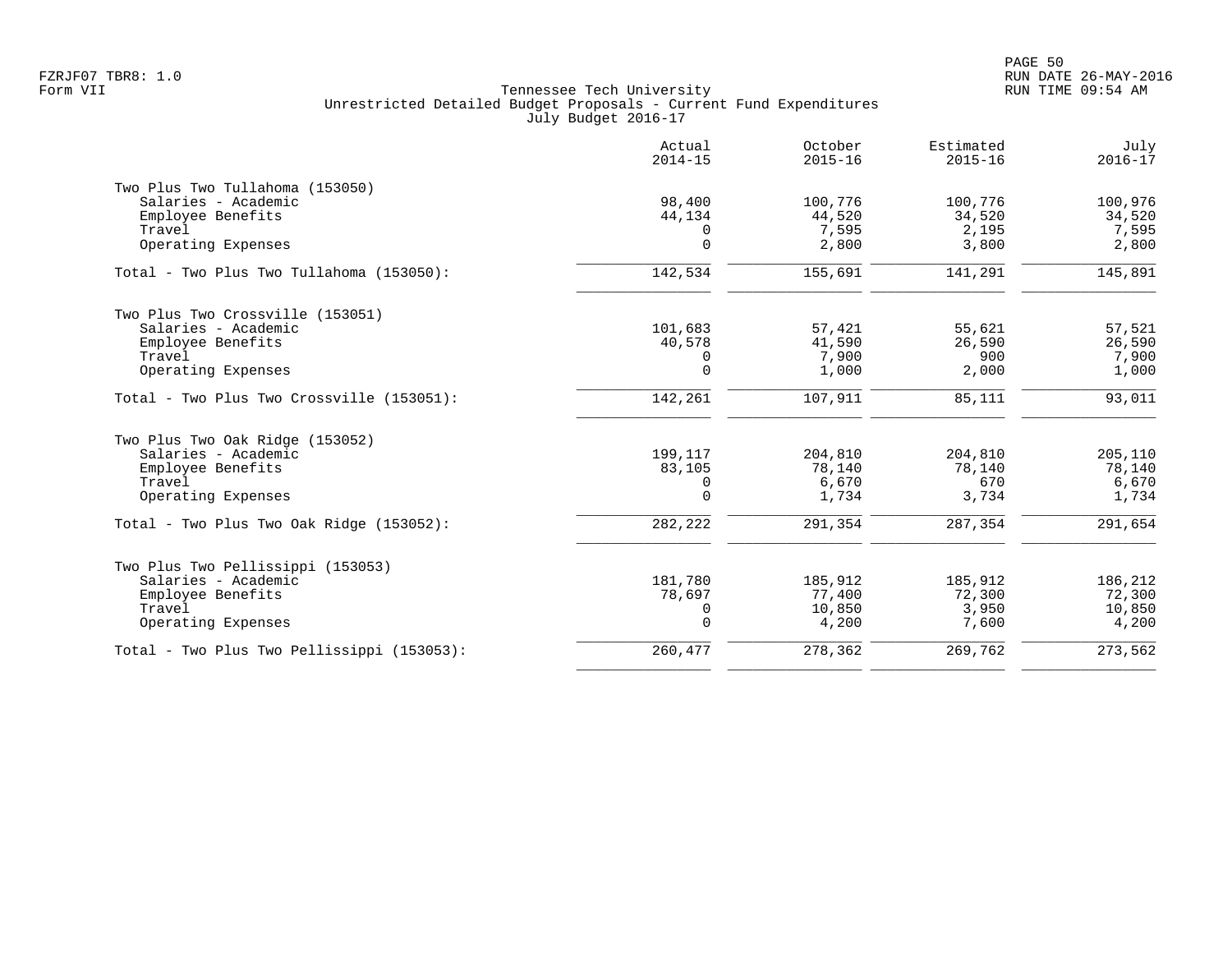|                                                  | Actual<br>$2014 - 15$ | October<br>$2015 - 16$ | Estimated<br>$2015 - 16$ | July<br>$2016 - 17$ |
|--------------------------------------------------|-----------------------|------------------------|--------------------------|---------------------|
| Two Plus Two Chattanooga (153054)                |                       |                        |                          |                     |
| Salaries - Academic                              | 146,969               | 93,696                 | 86,156                   | 96,245              |
| Employee Benefits                                | 66,486                | 63,660                 | 36,660                   | 36,660              |
| Travel<br>Operating Expenses                     | 0<br>$\Omega$         | 7,345<br>1,400         | 3,745<br>3,400           | 7,345<br>1,400      |
| Total - Two Plus Two Chattanooga (153054):       | 213,455               | 166,101                | 129,961                  | 141,650             |
| Two Plus Two Motlow (153055)                     |                       |                        |                          |                     |
| Salaries - Academic                              | 112,587               | 73,514                 | 71,514                   | 73,614              |
| Employee Benefits                                | 58,846                | 57,270                 | 29,270                   | 29,270              |
| Travel                                           | 0                     | 5,367                  | 867                      | 5,367               |
| Operating Expenses                               | $\mathbf 0$           | 2,000                  | 2,500                    | 2,000               |
| $Total - Two Plus Two Motion (153055):$          | 171,433               | 138,151                | 104,151                  | 110,251             |
| Two Plus Two Roane St Harriman (153056)          |                       |                        |                          |                     |
| Salaries - Academic                              | 61,411                | 65,363                 | 63,563                   | 65,463              |
| Employee Benefits                                | 30,462                | 30,170                 | 30,170                   | 30,170              |
| Travel                                           | 0                     | 4,638                  | 838                      | 4,638               |
| Operating Expenses                               | $\Omega$              | 1,150                  | 4,650                    | 1,150               |
| Total - Two Plus Two Roane St Harriman (153056): | 91,873                | 101,321                | 99,221                   | 101,421             |
| Two Plus Two Scott Co (153059)                   |                       |                        |                          |                     |
| Salaries - Academic                              | 42,210                | 44,880                 | 42,420                   | 45,180              |
| Employee Benefits                                | 25,603                | 25,420                 | 25,420                   | 25,420              |
| Travel                                           | 0                     | 2,768                  | 1,568                    | 2,768               |
| Operating Expenses                               | $\mathbf 0$           | 1,010                  | 1,710                    | 1,010               |
| $Total - Two Plus Two Scott Co (153059):$        | 67,813                | 74,078                 | 71,118                   | 74,378              |
|                                                  |                       |                        |                          |                     |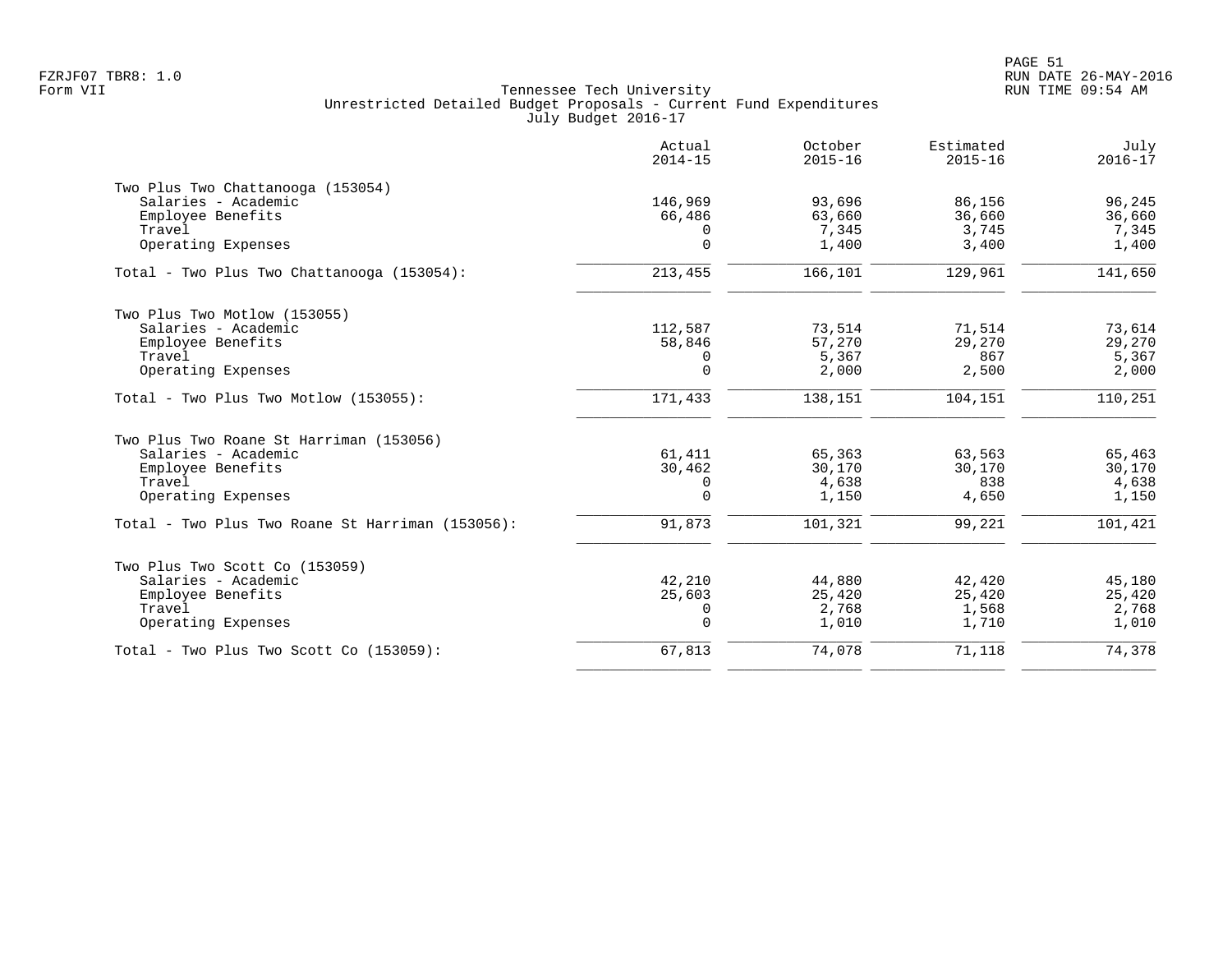|                                                      | Actual<br>$2014 - 15$ | October<br>$2015 - 16$ | Estimated<br>$2015 - 16$ | July<br>$2016 - 17$ |
|------------------------------------------------------|-----------------------|------------------------|--------------------------|---------------------|
| Exercise Sci Physical Ed Wellness (154000)           |                       |                        |                          |                     |
| Salaries - Academic                                  | 599,666               | 642,433                | 660,058                  | 709,697             |
| Salaries - Supporting                                | 37,290                | 37,698                 | 39,898                   | 37,698              |
| Salaries - Students                                  | 98                    | 100                    | 100                      | 100                 |
| Salaries - Professional                              | 4,000                 | 4,000                  | 8,800                    | 4,000               |
| Employee Benefits                                    | 234,381               | 210,340                | 228,840                  | 228,840             |
| Travel                                               | 4,859                 | 5,000                  | 5,000                    | $\Omega$            |
| Operating Expenses                                   | 39,173                | 20,490                 | 29,996                   | 25,490              |
| Total - Exercise Sci Physical Ed Wellness (154000):  | 919,467               | 920,061                | 972,692                  | 1,005,825           |
| EXPW Special Courses (154001)                        |                       |                        |                          |                     |
| Employee Benefits                                    | $\mathbf 0$           | 30                     | 30                       | 30                  |
| Total - EXPW Special Courses (154001):               | $\mathbf 0$           | 30                     | 30                       | 30                  |
| EXPW Special Courses Transf In (154002)              |                       |                        |                          |                     |
| Salaries - Students                                  | 2,472                 | 3,000                  | 3,000                    | 3,000               |
| Employee Benefits                                    | 79                    | $\Omega$               | $\Omega$                 | $\Omega$            |
| Operating Expenses                                   | 0                     | 5,000                  | 5,000                    | 5,000               |
| Total - EXPW Special Courses Transf In (154002):     | 2,551                 | 8,000                  | 8,000                    | 8,000               |
| Athletic Exer Sci Phys Ed Wellness (154007)          |                       |                        |                          |                     |
| Salaries - Academic                                  | 105,154               | 106,873                | 106,873                  | 113,444             |
| Salaries - Supporting                                | 7,215                 | 7,701                  | 7,701                    | 7,851               |
| Salaries - Professional                              | 0                     | 9,000                  | 9,000                    | 9,000               |
| Employee Benefits                                    | 37,305                | 38,000                 | 38,000                   | 38,000              |
| Total - Athletic Exer Sci Phys Ed Wellness (154007): | 149,674               | 161,574                | 161,574                  | 168,295             |
|                                                      |                       |                        |                          |                     |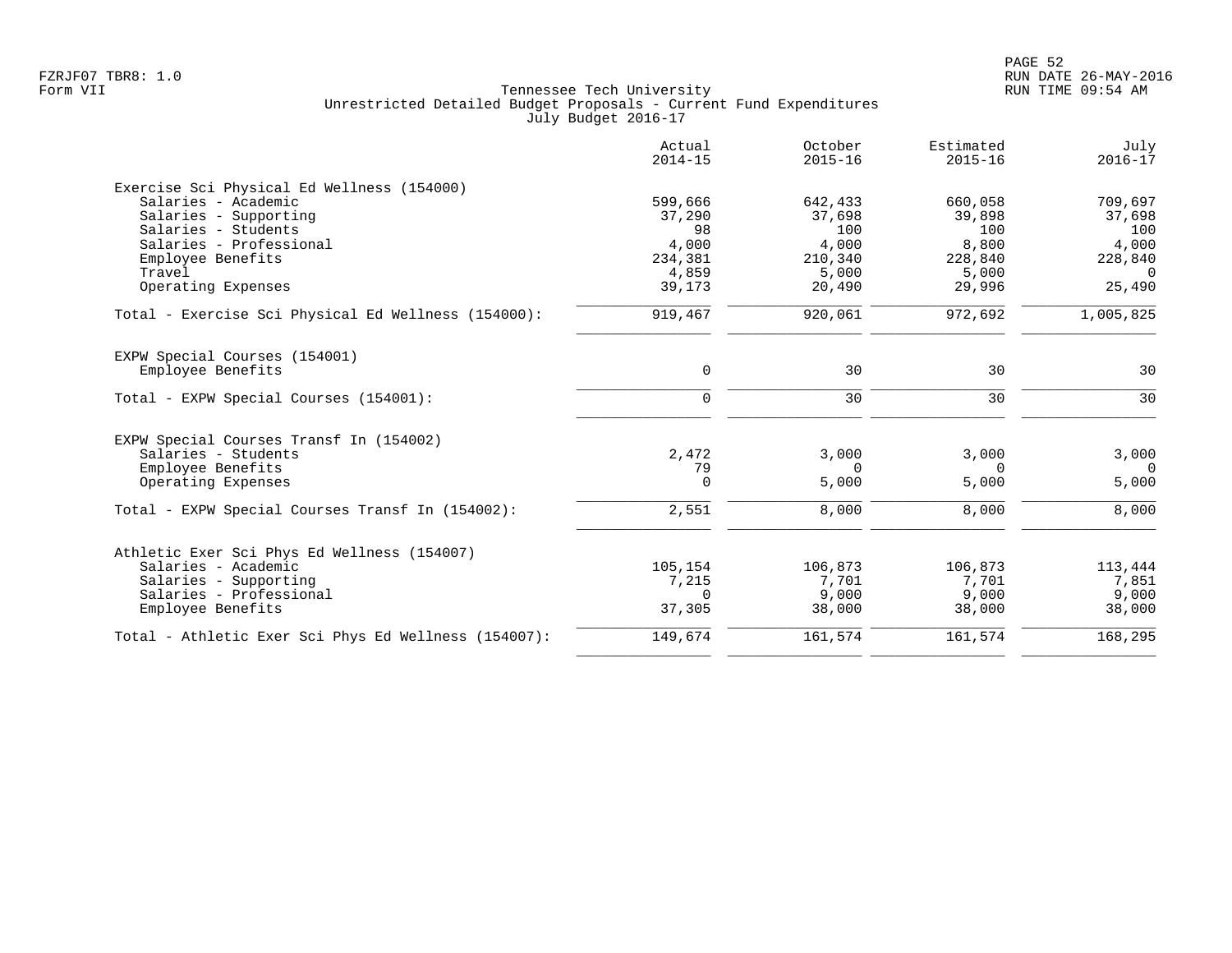|                                          | Actual<br>$2014 - 15$ | October<br>$2015 - 16$ | Estimated<br>$2015 - 16$ | July<br>$2016 - 17$ |
|------------------------------------------|-----------------------|------------------------|--------------------------|---------------------|
| EXPW Lab Manuals (154008)                |                       |                        |                          |                     |
| Operating Expenses                       | $\mathbf 0$           | 6,722                  | 6,722                    | 3,000               |
| Total - EXPW Lab Manuals (154008):       | $\mathbf 0$           | 6,722                  | 6,722                    | 3,000               |
| Music (155000)                           |                       |                        |                          |                     |
| Salaries - Academic                      | 1,568,975             | 1,655,240              | 1,707,815                | 1,632,666           |
| Salaries - Supporting                    | 93,159                | 95,864                 | 98,076                   | 96,164              |
| Salaries - Students                      | 5,170                 | 1,000                  | 1,744                    | 1,000               |
| Employee Benefits                        | 586,973               | 550,100                | 573,100                  | 573,100             |
| Travel<br>Operating Expenses             | 23,590<br>99,589      | 30,370<br>101,595      | 41,380<br>137,167        | 1,370<br>80,820     |
|                                          |                       |                        |                          |                     |
| Total - Music $(155000)$ :               | 2,377,456             | 2,434,169              | 2,559,282                | 2,385,120           |
| Music Scholarships (155005)              |                       |                        |                          |                     |
| Operating Expenses                       | 359,275               | 383,880                | 383,880                  | 383,880             |
| Total - Music Scholarships (155005):     | 359,275               | 383,880                | 383,880                  | 383,880             |
| Choral (155008)                          |                       |                        |                          |                     |
| Operating Expenses                       | 4,760                 | 4,180                  | 4,180                    | 4,180               |
| Total - Choral $(155008)$ :              | 4,760                 | 4,180                  | 4,180                    | 4,180               |
| Art, Craft & Design (155300)             |                       |                        |                          |                     |
| Salaries - Academic                      | 387,233               | 383,079                | 364,740                  | 382,679             |
| Salaries - Supporting                    | 36,178                | 27,101                 | 40,297                   | 27,201              |
| Employee Benefits                        | 146,119               | 137,500                | 127,500                  | 127,500             |
| Travel                                   | 1,123                 | 1,360                  | 1,360                    | 1,360               |
| Operating Expenses                       | 19,132                | 14,000                 | 21,500                   | 14,000              |
| Total - Art, Craft & Design $(155300)$ : | 589,785               | 563,040                | 555,397                  | 552,740             |
|                                          |                       |                        |                          |                     |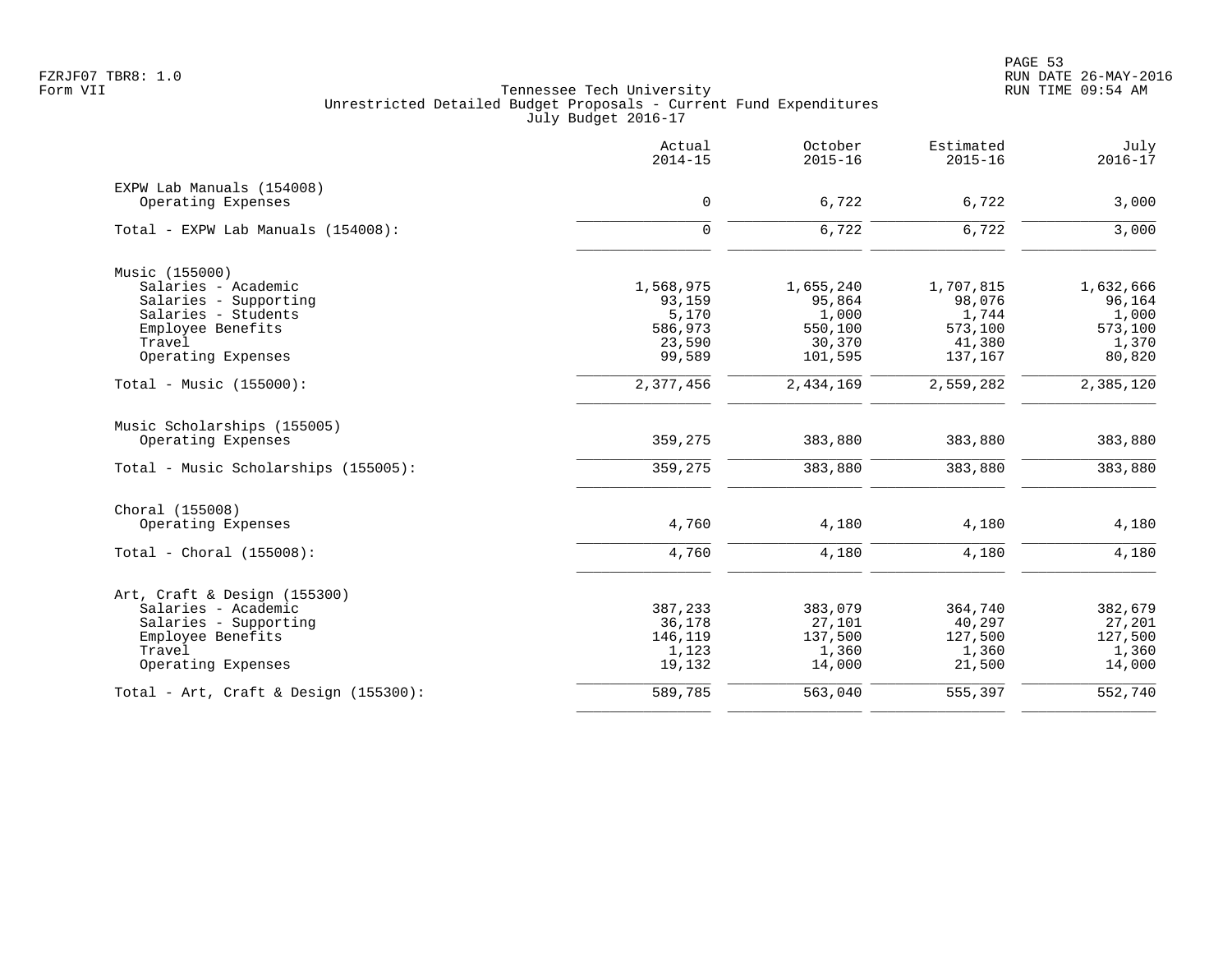|                                                       | Actual<br>$2014 - 15$ | October<br>$2015 - 16$ | Estimated<br>$2015 - 16$ | July<br>$2016 - 17$ |
|-------------------------------------------------------|-----------------------|------------------------|--------------------------|---------------------|
| Art Course Fee (155301)                               |                       |                        |                          |                     |
| Salaries - Supporting                                 | 255                   |                        | 0                        | 0                   |
| Salaries - Students                                   | 950                   | $\Omega$               | $\mathbf 0$              | $\mathsf{O}$        |
| Employee Benefits                                     | 20                    |                        | $\Omega$                 | $\Omega$            |
| Operating Expenses                                    | 5,460                 | 6,845                  | 6,870                    | 6,719               |
| Total - Art Course Fee (155301):                      | 6,685                 | 6,845                  | 6,870                    | 6,719               |
| Art Faculty CC (155302)                               |                       |                        |                          |                     |
| Salaries - Academic                                   | 353,336               | 346,268                | 346,268                  | 343,668             |
| Employee Benefits                                     | 102,989               | 106,765                | 106,765                  | 106,765             |
| Total - Art Faculty CC $(155302)$ :                   | 456,325               | 453,033                | 453,033                  | 450,433             |
| Craft Center Instruction (155500)                     |                       |                        |                          |                     |
| Salaries - Academic                                   | 2,800                 | 0                      | 3,600                    | $\mathbf 0$         |
| Salaries - Supporting                                 | 9,800                 | 12,600                 | 11,200                   | 12,600              |
| Salaries - Professional                               | 76,506                | 77,186                 | 42,536                   | 0                   |
| Employee Benefits                                     | 47,379                | 41,500                 | $\Omega$                 | $\Omega$            |
| Travel                                                | 3,940                 | $\Omega$               | $\Omega$                 | $\Omega$            |
| Operating Expenses                                    | 73,740                | 61,850                 | 61,850                   | 61,850              |
| Total - Craft Center Instruction (155500):            | 214,165               | 193,136                | 119,186                  | 74,450              |
| Online Course Dev Ag and Human Ecol (160010)          |                       |                        |                          |                     |
| Operating Expenses                                    | 0                     | 14,440                 | 14,440                   | 14,440              |
| Total - Online Course Dev Ag and Human Ecol (160010): | 0                     | 14,440                 | 14,440                   | 14,440              |
|                                                       |                       |                        |                          |                     |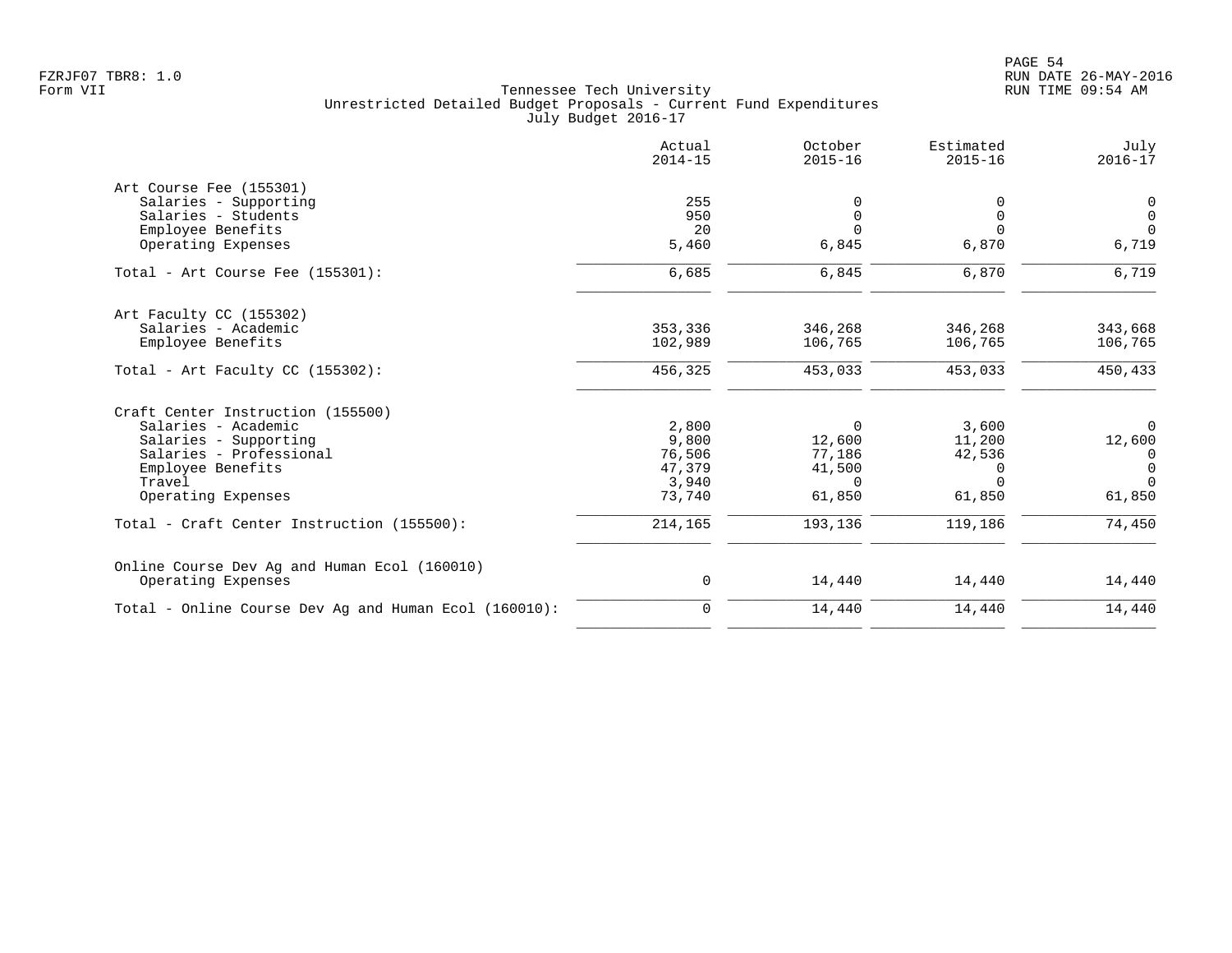PAGE 55 FZRJF07 TBR8: 1.0 RUN DATE 26-MAY-2016

|                                              | Actual<br>$2014 - 15$ | October<br>$2015 - 16$ | Estimated<br>$2015 - 16$ | July<br>$2016 - 17$ |
|----------------------------------------------|-----------------------|------------------------|--------------------------|---------------------|
| Summer School Col Aq & HEC (160028)          |                       |                        |                          |                     |
| Salaries - Academic                          | 0                     | 0                      | 12,031                   | 45,253              |
| Employee Benefits                            | $\mathbf 0$           | $\overline{0}$         | 5,926                    | 12,029              |
| Total - Summer School Col Aq & HEC (160028): | $\mathbf 0$           | $\Omega$               | 17,957                   | 57,282              |
| School of Agriculture (163000)               |                       |                        |                          |                     |
| Salaries - Academic                          | 849,186               | 921,197                | 856,037                  | 919,497             |
| Salaries - Supporting                        | 41,943                | 42,812                 | 42,812                   | 42,912              |
| Salaries - Students                          | 2,013                 | $\Omega$               | 0                        | 0                   |
| Salaries - Professional                      | 7,899                 | $\Omega$               | $\Omega$                 | $\Omega$            |
| Employee Benefits                            | 321,363               | 292,785                | 292,785                  | 292,785             |
| Travel                                       | 13,093                | 500                    | 22,800                   | 500                 |
| Operating Expenses                           | 23,572                | 15,800                 | 52,375                   | 15,800              |
| Total - School of Agriculture (163000):      | 1,259,069             | 1,273,094              | 1,266,809                | 1,271,494           |
| Lab Fee Agriculture (163001)                 |                       |                        |                          |                     |
| Travel                                       | 1,507                 | 220                    | 220                      | 220                 |
| Operating Expenses                           | 12,325                | 16,085                 | 16,085                   | 15,980              |
| Total - Lab Fee Agriculture (163001):        | 13,832                | 16,305                 | 16,305                   | 16,200              |
| Dept Match Agriculture (163005)              |                       |                        |                          |                     |
| Employee Benefits                            | 0                     | $-4,082$               | 3,418                    | 0                   |
| Travel                                       | $\mathsf 0$           | $\Omega$               | 7,500                    | $\mathbf 0$         |
| Total - Dept Match Agriculture (163005):     | $\mathbf 0$           | $-4,082$               | 10,918                   | $\mathbf{0}$        |
|                                              |                       |                        |                          |                     |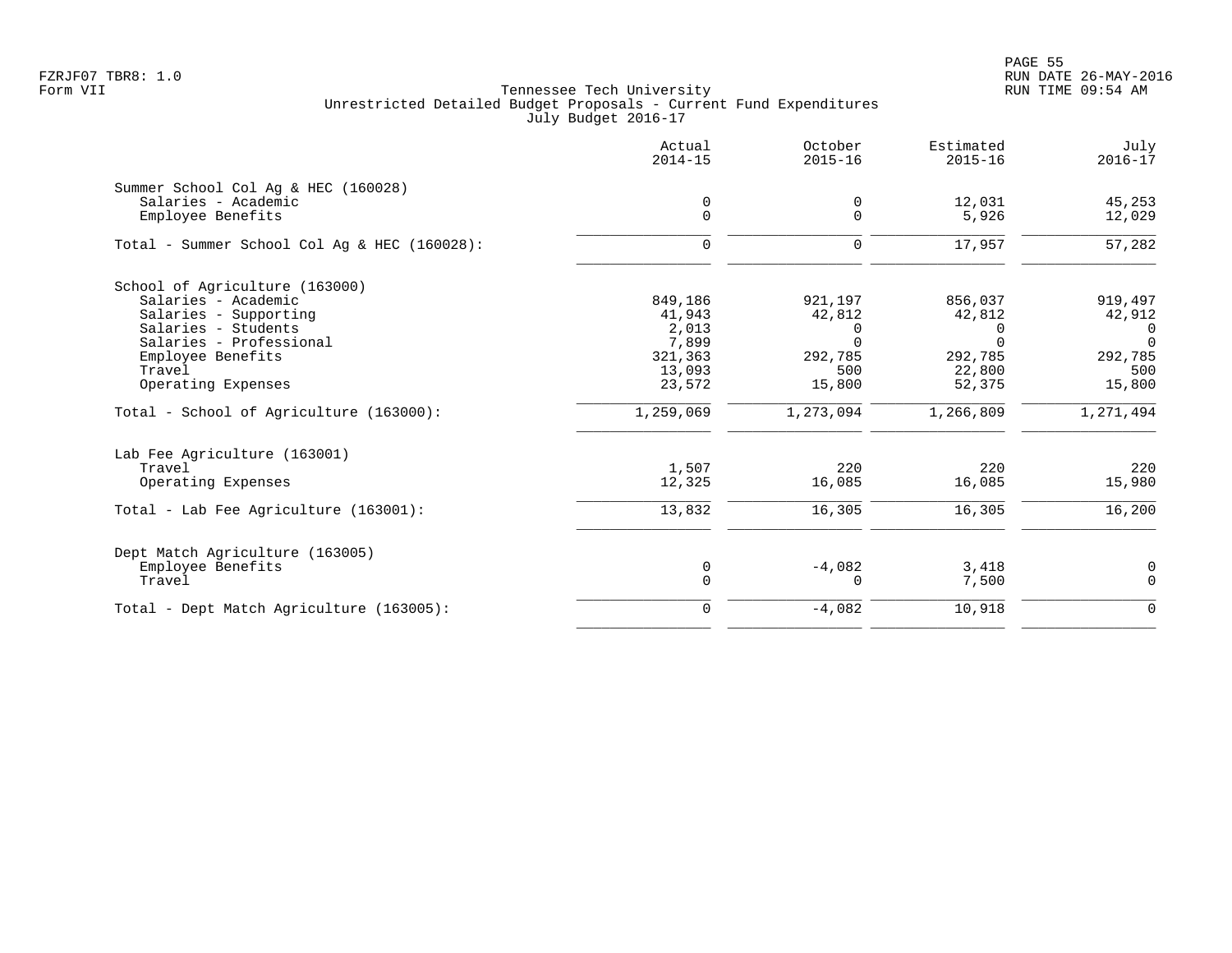|                                           | Actual<br>$2014 - 15$ | October<br>$2015 - 16$ | Estimated<br>$2015 - 16$ | July<br>$2016 - 17$ |
|-------------------------------------------|-----------------------|------------------------|--------------------------|---------------------|
| School of Human Ecology (165000)          |                       |                        |                          |                     |
| Salaries - Academic                       | 578,452               | 591,070                | 577,266                  | 589,570             |
| Salaries - Supporting                     | 25,799                | 26,478                 | 42,182                   | 26,578              |
| Employee Benefits                         | 220,200               | 197,250                | 197,250                  | 197,250             |
| Travel                                    | 4,904                 | $\Omega$               | 220                      | 0                   |
| Operating Expenses                        | 9,648                 | 8,780                  | 8,945                    | 8,780               |
| Total - School of Human Ecology (165000): | 839,003               | 823,578                | 825,863                  | 822,178             |
| Lab Fee Human Ecology (165001)            |                       |                        |                          |                     |
| Operating Expenses                        | 3,437                 | 3,500                  | 3,500                    | 3,500               |
| Total - Lab Fee Human Ecology (165001):   | 3,437                 | 3,500                  | 3,500                    | 3,500               |
| Lab Fee Nursing (166000)                  |                       |                        |                          |                     |
| Operating Expenses                        | 24,800                | 22,800                 | 22,800                   | 22,800              |
| Total - Lab Fee Nursing (166000):         | 24,800                | 22,800                 | 22,800                   | 22,800              |
| Nursing Instruction (166001)              |                       |                        |                          |                     |
| Salaries - Administrative                 | 160,302               | $\Omega$               | 0                        | $\mathbf 0$         |
| Salaries - Academic                       | 1,069,507             | 1,084,454              | 1,061,432                | 1,123,996           |
| Salaries - Supporting                     | 55,016                | 27,368                 | 25,245                   | 26,098              |
| Salaries - Students                       | 4,650                 | 3,860                  | 3,860                    | $\overline{0}$      |
| Salaries - Professional                   | 146,221               | 218,829                | 207,864                  | 217,529             |
| Employee Benefits                         | 523,655               | 473,345                | 473,345                  | 473,345             |
| Travel                                    | 21,263                | 21,102                 | 21,102                   | 4,690               |
| Operating Expenses                        | 42,570                | 18,160                 | 55,770                   | 18,160              |
| Total - Nursing Instruction (166001):     | 2,023,184             | 1,847,118              | 1,848,618                | 1,863,818           |
|                                           |                       |                        |                          |                     |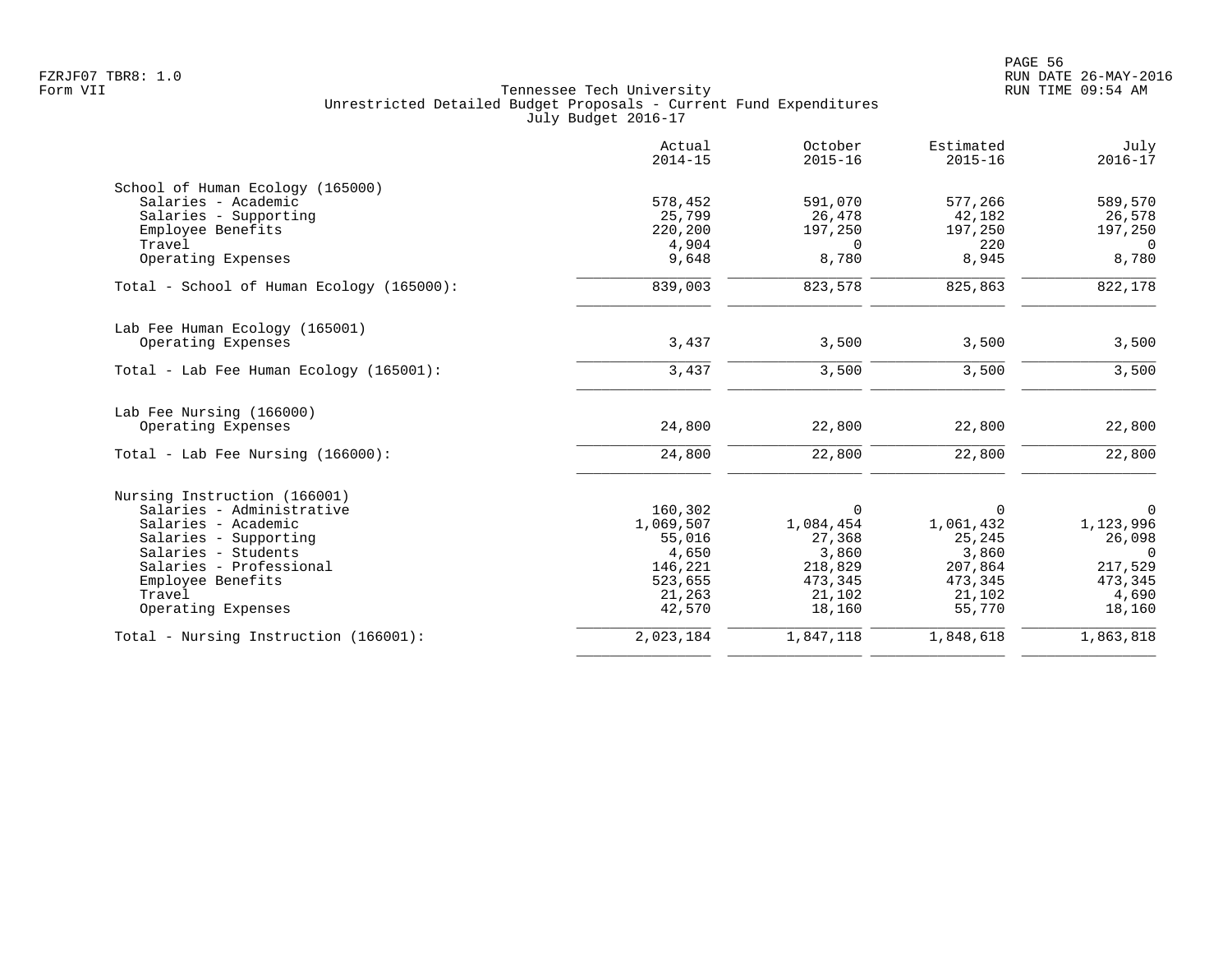|                                                   | Actual<br>$2014 - 15$ | October<br>$2015 - 16$ | Estimated<br>$2015 - 16$ | July<br>$2016 - 17$ |
|---------------------------------------------------|-----------------------|------------------------|--------------------------|---------------------|
| Nursing Exam and Testing (166002)                 |                       |                        |                          |                     |
| Salaries - Academic                               | 0                     | 3,500                  | 3,500                    | 3,500               |
| Employee Benefits                                 | $\Omega$              | 500                    | 500                      | 500                 |
| Operating Expenses                                | 17,891                | 50,688                 | 50,820                   | 31,392              |
| Total - Nursing Exam and Testing (166002):        | 17,891                | 54,688                 | 54,820                   | 35,392              |
| SACF Nursing (166003)                             |                       |                        |                          |                     |
| Salaries - Academic                               | 301,218               | 195,565                | 216,935                  | 194,565             |
| Employee Benefits                                 | 52,630                | 26,830                 | 40,830                   | 26,830              |
| Travel                                            | 11,837                | $\Omega$               | 17,000                   | $\Omega$            |
| Operating Expenses                                | 3,878                 | 183,030                | 137,660                  | 94,605              |
| $Total - SACF Nursing (166003):$                  | 369,563               | 405,425                | 412,425                  | 316,000             |
| Online Course Dev Nursing (166010)                |                       |                        |                          |                     |
| Operating Expenses                                | 0                     | 49,790                 | 49,790                   | 49,790              |
| Total - Online Course Dev Nursing (166010):       | 0                     | 49,790                 | 49,790                   | 49,790              |
| Summer School School of Nursing (166028)          |                       |                        |                          |                     |
| Salaries - Academic                               | 0                     | 0                      | 11,075                   | 41,657              |
| Employee Benefits                                 | $\mathbf 0$           | $\Omega$               | 5,455                    | 11,073              |
| Total - Summer School School of Nursing (166028): | 0                     | 0                      | 16,530                   | 52,730              |
|                                                   |                       |                        |                          |                     |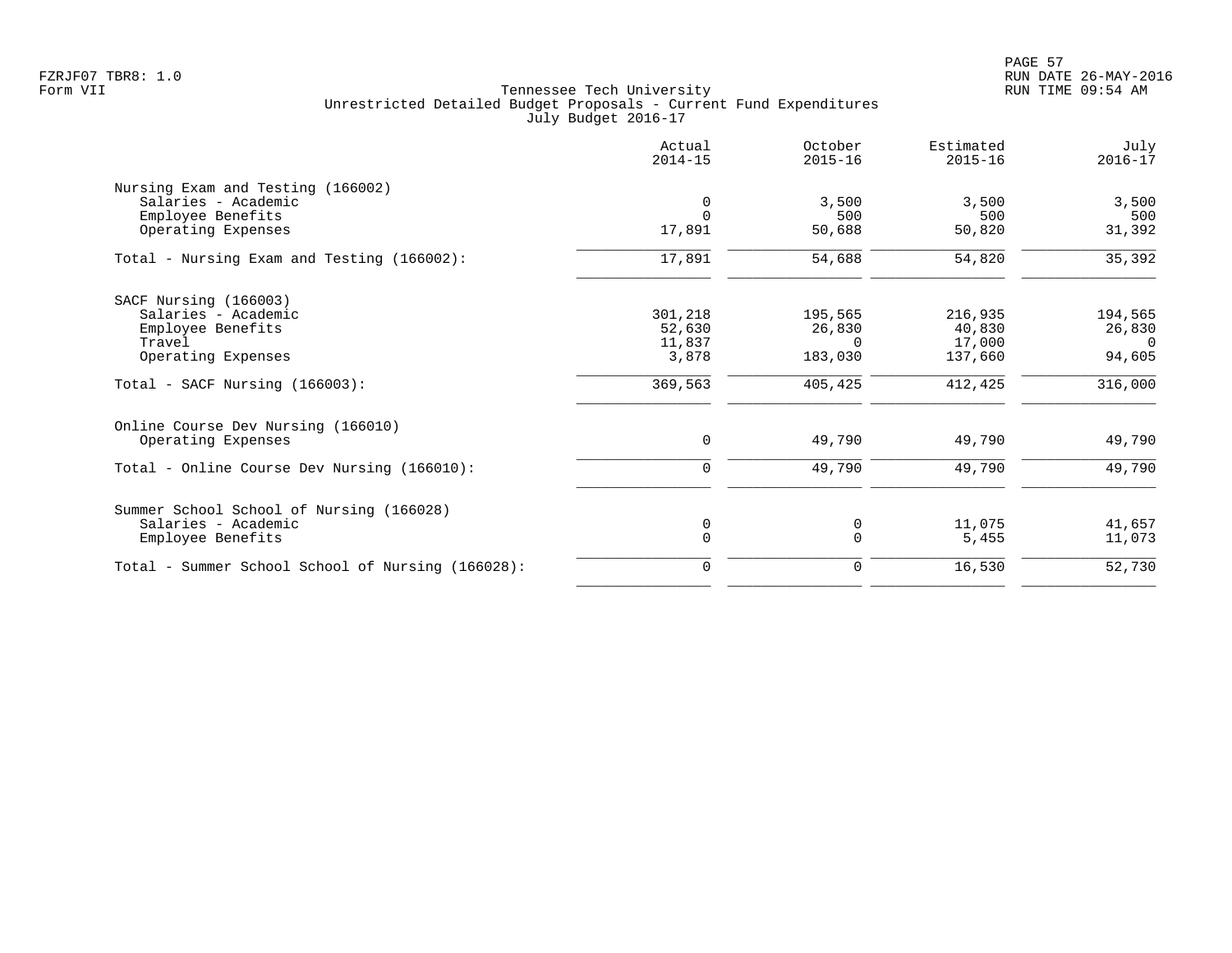PAGE 58 FZRJF07 TBR8: 1.0 RUN DATE 26-MAY-2016

|                                                                                      | Actual<br>$2014 - 15$ | October<br>$2015 - 16$ | Estimated<br>$2015 - 16$ | July<br>$2016 - 17$ |
|--------------------------------------------------------------------------------------|-----------------------|------------------------|--------------------------|---------------------|
| TN eCampus School of Nursing (166031)<br>Salaries - Academic                         | 0                     | 0                      | $\mathbf 0$              | 368,417             |
| Total - TN eCampus School of Nursing (166031):                                       | $\mathbf 0$           | $\mathbf 0$            | $\Omega$                 | 368,417             |
| GA Instruction Pool (170006)<br>Employee Benefits                                    | 0                     | 24,910                 | 24,910                   | 75,000              |
| Total - GA Instruction Pool (170006):                                                | $\mathbf 0$           | 24,910                 | 24,910                   | 75,000              |
| GA Project Inspire (170007)<br>Employee Benefits                                     | 29,319                | 0                      | $\mathbf 0$              | 0                   |
| Total - GA Project Inspire (170007):                                                 | 29,319                | $\mathbf 0$            | $\Omega$                 | $\Omega$            |
| TTU Matching (171000)<br>Employee Benefits<br>Travel                                 | 0<br>$\mathbf 0$      | 0<br>$\mathbf 0$       | 5,000<br>2,500           | 0<br>$\mathbf 0$    |
| $Total - TTU Matching (171000):$                                                     | $\mathbf 0$           | $\mathbf 0$            | 7,500                    | $\Omega$            |
| Minority Graduate Assistant (176004)<br>Salaries - Professional<br>Employee Benefits | 133,431<br>134,763    | 49,910<br>156,870      | 49,910<br>156,870        | 49,910<br>156,870   |
| Total - Minority Graduate Assistant (176004):                                        | 268,194               | 206,780                | 206,780                  | 206,780             |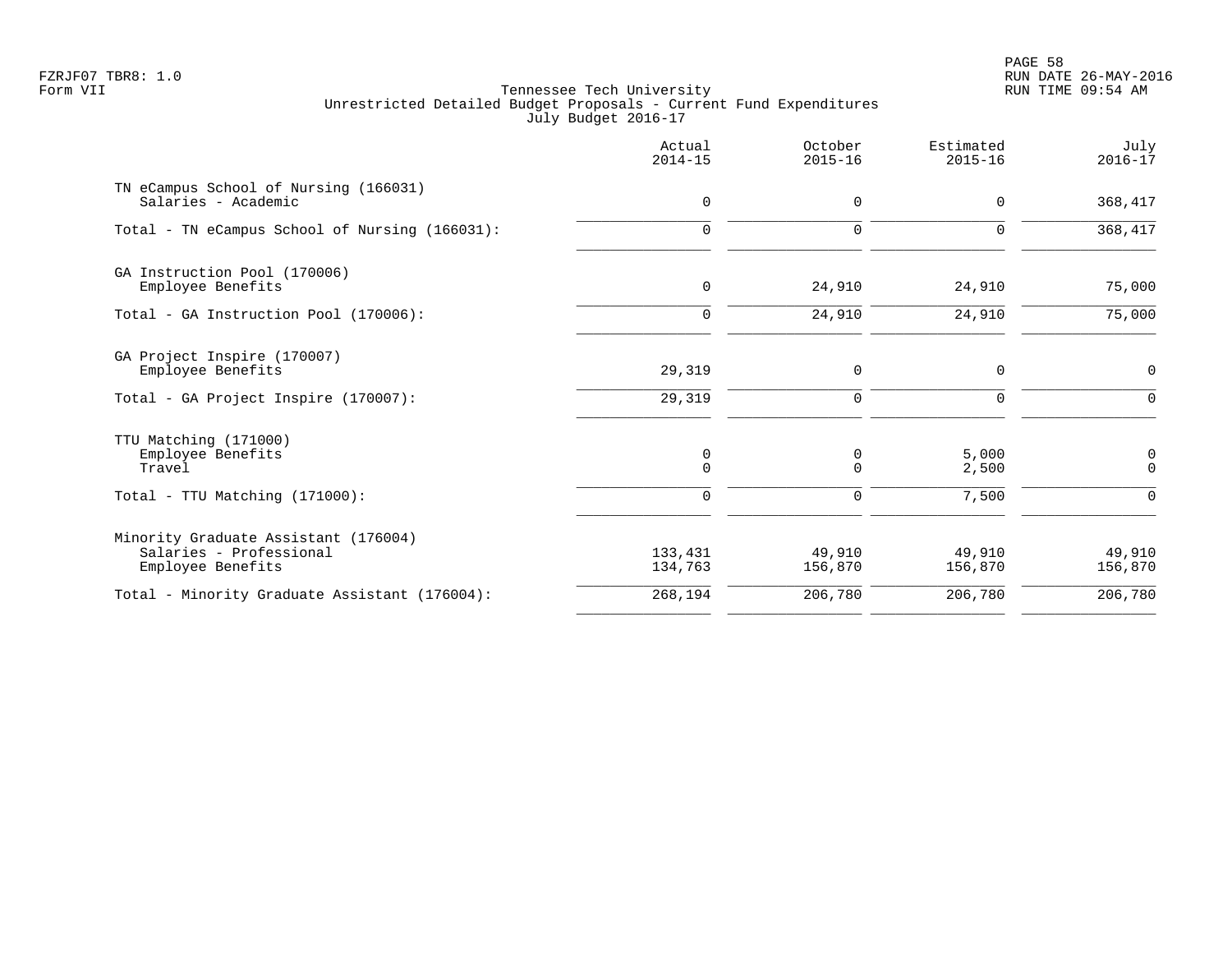PAGE 59 FZRJF07 TBR8: 1.0 RUN DATE 26-MAY-2016

|                                            | Actual<br>$2014 - 15$ | October<br>$2015 - 16$ | Estimated<br>$2015 - 16$ | July<br>$2016 - 17$ |
|--------------------------------------------|-----------------------|------------------------|--------------------------|---------------------|
| Graduate Studies TA Pool (176006)          |                       |                        |                          |                     |
| Operating Expenses                         | 0                     | 384,864                | 3                        | $\mathbf 0$         |
| Total - Graduate Studies TA Pool (176006): | $\Omega$              | 384,864                | 3                        | $\Omega$            |
| Ext Edu Off Campus (180003)                |                       |                        |                          |                     |
| Salaries - Academic                        | 12,906                | 32,378                 | 8,084                    | 32,378              |
| Salaries - Supporting                      |                       | 35,000                 | $\Omega$                 | 35,000              |
| Salaries - Students                        |                       | 650                    | 650                      | 650                 |
| Salaries - Professional                    |                       | 960                    | 960                      | 960                 |
| Employee Benefits                          | 1,297                 | 8,110                  | 8,110                    | 8,110               |
| Travel                                     | $\Omega$              | 15,450                 | 1,450                    | 15,450              |
| Operating Expenses                         | 11,296                | 26,146                 | 21,646                   | 33,630              |
| Capital Outlay                             | 12,963                | 11,916                 | 11,916                   | $\Omega$            |
| Total - Ext Edu Off Campus (180003):       | 38,462                | 130,610                | 52,816                   | 126,178             |
| Ext Educ Overload (180005)                 |                       |                        |                          |                     |
| Salaries - Academic                        | 0                     | 22,440                 | $\Omega$                 | 22,440              |
| Employee Benefits                          | $\mathbf{0}$          | 5,010                  | 5,010                    | 5,010               |
| Total - Ext Educ Overload (180005):        | $\Omega$              | 27,450                 | 5,010                    | 27,450              |
| Distance MBA (180500)                      |                       |                        |                          |                     |
| Salaries - Academic                        | 247,936               | 288,190                | 288,190                  | 288,190             |
| Salaries - Professional                    | 87,831                | 95,735                 | 95,735                   | 95,935              |
| Employee Benefits                          | 82,534                | 91,290                 | 91,290                   | 91,290              |
| Travel                                     | 3,596                 | 2,500                  | 2,500                    | $\Omega$            |
| Operating Expenses                         | 93,752                | 79,300                 | 79,300                   | 116,800             |
| Total - Distance MBA (180500):             | 515,649               | 557,015                | 557,015                  | 592,215             |
|                                            |                       |                        |                          |                     |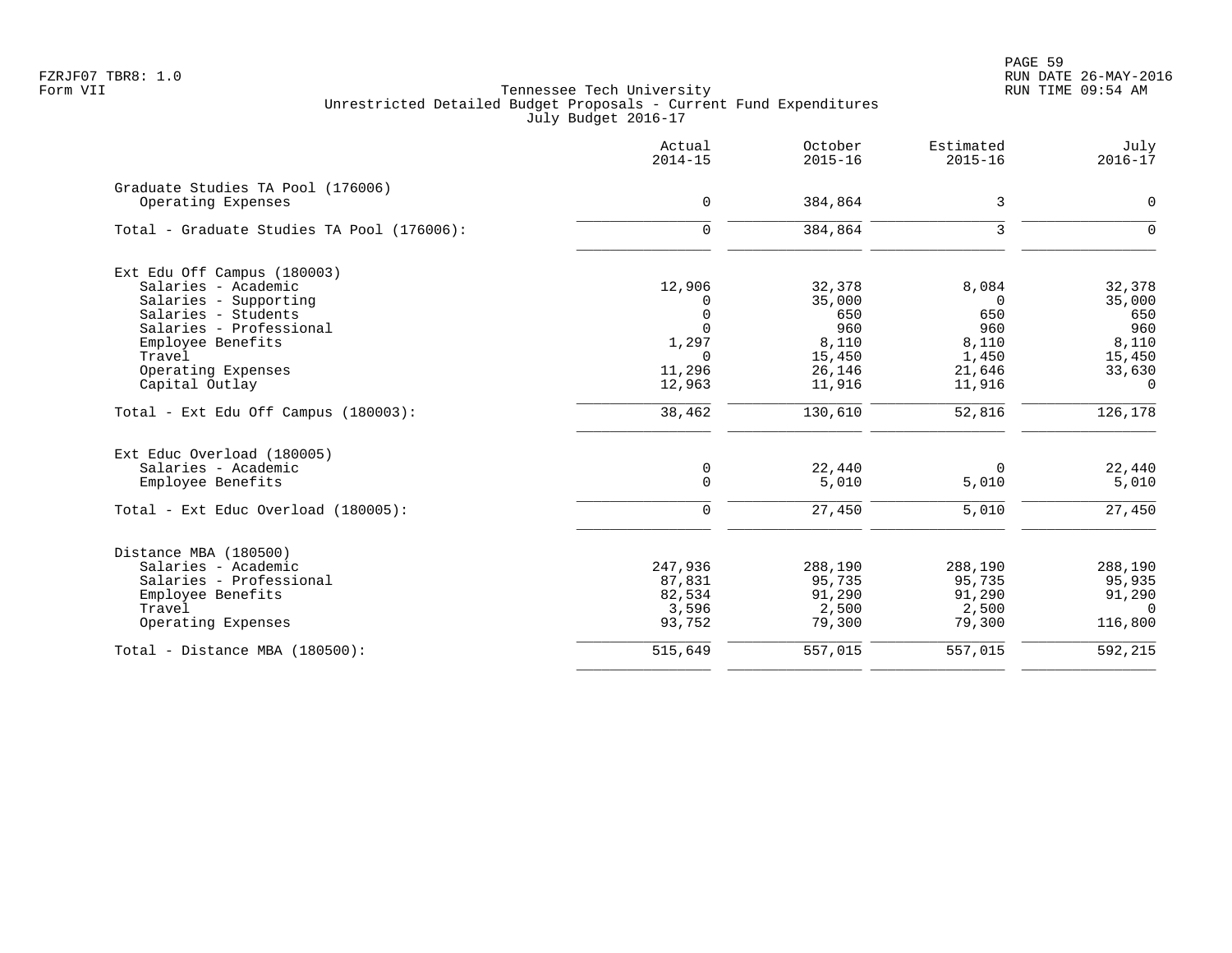|                                                   | Actual<br>$2014 - 15$ | October<br>$2015 - 16$ | Estimated<br>$2015 - 16$ | July<br>$2016 - 17$ |
|---------------------------------------------------|-----------------------|------------------------|--------------------------|---------------------|
| Distance MBA Modules (180501)                     |                       |                        |                          |                     |
| Salaries - Academic                               | 0                     | 7,125                  |                          | 7,125               |
| Salaries - Professional                           | 3,964                 | $\Omega$               |                          | $\Omega$            |
| Employee Benefits                                 | 2,248                 | 8,030                  | $\Omega$                 | 8,030               |
| Operating Expenses                                | 294                   | $-10, 154$             | 10,000                   | $-10, 155$          |
| Total - Distance MBA Modules (180501):            | 6,506                 | 5,001                  | 10,000                   | 5,000               |
| Non Credit Ext Educ Instruction (181001)          |                       |                        |                          |                     |
| Salaries - Academic                               | 24,007                | 9,110                  | 3,844                    | 9,110               |
| Salaries - Supporting                             | 17,205                | 24,686                 | 24,686                   | 24,686              |
| Salaries - Professional                           | 49,293                | 47,045                 | 12,045                   | 45,545              |
| Employee Benefits                                 | 32,591                | 37,760                 | 37,760                   | 37,760              |
| Travel                                            | 2,571                 | 600                    | 600                      | 600                 |
| Operating Expenses                                | 14,725                | 39,990                 | 3,890                    | 39,990              |
| Total - Non Credit Ext Educ Instruction (181001): | 140,392               | 159,191                | 82,825                   | 157,691             |
| Non Credit Ext Ed (181002)                        |                       |                        |                          |                     |
| Salaries - Academic                               | 8,337                 | 22,000                 | 17,905                   | 22,000              |
| Salaries - Supporting                             | 48,266                | 53,767                 | 53,767                   | 53,867              |
| Salaries - Students                               | 600                   | 0                      | 0                        | $\mathbf 0$         |
| Salaries - Professional                           | 3,561                 | $\Omega$               | $\Omega$                 | $\Omega$            |
| Employee Benefits                                 | 22,940                | 23,325                 | 23,325                   | 23,325              |
| Travel                                            | 633                   | 200                    | 700                      | 200                 |
| Operating Expenses                                | 41,566                | 33,980                 | 53,980                   | 33,980              |
| Department Revenues                               | $-1,273$              | $\Omega$               | $\mathbf 0$              | $\Omega$            |
| Total - Non Credit Ext Ed (181002):               | 124,630               | 133,272                | 149,677                  | 133,372             |
|                                                   |                       |                        |                          |                     |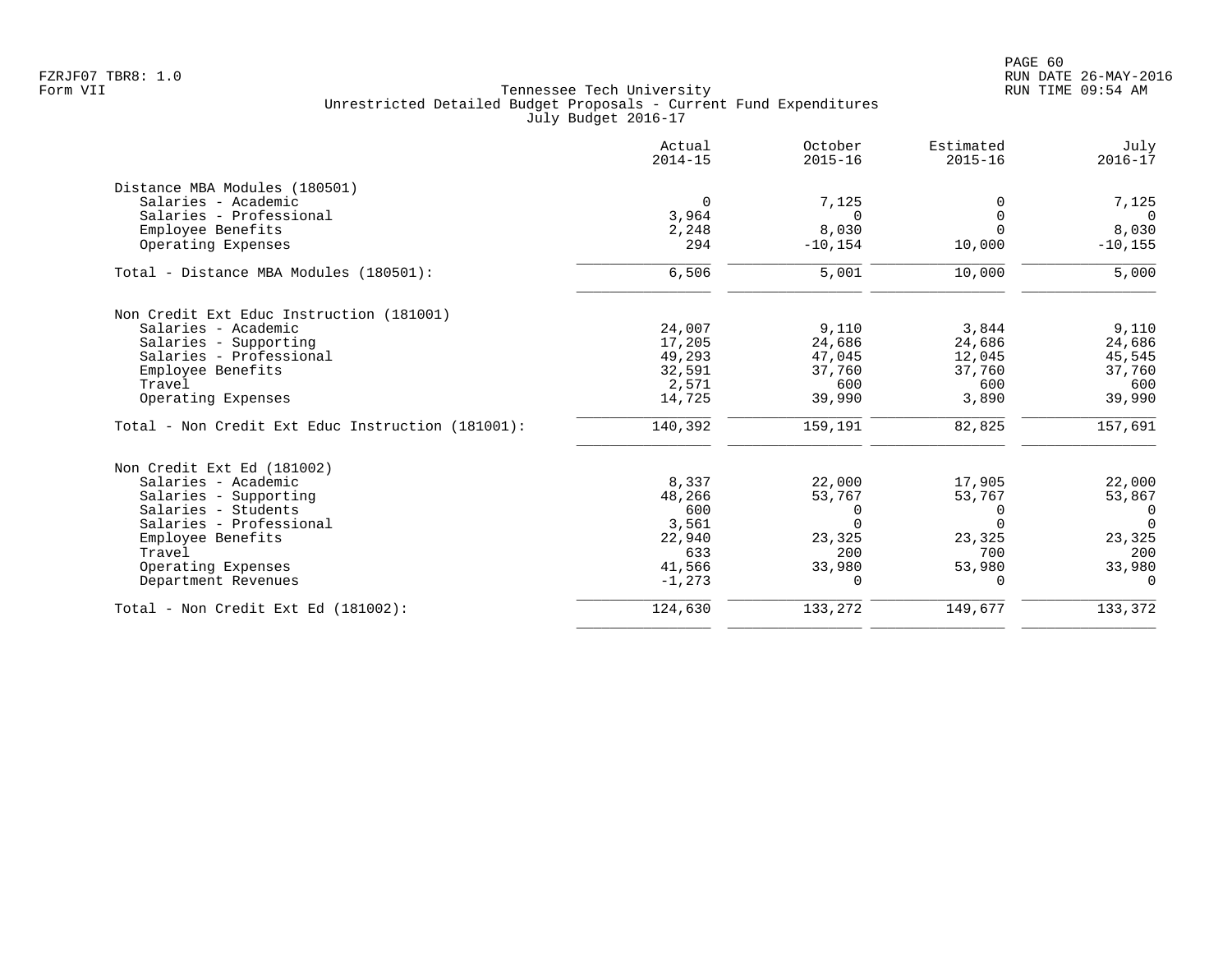|                                                       | Actual<br>$2014 - 15$ | October<br>$2015 - 16$ | Estimated<br>$2015 - 16$ | July<br>$2016 - 17$ |
|-------------------------------------------------------|-----------------------|------------------------|--------------------------|---------------------|
| Governor Sch fr Emerging Technology (183000)          |                       |                        |                          |                     |
| Salaries - Academic                                   | 20,482                | 26,380                 | 26,380                   | 26,380              |
| Salaries - Professional                               | 3,620                 | $\Omega$               | $\Omega$                 | $\Omega$            |
| Employee Benefits                                     | 5,299                 | 7,100                  | 7,100                    | 7,100               |
| Operating Expenses                                    | 4,625                 | 11,866                 | 11,866                   | 10,460              |
| Total - Governor Sch fr Emerging Technology (183000): | 34,026                | 45,346                 | 45,346                   | 43,940              |
| Two Plus Two Eled Crossville (184000)                 |                       |                        |                          |                     |
| Salaries - Academic                                   | 2,100                 | 0                      | 0                        | $\overline{0}$      |
| Salaries - Supporting                                 | 12,093                | 12,275                 | 19,275                   | 12,275              |
| Salaries - Professional                               | 61,528                | 61,920                 | 28,010                   | 59,120              |
| Employee Benefits                                     | 30,757                | 30,310                 | 30,310                   | 30,310              |
| Travel                                                | 1,383                 | 1,090                  | 1,090                    | 1,090               |
| Operating Expenses                                    | 11,356                | 9,540                  | 12,040                   | 9,540               |
| Total - Two Plus Two Eled Crossville (184000):        | 119,217               | 115,135                | 90,725                   | 112,335             |
| Two Plus Two Eled Oak Ridge (184001)                  |                       |                        |                          |                     |
| Salaries - Academic                                   | $\Omega$              | 150                    | $\Omega$                 | 150                 |
| Salaries - Supporting                                 | 13,152                | 12,275                 | 12,275                   | 12,275              |
| Employee Benefits                                     | 2,804                 | 2,825                  | 2,825                    | 2,825               |
| Travel                                                | 576                   | 2,050                  | 300                      | 2,050               |
| Operating Expenses                                    | 10,193                | 1,176                  | 12,176                   | 1,176               |
| Total - Two Plus Two Eled Oak Ridge (184001):         | 26,725                | 18,476                 | 27,576                   | 18,476              |
|                                                       |                       |                        |                          |                     |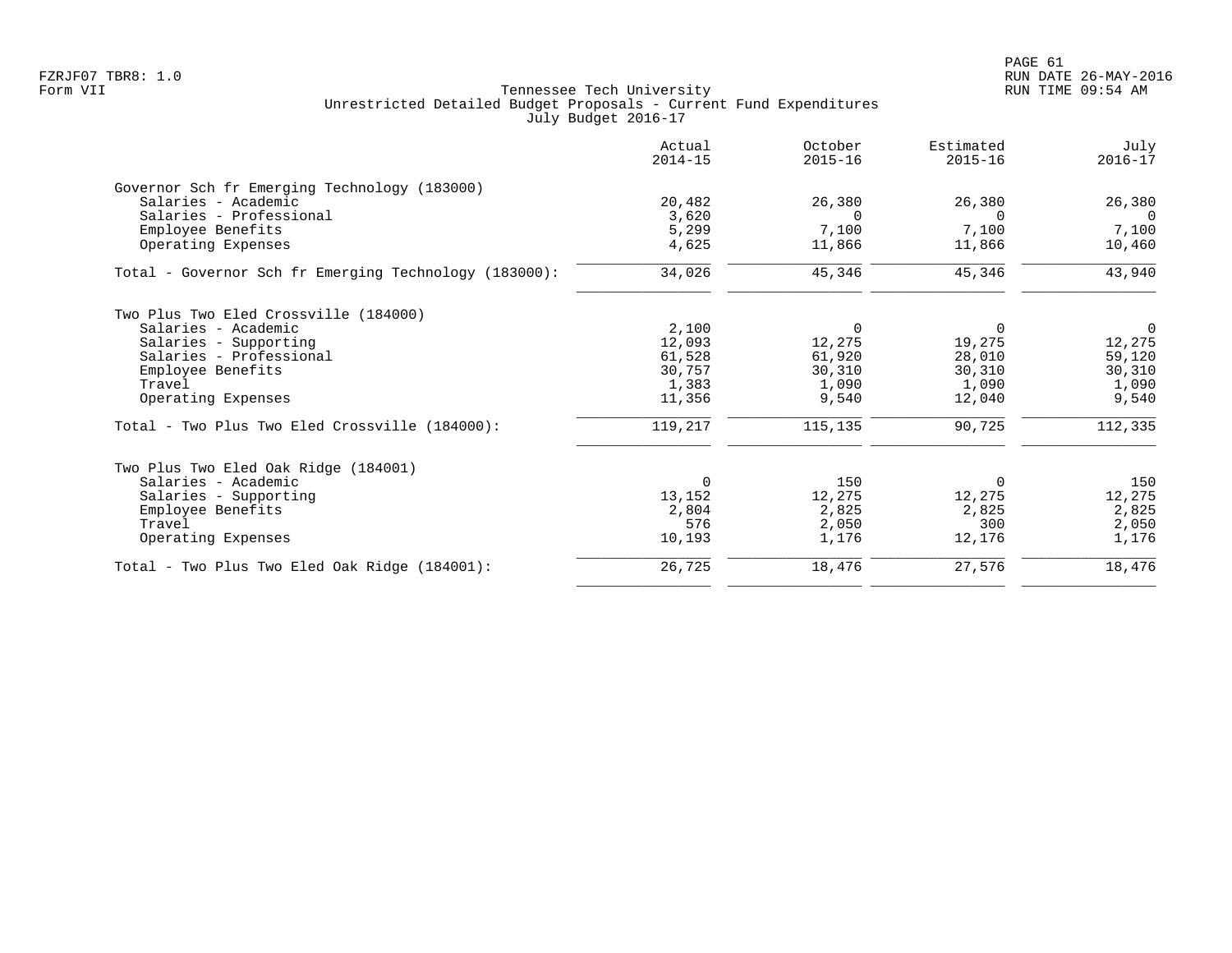|                                                  | Actual<br>$2014 - 15$ | October<br>$2015 - 16$ | Estimated<br>$2015 - 16$ | July<br>$2016 - 17$ |
|--------------------------------------------------|-----------------------|------------------------|--------------------------|---------------------|
| Two Plus Two Eled Pellissippii (184002)          |                       |                        |                          |                     |
| Salaries - Academic                              | 4,200                 | $\mathbf 0$            | $\Omega$                 | $\overline{0}$      |
| Salaries - Supporting                            | 11,099                | 11,722                 | 11,722                   | 11,722              |
| Employee Benefits                                | 3,379                 | 3,270                  | 3,270                    | 3,270               |
| Travel                                           | 1,225                 | 1,290                  | 1,290                    | 1,290               |
| Operating Expenses                               | 14,637                | 3,270                  | 52,270                   | 3,270               |
| Total - Two Plus Two Eled Pellissippii (184002): | 34,540                | 19,552                 | 68,552                   | 19,552              |
| Two Plus Two Eled Chattanooga (184003)           |                       |                        |                          |                     |
| Salaries - Academic                              | 1,200                 | 0                      | 0                        | $\overline{0}$      |
| Employee Benefits                                | 91                    | 350                    | 350                      | 350                 |
| Travel                                           | 69                    | 1,275                  | 1,275                    | 1,275               |
| Operating Expenses                               | $\Omega$              | 340                    | 10,840                   | 340                 |
| Total - Two Plus Two Eled Chattanooga (184003):  | 1,360                 | 1,965                  | 12,465                   | 1,965               |
| Two Plus Two Eled Motlow (184004)                |                       |                        |                          |                     |
| Salaries - Academic                              | 2,100                 | 690                    | $\Omega$                 | 690                 |
| Salaries - Supporting                            | 11,954                | 12,275                 | 12,275                   | 12,275              |
| Salaries - Professional                          | 60,628                | 61,520                 | 61,520                   | 61,620              |
| Employee Benefits                                | 20,277                | 20,340                 | 20,340                   | 20,340              |
| Travel                                           | 3,205                 | 2,363                  | 4,863                    | 2,363               |
| Operating Expenses                               | 7,268                 | 3,550                  | 6,550                    | 3,550               |
| Total - Two Plus Two Eled Motlow (184004):       | 105,432               | 100,738                | 105,548                  | 100,838             |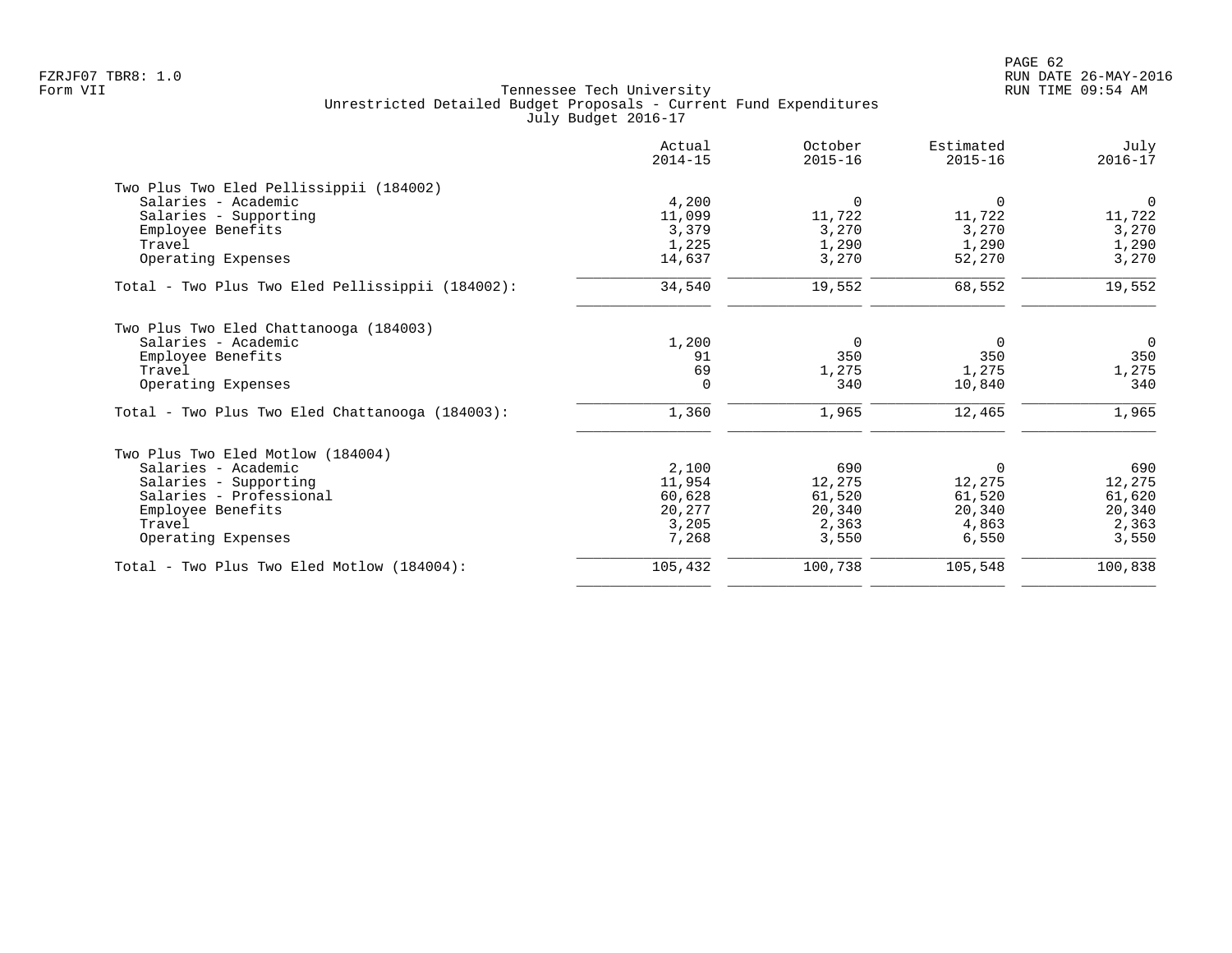|                                                      | Actual<br>$2014 - 15$ | October<br>$2015 - 16$ | Estimated<br>$2015 - 16$ | July<br>$2016 - 17$ |
|------------------------------------------------------|-----------------------|------------------------|--------------------------|---------------------|
| Two Plus Two Eled Tullahoma (184005)                 |                       |                        |                          |                     |
| Salaries - Academic                                  | 2,100                 | 2,330                  | $\overline{0}$           | 2,330               |
| Employee Benefits                                    | 160                   | 300                    | 300                      | 300                 |
| Travel                                               | 1,105                 | 1,385                  | 0                        | 1,385               |
| Operating Expenses                                   | 7,650                 | 2,450                  | 7,750                    | 2,450               |
| Total - Two Plus Two Eled Tullahoma (184005):        | 11,015                | 6,465                  | 8,050                    | 6,465               |
| Two Plus Two Eled RS Harriman (184006)               |                       |                        |                          |                     |
| Salaries - Academic                                  | 2,100                 | 5,850                  | 2,815                    | 5,850               |
| Employee Benefits                                    | 160                   | 1,000                  | 1,000                    | 1,000               |
| Travel                                               | 1,774                 | 2,062                  | 2,062                    | 2,062               |
| Operating Expenses                                   | 8,241                 | 4,690                  | 5,690                    | 4,690               |
| Total - Two Plus Two Eled RS Harriman (184006):      | 12,275                | 13,602                 | 11,567                   | 13,602              |
| Two Plus Two Eled Scott Co (184007)                  |                       |                        |                          |                     |
| Salaries - Academic                                  | 2,100                 | 550                    | $\Omega$                 | 550                 |
| Salaries - Supporting                                | 14,723                | 15,000                 | 16,000                   | 15,000              |
| Employee Benefits                                    | 1,287                 | 1,600                  | 1,600                    | 1,600               |
| Travel                                               | 1,519                 | 1,382                  | 1,382                    | 1,382               |
| Operating Expenses                                   | 13,019                | 11,990                 | 11,990                   | 11,990              |
| Total - Two Plus Two Eled Scott Co (184007):         | 32,648                | 30,522                 | 30,972                   | 30,522              |
| Interdisciplinary Studies Instruct (185000)          |                       |                        |                          |                     |
| Salaries - Academic                                  | 278,752               | 206,748                | 266,748                  | 206,848             |
| Salaries - Supporting                                | 43,590                | 47,978                 | 47,978                   | 46,278              |
| Salaries - Students                                  | 360                   | 4,000                  | 4,000                    | $\Omega$            |
| Employee Benefits                                    | 106,506               | 92,610                 | 92,610                   | 92,610              |
| Travel                                               | 9,790                 | 25,000                 | 10,000                   | 25,000              |
| Operating Expenses                                   | 23,688                | 20,000                 | 20,000                   | 20,000              |
| Total - Interdisciplinary Studies Instruct (185000): | 462,686               | 396,336                | 441,336                  | 390,736             |
|                                                      |                       |                        |                          |                     |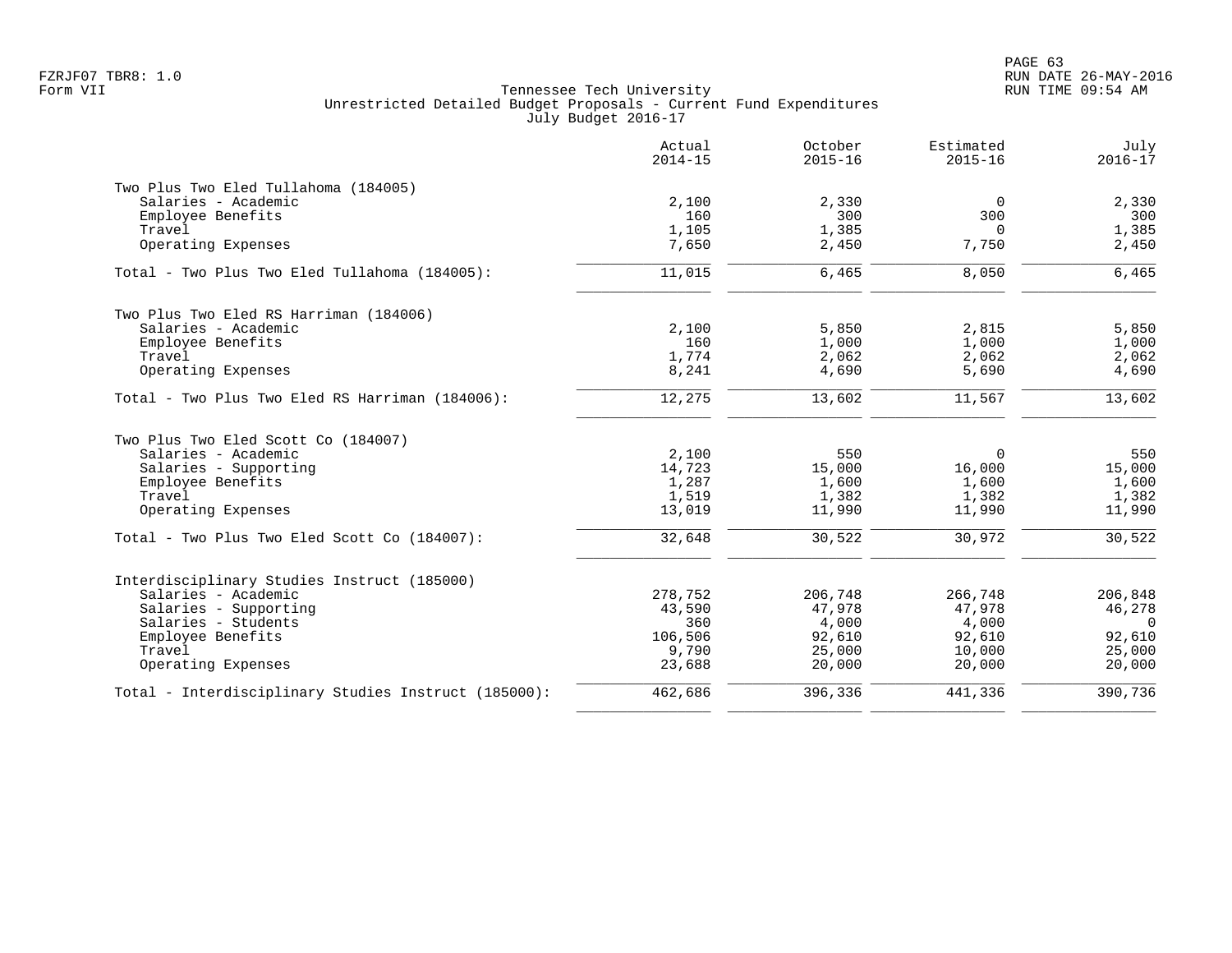|                                                | Actual<br>$2014 - 15$ | October<br>$2015 - 16$ | Estimated<br>$2015 - 16$ | July<br>$2016 - 17$ |
|------------------------------------------------|-----------------------|------------------------|--------------------------|---------------------|
| Professional Studies (185001)                  |                       |                        |                          |                     |
| Salaries - Academic                            | 49,884                | 52,568                 | 66,968                   | 52,668              |
| Salaries - Professional                        | 3,375                 | $\Omega$               | $\Omega$                 | $\Omega$            |
| Employee Benefits                              | 16,391                | 16,685                 | 16,685                   | 16,685              |
| Travel                                         | 100                   | 4,000                  | 4,000                    | 4,000               |
| Operating Expenses                             | 856                   | 3,000                  | 3,000                    | 3,000               |
| Total - Professional Studies (185001):         | 70,606                | 76,253                 | 90,653                   | 76,353              |
| TN eCampus Instruction (185002)                |                       |                        |                          |                     |
| Salaries - Academic                            | 770,626               | 821,500                | 821,400                  | 25,000              |
| Salaries - Supporting                          | 29,044                | 32,191                 | 32,791                   | 33,291              |
| Salaries - Professional                        | 61,816                | 78,661                 | 78,661                   | 78,761              |
| Employee Benefits                              | 160,160               | 186,785                | 186,785                  | 186,785             |
| Travel                                         | 1,400                 | 4,330                  | 4,330                    | 4,330               |
| Operating Expenses                             | 2,714                 | 32,040                 | 32,040                   | 32,040              |
| Total - TN eCampus Instruction (185002):       | 1,025,760             | 1,155,507              | 1,156,007                | 360,207             |
| Environmental Studies Udrgrd (185005)          |                       |                        |                          |                     |
| Salaries - Administrative                      | $\Omega$              | 5,000                  | 0                        | 5,000               |
| Salaries - Academic                            | 106,238               | 113,719                | 119,949                  | 113,819             |
| Salaries - Supporting                          | 24,672                | 25,594                 | 25,594                   | 30,694              |
| Employee Benefits                              | 54,197                | 61,270                 | 61,270                   | 61,270              |
| Travel                                         | 2,103                 | 1,900                  | 1,900                    | 1,900               |
| Operating Expenses                             | 9,253                 | 5,000                  | 3,770                    | 5,000               |
| Total - Environmental Studies Udrgrd (185005): | 196,463               | 212,483                | 212,483                  | 217,683             |
|                                                |                       |                        |                          |                     |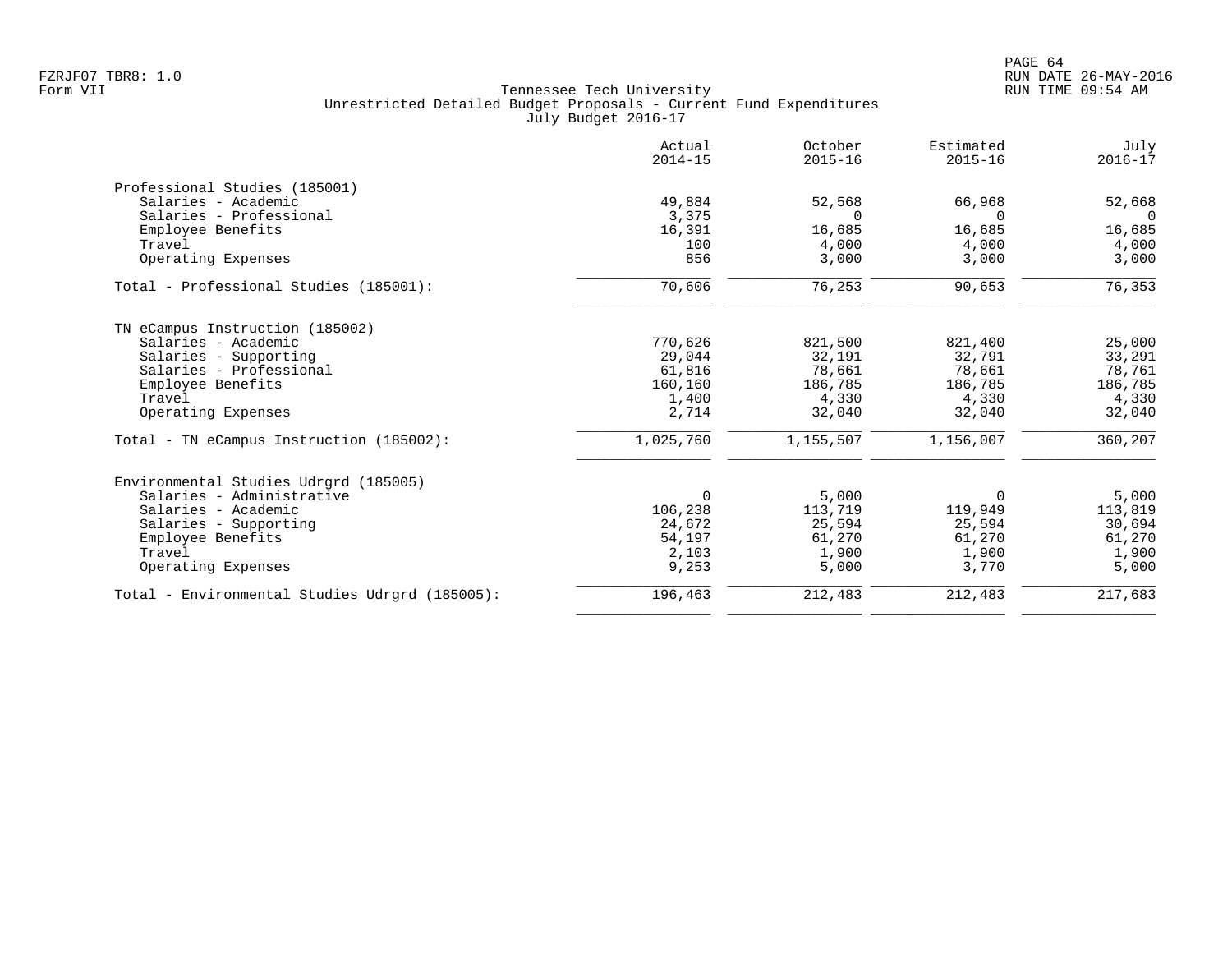PAGE 65 FZRJF07 TBR8: 1.0 RUN DATE 26-MAY-2016

|                                                                                                                                       | Actual<br>$2014 - 15$       | October<br>$2015 - 16$       | Estimated<br>$2015 - 16$    | July<br>$2016 - 17$                |
|---------------------------------------------------------------------------------------------------------------------------------------|-----------------------------|------------------------------|-----------------------------|------------------------------------|
| Interdiscip Studies Campus Instr (185007)<br>Employee Benefits                                                                        | 0                           | 2,330                        | 2,330                       | 2,330                              |
| Total - Interdiscip Studies Campus Instr (185007):                                                                                    | $\mathbf 0$                 | 2,330                        | 2,330                       | 2,330                              |
| Online Course Dev Interdiscipl Stys (185010)<br>Operating Expenses                                                                    | 0                           | 29,610                       | 29,610                      | 29,610                             |
| Total - Online Course Dev Interdiscipl Stys (185010):                                                                                 | $\mathbf 0$                 | 29,610                       | 29,610                      | 29,610                             |
| Public Safety Instruction (185502)<br>Salaries - Academic                                                                             | 0                           | 0                            | 16,202                      | $\mathbf 0$                        |
| Total - Public Safety Instruction (185502):                                                                                           | $\Omega$                    | $\mathbf 0$                  | 16,202                      | $\Omega$                           |
| Environmental Sci Grad Assist (188000)<br>Salaries - Academic<br>Employee Benefits<br>Total - Environmental Sci Grad Assist (188000): | 78,289<br>94,870<br>173,159 | $\Omega$<br>45,000<br>45,000 | 37,692<br>74,577<br>112,269 | $\overline{0}$<br>45,000<br>45,000 |
| EVS Challenge (188001)<br>Salaries - Professional<br>Employee Benefits                                                                | 15,000<br>8,555             | 15,000<br>$\Omega$           | 15,000<br>0                 | 0<br>$\Omega$                      |
| Total - EVS Challenge (188001):                                                                                                       | 23,555                      | 15,000                       | 15,000                      | $\mathbf 0$                        |
|                                                                                                                                       |                             |                              |                             |                                    |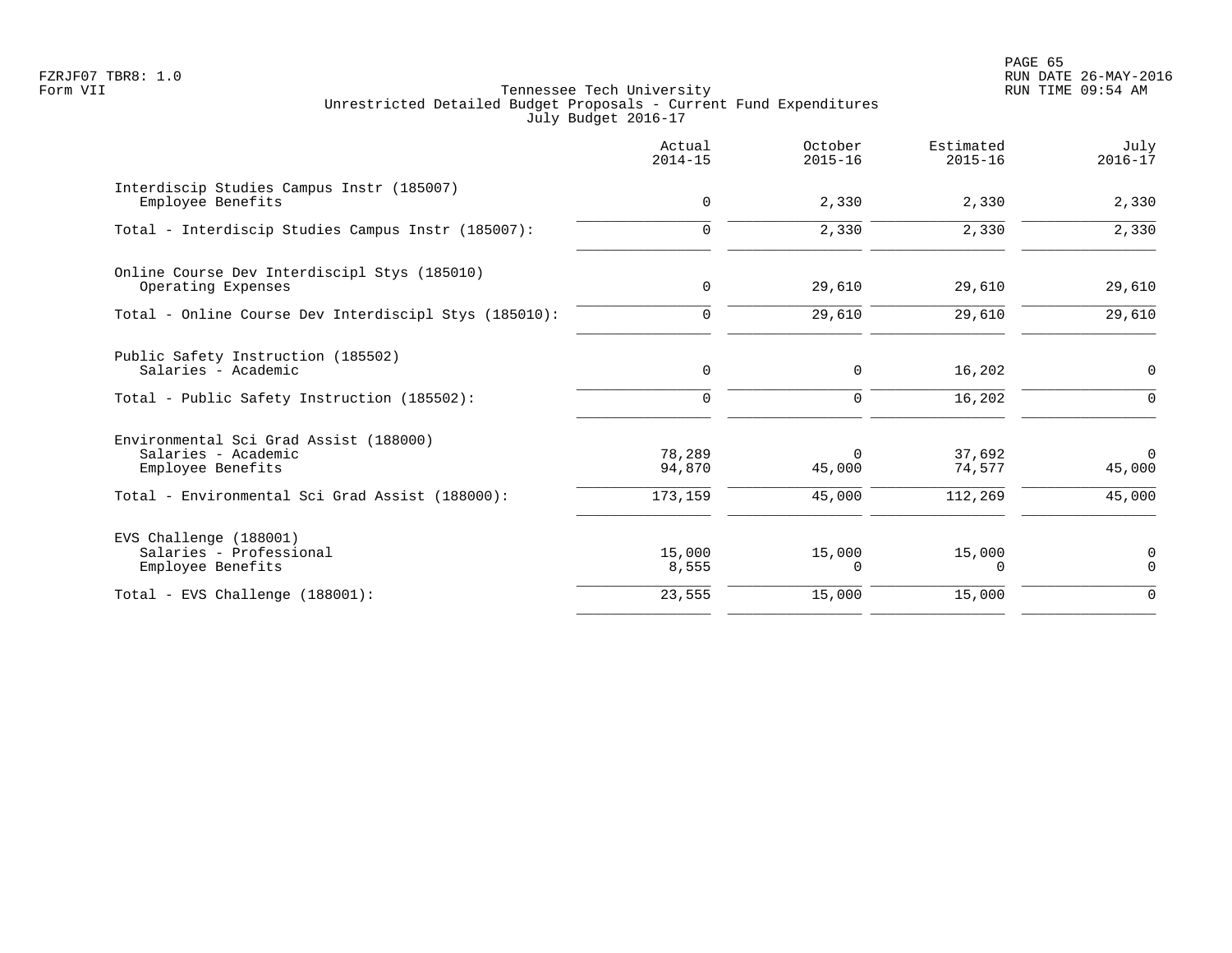|                                                     | Actual<br>$2014 - 15$ | October<br>$2015 - 16$ | Estimated<br>$2015 - 16$ | July<br>$2016 - 17$ |
|-----------------------------------------------------|-----------------------|------------------------|--------------------------|---------------------|
| Environmental Science Masters (188002)              |                       |                        |                          |                     |
| Salaries - Academic                                 | 0                     | 1,505                  | 2,009                    | $\mathbf 0$         |
| Salaries - Students                                 | $\mathbf 0$           | 5,000                  | 5,000                    | $\Omega$            |
| Employee Benefits                                   | 462                   | 615                    | 615                      | 615                 |
| Travel                                              | 182                   | 2,495                  | 2,495                    | 4,000               |
| Operating Expenses                                  | 790                   | 3,000                  | 2,496                    | 3,000               |
| Total - Environmental Science Masters (188002):     | 1,434                 | 12,615                 | 12,615                   | 7,615               |
| Interdisciplinary Student Success (189000)          |                       |                        |                          |                     |
| Salaries - Supporting                               | $\mathbf 0$           | 500                    | 500                      | 0                   |
| Salaries - Professional                             | 129,828               | 135,727                | 135,727                  | 136,027             |
| Employee Benefits                                   | 65,818                | 64,325                 | 64,325                   | 64,325              |
| Travel                                              | 3,175                 | 4,000                  | 6,000                    | 4,000               |
| Operating Expenses                                  | 5,696                 | 5,000                  | 5,000                    | 5,000               |
| Total - Interdisciplinary Student Success (189000): | 204,517               | 209,552                | 211,552                  | 209,352             |
| TAF Technology Access Fee (190006)                  |                       |                        |                          |                     |
| Salaries - Students                                 | 151,469               | 118,830                | 215,000                  | 118,830             |
| Employee Benefits                                   | 3,276                 | 15,310                 | 15,310                   | 15,310              |
| Operating Expenses                                  | 1,913,277             | 2,854,350              | 2,757,180                | 1,481,252           |
| Capital Outlay                                      | 39,741                | 100,000                | 100,000                  | 100,000             |
| Total - TAF Technology Access Fee (190006):         | 2,107,763             | 3,088,490              | 3,087,490                | 1,715,392           |
| Craft Center Instuct Transfer (200007)              |                       |                        |                          |                     |
| Operating Expenses                                  | $-374,000$            | $-374,000$             | $-374,000$               | $-374,000$          |
| Total - Craft Center Instuct Transfer (200007):     | $-374,000$            | $-374,000$             | $-374,000$               | $-374,000$          |
|                                                     |                       |                        |                          |                     |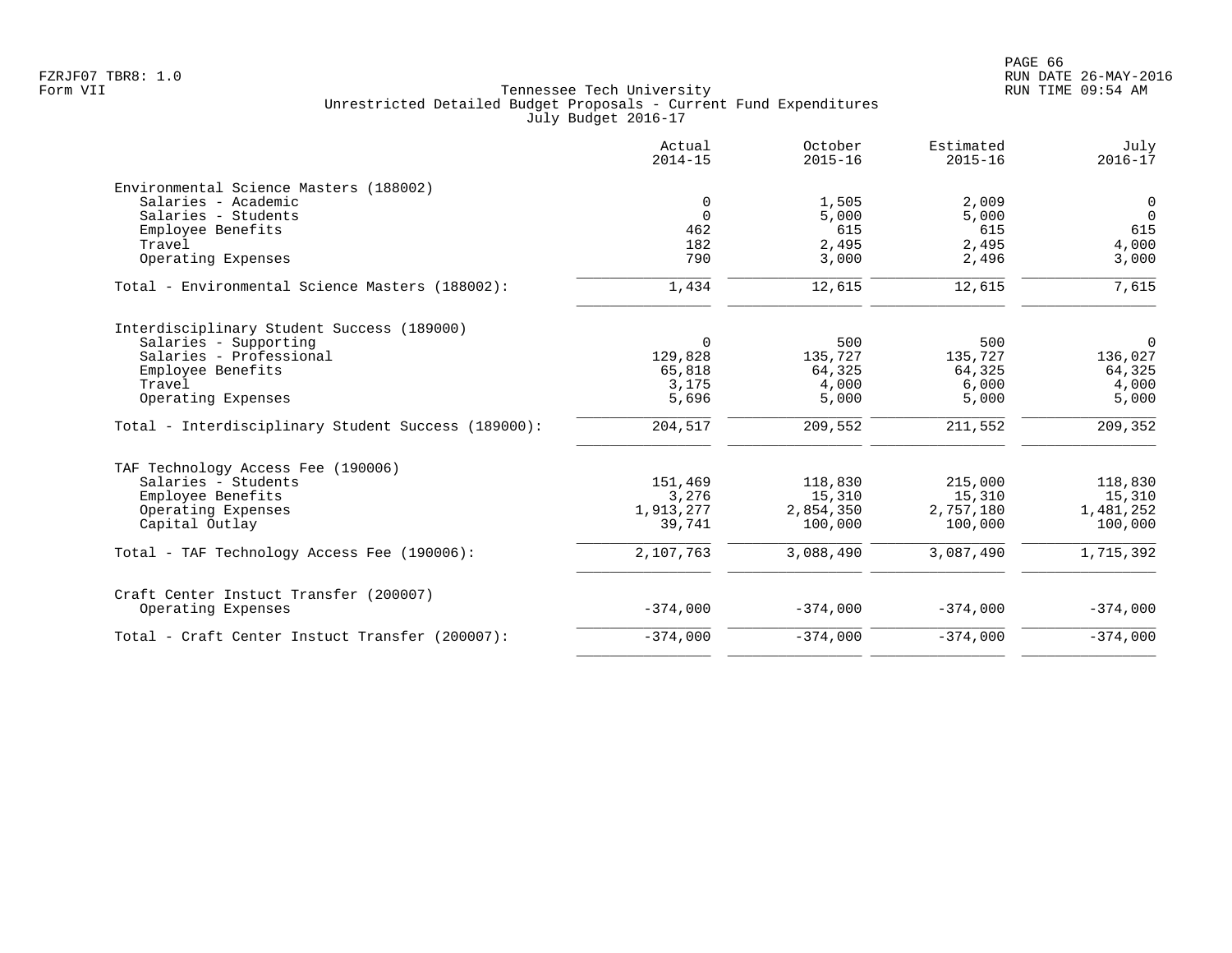|                                            | Actual<br>$2014 - 15$ | October<br>$2015 - 16$ | Estimated<br>$2015 - 16$ | July<br>$2016 - 17$ |
|--------------------------------------------|-----------------------|------------------------|--------------------------|---------------------|
| CHEC TAF Tech Access Fee (210004)          |                       |                        |                          |                     |
| Operating Expenses                         | $\mathbf 0$           | 5,000                  | 5,000                    | 5,000               |
| Total - CHEC TAF Tech Access Fee (210004): | $\Omega$              | 5,000                  | 5,000                    | 5,000               |
| CHEC Tutoring Math (210020)                |                       |                        |                          |                     |
| Salaries - Supporting                      | $\Omega$              | $\Omega$               | 4,000                    | $\Omega$            |
| Salaries - Students                        | $\Omega$              | 15,500                 | 15,500                   | $\Omega$            |
| Employee Benefits                          | 0                     | 1,200                  | 1,200                    | $\mathbf 0$         |
| Operating Expenses                         | 0                     | 1,000                  | 1,000                    | $\mathbf 0$         |
| Department Revenues                        | $\mathbf 0$           | $-11,800$              | $-11,800$                | $\Omega$            |
| Total - CHEC Tutoring Math (210020):       | $\mathbf 0$           | 5,900                  | 9,900                    | $\Omega$            |
| CHEC Tutoring Writing (210021)             |                       |                        |                          |                     |
| Salaries - Supporting                      | $\Omega$              | $\overline{0}$         | 4,000                    | 0                   |
| Salaries - Students                        | $\Omega$              | 15,500                 | 15,500                   | $\mathbf 0$         |
| Employee Benefits                          | $\Omega$              | 1,200                  | 1,200                    | $\mathbf 0$         |
| Operating Expenses                         | 0                     | 1,000                  | 1,000                    | $\mathbf 0$         |
| Department Revenues                        | $\Omega$              | $-11,800$              | $-11,800$                | $\mathbf 0$         |
| Total - CHEC Tutoring Writing (210021):    | $\mathbf 0$           | 5,900                  | 9,900                    | $\Omega$            |
| CHEC Lab Supplies (210022)                 |                       |                        |                          |                     |
| Salaries - Supporting                      | $\Omega$              | 25,000                 | 33,000                   | 0                   |
| Salaries - Students                        | $\Omega$              | 15,500                 | 15,500                   | $\Omega$            |
| Employee Benefits                          | $\Omega$              | 12,865                 | 12,865                   | $\Omega$            |
| Operating Expenses                         | 0                     | 32,150                 | 32,150                   | $\mathbf 0$         |
| Department Revenues                        | $\mathbf 0$           | $-57,010$              | $-57,010$                | $\mathbf 0$         |
| Total - CHEC Lab Supplies (210022):        | $\mathsf{O}$          | 28,505                 | 36,505                   | $\overline{0}$      |
|                                            |                       |                        |                          |                     |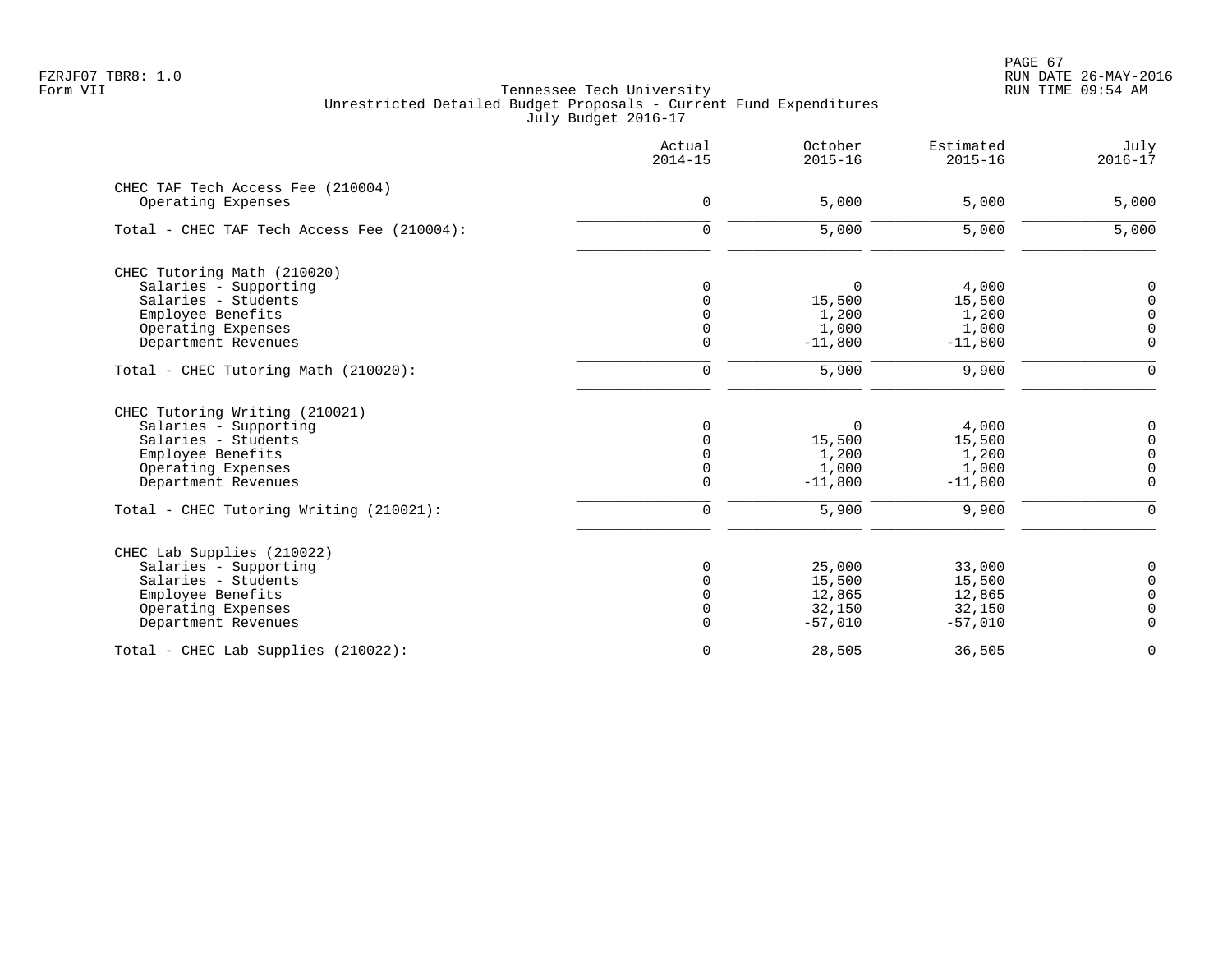|                                                                                                                                | Actual<br>$2014 - 15$ | October<br>$2015 - 16$                 | Estimated<br>$2015 - 16$               | July<br>$2016 - 17$                             |
|--------------------------------------------------------------------------------------------------------------------------------|-----------------------|----------------------------------------|----------------------------------------|-------------------------------------------------|
| CHEC EETH & Comp Operating (210023)<br>Salaries - Supporting<br>Employee Benefits<br>Operating Expenses<br>Department Revenues | $\Omega$<br>$\Omega$  | 25,000<br>11,665<br>6,650<br>$-28,877$ | 31,200<br>11,665<br>6,650<br>$-28,877$ | $\mathbf 0$<br>$\Omega$<br>$\Omega$<br>$\Omega$ |
| Total - CHEC EETH & Comp Operating (210023):                                                                                   | $\Omega$              | 14,438                                 | 20,638                                 | $\Omega$                                        |
| TBR Spouse Dependent Discount (700000)<br>Employee Benefits                                                                    | 365,746               | 226,140                                | 226,140                                | 226,140                                         |
| Total - TBR Spouse Dependent Discount (700000):                                                                                | 365,746               | 226,140                                | 226,140                                | 226,140                                         |
| TBR Employ Remission PC191 (700001)<br>Employee Benefits                                                                       | 92,172                | 62,600                                 | 62,600                                 | 62,600                                          |
| Total - TBR Employ Remission PC191 (700001):                                                                                   | 92,172                | 62,600                                 | 62,600                                 | 62,600                                          |
| E and G Data Processing Allocation (700003)<br>Department Revenues                                                             | 4,237,250             | 4,550,140                              | 4,454,190                              | 4,412,220                                       |
| Total - E and G Data Processing Allocation (700003):                                                                           | 4,237,250             | 4,550,140                              | 4,454,190                              | 4, 412, 220                                     |
| E and G Claims Adjustment (700004)<br>Operating Expenses                                                                       | 210,801               | 210,800                                | 210,800                                | 210,800                                         |
| Total - E and G Claims Adjustment $(700004)$ :                                                                                 | 210,801               | 210,800                                | 210,800                                | 210,800                                         |
|                                                                                                                                |                       |                                        |                                        |                                                 |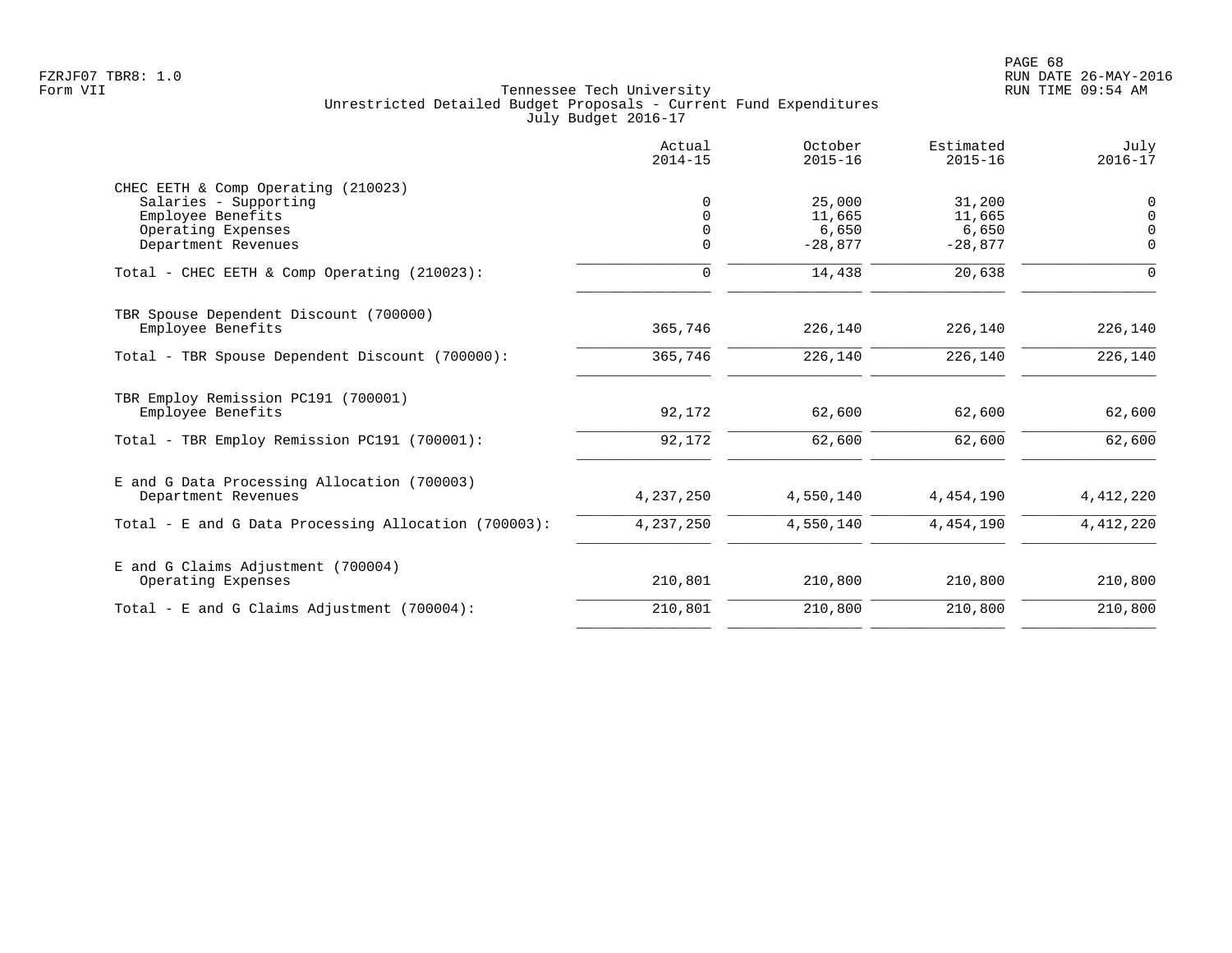|                                                           | Actual<br>$2014 - 15$ | October<br>$2015 - 16$ | Estimated<br>$2015 - 16$ | July<br>$2016 - 17$ |
|-----------------------------------------------------------|-----------------------|------------------------|--------------------------|---------------------|
| $E$ and G Support (700005)                                |                       |                        |                          |                     |
| Salaries - Administrative                                 | 0                     | 0                      | $\Omega$                 | 1,360               |
| Salaries - Academic                                       | 0                     | 18,530                 | 18,530                   | 325,490             |
| Salaries - Supporting                                     | 0                     | 1,820                  | 1,820                    | 21,695              |
| Salaries - Professional                                   | $\Omega$              | $\Omega$               | $\Omega$                 | 18,765              |
| Employee Benefits                                         | 74,015                | 86,239                 | 86,239                   | 207,684             |
| Operating Expenses                                        | $-41,929$             | $-38,239$              | $-27,494$                | $-68,572$           |
| Total - E and G Support $(700005)$ :                      | 32,086                | 68,350                 | 79,095                   | 506,422             |
| Pool Reclass (700007)                                     |                       |                        |                          |                     |
| Salaries - Supporting                                     | 0                     | 10,000                 | 10,000                   | 10,000              |
| $Total - Pool Reclass (700007):$                          | 0                     | 10,000                 | 10,000                   | 10,000              |
| Pool Degree Adj (700008)                                  |                       |                        |                          |                     |
| Salaries - Academic                                       | $\mathbf 0$           | 5,000                  | 5,000                    | 5,000               |
| Total - Pool Degree Adj (700008):                         | $\mathbf 0$           | 5,000                  | 5,000                    | 5,000               |
|                                                           |                       |                        |                          |                     |
| E and G Other Salary Pool (700009)<br>Salaries - Academic | 0                     | 110,800                | 110,800                  | 110,800             |
| Salaries - Supporting                                     | $\mathbf 0$           | 5,650                  | 5,650                    | 5,650               |
| Total - E and G Other Salary Pool (700009):               | 0                     | 116,450                | 116,450                  | 116,450             |
|                                                           |                       |                        |                          |                     |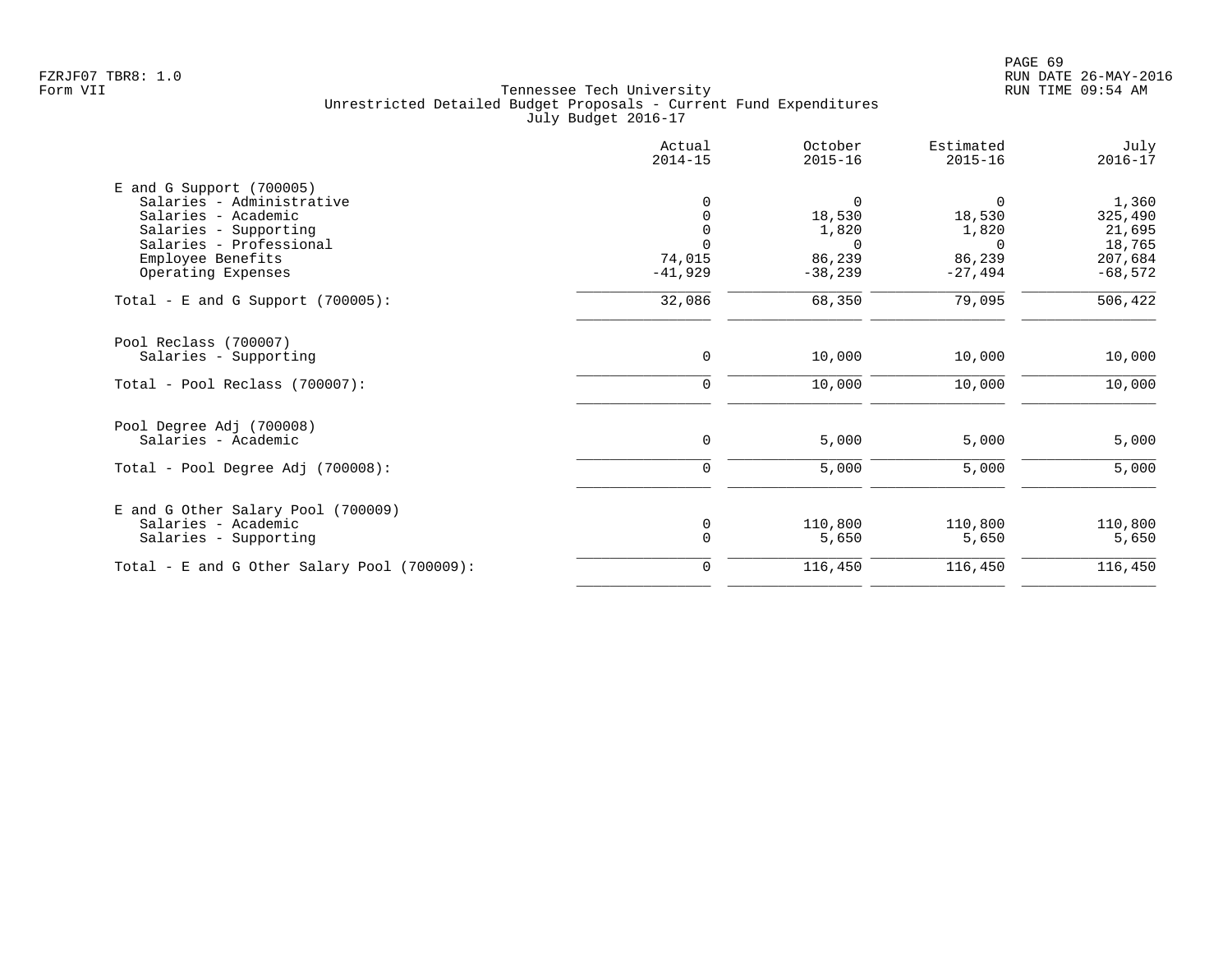|                                                                                                                                                                                                                           | Actual<br>$2014 - 15$                                                                                                    | October<br>$2015 - 16$                                                                                                     | Estimated<br>$2015 - 16$                                                                                                   | July<br>$2016 - 17$                                                                                                        |
|---------------------------------------------------------------------------------------------------------------------------------------------------------------------------------------------------------------------------|--------------------------------------------------------------------------------------------------------------------------|----------------------------------------------------------------------------------------------------------------------------|----------------------------------------------------------------------------------------------------------------------------|----------------------------------------------------------------------------------------------------------------------------|
| Post Office Allocation (700045)<br>Operating Expenses<br>Department Revenues                                                                                                                                              | $\mathbf 0$<br>22,940                                                                                                    | 27,340<br>$\Omega$                                                                                                         | 27,340                                                                                                                     | 27,340                                                                                                                     |
| Total - Post Office Allocation (700045):                                                                                                                                                                                  | 22,940                                                                                                                   | 27,340                                                                                                                     | 27,340                                                                                                                     | 27,340                                                                                                                     |
| TTU Staff Scholarships (700067)<br>Employee Benefits<br>Total - TTU Staff Scholarships (700067):                                                                                                                          | $-1,398$<br>$-1,398$                                                                                                     | $-1,398$<br>$-1,398$                                                                                                       | $\mathbf 0$<br>$\Omega$                                                                                                    | $\Omega$<br>$\Omega$                                                                                                       |
| TTU Staff Tuit Maint Reimbursment (700068)<br>Employee Benefits                                                                                                                                                           | 141,598                                                                                                                  | 108,484                                                                                                                    | 96,964                                                                                                                     | 96,964                                                                                                                     |
| Total - TTU Staff Tuit Maint Reimbursment (700068):                                                                                                                                                                       | 141,598                                                                                                                  | 108,484                                                                                                                    | 96,964                                                                                                                     | 96,964                                                                                                                     |
| Total - Instruction (200):                                                                                                                                                                                                |                                                                                                                          |                                                                                                                            |                                                                                                                            |                                                                                                                            |
| Salaries - Administrative<br>Salaries - Academic<br>Salaries - Supporting<br>Salaries - Students<br>Salaries - Professional<br>Employee Benefits<br>Travel<br>Operating Expenses<br>Capital Outlay<br>Department Revenues | 163,580<br>35,656,025<br>2,301,999<br>742,674<br>2,177,018<br>15,180,132<br>552,425<br>5,063,113<br>298,120<br>4,257,981 | 145,000<br>36, 546, 217<br>2,308,645<br>585,530<br>2,333,153<br>13,955,552<br>389,047<br>9,124,931<br>173,424<br>4,440,653 | 117,423<br>36, 283, 597<br>2,398,204<br>822,158<br>2,246,162<br>14,508,011<br>554,907<br>7,668,018<br>446,309<br>4,344,703 | 152,278<br>36,857,797<br>2,381,653<br>518,320<br>2, 257, 221<br>14,036,178<br>313,140<br>6,012,233<br>111,500<br>4,412,220 |
| Total                                                                                                                                                                                                                     | 66, 393, 067                                                                                                             | 70,002,152                                                                                                                 | 69, 389, 492                                                                                                               | 67,052,540                                                                                                                 |

\_\_\_\_\_\_\_\_\_\_\_\_\_\_\_\_ \_\_\_\_\_\_\_\_\_\_\_\_\_\_\_\_ \_\_\_\_\_\_\_\_\_\_\_\_\_\_\_\_ \_\_\_\_\_\_\_\_\_\_\_\_\_\_\_\_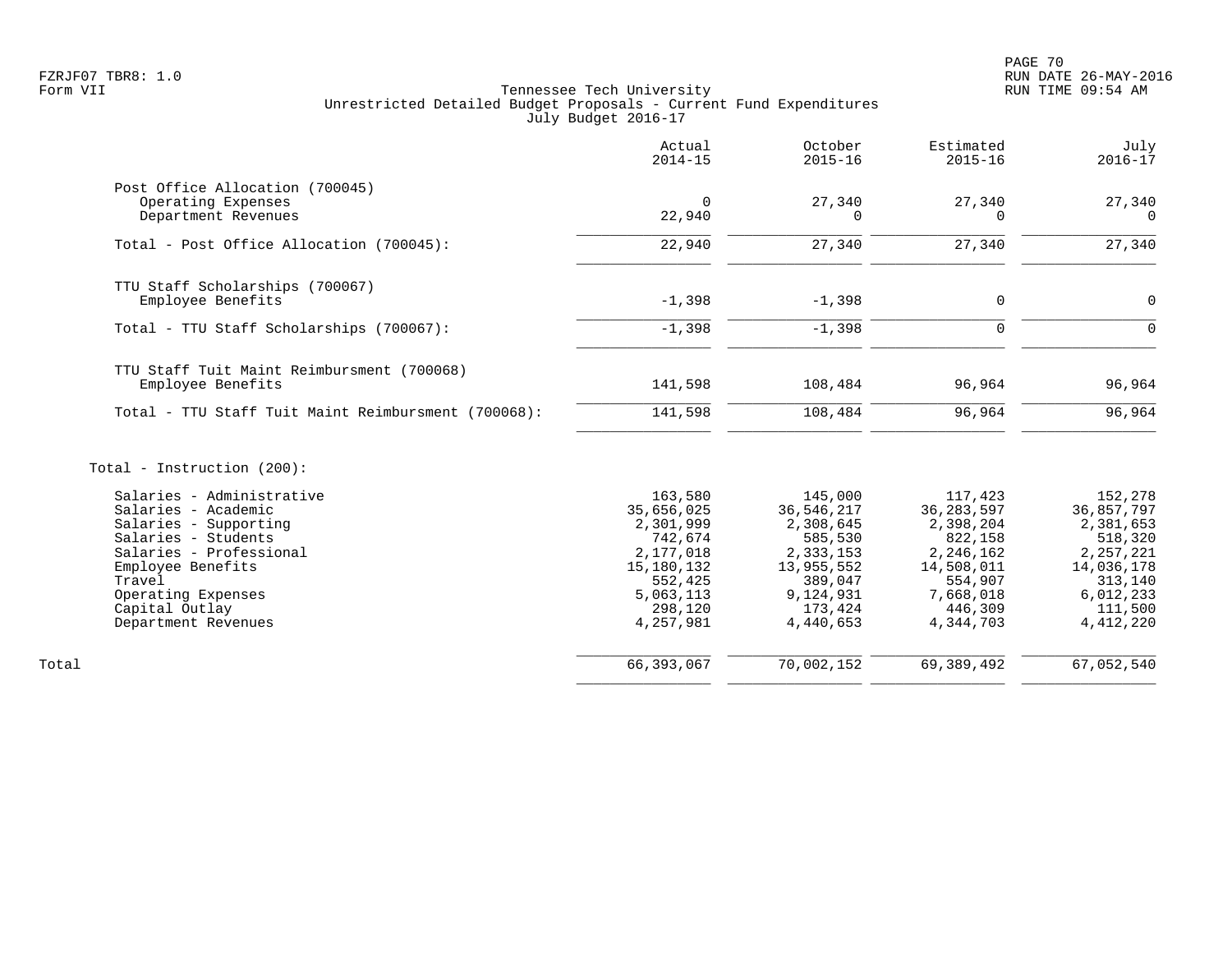|                                                                                                                                                                                                                          | Actual<br>$2014 - 15$                                                                                                    | October<br>$2015 - 16$                                                                                                   | Estimated<br>$2015 - 16$                                                                                                 | July<br>$2016 - 17$                                                                                                        |
|--------------------------------------------------------------------------------------------------------------------------------------------------------------------------------------------------------------------------|--------------------------------------------------------------------------------------------------------------------------|--------------------------------------------------------------------------------------------------------------------------|--------------------------------------------------------------------------------------------------------------------------|----------------------------------------------------------------------------------------------------------------------------|
| Total - Instruction $(20)$ :                                                                                                                                                                                             |                                                                                                                          |                                                                                                                          |                                                                                                                          |                                                                                                                            |
| Salaries - Administrative<br>Salaries - Academic<br>Salaries - Supporting<br>Salaries - Students<br>Salaries - Professional<br>Employee Benefits<br>Travel<br>Operating Expense<br>Capital Outlay<br>Department Revenues | 163,580<br>35,656,025<br>2,301,999<br>742,674<br>2,177,018<br>15,180,132<br>552,425<br>5,063,113<br>298,120<br>4,257,981 | 145,000<br>36,546,217<br>2,308,645<br>585,530<br>2,333,153<br>13,955,552<br>389,047<br>9,124,931<br>173,424<br>4,440,653 | 117,423<br>36,283,597<br>2,398,204<br>822,158<br>2,246,162<br>14,508,011<br>554,907<br>7,668,018<br>446,309<br>4,344,703 | 152,278<br>36,857,797<br>2,381,653<br>518,320<br>2, 257, 221<br>14,036,178<br>313,140<br>6,012,233<br>111,500<br>4,412,220 |
| Total                                                                                                                                                                                                                    | 66,393,067                                                                                                               | 70,002,152                                                                                                               | 69,389,492                                                                                                               | 67,052,540                                                                                                                 |
| Research (25)<br>Research (250)<br>Strategic Research Initiatives (118001)<br>Salaries - Administrative                                                                                                                  | 119,127                                                                                                                  | 160,300                                                                                                                  | 160,300                                                                                                                  | 160,400                                                                                                                    |
| Salaries - Students<br>Salaries - Professional<br>Employee Benefits<br>Travel                                                                                                                                            | 3,000<br>69,663<br>61,004<br>4,276                                                                                       | $\Omega$<br>85,500<br>63,000<br>$\Omega$                                                                                 | 0<br>85,500<br>63,000<br>$\Omega$                                                                                        | 0<br>$\Omega$<br>56,000                                                                                                    |
| Operating Expenses<br>Capital Outlay                                                                                                                                                                                     | 17,080<br>0                                                                                                              | 287,552<br>17,068                                                                                                        | 212,552<br>17,068                                                                                                        | 0<br>0<br>$\Omega$                                                                                                         |
| Total - Strategic Research Initiatives (118001):                                                                                                                                                                         | 274,150                                                                                                                  | 613,420                                                                                                                  | 538,420                                                                                                                  | 216,400                                                                                                                    |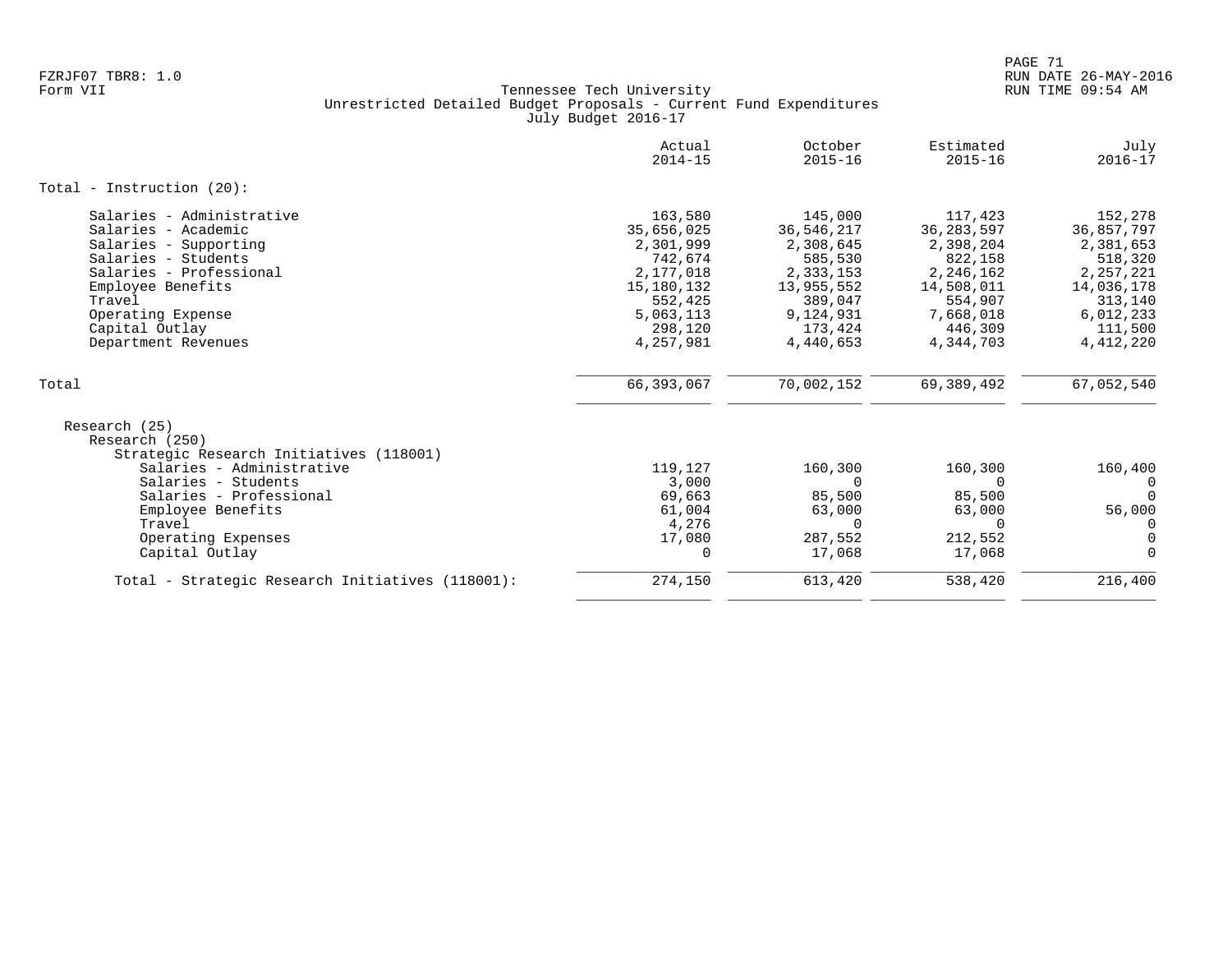PAGE 72 FZRJF07 TBR8: 1.0 RUN DATE 26-MAY-2016

|                                                                                                                                          | Actual<br>$2014 - 15$                        | October<br>$2015 - 16$                           | Estimated<br>$2015 - 16$                        | July<br>$2016 - 17$                             |
|------------------------------------------------------------------------------------------------------------------------------------------|----------------------------------------------|--------------------------------------------------|-------------------------------------------------|-------------------------------------------------|
| Indirect Cost VP Research Econ Dev (118029)<br>Operating Expenses                                                                        | $\mathbf 0$                                  | 5,350                                            | 5,350                                           | 0                                               |
| Total - Indirect Cost VP Research Econ Dev (118029):                                                                                     | $\mathbf 0$                                  | 5,350                                            | 5,350                                           | 0                                               |
| Center for Healthcare Informatics (118300)<br>Operating Expenses                                                                         | 24,012                                       | 18,278                                           | 42,145                                          | 0                                               |
| Total - Center for Healthcare Informatics (118300):                                                                                      | 24,012                                       | 18,278                                           | 42,145                                          | $\Omega$                                        |
| Distinguished Faculty Fellowships (120024)<br>Salaries - Academic<br>Employee Benefits<br>Operating Expenses                             | $\Omega$<br>$\Omega$                         | 7,500<br>5,300<br>12,500                         | 7,500<br>5,300<br>12,500                        | 7,500<br>5,300<br>12,500                        |
| Total - Distinguished Faculty Fellowships (120024):                                                                                      | 0                                            | 25,300                                           | 25,300                                          | 25,300                                          |
| SAF Undergrad Research Initiative (121002)<br>Salaries - Students<br>Employee Benefits<br>Travel<br>Operating Expenses<br>Capital Outlay | 61,578<br>2,881<br>48,218<br>33,592<br>3,000 | 30,000<br>2,000<br>10,000<br>124,985<br>$\Omega$ | 30,000<br>2,000<br>30,000<br>64,985<br>$\Omega$ | 30,000<br>2,000<br>10,000<br>58,000<br>$\Omega$ |
| Total - SAF Undergrad Research Initiative (121002):                                                                                      | 149,269                                      | 166,985                                          | 126,985                                         | 100,000                                         |
|                                                                                                                                          |                                              |                                                  |                                                 |                                                 |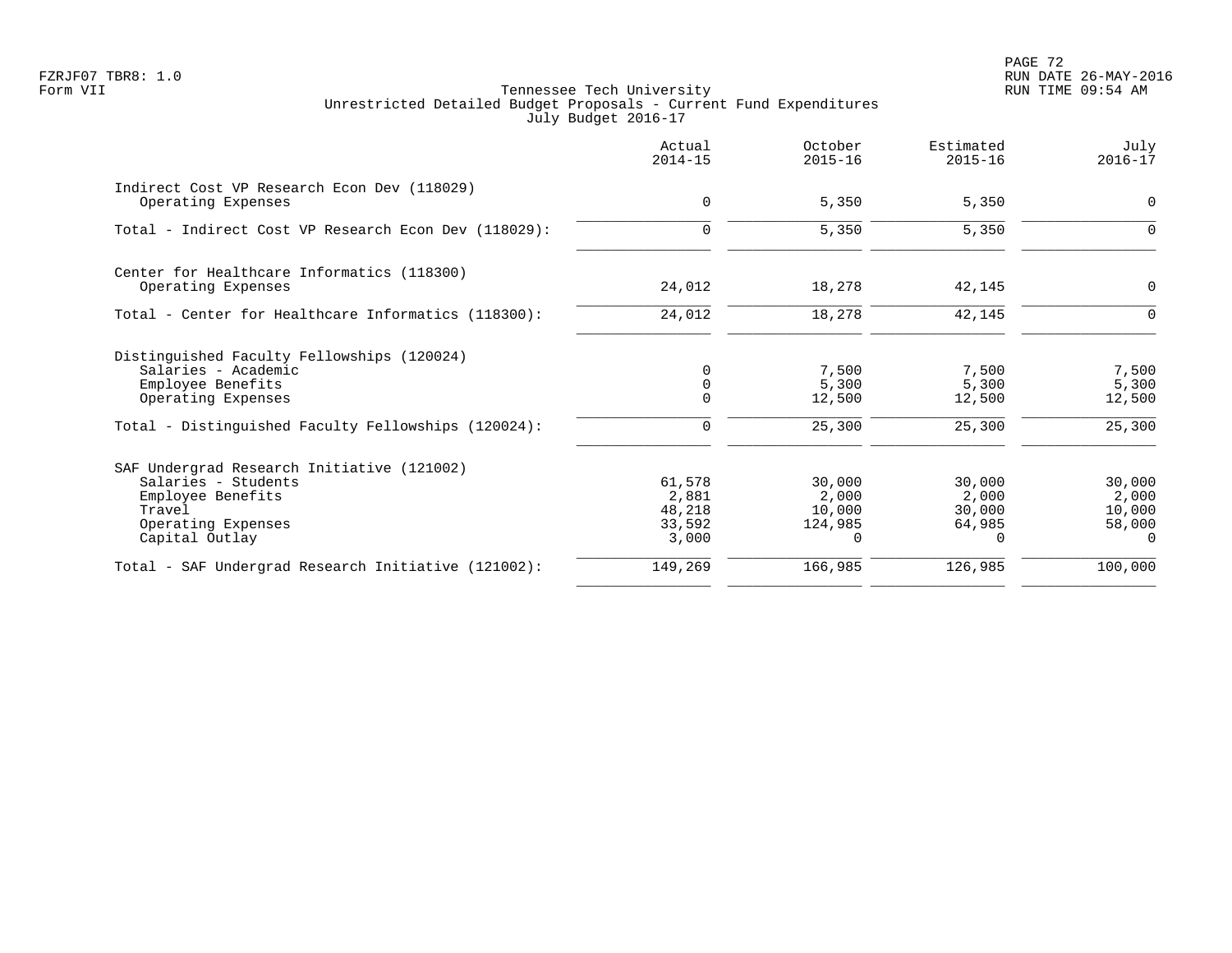|                                                                    | Actual<br>$2014 - 15$ | October<br>$2015 - 16$ | Estimated<br>$2015 - 16$ | July<br>$2016 - 17$ |
|--------------------------------------------------------------------|-----------------------|------------------------|--------------------------|---------------------|
| QEP Operating (121702)                                             |                       |                        |                          |                     |
| Salaries - Academic                                                | 5,000                 | 5,000                  | 60,000                   | 5,000               |
| Salaries - Supporting                                              |                       | 0                      | 13,314                   | 13,314              |
| Salaries - Students                                                | 0                     | $\Omega$               | 13,745                   | $\mathbf 0$         |
| Salaries - Professional                                            | $\Omega$              | $\Omega$               | 8,000                    | $\Omega$            |
| Employee Benefits                                                  | 1,671                 | 9,200                  | 26,200                   | 9,200               |
| Travel                                                             | 8,659                 | 1,000                  | 4,000                    | 1,000               |
| Operating Expenses                                                 | 66,027                | 561,000                | 439,441                  | 558,686             |
| Total - QEP Operating $(121702)$ :                                 | 81,357                | 576,200                | 564,700                  | 587,200             |
| Federal College Work Study Program (122001)<br>Salaries - Students | 1,710                 | 390                    | 390                      | 390                 |
|                                                                    |                       |                        |                          |                     |
| Total - Federal College Work Study Program (122001):               | 1,710                 | 390                    | 390                      | 390                 |
| Upper Cumberland Hum Sci (130008)                                  |                       |                        |                          |                     |
| Travel                                                             | 470                   | 470                    | 470                      | 470                 |
| Operating Expenses                                                 | 970                   | 970                    | 970                      | 970                 |
| Total - Upper Cumberland Hum Sci (130008):                         | 1,440                 | 1,440                  | 1,440                    | 1,440               |
| Research Arts and Science (130014)                                 |                       |                        |                          |                     |
| Travel                                                             | 772                   | 1,228                  | 3,228                    | 0                   |
| Total - Research Arts and Science (130014):                        | 772                   | 1,228                  | 3,228                    | 0                   |
|                                                                    |                       |                        |                          |                     |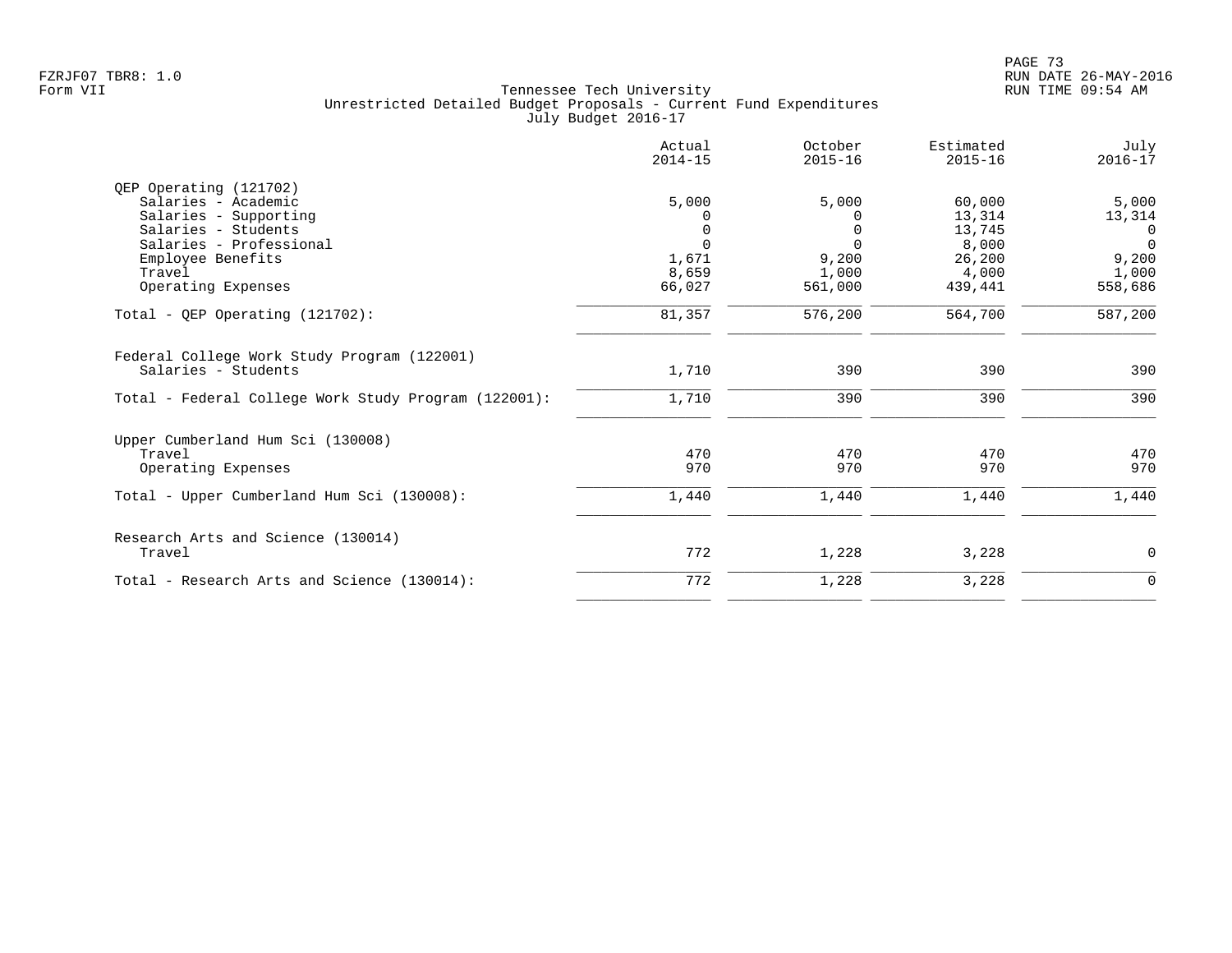|                                                  | Actual<br>$2014 - 15$ | October<br>$2015 - 16$ | Estimated<br>$2015 - 16$ | July<br>$2016 - 17$ |
|--------------------------------------------------|-----------------------|------------------------|--------------------------|---------------------|
| Indirect Cost Arts and Science (130029)          |                       |                        |                          |                     |
| Travel                                           | 11,506                | $\Omega$               | 0                        | 0                   |
| Operating Expenses                               | 10,279                | 69,790                 | 69,790                   | $\Omega$            |
| Capital Outlay                                   | 5,945                 | <sup>n</sup>           | $\Omega$                 | $\Omega$            |
| Total - Indirect Cost Arts and Science (130029): | 27,730                | 69,790                 | 69,790                   | $\Omega$            |
| Match Biology (131005)                           |                       |                        |                          |                     |
| Salaries - Students                              | 1,468                 | $-732$                 | $-732$                   | 0                   |
| Salaries - Professional                          | 3,152                 | 0                      | 0                        | $\Omega$            |
| Employee Benefits                                | 3,727                 | $\Omega$               | $\Omega$                 | $\Omega$            |
| $Total - Match Biology (131005):$                | 8,347                 | $-732$                 | $-732$                   | $\mathbf 0$         |
| IC Faculty Biology (131011)                      |                       |                        |                          |                     |
| Salaries - Academic                              | 6,587                 | $\Omega$               | 5,820                    |                     |
| Employee Benefits                                | 1,182                 | $\Omega$               | $\Omega$                 | $\Omega$            |
| Travel                                           | 0                     | 1,200                  |                          | $\Omega$            |
| Operating Expenses                               | $\Omega$              | 15,443                 | 12,153                   | $\Omega$            |
| Total - IC Faculty Biology (131011):             | 7,769                 | 16,643                 | 17,973                   | $\Omega$            |
| Faculty Start-Up Biology (131012)                |                       |                        |                          |                     |
| Travel                                           | 530                   | <sup>0</sup>           |                          | 0                   |
| Operating Expenses                               | 6,404                 | 25,500                 | 25,500                   | $\Omega$            |
| Capital Outlay                                   | 14,066                | $\Omega$               | 0                        | $\Omega$            |
| Total - Faculty Start-Up Biology (131012):       | 21,000                | 25,500                 | 25,500                   | $\mathbf 0$         |
|                                                  |                       |                        |                          |                     |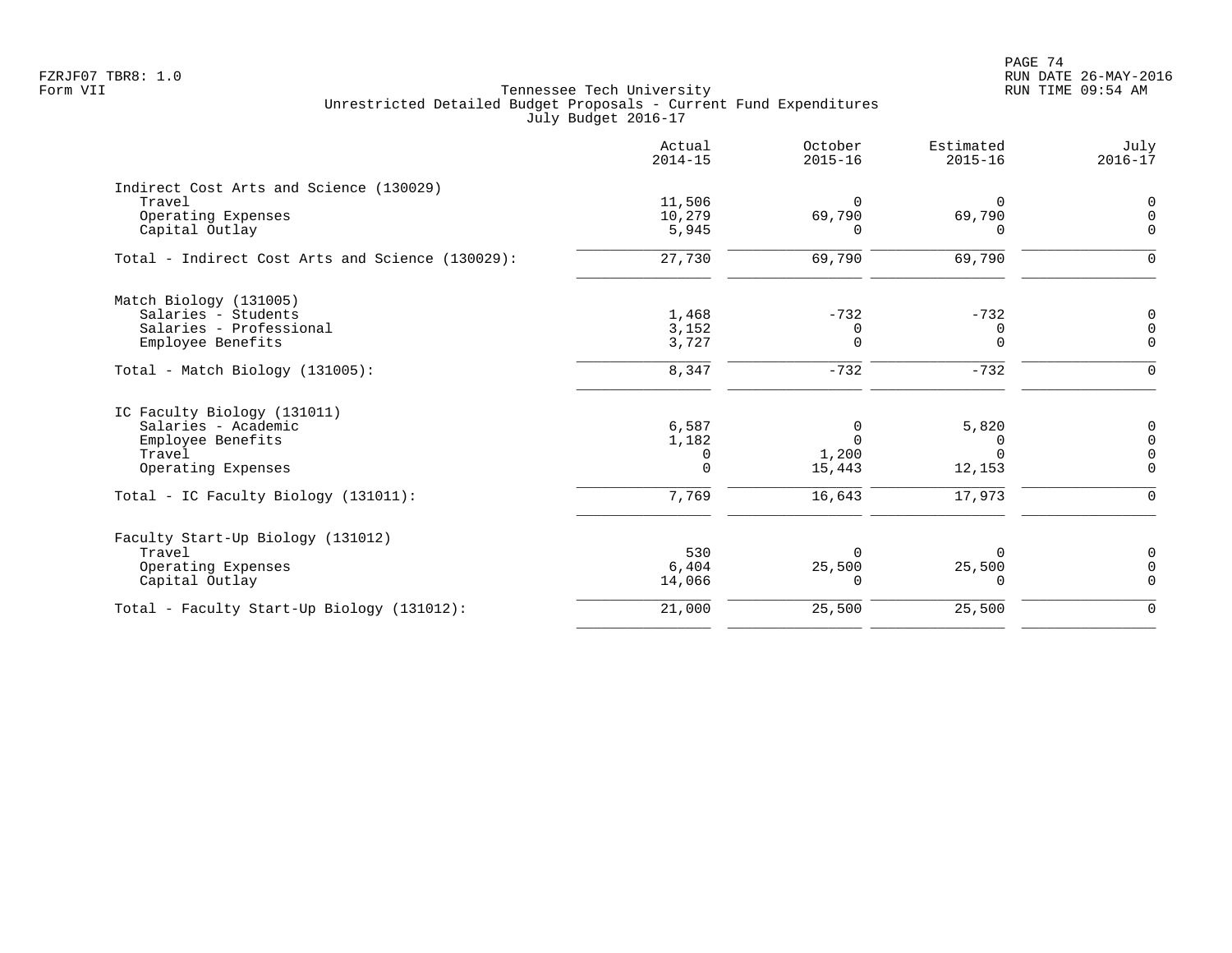|                                                          | Actual<br>$2014 - 15$ | October<br>$2015 - 16$ | Estimated<br>$2015 - 16$ | July<br>$2016 - 17$        |
|----------------------------------------------------------|-----------------------|------------------------|--------------------------|----------------------------|
| Restricted Biology (131013)<br>Salaries - Academic       | 7,500                 | 7,500                  | 7,500                    | $\mathbf 0$                |
| Total - Restricted Biology (131013):                     | 7,500                 | 7,500                  | 7,500                    | 0                          |
| Biology Faculty Research (131014)<br>Salaries - Students | 0                     | 10,334                 | 10,334                   | 0                          |
| Travel<br>Operating Expenses                             | $\Omega$<br>10,158    | 1,040<br>3,793         | 2,240<br>7,423           | $\mathbf 0$<br>$\mathbf 0$ |
| Total - Biology Faculty Research (131014):               | 10,158                | 15,167                 | 19,997                   | $\Omega$                   |
| IC Faculty Fisheries (131021)                            |                       |                        |                          |                            |
| Salaries - Academic<br>Employee Benefits                 | 586<br>109            | 0                      | 630<br>$\Omega$          | 0<br>$\Omega$              |
| Operating Expenses<br>Capital Outlay                     | $\Omega$<br>2,508     | 15,716                 | 17,856<br>$\Omega$       | $\Omega$                   |
| Total - IC Faculty Fisheries (131021):                   | 3,203                 | 15,716                 | 18,486                   |                            |
| Indirect Cost Biology (131029)                           |                       |                        |                          |                            |
| Travel<br>Operating Expenses                             | 5,246<br>17,842       | $\Omega$<br>17,137     | 1,150<br>16,027          | 0<br>$\Omega$              |
| Total - Indirect Cost Biology (131029):                  | 23,088                | 17,137                 | 17,177                   | $\mathbf 0$                |
|                                                          |                       |                        |                          |                            |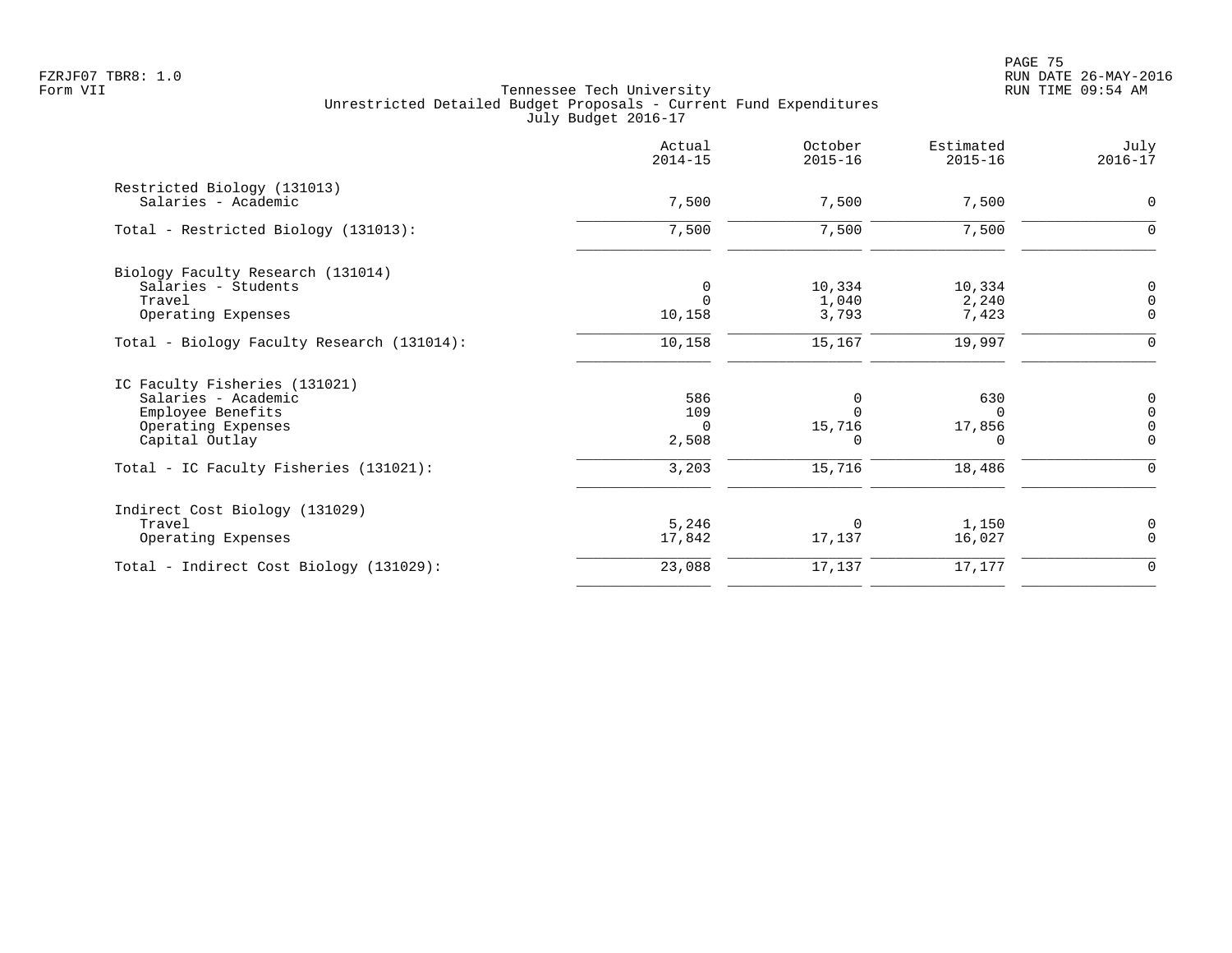|                                                                                                           | Actual<br>$2014 - 15$       | October<br>$2015 - 16$ | Estimated<br>$2015 - 16$ | July<br>$2016 - 17$                       |
|-----------------------------------------------------------------------------------------------------------|-----------------------------|------------------------|--------------------------|-------------------------------------------|
| Indirect Cost Fisheries (131039)<br>Operating Expenses                                                    | 10,470                      | 25,380                 | 25,380                   | $\mathbf 0$                               |
| Total - Indirect Cost Fisheries (131039):                                                                 | 10,470                      | 25,380                 | 25,380                   | $\mathbf 0$                               |
| Chemistry Student Research Developm (131510)<br>Operating Expenses                                        | 1,182                       | 25,586                 | 28,669                   | 15,298                                    |
| Total - Chemistry Student Research Developm (131510):                                                     | 1,182                       | 25,586                 | 28,669                   | 15,298                                    |
| IC Faculty Chemistry (131511)<br>Salaries - Academic<br>Travel<br>Operating Expenses                      | $\Omega$<br>243<br>$\Omega$ | 0<br>$\Omega$<br>1,048 | 760<br>$\Omega$<br>4,393 | $\mathbf 0$<br>$\Omega$<br>$\Omega$       |
| Total - IC Faculty Chemistry (131511):                                                                    | 243                         | 1,048                  | 5,153                    | $\Omega$                                  |
| Faculty Start-Up Chemistry (131512)<br>Operating Expenses<br>Total - Faculty Start-Up Chemistry (131512): | $\mathbf 0$<br>$\Omega$     | 60,000<br>60,000       | 114,400<br>114,400       | $\mathbf 0$<br>$\Omega$                   |
| Faculty Research Chemistry (131514)<br>Salaries - Students<br>Travel<br>Operating Expenses                | 800<br>748<br>5,329         | 0<br>0<br>$\Omega$     | 0<br>0<br>$\Omega$       | $\mathbf 0$<br>$\overline{0}$<br>$\Omega$ |
| Total - Faculty Research Chemistry (131514):                                                              | 6,877                       | 0                      | $\mathbf 0$              | $\Omega$                                  |
|                                                                                                           |                             |                        |                          |                                           |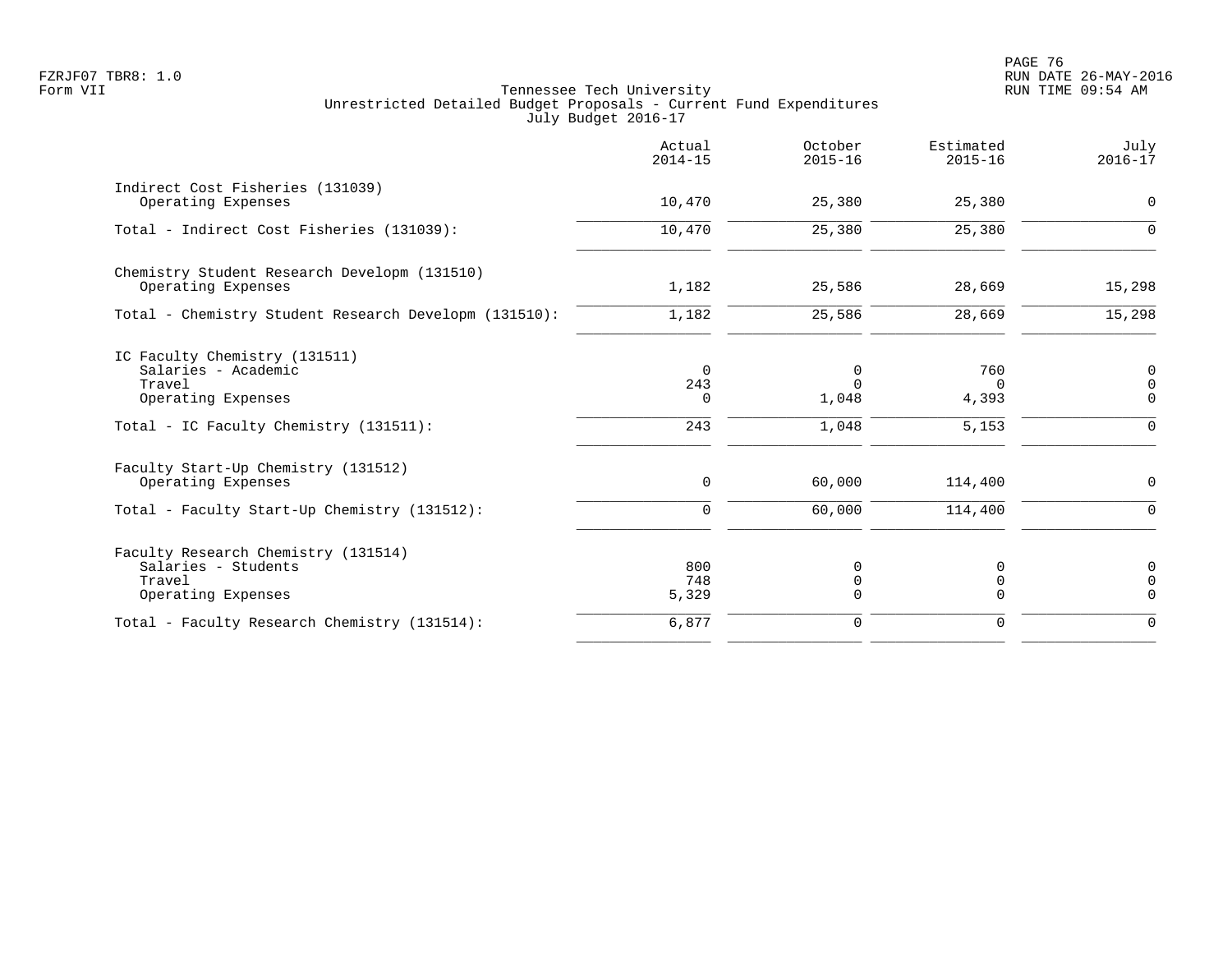PAGE 77 FZRJF07 TBR8: 1.0 RUN DATE 26-MAY-2016

|                                                                                                                         | Actual<br>$2014 - 15$      | October<br>$2015 - 16$     | Estimated<br>$2015 - 16$    | July<br>$2016 - 17$             |
|-------------------------------------------------------------------------------------------------------------------------|----------------------------|----------------------------|-----------------------------|---------------------------------|
| Match Chemistry (131515)<br>Salaries - Academic                                                                         | $\mathbf 0$                | 0                          | 8,607                       | $\mathbf 0$                     |
| Total - Match Chemistry (131515):                                                                                       | $\mathbf 0$                | 0                          | 8,607                       | $\mathbf 0$                     |
| Indirect Cost Chemistry (131529)<br>Operating Expenses                                                                  | 2,069                      | 2,580                      | 2,580                       | 0                               |
| Total - Indirect Cost Chemistry (131529):                                                                               | 2,069                      | 2,580                      | 2,580                       | $\Omega$                        |
| Faculty Research Computer Sci (132004)<br>Salaries - Students<br>Employee Benefits                                      | 9,116<br>201               | 0<br>0                     | 0<br>$\mathbf 0$            | 0<br>$\Omega$                   |
| Total - Faculty Research Computer Sci (132004):                                                                         | 9,317                      | $\mathbf 0$                | $\mathbf 0$                 | $\Omega$                        |
| Match Computer Science (132005)<br>Salaries - Academic<br>Employee Benefits<br>Total - Match Computer Science (132005): | 50,007<br>14,106<br>64,113 | 50,000<br>16,360<br>66,360 | 50,000<br>16,360<br>66,360  | 0<br>$\Omega$<br>$\Omega$       |
| IC Faculty Computer Sci (132011)<br>Salaries - Academic<br>Employee Benefits<br>Operating Expenses                      | 1,212<br>217<br>$\Omega$   | 0<br>12,122                | 9,460<br>$\Omega$<br>13,322 | 0<br>$\overline{0}$<br>$\Omega$ |
| Total - IC Faculty Computer Sci (132011):                                                                               | 1,429                      | 12,122                     | 22,782                      | $\mathbf 0$                     |
|                                                                                                                         |                            |                            |                             |                                 |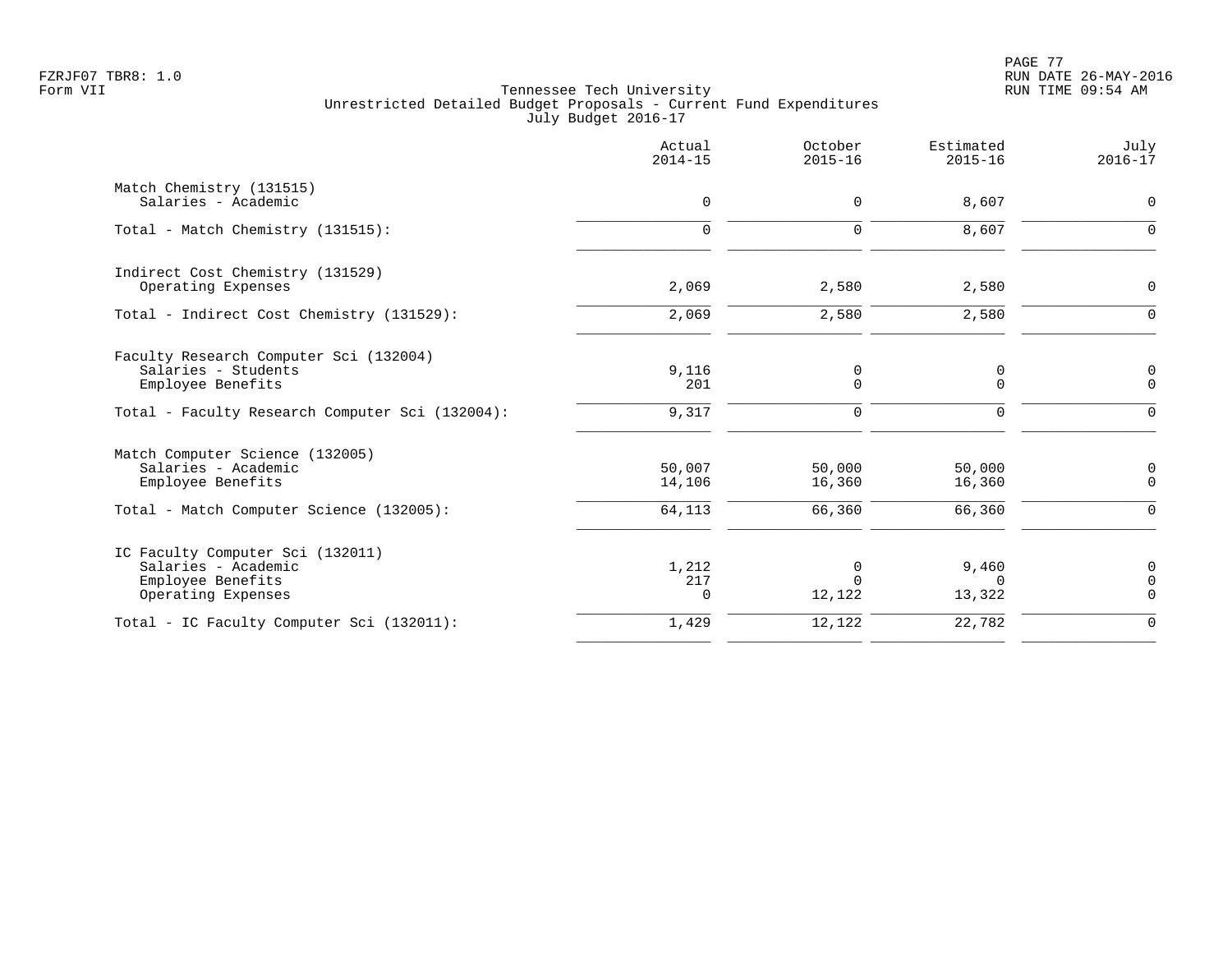|                                                                                                     | Actual<br>$2014 - 15$ | October<br>$2015 - 16$ | Estimated<br>$2015 - 16$ | July<br>$2016 - 17$                          |
|-----------------------------------------------------------------------------------------------------|-----------------------|------------------------|--------------------------|----------------------------------------------|
| Indirect Cost Computer Science (132029)<br>Travel<br>Operating Expenses                             | 4,258<br>300          | $\Omega$<br>26,915     | 500<br>23,165            | $\mathbf 0$<br>$\mathbf 0$                   |
| Total - Indirect Cost Computer Science (132029):                                                    | 4,558                 | 26,915                 | 23,665                   | $\mathbf 0$                                  |
| IC Faculty Earth Science (132511)<br>Salaries - Academic<br>Employee Benefits<br>Operating Expenses | 514<br>117<br>0       | 0<br>$\Omega$<br>2,470 | 480<br>$\Omega$<br>2,470 | $\mathbf 0$<br>$\overline{0}$<br>$\mathbf 0$ |
| Total - IC Faculty Earth Science (132511):                                                          | 631                   | 2,470                  | 2,950                    | $\mathbf 0$                                  |
| Faculty Start-Up Earth Sciences (132512)<br>Operating Expenses                                      | $\mathbf 0$           | 0                      | 24,000                   | $\mathbf 0$                                  |
| Total - Faculty Start-Up Earth Sciences (132512):                                                   | $\mathbf 0$           | $\mathbf 0$            | 24,000                   | $\mathbf 0$                                  |
| Indirect Cost Earth Sciences (132529)<br>Travel<br>Operating Expenses                               | 0<br>$\mathbf 0$      | $\Omega$<br>2,485      | 480<br>2,005             | 0<br>$\mathbf 0$                             |
| Total - Indirect Cost Earth Sciences (132529):                                                      | $\mathbf 0$           | 2,485                  | 2,485                    | $\Omega$                                     |
| IC Faculty English and Communicatns (133011)<br>Salaries - Academic<br>Employee Benefits            | 314<br>55             | 0<br>$\mathbf 0$       | 0<br>$\mathbf 0$         | $\mathbf 0$<br>$\Omega$                      |
| Total - IC Faculty English and Communicatns (133011):                                               | 369                   | $\mathbf 0$            | $\mathbf 0$              | $\mathbf 0$                                  |
|                                                                                                     |                       |                        |                          |                                              |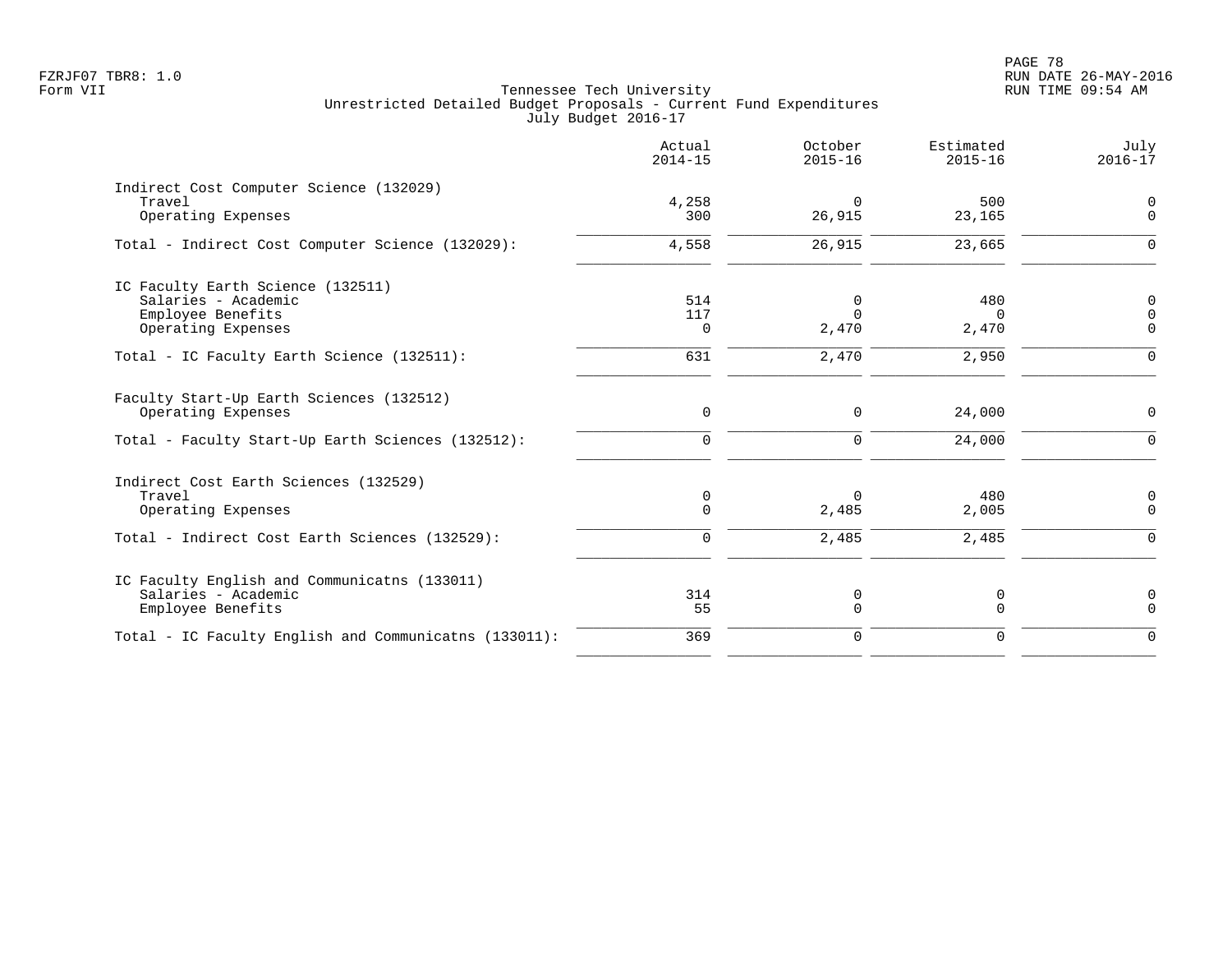|                                                                             | Actual<br>$2014 - 15$ | October<br>$2015 - 16$ | Estimated<br>$2015 - 16$ | July<br>$2016 - 17$     |
|-----------------------------------------------------------------------------|-----------------------|------------------------|--------------------------|-------------------------|
| Faculty Research English (133014)<br>Travel                                 | 8,000                 | 3,000                  | 3,000                    | $\mathbf 0$             |
| Total - Faculty Research English (133014):                                  | 8,000                 | 3,000                  | 3,000                    | $\Omega$                |
| Indirect Cost English Communicat (133029)<br>Operating Expenses             | 1,956                 | 730                    | 780                      | 0                       |
| Total - Indirect Cost English Communicat (133029):                          | 1,956                 | 730                    | 780                      | $\mathbf 0$             |
| Faculty Research Foreign Lang (133514)<br>Travel<br>Operating Expenses      | 690<br>$\Omega$       | 0<br>750               | 0<br>750                 | 0<br>$\mathbf 0$        |
| Total - Faculty Research Foreign Lang (133514):                             | 690                   | 750                    | 750                      | $\Omega$                |
| Indirect Cost History (134029)<br>Operating Expenses                        | $\mathbf 0$           | 440                    | 440                      | 0                       |
| Total - Indirect Cost History (134029):                                     | $\Omega$              | 440                    | 440                      | $\Omega$                |
| IC Faculty Mathematics (134511)<br>Salaries - Academic<br>Employee Benefits | 484<br>86             | 0<br>$\Omega$          | 160<br>$\Omega$          | $\mathbf 0$<br>$\Omega$ |
| Total - IC Faculty Mathematics (134511):                                    | 570                   | 0                      | 160                      | $\mathbf 0$             |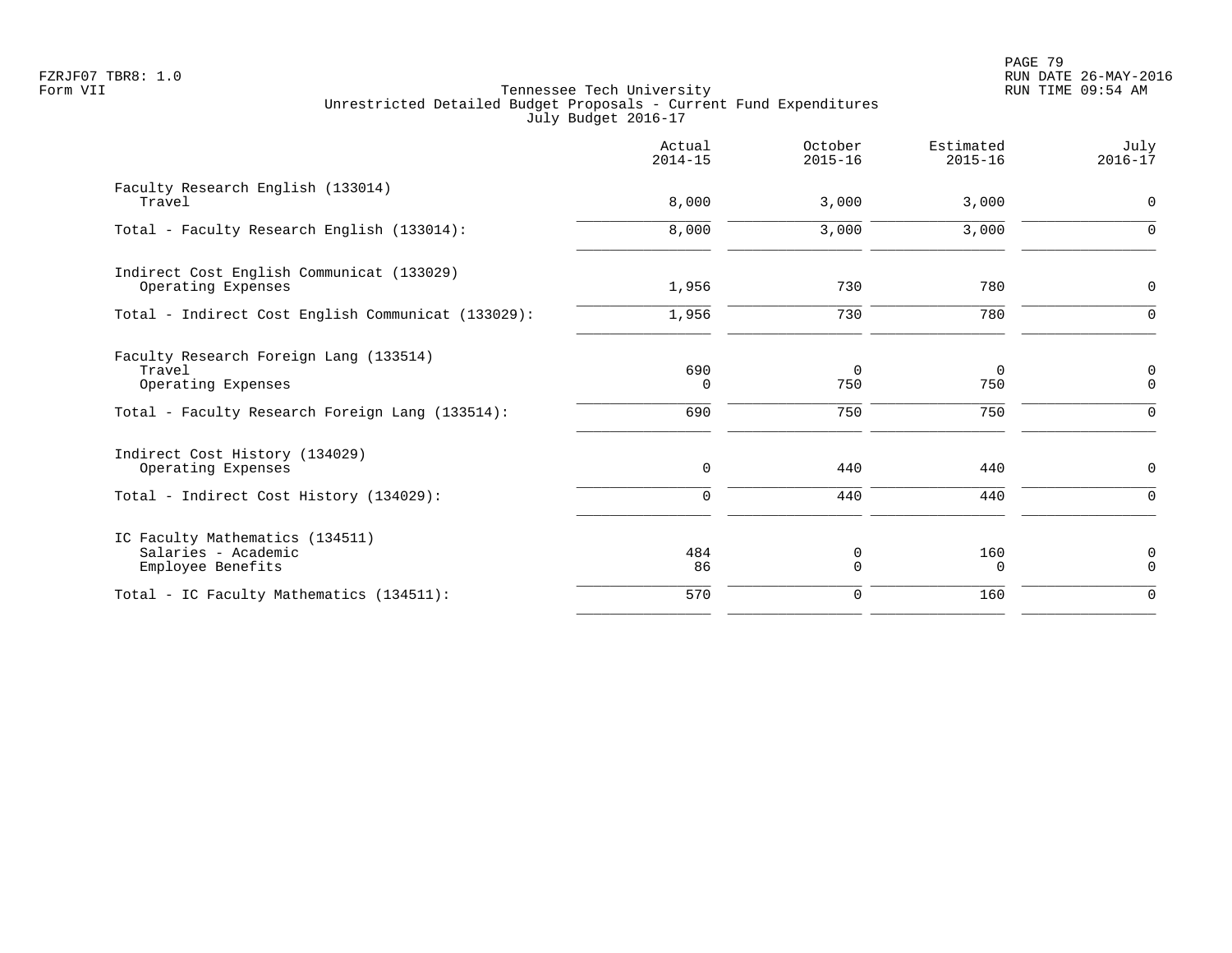PAGE 80 FZRJF07 TBR8: 1.0 RUN DATE 26-MAY-2016

|                                                                                                         | Actual<br>$2014 - 15$        | October<br>$2015 - 16$                    | Estimated<br>$2015 - 16$               | July<br>$2016 - 17$                                         |
|---------------------------------------------------------------------------------------------------------|------------------------------|-------------------------------------------|----------------------------------------|-------------------------------------------------------------|
| Faculty Research Mathematics (134514)<br>Travel<br>Operating Expenses                                   | 2,350<br>$\Omega$            | $\mathbf 0$<br>500                        | $\overline{0}$<br>500                  | $\mathbf 0$<br>$\Omega$                                     |
| Total - Faculty Research Mathematics (134514):                                                          | 2,350                        | 500                                       | 500                                    | $\Omega$                                                    |
| Indirect Cost Mathematics (134529)<br>Operating Expenses                                                | 12,555                       | 9,225                                     | 9,225                                  | $\mathbf 0$                                                 |
| Total - Indirect Cost Mathematics (134529):                                                             | 12,555                       | 9,225                                     | 9,225                                  | $\Omega$                                                    |
| IC Faculty Physics (135011)<br>Salaries - Academic<br>Employee Benefits<br>Travel<br>Operating Expenses | 1,045<br>150<br>3,288<br>440 | $\Omega$<br>$\Omega$<br>$\Omega$<br>2,121 | 1,790<br>$\Omega$<br>$\Omega$<br>2,121 | $\mathbf 0$<br>$\mathbf 0$<br>$\overline{0}$<br>$\mathbf 0$ |
| Total - IC Faculty Physics (135011):                                                                    | 4,923                        | 2,121                                     | 3,911                                  | $\Omega$                                                    |
| Faculty Start-Up Physics (135012)<br>Travel<br>Operating Expenses                                       | 7,295<br>201                 | 12,504<br>$\Omega$                        | 12,504<br>$\Omega$                     | $\mathbf 0$<br>$\Omega$                                     |
| Total - Faculty Start-Up Physics (135012):                                                              | 7,496                        | 12,504                                    | 12,504                                 | $\Omega$                                                    |
| Faculty Research Physics (135014)<br>Travel<br>Operating Expenses                                       | 1,391<br>1,598               | 0<br>0                                    | $\mathbf 0$<br>711                     | $\mathbf 0$<br>$\Omega$                                     |
| Total - Faculty Research Physics (135014):                                                              | 2,989                        | $\mathbf 0$                               | 711                                    | $\Omega$                                                    |
|                                                                                                         |                              |                                           |                                        |                                                             |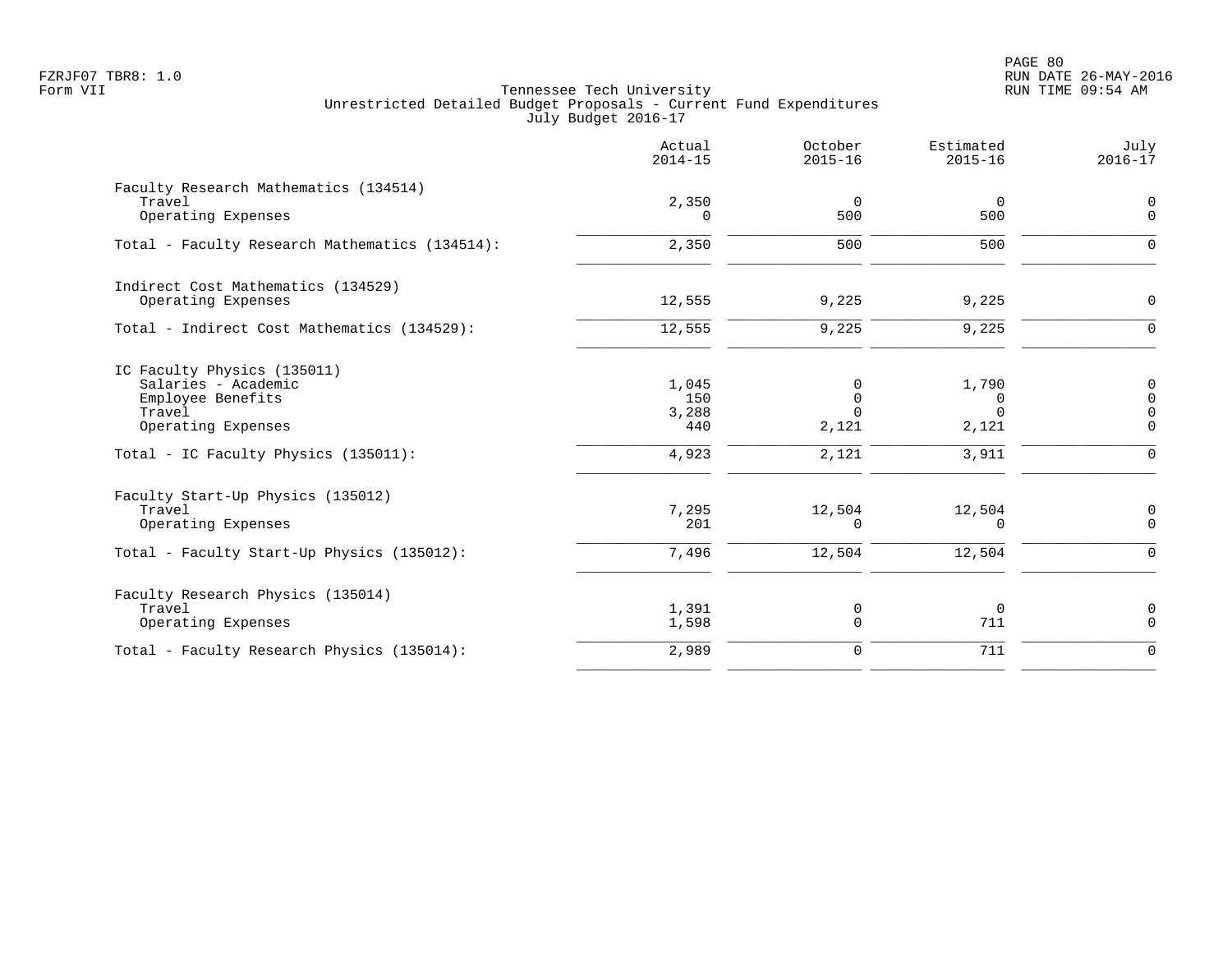|                                                         | Actual<br>$2014 - 15$ | October<br>$2015 - 16$ | Estimated<br>$2015 - 16$ | July<br>$2016 - 17$     |
|---------------------------------------------------------|-----------------------|------------------------|--------------------------|-------------------------|
| Indirect Cost Physics (135029)<br>Travel                | 4,126                 | 0                      | 0                        | $\mathbf 0$             |
| Operating Expenses                                      | 3,315                 | 7,468                  | 7,568                    | $\mathbf 0$             |
| Total - Indirect Cost Physics (135029):                 | 7,441                 | 7,468                  | 7,568                    | $\Omega$                |
| Summer Research Soc Pol (135510)<br>Salaries - Academic | $\mathbf 0$           | 5,000                  | 10,000                   | $\Omega$                |
|                                                         |                       |                        |                          |                         |
| Total - Summer Research Soc Pol (135510):               | $\Omega$              | 5,000                  | 10,000                   | $\Omega$                |
| IC Faculty Sociology and Pol Sci (135511)               |                       |                        |                          |                         |
| Salaries - Academic                                     | 4,309                 | 0<br>$\Omega$          | 3,710                    | $\mathbf 0$             |
| Employee Benefits<br>Operating Expenses                 | 750<br>$\Omega$       | 8,448                  | $\Omega$<br>8,448        | $\mathbf 0$<br>$\Omega$ |
| Total - IC Faculty Sociology and Pol Sci (135511):      | 5,059                 | 8,448                  | 12,158                   | $\Omega$                |
| Faculty Research Sociology & Pol Sc (135514)            |                       |                        |                          |                         |
| Travel                                                  | 348                   | 0                      | 0                        | 0                       |
| Operating Expenses                                      | 500                   | $\Omega$               | $\Omega$                 | $\Omega$                |
| Total - Faculty Research Sociology & Pol Sc (135514):   | 848                   | 0                      | $\Omega$                 | $\Omega$                |
| Indirect Cost Soc and Pol Sci (135529)                  |                       |                        |                          |                         |
| Operating Expenses                                      | 0                     | 36,980                 | 36,980                   | 0                       |
| Total - Indirect Cost Soc and Pol Sci (135529):         | $\mathbf 0$           | 36,980                 | 36,980                   | $\mathbf 0$             |
|                                                         |                       |                        |                          |                         |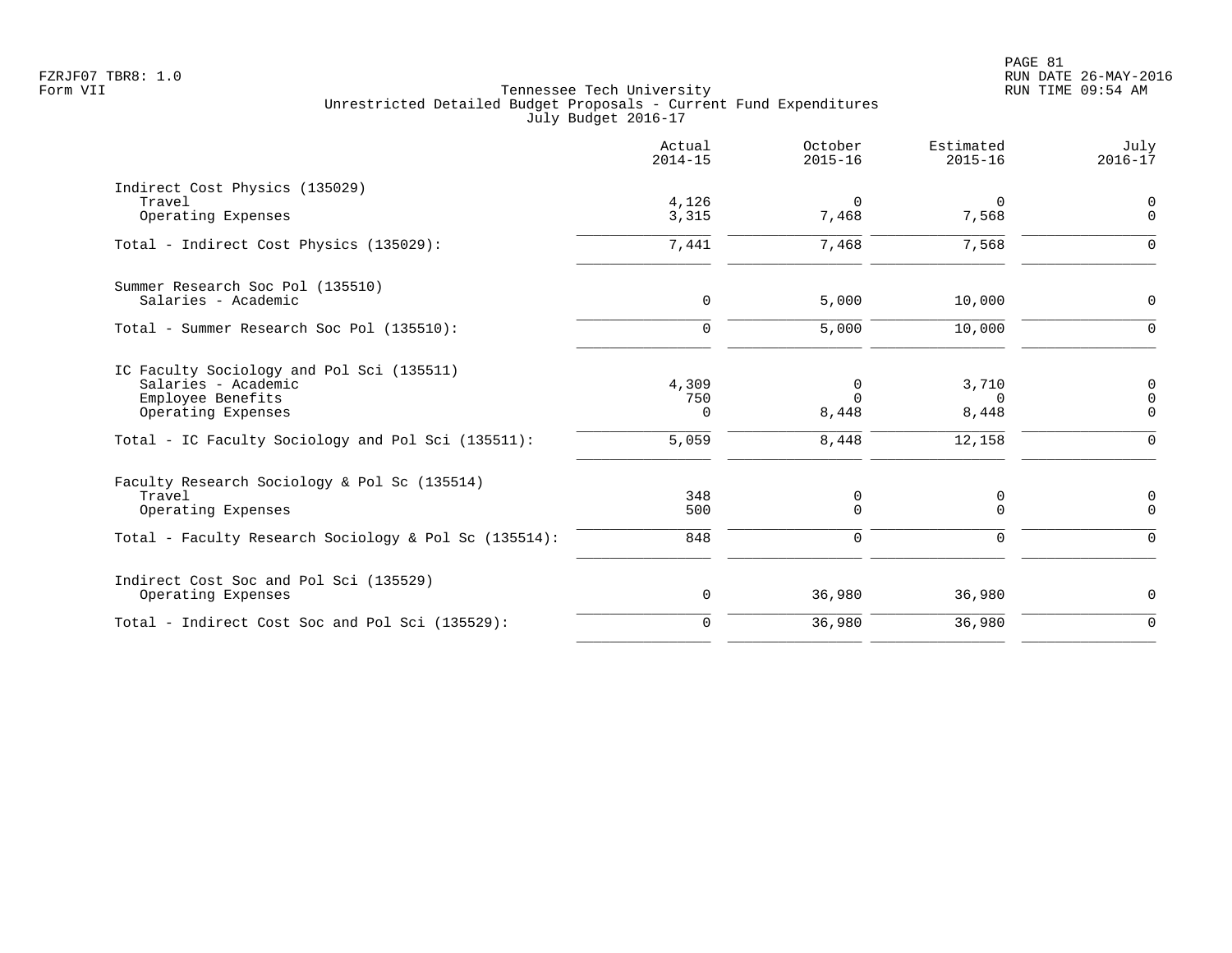|                                                                                                       | Actual<br>$2014 - 15$        | October<br>$2015 - 16$       | Estimated<br>$2015 - 16$      | July<br>$2016 - 17$           |
|-------------------------------------------------------------------------------------------------------|------------------------------|------------------------------|-------------------------------|-------------------------------|
| Research College of Engineering (137004)<br>Travel                                                    | 2,200                        | 300                          | 2,800                         | 0                             |
| Total - Research College of Engineering (137004):                                                     | 2,200                        | 300                          | 2,800                         | $\Omega$                      |
| Match Dean Engineering (137005)<br>Capital Outlay                                                     | $\mathbf 0$                  | 0                            | 10,000                        | 0                             |
| Total - Match Dean Engineering (137005):                                                              | $\mathbf 0$                  | $\mathbf 0$                  | 10,000                        | $\Omega$                      |
| IC Faculty Dean of Engineering (137011)<br>Operating Expenses                                         | $\mathbf 0$                  | $\mathbf 0$                  | 280                           | 0                             |
| Total - IC Faculty Dean of Engineering (137011):                                                      | $\Omega$                     | $\mathbf 0$                  | 280                           | $\Omega$                      |
| Faculty Start-Up Dean of Engineer (137012)<br>Travel                                                  | 3,034                        | 0                            | $\mathbf 0$                   | $\mathbf 0$                   |
| Total - Faculty Start-Up Dean of Engineer (137012):                                                   | 3,034                        | $\mathbf 0$                  | $\Omega$                      | $\Omega$                      |
| Indirect Cost Coll of Engineering (137029)<br>Salaries - Professional<br>Travel<br>Operating Expenses | $\Omega$<br>23,734<br>10,703 | $\Omega$<br>6,450<br>279,187 | $\Omega$<br>21,450<br>210,372 | 32,500<br>$\cap$<br>$-32,500$ |
| Total - Indirect Cost Coll of Engineering (137029):                                                   | 34,437                       | 285,637                      | 231,822                       | $\overline{0}$                |
|                                                                                                       |                              |                              |                               |                               |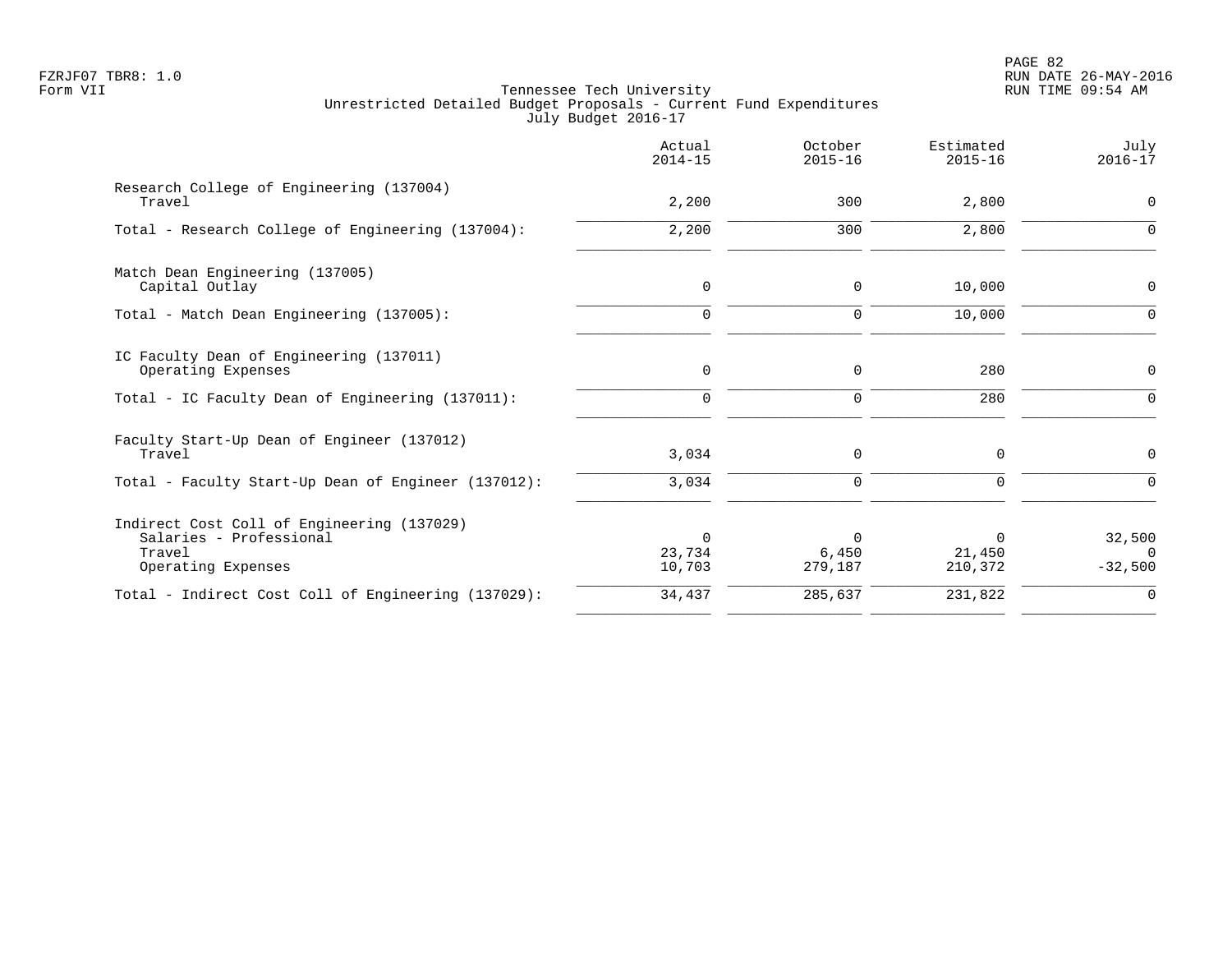| Actual<br>$2014 - 15$ | October<br>$2015 - 16$     | Estimated<br>$2015 - 16$ | July<br>$2016 - 17$ |
|-----------------------|----------------------------|--------------------------|---------------------|
|                       |                            |                          |                     |
| 2,000                 | $\Omega$                   | 0                        | $\mathbf 0$         |
| 153                   | 0                          | 0                        | $\Omega$            |
| 378                   | $\Omega$                   | $\Omega$                 |                     |
|                       |                            |                          | $\Omega$            |
| 2,693                 | $\frac{173}{}$             | $\frac{173}{}$           | $\Omega$            |
|                       |                            |                          |                     |
|                       | 0                          |                          | 0                   |
|                       |                            | $\Omega$                 | $\Omega$            |
| $\Omega$              |                            |                          |                     |
| $\Omega$              | 6,539                      | 4,309                    | $\Omega$            |
| 4,383                 | 6,539                      | 6,539                    | $\Omega$            |
|                       |                            |                          |                     |
| 1,584                 |                            |                          | 0                   |
| 99                    |                            |                          | $\Omega$            |
| 78                    |                            | 0                        | $\Omega$            |
| 1,715                 | $\Omega$                   | U                        | $\Omega$            |
| 3,476                 | 0                          | 0                        | ∩                   |
|                       |                            |                          |                     |
|                       |                            |                          | 0                   |
| $\Omega$              | 4,628                      | 10,888                   | $\Omega$            |
| 828                   | 4,628                      | 10,888                   | $\Omega$            |
|                       | 162<br>4,072<br>311<br>828 | 173<br>$\Omega$          | 173<br>0<br>2,230   |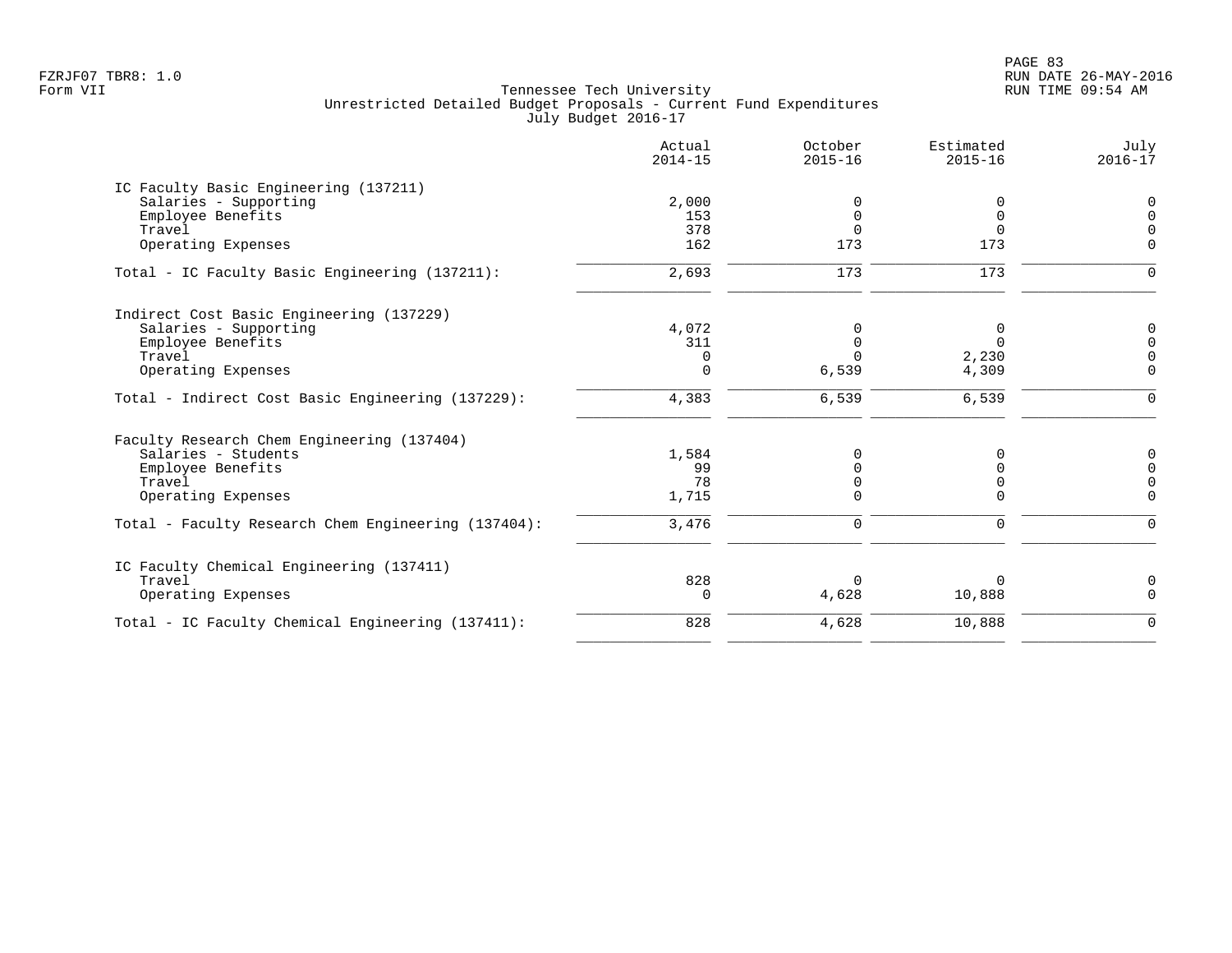|                                                       | Actual<br>$2014 - 15$ | October<br>$2015 - 16$ | Estimated<br>$2015 - 16$ | July<br>$2016 - 17$ |
|-------------------------------------------------------|-----------------------|------------------------|--------------------------|---------------------|
| Faculty Start-Up Chem Engineering (137412)            |                       |                        |                          |                     |
| Salaries - Students                                   | 7,720                 |                        | 0                        | $\Omega$            |
| Salaries - Professional                               | 12,900                |                        | $\Omega$                 |                     |
| Employee Benefits                                     | 9,050                 |                        | $\Omega$                 |                     |
| Operating Expenses                                    | 15,220                |                        | $\Omega$                 |                     |
| Capital Outlay                                        | 12,604                | 273                    | 273                      | $\Omega$            |
| Total - Faculty Start-Up Chem Engineering (137412):   | 57,494                | 273                    | 273                      | $\Omega$            |
| Indirect Cost Chemical Engineering (137429)           |                       |                        |                          |                     |
| Travel                                                | $\Omega$              | $\Omega$               | 1,896                    | 0                   |
| Operating Expenses                                    | 593                   | 12,117                 | 10,221                   | $\Omega$            |
| Total - Indirect Cost Chemical Engineering (137429):  | 593                   | 12,117                 | 12,117                   | $\Omega$            |
| IC Faculty Civil and Envir Engr (137611)              |                       |                        |                          |                     |
| Salaries - Academic                                   | 5,032                 | 0                      | 5,920                    | 0                   |
| Employee Benefits                                     | 769                   | $\cap$                 | $\Omega$                 | $\Omega$            |
| Operating Expenses                                    | 803                   | 4,058                  | 3,974                    | $\Omega$            |
| Total - IC Faculty Civil and Envir Engr (137611):     | 6,604                 | 4,058                  | 9,894                    | $\Omega$            |
| Faculty Start-Up Civil & Envir Engr (137612)          |                       |                        |                          |                     |
| Salaries - Students                                   | 4,545                 | $\Omega$               | 0                        | 0                   |
| Salaries - Professional                               | 9,376                 | $\Omega$               | 0                        | $\Omega$            |
| Employee Benefits                                     | 10,112                | $\Omega$               | $\Omega$                 | $\Omega$            |
| Total - Faculty Start-Up Civil & Envir Engr (137612): | 24,033                | 0                      | $\mathbf 0$              | $\Omega$            |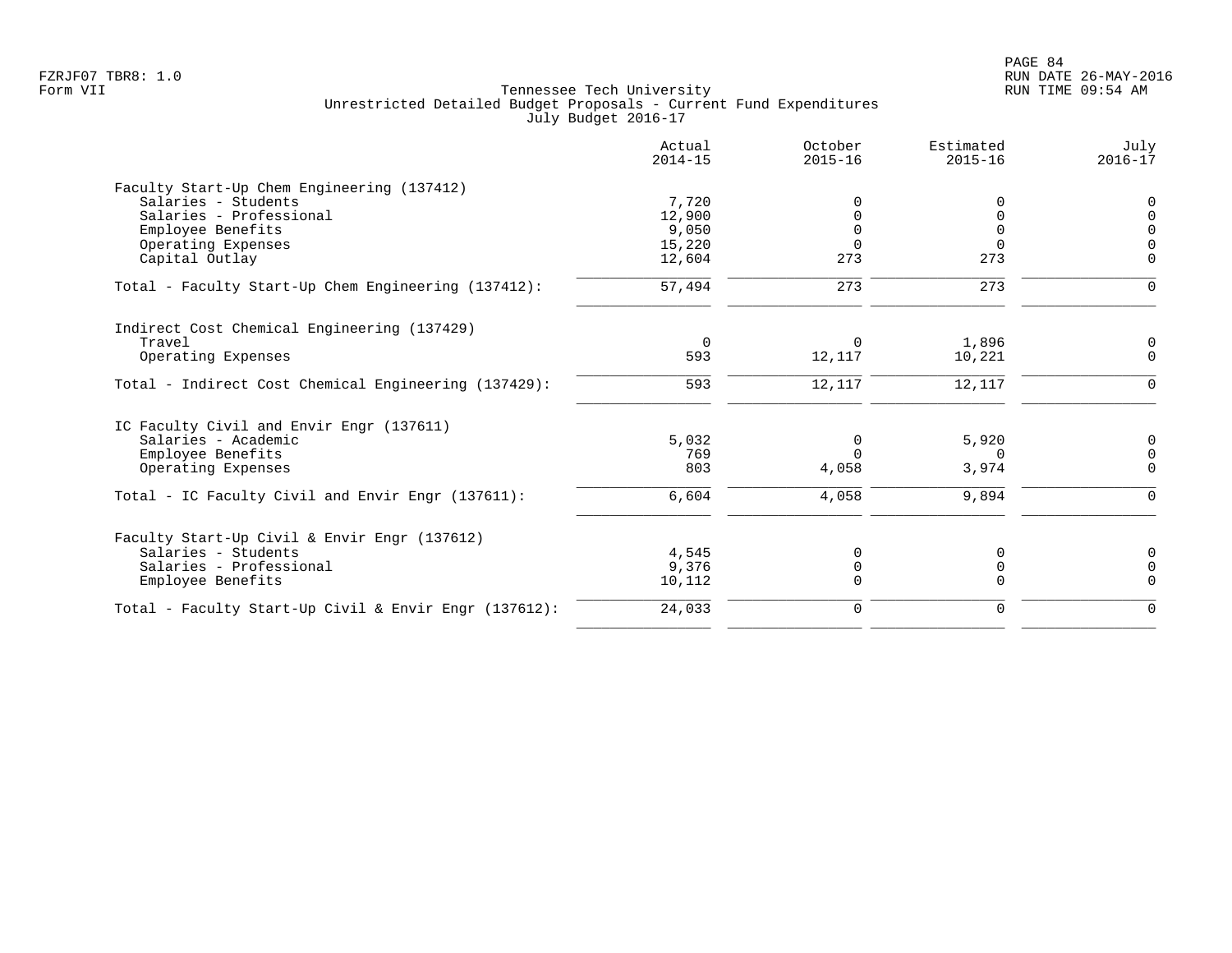PAGE 85 FZRJF07 TBR8: 1.0 RUN DATE 26-MAY-2016

|                                                     | Actual<br>$2014 - 15$ | October<br>$2015 - 16$ | Estimated<br>$2015 - 16$ | July<br>$2016 - 17$     |
|-----------------------------------------------------|-----------------------|------------------------|--------------------------|-------------------------|
| Faculty Research Civil Envir Engr (137614)          |                       |                        |                          |                         |
| Salaries - Students                                 | 6,496                 | $\Omega$               | 0                        | 0                       |
| Employee Benefits<br>Travel                         | 497<br>3,000          | $\Omega$<br>$\Omega$   | 0                        | $\mathbf 0$<br>$\Omega$ |
|                                                     |                       |                        |                          |                         |
| Total - Faculty Research Civil Envir Engr (137614): | 9,993                 | $\mathbf 0$            | $\Omega$                 | $\Omega$                |
| Indirect Cost Civil Envir Engr (137629)             |                       |                        |                          |                         |
| Travel                                              | 14,560                | $\Omega$               | $\Omega$                 | 0                       |
| Operating Expenses                                  | 12,327                | 57,546                 | 58,656                   | $\Omega$                |
| Total - Indirect Cost Civil Envir Engr (137629):    | 26,887                | 57,546                 | 58,656                   | $\Omega$                |
| Faculty Research Elect Comp Engr (137804)           |                       |                        |                          |                         |
| Salaries - Students                                 | 7,000                 | 0                      | 0                        | 0                       |
| Employee Benefits                                   | 230                   | $\mathbf 0$            | 0                        | $\mathbf 0$             |
| Operating Expenses                                  | 2,770                 | $\mathbf 0$            | $\Omega$                 | $\Omega$                |
| Total - Faculty Research Elect Comp Engr (137804):  | 10,000                | 0                      | $\mathbf 0$              | 0                       |
| IC Faculty Elect and Comp Engr (137811)             |                       |                        |                          |                         |
| Salaries - Academic                                 | 1,925                 | $\Omega$               | 2,520                    | 0                       |
| Employee Benefits                                   | 339                   | $\mathbf 0$            | 0                        | $\mathbf 0$             |
| Travel                                              | 690                   | $\Omega$               | $\Omega$                 | $\Omega$                |
| Operating Expenses                                  | $\Omega$              | 2,334                  | 2,334                    | $\Omega$                |
| Total - IC Faculty Elect and Comp Engr (137811):    | 2,954                 | 2,334                  | 4,854                    | $\mathbf 0$             |
|                                                     |                       |                        |                          |                         |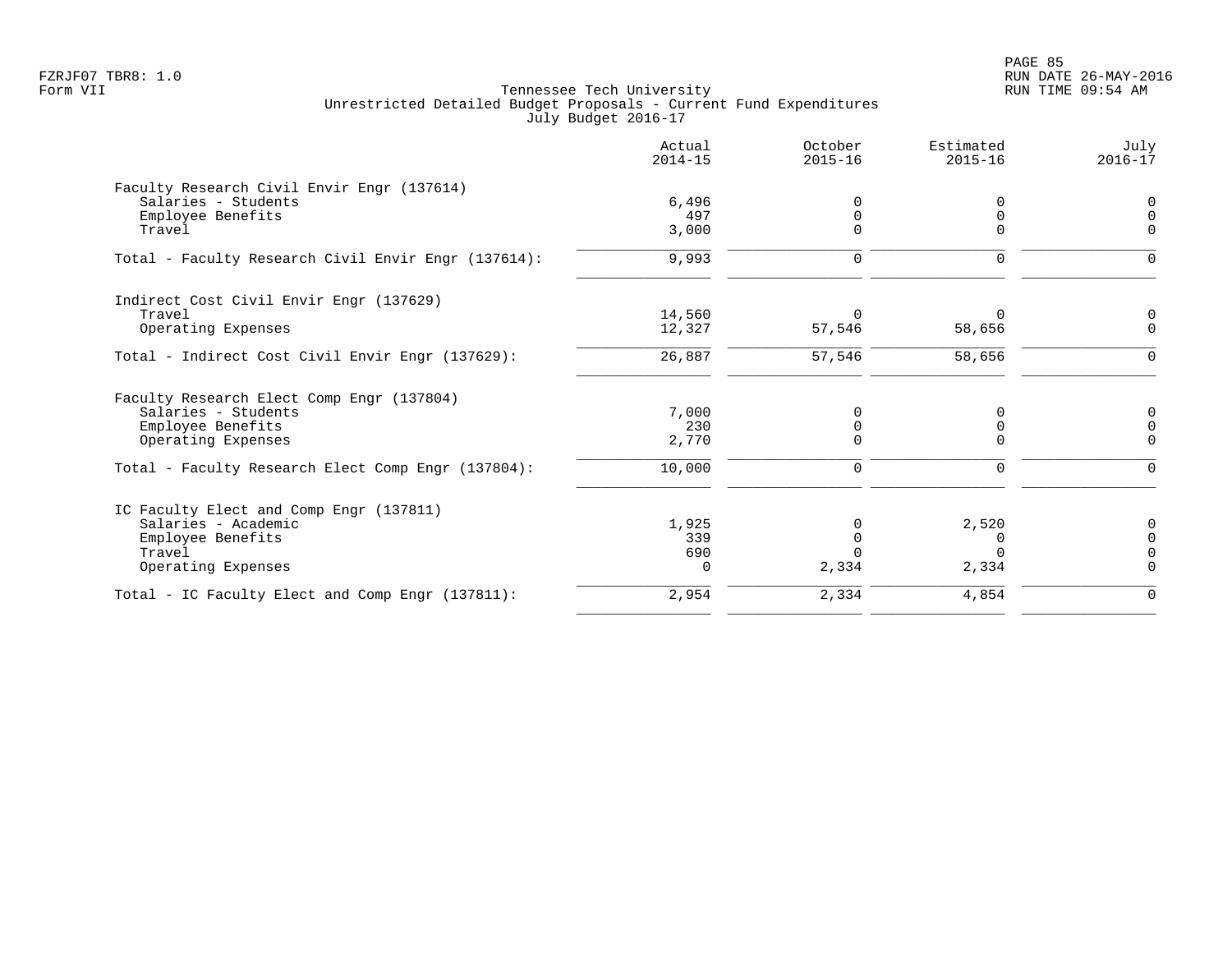|                                                       | Actual<br>$2014 - 15$ | October<br>$2015 - 16$ | Estimated<br>$2015 - 16$ | July<br>$2016 - 17$ |
|-------------------------------------------------------|-----------------------|------------------------|--------------------------|---------------------|
| Faculty Start-Up Elect & Comp Engr (137812)           |                       |                        |                          |                     |
| Salaries - Academic                                   | 19,302                |                        |                          |                     |
| Salaries - Professional<br>Employee Benefits          | 7,500<br>6,597        |                        | $\Omega$                 |                     |
| Operating Expenses                                    | 24,005                | 10,575                 | 10,575                   |                     |
| Capital Outlay                                        | 13,068                | O                      | $\Omega$                 | $\Omega$            |
| Total - Faculty Start-Up Elect & Comp Engr (137812):  | 70,472                | 10,575                 | 10,575                   | $\Omega$            |
| Indirect Cost Elect Comp Engr (137829)                |                       |                        |                          |                     |
| Operating Expenses                                    | 2,307                 | 22,511                 | 22,511                   | $\Omega$            |
| Total - Indirect Cost Elect Comp Engr (137829):       | 2,307                 | 22,511                 | 22,511                   | 0                   |
| Faculty Research Manuf Enginrg Tech (138204)          |                       |                        |                          |                     |
| Salaries - Students                                   | 500                   | $\Omega$               | 0                        | 0                   |
| Travel                                                | 1,757                 |                        | 0                        | $\Omega$            |
| Operating Expenses                                    | 2,931                 | <sup>n</sup>           | $\Omega$                 | $\Omega$            |
| Total - Faculty Research Manuf Enginrg Tech (138204): | 5,188                 | 0                      | 0                        | $\Omega$            |
| Matching Manuf & Engineering Tech (138205)            |                       |                        |                          |                     |
| Salaries - Academic                                   | 595                   | $-603$                 | 297                      | 0                   |
| Employee Benefits                                     | 120                   | <sup>0</sup>           | 198                      | $\Omega$            |
| Total - Matching Manuf & Engineering Tech (138205):   | 715                   | $-603$                 | 495                      | $\Omega$            |
|                                                       |                       |                        |                          |                     |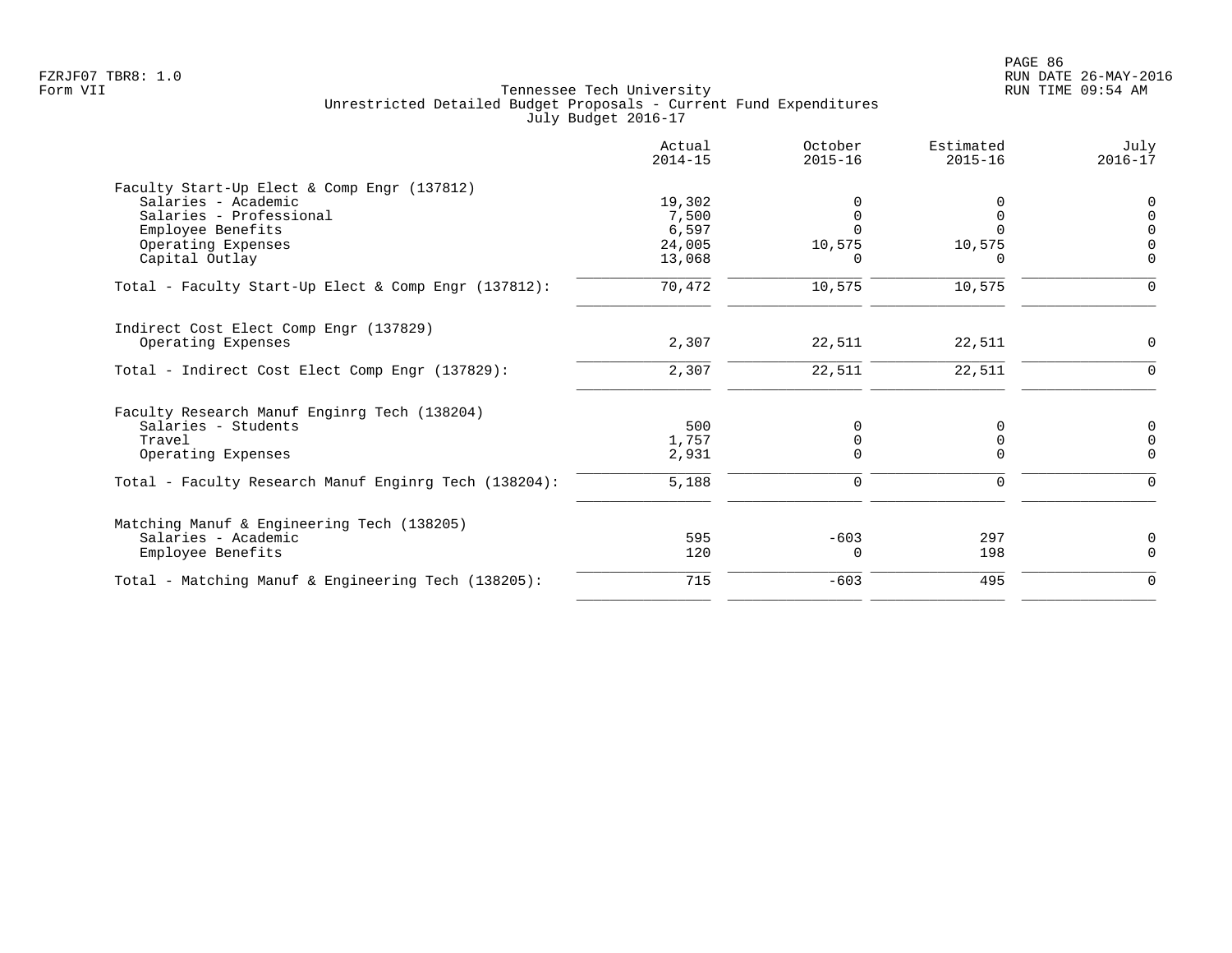PAGE 87 FZRJF07 TBR8: 1.0 RUN DATE 26-MAY-2016

|                                                                                                                                     | Actual<br>$2014 - 15$                | October<br>$2015 - 16$               | Estimated<br>$2015 - 16$         | July<br>$2016 - 17$                               |
|-------------------------------------------------------------------------------------------------------------------------------------|--------------------------------------|--------------------------------------|----------------------------------|---------------------------------------------------|
| IC Faculty Manuf & Engineering Tech (138211)<br>Salaries - Academic<br>Employee Benefits<br>Operating Expenses                      | 128<br>19<br>0                       | 0<br>$\Omega$<br>286                 | 250<br>$\Omega$<br>286           | 0<br>$\mathbf 0$<br>0                             |
| Total - IC Faculty Manuf & Engineering Tech (138211):                                                                               | 147                                  | 286                                  | 536                              | $\Omega$                                          |
| Faculty Start-Up Manuf & Engr Tech (138212)<br>Capital Outlay                                                                       | 15,000                               | 0                                    | 0                                | 0                                                 |
| Total - Faculty Start-Up Manuf & Engr Tech (138212):                                                                                | 15,000                               | $\mathbf 0$                          | $\Omega$                         | $\Omega$                                          |
| Indirect Cost Manuf & Enginrg Tech (138229)<br>Travel<br>Operating Expenses<br>Total - Indirect Cost Manuf & Enginrg Tech (138229): | 3,338<br>525<br>3,863                | $\Omega$<br>9,825<br>9,825           | 0<br>9,825<br>9,825              | 0<br>$\mathbf 0$<br>$\Omega$                      |
| Match Mechanical Engineering (138405)<br>Salaries - Academic<br>Employee Benefits<br>Travel<br>Operating Expenses                   | 3,095<br>746<br>$\Omega$<br>$\Omega$ | $\Omega$<br>$-45$<br>$\cap$<br>5,750 | 5,286<br>1,171<br>1,200<br>5,750 | 0<br>$\overline{0}$<br>$\overline{0}$<br>$\Omega$ |
| Total - Match Mechanical Engineering (138405):                                                                                      | 3,841                                | 5,705                                | 13,407                           | 0                                                 |
|                                                                                                                                     |                                      |                                      |                                  |                                                   |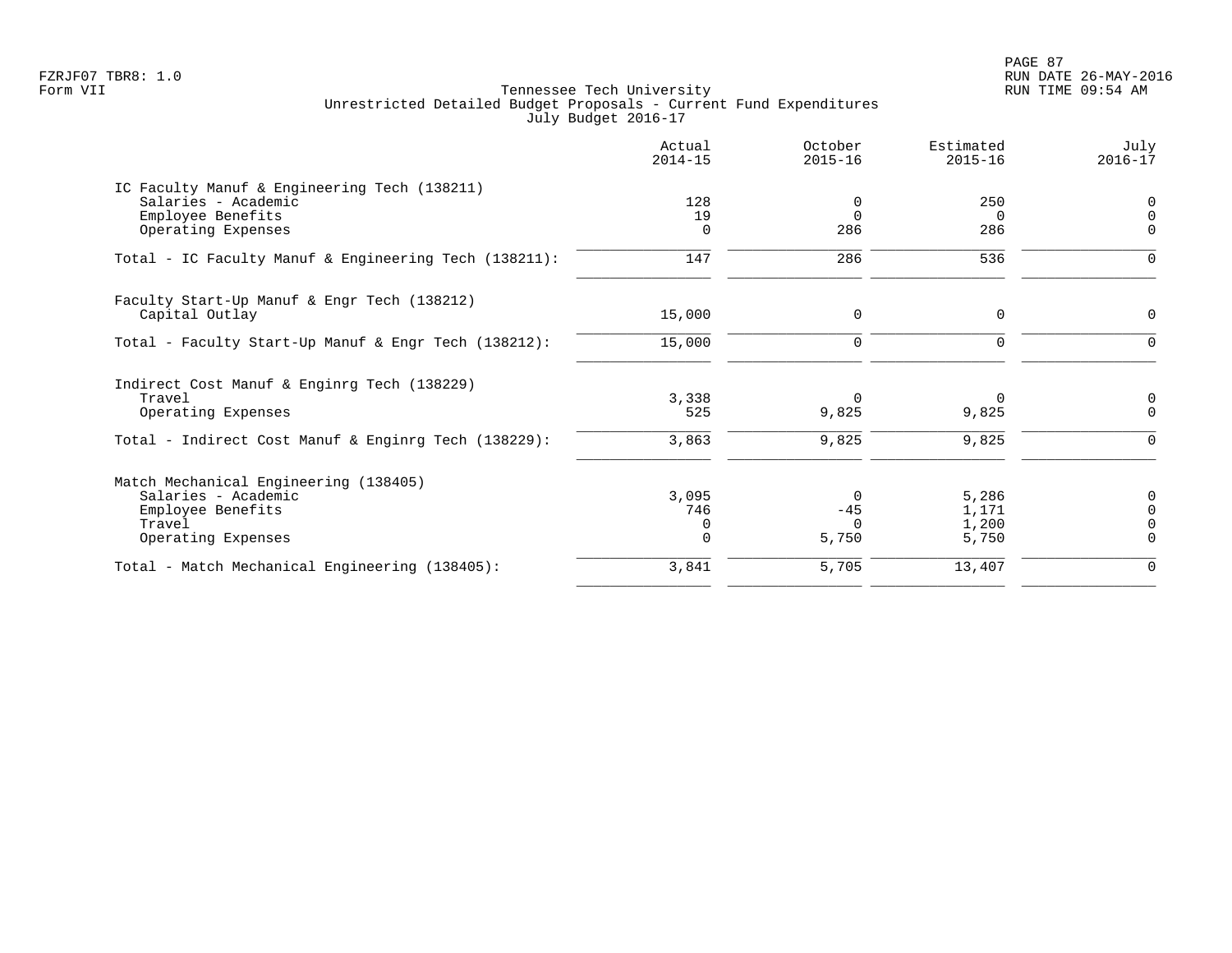|                                                     | Actual<br>$2014 - 15$ | October<br>$2015 - 16$ | Estimated<br>$2015 - 16$ | July<br>$2016 - 17$ |
|-----------------------------------------------------|-----------------------|------------------------|--------------------------|---------------------|
| IC Faculty Mechanical Engineering (138411)          |                       |                        |                          |                     |
| Salaries - Academic                                 | 6,147                 |                        | 16,300                   |                     |
| Salaries - Professional                             | 5,152                 |                        |                          |                     |
| Employee Benefits                                   | 1,597                 |                        |                          |                     |
| Operating Expenses                                  | 0                     | 21,371                 | 21,371                   | O                   |
| Total - IC Faculty Mechanical Engineering (138411): | 12,896                | 21,371                 | 37,671                   | O                   |
| Faculty Start-Up Mechanical Engr (138412)           |                       |                        |                          |                     |
| Salaries - Academic                                 | 23,428                |                        |                          |                     |
| Salaries - Students                                 | 4,500                 |                        | 0                        |                     |
| Salaries - Professional                             | 28,500                |                        | 3,000                    |                     |
| Employee Benefits                                   | 29,809                |                        | 0                        |                     |
| Travel                                              | 13,385                |                        | <sup>n</sup>             |                     |
| Operating Expenses                                  | 16,040                | 4,500                  | 1,500                    |                     |
| Capital Outlay                                      | 6,134                 |                        | O                        |                     |
| Total - Faculty Start-Up Mechanical Engr (138412):  | 121,796               | 4,500                  | 4,500                    |                     |
| Faculty Research Mechanical Engrg (138414)          |                       |                        |                          |                     |
| Salaries - Students                                 | 2,514                 | 5,000                  | 5,000                    |                     |
| Employee Benefits                                   | 96                    | $\Omega$               | $\Omega$                 |                     |
| Travel                                              | 1,500                 | 3,000                  | 3,000                    |                     |
| Operating Expenses                                  | 5,890                 | 1,000                  | 1,000                    |                     |
| Capital Outlay                                      | 0                     | 11,000                 | 11,000                   |                     |
| Total - Faculty Research Mechanical Engrg (138414): | 10,000                | 20,000                 | 20,000                   | $\Omega$            |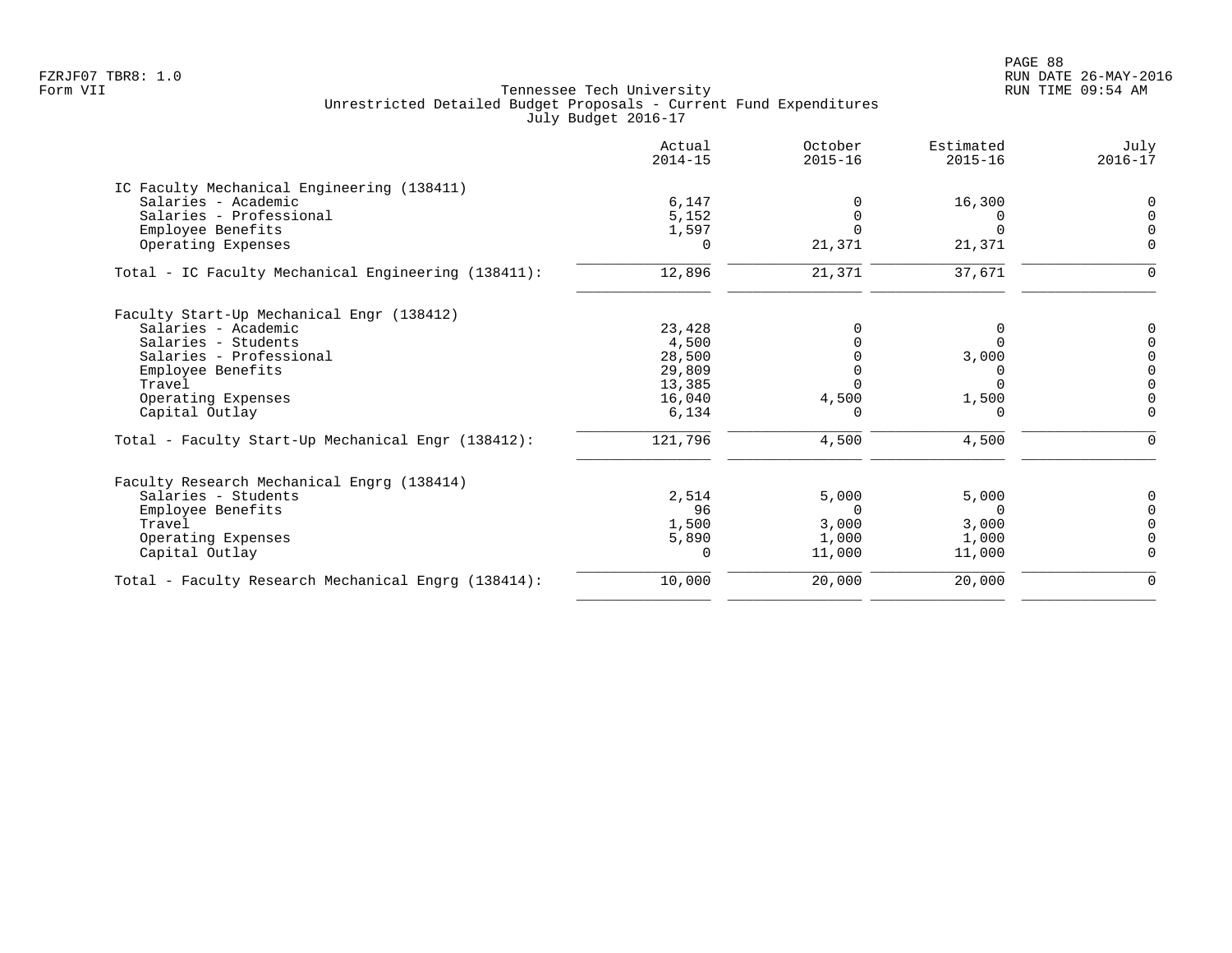|                                                      | Actual<br>$2014 - 15$ | October<br>$2015 - 16$ | Estimated<br>$2015 - 16$ | July<br>$2016 - 17$  |
|------------------------------------------------------|-----------------------|------------------------|--------------------------|----------------------|
| Indirect Cost Mech Engr (138429)                     |                       |                        |                          |                      |
| Travel<br>Operating Expenses                         | 1,593<br>7,153        | $\Omega$<br>22,207     | 1,085<br>17,402          | $\Omega$<br>$\Omega$ |
| Total - Indirect Cost Mech Engr (138429):            | 8,746                 | 22,207                 | 18,487                   | ∩                    |
| IC Faculty Manufacturing Center (139011)             |                       |                        |                          |                      |
| Salaries - Academic                                  | 766                   | 0                      | 540                      | $\Omega$             |
| Employee Benefits                                    | 171                   | $\Omega$               | $\Omega$                 | $\Omega$             |
| Travel                                               | 2,585                 | $\Omega$               | $\Omega$                 | $\Omega$             |
| Operating Expenses                                   | 3,820                 | 3,095                  | 8,885                    | $\Omega$             |
| Total - IC Faculty Manufacturing Center (139011):    | 7,342                 | 3,095                  | 9,425                    | $\Omega$             |
| Faculty Research Manufacturing Ctr (139014)          |                       |                        |                          |                      |
| Salaries - Students                                  | O                     | 3,000                  | 0                        | 0                    |
| Salaries - Professional                              |                       | 0                      | 3,250                    | $\Omega$             |
| Employee Benefits                                    |                       | $\Omega$               | 2,500                    | $\Omega$             |
| Travel                                               |                       | 1,000                  | 1,000                    |                      |
| Operating Expenses                                   | $\Omega$              | 6,000                  | 3,250                    | $\Omega$             |
| Total - Faculty Research Manufacturing Ctr (139014): | $\Omega$              | 10,000                 | 10,000                   | $\Omega$             |
| Indirect Cost Manuf Res Center (139029)              |                       |                        |                          |                      |
| Operating Expenses                                   | 5,604                 | 15,496                 | 17,746                   | 10,620               |
| Total - Indirect Cost Manuf Res Center (139029):     | 5,604                 | 15,496                 | 17,746                   | 10,620               |
|                                                      |                       |                        |                          |                      |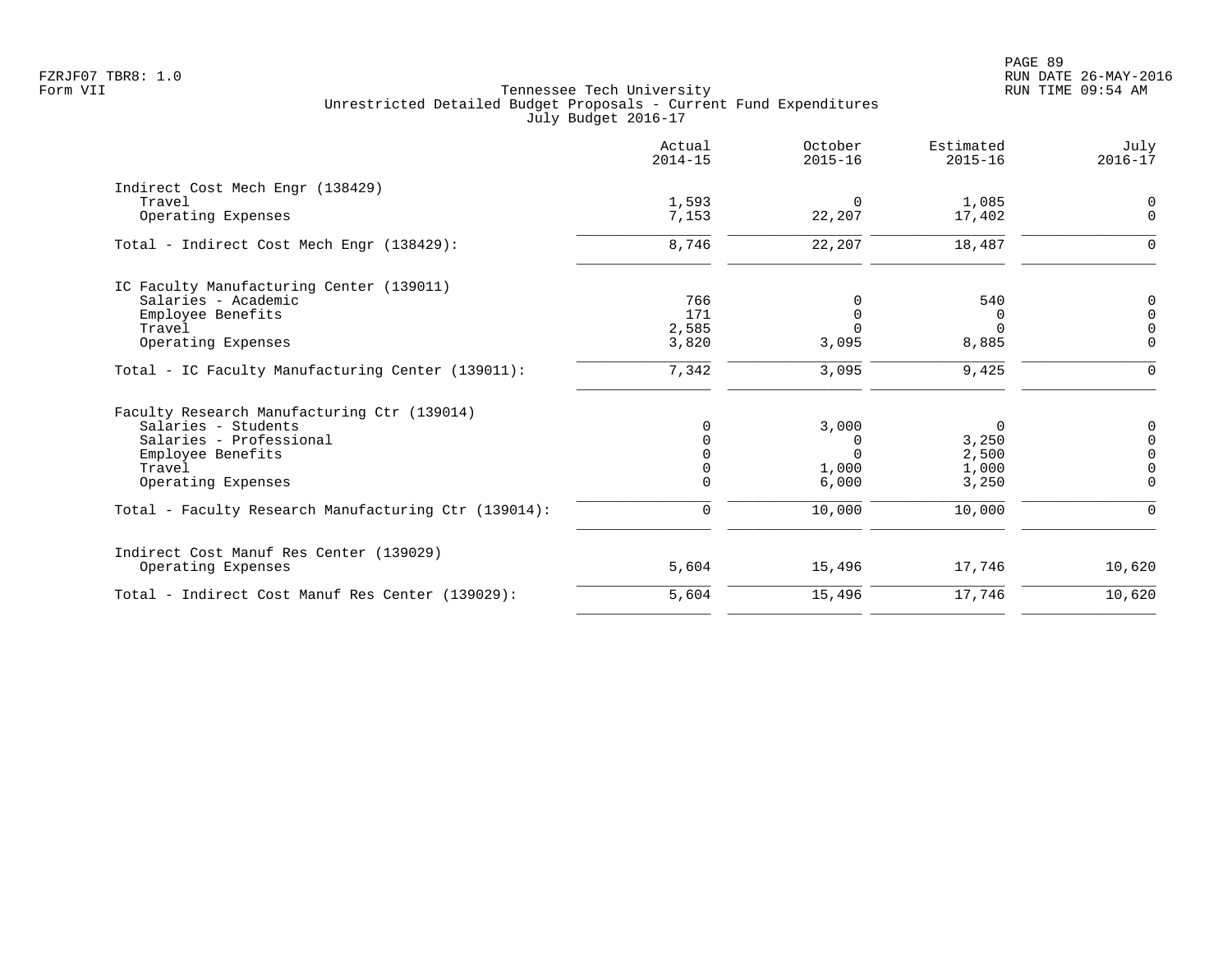PAGE 90 FZRJF07 TBR8: 1.0 RUN DATE 26-MAY-2016

| Actual<br>$2014 - 15$                    | October<br>$2015 - 16$                        | Estimated<br>$2015 - 16$                      | July<br>$2016 - 17$                                        |
|------------------------------------------|-----------------------------------------------|-----------------------------------------------|------------------------------------------------------------|
| $\mathbf 0$                              | 1,490                                         | $\Omega$                                      | 0                                                          |
| $\Omega$                                 | 1,490                                         | $\mathbf 0$                                   | $\Omega$                                                   |
| 1,263                                    | 160                                           | 160                                           | $\mathbf 0$                                                |
| 1,263                                    | 160                                           | 160                                           | $\Omega$                                                   |
| 3,480<br>113<br>1,160<br>6,577<br>11,330 | 1,000<br>$\Omega$<br>1,000<br>8,000<br>10,000 | 1,000<br>$\Omega$<br>1,000<br>8,000<br>10,000 | 0<br>$\mathbf 0$<br>$\mathbf 0$<br>$\mathbf 0$<br>$\Omega$ |
| 7,460                                    | 2,720                                         | 2,770                                         | 6,820<br>6,820                                             |
| 0                                        | 0                                             | 1,000                                         | 0                                                          |
| $\Omega$                                 | $\mathbf 0$                                   | 1,000                                         | $\Omega$                                                   |
|                                          | 7,460                                         | 2,720                                         | 2,770                                                      |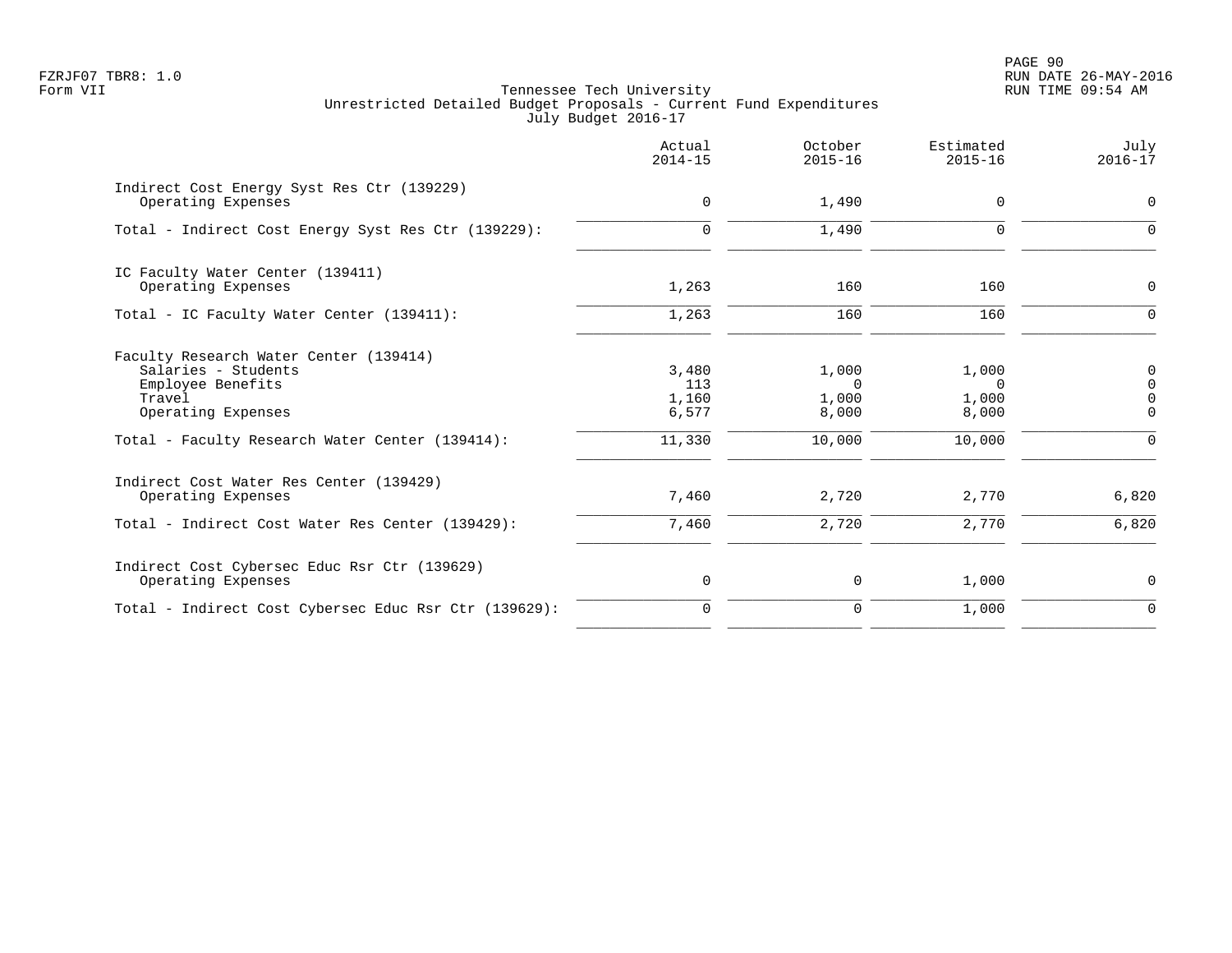|                                                                                                                 | Actual<br>$2014 - 15$          | October<br>$2015 - 16$              | Estimated<br>$2015 - 16$   | July<br>$2016 - 17$             |
|-----------------------------------------------------------------------------------------------------------------|--------------------------------|-------------------------------------|----------------------------|---------------------------------|
| Indirect Cost Dean Coll of Bus (140029)<br>Operating Expenses                                                   | $\mathbf 0$                    | 18,270                              | 18,270                     | $\mathbf 0$                     |
| Total - Indirect Cost Dean Coll of Bus (140029):                                                                | $\Omega$                       | 18,270                              | 18,270                     | $\Omega$                        |
| Indirect Cost Business Media Center (140129)<br>Salaries - Academic<br>Salaries - Students<br>Employee Benefits | $\overline{0}$<br>7,755<br>360 | $\Omega$<br>$\mathbf 0$<br>$\Omega$ | 1,160<br>8,500<br>700      | 0<br>$\mathbf 0$<br>$\mathbf 0$ |
| Operating Expenses                                                                                              | 3,955                          | 15,790                              | 6,590                      | $\Omega$                        |
| Total - Indirect Cost Business Media Center (140129):                                                           | 12,070                         | 15,790                              | 16,950                     | $\mathbf 0$                     |
| IC Faculty Econ Finance Marketing (142511)<br>Salaries - Academic<br>Employee Benefits<br>Operating Expenses    | 6,281<br>789<br>$\Omega$       | 0<br>$\Omega$<br>1,794              | 8,180<br>$\Omega$<br>1,794 | 0<br>$\mathbf 0$<br>$\mathbf 0$ |
| Total - IC Faculty Econ Finance Marketing (142511):                                                             | 7,070                          | 1,794                               | 9,974                      | $\mathbf 0$                     |
| Faculty Research Econ Fin Marketing (142524)<br>Operating Expenses                                              | 1,490                          | 0                                   | 0                          | $\mathsf{O}$                    |
| Total - Faculty Research Econ Fin Marketing (142524):                                                           | 1,490                          | $\mathbf 0$                         | $\mathbf 0$                | $\mathbf 0$                     |
| Indirect Cost Econ and Finance (142529)<br>Operating Expenses                                                   | $\mathbf 0$                    | 840                                 | 840                        | $\mathbf 0$                     |
| Total - Indirect Cost Econ and Finance (142529):                                                                | $\mathbf 0$                    | 840                                 | 840                        | $\mathbf 0$                     |
|                                                                                                                 |                                |                                     |                            |                                 |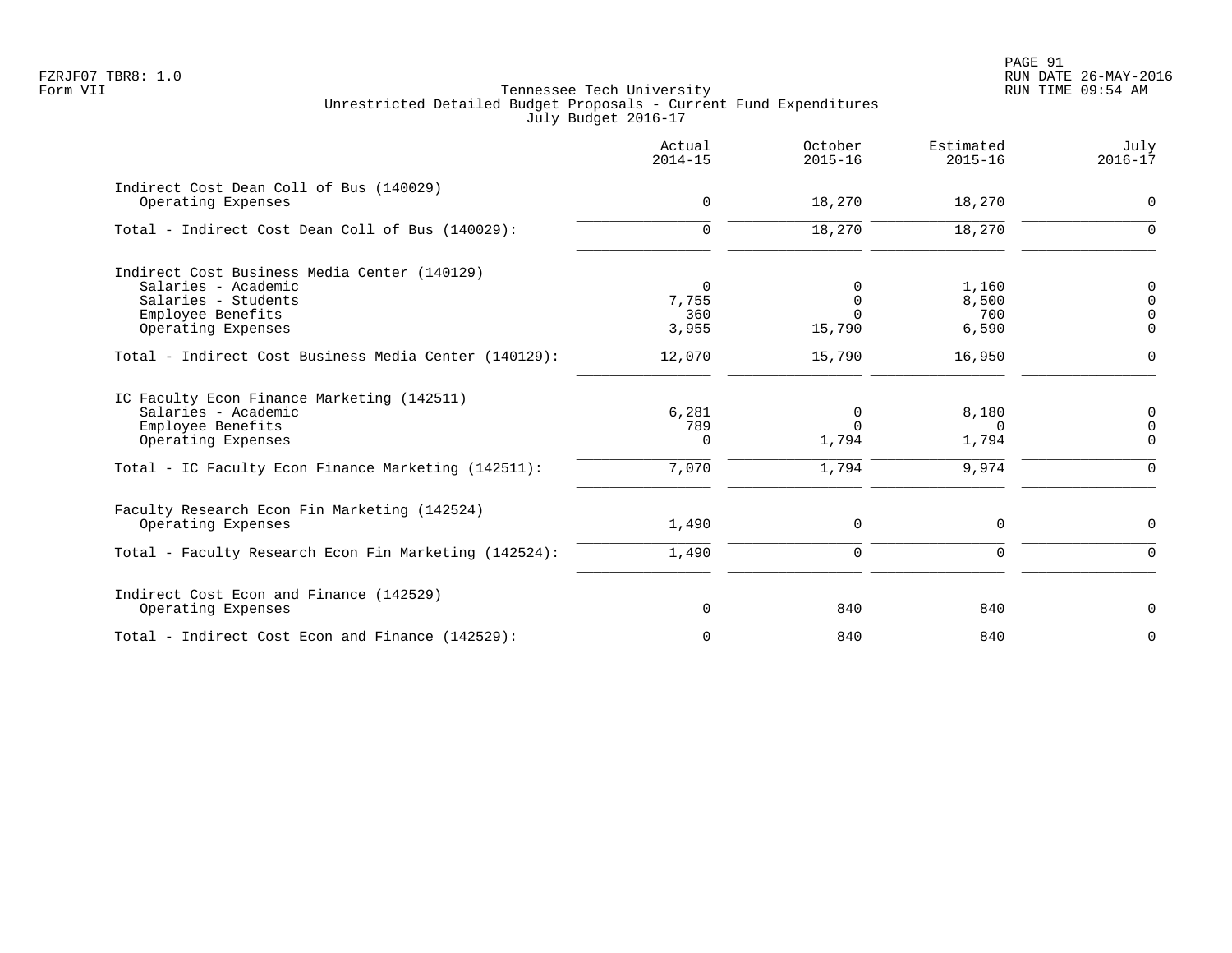PAGE 92 FZRJF07 TBR8: 1.0 RUN DATE 26-MAY-2016

|                                                                                                                                                                         | Actual<br>$2014 - 15$                     | October<br>$2015 - 16$                 | Estimated<br>$2015 - 16$                         | July<br>$2016 - 17$                                               |
|-------------------------------------------------------------------------------------------------------------------------------------------------------------------------|-------------------------------------------|----------------------------------------|--------------------------------------------------|-------------------------------------------------------------------|
| Indirect Cost Dec Sci and Mgnt (144029)<br>Salaries - Academic<br>Employee Benefits                                                                                     | 569<br>101                                | 0<br>0                                 | 990<br>0                                         | $\mathbf 0$<br>$\mathbf 0$                                        |
| Total - Indirect Cost Dec Sci and Mgnt (144029):                                                                                                                        | 670                                       | $\mathbf 0$                            | 990                                              | $\Omega$                                                          |
| Match Dean College of Education (150015)<br>Operating Expenses                                                                                                          | 103,578                                   | 253,886                                | 253,886                                          | $\mathbf 0$                                                       |
| Total - Match Dean College of Education (150015):                                                                                                                       | 103,578                                   | 253,886                                | 253,886                                          | $\Omega$                                                          |
| Indirect Cost College of Educ (150029)<br>Salaries - Supporting<br>Employee Benefits<br>Travel<br>Operating Expenses<br>Total - Indirect Cost College of Educ (150029): | 1,315<br>314<br>3,140<br>11,374<br>16,143 | 0<br>0<br>$\Omega$<br>20,220<br>20,220 | 0<br>$\mathbf 0$<br>$\Omega$<br>20,220<br>20,220 | $\mathbf 0$<br>$\mathbf 0$<br>$\mathbf 0$<br>$\Omega$<br>$\Omega$ |
| Research Education (151504)<br>Travel                                                                                                                                   | 3,375                                     | 0                                      | 2,500                                            | 0                                                                 |
| Total - Research Education (151504):                                                                                                                                    | 3,375                                     | $\mathbf 0$                            | 2,500                                            | $\Omega$                                                          |
| Indirect Cost Assoc Dean Educ (151529)<br>Operating Expenses                                                                                                            | 1,824                                     | 1,322                                  | 1,322                                            | 0                                                                 |
| Total - Indirect Cost Assoc Dean Educ (151529):                                                                                                                         | 1,824                                     | 1,322                                  | 1,322                                            | $\Omega$                                                          |
|                                                                                                                                                                         |                                           |                                        |                                                  |                                                                   |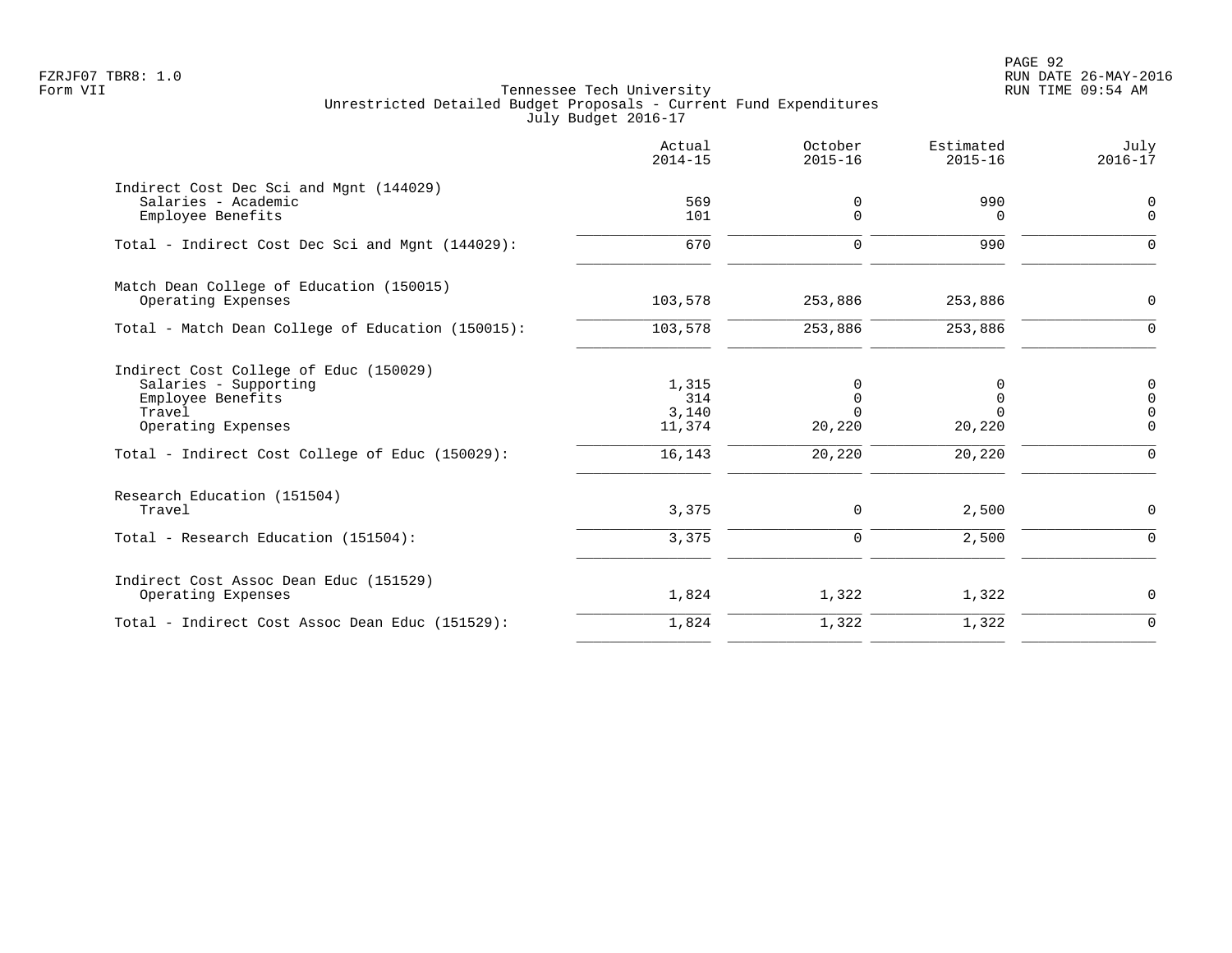|                                                                                                                                                                 | Actual<br>$2014 - 15$      | October<br>$2015 - 16$      | Estimated<br>$2015 - 16$          | July<br>$2016 - 17$                            |
|-----------------------------------------------------------------------------------------------------------------------------------------------------------------|----------------------------|-----------------------------|-----------------------------------|------------------------------------------------|
| Counseling and Psychology (152000)<br>Employee Benefits                                                                                                         | 0                          | 200                         | 200                               | 200                                            |
| Total - Counseling and Psychology (152000):                                                                                                                     | $\Omega$                   | 200                         | 200                               | 200                                            |
| Match Counseling Psychology (152005)<br>Salaries - Academic                                                                                                     | $\mathbf 0$                | 1,239                       | 1,239                             | $\mathbf 0$                                    |
| Total - Match Counseling Psychology (152005):                                                                                                                   | $\Omega$                   | 1,239                       | 1,239                             | $\Omega$                                       |
| IC Faculty Counseling and Psych (152011)<br>Salaries - Academic<br>Employee Benefits<br>Operating Expenses<br>Total - IC Faculty Counseling and Psych (152011): | 4,309<br>552<br>0<br>4,861 | 0<br>$\Omega$<br>328<br>328 | 3,720<br>$\Omega$<br>328<br>4,048 | 0<br>$\overline{0}$<br>$\mathbf 0$<br>$\Omega$ |
| Faculty Research Counsel and Psych (152014)<br>Travel                                                                                                           | $\mathbf 0$                | 3,000                       | 3,000                             | 0                                              |
| Total - Faculty Research Counsel and Psych (152014):                                                                                                            | $\mathbf 0$                | 3,000                       | 3,000                             | $\Omega$                                       |
| Indirect Cost Counsel and Psychol (152029)<br>Travel<br>Operating Expenses                                                                                      | 63<br>13,748               | $\Omega$<br>18,864          | $\Omega$<br>18,864                | $\mathbf 0$<br>$\Omega$                        |
| Total - Indirect Cost Counsel and Psychol (152029):                                                                                                             | 13,811                     | 18,864                      | 18,864                            | $\Omega$                                       |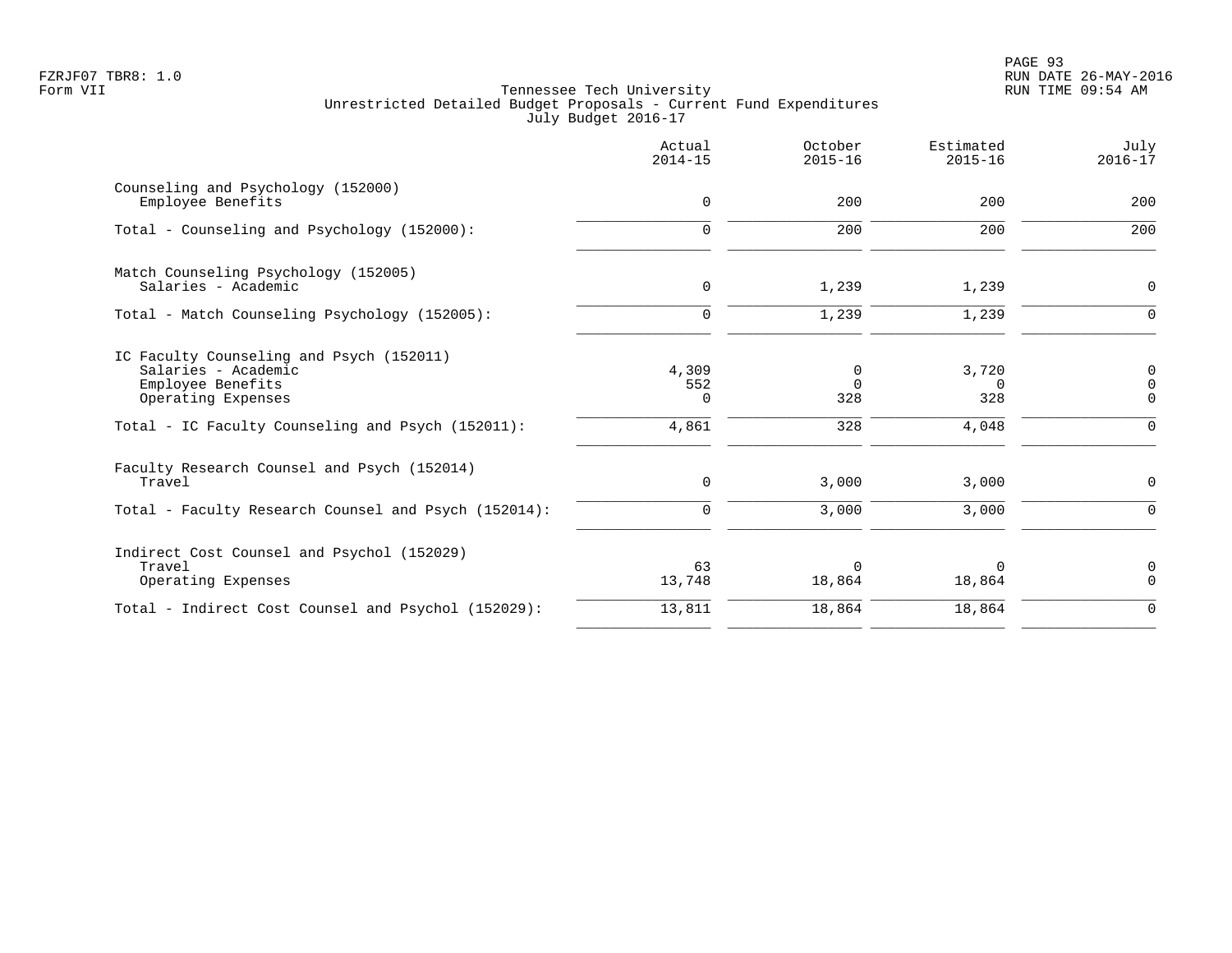PAGE 94 FZRJF07 TBR8: 1.0 RUN DATE 26-MAY-2016

|                                                                                                                                                                         | Actual<br>$2014 - 15$             | October<br>$2015 - 16$                   | Estimated<br>$2015 - 16$                 | July<br>$2016 - 17$                                                  |
|-------------------------------------------------------------------------------------------------------------------------------------------------------------------------|-----------------------------------|------------------------------------------|------------------------------------------|----------------------------------------------------------------------|
| IC Faculty Dept Teacher Educ (152511)<br>Salaries - Academic<br>Employee Benefits                                                                                       | 179<br>41                         | 0<br>$\Omega$                            | 240<br>$\Omega$                          | 0<br>$\Omega$                                                        |
| Total - IC Faculty Dept Teacher Educ (152511):                                                                                                                          | 220                               | $\mathbf 0$                              | 240                                      | $\Omega$                                                             |
| Match Dept of Teacher Educ (152515)<br>Salaries - Academic<br>Salaries - Professional                                                                                   | 0<br>$\mathbf 0$                  | 0<br>$\Omega$                            | 1,619<br>840                             | 0<br>$\overline{0}$                                                  |
| Total - Match Dept of Teacher Educ (152515):                                                                                                                            | $\mathbf 0$                       | $\mathbf 0$                              | 2,459                                    | $\Omega$                                                             |
| Faculty Research Curr Instruct (153004)<br>Salaries - Students<br>Employee Benefits<br>Travel<br>Operating Expenses<br>Total - Faculty Research Curr Instruct (153004): | 83<br>4<br>$\Omega$<br>450<br>537 | 725<br>$\Omega$<br>500<br>4,390<br>5,615 | 725<br>$\Omega$<br>500<br>4,390<br>5,615 | $\mathbf 0$<br>$\overline{0}$<br>$\Omega$<br>$\mathbf 0$<br>$\Omega$ |
| Matching Curriculum Instruction (153005)<br>Salaries - Academic<br>Total - Matching Curriculum Instruction (153005):                                                    | $\mathbf 0$<br>$\Omega$           | $\Omega$<br>$\Omega$                     | 4,710<br>4,710                           | $\Omega$<br>$\Omega$                                                 |
| IC Faculty Curr and Instruction (153011)<br>Salaries - Academic<br>Employee Benefits<br>Operating Expenses                                                              | 5,748<br>1,275<br>$\Omega$        | 0<br>$\Omega$<br>10,077                  | 3,050<br>$\Omega$<br>11,262              | $\Omega$<br>$\Omega$<br>$\Omega$                                     |
| Total - IC Faculty Curr and Instruction (153011):                                                                                                                       | 7,023                             | 10,077                                   | 14,312                                   | $\Omega$                                                             |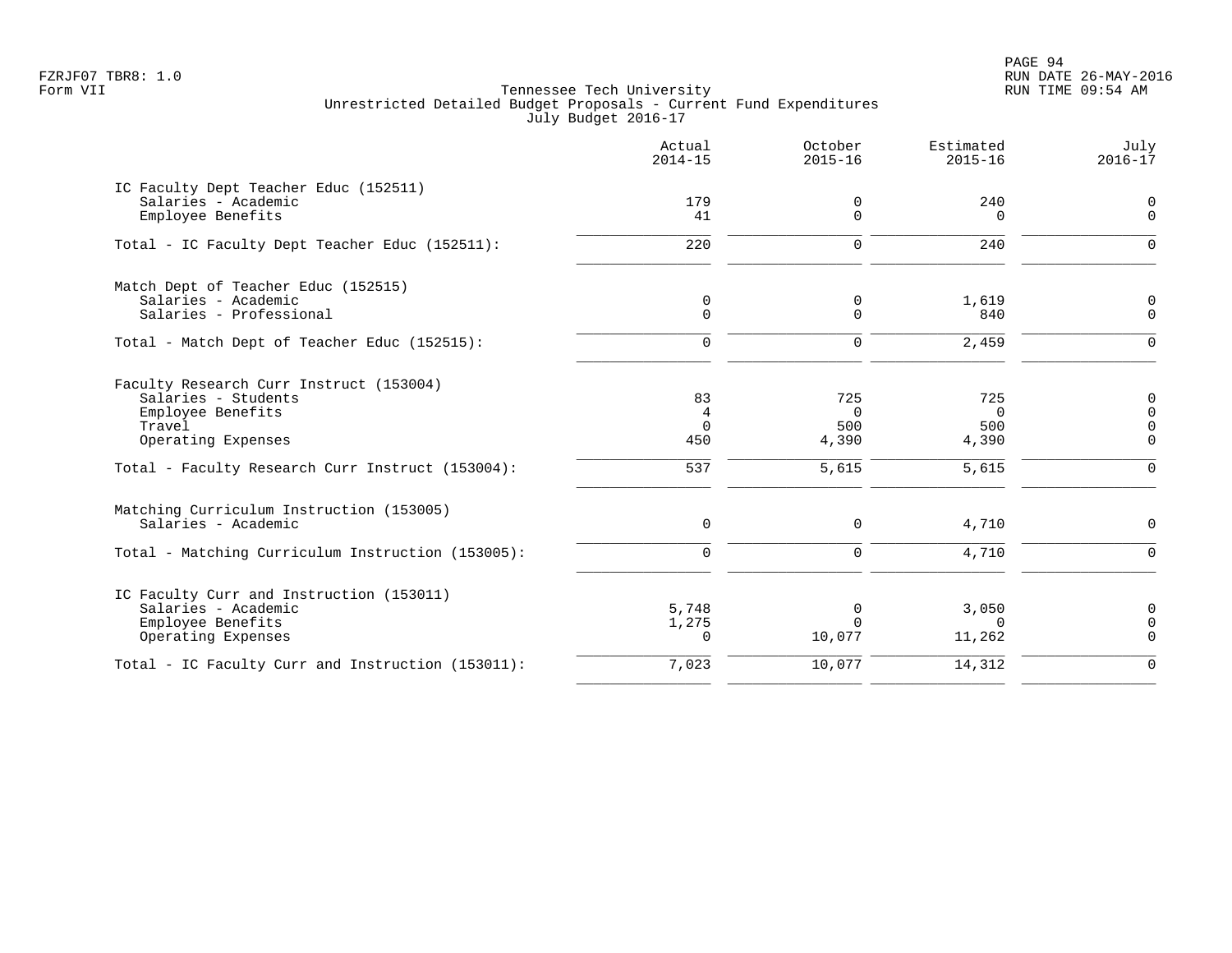PAGE 95 FZRJF07 TBR8: 1.0 RUN DATE 26-MAY-2016

|                                                                                                                         | Actual<br>$2014 - 15$ | October<br>$2015 - 16$    | Estimated<br>$2015 - 16$ | July<br>$2016 - 17$                    |
|-------------------------------------------------------------------------------------------------------------------------|-----------------------|---------------------------|--------------------------|----------------------------------------|
| Indirect Cost Curr and Instruct (153029)<br>Operating Expenses                                                          | 23,778                | 14,875                    | 14,685                   | $\mathbf 0$                            |
| Total - Indirect Cost Curr and Instruct (153029):                                                                       | 23,778                | 14,875                    | 14,685                   | $\Omega$                               |
| IC Faculty Child Dev Lab (153411)<br>Travel                                                                             | 109                   | 0                         | 0                        | $\mathbf 0$                            |
| Total - IC Faculty Child Dev Lab (153411):                                                                              | 109                   | 0                         | $\mathbf 0$              | $\Omega$                               |
| Child Dev Lab Indirect Costs (153429)<br>Travel<br>Operating Expenses<br>Total - Child Dev Lab Indirect Costs (153429): | 144<br>0<br>144       | $\mathbf 0$<br>366<br>366 | 0<br>366<br>366          | $\mathbf 0$<br>$\mathbf 0$<br>$\Omega$ |
| Faculty Research EXPW (154014)<br>Operating Expenses                                                                    | $\mathbf 0$           | 2,276                     | 2,276                    | $\mathbf 0$                            |
| Total - Faculty Research EXPW (154014):                                                                                 | $\Omega$              | 2,276                     | 2,276                    | $\Omega$                               |
| Faculty Research Music Art (155014)<br>Travel<br>Operating Expenses                                                     | 500<br>4,500          | 2,350<br>650              | 2,350<br>650             | 0<br>$\Omega$                          |
| Total - Faculty Research Music Art (155014):                                                                            | 5,000                 | 3,000                     | 3,000                    | $\mathbf 0$                            |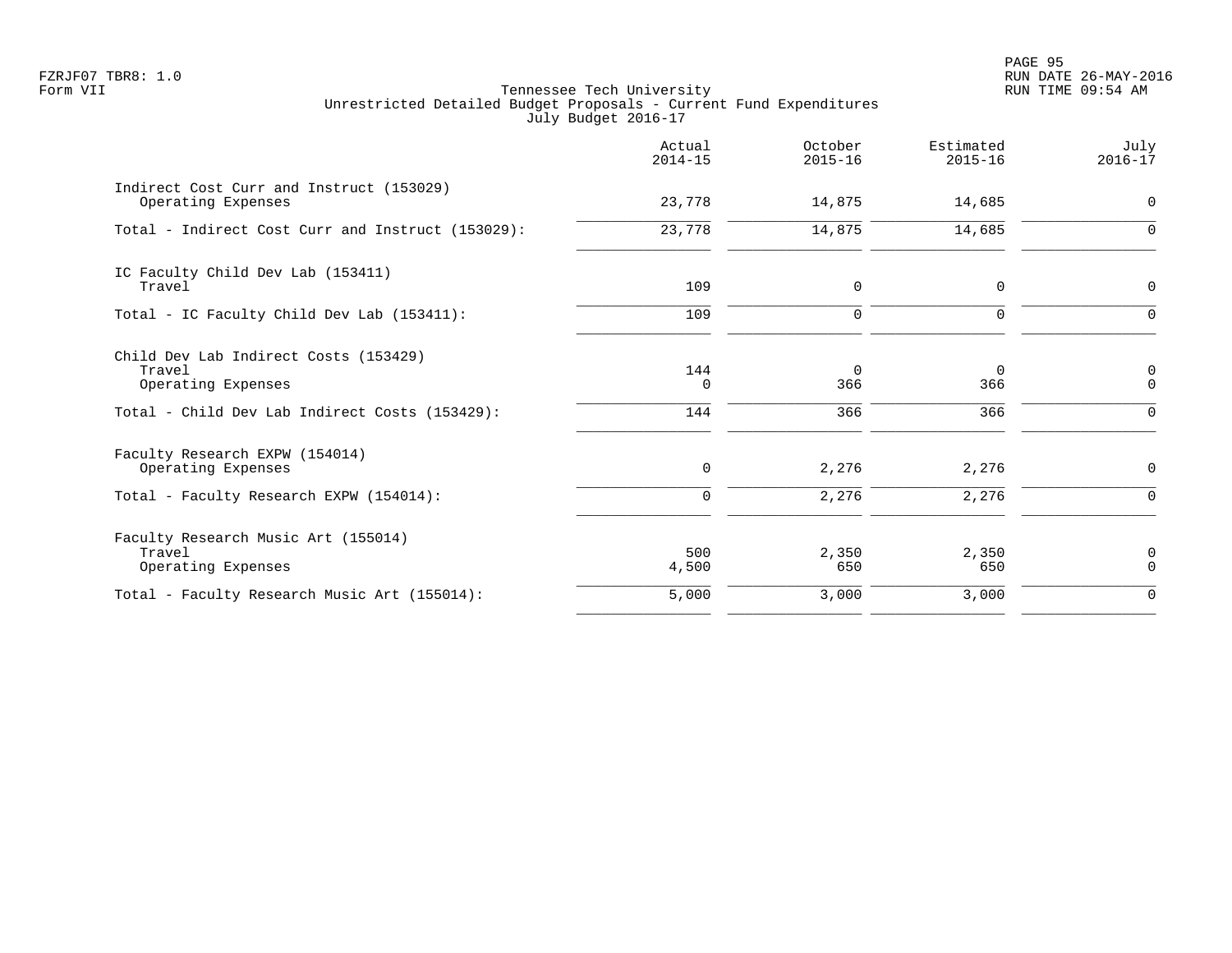|                                                | Actual<br>$2014 - 15$ | October<br>$2015 - 16$ | Estimated<br>$2015 - 16$ | July<br>$2016 - 17$      |
|------------------------------------------------|-----------------------|------------------------|--------------------------|--------------------------|
| Match STEM (156005)                            |                       |                        |                          |                          |
| Salaries - Academic<br>Employee Benefits       | 1,510<br>487          | 23<br>$\Omega$         | 0<br>0                   | 0<br>$\mathbf 0$         |
| Total - Match STEM (156005):                   | 1,997                 | 23                     | $\Omega$                 | $\Omega$                 |
| Indirect Costs STEM Center (156009)            |                       |                        |                          |                          |
| Operating Expenses                             | 2,705                 | 12,495                 | 12,495                   | $\mathbf 0$              |
| Total - Indirect Costs STEM Center (156009):   | 2,705                 | 12,495                 | 12,495                   | $\mathbf 0$              |
| IC Faculty STEM (156021)<br>Operating Expenses | 2,882                 | 4,247                  | 4,977                    | $\Omega$                 |
| Total - IC Faculty STEM (156021):              | 2,882                 | 4,247                  | 4,977                    | $\Omega$                 |
| Indirect Cost Rural Educ (156029)              |                       |                        |                          |                          |
| Operating Expenses                             | $\mathbf 0$           | 30                     | 30                       | $\mathbf 0$              |
| Total - Indirect Cost Rural Educ (156029):     | $\Omega$              | 30                     | 30                       | $\Omega$                 |
| Horticulture Rest Staff (160001)               |                       |                        |                          |                          |
| Salaries - Academic                            | 76,080                | 70,559                 | 70,559                   | 70,559                   |
| Salaries - Supporting<br>Salaries - Students   | 62,982<br>1,704       | 70,483<br>$\Omega$     | 70,540<br>5,600          | 70,483<br>$\overline{0}$ |
| Employee Benefits                              | 55,565                | 55,050                 | 55,050                   | 55,050                   |
| Travel                                         | 2,312                 | 470                    | 470                      | 470                      |
| Operating Expenses                             | 12,322                | 18,500                 | 12,843                   | 6,900                    |
| Total - Horticulture Rest Staff (160001):      | 210,965               | 215,062                | 215,062                  | 203,462                  |
|                                                |                       |                        |                          |                          |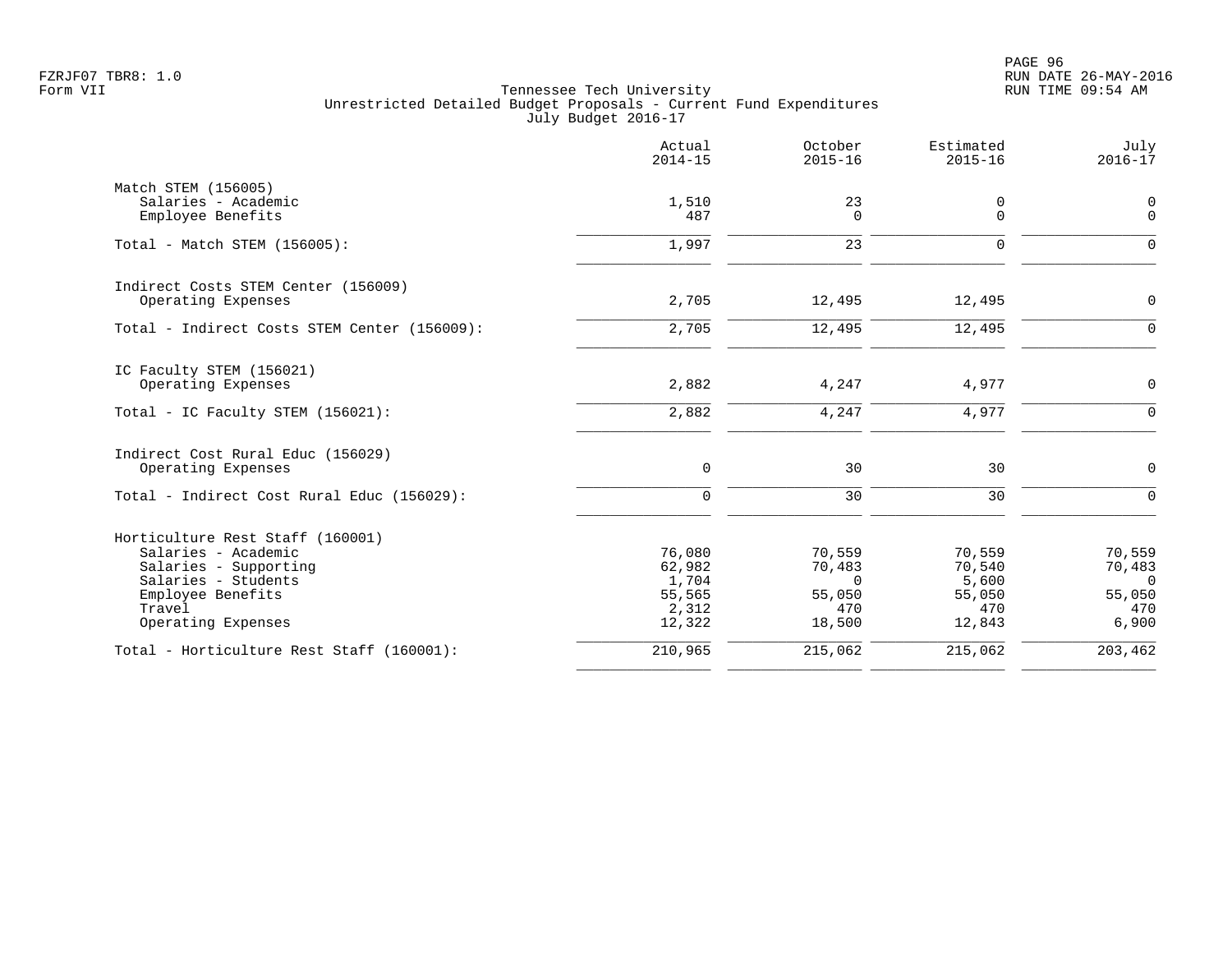PAGE 97 FZRJF07 TBR8: 1.0 RUN DATE 26-MAY-2016

|                                                     | Actual<br>$2014 - 15$ | October<br>$2015 - 16$  | Estimated<br>$2015 - 16$ | July<br>$2016 - 17$     |
|-----------------------------------------------------|-----------------------|-------------------------|--------------------------|-------------------------|
| Indirect Cost Coll of Ag Hum Ecol (160029)          |                       |                         |                          |                         |
| Travel<br>Operating Expenses                        | $\mathbf 0$<br>144    | $\overline{0}$<br>9,135 | 76<br>9,059              | $\Omega$<br>$\mathbf 0$ |
| Total - Indirect Cost Coll of Aq Hum Ecol (160029): | 144                   | 9,135                   | 9,135                    | 0                       |
| IC Faculty School of Gen Ag (163011)                |                       |                         |                          |                         |
| Salaries - Academic                                 | 1,424                 | 0                       | 1,030                    | 0                       |
| Employee Benefits                                   | 159                   | $\Omega$                | $\Omega$                 | $\Omega$                |
| Operating Expenses                                  | 0                     | 910                     | 910                      | $\mathbf 0$             |
| Total - IC Faculty School of Gen Ag (163011):       | 1,583                 | 910                     | 1,940                    | $\Omega$                |
| Faculty Research Agriculture (163014)               |                       |                         |                          |                         |
| Salaries - Students                                 | 1,631                 | 0                       |                          | 0                       |
| Employee Benefits                                   | 62                    | $\Omega$                | ∩                        | $\Omega$                |
| Travel                                              | 3,741                 |                         |                          |                         |
| Operating Expenses                                  | 1,072                 | $\Omega$                | $\Omega$                 | $\Omega$                |
| Total - Faculty Research Agriculture (163014):      | 6,506                 | $\mathbf 0$             | 0                        | 0                       |
| Indirect Cost Gen Ag (163029)                       |                       |                         |                          |                         |
| Operating Expenses                                  | 4,561                 | 3,160                   | 3,160                    | 0                       |
| Total - Indirect Cost Gen Ag (163029):              | 4,561                 | 3,160                   | 3,160                    | $\mathbf 0$             |
|                                                     |                       |                         |                          |                         |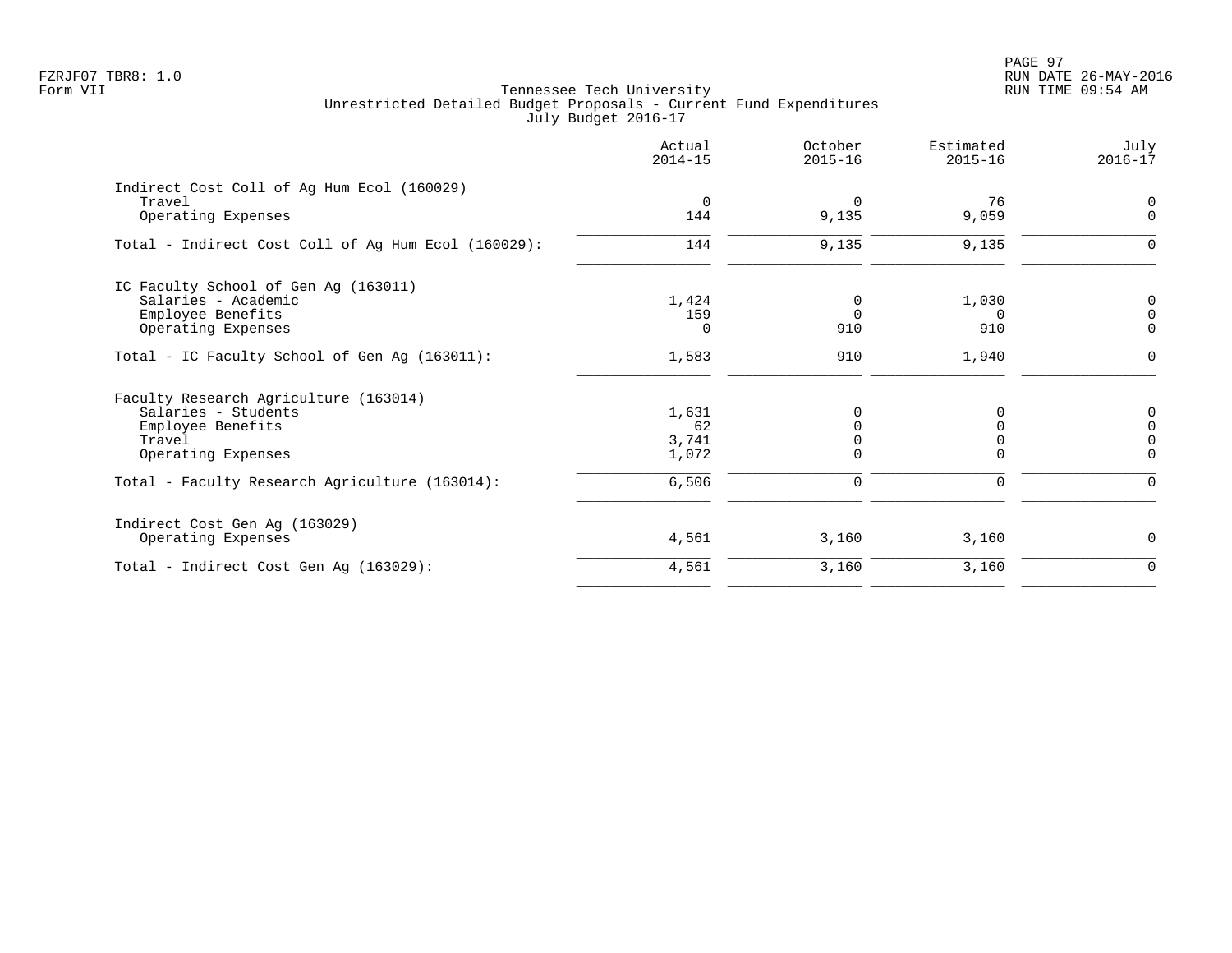|                                               | Actual<br>$2014 - 15$ | October<br>$2015 - 16$ | Estimated<br>$2015 - 16$ | July<br>$2016 - 17$ |
|-----------------------------------------------|-----------------------|------------------------|--------------------------|---------------------|
| IC Faculty Human Ecology (165011)             |                       |                        |                          |                     |
| Salaries - Academic                           | 2,635                 |                        | 1,170                    | $\Omega$            |
| Employee Benefits                             | 597                   |                        | $\Omega$                 | $\Omega$            |
| Travel                                        | 433                   | $\cap$                 | $\Omega$                 | $\cap$              |
| Operating Expenses                            | 240                   | 1,005                  | 1,005                    | $\Omega$            |
| Total - IC Faculty Human Ecology (165011):    | 3,905                 | 1,005                  | 2,175                    | $\Omega$            |
| Indirect Cost Human Ecology (165029)          |                       |                        |                          |                     |
| Salaries - Academic                           | 18,188                |                        |                          | $\Omega$            |
| Employee Benefits                             | 1,392                 | $\Omega$               | $\Omega$                 | $\Omega$            |
| Travel                                        | 4,249                 |                        |                          | $\Omega$            |
| Operating Expenses                            | 12,717                | 6,440                  | 6,450                    | $\mathbf 0$         |
| Total - Indirect Cost Human Ecology (165029): | 36,546                | 6,440                  | 6,450                    | $\Omega$            |
| Faculty Research Nursing (166014)             |                       |                        |                          |                     |
| Salaries - Students                           | 3,036                 | 0                      | 0                        | 0                   |
| Operating Expenses                            | 350                   | 6,614                  | 6,614                    | $\mathbf 0$         |
| Total - Faculty Research Nursing (166014):    | 3,386                 | 6,614                  | 6,614                    | $\mathbf 0$         |
| Research Start-up (166015)                    |                       |                        |                          |                     |
| Operating Expenses                            | $\mathsf{O}$          | 0                      | 75,000                   | $\mathbf 0$         |
| Total - Research Start-up (166015):           | $\mathbf 0$           | 0                      | 75,000                   | $\mathbf 0$         |
|                                               |                       |                        |                          |                     |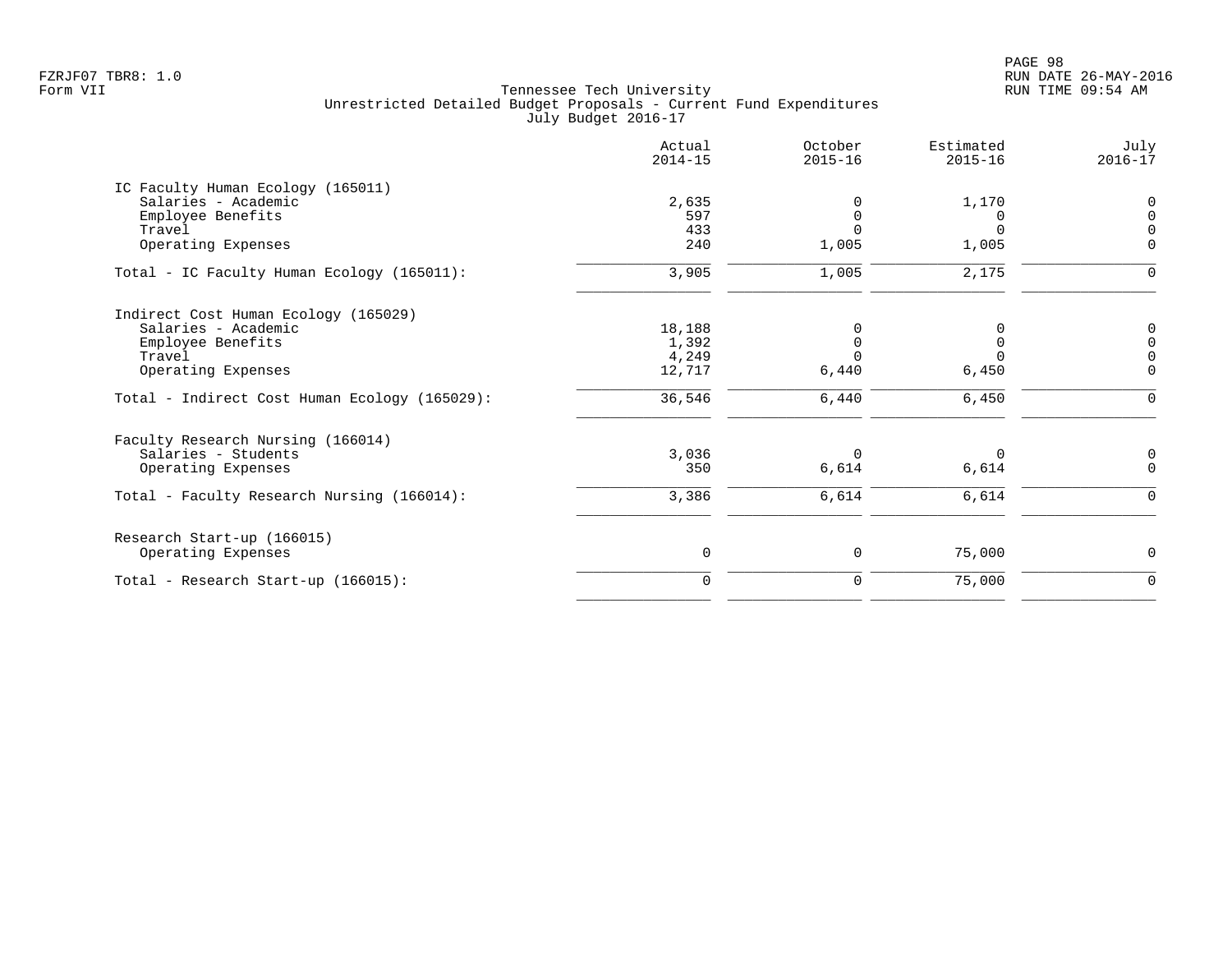|                                                     | Actual<br>$2014 - 15$ | October<br>$2015 - 16$ | Estimated<br>$2015 - 16$ | July<br>$2016 - 17$        |
|-----------------------------------------------------|-----------------------|------------------------|--------------------------|----------------------------|
| Research Admin (170001)                             |                       |                        |                          |                            |
| Salaries - Students                                 | 39,014                | 0                      | $\Omega$                 | $\Omega$                   |
| Salaries - Professional                             | 17,344                | 17,994                 | 4                        | 17,994                     |
| Employee Benefits                                   | 3,846                 | 6,170                  | 6,170                    | 6,170                      |
| Travel                                              | 41,005                | $\Omega$               | 50,000                   | $\Omega$                   |
| Operating Expenses<br>Capital Outlay                | 182,636<br>60,524     | $-8,822$<br>$\Omega$   | 114,168<br>$\Omega$      | $\overline{0}$<br>$\Omega$ |
| Total - Research Admin (170001):                    | 344,369               | 15,342                 | 170,342                  | 24,164                     |
| IC Faculty Office of Research (170011)              |                       |                        |                          |                            |
| Operating Expenses                                  | $\mathbf{0}$          | 1,680                  | 1,680                    | $\Omega$                   |
| Total - IC Faculty Office of Research (170011):     | $\Omega$              | 1,680                  | 1,680                    | $\Omega$                   |
| Indirect Cost Pool 20 Percent (172000)              |                       |                        |                          |                            |
| Operating Expenses                                  | $\mathbf 0$           | $-750$                 | $-750$                   | 249,370                    |
| Total - Indirect Cost Pool 20 Percent (172000):     | $\Omega$              | $-750$                 | $-750$                   | 249,370                    |
| Indirect Cost Pool Faculty 10 Per (172005)          |                       |                        |                          |                            |
| Operating Expenses                                  | $\mathbf 0$           | 89,200                 | $-410$                   | 89,200                     |
| Total - Indirect Cost Pool Faculty 10 Per (172005): | $\mathbf 0$           | 89,200                 | $-410$                   | 89,200                     |
| Faculty Research 30 Percent (174000)                |                       |                        |                          |                            |
| Employee Benefits                                   | 0                     | 19,700                 | 19,700                   | 19,700                     |
| Operating Expenses                                  | $\Omega$              | 275,258                | 165,758                  | 194,290                    |
| Total - Faculty Research 30 Percent (174000):       | $\Omega$              | 294,958                | 185,458                  | 213,990                    |
|                                                     |                       |                        |                          |                            |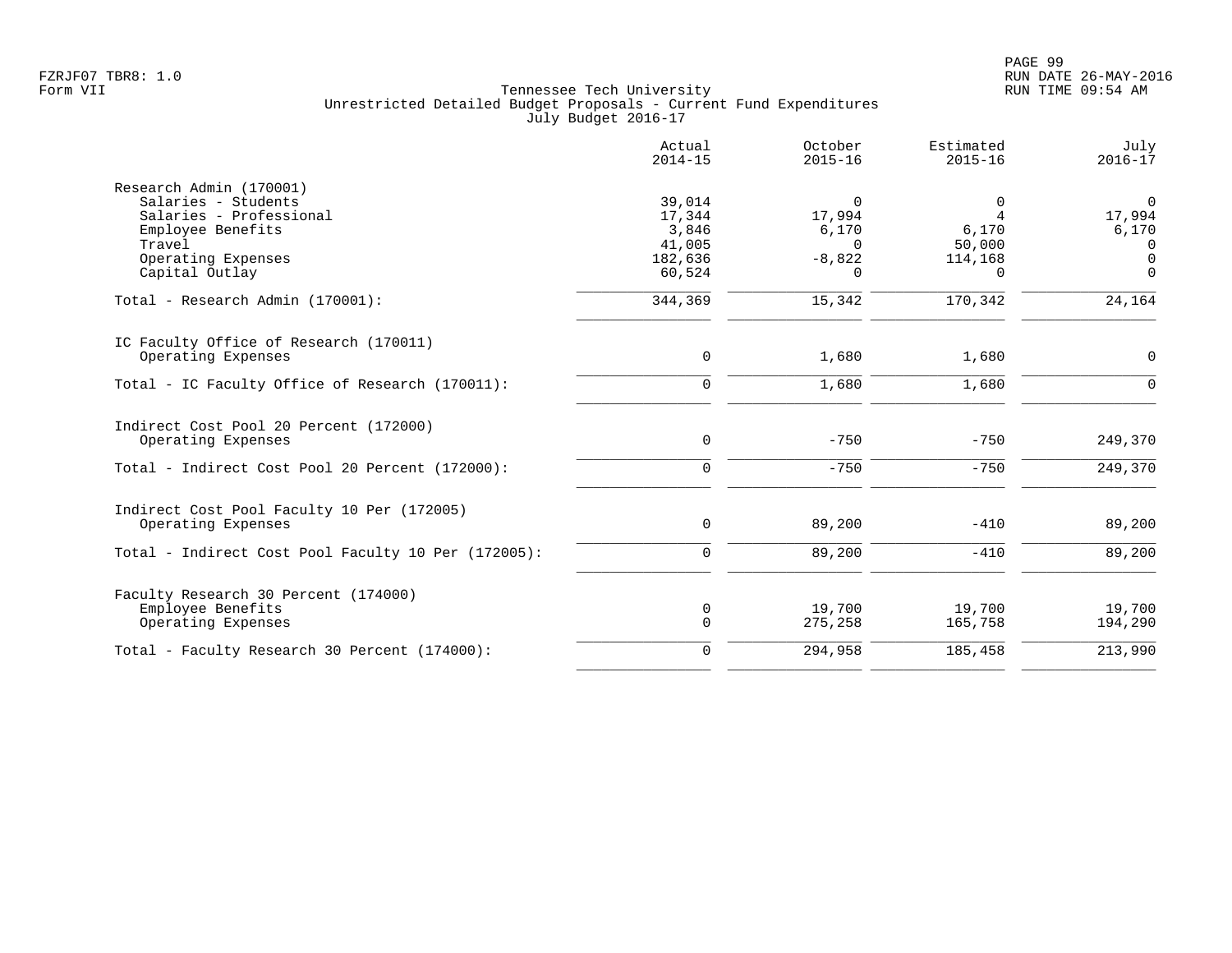|                                                                    | Actual<br>$2014 - 15$ | October<br>$2015 - 16$ | Estimated<br>$2015 - 16$ | July<br>$2016 - 17$ |
|--------------------------------------------------------------------|-----------------------|------------------------|--------------------------|---------------------|
| Fac Research Combined (174001)<br>Employee Benefits                | $\mathbf 0$           | 9,840                  | 9,840                    | 9,840               |
| Total - Fac Research Combined (174001):                            | $\Omega$              | 9,840                  | 9,840                    | 9,840               |
| Indirect Costs Extended Programs (180029)<br>Operating Expenses    | $\mathbf 0$           | 3,570                  | 3,570                    | $\mathbf 0$         |
| Total - Indirect Costs Extended Programs (180029):                 | $\Omega$              | 3,570                  | 3,570                    | $\Omega$            |
| TBR Spouse Dependent Discount (700000)<br>Employee Benefits        | 7,314                 | 35,150                 | 35,150                   | 35,150              |
| Total - TBR Spouse Dependent Discount (700000):                    | 7,314                 | 35,150                 | 35,150                   | 35,150              |
| TBR Employ Remission PC191 (700001)<br>Employee Benefits           | 21,438                | 23,120                 | 23,120                   | 23,120              |
| Total - TBR Employ Remission PC191 (700001):                       | 21,438                | 23,120                 | 23,120                   | 23,120              |
| E and G Data Processing Allocation (700003)<br>Department Revenues | 287,414               | 308,640                | 302,130                  | 299,280             |
| Total - E and G Data Processing Allocation (700003):               | 287,414               | 308,640                | 302,130                  | 299,280             |
|                                                                    |                       |                        |                          |                     |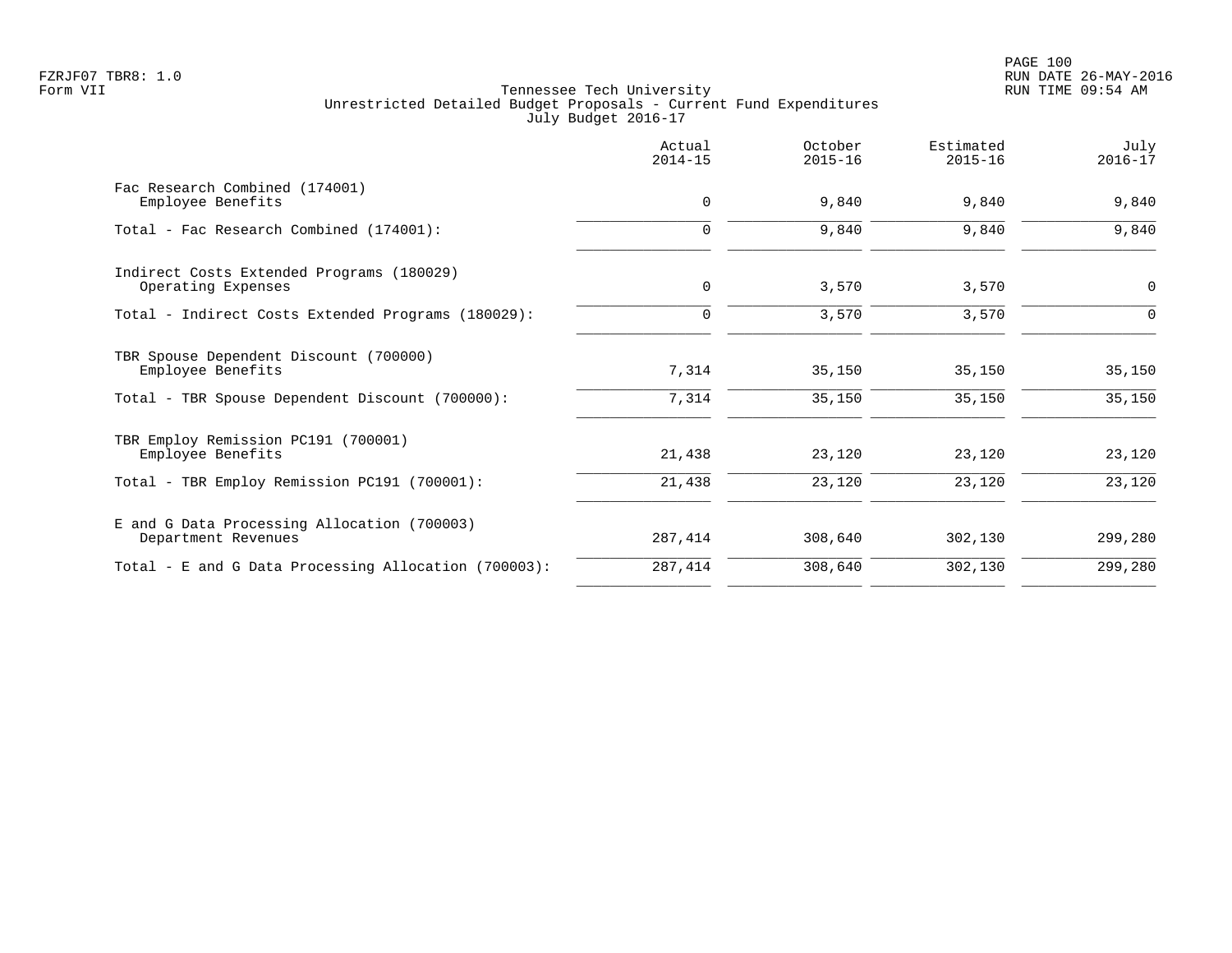|                                                                                             | Actual<br>$2014 - 15$       | October<br>$2015 - 16$              | Estimated<br>$2015 - 16$                 | July<br>$2016 - 17$              |
|---------------------------------------------------------------------------------------------|-----------------------------|-------------------------------------|------------------------------------------|----------------------------------|
| E and G Claims Adjustment (700004)<br>Operating Expenses                                    | 2,436                       | 2,440                               | 2,440                                    | 2,440                            |
| Total - E and G Claims Adjustment (700004):                                                 | 2,436                       | 2,440                               | 2,440                                    | 2,440                            |
| $E$ and G Support (700005)<br>Salaries - Administrative<br>Salaries - Academic              | $\Omega$<br>$\Omega$        | 0                                   | 0<br>$\mathbf 0$                         | 1,600<br>680                     |
| Salaries - Supporting<br>Salaries - Professional<br>Employee Benefits<br>Operating Expenses | $\mathbf 0$<br>4,529<br>183 | 0<br>$\Omega$<br>52,085<br>$-1,514$ | $\mathbf 0$<br>$\Omega$<br>52,085<br>932 | 810<br>505<br>53,350<br>$-8,396$ |
| Total - E and G Support $(700005)$ :                                                        | 4,712                       | 50,571                              | 53,017                                   | 48,549                           |
| E and G Salary Increase Pool (700010)<br>Salaries - Academic                                | $\mathbf 0$                 | 1,800                               | 1,800                                    | 1,800                            |
| Total - E and G Salary Increase Pool (700010):                                              | $\mathbf 0$                 | 1,800                               | 1,800                                    | 1,800                            |
| Horticulure Rest Staff Alloc (700050)<br>Operating Expenses                                 | $-92,300$                   | $-92,300$                           | $-92,300$                                | $-92,300$                        |
| Total - Horticulure Rest Staff Alloc (700050):                                              | $-92,300$                   | $-92,300$                           | $-92,300$                                | $-92,300$                        |
| TTU Staff Tuit Maint Reimbursment (700068)<br>Employee Benefits                             | 13,117                      | 10,171                              | 7,540                                    | 7,540                            |
| Total - TTU Staff Tuit Maint Reimbursment (700068):                                         | 13,117                      | 10,171                              | 7,540                                    | 7,540                            |
|                                                                                             |                             |                                     |                                          |                                  |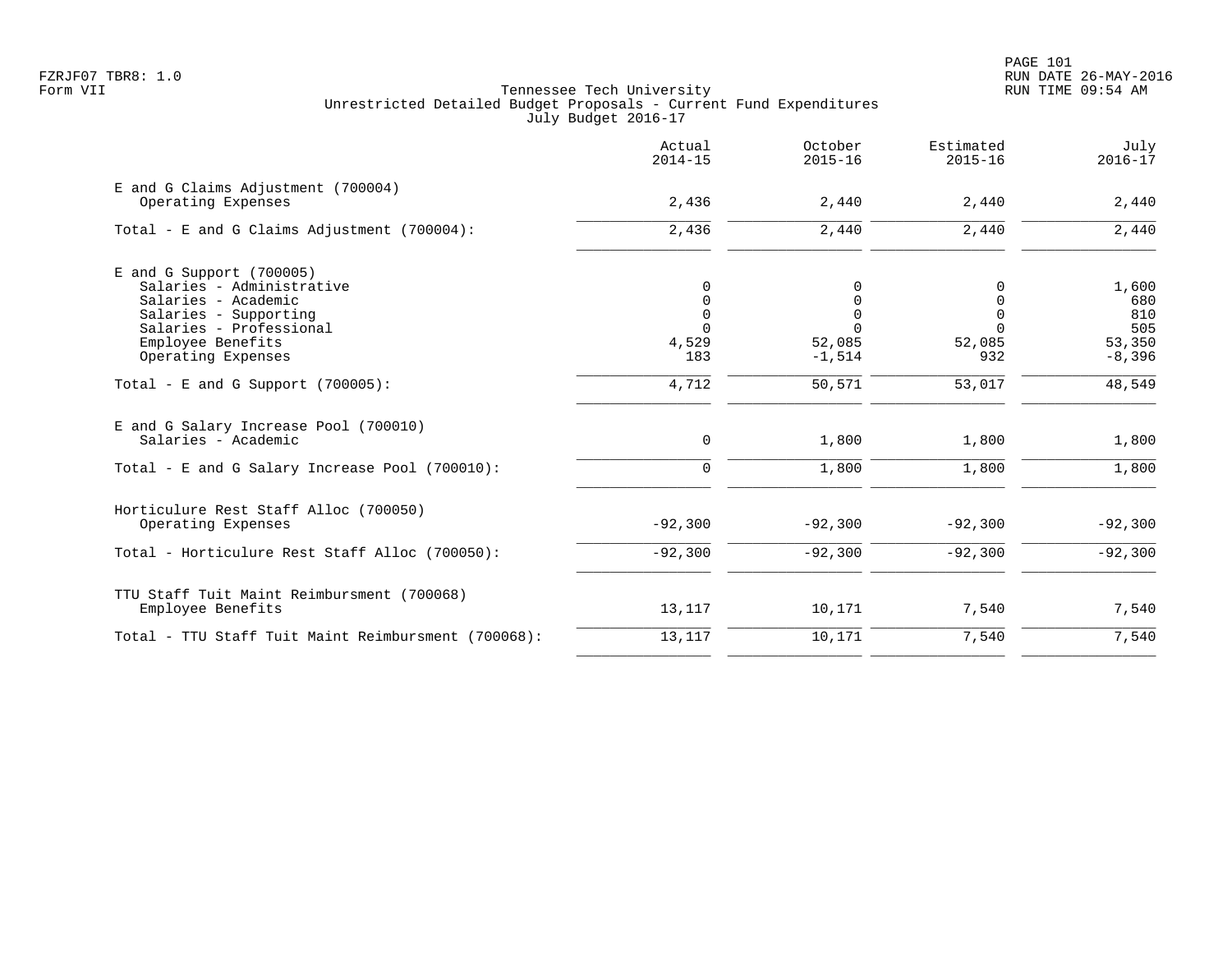# FZRJF07 TBR8: 1.0 RUN DATE 26-MAY-2016 Tennessee Tech University Unrestricted Detailed Budget Proposals - Current Fund Expenditures July Budget 2016-17

|                            | Actual<br>$2014 - 15$ | October<br>$2015 - 16$ | Estimated<br>$2015 - 16$ | July<br>$2016 - 17$ |
|----------------------------|-----------------------|------------------------|--------------------------|---------------------|
| Total - Research $(250)$ : |                       |                        |                          |                     |
| Salaries - Administrative  | 119,127               | 160,300                | 160,300                  | 162,000             |
| Salaries - Academic        | 254,899               | 148,018                | 296,997                  | 85,539              |
| Salaries - Supporting      | 70,369                | 70,483                 | 83,854                   | 84,607              |
| Salaries - Students        | 169,234               | 49,717                 | 74,562                   | 30,390              |
| Salaries - Professional    | 153,587               | 103,494                | 100,594                  | 50,999              |
| Employee Benefits          | 259,026               | 307,301                | 326,284                  | 282,620             |
| Travel                     | 245,305               | 48,512                 | 152,129                  | 11,940              |
| Operating Expenses         | 648,792               | 2,580,076              | 2,351,211                | 1,071,898           |
| Capital Outlay             | 132,849               | 28,341                 | 38,341                   | $\Omega$            |
| Department Revenues        | 287,414               | 308,640                | 302,130                  | 299,280             |
| Total                      | 2,340,602             | 3,804,882              | 3,886,402                | 2,079,273           |
|                            |                       |                        |                          |                     |
| Total - Research $(25)$ :  |                       |                        |                          |                     |
| Salaries - Administrative  | 119,127               | 160,300                | 160,300                  | 162,000             |
| Salaries - Academic        | 254,899               | 148,018                | 296,997                  | 85,539              |
| Salaries - Supporting      | 70,369                | 70,483                 | 83,854                   | 84,607              |
| Salaries - Students        | 169,234               | 49,717                 | 74,562                   | 30,390              |
| Salaries - Professional    | 153,587               | 103,494                | 100,594                  | 50,999              |
| Employee Benefits          | 259,026               | 307,301                | 326,284                  | 282,620             |
| Travel                     | 245,305               | 48,512                 | 152,129                  | 11,940              |
| Operating Expense          | 648,792               | 2,580,076              | 2,351,211                | 1,071,898           |
| Capital Outlay             | 132,849               | 28,341                 | 38,341                   | $\Omega$            |
| Department Revenues        | 287, 414              | 308,640                | 302,130                  | 299,280             |
| Total                      | 2,340,602             | 3,804,882              | 3,886,402                | 2,079,273           |
|                            |                       |                        |                          |                     |

 Public Service (30) Public Service (300)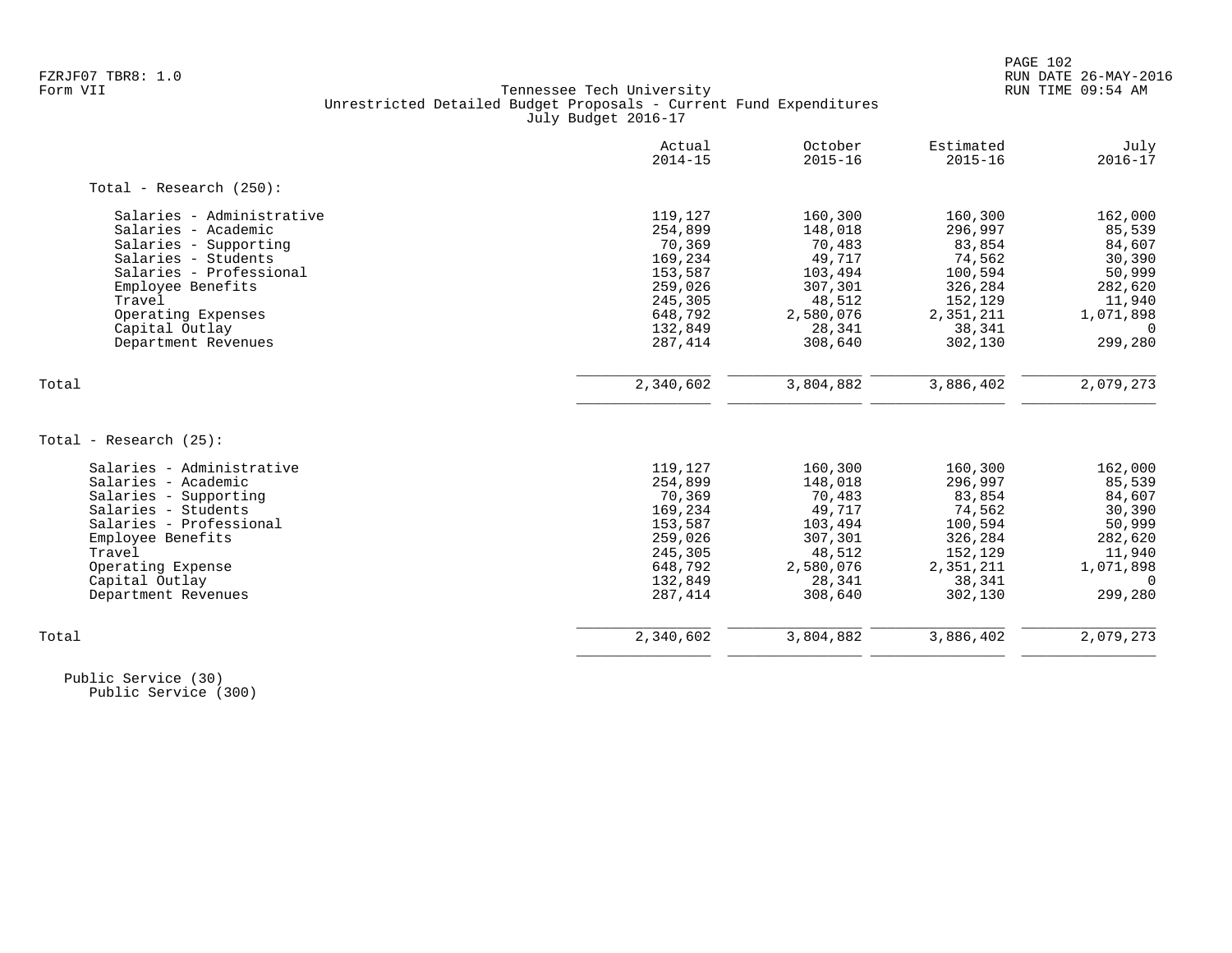|                                                      | Actual<br>$2014 - 15$ | October<br>$2015 - 16$ | Estimated<br>$2015 - 16$ | July<br>$2016 - 17$ |
|------------------------------------------------------|-----------------------|------------------------|--------------------------|---------------------|
| Craft Center Workshops (121762)                      |                       |                        |                          |                     |
| Salaries - Academic                                  | $\mathbf 0$           | 750                    | 1,110                    | 750                 |
| Salaries - Supporting                                | 18,468                | 15,750                 | 2,230                    | 15,750              |
| Salaries - Students                                  | 4,493                 | 4,000                  | 1,990                    | 4,000               |
| Salaries - Professional                              | 28,718                | 42,945                 | 15,605                   | 40,876              |
| Employee Benefits                                    | 15,689                | 13,530                 | 13,530                   | 13,530              |
| Travel                                               | 1,229                 | 600                    | 1,000                    | 600                 |
| Operating Expenses                                   | 72,091                | 45,240                 | 72,010                   | 45,240              |
| Total - Craft Center Workshops (121762):             | 140,688               | 122,815                | 107,475                  | 120,746             |
| Craft Center Workshops Transf In (121763)            |                       |                        |                          |                     |
| Operating Expenses                                   | $-50,000$             | $-50,000$              | $-50,000$                | $-50,000$           |
| Total - Craft Center Workshops Transf In (121763):   | $-50,000$             | $-50,000$              | $-50,000$                | $-50,000$           |
| Craft Center Exhibitions (121769)                    |                       |                        |                          |                     |
| Salaries - Supporting                                | 0                     | 1,000                  | 0                        | 1,000               |
| Employee Benefits                                    | $\Omega$              | 760                    | 760                      | 760                 |
| Travel                                               | 124                   | 100                    | $\Omega$                 | 100                 |
| Operating Expenses                                   | 2,821                 | 2,180                  | 4,280                    | 2,180               |
| Total - Craft Center Exhibitions (121769):           | 2,945                 | 4,040                  | 5,040                    | 4,040               |
| Federal College Work Study Program (122001)          |                       |                        |                          |                     |
| Salaries - Students                                  | 9,907                 | 12,080                 | 12,080                   | 12,080              |
| Total - Federal College Work Study Program (122001): | 9,907                 | 12,080                 | 12,080                   | 12,080              |
|                                                      |                       |                        |                          |                     |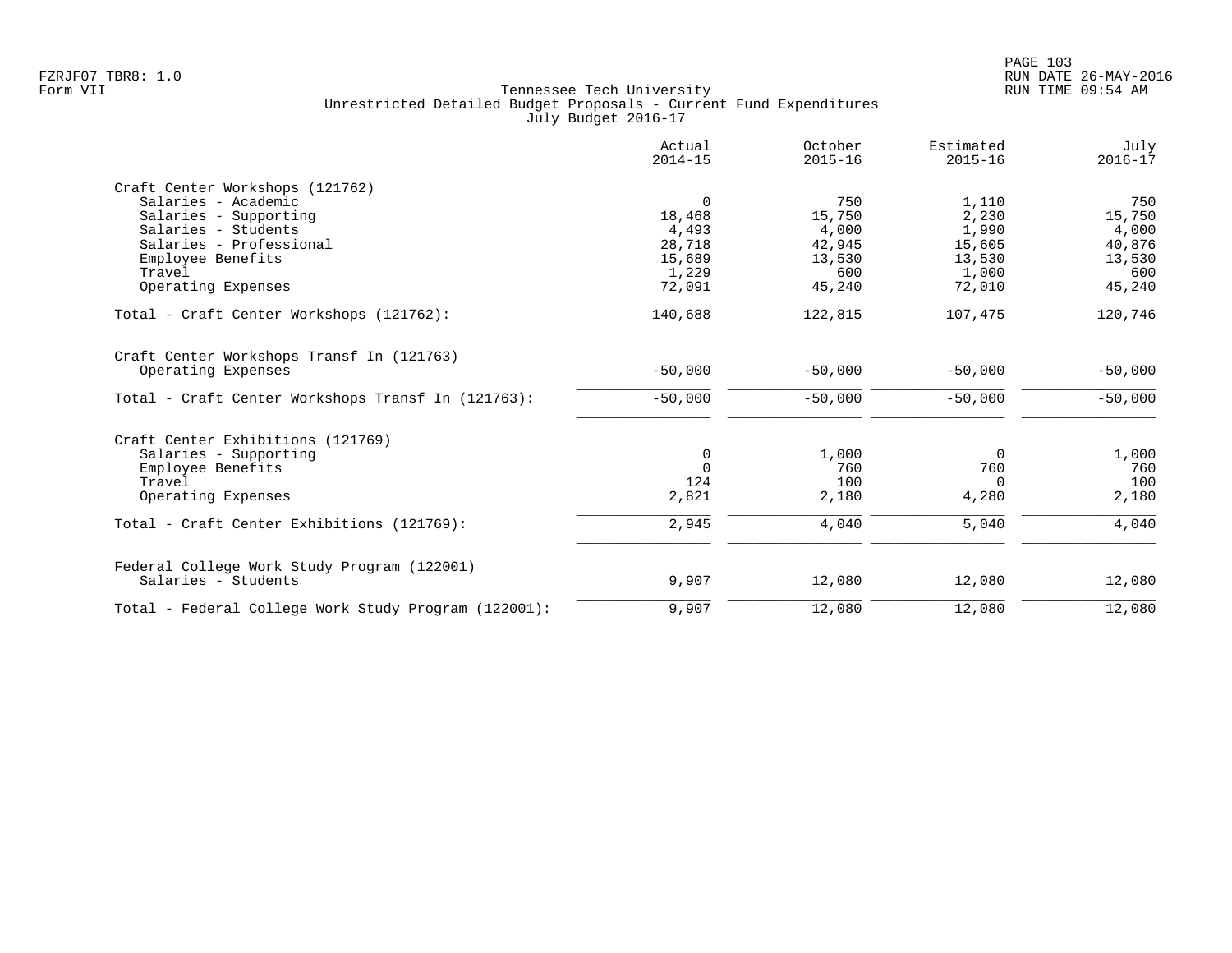|                                                                                            | Actual<br>$2014 - 15$ | October<br>$2015 - 16$   | Estimated<br>$2015 - 16$  | July<br>$2016 - 17$                     |
|--------------------------------------------------------------------------------------------|-----------------------|--------------------------|---------------------------|-----------------------------------------|
| WTTU Tech Radio (127904)<br>Salaries - Students<br>Employee Benefits<br>Operating Expenses | 6,890<br>43<br>5,032  | 10,880<br>5,830<br>6,880 | 10,880<br>5,830<br>11,880 | 10,880<br>5,830<br>6,880                |
| Total - WTTU Tech Radio (127904):                                                          | 11,965                | 23,590                   | 28,590                    | 23,590                                  |
| Science Fair (130005)<br>Employee Benefits                                                 | $\mathbf 0$           | 2,600                    | 2,600                     | 2,600                                   |
| Total - Science Fair (130005):                                                             | $\mathbf 0$           | 2,600                    | 2,600                     | $\overline{2}$ , 600                    |
| COOP Fisheries Unit (131002)<br>Salaries - Supporting<br>Employee Benefits                 | 33,635<br>20,554      | 34,388<br>20,715         | 34,388<br>20,715          | 34,388<br>20,715                        |
| Total - COOP Fisheries Unit (131002):                                                      | 54,189                | 55,103                   | 55,103                    | 55,103                                  |
| TN Great War Comm Chair (134001)<br>Travel<br>Operating Expenses<br>Capital Outlay         | 698<br>244<br>30      | $\Omega$<br>9,029<br>0   | 3,800<br>5,229<br>0       | 0<br>$\mathsf{O}\xspace$<br>$\mathbf 0$ |
| Total - TN Great War Comm Chair (134001):                                                  | 972                   | 9,029                    | 9,029                     | $\mathbf 0$                             |
| Engineering MOE Funding (137020)<br>Employee Benefits                                      | $\mathsf{O}$          | 2,500                    | 2,500                     | 2,500                                   |
| Total - Engineering MOE Funding (137020):                                                  | $\mathbf 0$           | 2,500                    | 2,500                     | 2,500                                   |
|                                                                                            |                       |                          |                           |                                         |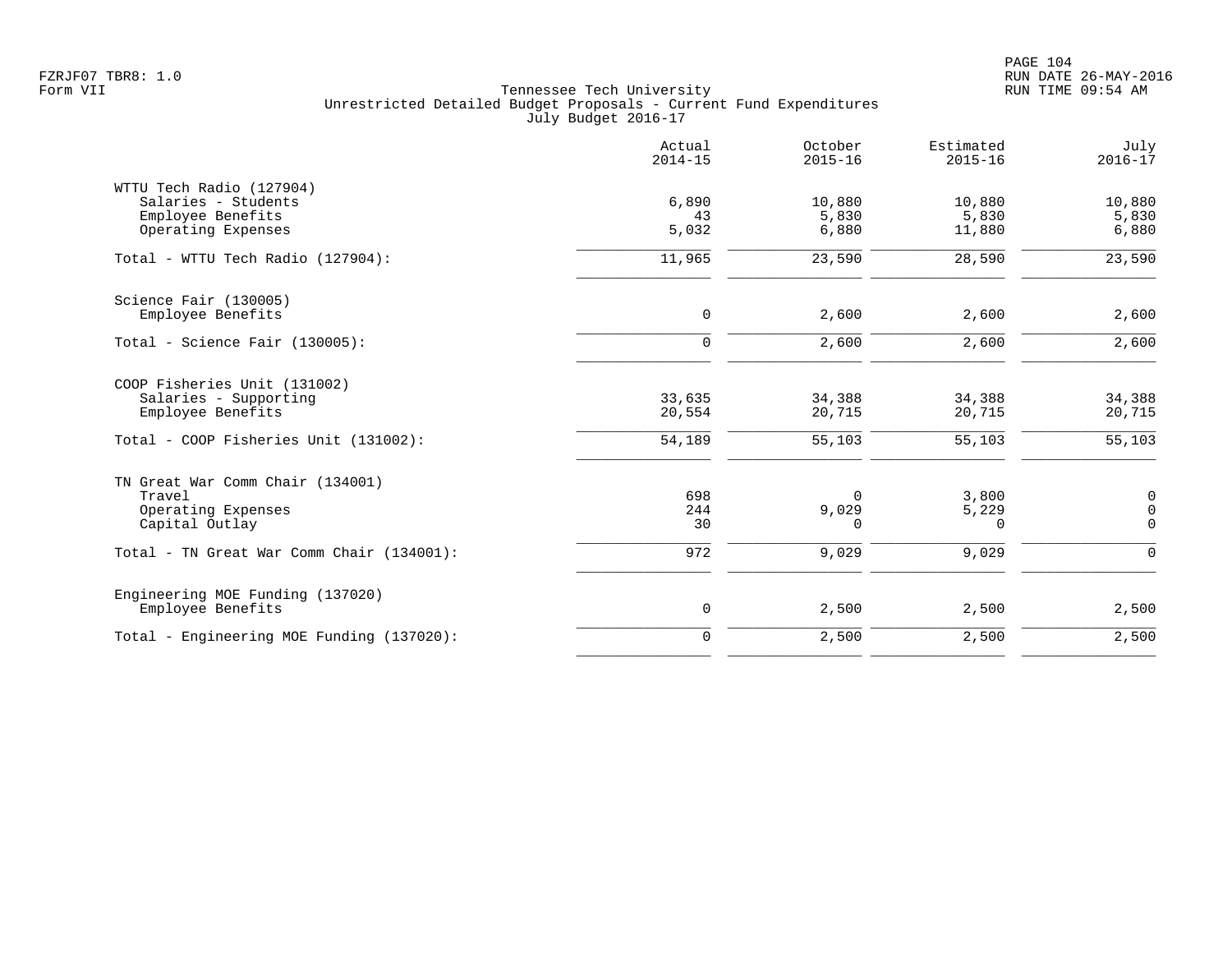PAGE 105 FZRJF07 TBR8: 1.0 RUN DATE 26-MAY-2016

|                                                 | Actual<br>$2014 - 15$ | October<br>$2015 - 16$ | Estimated<br>$2015 - 16$ | July<br>$2016 - 17$ |
|-------------------------------------------------|-----------------------|------------------------|--------------------------|---------------------|
| Match Mechanical Engineering (138405)           |                       |                        |                          |                     |
| Salaries - Academic                             | 1,782                 | $-2,312$               | 3,280                    | 0                   |
| Employee Benefits                               | 531                   | $\Omega$               | 1,578                    | $\Omega$            |
| Total - Match Mechanical Engineering (138405):  | 2,313                 | $-2,312$               | 4,858                    | ∩                   |
| Match College of Business (140035)              |                       |                        |                          |                     |
| Salaries - Students                             | 12,277                | $\Omega$               | $\Omega$                 | 0                   |
| Salaries - Professional                         | 23,074                | 0                      | $\mathbf 0$              | $\mathbf 0$         |
| Employee Benefits                               | 7,115                 | $\Omega$               | $\Omega$                 | $\mathbf 0$         |
| Operating Expenses                              | 4,131                 | 60,674                 | 72,304                   | $\Omega$            |
| Total - Match College of Business (140035):     | 46,597                | 60,674                 | 72,304                   | $\Omega$            |
| TN eCampus Marketing Campaign (140100)          |                       |                        |                          |                     |
| Salaries - Supporting                           | 11,646                | $\mathbf 0$            | $\Omega$                 | $\Omega$            |
| Salaries - Students                             | 31,254                | 20,000                 | 20,000                   | 8,000               |
| Salaries - Professional                         | 143,636               | 292,405                | 292,405                  | 230,775             |
| Employee Benefits                               | 29,139                | 80,000                 | 81,800                   | 46,800              |
| Travel                                          | 29,478                | 30,000                 | 30,000                   | 30,000              |
| Operating Expenses                              | 196,848               | 186,060                | 184,250                  | 183,970             |
| Total - TN eCampus Marketing Campaign (140100): | 442,001               | 608,465                | 608,455                  | 499,545             |
| Business Media Service Center (140101)          |                       |                        |                          |                     |
| Salaries - Students                             | 650                   | $\Omega$               | 0                        | $\mathbf 0$         |
| Salaries - Professional                         | 1,718                 | $\Omega$               | $\Omega$                 | $\Omega$            |
| Employee Benefits                               | 2,958                 | 800                    | 800                      | 800                 |
| Operating Expenses                              | 17,588                | 34,198                 | 34,198                   | 34,198              |
| Department Revenues                             | $-13,005$             | $\Omega$               | $\Omega$                 | $\Omega$            |
| Total - Business Media Service Center (140101): | 9,909                 | 34,998                 | 34,998                   | 34,998              |
|                                                 |                       |                        |                          |                     |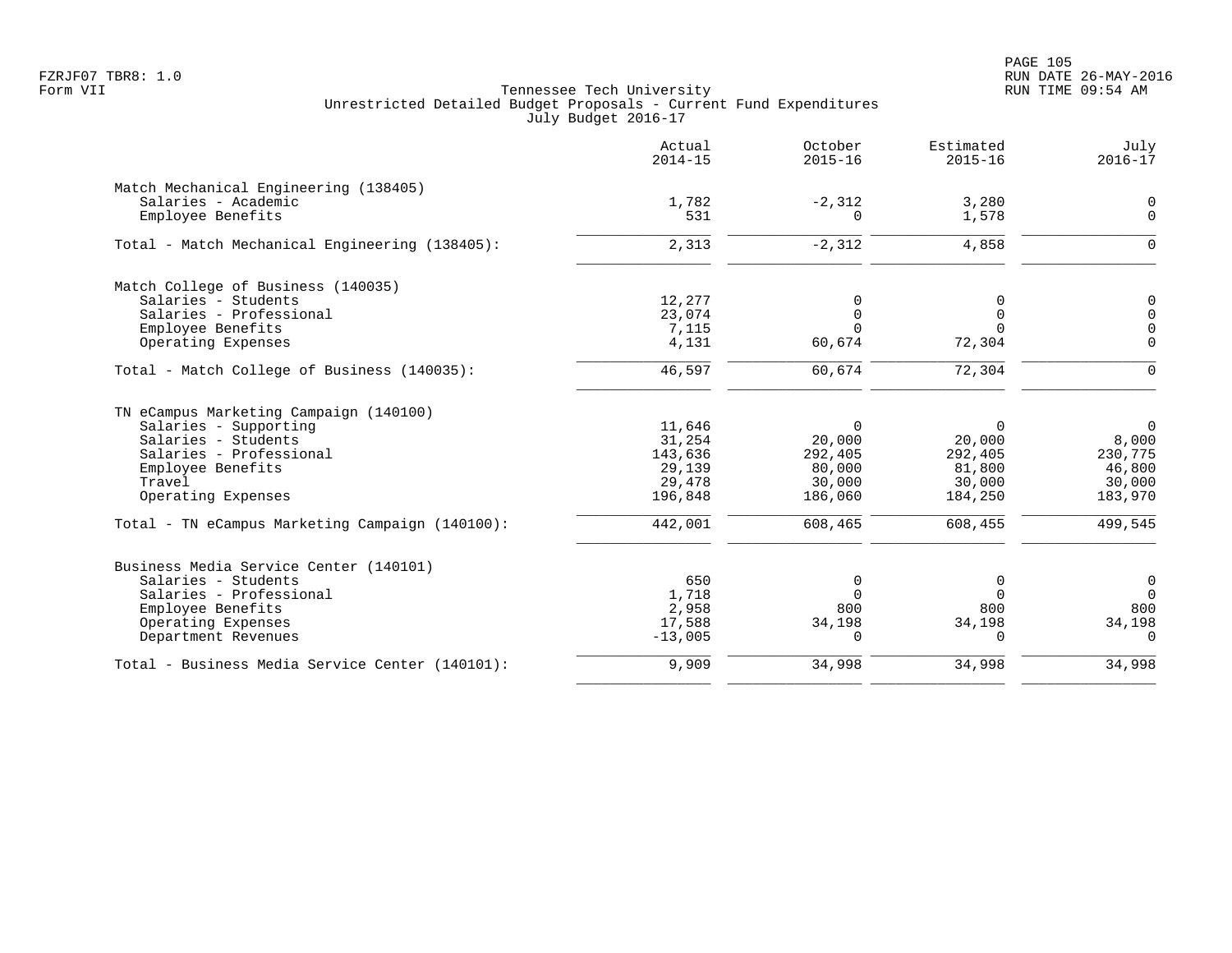|                                                                                                                                           | Actual<br>$2014 - 15$                            | October<br>$2015 - 16$                 | Estimated<br>$2015 - 16$                      | July<br>$2016 - 17$                                           |
|-------------------------------------------------------------------------------------------------------------------------------------------|--------------------------------------------------|----------------------------------------|-----------------------------------------------|---------------------------------------------------------------|
| Match Business Media Service Center (140105)<br>Salaries - Professional<br>Employee Benefits                                              | 28,113<br>8,250                                  | $-27,014$<br>0                         | $-27,014$<br>$\Omega$                         | 0<br>$\mathbf 0$                                              |
| Total - Match Business Media Service Center (140105):                                                                                     | 36,363                                           | $-27,014$                              | $-27,014$                                     | $\mathbf 0$                                                   |
| SACF SBDC (147001)<br>Employee Benefits                                                                                                   | $\mathbf 0$                                      | 850                                    | 850                                           | 850                                                           |
| Total - SACF SBDC (147001):                                                                                                               | $\mathbf 0$                                      | 850                                    | 850                                           | 850                                                           |
| Matching Curriculum Instruction (153005)<br>Operating Expenses                                                                            | $\mathsf{O}$                                     | 800                                    | 800                                           | 0                                                             |
| Total - Matching Curriculum Instruction (153005):                                                                                         | $\mathbf 0$                                      | 800                                    | 800                                           | $\mathbf 0$                                                   |
| Match Child Development Lab (153405)<br>Salaries - Supporting<br>Salaries - Students<br>Employee Benefits<br>Travel<br>Operating Expenses | 4,486<br>$\Omega$<br>1,242<br>$\Omega$<br>12,105 | 0<br>$\Omega$<br>0<br>0<br>$\mathbf 0$ | 7,000<br>12,014<br>$\Omega$<br>9,000<br>2,944 | 0<br>$\mathbf 0$<br>$\mathbf 0$<br>$\mathbf 0$<br>$\mathbf 0$ |
| Total - Match Child Development Lab (153405):                                                                                             | 17,833                                           | $\mathbf 0$                            | 30,958                                        | $\mathbf 0$                                                   |
| Band Camps and Clinics (155002)<br>Operating Expenses                                                                                     | 25,228                                           | 37,340                                 | 37,440                                        | 33,330                                                        |
| Total - Band Camps and Clinics (155002):                                                                                                  | 25,228                                           | 37,340                                 | 37,440                                        | 33,330                                                        |
|                                                                                                                                           |                                                  |                                        |                                               |                                                               |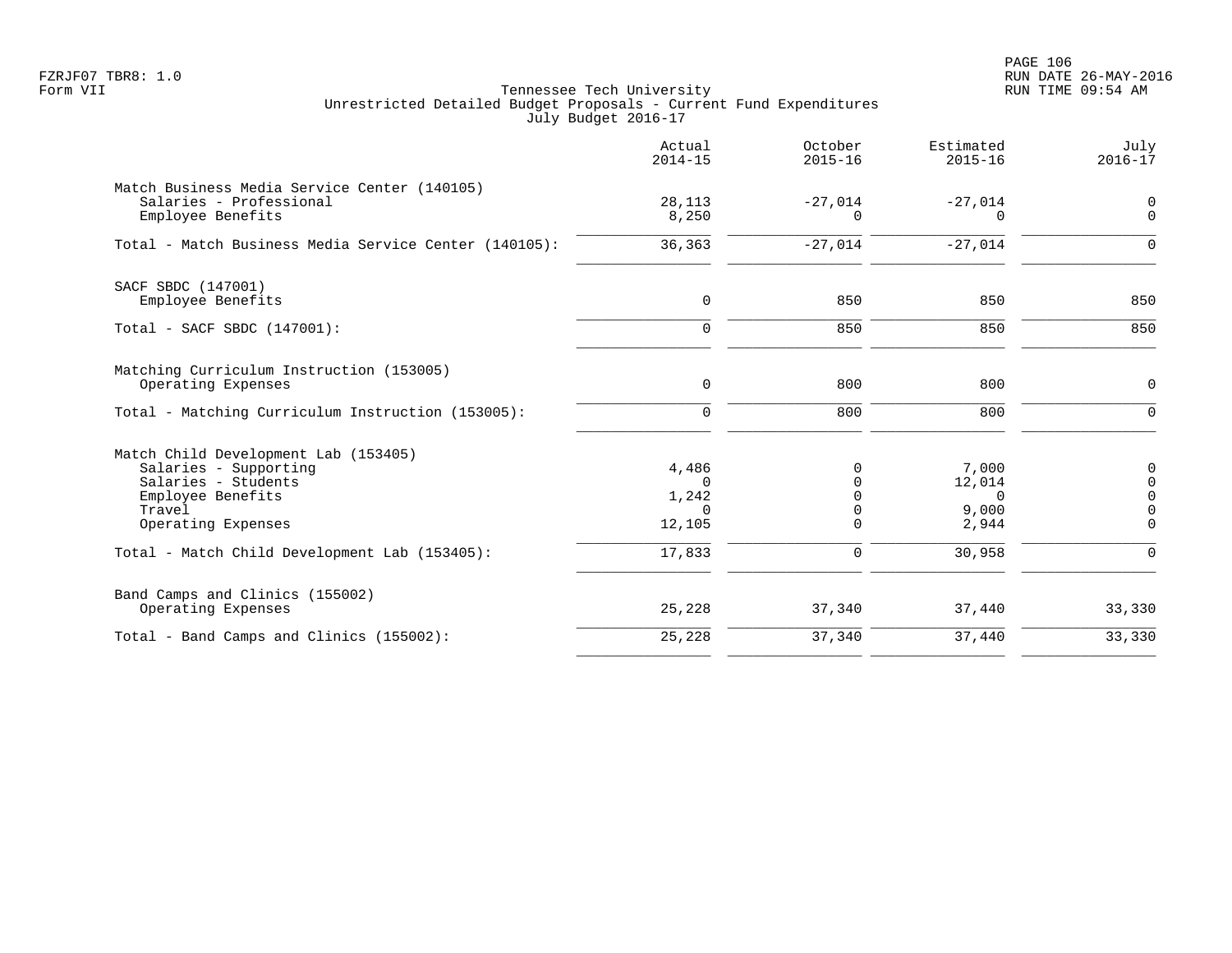|                                           | Actual<br>$2014 - 15$ | October<br>$2015 - 16$ | Estimated<br>$2015 - 16$ | July<br>$2016 - 17$ |
|-------------------------------------------|-----------------------|------------------------|--------------------------|---------------------|
| Southeast Chamber Music (155007)          |                       |                        |                          |                     |
| Salaries - Students                       | 210                   | $\Omega$               | 0                        | $\mathbf 0$         |
| Employee Benefits                         | 16                    | 2,000                  | 2,000                    | 2,000               |
| Operating Expenses                        | 319                   | 18,505                 | 18,505                   | 18,000              |
| Total - Southeast Chamber Music (155007): | 545                   | 20,505                 | 20,505                   | 20,000              |
| Rural Education Program (156000)          |                       |                        |                          |                     |
| Operating Expenses                        | 0                     | 1,670                  | 1,670                    | 1,670               |
| Total - Rural Education Program (156000): | $\Omega$              | 1,670                  | 1,670                    | 1,670               |
| STEM Operating (156002)                   |                       |                        |                          |                     |
| Salaries - Academic                       | 109,956               | 116,200                | 116,200                  | 116,300             |
| Salaries - Supporting                     | 146,799               | 162,713                | 162,713                  | 164,060             |
| Salaries - Students                       | 23,339                | 12,400                 | 17,825                   | 400                 |
| Salaries - Professional                   | 34,398                | 87,500                 | 82,075                   | 88,600              |
| Employee Benefits                         | 120,004               | 139,430                | 134,130                  | 134,130             |
| Travel                                    | 4,960                 | 5,760                  | 5,760                    | 2,820               |
| Operating Expenses                        | 61,530                | 39,300                 | 39,323                   | 54,240              |
| Capital Outlay                            | 6,423                 | 0                      | $\Omega$                 | $\Omega$            |
| Total - STEM Operating (156002):          | 507,409               | 563,303                | 558,026                  | 560,550             |
| STEM Graduate Assistant (156003)          |                       |                        |                          |                     |
| Employee Benefits                         | 8,645                 | 23,130                 | 23,130                   | 23,130              |
| Total - STEM Graduate Assistant (156003): | 8,645                 | 23,130                 | 23,130                   | 23,130              |
|                                           |                       |                        |                          |                     |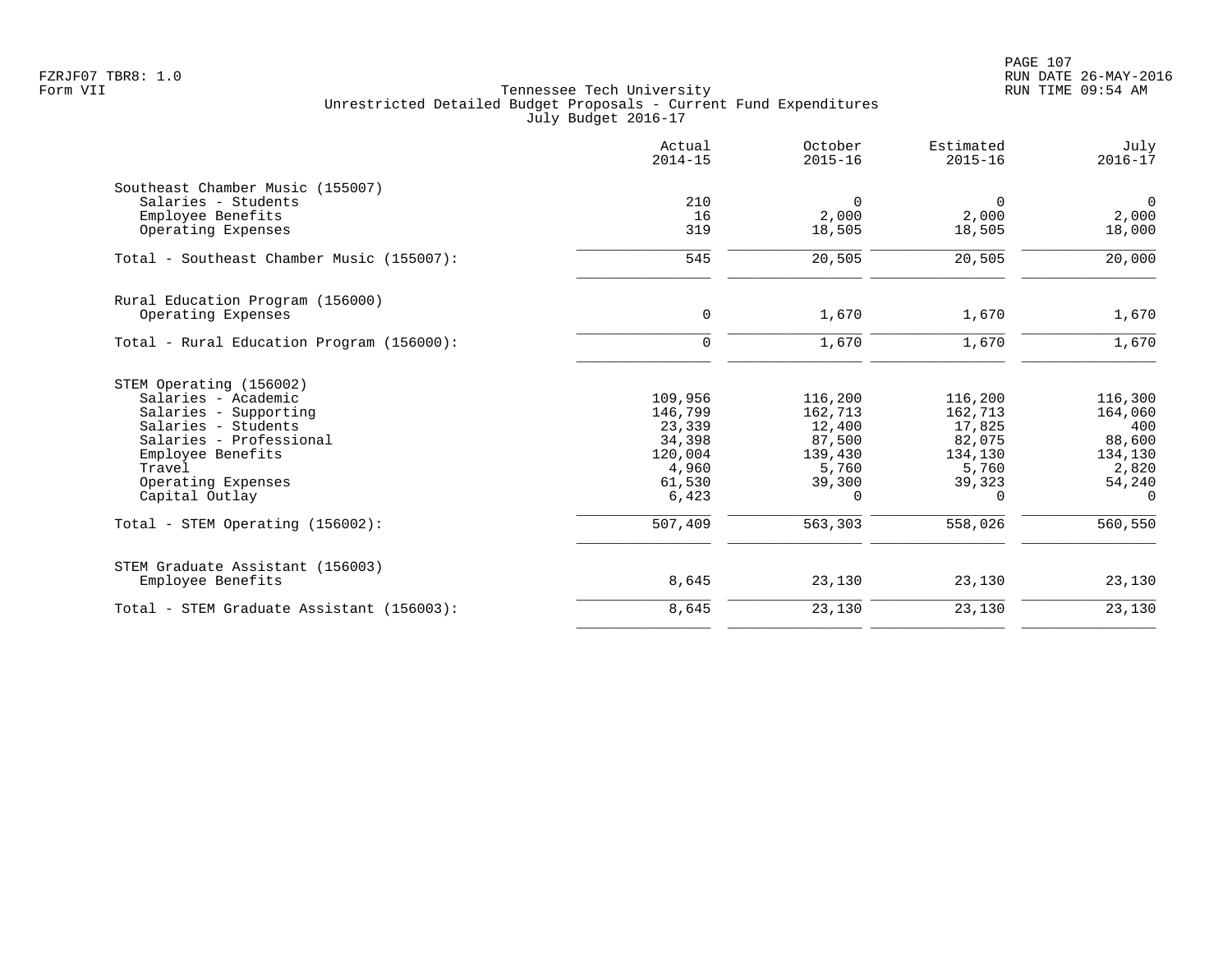|                                     | Actual<br>$2014 - 15$ | October<br>$2015 - 16$ | Estimated<br>$2015 - 16$ | July<br>$2016 - 17$ |
|-------------------------------------|-----------------------|------------------------|--------------------------|---------------------|
| STEM Workshops (156004)             |                       |                        |                          |                     |
| Salaries - Academic                 | 780                   | 6,500                  | 2,165                    | 6,500               |
| Salaries - Students                 | $\Omega$              | 500                    | 165                      | 500                 |
| Employee Benefits                   | 160                   | 1,600                  | 535                      | 1,600               |
| Operating Expenses                  | 50                    | 37,246                 | 27,981                   | 11,400              |
| Total - STEM Workshops (156004):    | 990                   | 45,846                 | 30,846                   | 20,000              |
| STEM Equip Rental (156006)          |                       |                        |                          |                     |
| Operating Expenses                  | 2,738                 | 2,815                  | 2,815                    | 2,000               |
| Total - STEM Equip Rental (156006): | 2,738                 | 2,815                  | 2,815                    | 2,000               |
| STEM Science Fair (156007)          |                       |                        |                          |                     |
| Travel                              | 3,904                 | $\Omega$               | $\mathbf 0$              | $\mathsf 0$         |
| Operating Expenses                  | 3,018                 | 8,391                  | 8,391                    | $\mathbf 0$         |
| Total - STEM Science Fair (156007): | 6,922                 | 8,391                  | 8,391                    | $\Omega$            |
| STEM Mobile (156008)                |                       |                        |                          |                     |
| Travel                              | 1,410                 | 0                      | 0                        | $\pmb{0}$           |
| Operating Expenses                  | 22,458                | 15,432                 | 22,732                   | $\Omega$            |
| Total - STEM Mobile (156008):       | 23,868                | 15,432                 | 22,732                   | $\Omega$            |
| Ag Pavilion (161000)                |                       |                        |                          |                     |
| Salaries - Supporting               | 36,117                | 34,634                 | 34,634                   | 34,634              |
| Salaries - Students                 | 18,934                | 3,000                  | 23,000                   | 3,000               |
| Salaries - Professional             | 55,184                | 58,909                 | 58,909                   | 59,009              |
| Employee Benefits                   | 48,274                | 48,315                 | 48,315                   | 48,315              |
| Travel<br>Operating Expenses        | 411<br>65,745         | $\Omega$<br>69,590     | $\Omega$<br>28,790       | $\Omega$<br>69,590  |
| Total - Aq Pavilion $(161000)$ :    | 224,665               | 214,448                | 193,648                  | 214,548             |
|                                     |                       |                        |                          |                     |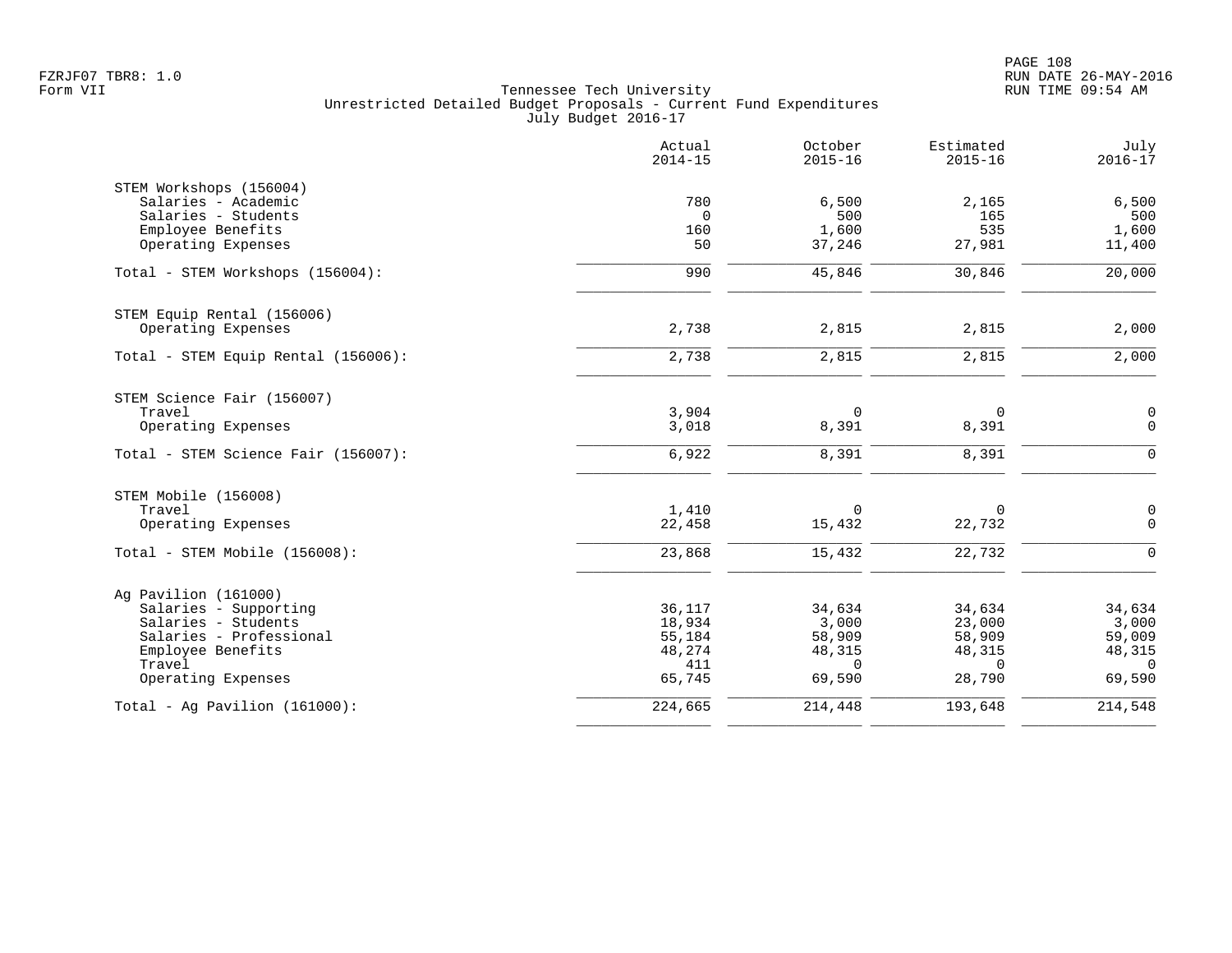|                                                                                                         | Actual<br>$2014 - 15$         | October<br>$2015 - 16$    | Estimated<br>$2015 - 16$                 | July<br>$2016 - 17$                             |
|---------------------------------------------------------------------------------------------------------|-------------------------------|---------------------------|------------------------------------------|-------------------------------------------------|
| Dept Match Agriculture (163005)<br>Salaries - Academic<br>Employee Benefits<br>Travel<br>Capital Outlay | 1,625<br>375<br>493<br>50,000 | O<br>$\Omega$<br>$\Omega$ | 0<br>$\Omega$<br>$\mathbf 0$<br>$\Omega$ | $\mathbf 0$<br>$\Omega$<br>$\Omega$<br>$\Omega$ |
| Total - Dept Match Agriculture (163005):                                                                | 52,493                        | $\mathbf 0$               | $\mathbf 0$                              | $\Omega$                                        |
| Match Human Ecology (165015)<br>Salaries - Professional                                                 | $\mathbf 0$                   | 0                         | 4,194                                    | $\mathbf 0$                                     |
| Total - Match Human Ecology (165015):                                                                   | $\mathbf 0$                   | $\mathbf 0$               | 4,194                                    | $\Omega$                                        |
| Extended Education (180001)<br>Employee Benefits                                                        | $\mathsf 0$                   | 100                       | 100                                      | 100                                             |
| Total - Extended Education (180001):                                                                    | $\mathbf 0$                   | 100                       | 100                                      | 100                                             |
| Ext Prog Vehicles (180007)<br>Operating Expenses                                                        | 870                           | 1,000                     | 1,000                                    | 1,000                                           |
| Total - Ext Prog Vehicles (180007):                                                                     | 870                           | 1,000                     | 1,000                                    | 1,000                                           |
| Ext Prog Vehicles Transfer In (180008)<br>Operating Expenses                                            | 0                             | $-2,000$                  | $-2,000$                                 | $-2,000$                                        |
| Total - Ext Prog Vehicles Transfer In (180008):                                                         | $\mathbf 0$                   | $-2,000$                  | $-2,000$                                 | $-2,000$                                        |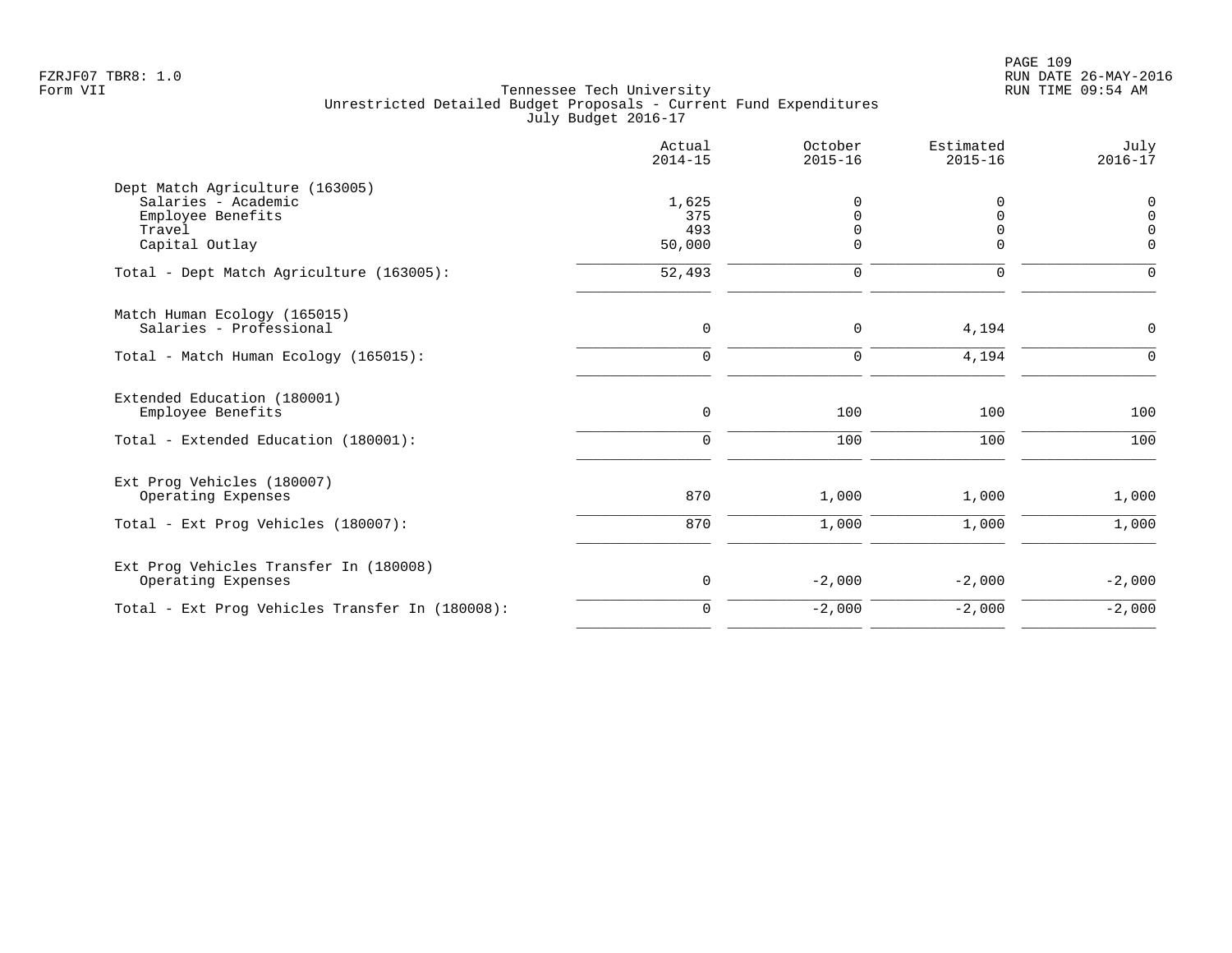PAGE 110 FZRJF07 TBR8: 1.0 RUN DATE 26-MAY-2016

|                                                                     | Actual<br>$2014 - 15$ | October<br>$2015 - 16$ | Estimated<br>$2015 - 16$ | July<br>$2016 - 17$  |
|---------------------------------------------------------------------|-----------------------|------------------------|--------------------------|----------------------|
| Highlands Workforce Development (180201)<br>Salaries - Professional | 31,725                | 0                      | 0                        | $\mathbf{0}$         |
| Employee Benefits<br>Operating Expenses                             | 2,427<br>16,114       | 2,900<br>40,000        | 2,900<br>40,000          | 2,900<br>$\Omega$    |
| Total - Highlands Workforce Development (180201):                   | 50,266                | 42,900                 | 42,900                   | 2,900                |
| Ext Educ NC Seminars (181004)                                       |                       |                        |                          |                      |
| Travel<br>Operating Expenses                                        | 381<br>714            | $\mathbf 0$<br>1,800   | 0<br>1,800               | $\mathbf 0$<br>1,800 |
| Total - Ext Educ NC Seminars (181004):                              | 1,095                 | 1,800                  | 1,800                    | 1,800                |
| Service Learning Center (187000)                                    |                       |                        |                          |                      |
| Salaries - Supporting                                               | 0                     | 0                      | 110                      | 0                    |
| Salaries - Students<br>Salaries - Professional                      | $\Omega$<br>61,279    | $\Omega$<br>65,881     | 1,290<br>65,881          | $\Omega$<br>66,281   |
| Employee Benefits                                                   | 32,273                | 33,425                 | 33,425                   | 33,425               |
| Travel                                                              | 3,016                 | 6,000                  | 1,250                    | 6,000                |
| Operating Expenses                                                  | 9,095                 | 5,000                  | 8,350                    | 5,000                |
| Total - Service Learning Center (187000):                           | 105,663               | 110,306                | 110,306                  | 110,706              |
| TVC Summit (200018)                                                 |                       |                        |                          |                      |
| Operating Expenses                                                  | 0                     | 0                      | 51,162                   | $\mathbf 0$          |
| $Total - TVC Summit (200018):$                                      | $\mathbf 0$           | 0                      | 51,162                   | $\mathbf 0$          |
|                                                                     |                       |                        |                          |                      |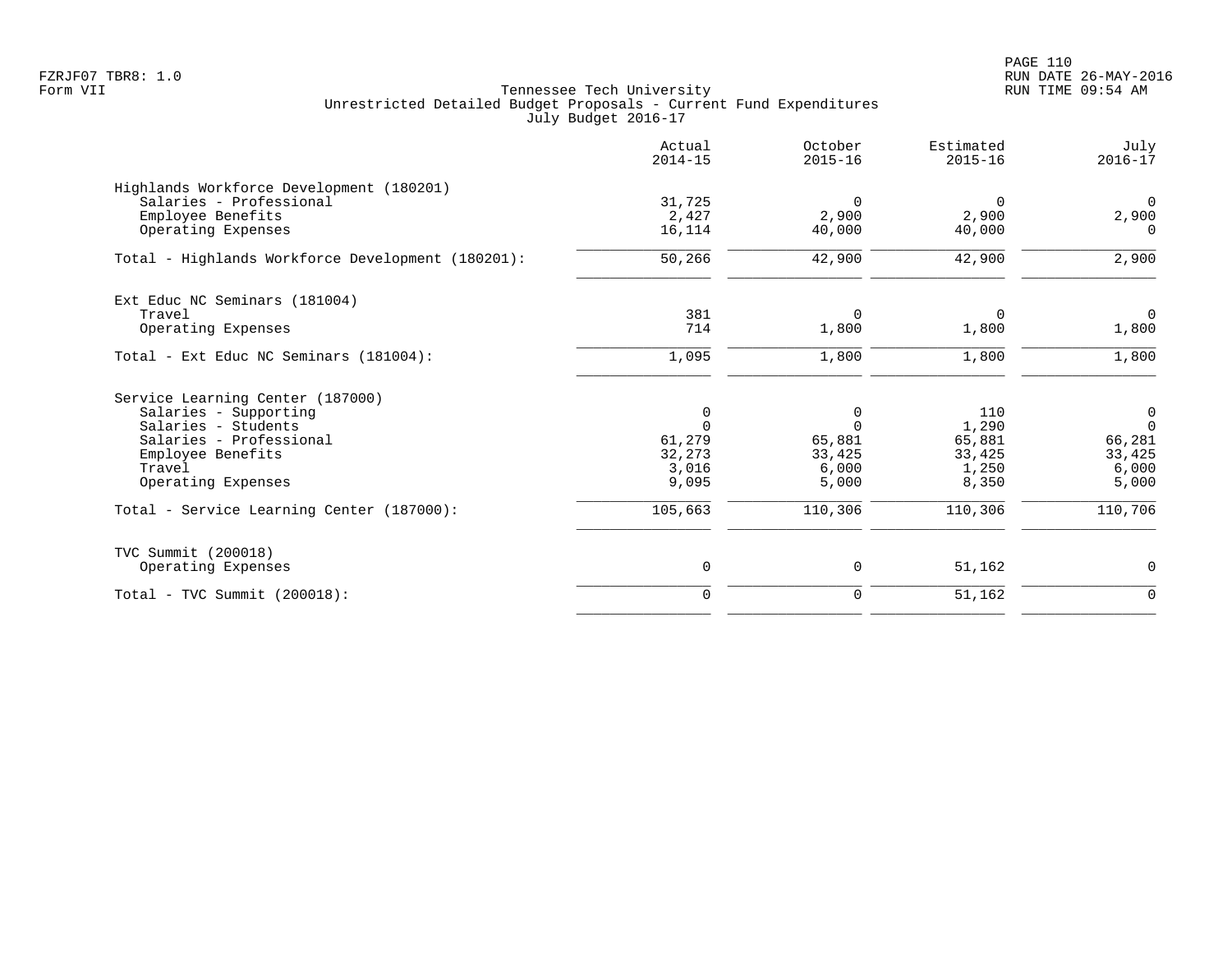PAGE 111 FZRJF07 TBR8: 1.0 RUN DATE 26-MAY-2016

|                                                                                                                                                  | Actual<br>$2014 - 15$              | October<br>$2015 - 16$            | Estimated<br>$2015 - 16$                        | July<br>$2016 - 17$                           |
|--------------------------------------------------------------------------------------------------------------------------------------------------|------------------------------------|-----------------------------------|-------------------------------------------------|-----------------------------------------------|
| TBR Spouse Dependent Discount (700000)<br>Employee Benefits                                                                                      | 1,971                              | 11,580                            | 11,580                                          | 11,580                                        |
| Total - TBR Spouse Dependent Discount (700000):                                                                                                  | 1,971                              | 11,580                            | 11,580                                          | 11,580                                        |
| TBR Employ Remission PC191 (700001)<br>Employee Benefits                                                                                         | 9,200                              | 11,840                            | 11,840                                          | 11,840                                        |
| Total - TBR Employ Remission PC191 (700001):                                                                                                     | 9,200                              | 11,840                            | 11,840                                          | 11,840                                        |
| E and G Data Processing Allocation (700003)<br>Department Revenues                                                                               | 744,811                            | 799,810                           | 782,940                                         | 775,570                                       |
| Total - E and G Data Processing Allocation (700003):                                                                                             | 744,811                            | 799,810                           | 782,940                                         | 775, 570                                      |
| E and G Claims Adjustment (700004)<br>Operating Expenses                                                                                         | 4,958                              | 4,960                             | 4,960                                           | 4,960                                         |
| Total - E and G Claims Adjustment $(700004)$ :                                                                                                   | 4,958                              | 4,960                             | 4,960                                           | 4,960                                         |
| $E$ and G Support (700005)<br>Salaries - Academic<br>Salaries - Supporting<br>Salaries - Professional<br>Employee Benefits<br>Operating Expenses | 0<br>$\mathbf 0$<br>3,790<br>8,290 | 0<br>$\mathbf 0$<br>46,815<br>113 | 0<br>$\mathbf 0$<br>$\Omega$<br>46,815<br>2,031 | 1,145<br>2,230<br>3,935<br>49,375<br>$-4,098$ |
| Total - E and G Support $(700005)$ :                                                                                                             | 12,080                             | 46,928                            | 48,846                                          | 52,587                                        |
|                                                                                                                                                  |                                    |                                   |                                                 |                                               |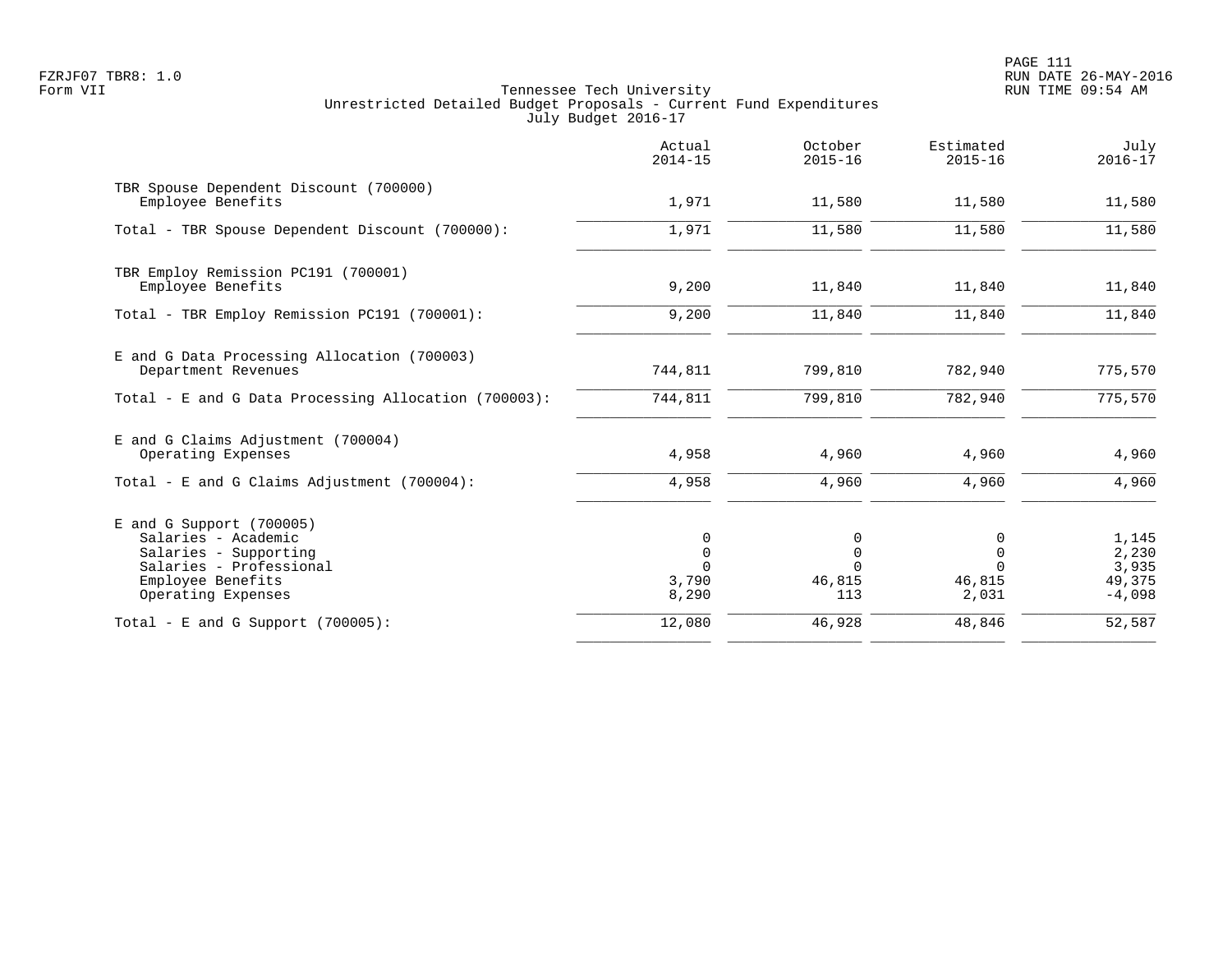|                                                     | Actual<br>$2014 - 15$ | October<br>$2015 - 16$ | Estimated<br>$2015 - 16$ | July<br>$2016 - 17$ |
|-----------------------------------------------------|-----------------------|------------------------|--------------------------|---------------------|
| E and G Salary Increase Pool (700010)               |                       |                        |                          |                     |
| Salaries - Professional                             | $\mathbf 0$           | 38,400                 | 38,400                   | 38,400              |
| Total - E and G Salary Increase Pool (700010):      | $\mathbf 0$           | 38,400                 | 38,400                   | 38,400              |
| Post Office Allocation (700045)                     |                       |                        |                          |                     |
| Operating Expenses                                  | $\Omega$              | 970                    | 970                      | 970                 |
| Department Revenues                                 | 850                   | 0                      | $\overline{0}$           | $\Omega$            |
| Total - Post Office Allocation (700045):            | 850                   | 970                    | 970                      | 970                 |
| TTU Staff Tuit Maint Reimbursment (700068)          |                       |                        |                          |                     |
| Employee Benefits                                   | 4,975                 | 3,430                  | 5,190                    | 5,190               |
| Total - TTU Staff Tuit Maint Reimbursment (700068): | 4,975                 | 3,430                  | 5,190                    | 5,190               |
| Total - Public Service (300):                       |                       |                        |                          |                     |
| Salaries - Academic                                 | 114,143               | 121,138                | 122,755                  | 124,695             |
| Salaries - Supporting                               | 251,151               | 248,485                | 241,075                  | 252,062             |
| Salaries - Students                                 | 107,954               | 62,860                 | 99,244                   | 38,860              |
| Salaries - Professional                             | 407,845               | 559,026                | 530,455                  | 527,876             |
| Employee Benefits                                   | 317,631               | 452,150                | 450,923                  | 417,970             |
| Travel                                              | 46,104                | 42,460                 | 50,810                   | 39,520              |
| Operating Expenses                                  | 481,987               | 577,193                | 633,815                  | 420,330             |
| Capital Outlay                                      | 56,453                | $\Omega$               | $\Omega$                 | $\overline{0}$      |
| Department Revenues                                 | 732,656               | 799,810                | 782,940                  | 775,570             |
| Total                                               | 2,515,924             | 2,863,122              | 2,912,017                | 2,596,883           |
|                                                     |                       |                        |                          |                     |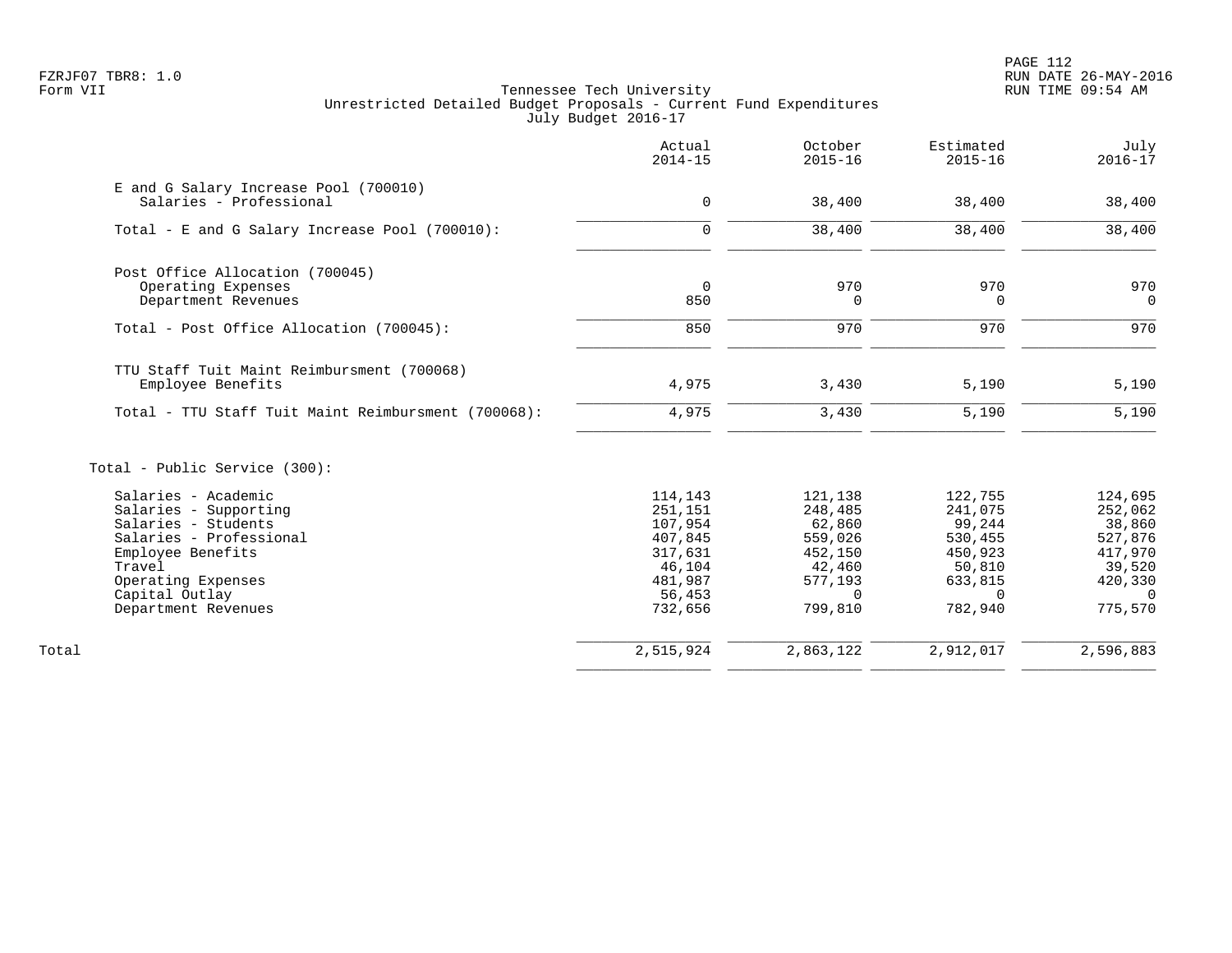|                                                                                 | Actual<br>$2014 - 15$ | October<br>$2015 - 16$ | Estimated<br>$2015 - 16$ | July<br>$2016 - 17$ |
|---------------------------------------------------------------------------------|-----------------------|------------------------|--------------------------|---------------------|
| Total - Public Service (30):                                                    |                       |                        |                          |                     |
| Salaries - Academic                                                             | 114,143               | 121,138                | 122,755                  | 124,695             |
| Salaries - Supporting                                                           | 251,151               | 248,485                | 241,075                  | 252,062             |
| Salaries - Students                                                             | 107,954               | 62,860                 | 99,244                   | 38,860              |
| Salaries - Professional                                                         | 407,845               | 559,026                | 530,455                  | 527,876             |
| Employee Benefits                                                               | 317,631               | 452,150                | 450,923                  | 417,970             |
| Travel                                                                          | 46,104                | 42,460                 | 50,810                   | 39,520              |
| Operating Expense                                                               | 481,987               | 577,193                | 633,815                  | 420,330             |
| Capital Outlay                                                                  | 56,453                | $\Omega$               | $\Omega$                 | $\Omega$            |
| Department Revenues                                                             | 732,656               | 799,810                | 782,940                  | 775,570             |
| Total                                                                           | 2,515,924             | 2,863,122              | 2,912,017                | 2,596,883           |
| Academic Support (35)<br>Academic Support (350)<br>Testing and Surveys (120006) |                       |                        |                          |                     |
| Travel                                                                          | 1,137                 | $\Omega$               | $\Omega$                 | $\mathbf 0$         |
| Operating Expenses                                                              | 33,051                | 32,400                 | 40,850                   | 32,400              |
| Total - Testing and Surveys (120006):                                           | 34,188                | 32,400                 | 40,850                   | 32,400              |
| Self Study Accred Fee (120007)                                                  |                       |                        |                          |                     |
| Employee Benefits                                                               | $\Omega$              | 3,400                  | 3,400                    | 3,400               |
| Travel                                                                          | 1,449                 | 1,100                  | 1,100                    | 1,100               |
| Operating Expenses                                                              | 56,497                | 45,000                 | 50,850                   | 45,000              |
| Total - Self Study Accred Fee (120007):                                         | 57,946                | 49,500                 | 55,350                   | 49,500              |
|                                                                                 |                       |                        |                          |                     |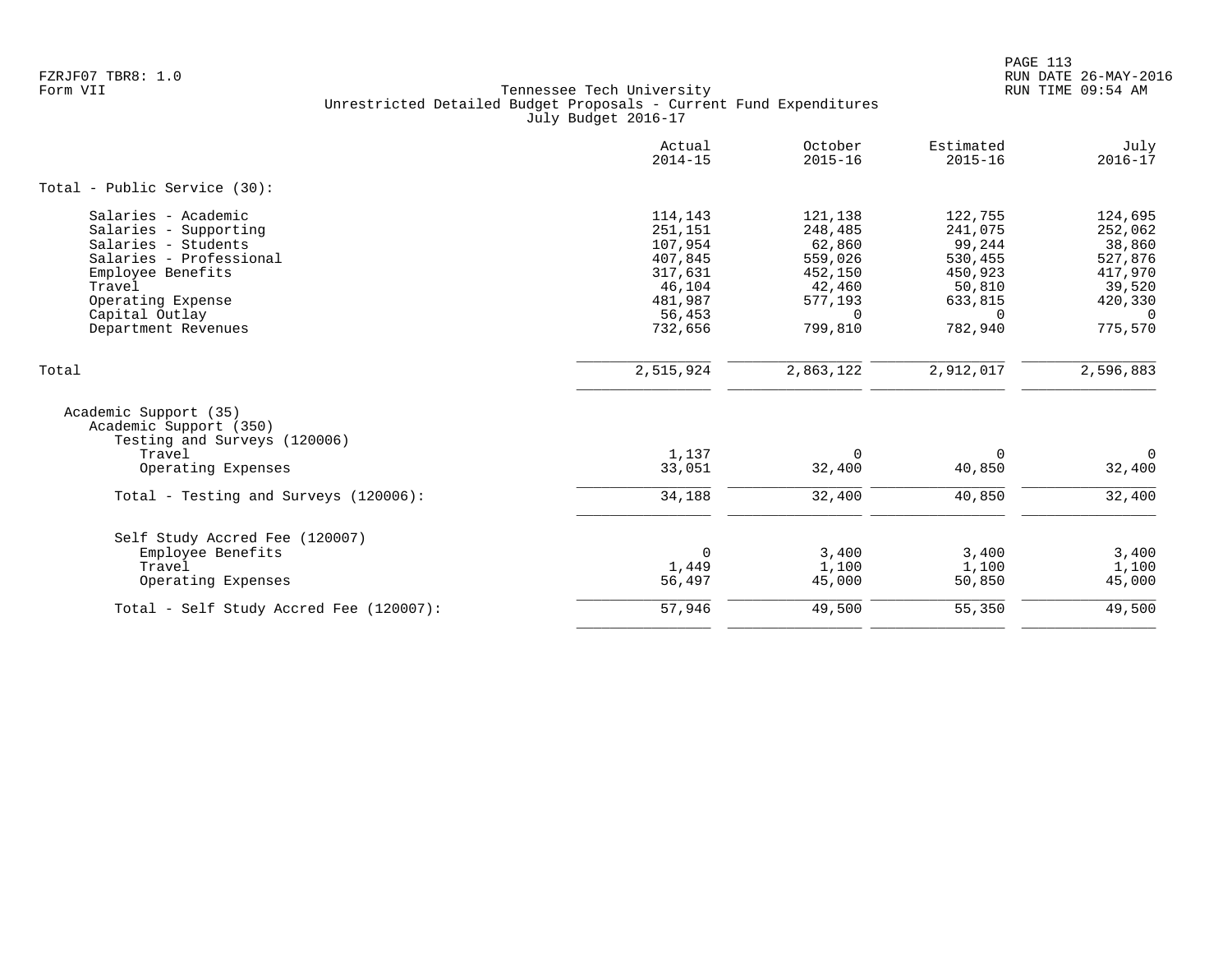|                                             | Actual<br>$2014 - 15$ | October<br>$2015 - 16$ | Estimated<br>$2015 - 16$ | July<br>$2016 - 17$ |
|---------------------------------------------|-----------------------|------------------------|--------------------------|---------------------|
| Faculty Recruitment (120008)                |                       |                        |                          |                     |
| Travel                                      | 55,288                | 12,620                 | 78,135                   | 12,620              |
| Operating Expenses                          | 53,617                | 6,440                  | 36,440                   | 6,440               |
| Total - Faculty Recruitment (120008):       | 108,905               | 19,060                 | 114,575                  | 19,060              |
| Faculty Moving (120009)                     |                       |                        |                          |                     |
| Salaries - Administrative                   | 17,000                | 0                      | $\Omega$                 | 0                   |
| Salaries - Academic                         | 72,200                | $\mathbf 0$            | 91,440                   | $\mathsf{O}$        |
| Employee Benefits                           | 6,922                 | $\Omega$               | 10,000                   | $\mathbf 0$         |
| Travel                                      | 0                     | 4,620                  | 0                        | 4,620               |
| Operating Expenses                          | $\Omega$              | 1,820                  | $\Omega$                 | $\Omega$            |
| Total - Faculty Moving (120009):            | 96,122                | 6,440                  | 101,440                  | 4,620               |
| Provost Office Discretion (120010)          |                       |                        |                          |                     |
| Salaries - Academic                         | 97,763                | 0                      | 58,827                   | $\mathbf 0$         |
| Salaries - Supporting                       | 491                   | $\mathbf 0$            | $\Omega$                 | $\mathsf{O}$        |
| Salaries - Students                         | 6,513                 | $\mathbf 0$            | 12,406                   | $\mathsf{O}$        |
| Salaries - Professional                     | $\Omega$              | $\Omega$               | 5,020                    | $\Omega$            |
| Employee Benefits                           | 21,681                | 3,500                  | 10,500                   | 3,500               |
| Travel                                      | 24,793                | $\Omega$               | 21,000                   | $\cap$              |
| Operating Expenses                          | 279,478               | 405,180                | 138,472                  | 3,000               |
| Total - Provost Office Discretion (120010): | 430,719               | 408,680                | 246,225                  | 6,500               |
| Faculty Development (120011)                |                       |                        |                          |                     |
| Employee Benefits                           | $\Omega$              | 1,000                  | 1,000                    | 1,000               |
| Travel                                      | 30,670                | 14,900                 | 63,868                   | 14,900              |
| Operating Expenses                          | 4,040                 | $\Omega$               | 1,032                    | $\Omega$            |
| Total - Faculty Development (120011):       | 34,710                | 15,900                 | 65,900                   | 15,900              |
|                                             |                       |                        |                          |                     |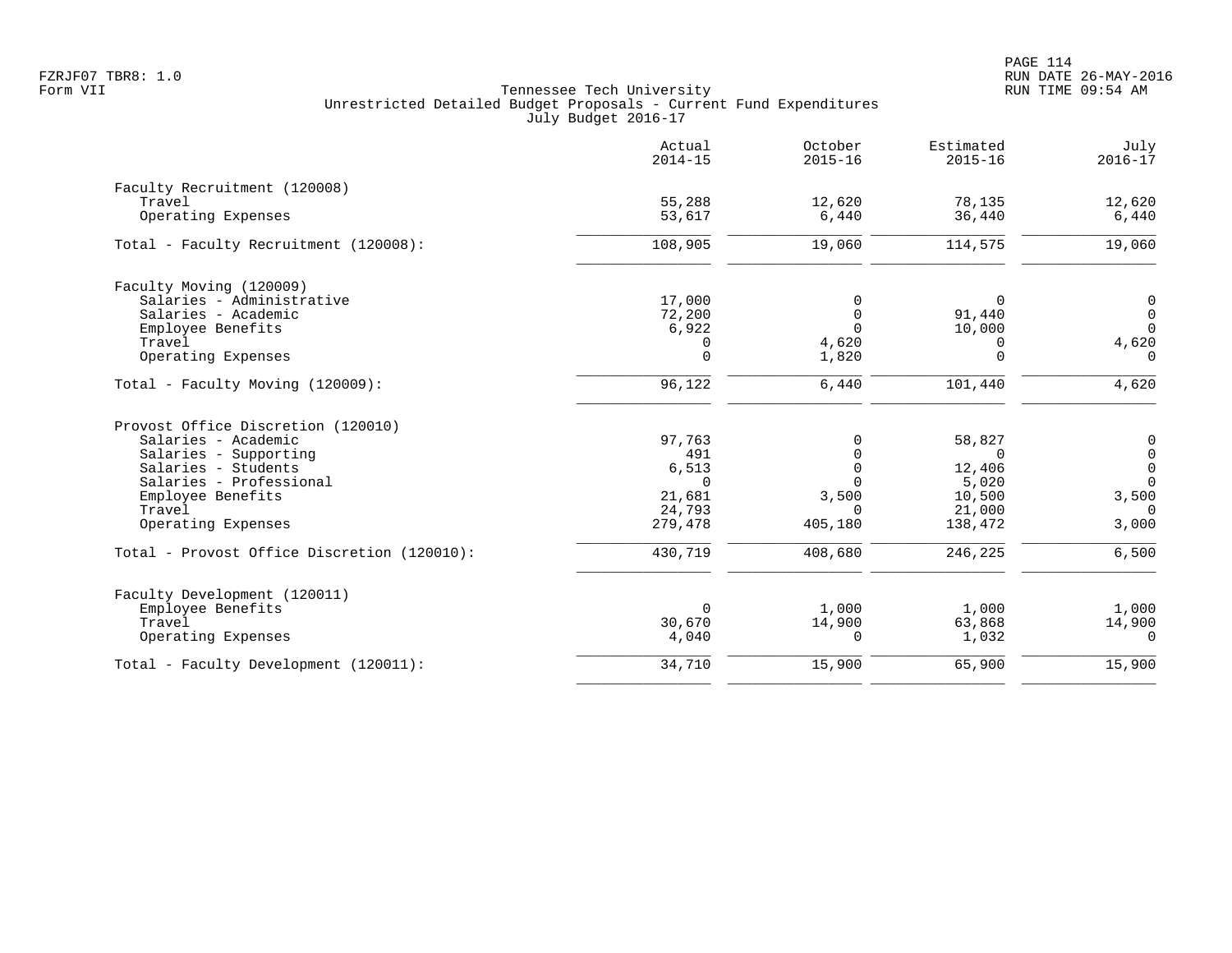PAGE 115 FZRJF07 TBR8: 1.0 RUN DATE 26-MAY-2016

|                                                       | Actual<br>$2014 - 15$ | October<br>$2015 - 16$ | Estimated<br>$2015 - 16$ | July<br>$2016 - 17$ |
|-------------------------------------------------------|-----------------------|------------------------|--------------------------|---------------------|
| Non Instr Faculty Assignment (120012)                 |                       |                        |                          |                     |
| Salaries - Academic                                   | 0                     | $\mathbf 0$            | 0                        | 44,000              |
| Operating Expenses                                    | $\mathbf 0$           | 22,000                 | 22,000                   | $\Omega$            |
| Total - Non Instr Faculty Assignment (120012):        | $\mathbf 0$           | 22,000                 | 22,000                   | 44,000              |
| Faculty Award (120016)                                |                       |                        |                          |                     |
| Operating Expenses                                    | 5,142                 | 10,338                 | 10,338                   | 7,740               |
| Total - Faculty Award (120016):                       | 5,142                 | 10,338                 | 10,338                   | 7,740               |
| Faculty Evaluations (120017)                          |                       |                        |                          |                     |
| Salaries - Students                                   | 1,659                 | 0                      | 3,000                    | $\mathbf 0$         |
| Employee Benefits                                     | 107                   | 1,750                  | 1,750                    | 1,750               |
| Operating Expenses                                    | 38,473                | 15,220                 | 30,220                   | 15,220              |
| Total - Faculty Evaluations (120017):                 | 40,239                | 16,970                 | 34,970                   | 16,970              |
| Provost Surplus Non Instruction (120021)              |                       |                        |                          |                     |
| Salaries - Professional                               | $\mathbf 0$           | 0                      | 5,001                    | $\mathbf 0$         |
| Employee Benefits                                     | $\mathsf{O}$          | $\Omega$               | 1,533                    | $\mathbf 0$         |
| Operating Expenses                                    | $\Omega$              | 25,557                 | $\Omega$                 | $\mathbf{1}$        |
| Total - Provost Surplus Non Instruction (120021):     | 0                     | 25,557                 | 6,534                    | $\mathbf{1}$        |
| Strategic Initiatives Non Instructi (120028)          |                       |                        |                          |                     |
| Salaries - Administrative                             | 3,000                 | 0                      |                          | $\mathbf 0$         |
| Salaries - Academic                                   | 3,000                 | $\Omega$               | 0                        | $\Omega$            |
| Employee Benefits                                     | 956                   | $\Omega$               | $\mathbf 0$              | $\Omega$            |
| Travel                                                | 238                   | U                      | $\Omega$                 | $\Omega$            |
| Operating Expenses                                    | $\Omega$              | 190,707                | 21,602                   | $\Omega$            |
| Total - Strategic Initiatives Non Instructi (120028): | 7,194                 | 190,707                | 21,602                   | $\overline{0}$      |
|                                                       |                       |                        |                          |                     |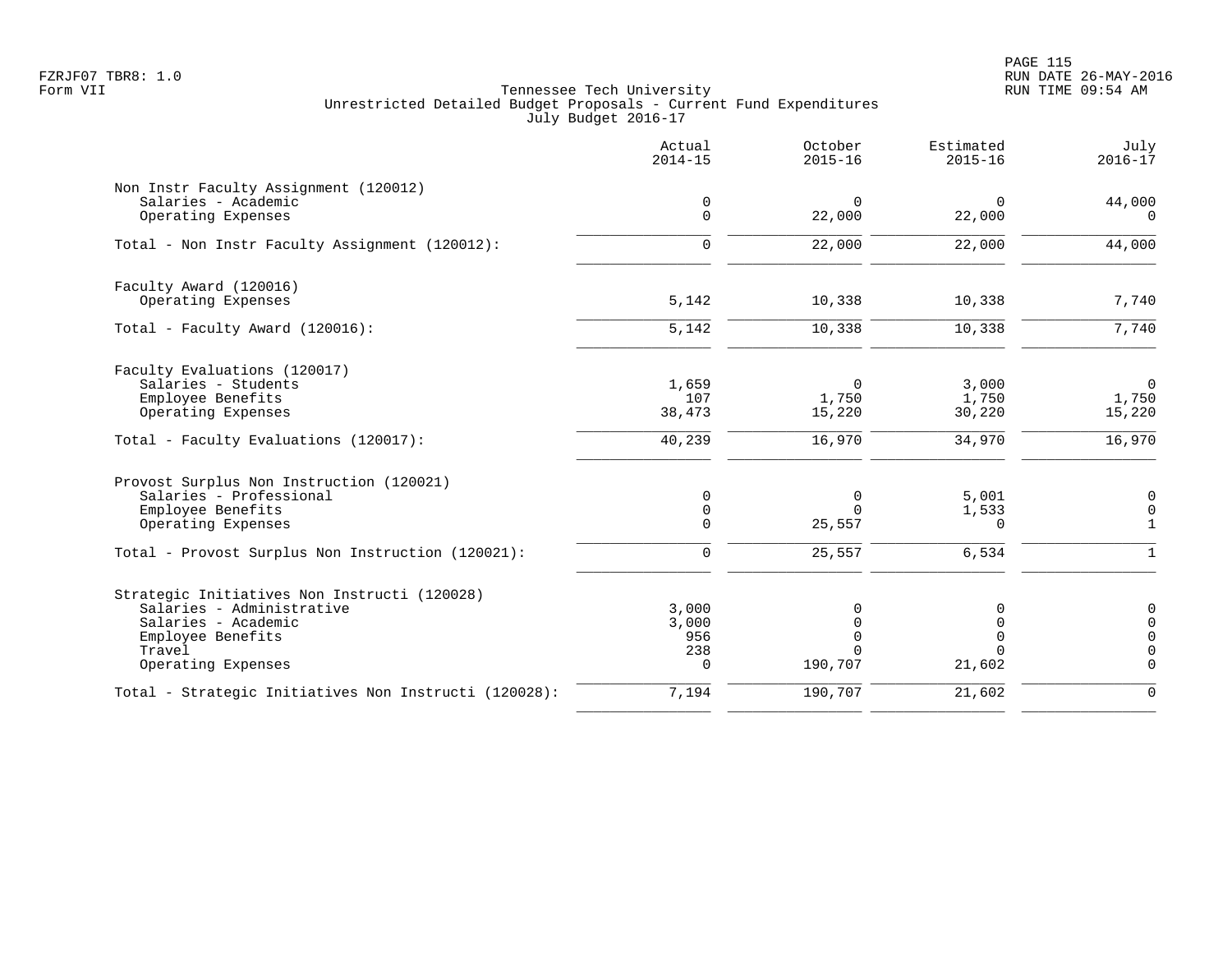|                                                      | Actual<br>$2014 - 15$ | October<br>$2015 - 16$ | Estimated<br>$2015 - 16$ | July<br>$2016 - 17$ |
|------------------------------------------------------|-----------------------|------------------------|--------------------------|---------------------|
| Office of Senior Associate Provost (121700)          |                       |                        |                          |                     |
| Salaries - Administrative                            | 286,075               | 292,374                | 292,374                  | 292,474             |
| Salaries - Supporting                                | 22,021                | 48,919                 | 24,686                   | 24,686              |
| Salaries - Professional                              | 122,360               | 207,846                | 132,846                  | 127,946             |
| Employee Benefits                                    | 136,292               | 154,855                | 158,805                  | 148,805             |
| Travel                                               | 790                   | 1,920                  | 1,920                    | 1,920               |
| Operating Expenses                                   | 24,494                | 2,950                  | 17,950                   | 2,950               |
| Total - Office of Senior Associate Provost (121700): | 592,032               | 708,864                | 628,581                  | 598,781             |
| Center for Teaching & Learning Exc (121740)          |                       |                        |                          |                     |
| Salaries - Supporting                                | $\Omega$              | 0                      | 6,572                    | 13,315              |
| Salaries - Professional                              |                       | $\Omega$               | 44,477                   | 85,000              |
| Employee Benefits                                    | $\Omega$              | 0                      | 6,050                    | 6,050               |
| Travel                                               |                       | 0                      | 500                      | $\Omega$            |
| Operating Expenses                                   | $\Omega$              | $\Omega$               | 46,766                   | $\Omega$            |
| Total - Center for Teaching & Learning Exc (121740): | 0                     | 0                      | 104,365                  | 104,365             |
| Craft Center Admin (121760)                          |                       |                        |                          |                     |
| Salaries - Supporting                                | 9,825                 | 0                      | 5,000                    | 23,860              |
| Salaries - Students                                  | 14,562                | 10,870                 | 7,000                    | 10,870              |
| Salaries - Professional                              | 55,647                | 83,097                 | 86,097                   | 160,073             |
| Employee Benefits                                    | 24,285                | 36,965                 | 36,965                   | 36,965              |
| Travel                                               | 3,814                 | 700                    | 700                      | 700                 |
| Operating Expenses                                   | 77,017                | 50,880                 | 51,750                   | 50,880              |
| Total - Craft Center Admin (121760):                 | 185,150               | 182,512                | 187,512                  | 283,348             |
|                                                      |                       |                        |                          |                     |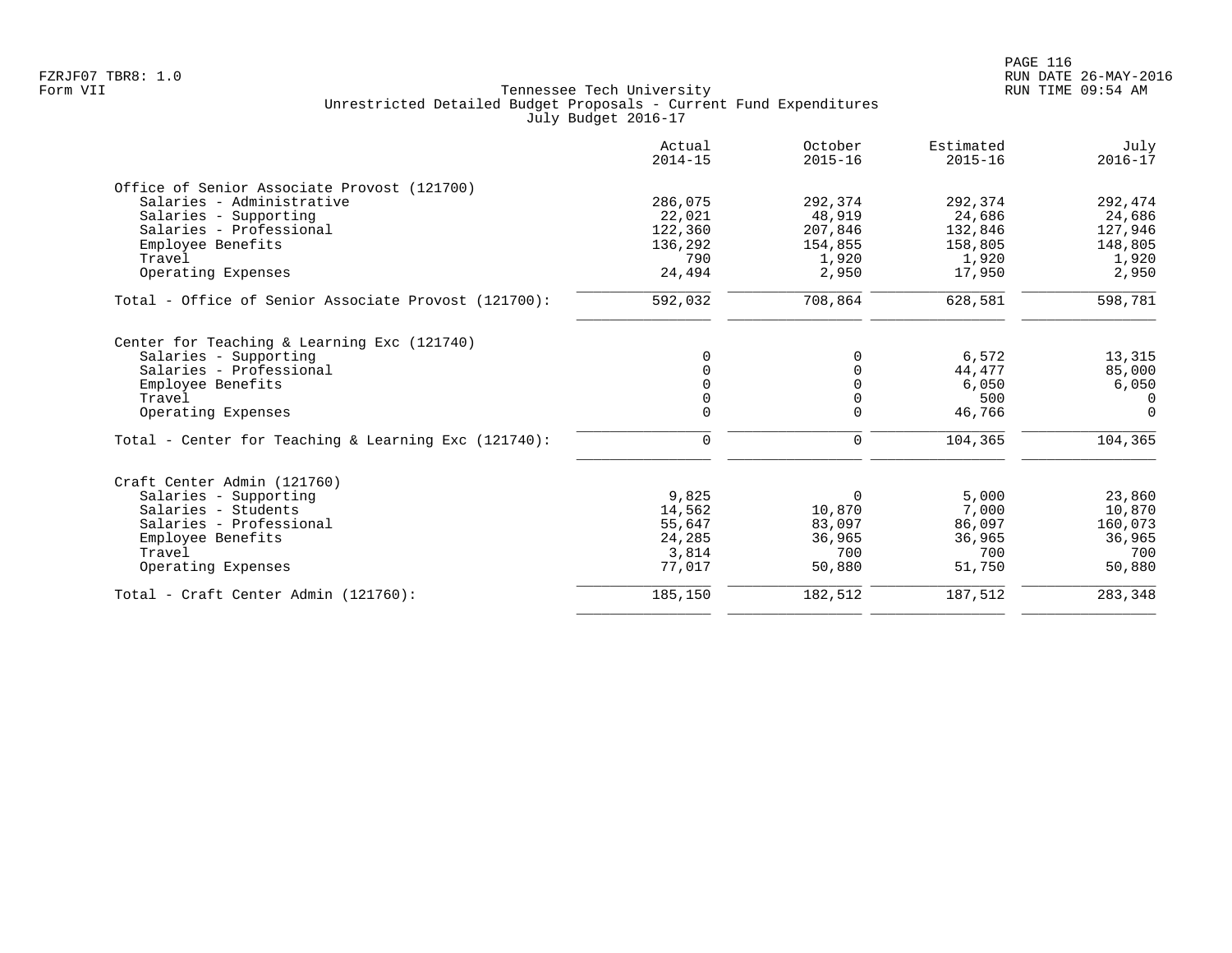|                                                                                                                                                                                                          | Actual<br>$2014 - 15$                                                               | October<br>$2015 - 16$                                                            | Estimated<br>$2015 - 16$                                                            | July<br>$2016 - 17$                                                              |
|----------------------------------------------------------------------------------------------------------------------------------------------------------------------------------------------------------|-------------------------------------------------------------------------------------|-----------------------------------------------------------------------------------|-------------------------------------------------------------------------------------|----------------------------------------------------------------------------------|
| Federal College Work Study Program (122001)<br>Salaries - Students                                                                                                                                       | 20,883                                                                              | 27,260                                                                            | 27,260                                                                              | 27,260                                                                           |
| Total - Federal College Work Study Program (122001):                                                                                                                                                     | 20,883                                                                              | 27,260                                                                            | 27,260                                                                              | 27,260                                                                           |
| Student Exchance Program (123703)<br>Operating Expenses                                                                                                                                                  | 70,313                                                                              | 0                                                                                 | 0                                                                                   | $\mathbf 0$                                                                      |
| Total - Student Exchance Program (123703):                                                                                                                                                               | 70,313                                                                              | $\mathbf 0$                                                                       | $\mathsf{O}$                                                                        | $\Omega$                                                                         |
| Exchange BA ENG Course Fee (123704)<br>Operating Expenses                                                                                                                                                | 6,688                                                                               | 2,500                                                                             | 2,500                                                                               | 2,500                                                                            |
| Total - Exchange BA ENG Course Fee (123704):                                                                                                                                                             | 6,688                                                                               | 2,500                                                                             | 2,500                                                                               | 2,500                                                                            |
| Library Administration (124000)<br>Salaries - Administrative<br>Salaries - Supporting<br>Salaries - Professional<br>Employee Benefits<br>Travel                                                          | 129,633<br>35,593<br>35,111<br>80,867<br>464                                        | 130,376<br>35,823<br>47,063<br>90,440<br>1,660                                    | 130,376<br>35,823<br>47,063<br>90,440<br>1,060                                      | 130,476<br>35,823<br>47,163<br>90,440<br>1,660                                   |
| Total - Library Administration (124000):                                                                                                                                                                 | 281,668                                                                             | 305,362                                                                           | 304,762                                                                             | 305, 562                                                                         |
| Library Operating (124001)<br>Salaries - Academic<br>Salaries - Supporting<br>Salaries - Students<br>Salaries - Professional<br>Employee Benefits<br>Travel<br>Operating Expenses<br>Department Revenues | 713,565<br>316,360<br>26,446<br>59,832<br>461,674<br>11,600<br>201,457<br>$-70,266$ | 779,329<br>316,419<br>35,000<br>98,006<br>480,540<br>4,850<br>100,546<br>$\Omega$ | 643,067<br>319,045<br>38,280<br>95,498<br>480,540<br>28,450<br>423,456<br>$-71,106$ | 777,029<br>317,219<br>35,000<br>98,106<br>480,540<br>4,850<br>87,530<br>$\Omega$ |
| Total - Library Operating (124001):                                                                                                                                                                      | 1,720,668                                                                           | 1,814,690                                                                         | 1,957,230                                                                           | 1,800,274                                                                        |
|                                                                                                                                                                                                          |                                                                                     |                                                                                   |                                                                                     |                                                                                  |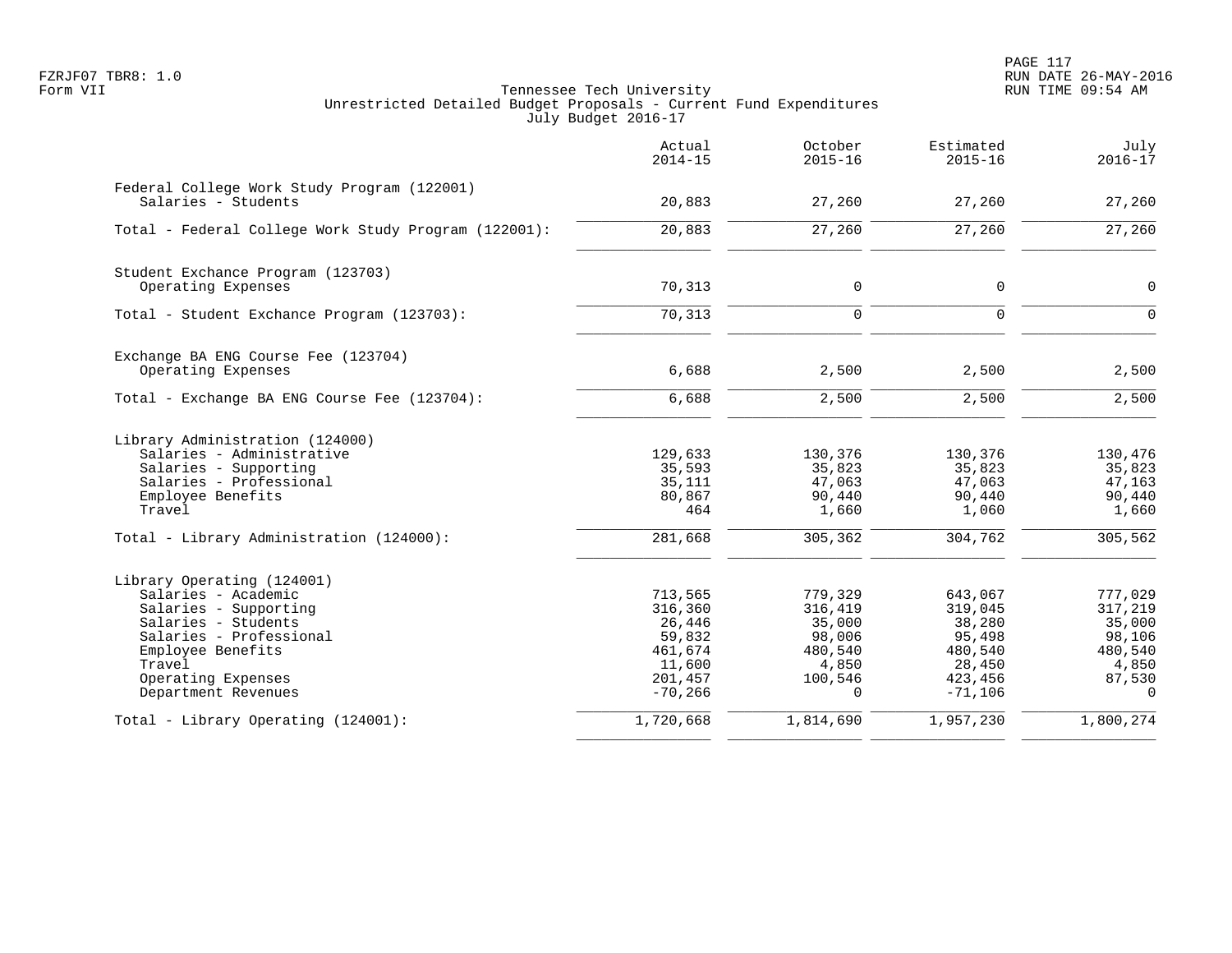|                                                   | Actual<br>$2014 - 15$ | October<br>$2015 - 16$ | Estimated<br>$2015 - 16$ | July<br>$2016 - 17$ |
|---------------------------------------------------|-----------------------|------------------------|--------------------------|---------------------|
| Library Copying (124004)                          |                       |                        |                          |                     |
| Operating Expenses<br>Department Revenues         | 4,051<br>$\Omega$     | 4,050<br>$-50$         | 4,550<br>$-50$           | 4,050<br>$-50$      |
| Total - Library Copying (124004):                 | 4,051                 | 4,000                  | 4,500                    | 4,000               |
|                                                   |                       |                        |                          |                     |
| Library Books and Periodicals (124008)            |                       |                        |                          |                     |
| Operating Expenses                                | 347,779               | 709,392                | 566,952                  | 511,780             |
| Capital Outlay                                    | 174,304               | 220,000                | 220,000                  | 220,000             |
| Total - Library Books and Periodicals (124008):   | 522,083               | 929,392                | 786,952                  | 731,780             |
| Dean of Arts and Science Office (130000)          |                       |                        |                          |                     |
| Salaries - Administrative                         | 158,953               | 159,830                | 159,830                  | 159,930             |
| Salaries - Supporting                             | 66,459                | 69,045                 | 69,045                   | 69,395              |
| Salaries - Professional                           | 106,489               | 107,607                | 107,607                  | 107,707             |
| Employee Benefits                                 | 94,905                | 105,760                | 105,760                  | 105,760             |
| Travel                                            | 35,954                | 37,793                 | 45,693                   | 37,793              |
| Operating Expenses                                | 13,788                | 25,000                 | 213,955                  | 25,000              |
| Total - Dean of Arts and Science Office (130000): | 476,548               | 505,035                | 701,890                  | 505,585             |
| Arts and Sci Vehicles (131003)                    |                       |                        |                          |                     |
| Operating Expenses                                | 6,679                 | 3,860                  | 3,860                    | 3,860               |
| Total - Arts and Sci Vehicles (131003):           | 6,679                 | 3,860                  | 3,860                    | 3,860               |
|                                                   |                       |                        |                          |                     |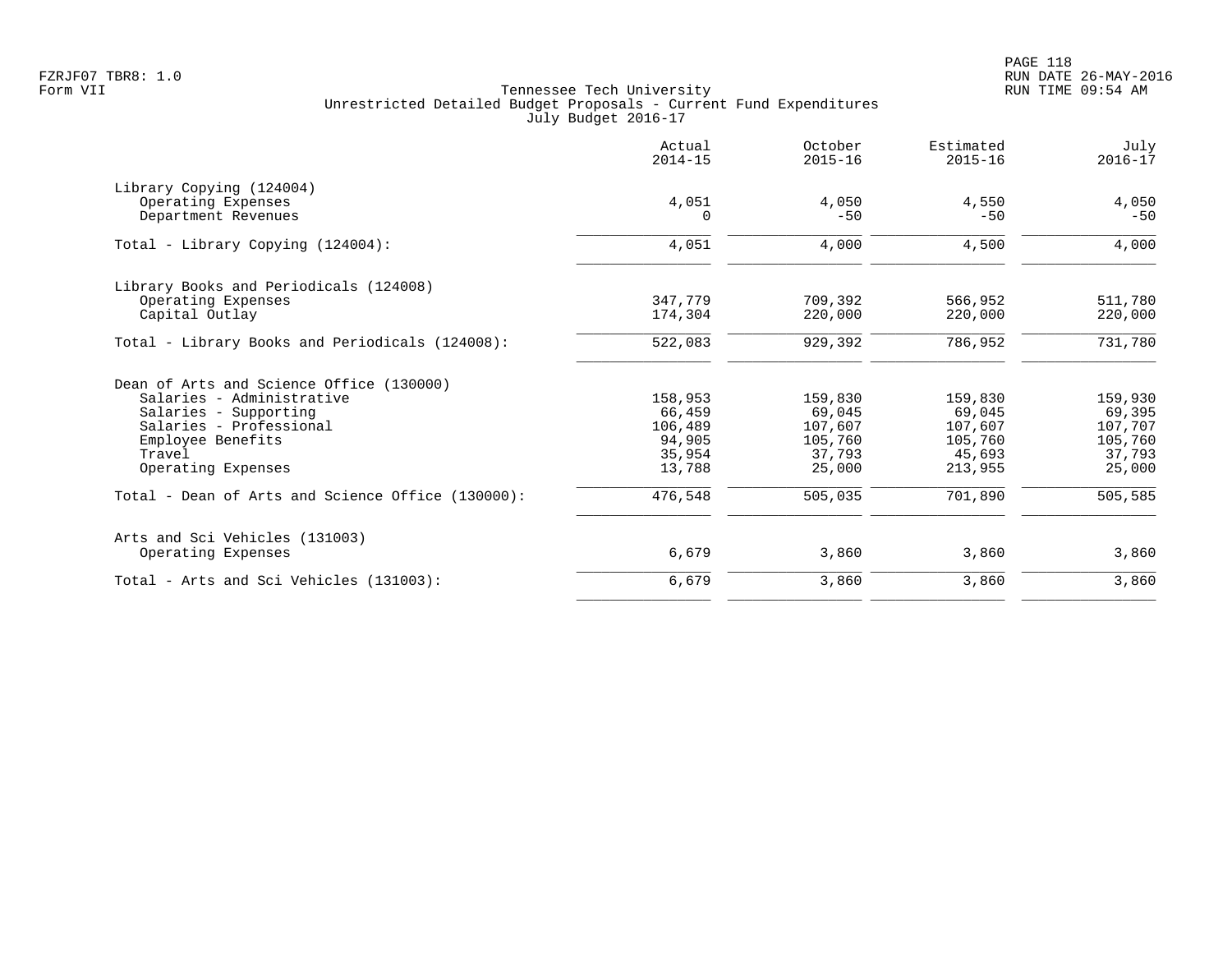|                                                      | Actual<br>$2014 - 15$ | October<br>$2015 - 16$ | Estimated<br>$2015 - 16$ | July<br>$2016 - 17$ |
|------------------------------------------------------|-----------------------|------------------------|--------------------------|---------------------|
| Arts and Sci Vehicles Revenue (131004)               |                       |                        |                          |                     |
| Travel                                               | $-20,002$             | $\Omega$               | $\Omega$                 | $\Omega$            |
| Department Revenues                                  | $\Omega$              | $-13,860$              | $-13,860$                | $-13,860$           |
| Total - Arts and Sci Vehicles Revenue (131004):      | $-20,002$             | $-13,860$              | $-13,860$                | $-13,860$           |
| Dean of Engineering Admin Office (137000)            |                       |                        |                          |                     |
| Salaries - Administrative                            | 214,651               | 215,818                | 215,818                  | 215,918             |
| Salaries - Supporting                                | 11,333                | 100                    | 100                      | 100                 |
| Salaries - Professional                              | 549,373               | 534,571                | 550,892                  | 535,371             |
| Employee Benefits                                    | 215,408               | 225,680                | 225,680                  | 225,680             |
| Travel                                               | 15,100                | $\Omega$               | 17,624                   | $\Omega$            |
| Operating Expenses                                   | 40,785                | 21,890                 | 100,986                  | 12,825              |
| Department Revenues                                  | $-28$                 | $\Omega$               | $\Omega$                 | $\Omega$            |
| Total - Dean of Engineering Admin Office (137000):   | 1,046,622             | 998,059                | 1,111,100                | 989,894             |
| Engineering Admin Vehicles (137006)                  |                       |                        |                          |                     |
| Travel                                               | $-10,908$             | 0                      | 0                        | $\mathbf 0$         |
| Operating Expenses                                   | 5,111                 | 0                      | $\mathbf 0$              | $\Omega$            |
| Total - Engineering Admin Vehicles (137006):         | $-5,797$              | $\Omega$               | $\Omega$                 | $\Omega$            |
| Dean College of Interdiscp Studies (139300)          |                       |                        |                          |                     |
| Salaries - Administrative                            | 104,580               | 118,082                | 118,082                  | 135,782             |
| Salaries - Academic                                  | 3,128                 | $\Omega$               | $\Omega$                 | $\overline{0}$      |
| Salaries - Supporting                                | 33,313                | 28,594                 | 29,794                   | 28,694              |
| Salaries - Professional                              | 52,135                | 52,981                 | 52,981                   | 53,081              |
| Employee Benefits                                    | 67,266                | 70,095                 | 75,295                   | 75,295              |
| Travel                                               | 8,757                 | 5,000                  | 22,500                   | 5,000               |
| Operating Expenses                                   | 32,573                | 10,000                 | 20,000                   | 10,000              |
| Capital Outlay                                       | 5,927                 | $\Omega$               | $\Omega$                 | $\Omega$            |
| Total - Dean College of Interdiscp Studies (139300): | 307,679               | 284,752                | 318,652                  | 307,852             |
|                                                      |                       |                        |                          |                     |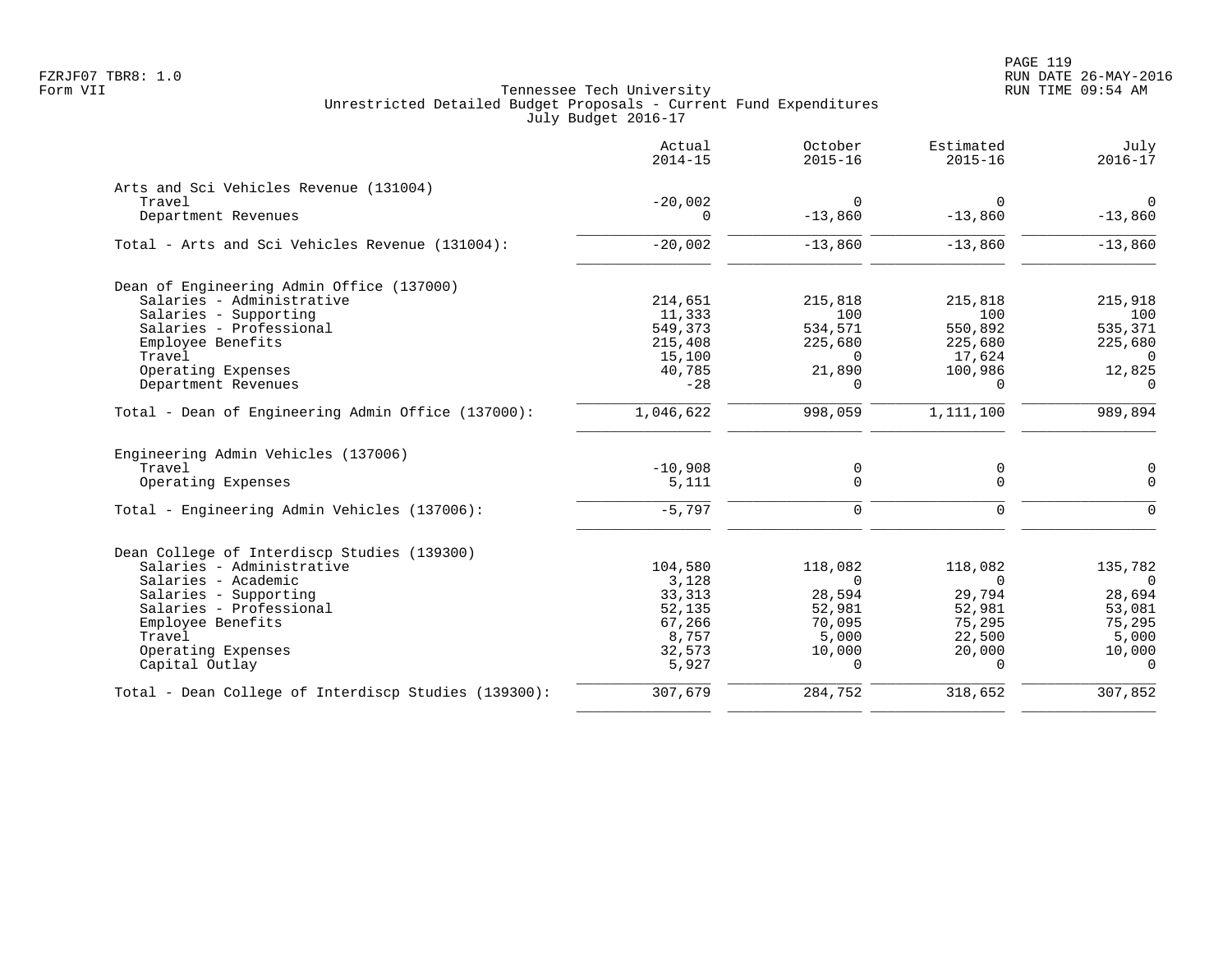|                                                 | Actual<br>$2014 - 15$ | October<br>$2015 - 16$ | Estimated<br>$2015 - 16$ | July<br>$2016 - 17$     |
|-------------------------------------------------|-----------------------|------------------------|--------------------------|-------------------------|
| Water Ctr Vehicle (139401)                      |                       |                        |                          |                         |
| Operating Expenses                              | 4,362                 | 13,000                 | 13,000                   | 13,000                  |
| Total - Water Ctr Vehicle (139401):             | 4,362                 | 13,000                 | 13,000                   | 13,000                  |
| Water Ctr Vehicle Transfer In (139402)          |                       |                        |                          |                         |
| Travel                                          | $-15,686$             | $\Omega$               | 0                        | $\overline{0}$          |
| Operating Expenses                              | 0                     | $-25,000$              | $-25,000$                | $-25,000$               |
| Total - Water Ctr Vehicle Transfer In (139402): | $-15,686$             | $-25,000$              | $-25,000$                | $-25,000$               |
| Dean College Of Business (140000)               |                       |                        |                          |                         |
| Salaries - Administrative                       | 182,049               | 202,300                | 202,300                  | 202,400                 |
| Salaries - Academic                             | $\Omega$              | 6,980                  | 6,980                    | 6,980                   |
| Salaries - Supporting                           | 67,058                | 96,119                 | 92,541                   | 93,219                  |
| Salaries - Students                             | 830                   | $\Omega$               | $\Omega$                 | $\Omega$                |
| Salaries - Professional                         | 86,144                | 222,247                | 226,462                  | 225,147                 |
| Employee Benefits                               | 97,491                | 140,985                | 146,385                  | 140,985                 |
| Travel<br>Operating Expenses                    | $\Omega$<br>19,754    | $\Omega$<br>5,790      | 12,000<br>23,913         | $\overline{0}$<br>5,790 |
| Total - Dean College Of Business (140000):      | 453,326               | 674,421                | 710,581                  | 674,521                 |
| Business Copying (140006)<br>Operating Expenses | 3,566                 | 4,220                  | 4,220                    | 4,220                   |
|                                                 |                       |                        |                          |                         |
| Total - Business Copying (140006):              | 3,566                 | 4,220                  | 4,220                    | 4,220                   |
|                                                 |                       |                        |                          |                         |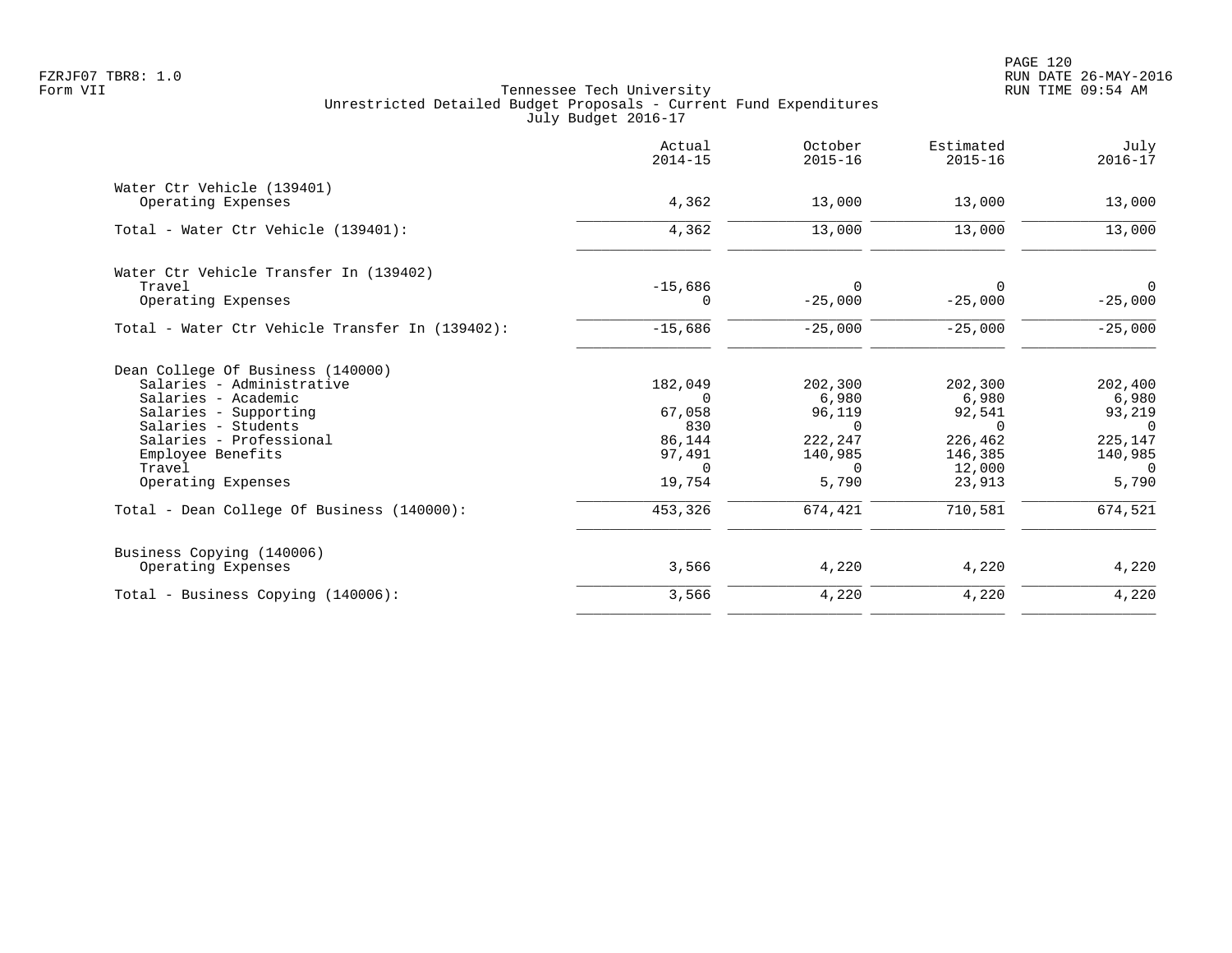|                                                       | Actual<br>$2014 - 15$ | October<br>$2015 - 16$ | Estimated<br>$2015 - 16$ | July<br>$2016 - 17$ |
|-------------------------------------------------------|-----------------------|------------------------|--------------------------|---------------------|
| Bus Copying Transfer In (140007)                      |                       |                        |                          |                     |
| Operating Expenses                                    | $-5.341$              | $\Omega$               | $\Omega$                 | $\Omega$            |
| Department Revenues                                   | $-616$                | $-4,220$               | $-4,220$                 | $-4,220$            |
| Total - Bus Copying Transfer In (140007):             | $-5,957$              | $-4,220$               | $-4,220$                 | $-4,220$            |
| Dean Business Strategic Initiatives (140027)          |                       |                        |                          |                     |
| Operating Expenses                                    | $\mathbf 0$           | 245,388                | 233,758                  | $\mathbf 0$         |
| Total - Dean Business Strategic Initiatives (140027): | 0                     | 245,388                | 233,758                  | $\Omega$            |
| Dean of College of Education Office (150000)          |                       |                        |                          |                     |
| Salaries - Administrative                             | 132,075               | 155,300                | 155,300                  | 155,400             |
| Salaries - Academic                                   | 836                   | 30,668                 | $\Omega$                 | 36,628              |
| Salaries - Supporting                                 | 57,655                | 60,859                 | 61,929                   | 61,059              |
| Salaries - Students                                   | 1,814                 | 780                    | 1,857                    | 780                 |
| Salaries - Professional                               | 186,414               | 162,692                | 162,692                  | 155,892             |
| Employee Benefits                                     | 141,697               | 152,180                | 152,180                  | 152,180             |
| Travel                                                | 57,668                | 10,900                 | 78,448                   | 14,542              |
| Operating Expenses                                    | 86,464                | 127,392                | 75,892                   | 30,669              |
| Total - Dean of College of Education Office (150000): | 664,623               | 700,771                | 688,298                  | 607,150             |
| Dean Educ Revenues (150026)                           |                       |                        |                          |                     |
| Operating Expenses                                    | 0                     | 0                      | 5,060                    | 5,060               |
| Total - Dean Educ Revenues (150026):                  | $\mathbf 0$           | 0                      | 5,060                    | 5,060               |
|                                                       |                       |                        |                          |                     |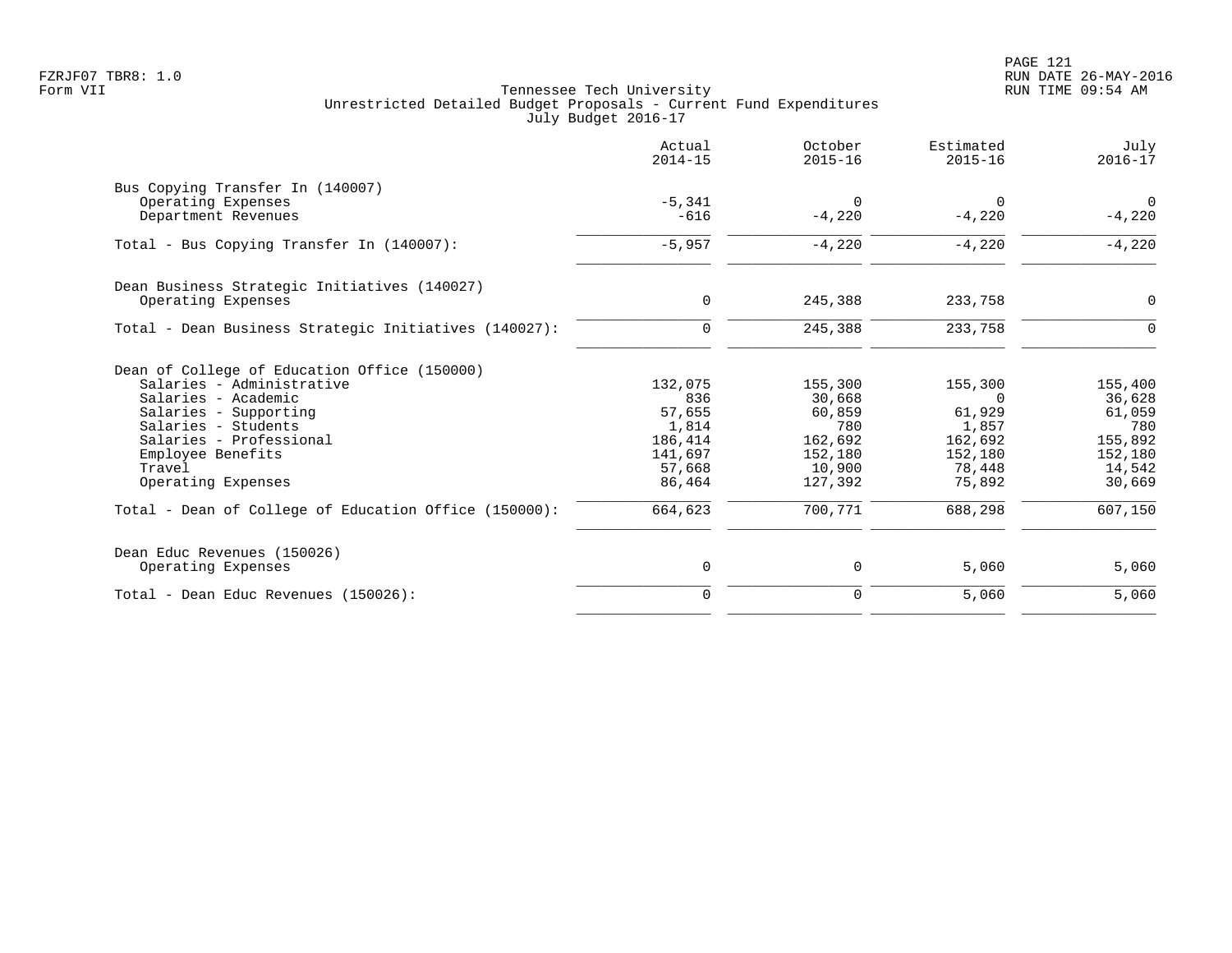|                                                       | Actual<br>$2014 - 15$ | October<br>$2015 - 16$ | Estimated<br>$2015 - 16$ | July<br>$2016 - 17$ |
|-------------------------------------------------------|-----------------------|------------------------|--------------------------|---------------------|
| Dean Education Strategic Initiative (150027)          | $\mathbf 0$           |                        | 100,000                  | $\mathsf{O}$        |
| Operating Expenses                                    |                       | 0                      |                          |                     |
| Total - Dean Education Strategic Initiative (150027): | $\mathbf 0$           | $\mathbf 0$            | 100,000                  | $\Omega$            |
| Col of Education Student Success Ct (153058)          |                       |                        |                          |                     |
| Salaries - Supporting                                 | 51,220                | 25,548                 | 25,548                   | 25,548              |
| Salaries - Students                                   | 4,115                 | $\Omega$               | 1,876                    | $\Omega$            |
| Salaries - Professional                               | 111,772               | 187,186                | 181,480                  | 188,686             |
| Employee Benefits                                     | 61,968                | 53,370                 | 78,470                   | 78,470              |
| Operating Expenses                                    | 8,715                 | 6,640                  | 13,536                   | 6,640               |
| Total - Col of Education Student Success Ct (153058): | 237,790               | 272,744                | 300,910                  | 299,344             |
| Child Development Lab (153400)                        |                       |                        |                          |                     |
| Salaries - Supporting                                 | 207,173               | 158,094                | 151,094                  | 156,394             |
| Salaries - Students                                   | 96,133                | 6,000                  | $-6,014$                 | 6,000               |
| Salaries - Professional                               | 221,668               | 234,834                | 234,834                  | 236,034             |
| Employee Benefits                                     | 191,348               | 220,530                | 220,530                  | 220,530             |
| Travel                                                | 470                   | 760                    | $-8,240$                 | 760                 |
| Operating Expenses                                    | 54,222                | 39,110                 | 36,166                   | 39,110              |
| Total - Child Development Lab (153400):               | 771,014               | 659,328                | 628,370                  | 658,828             |
| UC Joan Derryberry Art Gallery (155003)               |                       |                        |                          |                     |
| Salaries - Students                                   | $\overline{0}$        | 0                      | 84                       | $\mathbf 0$         |
| Operating Expenses                                    | 1,730                 | 1,810                  | 1,726                    | 1,810               |
| Total - UC Joan Derryberry Art Gallery (155003):      | 1,730                 | 1,810                  | 1,810                    | 1,810               |
|                                                       |                       |                        |                          |                     |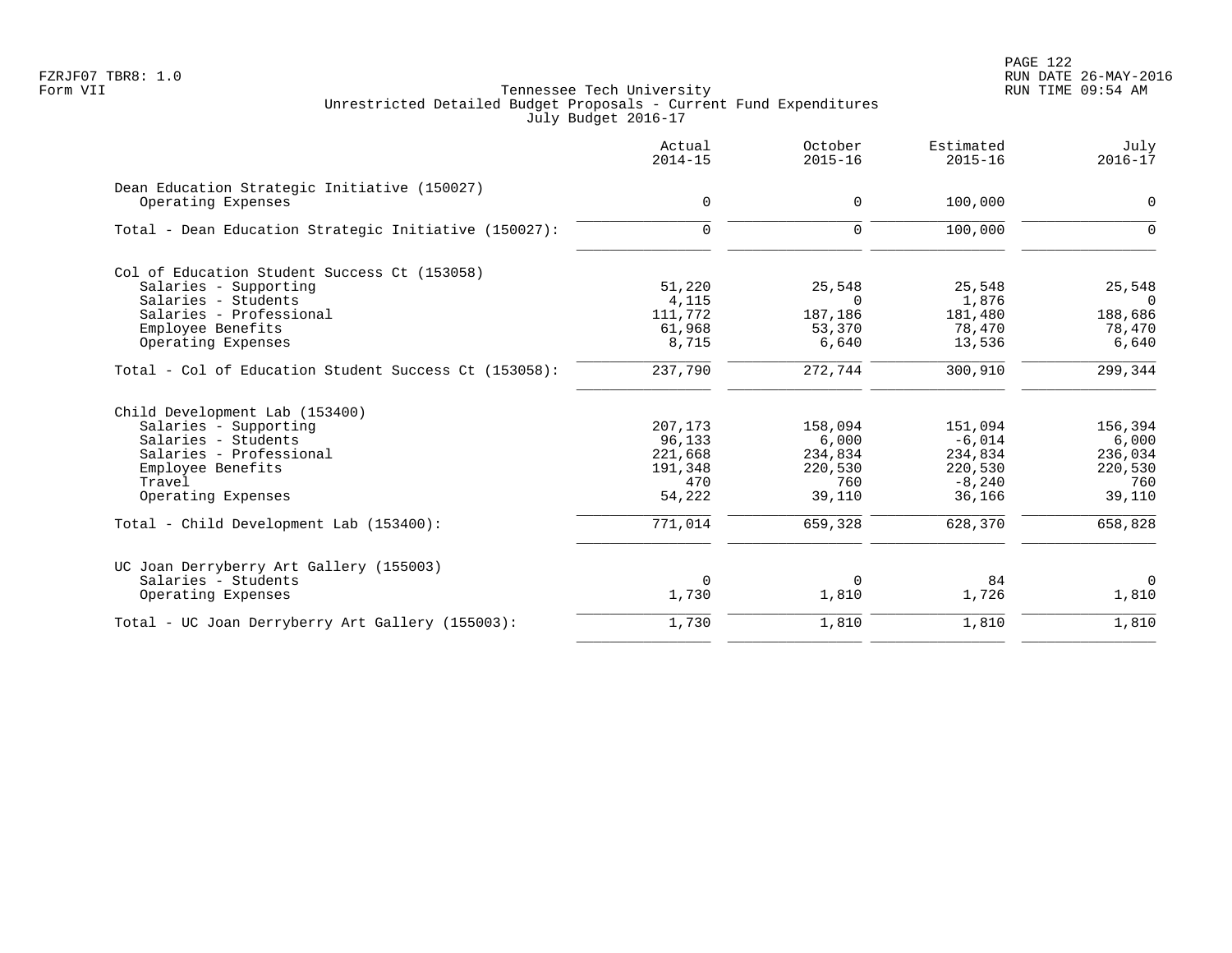|                                                        | Actual<br>$2014 - 15$ | October<br>$2015 - 16$ | Estimated<br>$2015 - 16$ | July<br>$2016 - 17$        |
|--------------------------------------------------------|-----------------------|------------------------|--------------------------|----------------------------|
| Learning Resource Center (157000)                      |                       |                        |                          |                            |
| Salaries - Academic                                    | $\mathbf 0$           | 6,000                  | 6,000                    | 6,000                      |
| Salaries - Supporting                                  | 28,236                | 28,967                 | 28,967                   | 29,067                     |
| Salaries - Professional                                | 42,591                | 51,446                 | 45,143                   | 48,320                     |
| Employee Benefits                                      | 22,412                | 30,000                 | 35,300                   | 35,300                     |
| Operating Expenses                                     | 14,776                | 21,003                 | 21,937                   | 18,760                     |
| Department Revenues                                    | $-365$                | $\Omega$               | $\Omega$                 | $\Omega$                   |
| Total - Learning Resource Center (157000):             | 107,650               | 137,416                | 137,347                  | 137,447                    |
| Education Media Grad Assist (157001)                   |                       |                        |                          |                            |
| Employee Benefits                                      | 12,474                | 17,230                 | 17,230                   | 17,230                     |
| Total - Education Media Grad Assist (157001):          | 12,474                | 17,230                 | 17,230                   | 17,230                     |
| Ag and Human Ecology Admin (160000)                    |                       |                        |                          |                            |
| Salaries - Administrative                              | 152,687               | 166,500                | 166,500                  | 166,600                    |
| Salaries - Supporting                                  | 39,320                | 35,940                 | 35,966                   | 36,040                     |
| Salaries - Students                                    | $\Omega$              | 5,000                  | $\Omega$                 | 3,000                      |
| Salaries - Professional                                | $\Omega$              | $\Omega$               | 730                      | $\Omega$                   |
| Employee Benefits                                      | 64,216                | 76,700                 | 69,200                   | 69,200                     |
| Travel                                                 | 859                   | $\Omega$               | 1,266                    | $\Omega$                   |
| Operating Expenses                                     | 13,497                | 5,330                  | 12,308                   | 5,330                      |
| Total - Ag and Human Ecology Admin (160000):           | 270,579               | 289,470                | 285,970                  | 280,170                    |
|                                                        |                       |                        |                          |                            |
| Dean Aq & HEC Strategic Initiatives (160027)<br>Travel |                       | $\Omega$               | 2,065                    |                            |
| Operating Expenses                                     | 0<br>$\mathbf 0$      | 100,000                | 67,040                   | $\mathbf 0$<br>$\mathbf 0$ |
| Capital Outlay                                         | $\Omega$              | $\Omega$               | 30,395                   | $\Omega$                   |
| Total - Dean Ag & HEC Strategic Initiatives (160027):  | 0                     | 100,000                | 99,500                   | $\mathbf 0$                |
|                                                        |                       |                        |                          |                            |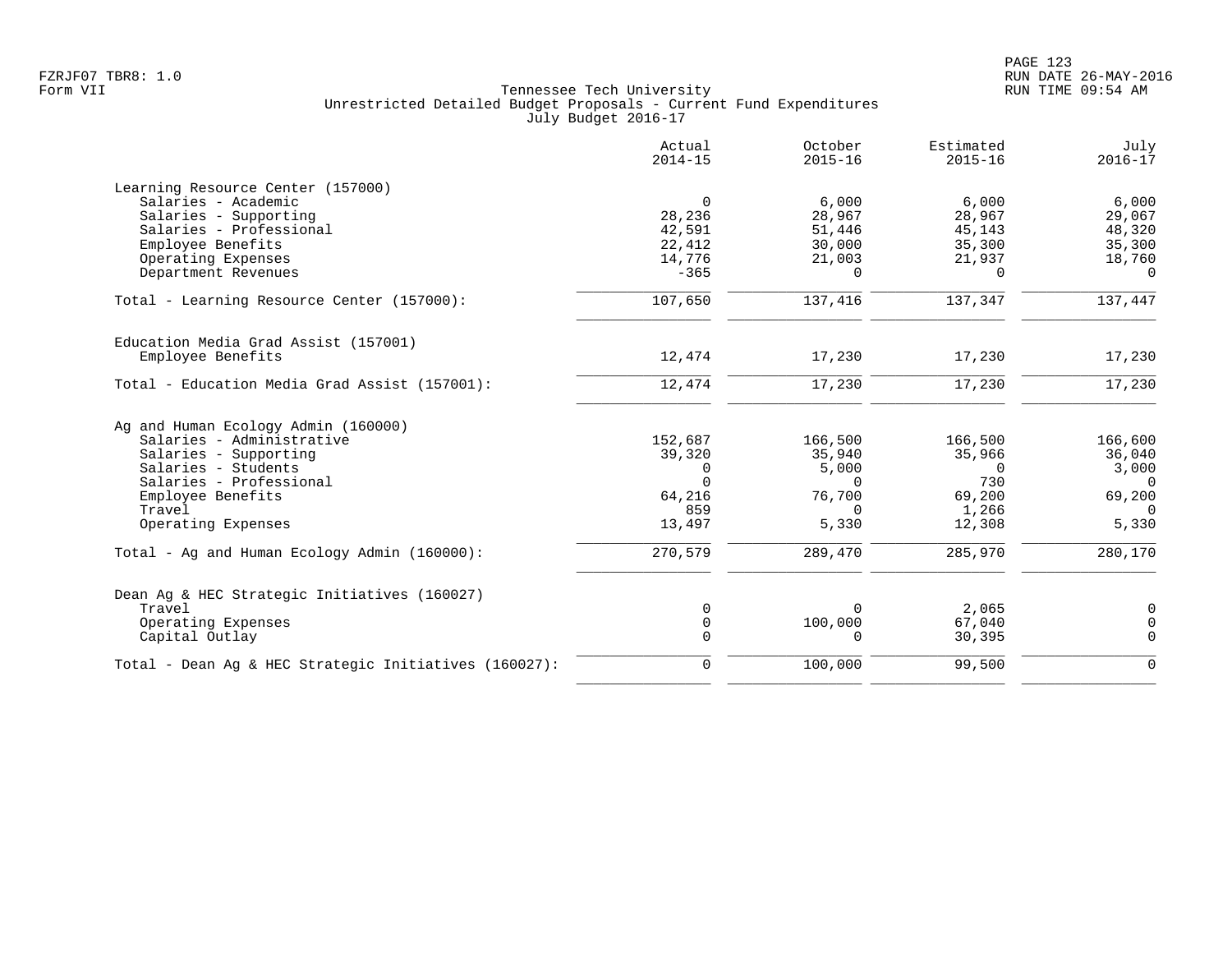|                                                | Actual<br>$2014 - 15$ | October<br>$2015 - 16$ | Estimated<br>$2015 - 16$ | July<br>$2016 - 17$ |
|------------------------------------------------|-----------------------|------------------------|--------------------------|---------------------|
| Farm Administration (162000)                   |                       |                        |                          |                     |
| Salaries - Supporting                          | $\Omega$              | $\Omega$               | $\Omega$                 | 51,481              |
| Salaries - Professional                        | 101,129               | 103,622                | 103,622                  | 49,241              |
| Employee Benefits                              | 50,035                | 50,650                 | 50,650                   | 53,224              |
| Travel                                         | $\Omega$              | 140                    | 140                      | 140                 |
| Total - Farm Administration (162000):          | 151, 164              | 154,412                | 154,412                  | 154,086             |
| Livestock and Dairy (162001)                   |                       |                        |                          |                     |
| Salaries - Supporting                          | $\Omega$              | $\overline{0}$         | 1,000                    | $\overline{0}$      |
| Salaries - Students                            | 20,278                | 2,090                  | 21,000                   | 2,090               |
| Employee Benefits                              | 429                   | 300                    | 300                      | 300                 |
| Travel                                         | 201                   | $\Omega$               | $\Omega$                 | $\Omega$            |
| Operating Expenses                             | 173,968               | 168,950                | 178,800                  | 168,950             |
| Capital Outlay                                 | 5,000                 | 0                      | $\Omega$                 | $\Omega$            |
| Total - Livestock and Dairy (162001):          | 199,876               | 171,340                | 201,100                  | 171,340             |
| Oakley Sustainable Ag Center (162006)          |                       |                        |                          |                     |
| Salaries - Academic                            | 11,391                | $\Omega$               | 12,845                   | $\Omega$            |
| Salaries - Supporting                          | 68,921                | 72,742                 | 57,205                   | 72,342              |
| Salaries - Students                            | 6,680                 | $\Omega$               | 6,450                    | $\Omega$            |
| Salaries - Professional                        | 32,806                | 75,388                 | 71,630                   | 75,488              |
| Employee Benefits                              | 50,554                | 52,800                 | 52,800                   | 52,800              |
| Travel                                         | $\Omega$              | $\cap$                 | 426                      | $\Omega$            |
| Operating Expenses                             | 212,896               | 100,220                | 99,794                   | 100,520             |
| Capital Outlay                                 | 17,000                | $\Omega$               | $\Omega$                 | $\mathbf 0$         |
| Total - Oakley Sustainable Aq Center (162006): | 400,248               | 301,150                | 301,150                  | 301,150             |
|                                                |                       |                        |                          |                     |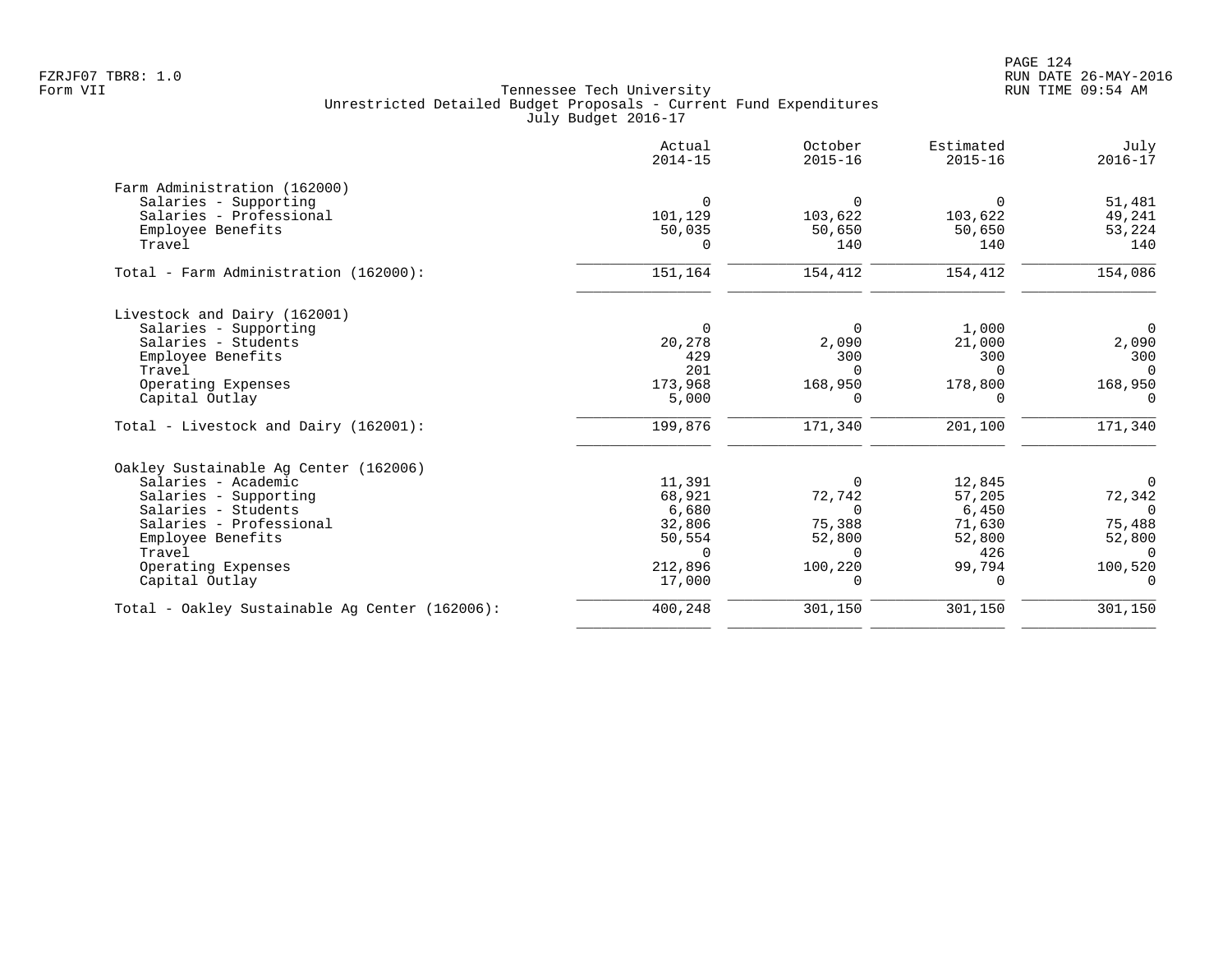PAGE 125 FZRJF07 TBR8: 1.0 RUN DATE 26-MAY-2016

|                                                    | Actual<br>$2014 - 15$ | October<br>$2015 - 16$ | Estimated<br>$2015 - 16$ | July<br>$2016 - 17$ |
|----------------------------------------------------|-----------------------|------------------------|--------------------------|---------------------|
| Waters Organic Farm (162007)<br>Operating Expenses | $\mathbf 0$           | 6,000                  | 6,000                    | 6,000               |
| Total - Waters Organic Farm (162007):              | $\mathbf 0$           | 6,000                  | 6,000                    | 6,000               |
| Oakley Produce (162009)                            |                       |                        |                          |                     |
| Salaries - Academic                                | 4,158                 |                        |                          | 0                   |
| Salaries - Students                                | 64                    |                        |                          | $\mathbf 0$         |
| Employee Benefits                                  | 744                   |                        | U                        | 0                   |
| Travel                                             | 1,711                 |                        |                          | $\Omega$            |
| Operating Expenses                                 | 23,166                | 15,000                 | 15,000                   | 15,000              |
| Capital Outlay                                     | 2,344                 |                        |                          | $\Omega$            |
| Department Revenues                                | $-15$                 | $\Omega$               | $\Omega$                 | $\Omega$            |
| Total - Oakley Produce (162009):                   | 32,172                | 15,000                 | 15,000                   | 15,000              |
| Agriculture Vehicles (163002)                      |                       |                        |                          |                     |
| Travel                                             | $-1,282$              | 0                      | 0                        | 0                   |
| Operating Expenses                                 | 1,277                 | $\Omega$               | $\Omega$                 | $\Omega$            |
| Total - Agriculture Vehicles (163002):             | $-5$                  | 0                      | 0                        | ∩                   |
| Dean Hester School of Nursing (166004)             |                       |                        |                          |                     |
| Salaries - Administrative                          | 0                     | 175,000                | 175,000                  | 175,000             |
| Salaries - Supporting                              | $\Omega$              | 29,494                 | 29,494                   | 27,694              |
| Salaries - Professional                            | 27,600                | 10,000                 | 10,000                   | $\Omega$            |
| Employee Benefits                                  | 5,866                 | 42,255                 | 42,255                   | 42,255              |
| Total - Dean Hester School of Nursing (166004):    | 33,466                | 256,749                | 256,749                  | 244,949             |
|                                                    |                       |                        |                          |                     |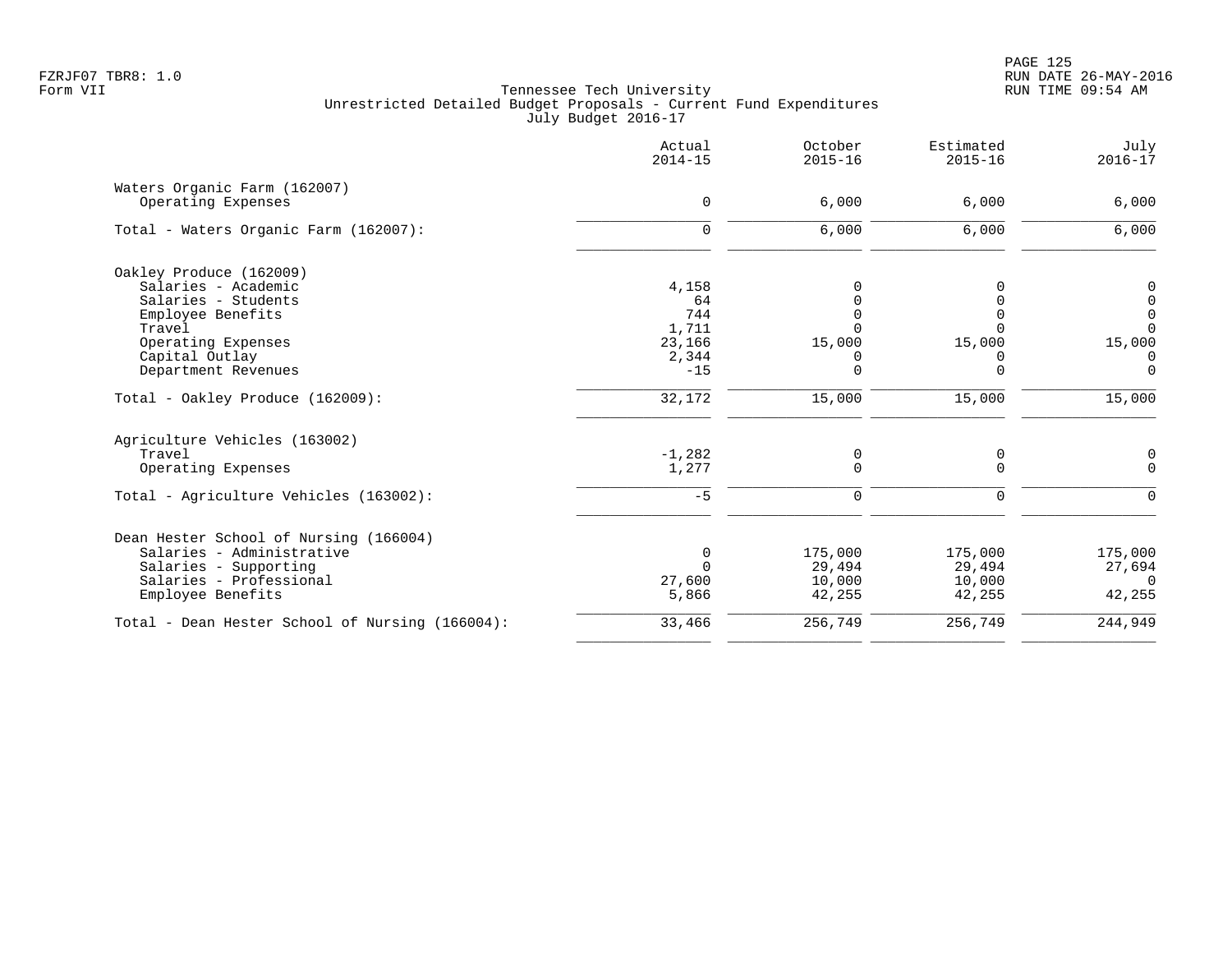|                                                      | Actual<br>$2014 - 15$ | October<br>$2015 - 16$ | Estimated<br>$2015 - 16$ | July<br>$2016 - 17$ |
|------------------------------------------------------|-----------------------|------------------------|--------------------------|---------------------|
| Dean Nursing Strategic Initiatives (166027)          |                       |                        |                          |                     |
| Salaries - Students                                  | $\Omega$              | <sup>0</sup>           | 7,000                    | $\mathbf 0$         |
| Employee Benefits                                    | $\Omega$              | $\Omega$               | 100                      | $\mathbf 0$         |
| Travel                                               | $\Omega$              | $\cap$                 | 200                      | $\Omega$            |
| Operating Expenses                                   |                       | 75,000                 | 67,700                   | $\mathbf 0$         |
| Total - Dean Nursing Strategic Initiatives (166027): | $\mathbf 0$           | 75,000                 | 75,000                   | $\Omega$            |
| Office of Research (170000)                          |                       |                        |                          |                     |
| Salaries - Administrative                            | 159,646               | 163,615                | 163,615                  | 163,715             |
| Salaries - Supporting                                | 32,174                | 32,819                 | 32,819                   | 32,819              |
| Salaries - Professional                              | 252,902               | 286,359                | 286,359                  | 270,602             |
| Employee Benefits                                    | 157,541               | 169,840                | 169,840                  | 169,840             |
| Travel                                               | 45                    | 2,000                  | 2,000                    | 2,000               |
| Operating Expenses                                   | 5,811                 | 23,719                 | 23,719                   | 5,000               |
| Total - Office of Research (170000):                 | 608,119               | 678,352                | 678,352                  | 643,976             |
| Graduate Studies Admin (176000)                      |                       |                        |                          |                     |
| Salaries - Supporting                                | 127,766               | 155,328                | 115,818                  | 92,724              |
| Salaries - Students                                  | 2,544                 | $\Omega$               | 560                      | $\Omega$            |
| Salaries - Professional                              | 172,127               | 188,529                | 200,291                  | 216,323             |
| Employee Benefits                                    | 132,948               | 135,630                | 135,630                  | 135,630             |
| Travel                                               | 17,835                | 3,368                  | 21,608                   | 1,000               |
| Operating Expenses                                   | 28,650                | 23,000                 | 31,948                   | 23,000              |
| Total - Graduate Studies Admin (176000):             | 481,870               | 505,855                | 505,855                  | 468,677             |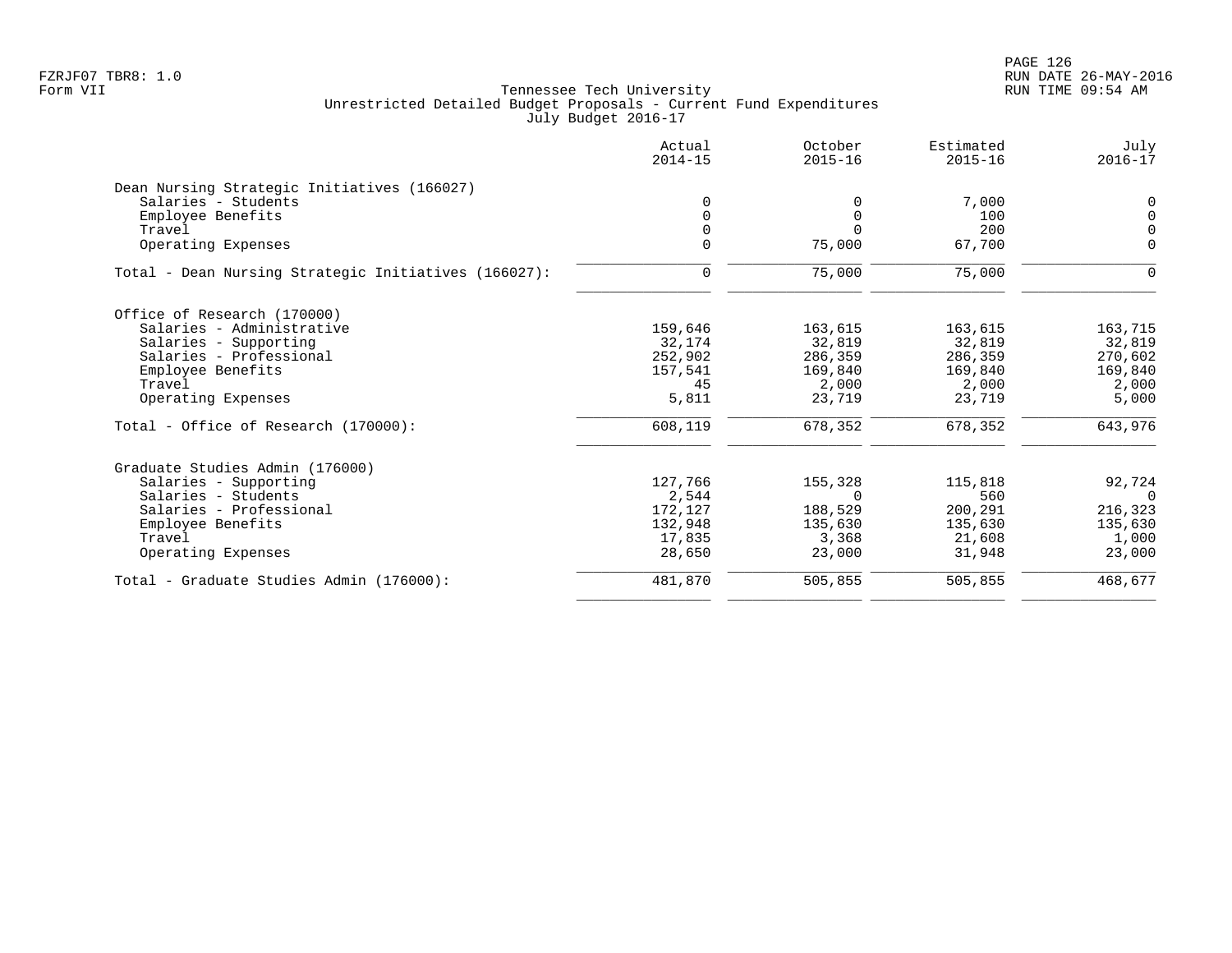PAGE 127 FZRJF07 TBR8: 1.0 RUN DATE 26-MAY-2016

|                                                                                                                                                                                                                            | Actual<br>$2014 - 15$                                                      | October<br>$2015 - 16$                                                        | Estimated<br>$2015 - 16$                                                    | July<br>$2016 - 17$                                                                 |
|----------------------------------------------------------------------------------------------------------------------------------------------------------------------------------------------------------------------------|----------------------------------------------------------------------------|-------------------------------------------------------------------------------|-----------------------------------------------------------------------------|-------------------------------------------------------------------------------------|
| Thesis Binding (176005)<br>Operating Expenses                                                                                                                                                                              | 541                                                                        | 2,000                                                                         | 2,000                                                                       | 2,000                                                                               |
| Total - Thesis Binding $(176005)$ :                                                                                                                                                                                        | 541                                                                        | 2,000                                                                         | 2,000                                                                       | 2,000                                                                               |
| Visions 5000 (180006)<br>Operating Expenses                                                                                                                                                                                | $\mathbf 0$                                                                | 30                                                                            | 30                                                                          | 30                                                                                  |
| Total - Visions 5000 (180006):                                                                                                                                                                                             | 0                                                                          | 30                                                                            | 30                                                                          | 30                                                                                  |
| Extended Education (180012)<br>Salaries - Academic<br>Salaries - Supporting<br>Salaries - Students<br>Salaries - Professional<br>Employee Benefits<br>Travel<br>Operating Expenses<br>Total - Extended Education (180012): | 5,687<br>69,733<br>2,219<br>71,082<br>48,553<br>7,131<br>22,104<br>226,509 | $\Omega$<br>74,689<br>8,000<br>73,502<br>56,160<br>3,700<br>32,390<br>248,441 | 3,600<br>75,789<br>6,000<br>76,002<br>56,160<br>15,000<br>22,390<br>254,941 | $\overline{0}$<br>74,989<br>8,000<br>81,102<br>56,160<br>3,700<br>32,390<br>256,341 |
| Extended Educ Grad Asst (180018)<br>Employee Benefits                                                                                                                                                                      | 7,368                                                                      | 7,500                                                                         | 12,000                                                                      | 0                                                                                   |
| Total - Extended Educ Grad Asst (180018):                                                                                                                                                                                  | 7,368                                                                      | 7,500                                                                         | 12,000                                                                      | $\mathbf 0$                                                                         |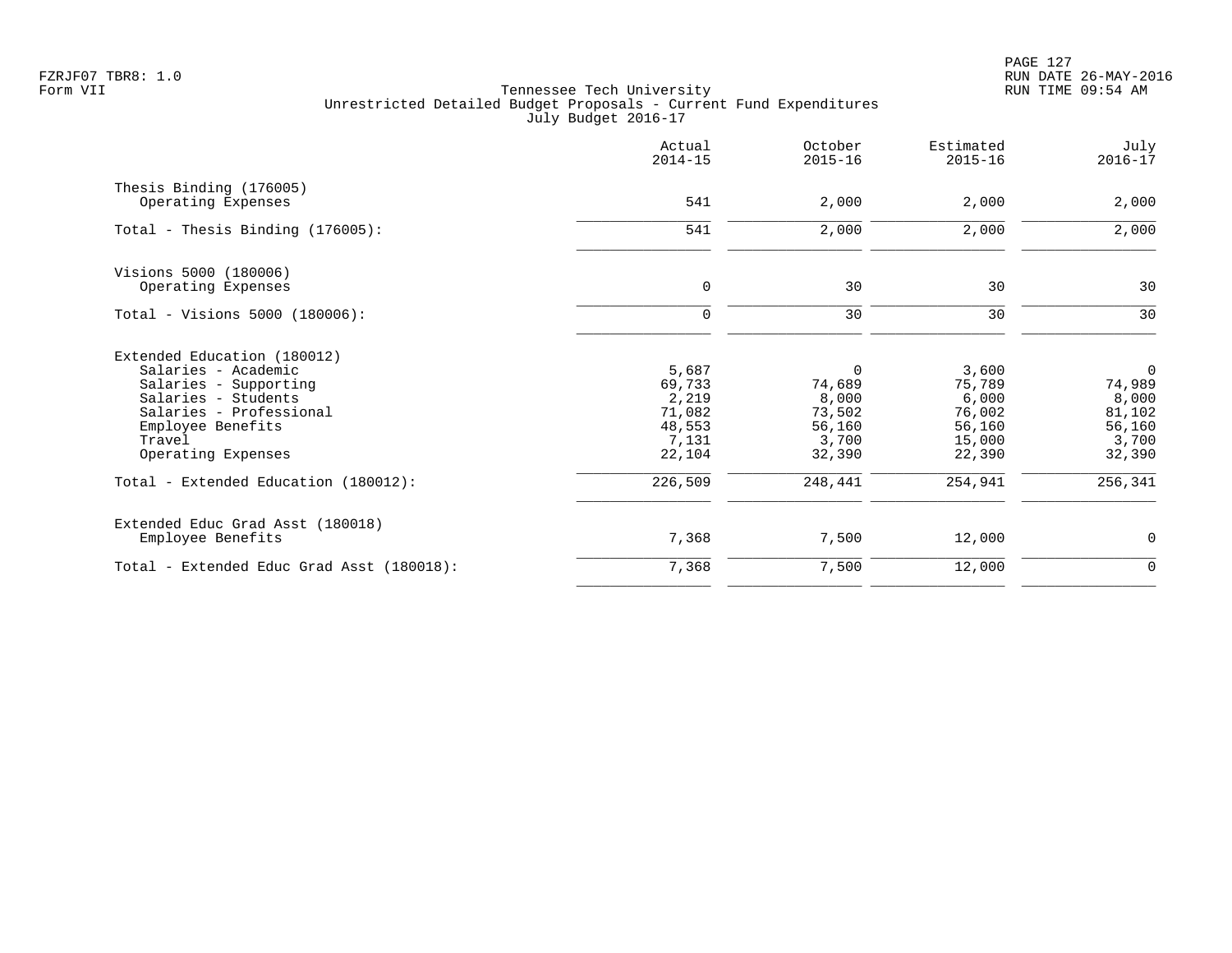|                                                | Actual<br>$2014 - 15$ | October<br>$2015 - 16$ | Estimated<br>$2015 - 16$ | July<br>$2016 - 17$ |
|------------------------------------------------|-----------------------|------------------------|--------------------------|---------------------|
| Information Technology Admin (190000)          |                       |                        |                          |                     |
| Salaries - Administrative                      | 141,509               | 150,300                | 18,790                   | 140,000             |
| Salaries - Supporting                          | 31,976                | 41,541                 | 48,381                   | 33,441              |
| Salaries - Students                            | $\Omega$              | 2,290                  | 2,290                    | 2,290               |
| Salaries - Professional                        | 143,739               | 176,728                | 167,728                  | 177,855             |
| Employee Benefits                              | 87,049                | 100,620                | 100,620                  | 100,620             |
| Travel                                         | 26,514                | 24,000                 | 17,000                   | 24,000              |
| Operating Expenses                             | 320,660               | 51,236                 | 81,678                   | 56,578              |
| Capital Outlay                                 | 24,746                | $\Omega$               | $\Omega$                 | $\Omega$            |
| Department Revenues                            | 449,922               | 450,000                | 450,000                  | 450,000             |
| Total - Information Technology Admin (190000): | 1,226,115             | 996,715                | 886,487                  | 984,784             |
| PC Maintenance (190004)                        |                       |                        |                          |                     |
| Operating Expenses                             | 29,473                | 37,020                 | 37,020                   | 37,020              |
| Total - PC Maintenance (190004):               | 29,473                | 37,020                 | 37,020                   | 37,020              |
| Innovation Institute (190005)                  |                       |                        |                          |                     |
| Salaries - Academic                            | $\mathbf 0$           | 5,000                  | 5,000                    | 5,000               |
| Salaries - Students                            | $\Omega$              | 1,180                  | 1,180                    | 1,180               |
| Salaries - Professional                        | 120,237               | 150,688                | 162,986                  | 151,488             |
| Employee Benefits                              | 48,976                | 61,430                 | 61,430                   | 61,430              |
| Travel                                         | 6,347                 | 5,000                  | 5,000                    | 5,000               |
| Operating Expenses                             | 38,134                | 26,310                 | 45,510                   | 26,310              |
| Capital Outlay                                 | 0                     | 13,420                 | 13,420                   | 13,420              |
| Total - Innovation Institute (190005):         | 213,694               | 263,028                | 294,526                  | 263,828             |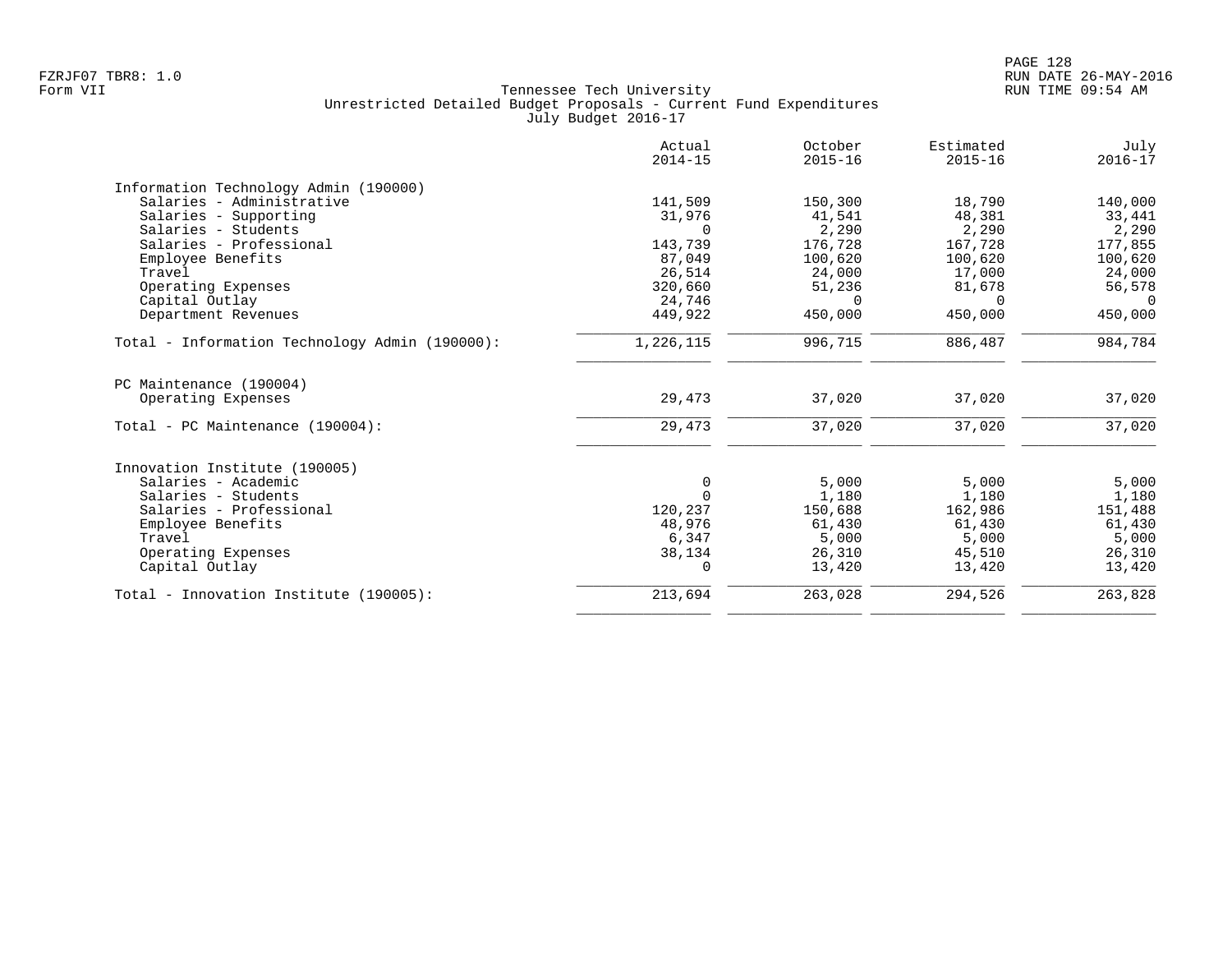|                                                                                                                                                  | Actual<br>$2014 - 15$                             | October<br>$2015 - 16$                            | Estimated<br>$2015 - 16$                          | July<br>$2016 - 17$                               |
|--------------------------------------------------------------------------------------------------------------------------------------------------|---------------------------------------------------|---------------------------------------------------|---------------------------------------------------|---------------------------------------------------|
| TAF Acad Support Tech Access Fee (190007)<br>Salaries - Professional<br>Employee Benefits                                                        | 130,705<br>60,196                                 | 208,308<br>88,200                                 | 208,308<br>88,200                                 | 209,408<br>88,200                                 |
| Total - TAF Acad Support Tech Access Fee (190007):                                                                                               | 190,901                                           | 296,508                                           | 296,508                                           | 297,608                                           |
| ITS Equipment Loss and Damage (190009)<br>Operating Expenses                                                                                     | 4,114                                             | 0                                                 | 0                                                 | $\Omega$                                          |
| Total - ITS Equipment Loss and Damage (190009):                                                                                                  | 4,114                                             | $\mathbf 0$                                       | $\Omega$                                          | $\Omega$                                          |
| Student Printing Cost Center (190010)<br>Operating Expenses<br>Total - Student Printing Cost Center (190010):                                    | 4,571<br>4,571                                    | 5,460<br>5,460                                    | 5,460<br>5,460                                    | 5,460<br>5,460                                    |
| Academic & Client Technologies (190100)<br>Salaries - Supporting<br>Salaries - Professional<br>Employee Benefits<br>Travel<br>Operating Expenses | 258,277<br>409,679<br>254,264<br>11,594<br>46,333 | 288,945<br>445,733<br>261,260<br>30,000<br>48,300 | 297,052<br>450,759<br>261,260<br>30,000<br>48,300 | 298,377<br>442,059<br>261,260<br>31,000<br>47,300 |
| Total - Academic & Client Technologies (190100):                                                                                                 | 980,147                                           | 1,074,238                                         | 1,087,371                                         | 1,079,996                                         |
| IT Infrastructure Services (190199)<br>Salaries - Professional<br>Employee Benefits                                                              | 86,843<br>20,766                                  | 0<br>12,700                                       | 0<br>12,700                                       | 0<br>12,700                                       |
| Total - IT Infrastructure Services (190199):                                                                                                     | 107,609                                           | 12,700                                            | 12,700                                            | 12,700                                            |
|                                                                                                                                                  |                                                   |                                                   |                                                   |                                                   |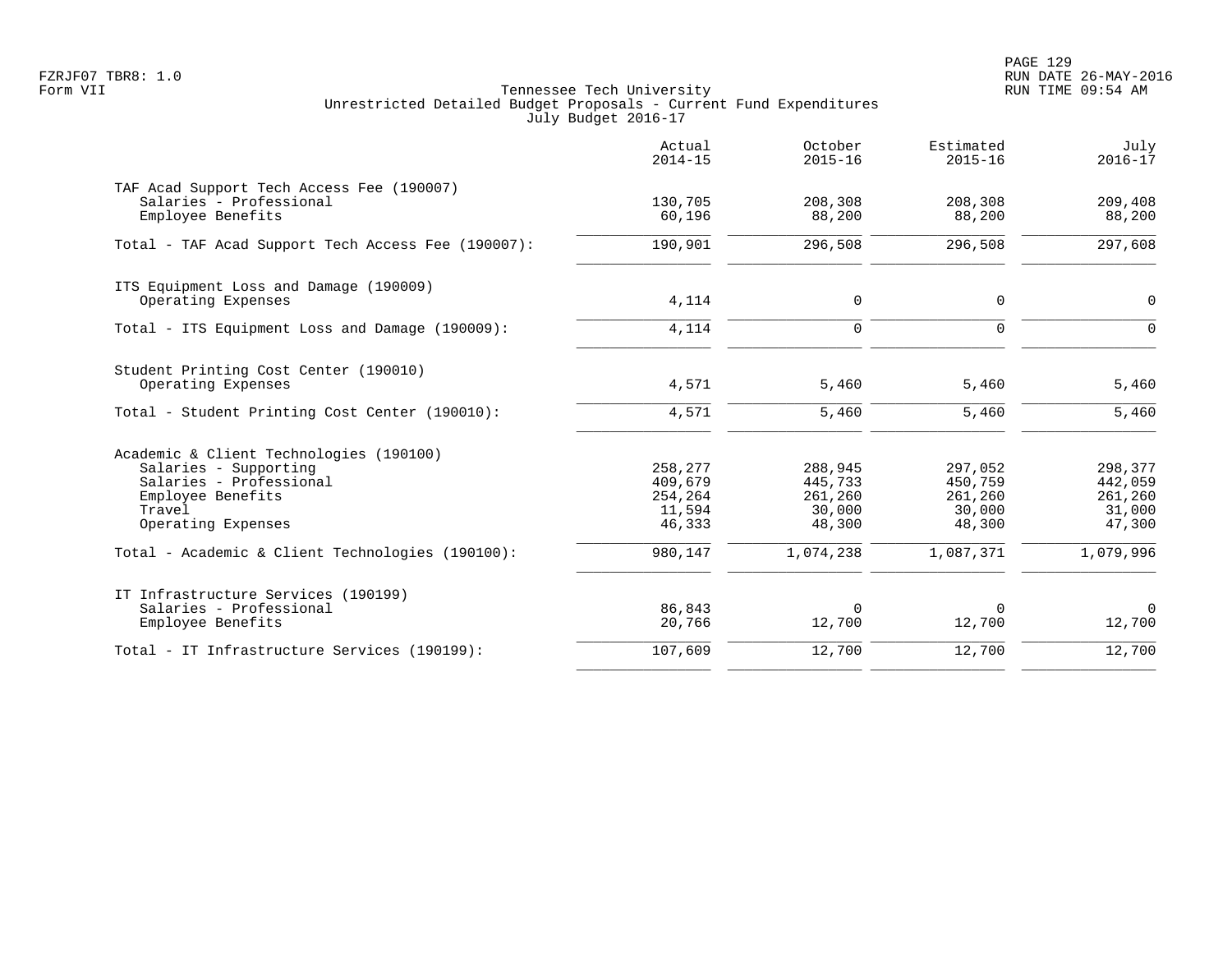|                                                   | Actual<br>$2014 - 15$ | October<br>$2015 - 16$ | Estimated<br>$2015 - 16$ | July<br>$2016 - 17$ |
|---------------------------------------------------|-----------------------|------------------------|--------------------------|---------------------|
| Network Services & Operations (190200)            |                       |                        |                          |                     |
| Salaries - Supporting                             | 158,420               | 170,689                | 172,067                  | 169,489             |
| Salaries - Professional                           | 241,508               | 259,618                | 259,618                  | 260,318             |
| Employee Benefits                                 | 142,101               | 138,235                | 123,335                  | 123,335             |
| Travel                                            | 7,928                 | 11,600                 | 5,500                    | 11,600              |
| Operating Expenses                                | 298,121               | 474,185                | 522,090                  | 343,300             |
| Capital Outlay                                    | 150,925               | 410                    | 410                      | $\Omega$            |
| Total - Network Services & Operations (190200):   | 999,003               | 1,054,737              | 1,083,020                | 908,042             |
| Systems Support (190300)                          |                       |                        |                          |                     |
| Salaries - Professional                           | 466,490               | 478,986                | 478,986                  | 478,386             |
| Employee Benefits                                 | 168,084               | 169,895                | 169,895                  | 169,895             |
| Travel                                            | 21,845                | 22,055                 | 22,055                   | 22,055              |
| Operating Expenses                                | 8,283                 | 35,312                 | 35,312                   | 12,000              |
| Total - Systems Support (190300):                 | 664,702               | 706,248                | 706,248                  | 682,336             |
| Enterprise Application Services (190400)          |                       |                        |                          |                     |
| Salaries - Professional                           | 429,411               | 643,784                | 592,593                  | 648,084             |
| Employee Benefits                                 | 176,628               | 195,250                | 210,150                  | 210,150             |
| Travel                                            | 24,312                | 29,630                 | 29,630                   | 29,630              |
| Operating Expenses                                | 57,189                | 65,000                 | 65,000                   | 65,000              |
| Capital Outlay                                    | 29,541                | $\Omega$               | 0                        | $\Omega$            |
| Total - Enterprise Application Services (190400): | 717,081               | 933,664                | 897,373                  | 952,864             |
|                                                   |                       |                        |                          |                     |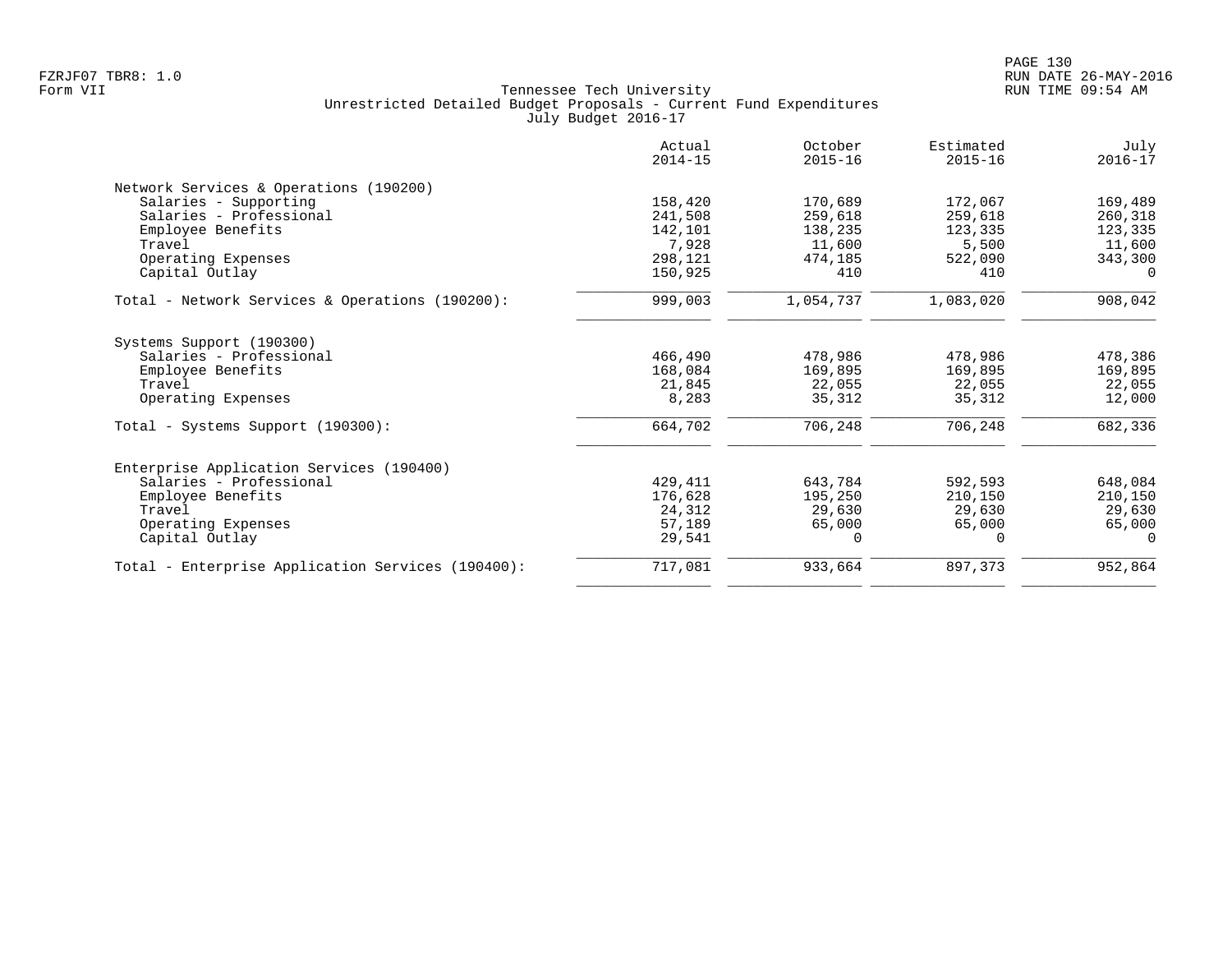|                                                    | Actual<br>$2014 - 15$ | October<br>$2015 - 16$ | Estimated<br>$2015 - 16$ | July<br>$2016 - 17$ |
|----------------------------------------------------|-----------------------|------------------------|--------------------------|---------------------|
| Information Security (190500)                      |                       |                        |                          |                     |
| Salaries - Professional                            | 121,152               | 149,340                | 149,340                  | 156,913             |
| Employee Benefits                                  | 30,826                | 51,140                 | 51,140                   | 51,140              |
| Travel                                             | 1,050                 | 14,000                 | 12,880                   | 7,850               |
| Operating Expenses                                 | 9,411                 | 16,550                 | 17,670                   | 22,700              |
| Total - Information Security (190500):             | 162,439               | 231,030                | 231,030                  | 238,603             |
| Software & Licenses (190600)                       |                       |                        |                          |                     |
| Operating Expenses                                 | 13,673                | 0                      | 0                        | $\mathbf 0$         |
| Total - Software & Licenses (190600):              | 13,673                | 0                      | 0                        | $\Omega$            |
| Maintenance Contracts (190601)                     |                       |                        |                          |                     |
| Operating Expenses                                 | 1,427,104             | 1,905,553              | 1,863,748                | 1,859,471           |
| Capital Outlay                                     | 187,906               | 15,078                 | 15,078                   | $\Omega$            |
| Total - Maintenance Contracts (190601):            | 1,615,010             | 1,920,631              | 1,878,826                | 1,859,471           |
| CHEC Information Technology Svcs (210005)          |                       |                        |                          |                     |
| Salaries - Supporting                              | ∩                     | 38,059                 | 38,059                   | 38,024              |
| Employee Benefits                                  |                       | 14,907                 | 14,907                   | 15,037              |
| Operating Expenses                                 | $\Omega$              | 91,000                 | 91,000                   | 91,000              |
| Department Revenues                                |                       | $-95,977$              | $-95.977$                | $-72,030$           |
| Total - CHEC Information Technology Svcs (210005): | 0                     | 47,989                 | 47,989                   | 72,031              |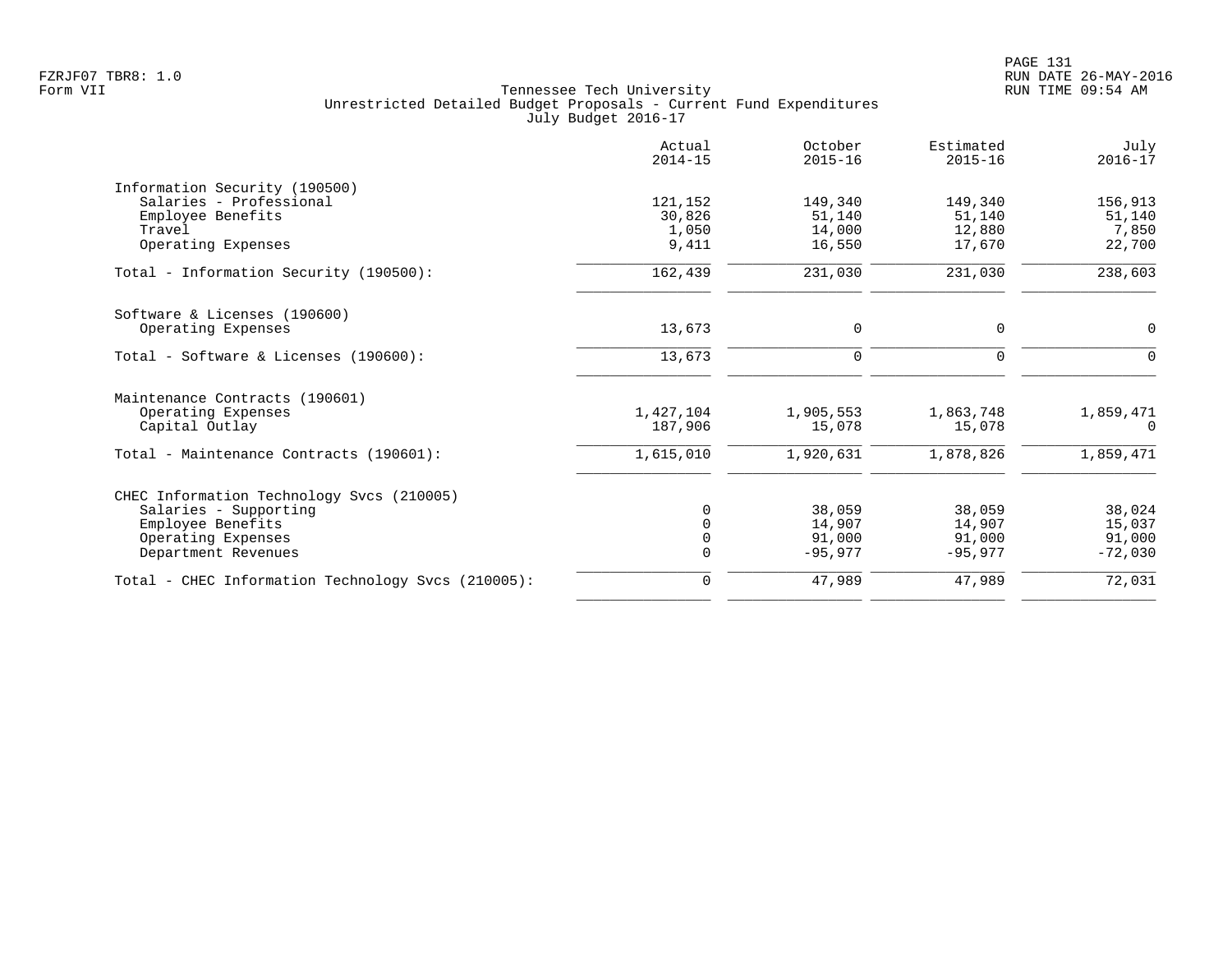PAGE 132 FZRJF07 TBR8: 1.0 RUN DATE 26-MAY-2016

|                                                                                                                                                                               | Actual<br>$2014 - 15$                                                   | October<br>$2015 - 16$                                          | Estimated<br>$2015 - 16$                                        | July<br>$2016 - 17$                                          |
|-------------------------------------------------------------------------------------------------------------------------------------------------------------------------------|-------------------------------------------------------------------------|-----------------------------------------------------------------|-----------------------------------------------------------------|--------------------------------------------------------------|
| TBR Spouse Dependent Discount (700000)<br>Employee Benefits                                                                                                                   | 104,329                                                                 | 105,010                                                         | 105,010                                                         | 105,010                                                      |
| Total - TBR Spouse Dependent Discount (700000):                                                                                                                               | 104,329                                                                 | 105,010                                                         | 105,010                                                         | 105,010                                                      |
| TBR Employ Remission PC191 (700001)<br>Employee Benefits                                                                                                                      | 43,217                                                                  | 28,700                                                          | 28,700                                                          | 28,700                                                       |
| Total - TBR Employ Remission PC191 (700001):                                                                                                                                  | 43,217                                                                  | 28,700                                                          | 28,700                                                          | 28,700                                                       |
| E and G Data Processing Allocation (700003)<br>Department Revenues                                                                                                            | 32,440                                                                  | 34,830                                                          | 34,100                                                          | 33,780                                                       |
| Total - E and G Data Processing Allocation (700003):                                                                                                                          | 32,440                                                                  | 34,830                                                          | 34,100                                                          | 33,780                                                       |
| E and G Claims Adjustment (700004)<br>Operating Expenses                                                                                                                      | 44,077                                                                  | 44,080                                                          | 44,080                                                          | 44,080                                                       |
| Total - E and G Claims Adjustment $(700004)$ :                                                                                                                                | 44,077                                                                  | 44,080                                                          | 44,080                                                          | 44,080                                                       |
| $E$ and G Support (700005)<br>Salaries - Administrative<br>Salaries - Academic<br>Salaries - Supporting<br>Salaries - Professional<br>Employee Benefits<br>Operating Expenses | $\Omega$<br>$\mathbf 0$<br>$\Omega$<br>$\Omega$<br>23,096<br>$-28, 435$ | $\Omega$<br>15,450<br>3,540<br>$\Omega$<br>259,927<br>$-35,207$ | $\Omega$<br>15,450<br>3,540<br>$\Omega$<br>259,927<br>$-32,419$ | 19,215<br>23,100<br>20,290<br>51,595<br>293,257<br>$-35,892$ |
| Total - E and G Support $(700005)$ :                                                                                                                                          | $-5,339$                                                                | 243,710                                                         | 246,498                                                         | 371,565                                                      |
|                                                                                                                                                                               |                                                                         |                                                                 |                                                                 |                                                              |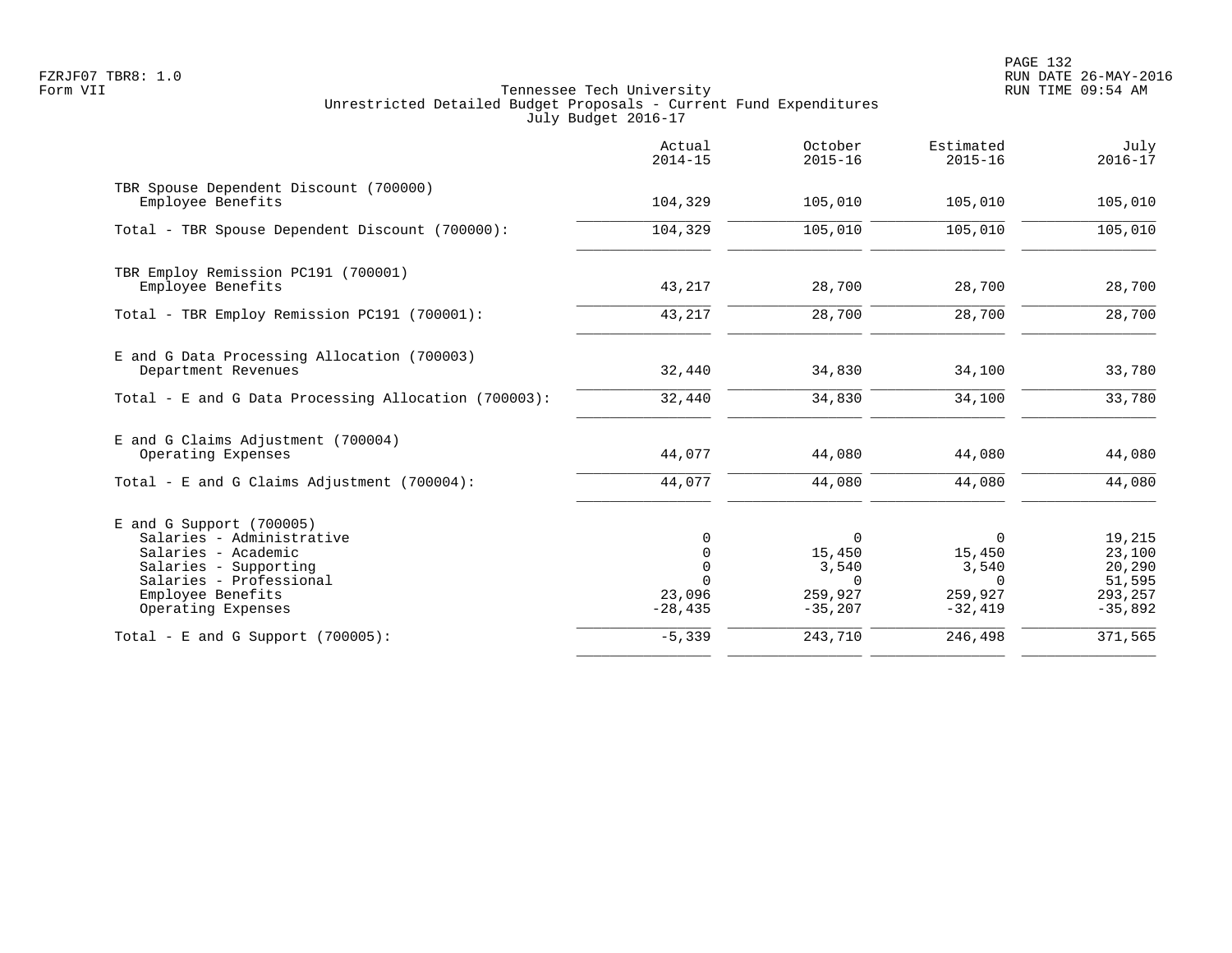|                                                                                        | Actual<br>$2014 - 15$ | October<br>$2015 - 16$ | Estimated<br>$2015 - 16$ | July<br>$2016 - 17$ |
|----------------------------------------------------------------------------------------|-----------------------|------------------------|--------------------------|---------------------|
| E and G Other Salary Pool (700009)<br>Salaries - Supporting<br>Salaries - Professional | 0<br>$\mathbf 0$      | 20,670<br>12,380       | 20,670<br>12,380         | 20,670<br>12,380    |
| Total - E and G Other Salary Pool (700009):                                            | $\Omega$              | 33,050                 | 33,050                   | 33,050              |
| $C$ C Admin Trans (700014)<br>Operating Expenses                                       | $-124,600$            | $-124,600$             | $-124,600$               | $-124,600$          |
| Total - C C Admin Trans $(700014)$ :                                                   | $-124,600$            | $-124,600$             | $-124,600$               | $-124,600$          |
| Post Office Allocation (700045)<br>Operating Expenses<br>Department Revenues           | $\Omega$<br>3,890     | 4,030<br>$\Omega$      | 4,030<br>$\Omega$        | 4,030<br>$\Omega$   |
| Total - Post Office Allocation (700045):                                               | 3,890                 | 4,030                  | 4,030                    | 4,030               |
| Computing Alloc to Other Function (700051)<br>Department Revenues                      | $-6,487,903$          | $-6,966,990$           | $-6,820,070$             | $-6, 755, 820$      |
| Total - Computing Alloc to Other Function (700051):                                    | $-6,487,903$          | $-6,966,990$           | $-6,820,070$             | $-6, 755, 820$      |
| TTU Staff Tuit Maint Reimbursment (700068)<br>Employee Benefits                        | 14,447                | 13,377                 | 39,170                   | 39,170              |
| Total - TTU Staff Tuit Maint Reimbursment (700068):                                    | 14,447                | 13,377                 | 39,170                   | 39,170              |
|                                                                                        |                       |                        |                          |                     |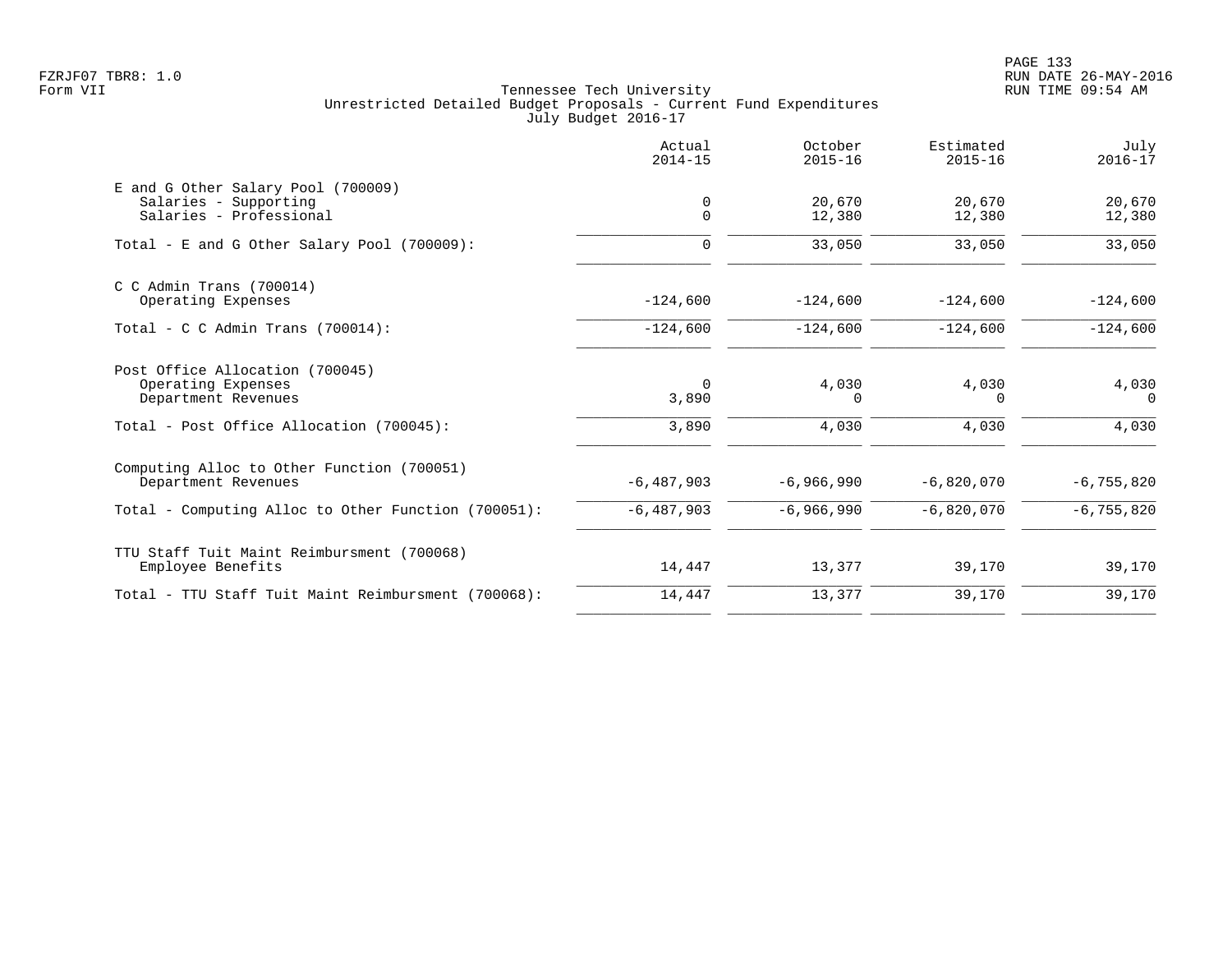# FZRJF07 TBR8: 1.0 RUN DATE 26-MAY-2016 Tennessee Tech University Unrestricted Detailed Budget Proposals - Current Fund Expenditures July Budget 2016-17

|                                 | Actual<br>$2014 - 15$ | October<br>$2015 - 16$ | Estimated<br>$2015 - 16$ | July<br>$2016 - 17$ |
|---------------------------------|-----------------------|------------------------|--------------------------|---------------------|
| Total - Academic Support (350): |                       |                        |                          |                     |
| Salaries - Administrative       | 1,681,858             | 1,929,495              | 1,797,985                | 1,956,910           |
| Salaries - Academic             | 911,728               | 843,427                | 843,209                  | 898,737             |
| Salaries - Supporting           | 1,693,324             | 1,832,943              | 1,778,004                | 1,846,759           |
| Salaries - Students             | 204,740               | 98,470                 | 130,229                  | 96,470              |
| Salaries - Professional         | 4,436,946             | 5, 252, 541            | 5,209,425                | 5,349,768           |
| Employee Benefits               | 3,329,986             | 3,880,766              | 3,973,192                | 3,963,193           |
| Travel                          | 327,686               | 242,316                | 529,528                  | 238,440             |
| Operating Expenses              | 4, 119, 299           | 5,320,951              | 5,539,345                | 3,733,212           |
| Capital Outlay                  | 597,693               | 248,908                | 279,303                  | 233,420             |
| Department Revenues             | $-6,072,941$          | $-6, 596, 267$         | $-6, 521, 183$           | $-6, 362, 200$      |
| Total                           | 11,230,319            | 13,053,550             | 13,559,037               | 11,954,709          |
|                                 |                       |                        |                          |                     |
| Total - Academic Support (35):  |                       |                        |                          |                     |
| Salaries - Administrative       | 1,681,858             | 1,929,495              | 1,797,985                | 1,956,910           |
| Salaries - Academic             | 911,728               | 843,427                | 843,209                  | 898,737             |
| Salaries - Supporting           | 1,693,324             | 1,832,943              | 1,778,004                | 1,846,759           |
| Salaries - Students             | 204,740               | 98,470                 | 130,229                  | 96,470              |
| Salaries - Professional         | 4,436,946             | 5,252,541              | 5,209,425                | 5,349,768           |
| Employee Benefits               | 3,329,986             | 3,880,766              | 3,973,192                | 3,963,193           |
| Travel                          | 327,686               | 242,316                | 529,528                  | 238,440             |
| Operating Expense               | 4, 119, 299           | 5,320,951              | 5,539,345                | 3,733,212           |
| Capital Outlay                  | 597,693               | 248,908                | 279,303                  | 233,420             |
| Department Revenues             | $-6,072,941$          | $-6, 596, 267$         | $-6,521,183$             | $-6, 362, 200$      |
| Total                           | 11,230,319            | 13,053,550             | 13,559,037               | 11,954,709          |
|                                 |                       |                        |                          |                     |

 Student Services (40) Student Services (400)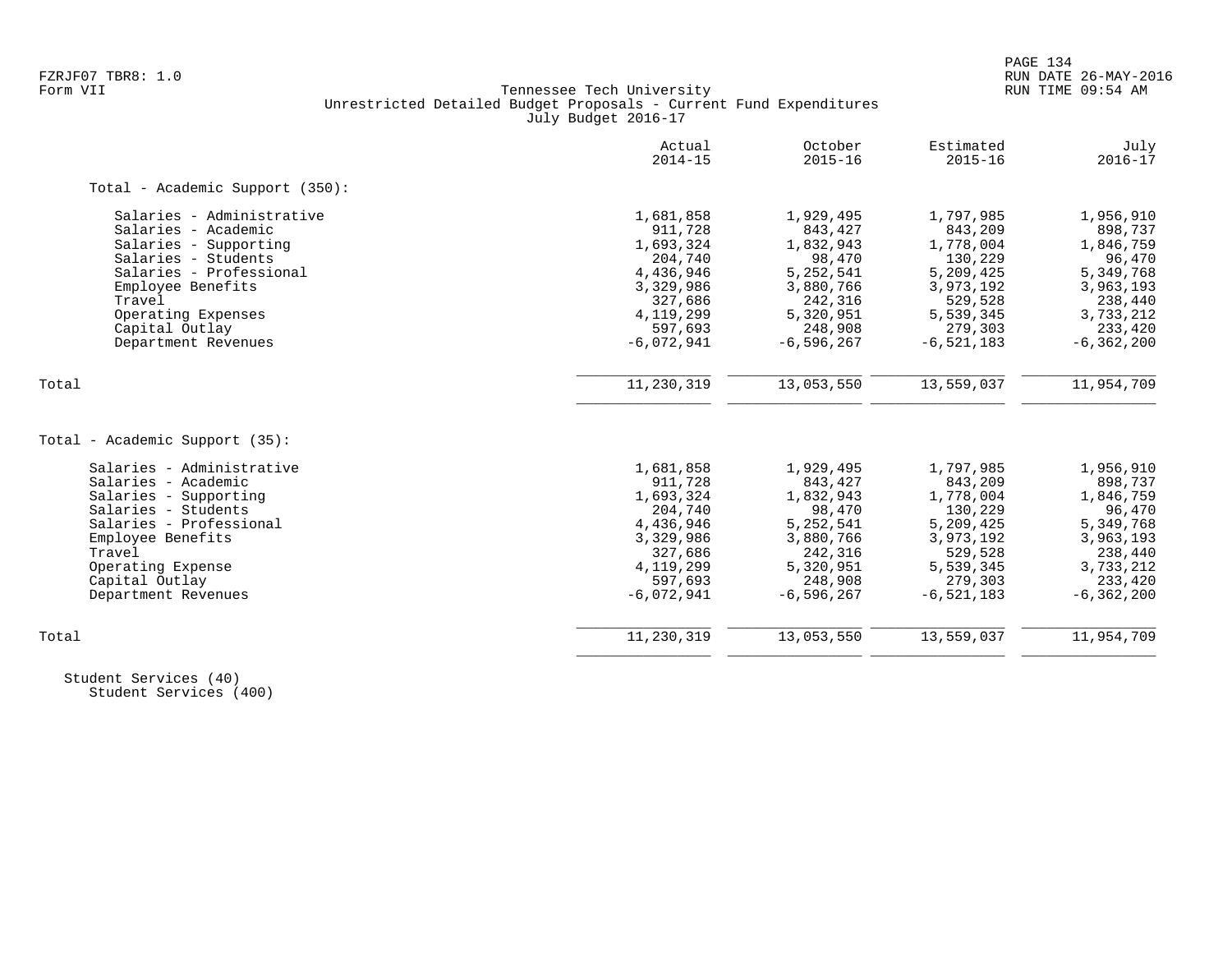|                                                     | Actual<br>$2014 - 15$ | October<br>$2015 - 16$ | Estimated<br>$2015 - 16$ | July<br>$2016 - 17$ |
|-----------------------------------------------------|-----------------------|------------------------|--------------------------|---------------------|
| Seminars and Forums (110013)                        |                       |                        |                          |                     |
| Operating Expenses                                  | 78,644                | 33,480                 | 76,480                   | 33,480              |
| Total - Seminars and Forums (110013):               | 78,644                | 33,480                 | 76,480                   | 33,480              |
| NCAA Certification and Compliance (110015)          |                       |                        |                          |                     |
| Salaries - Professional                             | 109,098               | 108,524                | 108,524                  | 111,624             |
| Employee Benefits                                   | 29,329                | 32,170                 | 32,170                   | 32,170              |
| Travel                                              | 3,855                 | 7,000                  | 7,000                    | 7,000               |
| Operating Expenses                                  | 453                   | 1,280                  | 1,280                    | 1,280               |
| Total - NCAA Certification and Compliance (110015): | 142,735               | 148,974                | 148,974                  | 152,074             |
| Scholarship Manager (120003)                        |                       |                        |                          |                     |
| Salaries - Supporting                               | 26,740                | 27,749                 | 27,749                   | 27,849              |
| Salaries - Professional                             | 45,971                | 47,647                 | 36,608                   | 47,619              |
| Employee Benefits                                   | 35,835                | 36,640                 | 25,490                   | 25,490              |
| Travel                                              | $\Omega$              | 800                    | 800                      | 800                 |
| Operating Expenses                                  | 3,509                 | 1,260                  | 1,260                    | 1,260               |
| Total - Scholarship Manager (120003):               | 112,055               | 114,096                | 91,907                   | 103,018             |
| Womens Center (121500)                              |                       |                        |                          |                     |
| Salaries - Supporting                               | 28,166                | 25,321                 | 28,210                   | 25,421              |
| Salaries - Students                                 | 1,741                 | $\Omega$               | 1,000                    | $\Omega$            |
| Salaries - Professional                             | 10,800                | 9,310                  | 9,310                    | 9,310               |
| Employee Benefits                                   | 15,906                | 17,020                 | 17,020                   | 17,020              |
| Travel<br>Operating Expenses                        | 158<br>6,117          | $\Omega$<br>1,600      | 378<br>7,333             | $\Omega$<br>1,600   |
|                                                     |                       |                        |                          |                     |
| Total - Womens Center (121500):                     | 62,888                | 53,251                 | 63,251                   | 53,351              |
|                                                     |                       |                        |                          |                     |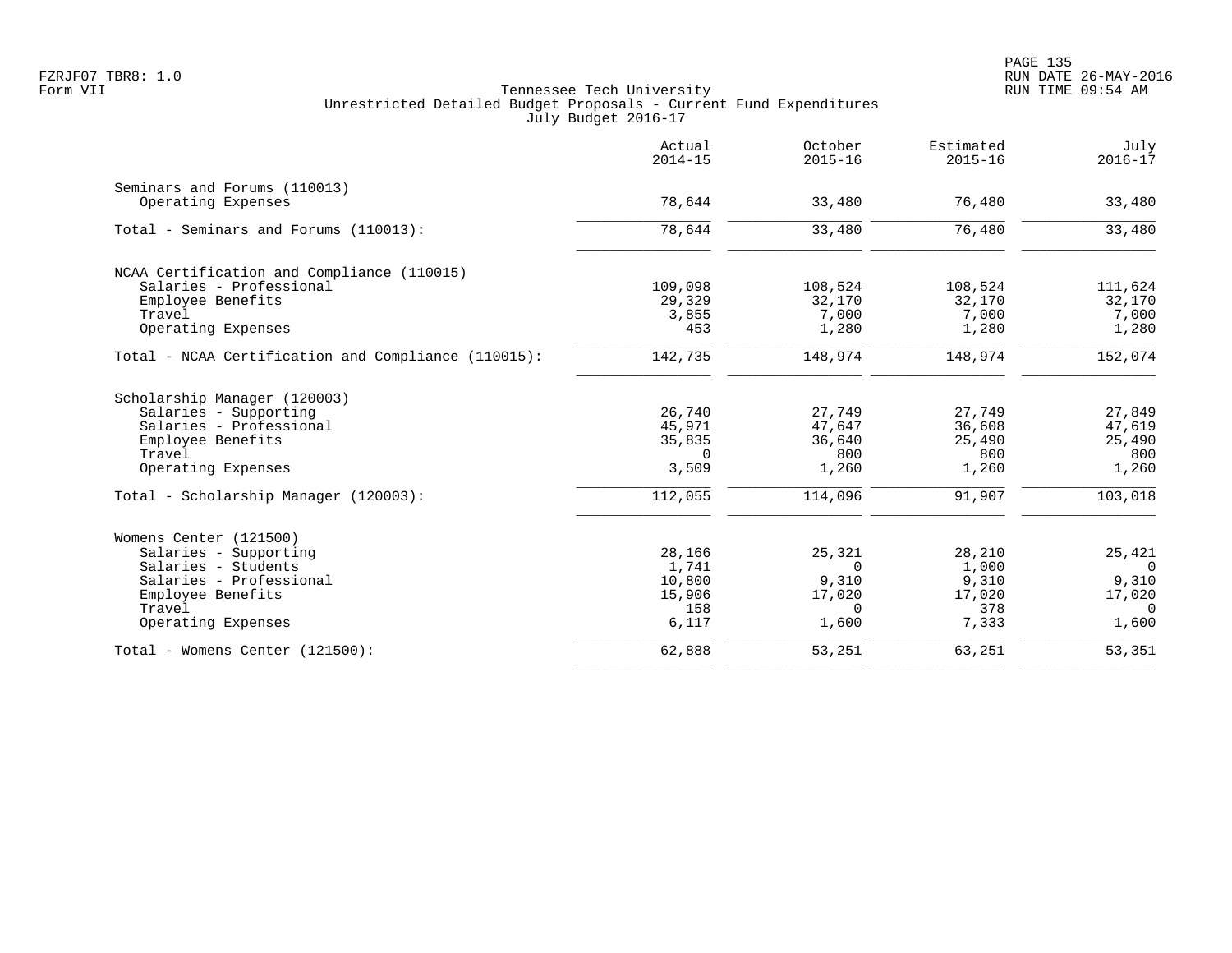|                                                | Actual<br>$2014 - 15$ | October<br>$2015 - 16$ | Estimated<br>$2015 - 16$ | July<br>$2016 - 17$ |
|------------------------------------------------|-----------------------|------------------------|--------------------------|---------------------|
| SAF Internaltional Educ Fee (121704)           |                       |                        |                          |                     |
| Travel                                         | 290,090               | 266,980                | 358,085                  | 266,980             |
| Operating Expenses                             | 22,247                | 93,986                 | 3,968                    | 25,630              |
| Total - SAF Internaltional Educ Fee (121704):  | 312,337               | 360,966                | 362,053                  | 292,610             |
| Craft Center Promo and Dev (121761)            |                       |                        |                          |                     |
| Salaries - Supporting                          | 232                   | 0                      | 0                        | $\mathsf{O}$        |
| Salaries - Students                            | 200                   | $\Omega$               | $\Omega$                 | $\mathbf 0$         |
| Employee Benefits                              | 40                    | 5,200                  | 5,200                    | 5,200               |
| Travel                                         | 2,425                 | 500                    | 740                      | 500                 |
| Operating Expenses                             | 24,641                | 22,600                 | 34,150                   | 22,600              |
| Total - Craft Center Promo and Dev (121761):   | 27,538                | 28,300                 | 40,090                   | 28,300              |
| Career Services (121800)                       |                       |                        |                          |                     |
| Salaries - Supporting                          | 19,726                | 25,274                 | 19,248                   | 25,274              |
| Salaries - Students                            | 5,394                 | $\Omega$               | 7,600                    | $\Omega$            |
| Salaries - Professional                        | 90,837                | 119,518                | 119,518                  | 119,718             |
| Employee Benefits                              | 40,280                | 51,830                 | 51,830                   | 51,830              |
| Travel<br>Operating Expenses                   | 13,850<br>51,621      | 3,000<br>31,924        | 10,500<br>70,350         | 3,000<br>31,464     |
|                                                |                       |                        |                          |                     |
| Total - Career Services (121800):              | 221,708               | 231,546                | 279,046                  | 231,286             |
| Student Financial Aid Office (122000)          |                       |                        |                          |                     |
| Salaries - Supporting                          | 246,305               | 253,633                | 251,463                  | 289,139             |
| Salaries - Students                            | 8,812                 | $\Omega$               | 3,001                    | $\Omega$            |
| Salaries - Professional                        | 270,662               | 279,920                | 279,920                  | 280,620             |
| Employee Benefits                              | 265,037               | 264,365                | 264,365                  | 264,365             |
| Travel                                         | 14,623                | 2,190                  | 13,719                   | 2,190               |
| Operating Expenses                             | 155,651               | 177,200                | 177,200                  | 177,200             |
| Total - Student Financial Aid Office (122000): | 961,090               | 977,308                | 989,668                  | 1,013,514           |
|                                                |                       |                        |                          |                     |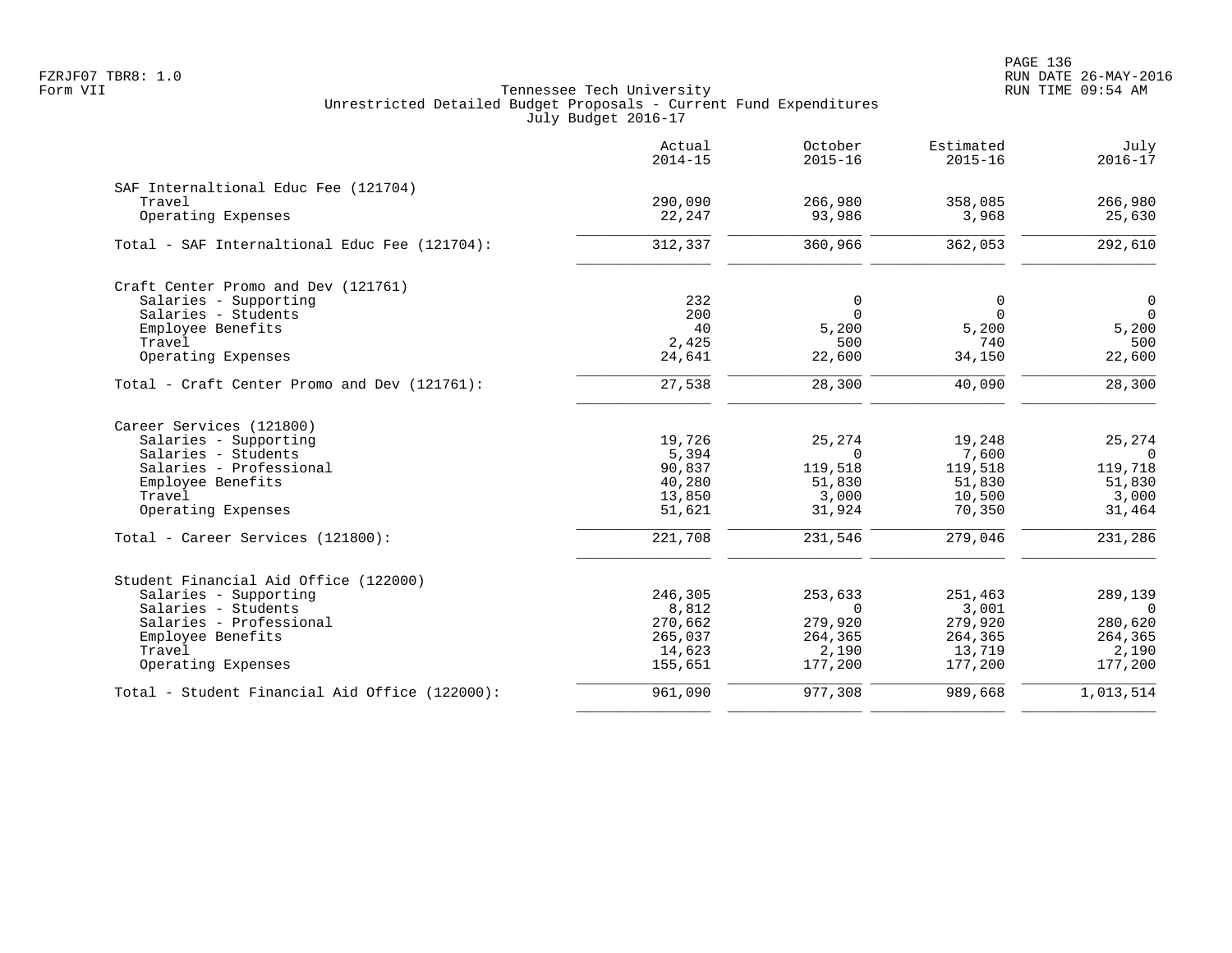|                                                      | Actual<br>$2014 - 15$ | October<br>$2015 - 16$ | Estimated<br>$2015 - 16$ | July<br>$2016 - 17$       |
|------------------------------------------------------|-----------------------|------------------------|--------------------------|---------------------------|
| Federal College Work Study Program (122001)          |                       |                        |                          |                           |
| Salaries - Students                                  | 29,543                | 28,490                 | 28,490                   | 28,490                    |
| Total - Federal College Work Study Program (122001): | 29,543                | 28,490                 | 28,490                   | 28,490                    |
| Student Fin Aid Grad Asst (122017)                   |                       |                        |                          |                           |
| Employee Benefits                                    | 7,715                 | 8,320                  | 8,961                    | 8,320                     |
| Total - Student Fin Aid Grad Asst (122017):          | 7,715                 | 8,320                  | 8,961                    | 8,320                     |
| Admissions Office (123000)                           |                       |                        |                          |                           |
| Salaries - Supporting                                | 192,589               | 185,410                | 188,152                  | 180,707                   |
| Salaries - Students<br>Salaries - Professional       | $\Omega$<br>324,738   | $\Omega$<br>423,672    | 363<br>396,021           | $\overline{0}$<br>467,245 |
| Employee Benefits                                    | 232,012               | 252,450                | 244,450                  | 244,450                   |
| Travel                                               | 43,128                | 50,000                 | 54,622                   | 50,000                    |
| Operating Expenses                                   | 52,469                | 28,440                 | 41,190                   | 28,440                    |
| Total - Admissions Office (123000):                  | 844,936               | 939,972                | 924,798                  | 970,842                   |
| Admiss Counsel Athlet Tickets (123001)               |                       |                        |                          |                           |
| Operating Expenses                                   | 10,440                | 10,440                 | 10,440                   | 10,440                    |
| Total - Admiss Counsel Athlet Tickets (123001):      | 10,440                | 10,440                 | 10,440                   | 10,440                    |
| Enrollment Management (123002)                       |                       |                        |                          |                           |
| Salaries - Administrative                            | 122,646               | 123,344                | 123,344                  | 123,444                   |
| Salaries - Supporting                                | 128,602               | 139,696                | 148,320                  | 140,675                   |
| Salaries - Students                                  | 1,605                 | $\Omega$               | $\Omega$                 | $\overline{0}$            |
| Salaries - Professional                              | 108,831               | 119,386                | 119,386                  | 119,586                   |
| Employee Benefits<br>Travel                          | 116,673<br>12,087     | 117,910                | 123,410<br>30,550        | 123,410                   |
| Operating Expenses                                   | 53,536                | 2,700<br>189,340       | 178,543                  | 2,700<br>41,340           |
| Department Revenues                                  | $-61$                 | $\Omega$               | $\Omega$                 | $\Omega$                  |
| Total - Enrollment Management (123002):              | 543,919               | 692,376                | 723,553                  | 551,155                   |
|                                                      |                       |                        |                          |                           |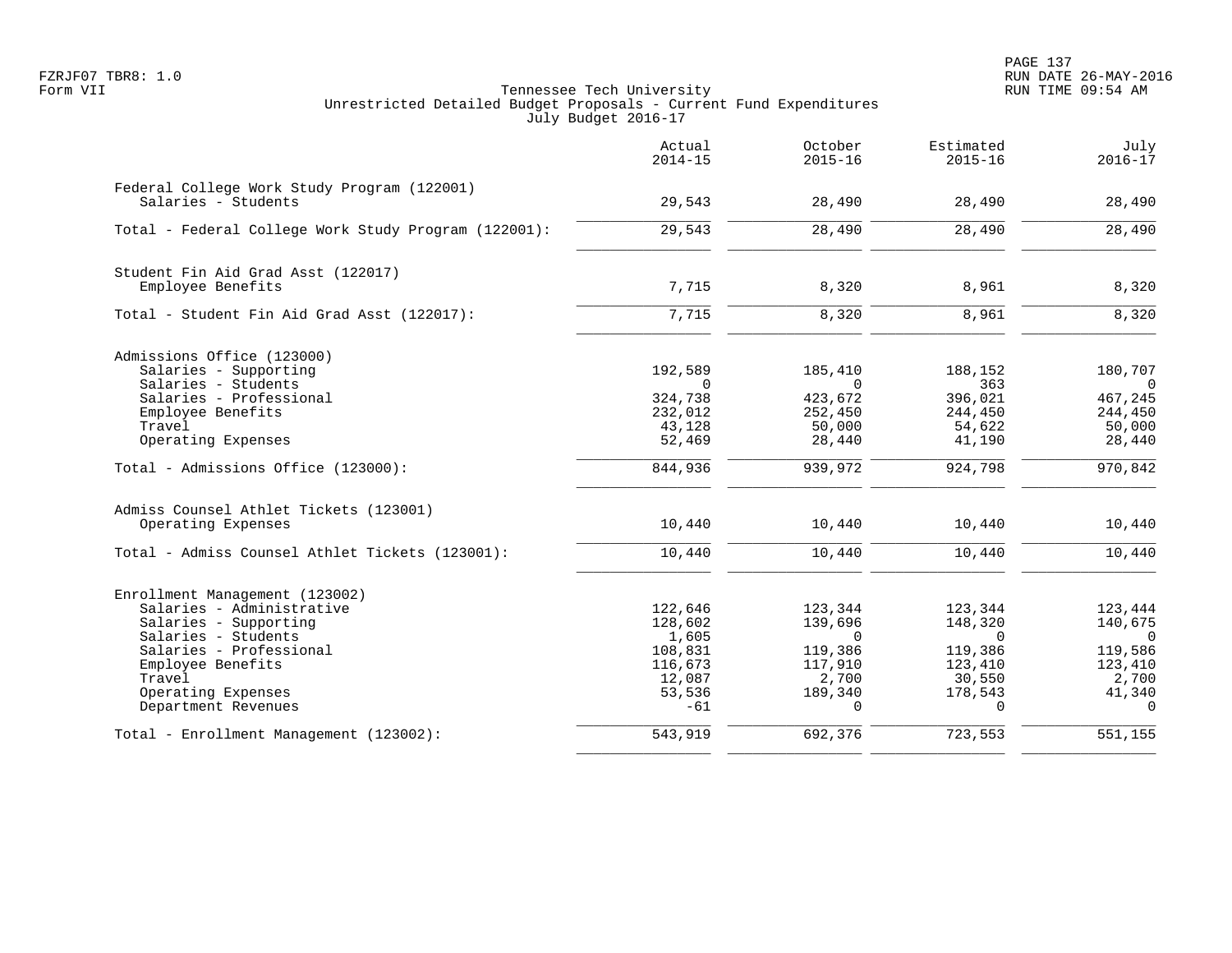PAGE 138 FZRJF07 TBR8: 1.0 RUN DATE 26-MAY-2016

|                                                                                                  | Actual<br>$2014 - 15$ | October<br>$2015 - 16$ | Estimated<br>$2015 - 16$ | July<br>$2016 - 17$              |
|--------------------------------------------------------------------------------------------------|-----------------------|------------------------|--------------------------|----------------------------------|
| Admissions Athletic Recruiting (123003)<br>Salaries - Professional<br>Employee Benefits          | 305,068<br>102,437    | 323, 313<br>102,940    | 323, 313<br>109,440      | 332,652<br>109,440               |
| Total - Admissions Athletic Recruiting (123003):                                                 | 407,505               | 426,253                | 432,753                  | 442,092                          |
| Admissions Publicatins (123004)<br>Operating Expenses                                            | 40,783                | 30,000                 | 49,233                   | 30,000                           |
| Total - Admissions Publicatins (123004):                                                         | 40,783                | 30,000                 | 49,233                   | 30,000                           |
| Admiss Rec Grad Assist (123005)<br>Employee Benefits<br>Total - Admiss Rec Grad Assist (123005): | 9,169<br>9,169        | 9,720<br>9,720         | 11,822<br>11,822         | 9,720<br>9,720                   |
| Career College Fair (123007)<br>Salaries - Supporting<br>Employee Benefits<br>Operating Expenses | 125<br>30<br>5,011    | 0<br>$\Omega$<br>5,880 | 0<br>$\Omega$<br>5,880   | $\mathbf 0$<br>$\Omega$<br>5,880 |
| Total - Career College Fair (123007):                                                            | 5,166                 | 5,880                  | 5,880                    | 5,880                            |
| Campus Visitation (123008)<br>Operating Expenses                                                 | 5,511                 | 8,000                  | 8,000                    | 8,000                            |
| Total - Campus Visitation (123008):                                                              | 5,511                 | 8,000                  | 8,000                    | 8,000                            |
|                                                                                                  |                       |                        |                          |                                  |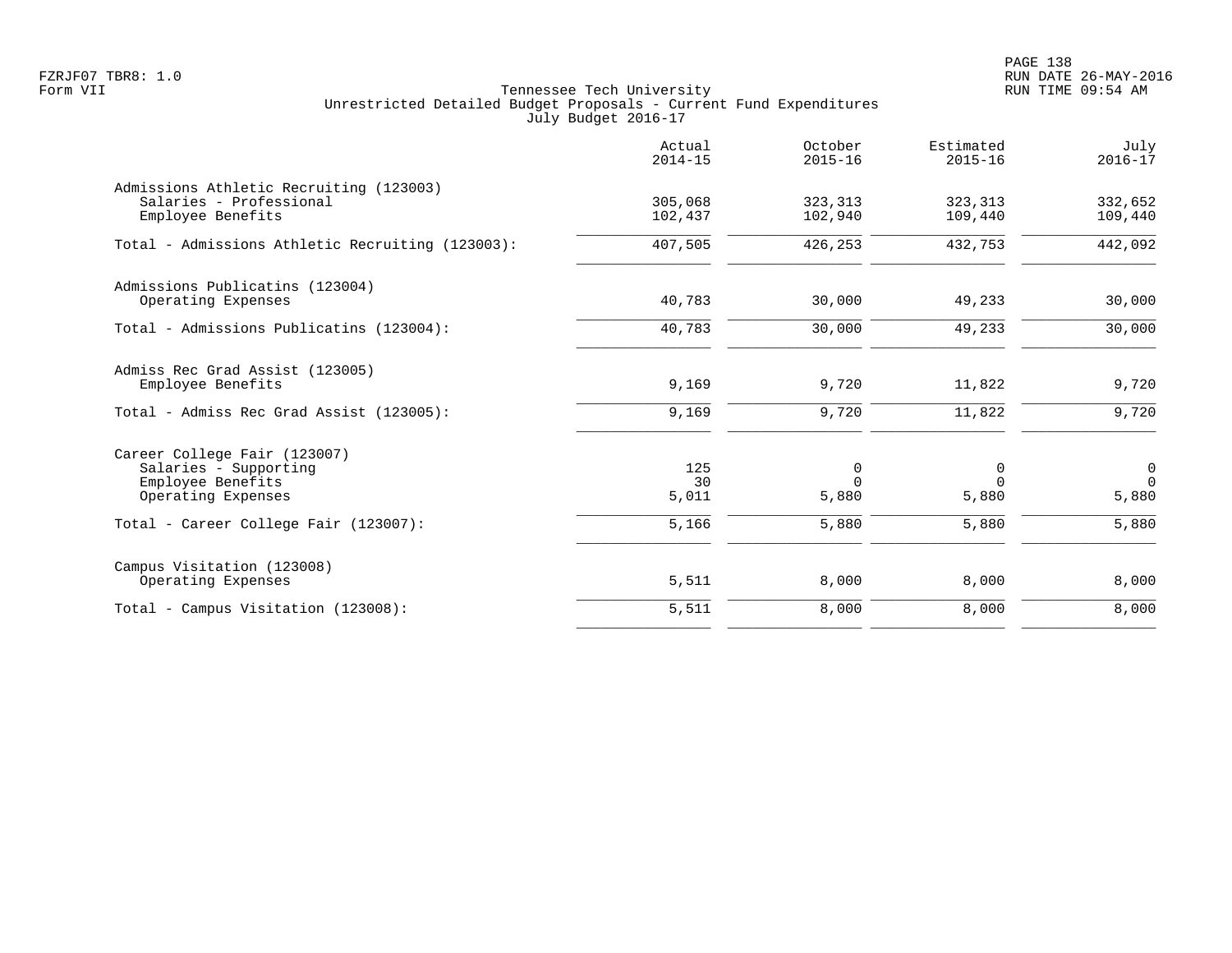| Actual<br>$2014 - 15$ | October<br>$2015 - 16$                                                            | Estimated<br>$2015 - 16$                                                | July<br>$2016 - 17$                                                      |
|-----------------------|-----------------------------------------------------------------------------------|-------------------------------------------------------------------------|--------------------------------------------------------------------------|
|                       |                                                                                   |                                                                         |                                                                          |
| $\Omega$              | $\Omega$                                                                          | 80                                                                      | $\mathsf{O}$                                                             |
| 21,293                | 27,200                                                                            | 22,823                                                                  | 22,823                                                                   |
|                       |                                                                                   |                                                                         | 2,230                                                                    |
|                       | $\Omega$                                                                          | $\Omega$                                                                | $\Omega$                                                                 |
|                       |                                                                                   |                                                                         | 87,285                                                                   |
| 160,600               | 116,715                                                                           | 174,527                                                                 | 112,338                                                                  |
|                       |                                                                                   |                                                                         |                                                                          |
| 6,516                 | $\mathbf 0$                                                                       | $\mathbf 0$                                                             | $\mathbf 0$                                                              |
| 6,516                 | $\Omega$                                                                          | $\Omega$                                                                | $\Omega$                                                                 |
|                       |                                                                                   |                                                                         |                                                                          |
|                       |                                                                                   |                                                                         | 602,421                                                                  |
|                       |                                                                                   |                                                                         | 228,280                                                                  |
|                       |                                                                                   |                                                                         | 0                                                                        |
| 5,240                 | 500                                                                               | 3,500                                                                   | $\Omega$                                                                 |
| 755,198               | 828,101                                                                           | 809,933                                                                 | 830,701                                                                  |
|                       |                                                                                   |                                                                         |                                                                          |
|                       |                                                                                   |                                                                         | $\overline{0}$                                                           |
|                       |                                                                                   |                                                                         | 89,139                                                                   |
|                       |                                                                                   |                                                                         | 19,575                                                                   |
| 4,920                 | 7,000                                                                             | 5,500                                                                   | 10,000                                                                   |
| 81,565                | 83,954                                                                            | 97,528                                                                  | 118,714                                                                  |
|                       | 697<br>94<br>138,516<br>525,139<br>220,676<br>4,143<br>$-400$<br>57,449<br>19,596 | 2,230<br>87,285<br>596,321<br>228,280<br>3,000<br>0<br>57,379<br>19,575 | 2,230<br>149,394<br>575,153<br>228,280<br>3,000<br>0<br>72,453<br>19,575 |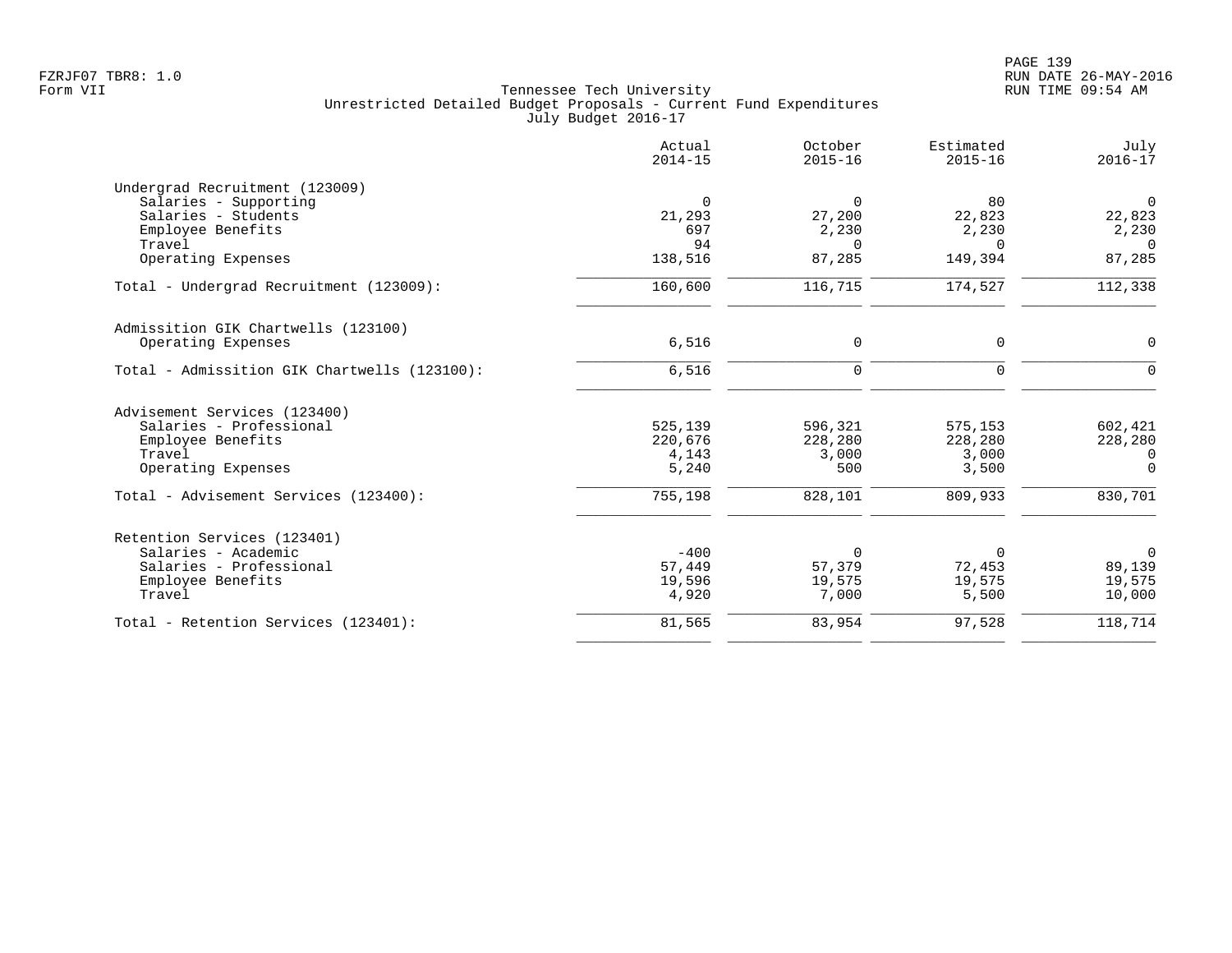|                                                 | Actual<br>$2014 - 15$ | October<br>$2015 - 16$ | Estimated<br>$2015 - 16$ | July<br>$2016 - 17$ |
|-------------------------------------------------|-----------------------|------------------------|--------------------------|---------------------|
| Military & Veterans Affairs (123402)            |                       |                        |                          |                     |
| Salaries - Professional                         | 47,868                | 50,068                 | 50,068                   | 50,168              |
| Employee Benefits                               | 12,984                | 13,235                 | 13,235                   | 13,235              |
| Travel                                          | 4,211                 | 5,000                  | 5,000                    | 5,000               |
| Operating Expenses                              | 212                   | 4,500                  | 4,500                    | 5,000               |
| Total - Military & Veterans Affairs (123402):   | 65,275                | 72,803                 | 72,803                   | 73,403              |
| Record Office (123500)                          |                       |                        |                          |                     |
| Salaries - Supporting                           | 228,031               | 234,710                | 237,059                  | 241,249             |
| Salaries - Students                             | 4,438                 | 2,240                  | 2,240                    | $\Omega$            |
| Salaries - Professional                         | 51,541                | 116,242                | 87,166                   | 115,203             |
| Employee Benefits                               | 173,059               | 193,150                | 189,150                  | 189,150             |
| Travel                                          | 2,065                 | 700                    | 1,050                    | $\Omega$            |
| Operating Expenses                              | 24,787                | 26,280                 | 25,930                   | 26,280              |
| Total - Record Office (123500):                 | 483,921               | 573,322                | 542,595                  | 571,882             |
| Records Publication (123502)                    |                       |                        |                          |                     |
| Operating Expenses                              | $\mathbf 0$           | $\mathbf 0$            | $\mathbf 0$              | 700                 |
| Total - Records Publication (123502):           | $\mathbf 0$           | $\Omega$               | $\Omega$                 | 700                 |
| International Education Admin (123700)          |                       |                        |                          |                     |
| Salaries - Supporting                           | 69,378                | 103,327                | 103,520                  | 105,026             |
| Salaries - Students                             | $\Omega$              | 860                    | 860                      | 860                 |
| Salaries - Professional                         | 244,156               | 160,149                | 160,149                  | 160,449             |
| Employee Benefits                               | 133,967               | 148,420                | 148,420                  | 148,420             |
| Travel                                          | 20,036                | 20,000                 | 35,000                   | 20,000              |
| Operating Expenses                              | 8,706                 | 41,881                 | 26,473                   | 41,881              |
| Total - International Education Admin (123700): | 476,243               | 474,637                | 474,422                  | 476,636             |
|                                                 |                       |                        |                          |                     |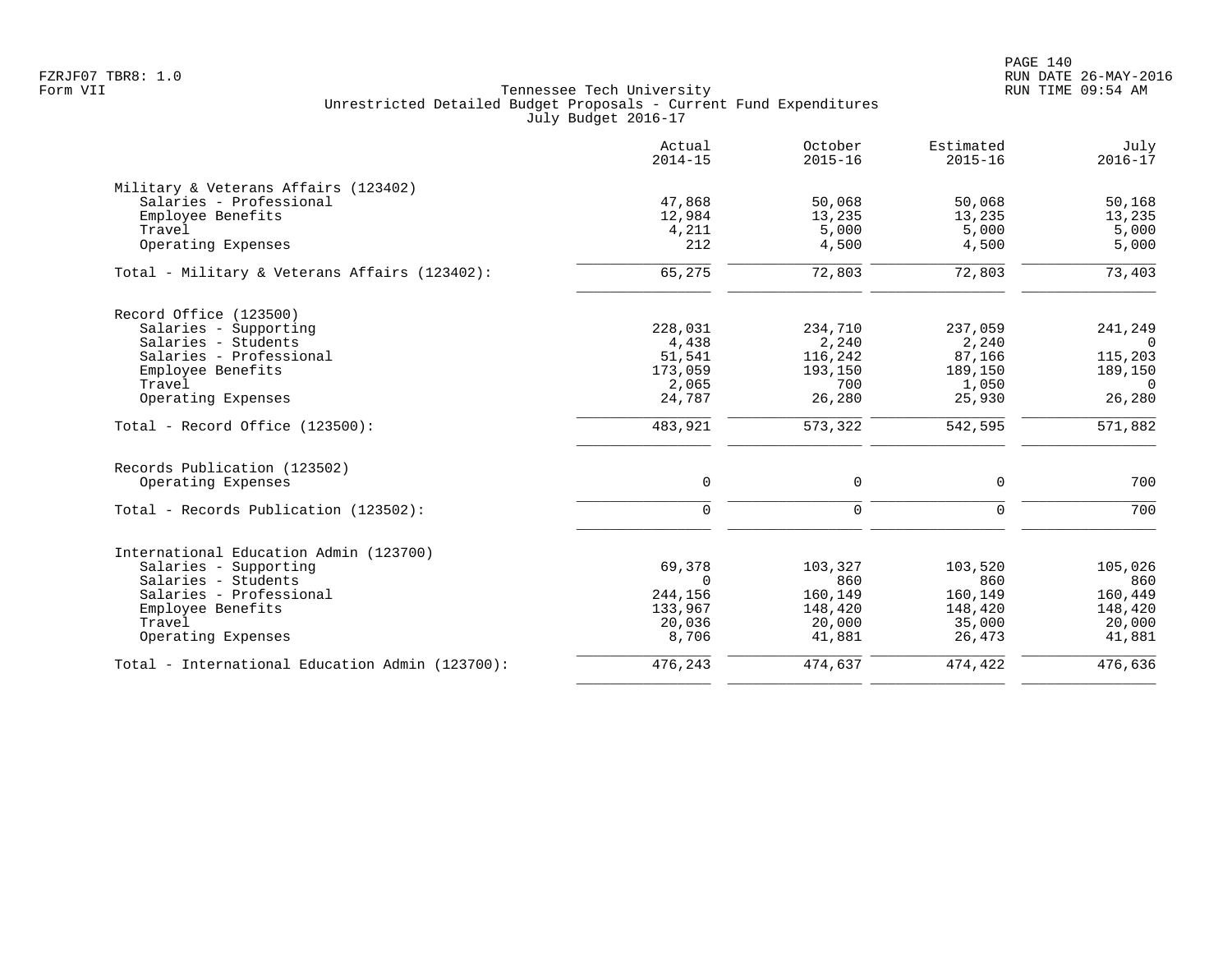|                                                    | Actual<br>$2014 - 15$ | October<br>$2015 - 16$ | Estimated<br>$2015 - 16$ | July<br>$2016 - 17$ |
|----------------------------------------------------|-----------------------|------------------------|--------------------------|---------------------|
| International Insurance (123701)                   |                       |                        |                          |                     |
| Operating Expenses                                 | 56                    | $\mathbf 0$            | 215                      | $\Omega$            |
| Total - International Insurance (123701):          | 56                    | 0                      | 215                      | $\Omega$            |
| Intern Student Registration Fees (123702)          |                       |                        |                          |                     |
| Salaries - Supporting                              | 18,821                | 5,000                  | 5,000                    | 5,000               |
| Salaries - Students                                | 15,870                | 500                    | 500                      | 500                 |
| Salaries - Professional                            | 13,750                | 93,094                 | 93,719                   | 94,794              |
| Employee Benefits                                  | 39,903                | 500                    | 500                      | 500                 |
| Travel                                             | 8,466                 | 10,500                 | 10,500                   | 10,500              |
| Operating Expenses                                 | 62,058                | 507,578                | 397,359                  | 54,306              |
| Total - Intern Student Registration Fees (123702): | 158,868               | 617,172                | 507,578                  | 165,600             |
| Airport Transportation Fee (123706)                |                       |                        |                          |                     |
| Travel                                             | 7,710                 | 9,440                  | 9,440                    | 9,440               |
| Operating Expenses                                 | $\Omega$              | 6,605                  | 6,605                    | $\Omega$            |
| Total - Airport Transportation Fee (123706):       | 7,710                 | 16,045                 | 16,045                   | 9,440               |
| FLS International ESL (123711)                     |                       |                        |                          |                     |
| Operating Expenses                                 | 258,218               | 96,000                 | 96,000                   | 96,000              |
| Total - FLS International ESL (123711):            | 258,218               | 96,000                 | 96,000                   | 96,000              |
|                                                    |                       |                        |                          |                     |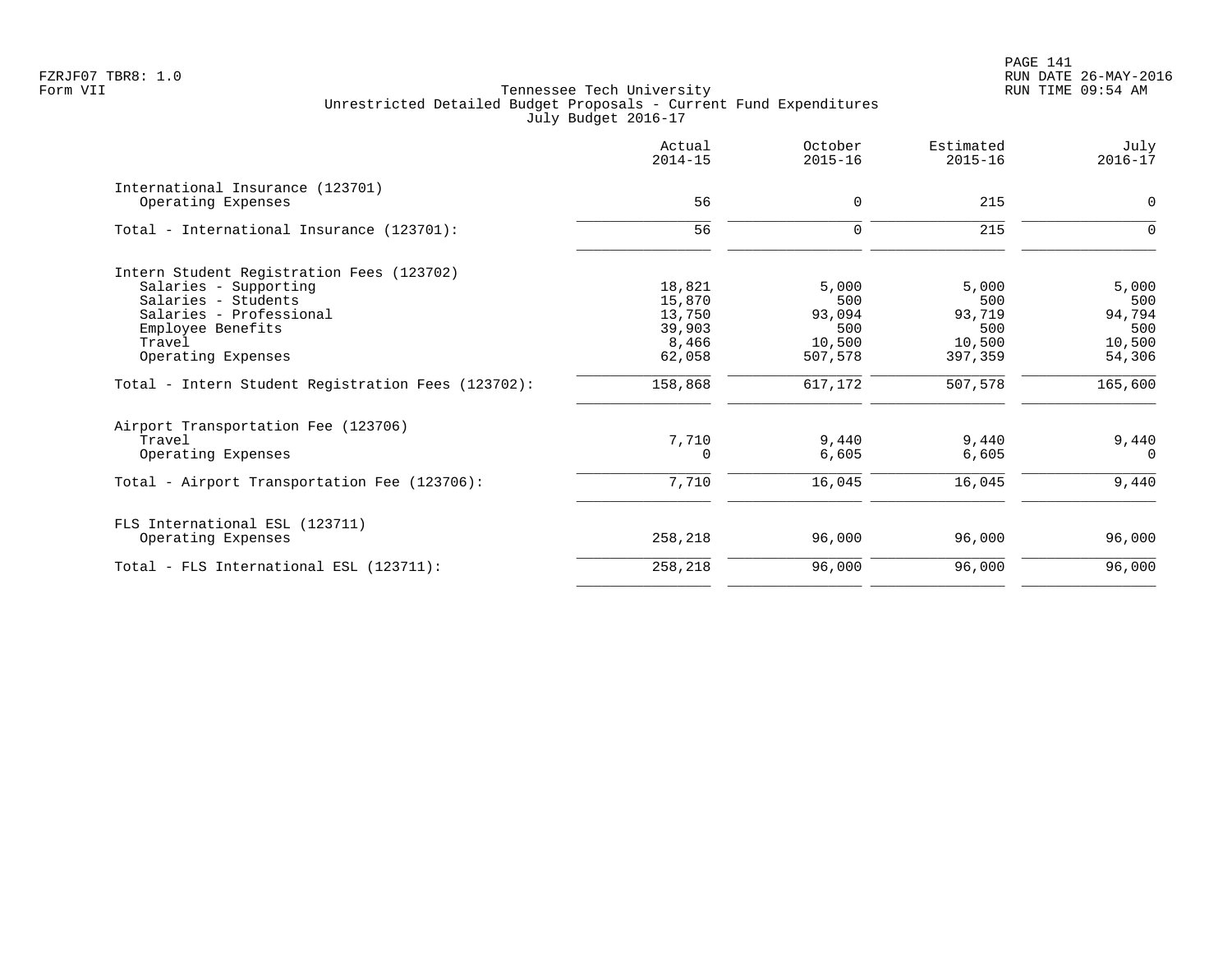|                                                  | Actual<br>$2014 - 15$ | October<br>$2015 - 16$ | Estimated<br>$2015 - 16$ | July<br>$2016 - 17$ |
|--------------------------------------------------|-----------------------|------------------------|--------------------------|---------------------|
| International Student SOAR (123712)              |                       |                        |                          |                     |
| Salaries - Students                              | 2,775                 | 4,950                  | 4,950                    | 4,950               |
| Employee Benefits                                | 80                    | 750                    | 750                      | 750                 |
| Operating Expenses                               | 13,980                | 13,040                 | 13,082                   | 5,738               |
| Total - International Student SOAR (123712):     | 16,835                | 18,740                 | 18,782                   | 11,438              |
| International Recruitment (123715)               |                       |                        |                          |                     |
| Salaries - Professional                          | $\Omega$              | 38,500                 | 38,500                   | 38,500              |
| Employee Benefits                                | $\Omega$              | 6,910                  | 6,910                    | 6,910               |
| Travel                                           | $\Omega$              | 50,000                 | 50,000                   | 50,000              |
| Operating Expenses                               | 72,632                | 10,000                 | 10,000                   | 10,000              |
| Total - International Recruitment (123715):      | 72,632                | 105,410                | 105,410                  | 105,410             |
| Student Svc Publications (127003)                |                       |                        |                          |                     |
| Operating Expenses                               | 9,704                 | 10,500                 | 10,500                   | 10,500              |
| Total - Student Svc Publications (127003):       | 9,704                 | 10,500                 | 10,500                   | 10,500              |
| Student Government Association (127005)          |                       |                        |                          |                     |
| Salaries - Students                              | 3,060                 | 3,520                  | 3,060                    | 3,520               |
| Salaries - Professional                          | 563                   | $\Omega$               | $\Omega$                 | $\Omega$            |
| Travel                                           | 1,048                 | 140                    | 600                      | 140                 |
| Operating Expenses                               | 3,065                 | 3,550                  | 3,550                    | 3,550               |
| Total - Student Government Association (127005): | 7,736                 | 7,210                  | 7,210                    | 7,210               |
|                                                  |                       |                        |                          |                     |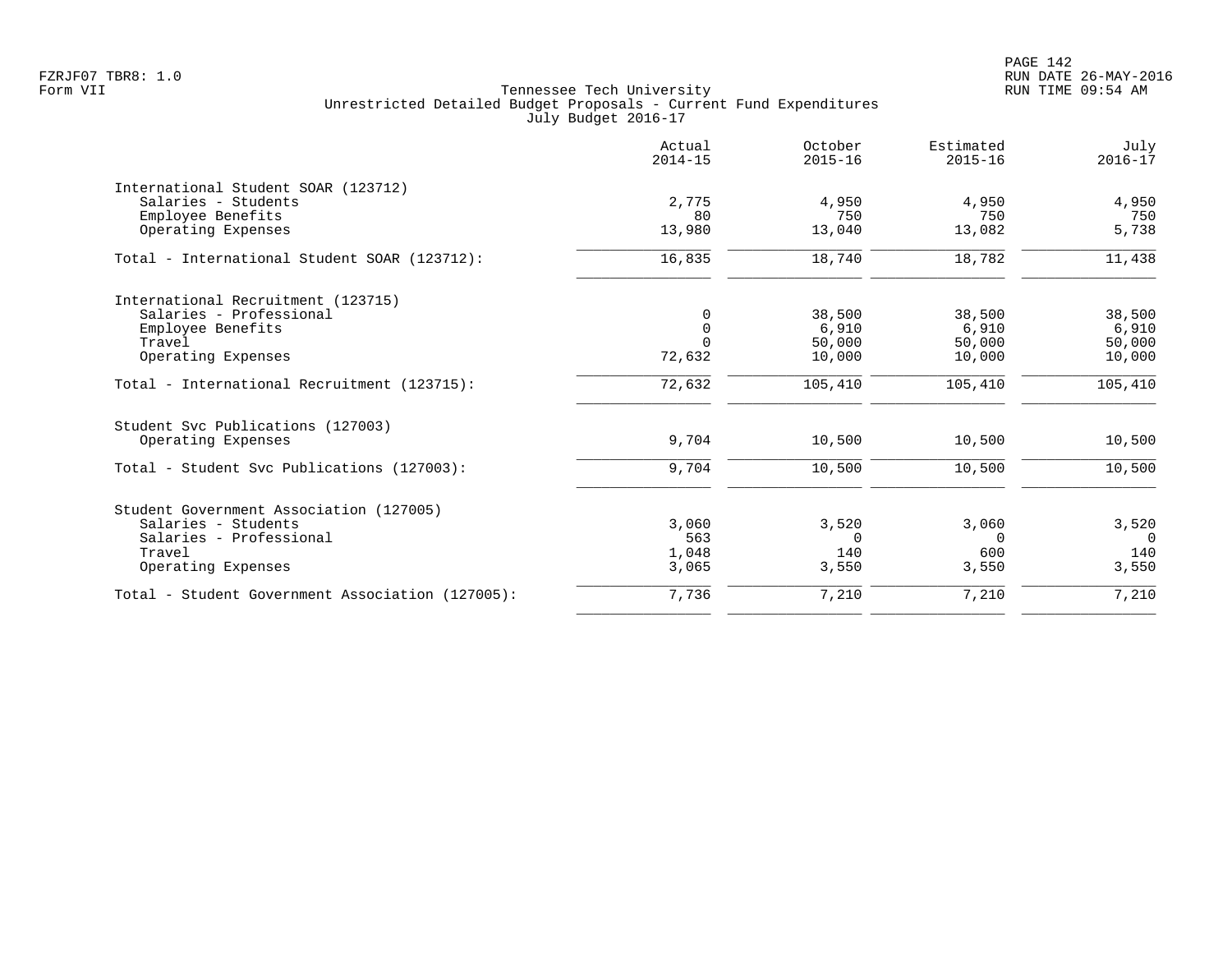| Actual<br>$2014 - 15$ | October<br>$2015 - 16$ | Estimated<br>$2015 - 16$ | July<br>$2016 - 17$ |
|-----------------------|------------------------|--------------------------|---------------------|
|                       |                        |                          |                     |
| 2,448                 | 0                      | 2,450                    | 0                   |
| 3,486                 | $\Omega$               | $\Omega$                 | $\Omega$            |
| 4,050                 | 10,000                 | 7,550                    | 10,000              |
| 9,984                 | 10,000                 | 10,000                   | 10,000              |
|                       |                        |                          |                     |
| 24,632                | 25,238                 | 25,238                   | 25,338              |
| 12,369                | 14,840                 | 14,840                   | 14,840              |
| 3,449                 | 8,299                  | 8,456                    | 2,062               |
| 40,450                | 48,377                 | 48,534                   | 42,240              |
|                       |                        |                          |                     |
| 1,999                 | 0                      | 1,080                    | 0                   |
| 1,120                 | $\Omega$               | 1,560                    | $\mathbf 0$         |
| 11,600                | $\Omega$               | 9,600                    | $\Omega$            |
| 31,743                | 23,120                 | 27,320                   | 23,120              |
| 58,651                | 88,599                 | 72,549                   | 82,001              |
| 105,113               | 111,719                | 112,109                  | 105,121             |
|                       |                        |                          |                     |
|                       |                        |                          | 4,500               |
| 4,466                 | 9,055                  | 9,055                    | 9,055               |
| 8,966                 | 13,555                 | 13,555                   | 13,555              |
|                       | 4,500                  | 4,500                    | 4,500               |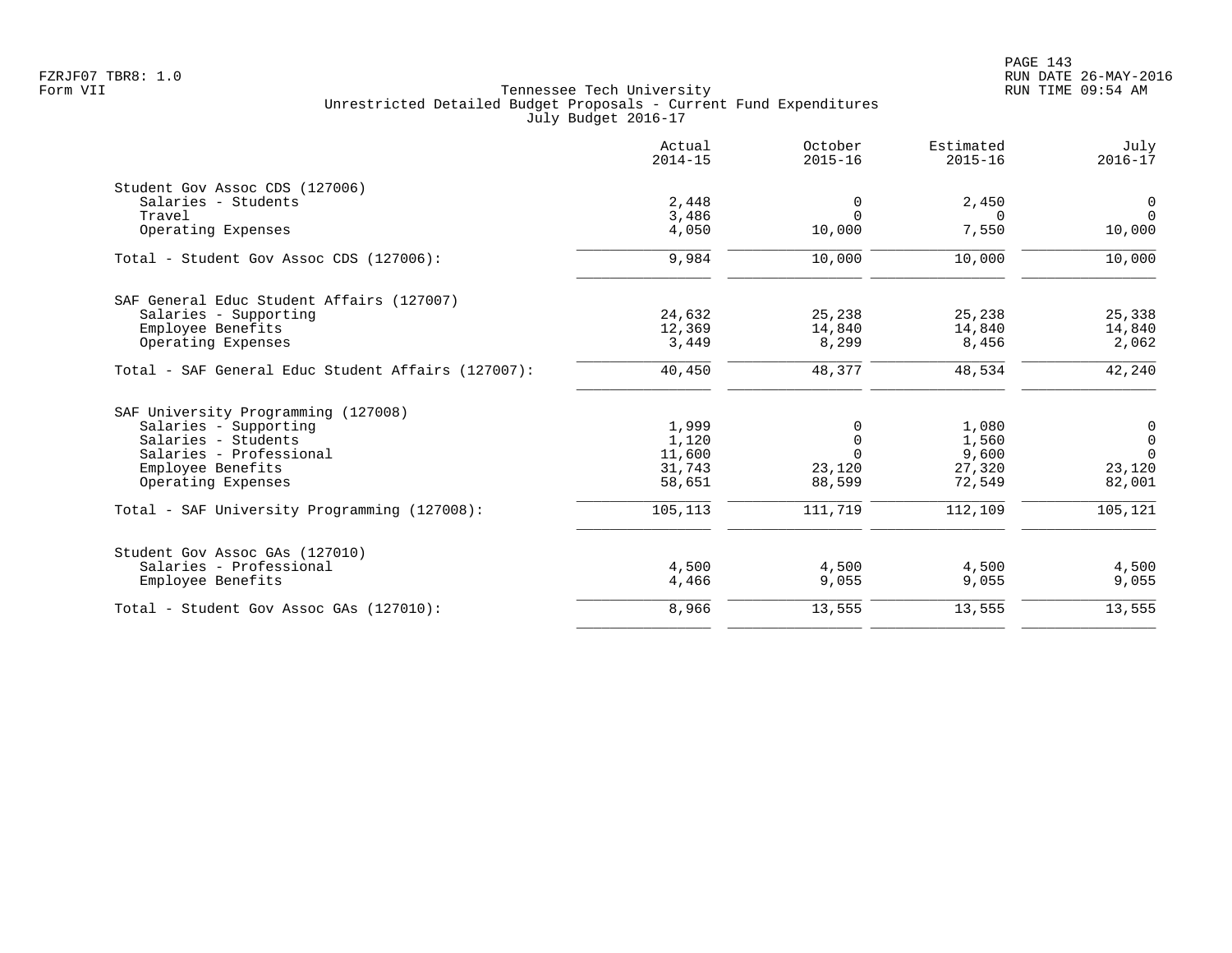| Actual<br>$2014 - 15$ | October<br>$2015 - 16$                              | Estimated<br>$2015 - 16$                      | July<br>$2016 - 17$                           |
|-----------------------|-----------------------------------------------------|-----------------------------------------------|-----------------------------------------------|
|                       |                                                     |                                               |                                               |
|                       |                                                     |                                               | 24,186                                        |
| 7,583                 | $\Omega$                                            | 900                                           | $\overline{0}$                                |
| 234,106               | 287,735                                             | 268,255                                       | 288,335                                       |
| 103,590               | 125,910                                             | 120,610                                       | 120,610                                       |
| $\Omega$              | $\Omega$                                            | 2,100                                         | $\Omega$                                      |
| 21,505                | 19,610                                              | 29,560                                        | 16,650                                        |
| 375,331               | 457,441                                             | 447,811                                       | 449,781                                       |
|                       |                                                     |                                               |                                               |
|                       |                                                     |                                               | 4,000                                         |
| 5,754                 | 8,665                                               | 8,665                                         | 8,665                                         |
| 10,154                | 12,665                                              | 12,665                                        | 12,665                                        |
|                       |                                                     |                                               |                                               |
|                       |                                                     |                                               | 99,672                                        |
|                       |                                                     |                                               | 18,247                                        |
|                       |                                                     |                                               | 50,095                                        |
|                       | $\Omega$                                            | 70                                            | $\Omega$                                      |
| 2,937                 | 2,380                                               | 3,720                                         | 2,380                                         |
| 158,152               | 164,994                                             | 171,794                                       | 170,394                                       |
|                       |                                                     |                                               |                                               |
| 3,936                 | 3,990                                               | 3,990                                         | 3,990                                         |
| 3,936                 | 3,990                                               | 3,990                                         | 3,990                                         |
|                       | 8,547<br>4,400<br>94,613<br>17,743<br>42,347<br>512 | 24,186<br>4,000<br>99,672<br>18,147<br>44,795 | 26,386<br>4,000<br>99,672<br>18,237<br>50,095 |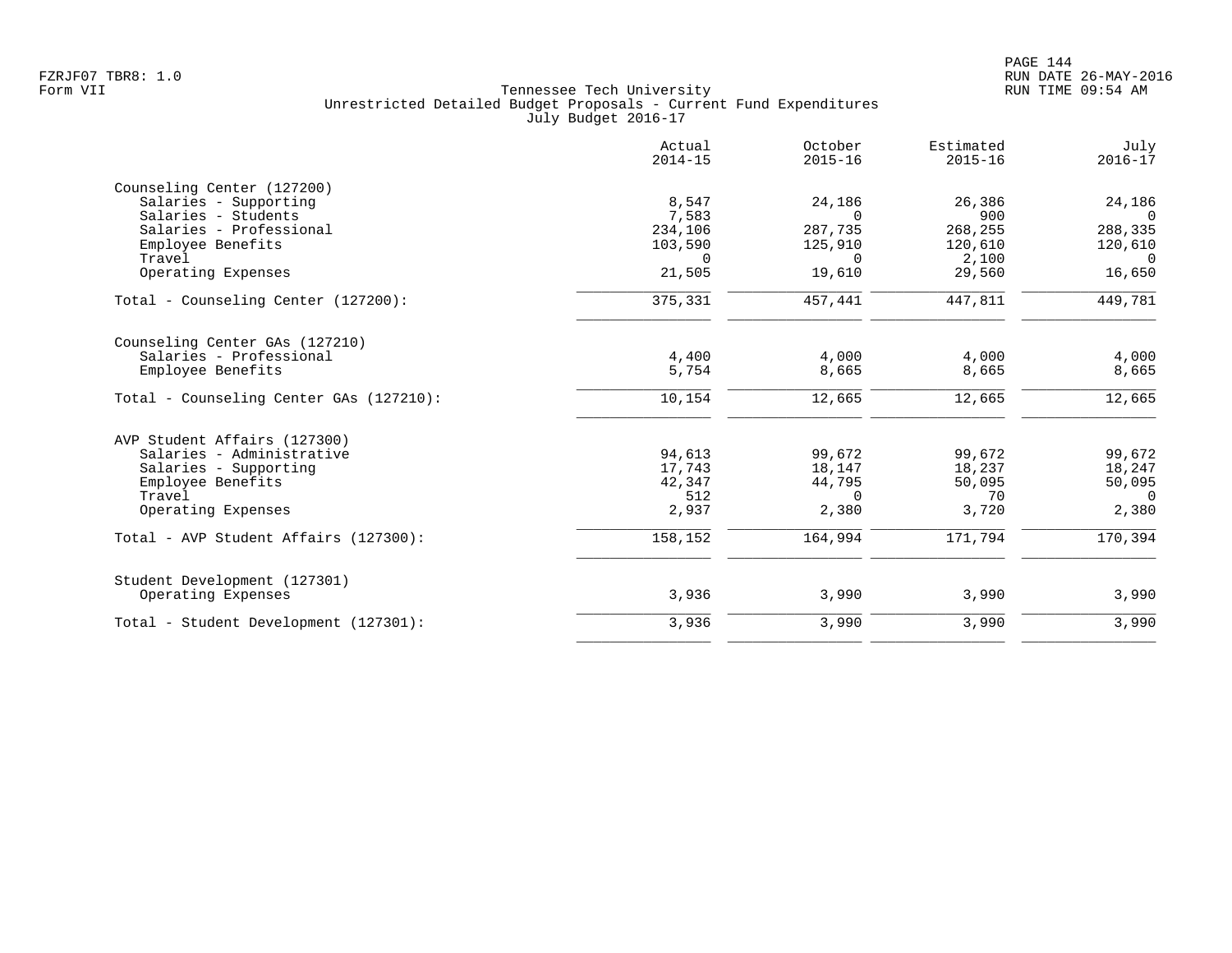| 15,000<br>15,000<br>15,459<br>12,050 |
|--------------------------------------|
|                                      |
|                                      |
|                                      |
|                                      |
|                                      |
|                                      |
| 84,281                               |
| 27,520                               |
| 7,500                                |
| 64,689                               |
| $\Omega$                             |
| 211,499                              |
|                                      |
| $\mathbf 0$                          |
| 50,000                               |
| 2,000                                |
| 120,589                              |
| $\Omega$                             |
| 172,589                              |
|                                      |
| 22,200                               |
| 145,698                              |
| 55,935                               |
| $\Omega$                             |
|                                      |
| 16,880                               |
|                                      |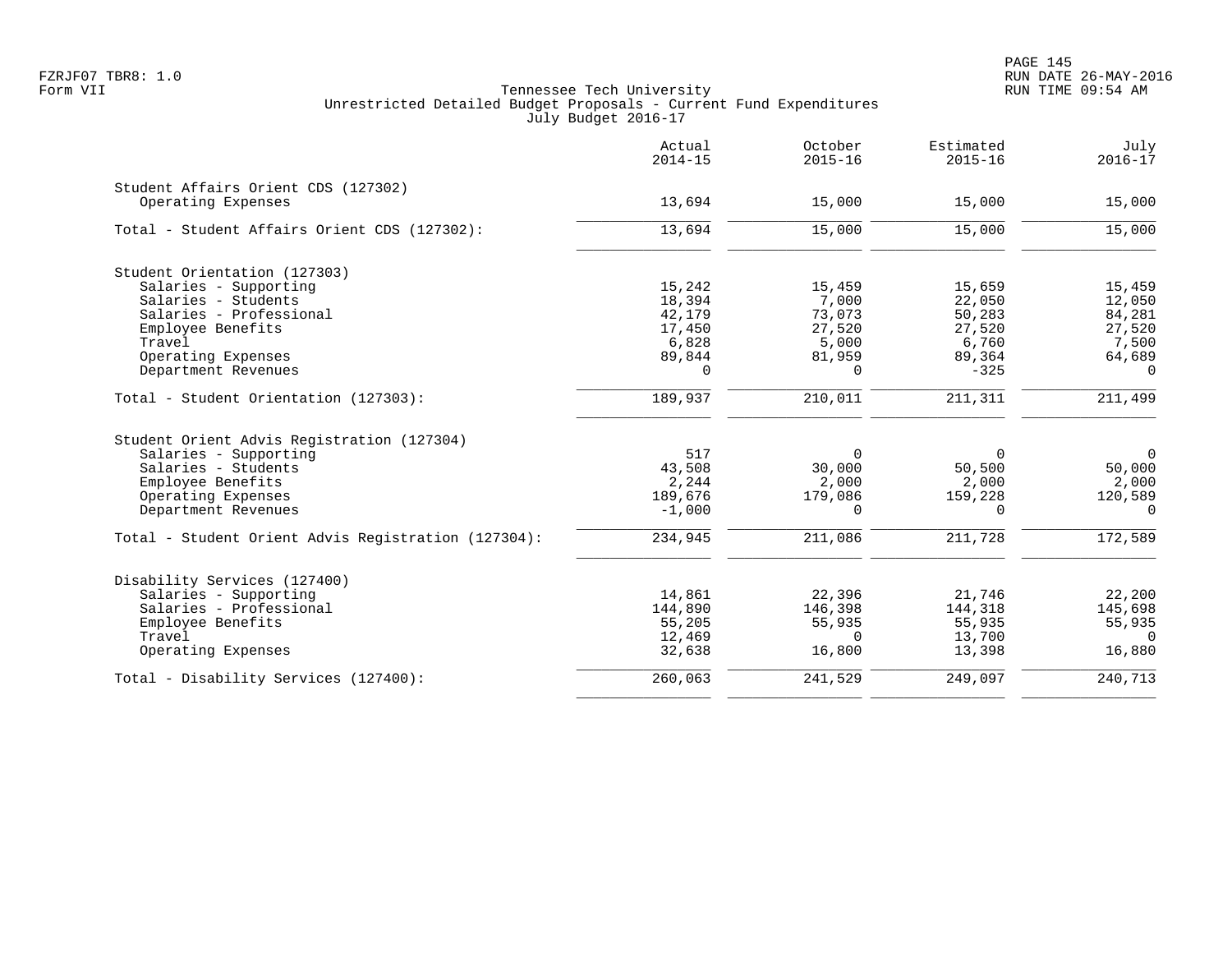|                                              | Actual<br>$2014 - 15$ | October<br>$2015 - 16$ | Estimated<br>$2015 - 16$ | July<br>$2016 - 17$ |
|----------------------------------------------|-----------------------|------------------------|--------------------------|---------------------|
| ADA Student Affairs (127401)                 |                       |                        |                          |                     |
| Salaries - Students                          | 2,238                 | $\overline{0}$         | 660                      | $\Omega$            |
| Salaries - Professional                      | 4,050                 | 4,500                  | 3,840                    | 4,500               |
| Employee Benefits                            | 36                    | 1,300                  | 1,300                    | 1,300               |
| Total - ADA Student Affairs (127401):        | 6,324                 | 5,800                  | 5,800                    | 5,800               |
| Health Services (127500)                     |                       |                        |                          |                     |
| Salaries - Supporting                        | 79,292                | 90,032                 | 87,292                   | 94,750              |
| Salaries - Professional                      | 66,040                | 68,034                 | 68,534                   | 74,645              |
| Employee Benefits                            | 75,051                | 80,900                 | 80,900                   | 80,900              |
| Operating Expenses                           | 11,850                | 13,635                 | 18,915                   | 10,835              |
| Total - Health Services (127500):            | 232,233               | 252,601                | 255,641                  | 261,130             |
| Pharmacy (127501)                            |                       |                        |                          |                     |
| Salaries - Supporting                        | 17,863                | 19,023                 | 19,023                   | 19,023              |
| Employee Benefits                            | 2,624                 | 2,400                  | 2,400                    | 2,400               |
| Operating Expenses                           | 51,729                | 42,377                 | 42,377                   | 42,377              |
| Total - Pharmacy $(127501)$ :                | 72,216                | 63,800                 | 63,800                   | 63,800              |
| Health Services Laboratory (127502)          |                       |                        |                          |                     |
| Operating Expenses                           | 13,542                | 31,719                 | 31,719                   | 27,000              |
| Total - Health Services Laboratory (127502): | 13,542                | 31,719                 | 31,719                   | 27,000              |
|                                              |                       |                        |                          |                     |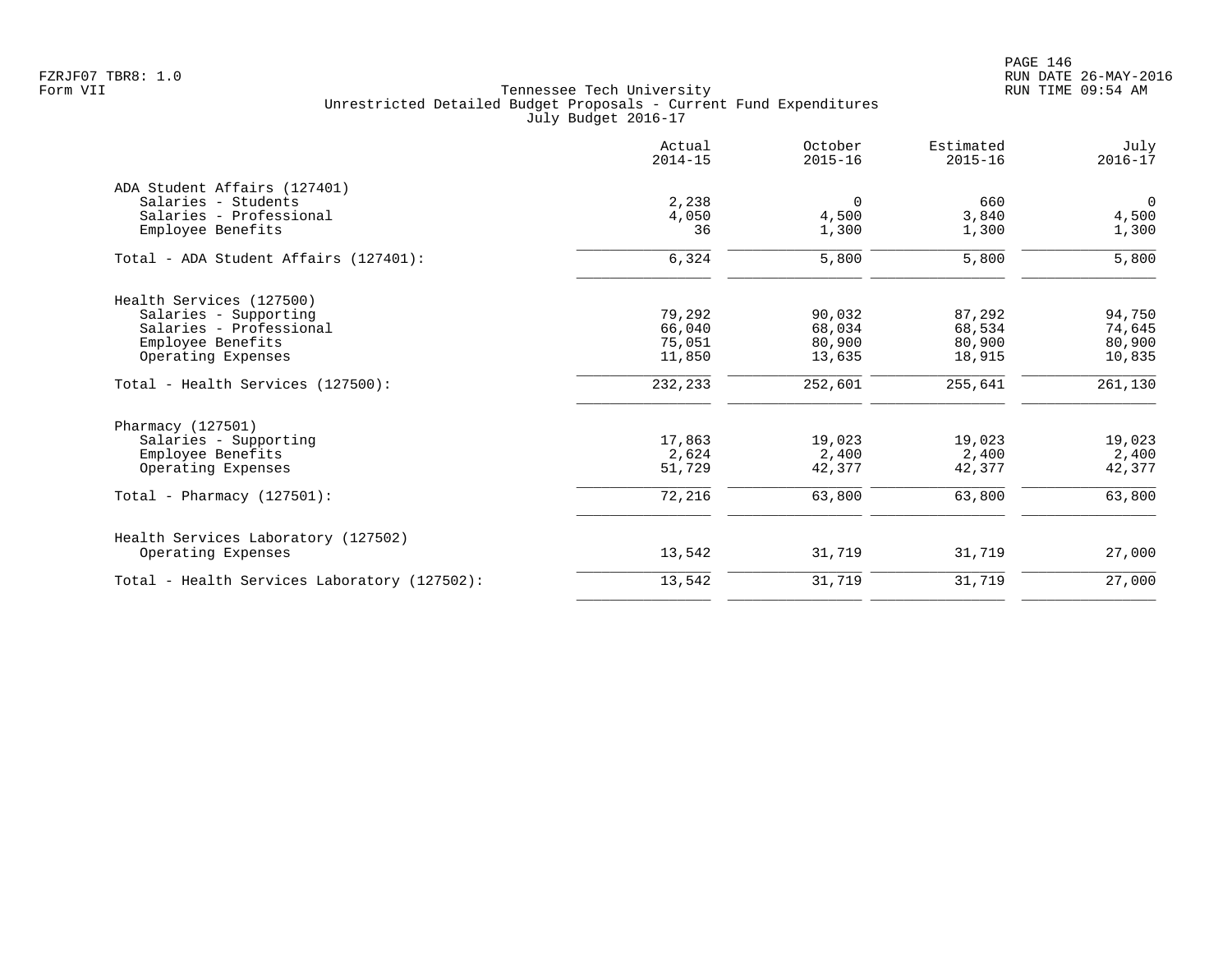|                                          | Actual<br>$2014 - 15$ | October<br>$2015 - 16$ | Estimated<br>$2015 - 16$ | July<br>$2016 - 17$ |
|------------------------------------------|-----------------------|------------------------|--------------------------|---------------------|
| SAF Health Services (127504)             |                       |                        |                          |                     |
| Salaries - Supporting                    | 62,709                | 22,543                 | 62,853                   | 22,643              |
| Salaries - Students                      | 3,820                 | 1,680                  | 4,440                    |                     |
| Salaries - Professional                  | 305,176               | 339,323                | 372,803                  | 339,523             |
| Employee Benefits                        | 142,640               | 119,070                | 109,510                  | 119,070             |
| Travel                                   | 349                   | $\Omega$               | $\Omega$                 | $\bigcirc$          |
| Operating Expenses                       | 118,656               | 157,624                | 92,969                   | 147,276             |
| Total - SAF Health Services (127504):    | 633,350               | 640,240                | 642,575                  | 628,512             |
| Dean of Students (127600)                |                       |                        |                          |                     |
| Salaries - Administrative                | 66,089                | 72,389                 | 67,889                   | 71,989              |
| Salaries - Supporting                    | 46,775                | 62,681                 | 63,011                   | 63,681              |
| Salaries - Students                      | 2,178                 | $\Omega$               | $\cap$                   | $\Omega$            |
| Salaries - Professional                  | 49,253                | 44,898                 | 26,158                   | 43,898              |
| Employee Benefits                        | 72,069                | 74,140                 | 74,140                   | 74,140              |
| Operating Expenses                       | 15,479                | 4,580                  | 10,080                   | 4,580               |
| Total - Dean of Students (127600):       | 251,843               | 258,688                | 241,278                  | 258,288             |
| Social Development UPC (127602)          |                       |                        |                          |                     |
| Salaries - Students                      | 1,348                 | 0                      | 0                        | $\overline{0}$      |
| Employee Benefits                        | 104                   | 310                    | 310                      | 310                 |
| Operating Expenses                       | 6,250                 | 6,270                  | 7,070                    | 6,270               |
| Total - Social Development UPC (127602): | 7,702                 | 6,580                  | 7,380                    | 6,580               |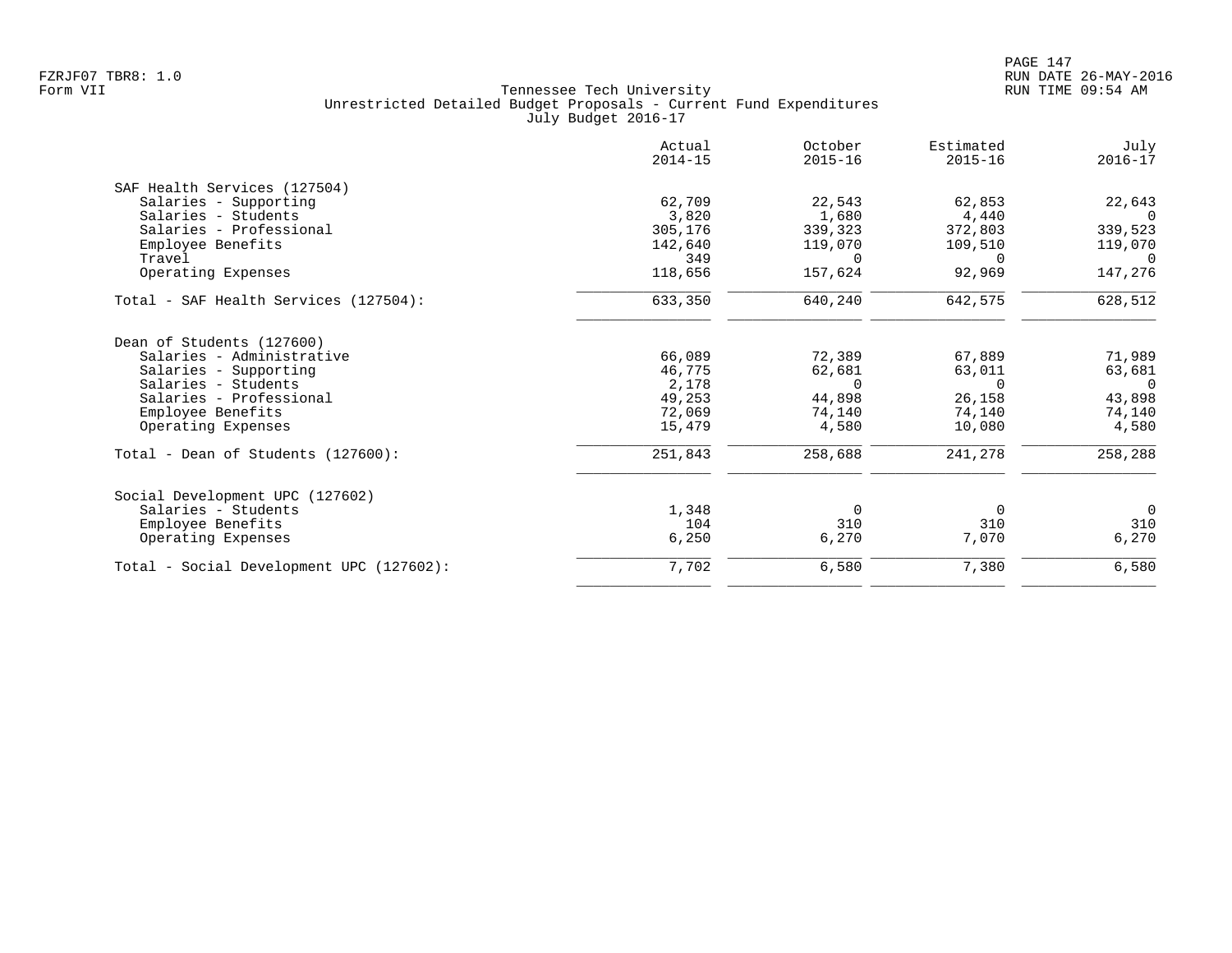|                                            | Actual<br>$2014 - 15$ | October<br>$2015 - 16$ | Estimated<br>$2015 - 16$ | July<br>$2016 - 17$ |
|--------------------------------------------|-----------------------|------------------------|--------------------------|---------------------|
| Student Act Grad Assist (127603)           |                       |                        |                          |                     |
| Salaries - Professional                    | 8,000                 | 8,000                  | 8,000                    | 8,000               |
| Employee Benefits                          | 13,669                | 18,000                 | 18,000                   | 18,000              |
| Total - Student Act Grad Assist (127603):  | 21,669                | 26,000                 | 26,000                   | 26,000              |
| Minority Student Affairs (127700)          |                       |                        |                          |                     |
| Salaries - Administrative                  | 52,708                | 76,178                 | 76,178                   | 76,278              |
| Salaries - Professional                    | 48,802                | 44,924                 | 44,924                   | 45,024              |
| Employee Benefits                          | 43,677                | 43,590                 | 43,590                   | 43,590              |
| Travel                                     | 2,458                 | 3,000                  | 3,000                    | 3,000               |
| Operating Expenses                         | 5,061                 | 5,120                  | 6,620                    | 5,120               |
| Total - Minority Student Affairs (127700): | 152,706               | 172,812                | 174,312                  | 173,012             |
| Diversity Summit (127702)                  |                       |                        |                          |                     |
| Operating Expenses                         | 0                     | 0                      | 5,750                    | $\mathbf 0$         |
| Total - Diversity Summit (127702):         | $\mathbf 0$           | $\mathbf 0$            | 5,750                    | $\Omega$            |
| Eagle Card Office (127800)                 |                       |                        |                          |                     |
| Salaries - Supporting                      | 31,273                | 32,378                 | 32,378                   | 32,478              |
| Salaries - Students                        | 4,688                 | $\Omega$               | 5,210                    | $\Omega$            |
| Salaries - Professional                    | 42,437                | 39,032                 | 43,032                   | 39,032              |
| Employee Benefits                          | 34,194                | 35,900                 | 35,900                   | 35,900              |
| Operating Expenses                         | 29,392                | 39,660                 | 39,660                   | 39,660              |
| Total - Eagle Card Office $(127800)$ :     | 141,984               | 146,970                | 156,180                  | 147,070             |
|                                            |                       |                        |                          |                     |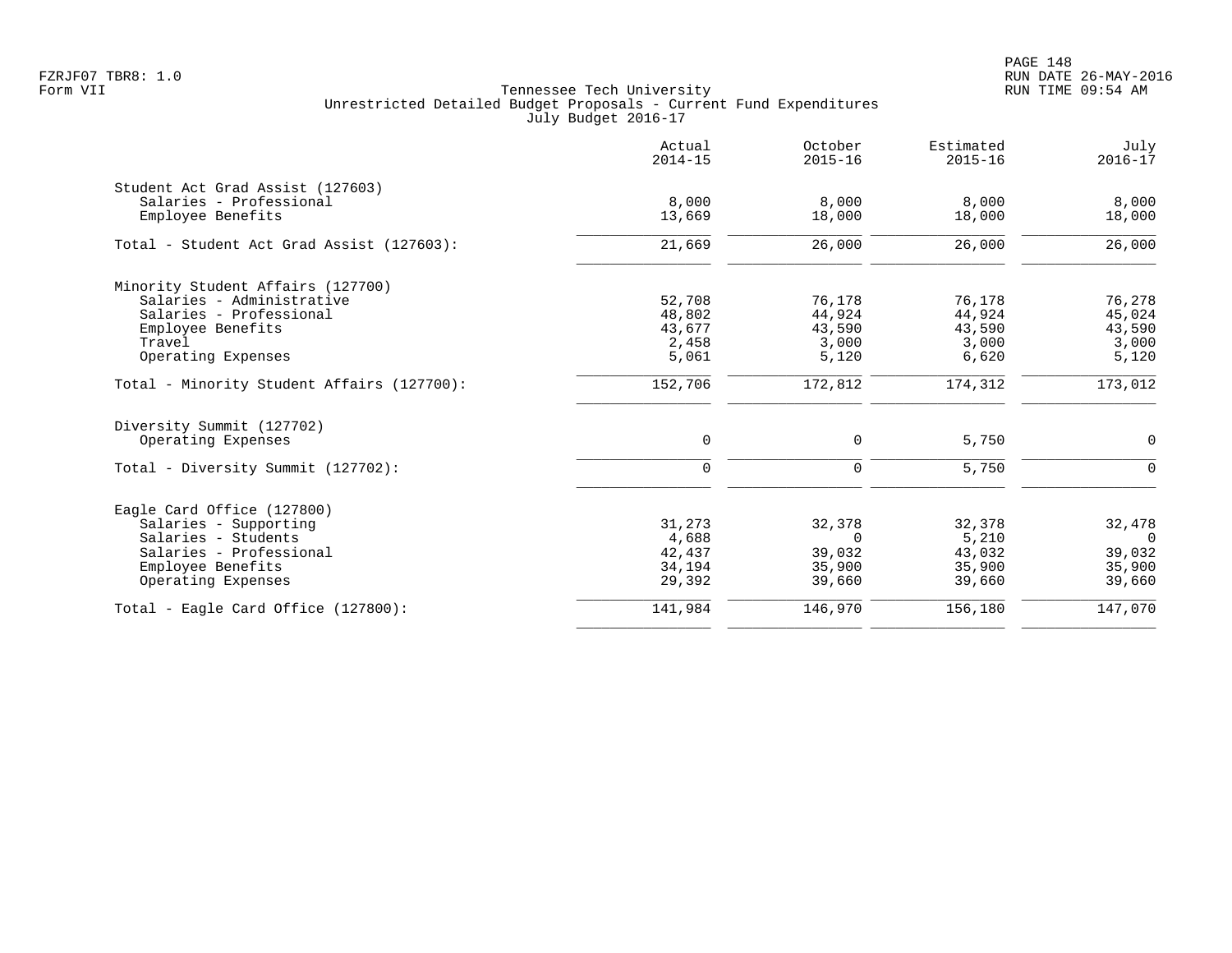|                                    | Actual<br>$2014 - 15$ | October<br>$2015 - 16$ | Estimated<br>$2015 - 16$ | July<br>$2016 - 17$ |
|------------------------------------|-----------------------|------------------------|--------------------------|---------------------|
| The Eagle (127900)                 |                       |                        |                          |                     |
| Salaries - Students                | 9,230                 | 7,840                  | 7,840                    | 7,840               |
| Employee Benefits                  | 0                     | 5,370                  | 5,370                    | 5,370               |
| Travel                             | $\Omega$              | 400                    | 400                      | 400                 |
| Operating Expenses                 | 15,156                | 7,810                  | 7,810                    | 7,810               |
| Department Revenues                | $-5,752$              | $\Omega$               | $\Omega$                 | $\Omega$            |
| Total - The Eagle $(127900)$ :     | 18,634                | 21,420                 | 21,420                   | 21,420              |
| Tenn Tech Oracle (127902)          |                       |                        |                          |                     |
| Salaries - Students                | 10,967                | 11,990                 | 11,990                   | 11,990              |
| Employee Benefits                  | $\Omega$              | 6,300                  | 6,300                    | 6,300               |
| Operating Expenses                 | 14,575                | 8,810                  | 8,810                    | 8,810               |
| Department Revenues                | $-18$                 | $\Omega$               | $\Omega$                 | $\Omega$            |
| Total - Tenn Tech Oracle (127902): | 25,524                | 27,100                 | 27,100                   | 27,100              |
| SAF Intramurals (129001)           |                       |                        |                          |                     |
| Salaries - Supporting              | 24,006                | 800                    | 800                      | $\mathbf 0$         |
| Salaries - Students                | 34,369                | 45,520                 | 65,520                   | 45,520              |
| Salaries - Professional            | 56,414                | 78,161                 | 81,161                   | 77,561              |
| Employee Benefits                  | 53,304                | 47,330                 | 47,330                   | 47,330              |
| Travel                             | 6,907                 | 3,000                  | 3,000                    | 3,000               |
| Operating Expenses                 | 29,297                | 56,143                 | 33,920                   | 35,721              |
| Total - SAF Intramurals (129001):  | 204,297               | 230,954                | 231,731                  | 209,132             |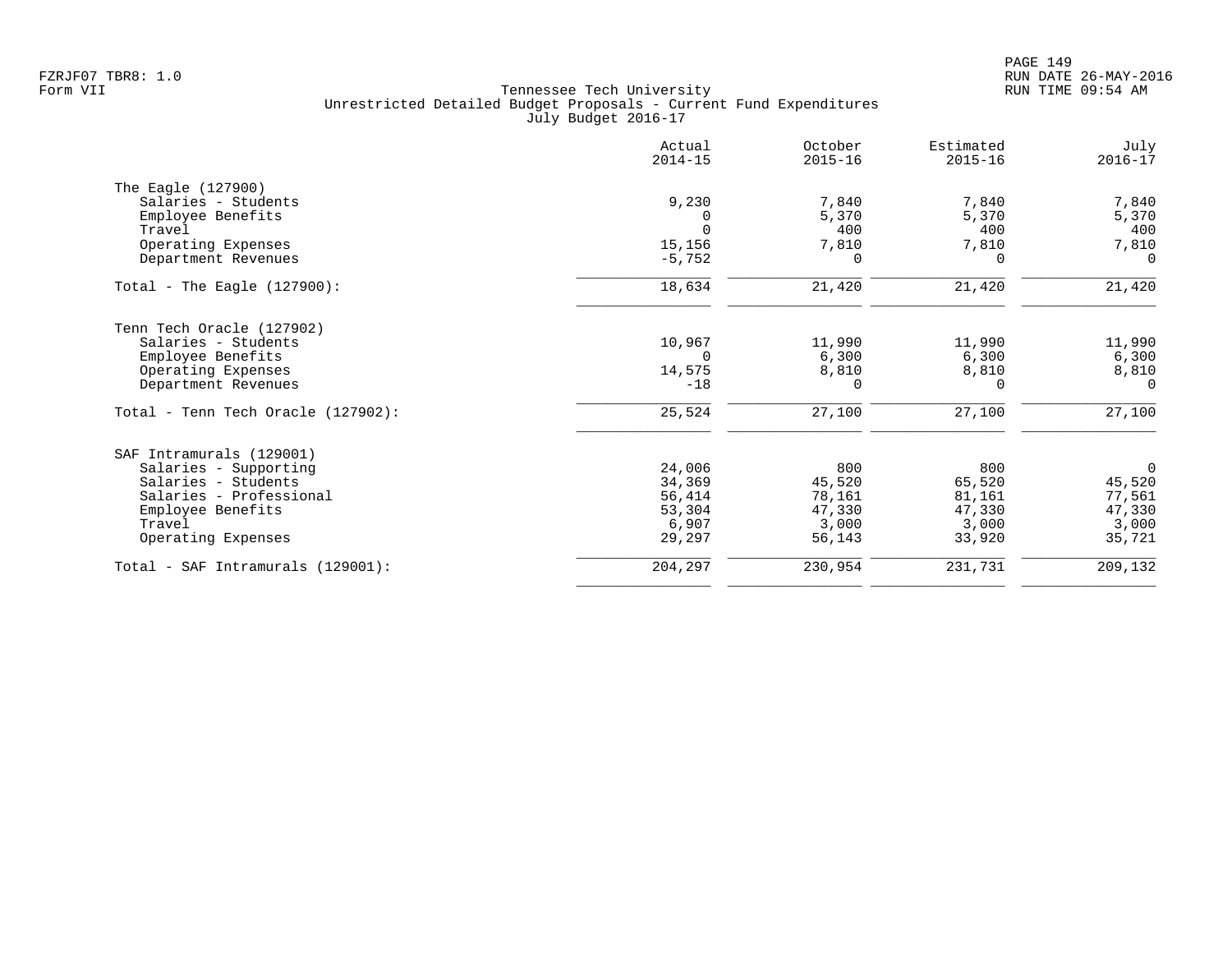|                                                    | Actual<br>$2014 - 15$ | October<br>$2015 - 16$ | Estimated<br>$2015 - 16$ | July<br>$2016 - 17$ |
|----------------------------------------------------|-----------------------|------------------------|--------------------------|---------------------|
| Extramurals (129002)                               |                       |                        |                          |                     |
| Operating Expenses                                 | $\mathbf 0$           | 820                    | 820                      | 820                 |
| Total - Extramurals (129002):                      | $\mathbf 0$           | 820                    | 820                      | 820                 |
| Cheerleaders (129003)                              |                       |                        |                          |                     |
| Salaries - Supporting                              | 870                   | $\mathbf 0$            | 0                        | $\mathbf 0$         |
| Salaries - Professional                            | $\mathbf 0$           | 46,638                 | 52,638                   | 46,638              |
| Employee Benefits                                  | 67                    | 12,470                 | 12,470                   | 12,470              |
| Travel<br>Operating Expenses                       | 3,492<br>18,052       | 8,000<br>28,012        | 16,860<br>20,512         | 1,000<br>17,950     |
|                                                    |                       |                        |                          |                     |
| Total - Cheerleaders (129003):                     | 22,481                | 95,120                 | 102,480                  | 78,058              |
| Cheerleaders Housing Sch (129004)                  |                       |                        |                          |                     |
| Operating Expenses                                 | 14,400                | 25,390                 | 25,390                   | 25,390              |
| Total - Cheerleaders Housing Sch (129004):         | 14,400                | 25,390                 | 25,390                   | 25,390              |
| Dance Team (129007)                                |                       |                        |                          |                     |
| Travel                                             | 18,882                | 17,100                 | 20,600                   | 17,100              |
| Operating Expenses                                 | 4,000                 | 6,000                  | 8,000                    | 6,000               |
| Total - Dance Team $(129007)$ :                    | 22,882                | 23,100                 | 28,600                   | 23,100              |
| SAF General Education Acad Affrs (130002)          |                       |                        |                          |                     |
| Salaries - Academic                                | 5,800                 | 0                      | 0                        | 0                   |
| Salaries - Supporting                              | 15,604                | $\mathbf 0$            | $\mathbf 0$              | $\mathbf 0$         |
| Salaries - Students                                | 2,050                 | $\Omega$               | $\Omega$                 | $\Omega$            |
| Salaries - Professional<br>Employee Benefits       | 37,618<br>24,471      | 35,386<br>21,510       | 35,386<br>21,510         | 34,086<br>21,510    |
| Travel                                             | 579                   | $\Omega$               | $\Omega$                 | $\Omega$            |
| Operating Expenses                                 | 247,571               | 278,845                | 279,936                  | 238,061             |
| Total - SAF General Education Acad Affrs (130002): | 333,693               | 335,741                | 336,832                  | 293,657             |
|                                                    |                       |                        |                          |                     |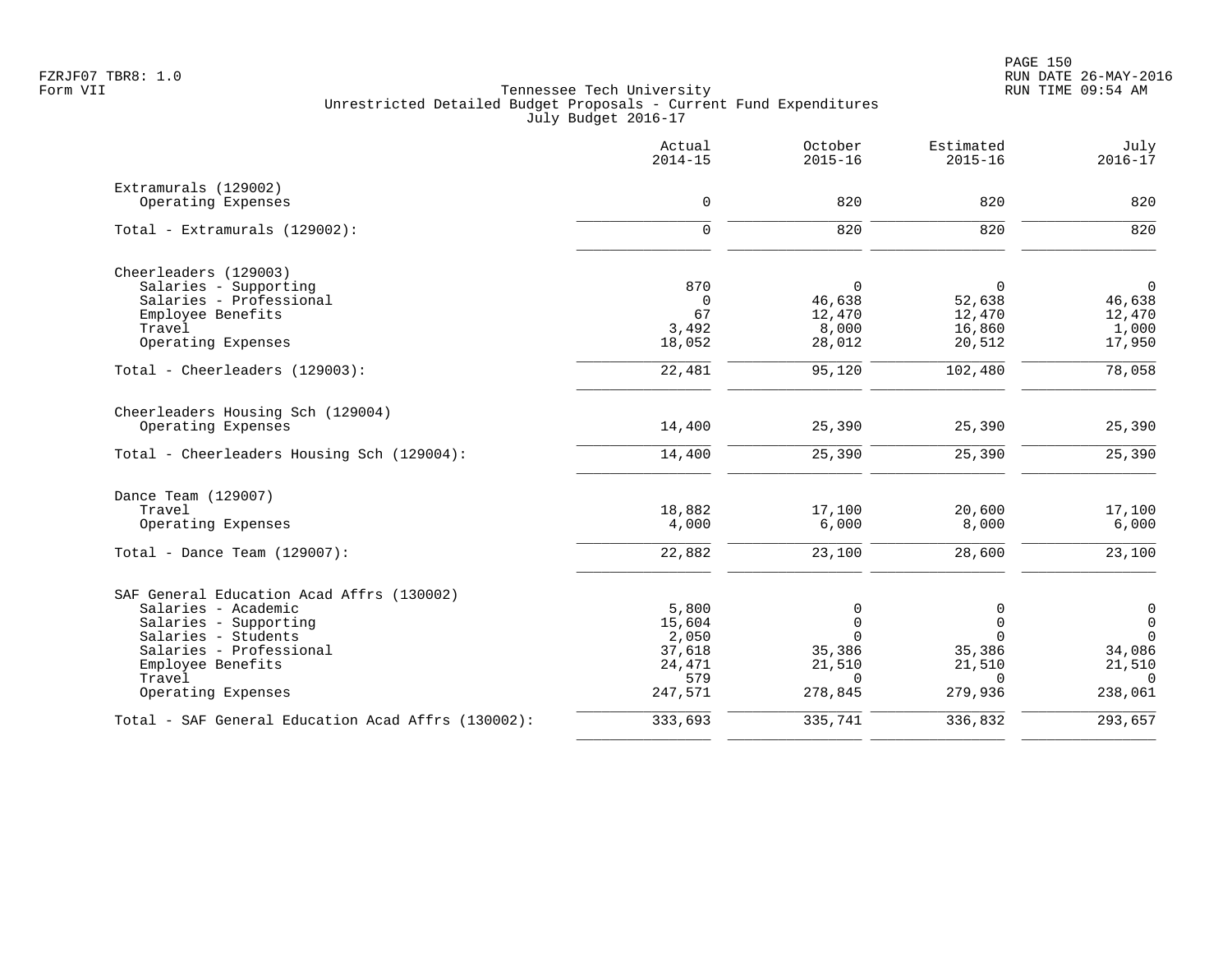|                                            | Actual<br>$2014 - 15$ | October<br>$2015 - 16$ | Estimated<br>$2015 - 16$ | July<br>$2016 - 17$ |
|--------------------------------------------|-----------------------|------------------------|--------------------------|---------------------|
| Band (155004)                              |                       |                        |                          |                     |
| Salaries - Academic                        | 4,000                 |                        | 0                        | 0                   |
| Salaries - Supporting                      | 1,999                 |                        | 3,500                    | $\mathbf 0$         |
| Salaries - Students                        | 2,440                 |                        | 6,500                    | $\Omega$            |
| Employee Benefits                          | 858                   | 1,145                  | 1,145                    | 1,145               |
| Travel                                     | 64,139                | 1,600                  | 2,200                    | 1,600               |
| Operating Expenses                         | 34,697                | 7,050                  | 56,550                   | 7,050               |
| Total - Band $(155004)$ :                  | 108,133               | 9,795                  | 69,895                   | 9,795               |
| Pep Band Scholarships (155006)             |                       |                        |                          |                     |
| Operating Expenses                         | 107,200               | 148,010                | 148,010                  | 148,010             |
| Total - Pep Band Scholarships (155006):    | 107,200               | 148,010                | 148,010                  | 148,010             |
| Band Uniforms and Shoes (155009)           |                       |                        |                          |                     |
| Operating Expenses                         | 2,470                 | 2,073                  | 2,073                    | 1,400               |
| Total - Band Uniforms and Shoes (155009):  | 2,470                 | 2,073                  | 2,073                    | 1,400               |
| Public Safety Recruiting (185503)          |                       |                        |                          |                     |
| Salaries - Professional                    | 0                     | 0                      | 90,308                   | 0                   |
| Travel                                     | $\mathbf 0$           | 0                      | 7,000                    | $\mathbf 0$         |
| Total - Public Safety Recruiting (185503): | $\Omega$              | 0                      | 97,308                   | 0                   |
|                                            |                       |                        |                          |                     |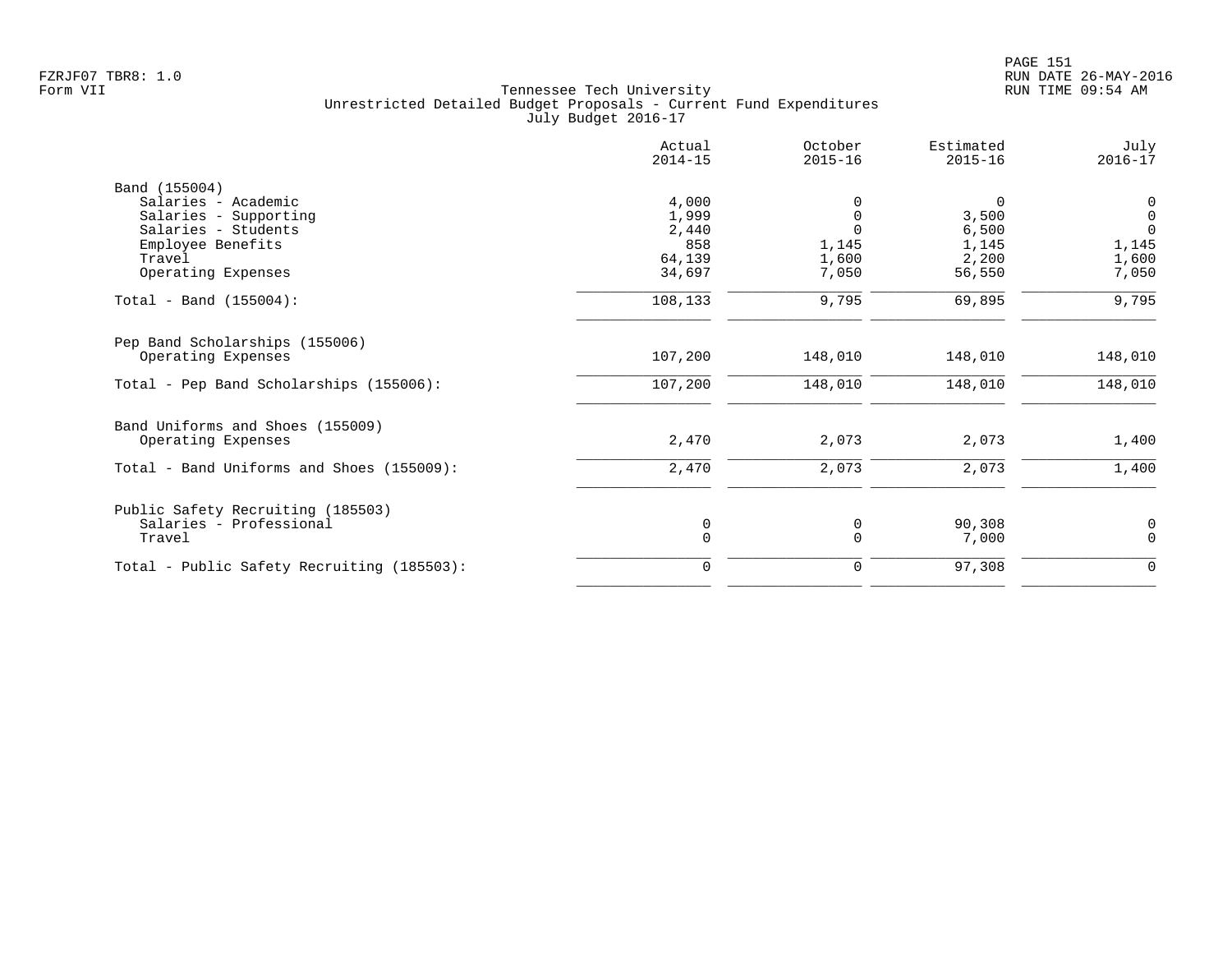|                                                   | Actual<br>$2014 - 15$ | October<br>$2015 - 16$ | Estimated<br>$2015 - 16$ | July<br>$2016 - 17$ |
|---------------------------------------------------|-----------------------|------------------------|--------------------------|---------------------|
| CATS Bus Service (203026)                         |                       |                        |                          |                     |
| Operating Expenses                                | 74,750                | 16,000                 | 16,000                   | 16,000              |
| Total - CATS Bus Service (203026):                | 74,750                | 16,000                 | 16,000                   | 16,000              |
| CHEC Financial Aid & Admissions (210001)          |                       |                        |                          |                     |
| Salaries - Supporting                             |                       | 71,695                 | 71,695                   | 0                   |
| Employee Benefits                                 |                       | 34,767                 | 34,767                   | $\overline{0}$      |
| Travel                                            |                       | 500                    | 500                      | $\mathbf 0$         |
| Operating Expenses                                |                       | 1,000                  | 1,500                    | $\overline{0}$      |
| Department Revenues                               | $\mathbf 0$           | $-71,974$              | $-71,974$                | $\overline{0}$      |
|                                                   |                       |                        |                          |                     |
| Total - CHEC Financial Aid & Admissions (210001): | 0                     | 35,988                 | 36,488                   | $\mathbf 0$         |
| CHEC Student Activities (210006)                  |                       |                        |                          |                     |
| Operating Expenses                                | 0                     | 6.000                  | 6,000                    | 6,000               |
| Department Revenues                               | $\Omega$              | $-4,000$               | $-4,000$                 | $-3,000$            |
| Total - CHEC Student Activities (210006):         | 0                     | 2,000                  | 2,000                    | 3,000               |
|                                                   |                       |                        |                          |                     |
| CHEC Testing Center (210007)                      |                       |                        |                          |                     |
| Salaries - Supporting                             | $\Omega$              | 38,935                 | 38,935                   | 39,825              |
| Employee Benefits                                 | $\mathbf 0$           | 10,601                 | 10,601                   | 10,741              |
| Operating Expenses                                | $\Omega$              | 2,208                  | 2,208                    | 2,208               |
| Total - CHEC Testing Center (210007):             | $\mathbf 0$           | 51,744                 | 51,744                   | 52,774              |
|                                                   |                       |                        |                          |                     |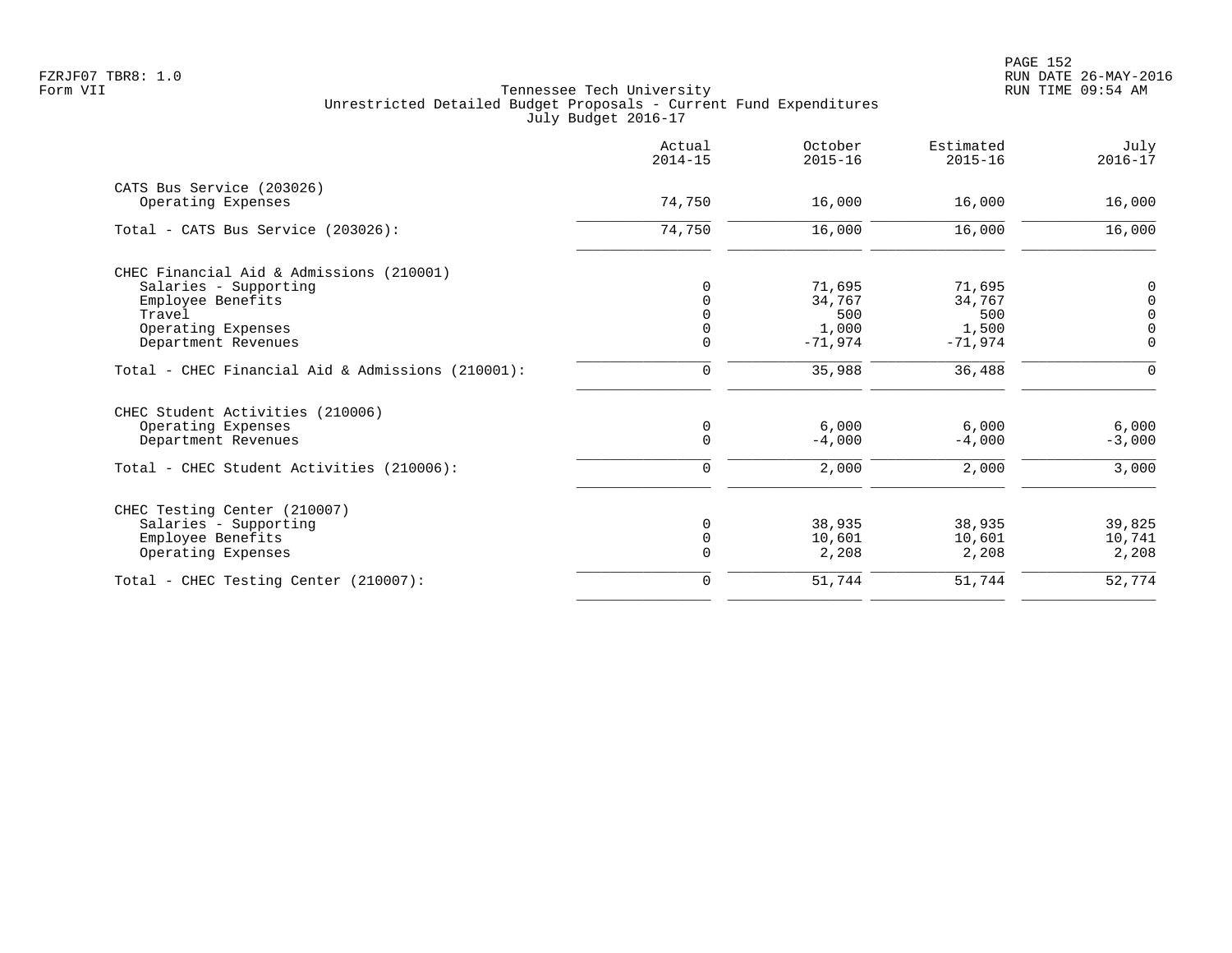|                                                      | Actual<br>$2014 - 15$ | October<br>$2015 - 16$ | Estimated<br>$2015 - 16$ | July<br>$2016 - 17$ |
|------------------------------------------------------|-----------------------|------------------------|--------------------------|---------------------|
| Marketing and Promotions (305000)                    |                       |                        |                          |                     |
| Salaries - Students                                  | 7,200                 | $\mathbf 0$            | 4,000                    | $\mathbf 0$         |
| Salaries - Professional                              | $\mathbf 0$           | 100                    | 100                      | 100                 |
| Employee Benefits                                    | $\Omega$              | 720                    | 720                      | 720                 |
| Travel                                               | 547                   | $\Omega$               | 4,000                    | $\mathbf 0$         |
| Operating Expenses                                   | 307,790               | 344,390                | 357,390                  | 219,390             |
| Total - Marketing and Promotions (305000):           | 315,537               | 345,210                | 366,210                  | 220,210             |
| Athletic Director (600050)                           |                       |                        |                          |                     |
| Salaries - Administrative                            | 80,076                | 80,570                 | 80,570                   | 80,670              |
| Salaries - Supporting                                | 104,994               | 107,120                | 116,170                  | 116,949             |
| Salaries - Students                                  | 6,906                 | 7,000                  | 2,660                    | 7,000               |
| Salaries - Professional                              | 347,815               | 378,151                | 373,351                  | 378,586             |
| Employee Benefits                                    | 198,500               | 167,000                | 214,290                  | 167,000             |
| Travel                                               | 26,899                | 20,000                 | 20,000                   | 20,000              |
| Operating Expenses                                   | 302,197               | 235,313                | 227,776                  | 85,313              |
| Department Revenues                                  | $-196$                | 0                      | $-70$                    | $\overline{0}$      |
| Total - Athletic Director (600050):                  | 1,067,191             | 995,154                | 1,034,747                | 855,518             |
| Athletic Grad Assistant (600051)                     |                       |                        |                          |                     |
| Employee Benefits                                    | 27,069                | 31,200                 | 36,730                   | 31,200              |
| Total - Athletic Grad Assistant (600051):            | 27,069                | 31,200                 | 36,730                   | 31,200              |
| Marketing and Promotion Management (600052)          |                       |                        |                          |                     |
| Salaries - Academic                                  | 2,145                 | $\mathbf 0$            | $\Omega$                 | $\mathbf 0$         |
| Salaries - Supporting                                | 13,109                | 13,000                 | 15,260                   | 13,000              |
| Salaries - Students                                  | 11,528                | 15,000                 | 8,670                    | 15,000              |
| Salaries - Professional                              | 63,187                | 69,000                 | 67,460                   | 69,000              |
| Employee Benefits                                    | 14,388                | 4,000                  | 10,700                   | 4,000               |
| Travel                                               | 741                   | $\Omega$               | 310                      | $\mathbf 0$         |
| Operating Expenses                                   | 222,528               | 40,000                 | $\Omega$                 | $\Omega$            |
| Total - Marketing and Promotion Management (600052): | 327,626               | 141,000                | 102,400                  | 101,000             |
|                                                      |                       |                        |                          |                     |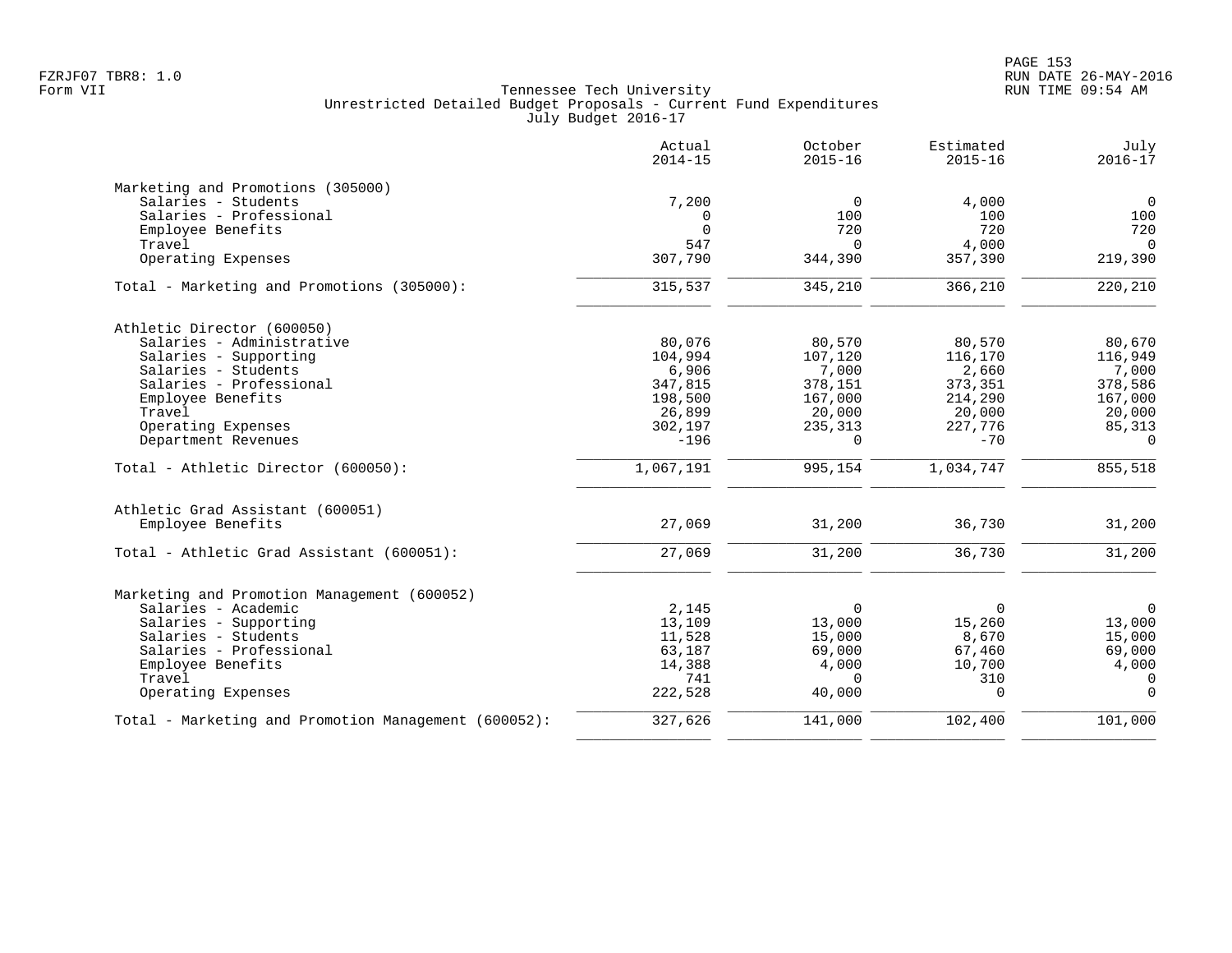PAGE 154 FZRJF07 TBR8: 1.0 RUN DATE 26-MAY-2016

|                                                                                                 | Actual<br>$2014 - 15$ | October<br>$2015 - 16$ | Estimated<br>$2015 - 16$   | July<br>$2016 - 17$ |
|-------------------------------------------------------------------------------------------------|-----------------------|------------------------|----------------------------|---------------------|
| Athletic Concessions CDS (600053)<br>Operating Expenses                                         | $\mathbf 0$           | 32,000                 | 0                          | 0                   |
| Total - Athletic Concessions CDS (600053):                                                      | $\mathbf 0$           | 32,000                 | $\mathbf 0$                | 0                   |
| Athletic Medical and Insurance (600054)<br>Operating Expenses                                   | 271,780               | 187,650                | 54,733                     | 87,650              |
| Total - Athletic Medical and Insurance (600054):                                                | 271,780               | 187,650                | 54,733                     | 87,650              |
| Athletic Awards (600055)<br>Operating Expenses<br>Total - Athletic Awards (600055):             | 4,347<br>4,347        | 10,000<br>10,000       | $\mathbf 0$<br>$\mathbf 0$ | 0<br>$\Omega$       |
| Athletic Comp Tickets (600056)<br>Operating Expenses<br>Total - Athletic Comp Tickets (600056): | 35,082<br>35,082      | 16,890<br>16,890       | 30,060<br>30,060           | 16,890<br>16,890    |
| Athletic Book Account (600057)<br>Operating Expenses                                            | 178,197               | 125,000                | 125,000                    | 125,000             |
| Total - Athletic Book Account (600057):                                                         | 178,197               | 125,000                | 125,000                    | 125,000             |
|                                                                                                 |                       |                        |                            |                     |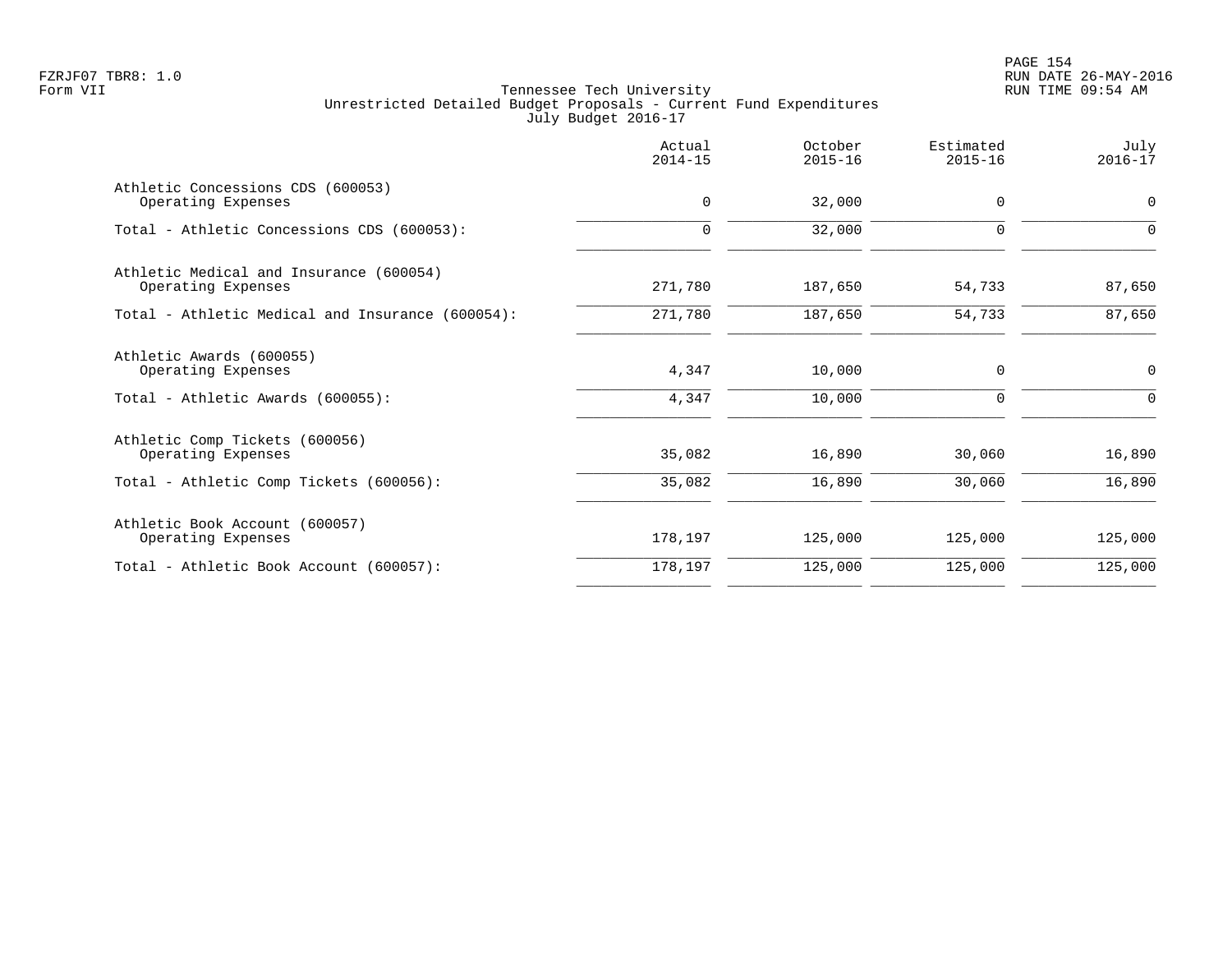|                                                | Actual<br>$2014 - 15$ | October<br>$2015 - 16$ | Estimated<br>$2015 - 16$ | July<br>$2016 - 17$ |
|------------------------------------------------|-----------------------|------------------------|--------------------------|---------------------|
| Athletic Book Trans Out (600058)               |                       |                        |                          |                     |
| Operating Expenses                             | $-178, 197$           | $-125,000$             | $-125.000$               | $-125,000$          |
| Total - Athletic Book Trans Out (600058):      | $-178, 197$           | $-125,000$             | $-125,000$               | $-125,000$          |
| Sports Information (600059)                    |                       |                        |                          |                     |
| Salaries - Students                            | 17,337                | 12,000                 | 27,880                   | 12,000              |
| Salaries - Professional                        | 205,063               | 228,700                | 240,560                  | 229,299             |
| Employee Benefits                              | 72,967                | 83,000                 | 88,230                   | 83,000              |
| Travel                                         | 12,124                | 6,920                  | 6,920                    | 6,920               |
| Operating Expenses                             | 46,891                | 50,000                 | 50,000                   | 35,000              |
| Total - Sports Information (600059):           | 354,382               | 380,620                | 413,590                  | 366,219             |
| Athletic Academic Counseling (600060)          |                       |                        |                          |                     |
| Salaries - Supporting                          | 27,198                | 30,131                 | 21,951                   | 12,275              |
| Salaries - Professional                        | 100,587               | 106,314                | 124,874                  | 140,919             |
| Employee Benefits                              | 71,755                | 70,000                 | 65,360                   | 70,000              |
| Operating Expenses                             | 16,692                | 12,690                 | 15,710                   | 12,690              |
| Department Revenues                            | 0                     | 0                      | $-20$                    | $\Omega$            |
| Total - Athletic Academic Counseling (600060): | 216,232               | 219,135                | 227,875                  | 235,884             |
| Athletic Academic Tutoring (600061)            |                       |                        |                          |                     |
| Salaries - Students                            | 22,741                | 30,000                 | 33,270                   | 30,000              |
| Salaries - Professional                        | 0                     | 300                    | 0                        | 300                 |
| Employee Benefits                              | 21                    | $\Omega$               | 50                       | $\mathbf 0$         |
| Operating Expenses                             | $\mathbf 0$           | 7,490                  | 0                        | $\mathbf 0$         |
| Total - Athletic Academic Tutoring (600061):   | 22,762                | 37,790                 | 33,320                   | 30,300              |
|                                                |                       |                        |                          |                     |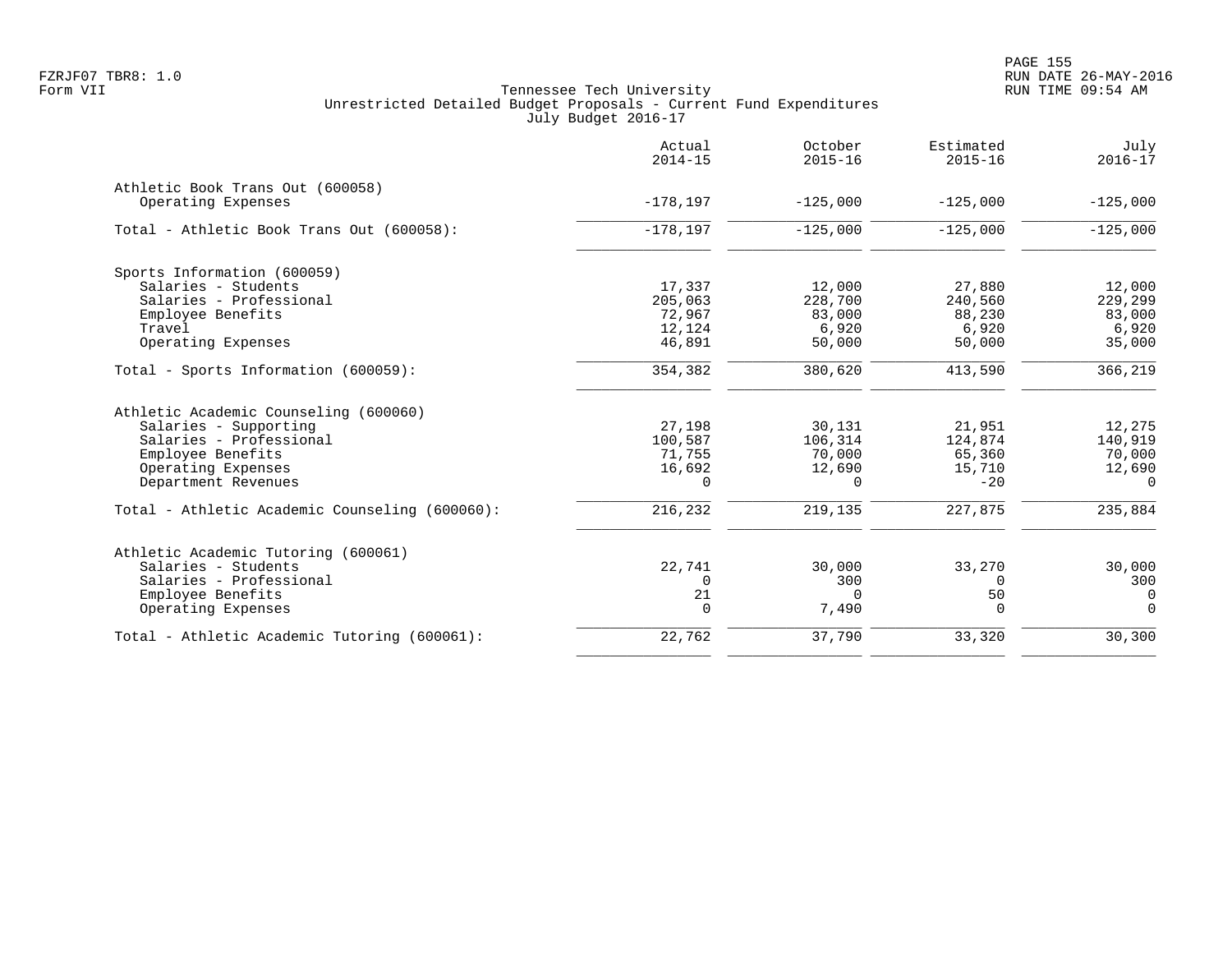|                                                       | Actual<br>$2014 - 15$ | October<br>$2015 - 16$ | Estimated<br>$2015 - 16$ | July<br>$2016 - 17$ |
|-------------------------------------------------------|-----------------------|------------------------|--------------------------|---------------------|
| Athletic Student Therapy Center (600062)              |                       |                        |                          |                     |
| Salaries - Students                                   | 2,000                 | $\Omega$               | 3,000                    | $\overline{0}$      |
| Salaries - Professional                               | 244,401               | 216,816                | 246,676                  | 217,716             |
| Employee Benefits                                     | 91,016                | 90,000                 | 104,320                  | 90,000              |
| Travel                                                | 5,511                 | 6,010                  | 6,010                    | 6,010               |
| Operating Expenses                                    | 102,040               | 85,190                 | 99,690                   | 68,193              |
| Department Revenues                                   | 0                     | $\Omega$               | $-20$                    | $\Omega$            |
| Total - Athletic Student Therapy Center (600062):     | 444,968               | 398,016                | 459,676                  | 381,919             |
| Athletic Training Graduate Teaching (600064)          |                       |                        |                          |                     |
| Employee Benefits                                     | 21,592                | 23,830                 | 28,190                   | 23,830              |
| Total - Athletic Training Graduate Teaching (600064): | 21,592                | 23,830                 | 28,190                   | 23,830              |
| Graduation Incentive (600065)                         |                       |                        |                          |                     |
| Operating Expenses                                    | 106,027               | 0                      | 0                        | $\mathbf 0$         |
| Total - Graduation Incentive (600065):                | 106,027               | $\mathbf 0$            | 0                        | $\Omega$            |
| Strength and Conditioning (600066)                    |                       |                        |                          |                     |
| Salaries - Supporting                                 | 30,742                | 31,242                 | 31,242                   | 31,242              |
| Salaries - Students                                   | 4,400                 | 6,000                  | 4,800                    | 6,000               |
| Salaries - Professional                               | 70,435                | 70,530                 | 71,230                   | 102,080             |
| Employee Benefits                                     | 27,950                | 32,000                 | 28,540                   | 42,938              |
| Travel                                                | 752                   | 5,000                  | 5,000                    | 5,000               |
| Operating Expenses                                    | 24,325                | 12,000                 | 14,000                   | 12,000              |
| Total - Strength and Conditioning (600066):           | 158,604               | 156,772                | 154,812                  | 199,260             |
|                                                       |                       |                        |                          |                     |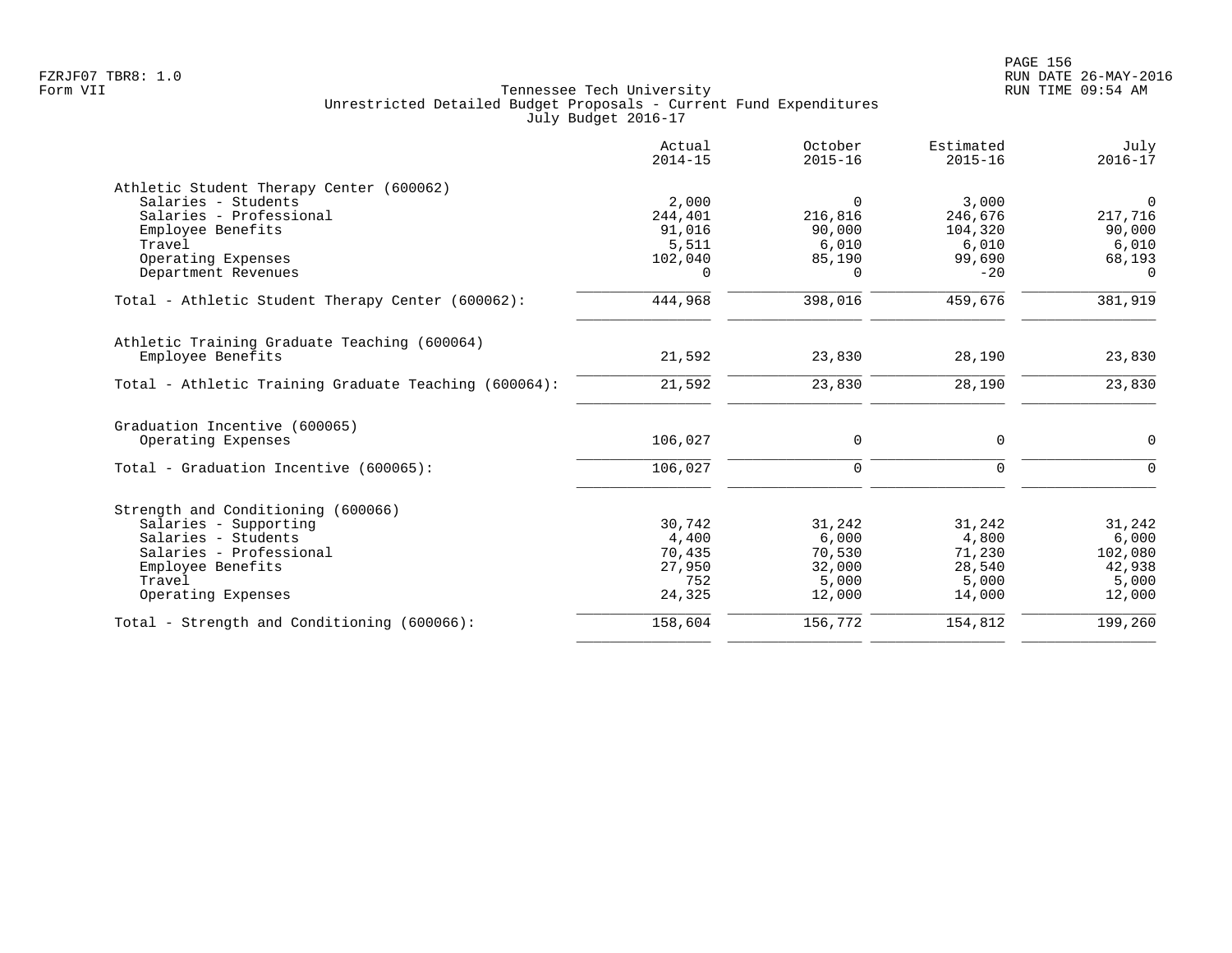|                                   | Actual<br>$2014 - 15$ | October<br>$2015 - 16$ | Estimated<br>$2015 - 16$ | July<br>$2016 - 17$ |
|-----------------------------------|-----------------------|------------------------|--------------------------|---------------------|
| Football (601000)                 |                       |                        |                          |                     |
| Salaries - Supporting             | 24,211                | 26,327                 | 26,327                   | 26,427              |
| Salaries - Professional           | 478,614               | 510,321                | 696,411                  | 590,425             |
| Employee Benefits                 | 145,981               | 212,000                | 181,310                  | 212,000             |
| Travel                            | 273,024               | 156,030                | 292,430                  | 156,030             |
| Operating Expenses                | 295,255               | 167,420                | 267,420                  | 167,420             |
| Department Revenues               | $-109$                | $\Omega$               | $\Omega$                 | $\Omega$            |
| Total - Football (601000):        | 1,216,976             | 1,072,098              | 1,463,898                | 1,152,302           |
| Mens Basketball (601001)          |                       |                        |                          |                     |
| Salaries - Supporting             | 23,638                | 24,295                 | 24,295                   | 24,395              |
| Salaries - Students               | 730                   | $\Omega$               | $\Omega$                 | $\Omega$            |
| Salaries - Professional           | 269,895               | 265,203                | 268,573                  | 265,303             |
| Employee Benefits                 | 109,283               | 90,000                 | 102,830                  | 90,000              |
| Travel                            | 257,286               | 149,610                | 149,610                  | 149,610             |
| Operating Expenses                | 135,611               | 124,880                | 159,530                  | 124,880             |
| Department Revenues               | $-126$                | 0                      | 0                        | 0                   |
| Total - Mens Basketball (601001): | 796,317               | 653,988                | 704,838                  | 654,188             |
| Baseball (601003)                 |                       |                        |                          |                     |
| Salaries - Professional           | 115,186               | 118,451                | 119,451                  | 118,551             |
| Employee Benefits                 | 45,523                | 47,000                 | 49,080                   | 47,000              |
| Travel                            | 65,546                | 47,420                 | 59,670                   | 47,420              |
| Operating Expenses                | 77.446                | 47,130                 | 62,130                   | 47,130              |
| $Total - Baseball (601003):$      | 303,701               | 260,001                | 290,331                  | 260,101             |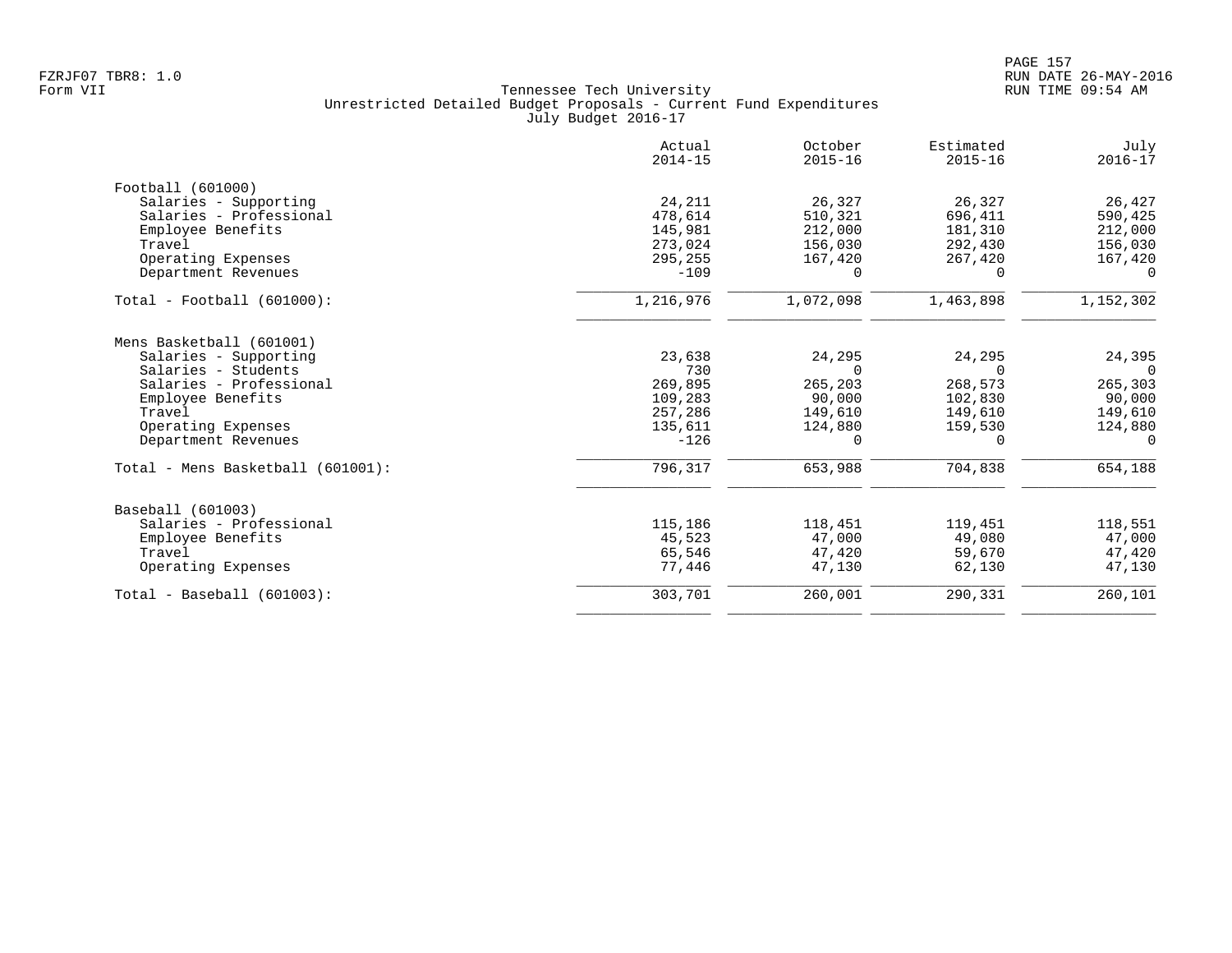|                                           | Actual<br>$2014 - 15$ | October<br>$2015 - 16$ | Estimated<br>$2015 - 16$ | July<br>$2016 - 17$ |
|-------------------------------------------|-----------------------|------------------------|--------------------------|---------------------|
| Mens Cross Country (601005)               |                       |                        |                          |                     |
| Salaries - Professional                   | 42,466                | 46,000                 | 46,000                   | 46,400              |
| Employee Benefits                         | 14,538                | 18,400                 | 19,200                   | 18,400              |
| Travel                                    | 20,086                | 7,100                  | 18,600                   | 7,100               |
| Operating Expenses                        | 7,124                 | 4,880                  | 7,380                    | 4,880               |
| Total - Mens Cross Country (601005):      | 84,214                | 76,380                 | 91,180                   | 76,780              |
| Mens Golf (601006)                        |                       |                        |                          |                     |
| Salaries - Professional                   | 24,334                | 25,575                 | 25,575                   | 25,875              |
| Employee Benefits                         | 9,257                 | 12,800                 | 9,550                    | 12,800              |
| Travel                                    | 28,911                | 24,350                 | 27,350                   | 24,350              |
| Operating Expenses                        | 14,463                | 10,000                 | 13,000                   | 10,000              |
| Total - Mens Golf (601006):               | 76,965                | 72,725                 | 75,475                   | 73,025              |
| Mens Tennis (601007)                      |                       |                        |                          |                     |
| Salaries - Professional                   | 67,732                | 64,547                 | 65,047                   | 64,647              |
| Employee Benefits                         | 31,131                | 27,000                 | 33,180                   | 27,000              |
| Travel                                    | 41,484                | 33,000                 | 39,000                   | 33,000              |
| Operating Expenses                        | 42,824                | 22,500                 | 25,500                   | 22,500              |
| Total - Mens Tennis $(601007)$ :          | 183,171               | 147,047                | 162,727                  | 147,147             |
| Mens Tennis Tournaments (601008)          |                       |                        |                          |                     |
| Travel                                    | 6,718                 | 0                      | 5,000                    | 0                   |
| Total - Mens Tennis Tournaments (601008): | 6,718                 | $\mathbf 0$            | 5,000                    | $\mathbf 0$         |
|                                           |                       |                        |                          |                     |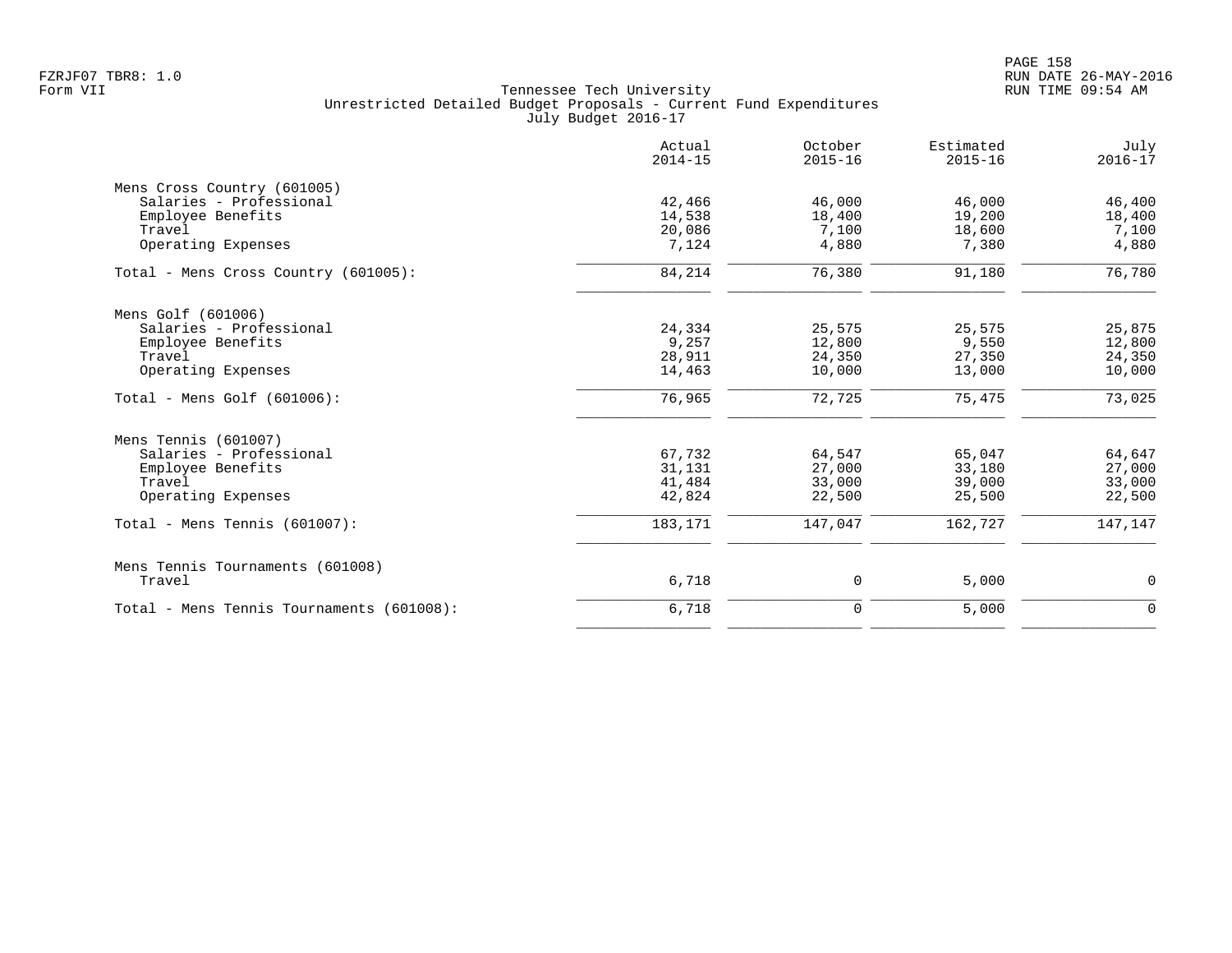|                                                      | Actual<br>$2014 - 15$ | October<br>$2015 - 16$ | Estimated<br>$2015 - 16$ | July<br>$2016 - 17$ |
|------------------------------------------------------|-----------------------|------------------------|--------------------------|---------------------|
| Mens OVC Tournaments (601011)<br>Travel              | $\mathbf 0$           | $\mathbf 0$            | 15,000                   | $\mathbf 0$         |
| Total - Mens OVC Tournaments (601011):               | 0                     | 0                      | 15,000                   | $\Omega$            |
| Mens OVC Golf (601012)<br>Travel                     | 5,278                 | $\mathbf 0$            | 5,000                    | $\mathbf 0$         |
| Total - Mens OVC Golf $(601012)$ :                   | 5,278                 | 0                      | 5,000                    | $\Omega$            |
| Mens OVC Baseball Tourney (601014)<br>Travel         | 23,901                | 0                      | 20,000                   | $\mathbf 0$         |
| Total - Mens OVC Baseball Tourney (601014):          | 23,901                | 0                      | 20,000                   | 0                   |
| Mens OVC Cross Country Tourney (601016)<br>Travel    | 3,446                 | 0                      | 2,360                    | $\mathbf 0$         |
| Total - Mens OVC Cross Country Tourney (601016):     | 3,446                 | 0                      | 2,360                    | 0                   |
| Football Scholarships (601060)<br>Operating Expenses | 1,769,614             | 1,887,100              | 1,896,700                | 1,887,100           |
| Total - Football Scholarships (601060):              | 1,769,614             | 1,887,100              | 1,896,700                | 1,887,100           |
|                                                      |                       |                        |                          |                     |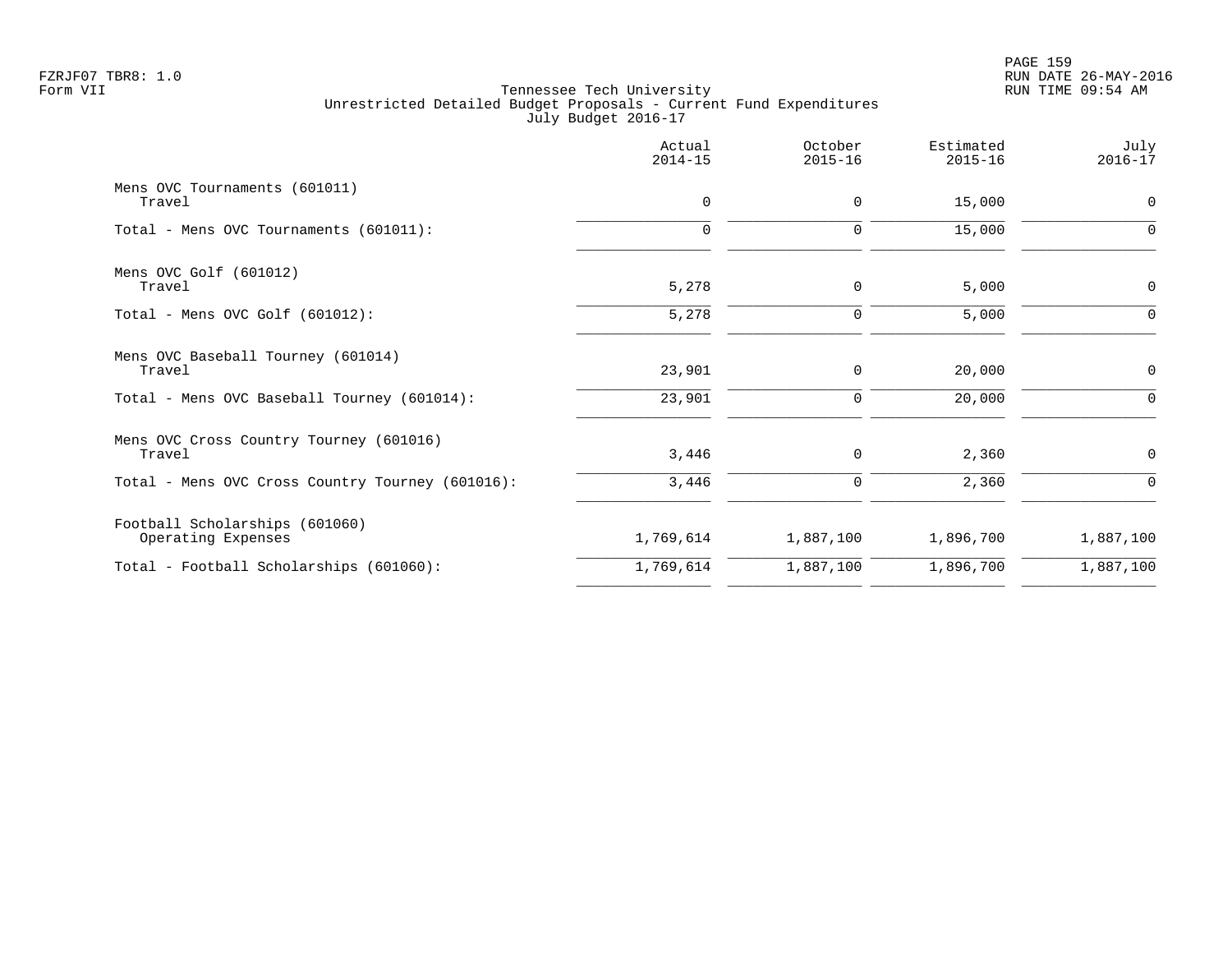PAGE 160 FZRJF07 TBR8: 1.0 RUN DATE 26-MAY-2016

|                                                                                  | Actual<br>$2014 - 15$ | October<br>$2015 - 16$ | Estimated<br>$2015 - 16$ | July<br>$2016 - 17$ |
|----------------------------------------------------------------------------------|-----------------------|------------------------|--------------------------|---------------------|
| Mens Basketball Scholarships (601061)<br>Employee Benefits<br>Operating Expenses | 5,723<br>476,259      | $\Omega$<br>464,370    | 7,550<br>456,620         | $\Omega$<br>464,370 |
| Total - Mens Basketball Scholarships (601061):                                   | 481,982               | 464,370                | 464,170                  | 464,370             |
| Baseball Scholarships (601062)<br>Operating Expenses                             | 294,845               | 374,080                | 316,620                  | 374,080             |
| Total - Baseball Scholarships (601062):                                          | 294,845               | 374,080                | 316,620                  | 374,080             |
| Mens Tennis Scholarships (601064)<br>Operating Expenses                          | 134,418               | 154,470                | 173,670                  | 154,470             |
| Total - Mens Tennis Scholarships (601064):                                       | 134,418               | 154,470                | 173,670                  | 154,470             |
| Mens Golf Scholarships (601065)<br>Operating Expenses                            | 57,240                | 81,540                 | 72,140                   | 81,540              |
| Total - Mens Golf Scholarships (601065):                                         | 57,240                | 81,540                 | 72,140                   | 81,540              |
| Mens Cross Country Scholarships (601066)<br>Operating Expenses                   | 84,999                | 155,430                | 166,380                  | 155,430             |
| Total - Mens Cross Country Scholarships (601066):                                | 84,999                | 155,430                | 166,380                  | 155,430             |
|                                                                                  |                       |                        |                          |                     |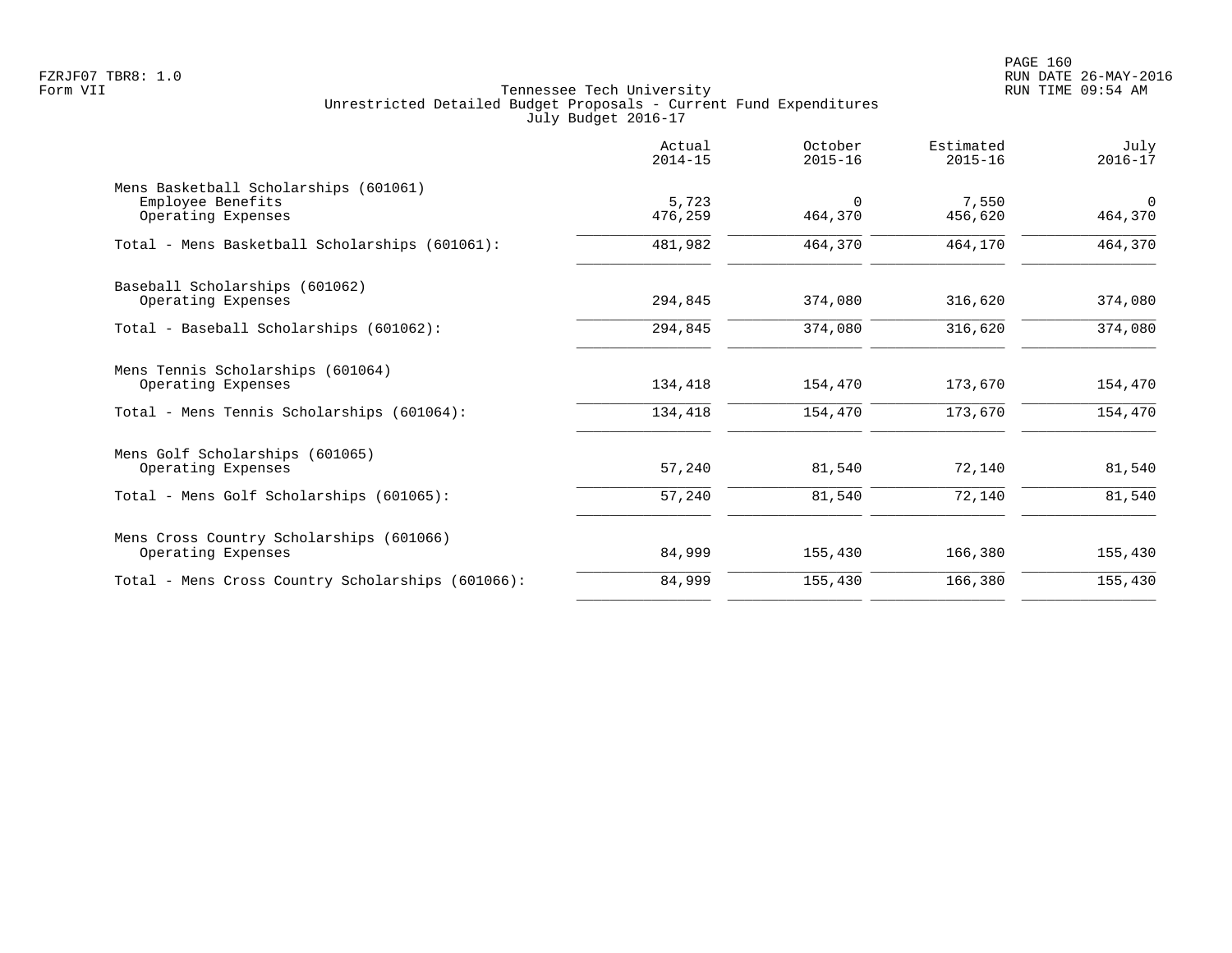|                                                 | Actual<br>$2014 - 15$ | October<br>$2015 - 16$ | Estimated<br>$2015 - 16$ | July<br>$2016 - 17$ |
|-------------------------------------------------|-----------------------|------------------------|--------------------------|---------------------|
| Womens Basketball (602000)                      |                       |                        |                          |                     |
| Salaries - Supporting                           | 20,489                | 22,388                 | 23,068                   | 23,838              |
| Salaries - Professional                         | 224,376               | 227,758                | 229,998                  | 225,158             |
| Employee Benefits                               | 87,230                | 66,000                 | 87,750                   | 66,000              |
| Travel                                          | 153,669               | 112,700                | 112,700                  | 112,700             |
| Operating Expenses                              | 78,887                | 93,660                 | 114,660                  | 93,660              |
| Total - Womens Basketball (602000):             | 564,651               | 522,506                | 568,176                  | 521,356             |
| Womens Bball OVC Tournaments (602001)           |                       |                        |                          |                     |
| Travel                                          | 0                     | $\mathbf 0$            | 8,000                    | 0                   |
| Total - Womens Bball OVC Tournaments (602001):  | $\mathbf 0$           | $\mathbf 0$            | 8,000                    | $\Omega$            |
| Womens Volleyball (602004)                      |                       |                        |                          |                     |
| Salaries - Students                             | 925                   | 550                    | 1,930                    | 550                 |
| Salaries - Professional                         | 91,161                | 96,731                 | 98,241                   | 97,064              |
| Employee Benefits                               | 32,561                | 41,090                 | 33,900                   | 41,090              |
| Travel                                          | 54,296                | 33,600                 | 39,600                   | 33,600              |
| Operating Expenses                              | 26,735                | 21,240                 | 28,000                   | 21,240              |
| Total - Womens Volleyball (602004):             | 205,678               | 193,211                | 201,671                  | 193,544             |
| Womens Volleyball Tournaments (602005)          |                       |                        |                          |                     |
| Travel                                          | 8,176                 | 0                      | 8,940                    | $\mathbf 0$         |
| Total - Womens Volleyball Tournaments (602005): | 8,176                 | $\mathbf 0$            | 8,940                    | $\mathbf 0$         |
|                                                 |                       |                        |                          |                     |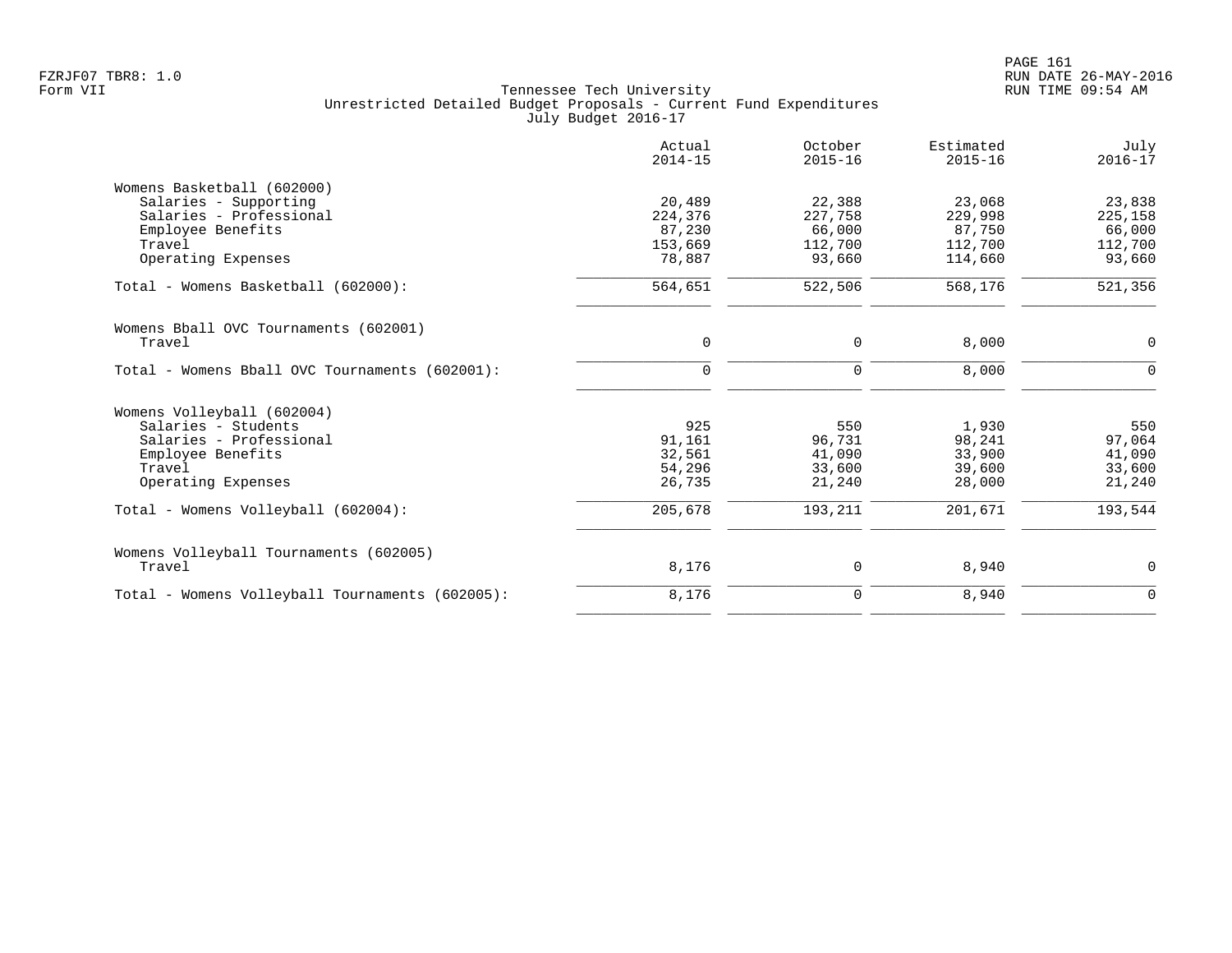|                                              | Actual<br>$2014 - 15$ | October<br>$2015 - 16$ | Estimated<br>$2015 - 16$ | July<br>$2016 - 17$ |
|----------------------------------------------|-----------------------|------------------------|--------------------------|---------------------|
| Womens Golf (602008)                         |                       |                        |                          |                     |
| Salaries - Professional                      | 24,334                | 25,575                 | 25,575                   | 25,575              |
| Employee Benefits                            | 9,257                 | 13,400                 | 9,550                    | 13,400              |
| Travel                                       | 25,473                | 26,650                 | 29,650                   | 26,650              |
| Operating Expenses                           | 15,492                | 10,000                 | 13,000                   | 10,000              |
| $Total - Womens Golf (602008):$              | 74,556                | 75,625                 | 77,775                   | 75,625              |
| Womens Cross Country Track (602009)          |                       |                        |                          |                     |
| Salaries - Professional                      | 53,363                | 51,200                 | 51,200                   | 51,200              |
| Employee Benefits                            | 18,822                | 19,130                 | 20,790                   | 19,130              |
| Travel                                       | 62,466                | 19,750                 | 49,750                   | 19,750              |
| Operating Expenses                           | 17,328                | 10,000                 | 19,530                   | 10,000              |
| Total - Womens Cross Country Track (602009): | 151,979               | 100,080                | 141,270                  | 100,080             |
| Womens Track Tournaments (602010)            |                       |                        |                          |                     |
| Travel                                       | 17,230                | 0                      | 10,000                   | 0                   |
| Operating Expenses                           | 0                     | $\Omega$               | 140                      | $\mathbf 0$         |
| Total - Womens Track Tournaments (602010):   | 17,230                | $\mathbf 0$            | 10,140                   | $\mathbf 0$         |
| Womens Softball (602011)                     |                       |                        |                          |                     |
| Salaries - Professional                      | 97,167                | 100,818                | 100,818                  | 100,918             |
| Employee Benefits                            | 25,988                | 47,000                 | 28,530                   | 47,000              |
| Travel                                       | 50,514                | 42,960                 | 46,960                   | 42,960              |
| Operating Expenses                           | 45,350                | 36,440                 | 40,440                   | 36,440              |
| Capital Outlay                               | 7,900                 | $\mathbf 0$            | $\Omega$                 | $\Omega$            |
| Total - Womens Softball (602011):            | 226,919               | 227,218                | 216,748                  | 227,318             |
|                                              |                       |                        |                          |                     |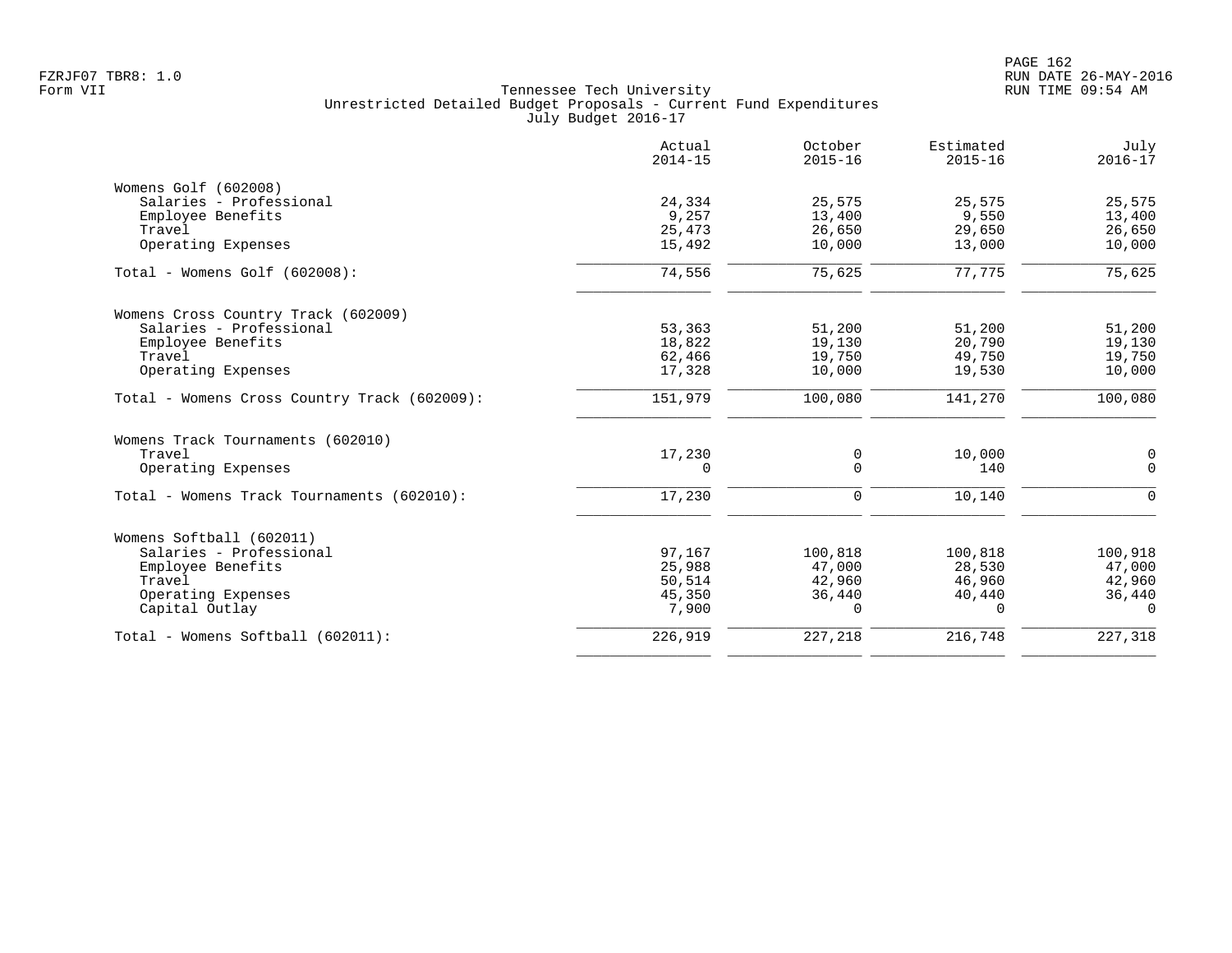|                                                   | Actual<br>$2014 - 15$ | October<br>$2015 - 16$ | Estimated<br>$2015 - 16$ | July<br>$2016 - 17$ |
|---------------------------------------------------|-----------------------|------------------------|--------------------------|---------------------|
| Womens Soccer (602012)                            |                       |                        |                          |                     |
| Salaries - Professional                           | 104,034               | 105,184                | 107,534                  | 110,484             |
| Employee Benefits                                 | 33,598                | 44,000                 | 35,460                   | 44,000              |
| Travel                                            | 51,988                | 47,150                 | 47,150                   | 47,150              |
| Operating Expenses                                | 47,166                | 33,560                 | 39,560                   | 33,560              |
| Total - Womens Soccer (602012):                   | 236,786               | 229,894                | 229,704                  | 235,194             |
| Womens OVC Softball Tournaments (602013)          |                       |                        |                          |                     |
| Travel                                            | 37,333                | $\mathbf 0$            | 15,000                   | 0                   |
| Operating Expenses                                | 750                   | $\Omega$               | $\Omega$                 | $\overline{0}$      |
| Total - Womens OVC Softball Tournaments (602013): | 38,083                | $\mathbf 0$            | 15,000                   | $\Omega$            |
| Womens OVC Golf (602014)                          |                       |                        |                          |                     |
| Travel                                            | 4,391                 | 0                      | 5,000                    | $\overline{0}$      |
| Total - Womens OVC Golf (602014):                 | 4,391                 | $\mathbf 0$            | 5,000                    | $\Omega$            |
| Womens Soccer OVC Tourney (602015)                |                       |                        |                          |                     |
| Travel                                            | 0                     | $\mathbf 0$            | 4,630                    | 0                   |
| Total - Womens Soccer OVC Tourney (602015):       | $\mathbf 0$           | $\mathbf 0$            | 4,630                    | $\Omega$            |
| Womens Basketball Scholarships (602060)           |                       |                        |                          |                     |
| Operating Expenses                                | 409,855               | 514,910                | 449,250                  | 514,910             |
| Total - Womens Basketball Scholarships (602060):  | 409,855               | 514,910                | 449,250                  | 514,910             |
|                                                   |                       |                        |                          |                     |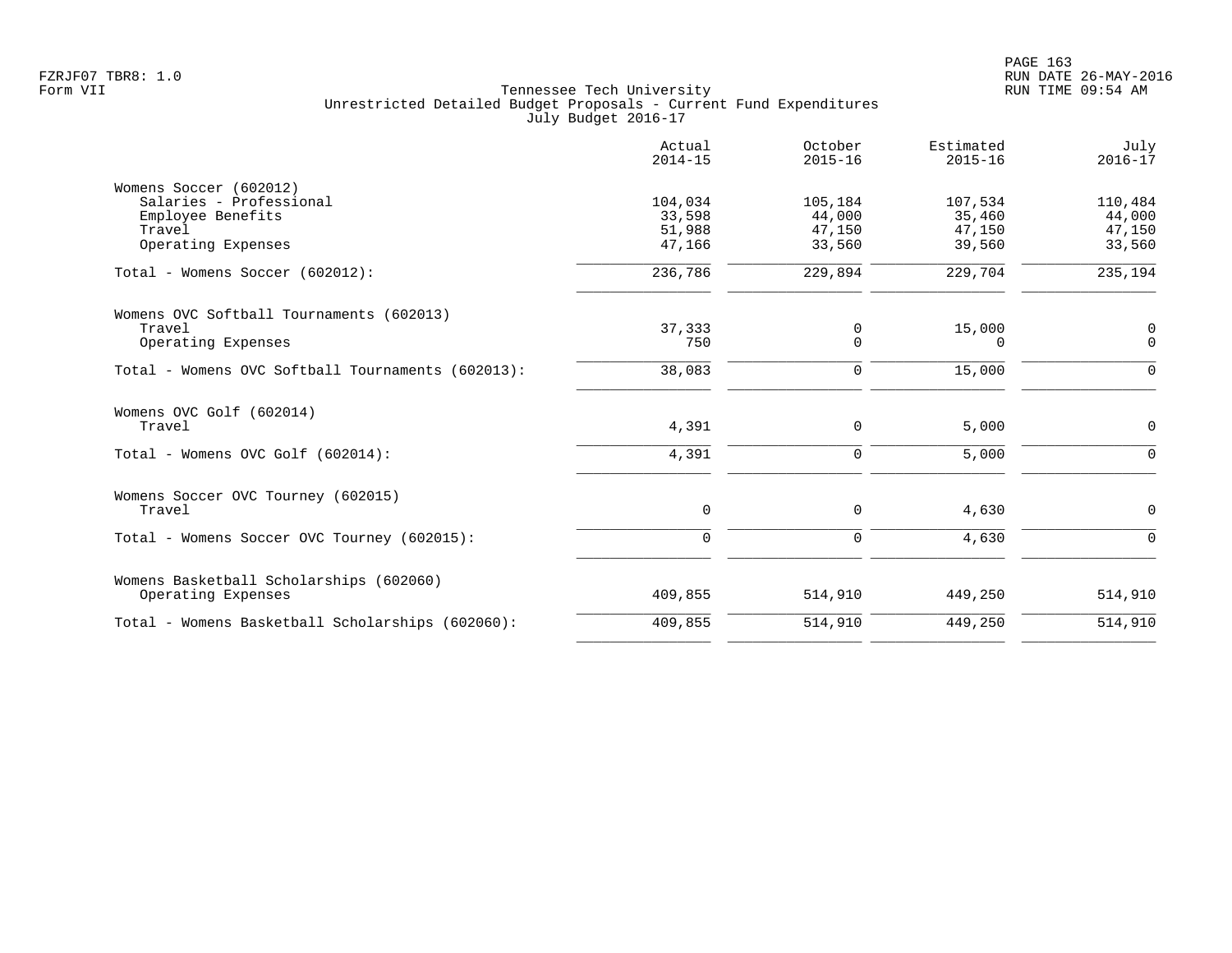PAGE 164 FZRJF07 TBR8: 1.0 RUN DATE 26-MAY-2016

|                                                                  | Actual<br>$2014 - 15$ | October<br>$2015 - 16$ | Estimated<br>$2015 - 16$ | July<br>$2016 - 17$ |
|------------------------------------------------------------------|-----------------------|------------------------|--------------------------|---------------------|
| Womens Volleyball Scholarships (602061)<br>Operating Expenses    | 331,693               | 421,080                | 424,350                  | 421,080             |
| Total - Womens Volleyball Scholarships (602061):                 | 331,693               | 421,080                | 424,350                  | 421,080             |
| Womens Golf Scholarships (602063)<br>Operating Expenses          | 62,353                | 205,960                | 114,980                  | 205,960             |
| Total - Womens Golf Scholarships (602063):                       | 62,353                | 205,960                | 114,980                  | 205,960             |
| Womens Softball Scholarships (602064)<br>Operating Expenses      | 349,919               | 411,920                | 391,090                  | 411,920             |
| Total - Womens Softball Scholarships (602064):                   | 349,919               | 411,920                | 391,090                  | 411,920             |
| Womens Cross Country Scholarships (602065)<br>Operating Expenses | 211,162               | 423,420                | 538,180                  | 423,420             |
| Total - Womens Cross Country Scholarships (602065):              | 211,162               | 423,420                | 538,180                  | 423,420             |
| Womens Soccer Scholarships (602066)<br>Operating Expenses        | 375,415               | 480,580                | 383,330                  | 480,580             |
| Total - Womens Soccer Scholarships (602066):                     | 375,415               | 480,580                | 383,330                  | 480,580             |
|                                                                  |                       |                        |                          |                     |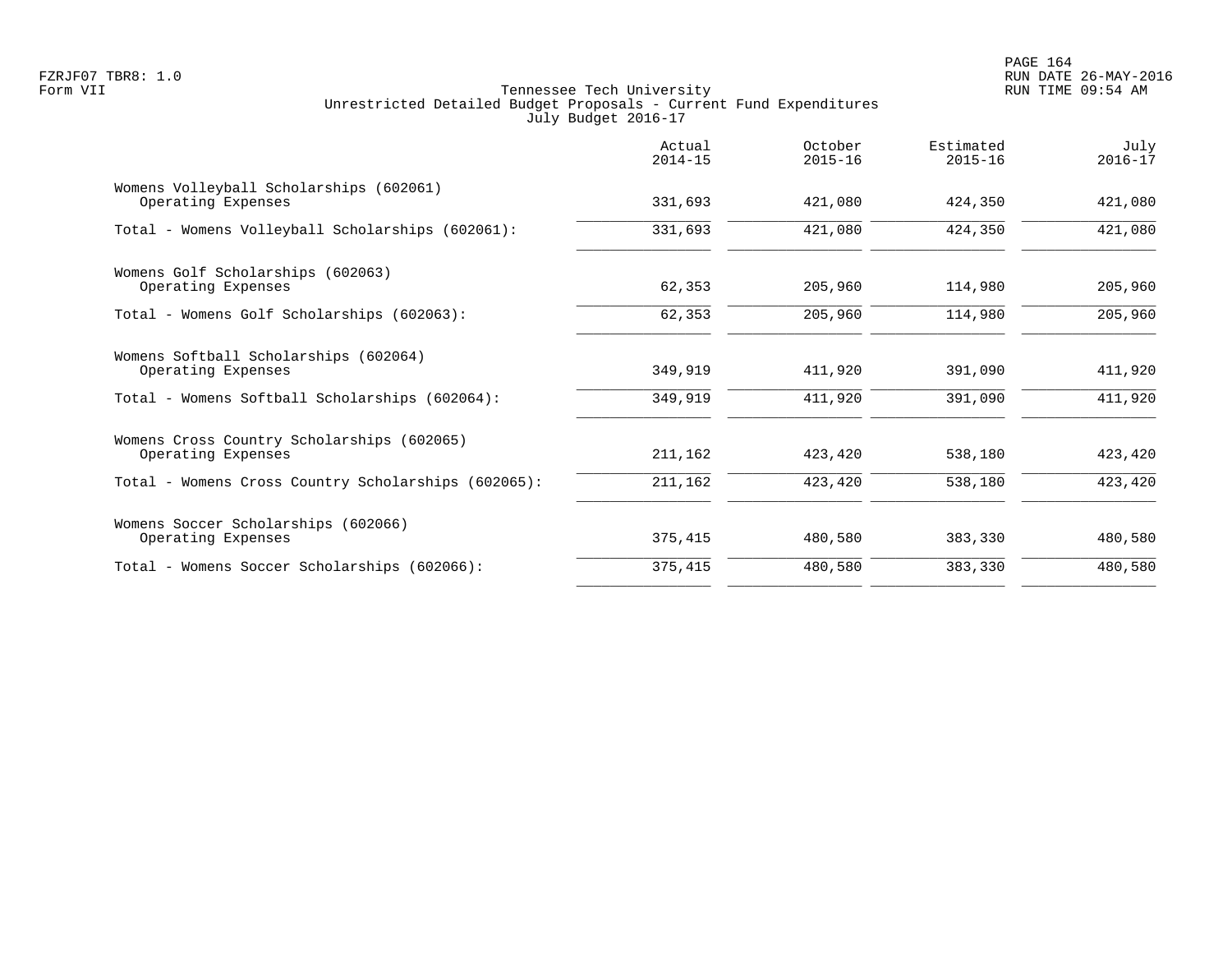|                                                                   | Actual<br>$2014 - 15$ | October<br>$2015 - 16$ | Estimated<br>$2015 - 16$ | July<br>$2016 - 17$      |
|-------------------------------------------------------------------|-----------------------|------------------------|--------------------------|--------------------------|
| Athletic Motor Pool (650000)<br>Salaries - Professional<br>Travel | $\overline{0}$<br>95  | 4,000<br>$\Omega$      | 4,000<br>∩               | 4,000<br>$\Omega$        |
| Operating Expenses                                                | 41,149                | 13,000                 | 13,000                   | 13,000                   |
| Total - Athletic Motor Pool (650000):                             | 41,244                | 17,000                 | 17,000                   | 17,000                   |
| Athletic Motor Pool Revenue (650001)                              |                       |                        |                          |                          |
| Travel<br>Operating Expenses                                      | $-62,776$<br>$-1,036$ | 0<br>$-19,000$         | $\Omega$<br>$-19,000$    | $\mathbf 0$<br>$-19,000$ |
| Total - Athletic Motor Pool Revenue (650001):                     | $-63,812$             | $-19,000$              | $-19,000$                | $-19,000$                |
| Student Sports Comp (650002)                                      |                       |                        |                          |                          |
| Salaries - Professional                                           | 38,255                | 53,335                 | 49,505                   | 52,116                   |
| Employee Benefits<br>Operating Expenses                           | 14,312<br>31,158      | 14,606<br>15,930       | 14,606<br>24,150         | 14,606<br>15,930         |
| Total - Student Sports Comp (650002):                             | 83,725                | 83,871                 | 88,261                   | 82,652                   |
| Student Sports Comp Grad Assist (650003)                          |                       |                        |                          |                          |
| Employee Benefits                                                 | 0                     | 2,780                  | 0                        | 2,780                    |
| Total - Student Sports Comp Grad Assist (650003):                 | $\mathbf 0$           | 2,780                  | $\mathbf 0$              | 2,780                    |
| Tennis Center (650004)                                            |                       |                        |                          |                          |
| Salaries - Professional<br>Employee Benefits                      | 17,389<br>6,506       | 21,703<br>10,362       | 20,093<br>10,362         | 20,085<br>10,362         |
| Total - Tennis Center (650004):                                   | 23,895                | 32,065                 | 30,455                   | 30,447                   |
|                                                                   |                       |                        |                          |                          |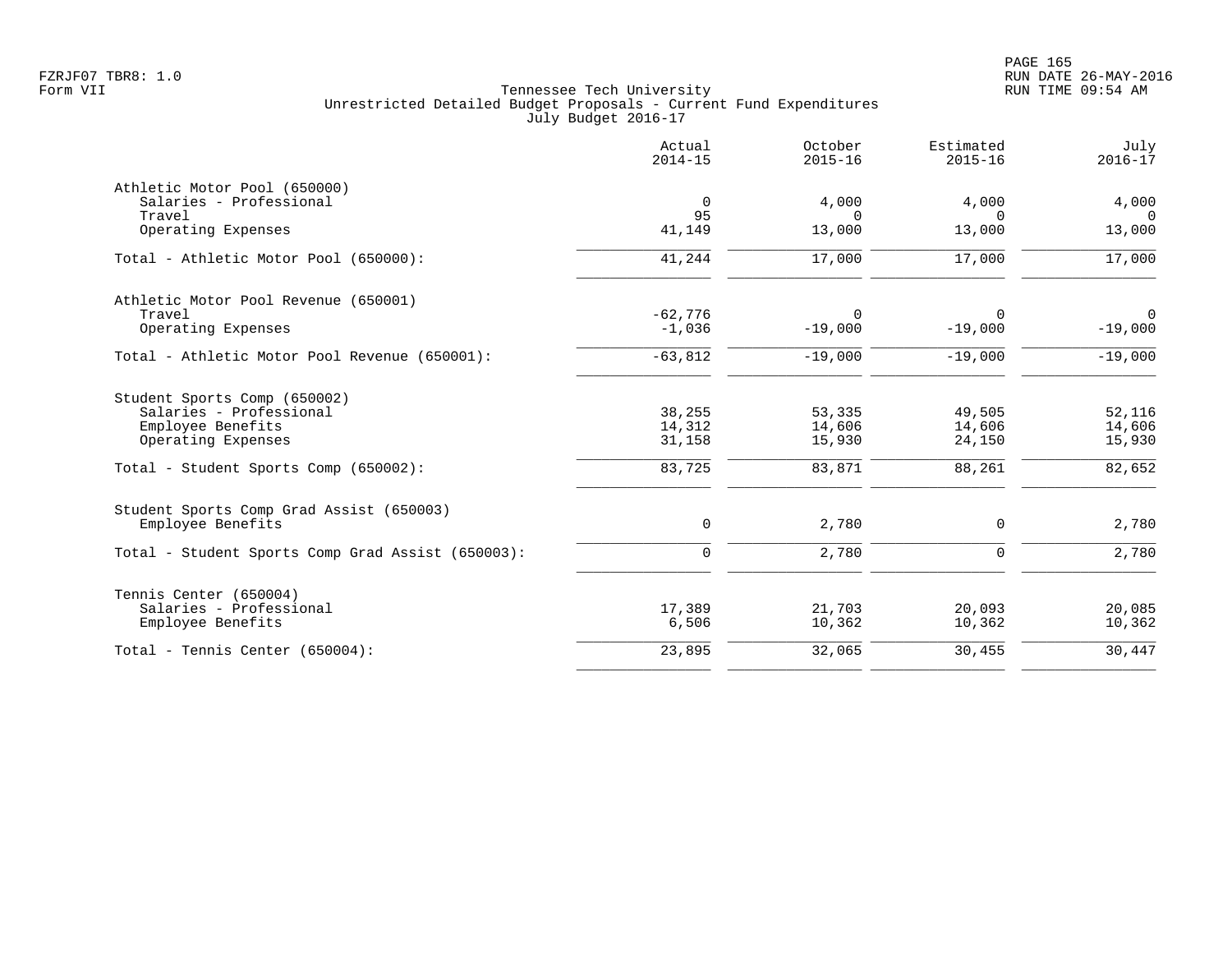|                                                                                                              | Actual<br>$2014 - 15$ | October<br>$2015 - 16$  | Estimated<br>$2015 - 16$ | July<br>$2016 - 17$     |
|--------------------------------------------------------------------------------------------------------------|-----------------------|-------------------------|--------------------------|-------------------------|
| Athletic Facilities & Events (650008)<br>Salaries - Students<br>Salaries - Professional<br>Employee Benefits | $\Omega$<br>$\Omega$  | 2,000<br>1,000<br>1,000 | 2,000<br>1,000<br>1,000  | 2,000<br>1,000<br>1,000 |
| Total - Athletic Facilities & Events (650008):                                                               | $\Omega$              | 4,000                   | 4,000                    | 4,000                   |
| TBR Spouse Dependent Discount (700000)<br>Employee Benefits                                                  | 88,025                | 89,270                  | 89,270                   | 89,270                  |
| Total - TBR Spouse Dependent Discount (700000):                                                              | 88,025                | 89,270                  | 89,270                   | 89,270                  |
| TBR Employ Remission PC191 (700001)<br>Employee Benefits                                                     | 58,409                | 34,860                  | 34,860                   | 34,860                  |
| Total - TBR Employ Remission PC191 (700001):                                                                 | 58,409                | 34,860                  | 34,860                   | 34,860                  |
| E and G Data Processing Allocation (700003)<br>Department Revenues                                           | 586,506               | 629,820                 | 616,530                  | 610,730                 |
| Total - E and G Data Processing Allocation (700003):                                                         | 586,506               | 629,820                 | 616,530                  | 610,730                 |
| E and G Claims Adjustment (700004)<br>Operating Expenses                                                     | 39,134                | 39,130                  | 39,130                   | 39,130                  |
| Total - E and G Claims Adjustment $(700004)$ :                                                               | 39,134                | 39,130                  | 39,130                   | 39,130                  |
|                                                                                                              |                       |                         |                          |                         |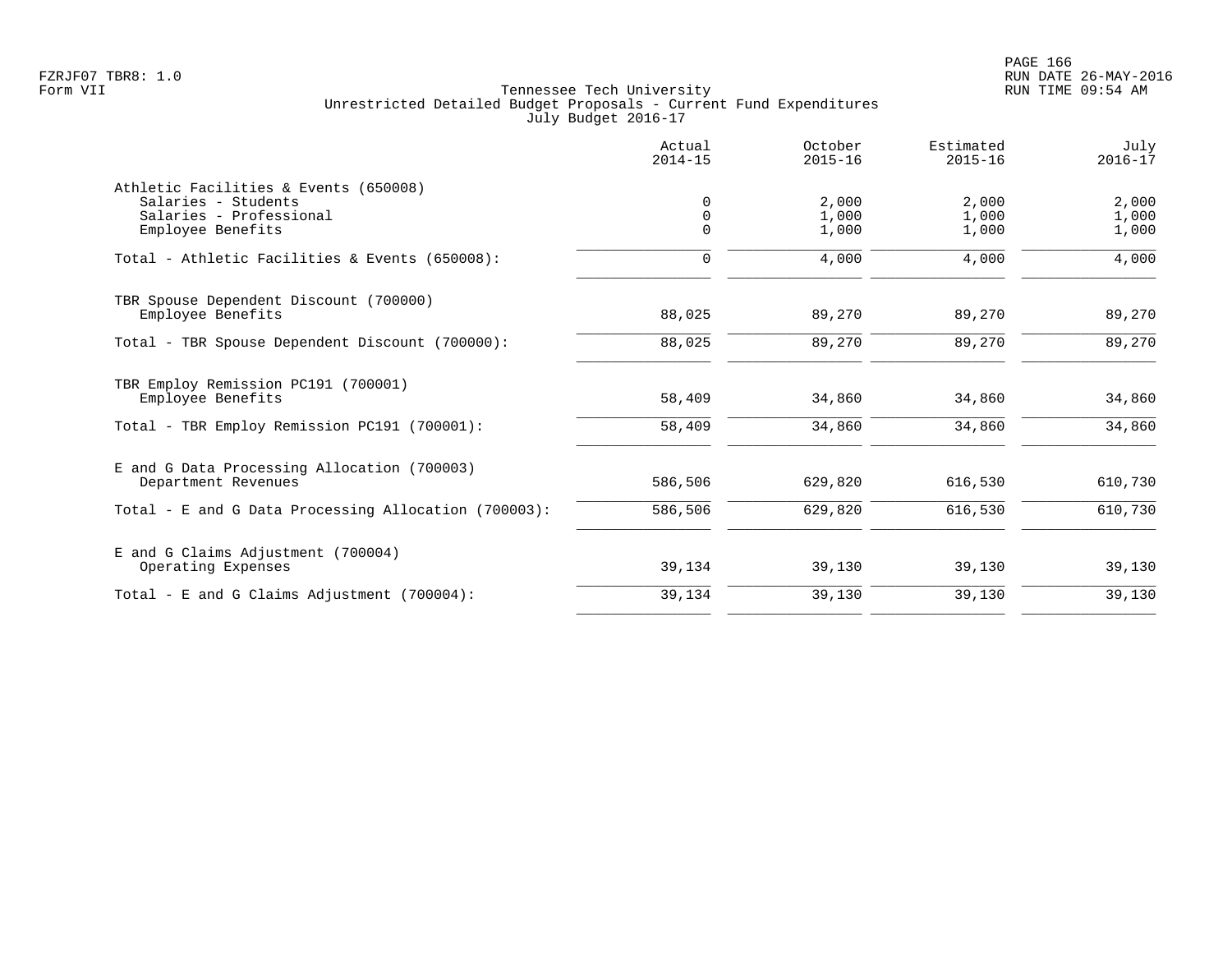|                                                             | Actual<br>$2014 - 15$ | October<br>$2015 - 16$ | Estimated<br>$2015 - 16$ | July<br>$2016 - 17$ |
|-------------------------------------------------------------|-----------------------|------------------------|--------------------------|---------------------|
| $E$ and G Support (700005)                                  |                       |                        |                          |                     |
| Salaries - Administrative                                   |                       |                        |                          | 4,435               |
| Salaries - Supporting                                       | 0                     | $\Omega$               | $\Omega$                 | 15,035              |
| Salaries - Professional                                     |                       |                        |                          | 63,720              |
| Employee Benefits                                           | 19,546                | 157,740                | 157,740<br>$-27,029$     | 186,865             |
| Operating Expenses                                          | 22,837                | $-39,187$              |                          | $-59,242$           |
| Total - E and G Support $(700005)$ :                        | 42,383                | 118,553                | 130,711                  | 210,813             |
|                                                             |                       |                        |                          |                     |
| E and G Other Salary Pool (700009)<br>Salaries - Supporting | 0                     | 21,350                 | 21,350                   | 21,350              |
| Salaries - Professional                                     | $\Omega$              | 21,520                 | 21,520                   | 21,520              |
|                                                             |                       |                        |                          |                     |
| Total - E and G Other Salary Pool (700009):                 | $\Omega$              | 42,870                 | 42,870                   | 42,870              |
| Post Office Allocation (700045)                             |                       |                        |                          |                     |
| Operating Expenses                                          | $\Omega$              | 1,200                  | 1,200                    | 1,200               |
| Department Revenues                                         | 8,160                 | 0                      | $\Omega$                 | $\Omega$            |
| Total - Post Office Allocation (700045):                    | 8,160                 | 1,200                  | 1,200                    | 1,200               |
| TTU Staff Tuit Maint Reimbursment (700068)                  |                       |                        |                          |                     |
| Employee Benefits                                           | 62,989                | 36,043                 | 61,326                   | 61,326              |
| Total - TTU Staff Tuit Maint Reimbursment (700068):         | 62,989                | 36,043                 | 61,326                   | 61,326              |
|                                                             |                       |                        |                          |                     |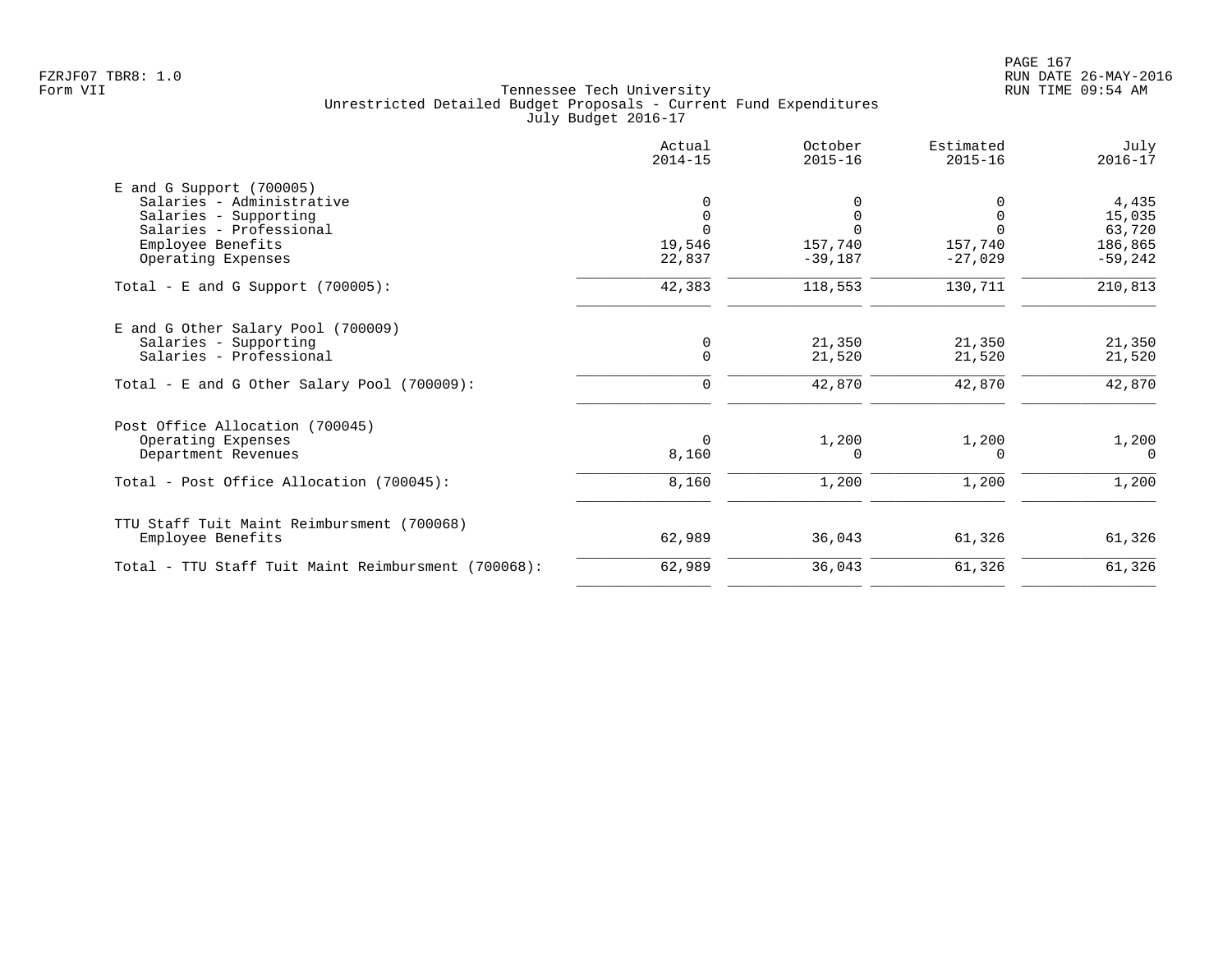# FZRJF07 TBR8: 1.0 RUN DATE 26-MAY-2016 Tennessee Tech University Unrestricted Detailed Budget Proposals - Current Fund Expenditures July Budget 2016-17

|                                 | Actual<br>$2014 - 15$ | October<br>$2015 - 16$ | Estimated<br>$2015 - 16$ | July<br>$2016 - 17$ |
|---------------------------------|-----------------------|------------------------|--------------------------|---------------------|
| Total - Student Services (400): |                       |                        |                          |                     |
| Salaries - Administrative       | 416,132               | 452,153                | 447,653                  | 456,488             |
| Salaries - Academic             | 11,545                | <sup>n</sup>           |                          |                     |
| Salaries - Supporting           | 1,567,028             | 1,719,486              | 1,776,297                | 1,702,681           |
| Salaries - Students             | 314,879               | 244,340                | 342,717                  | 261,093             |
| Salaries - Professional         | 5,945,730             | 6,576,477              | 6,832,340                | 6,900,810           |
| Employee Benefits               | 3,537,294             | 3,824,789              | 3,889,765                | 3,844,358           |
| Travel                          | 1,728,119             | 1,215,800              | 1,726,314                | 1,210,100           |
| Operating Expenses              | 9,283,974             | 9,965,284              | 9,742,339                | 8,583,157           |
| Capital Outlay                  | 7,900                 | $\Omega$               | $\Omega$                 | $\Omega$            |
| Department Revenues             | 587,404               | 553,846                | 540,121                  | 607,730             |
| Total                           | 23,400,005            | 24, 552, 175           | 25, 297, 546             | 23,566,417          |
|                                 |                       |                        |                          |                     |
| Total - Student Services (40):  |                       |                        |                          |                     |
| Salaries - Administrative       | 416,132               | 452,153                | 447,653                  | 456,488             |
| Salaries - Academic             | 11,545                | $\Omega$               | $\Omega$                 |                     |
| Salaries - Supporting           | 1,567,028             | 1,719,486              | 1,776,297                | 1,702,681           |
| Salaries - Students             | 314,879               | 244,340                | 342,717                  | 261,093             |
| Salaries - Professional         | 5,945,730             | 6,576,477              | 6,832,340                | 6,900,810           |
| Employee Benefits               | 3,537,294             | 3,824,789              | 3,889,765                | 3,844,358           |
| Travel                          | 1,728,119             | 1,215,800              | 1,726,314                | 1,210,100           |
| Operating Expense               | 9,283,974             | 9,965,284              | 9,742,339                | 8,583,157           |
| Capital Outlay                  | 7,900                 | $\Omega$               | $\Omega$                 | $\Omega$            |
| Department Revenues             | 587,404               | 553,846                | 540,121                  | 607,730             |
| Total                           | 23,400,005            | 24, 552, 175           | 25, 297, 546             | 23,566,417          |
|                                 |                       |                        |                          |                     |

 Institutional Support (45) Institutional Support (450)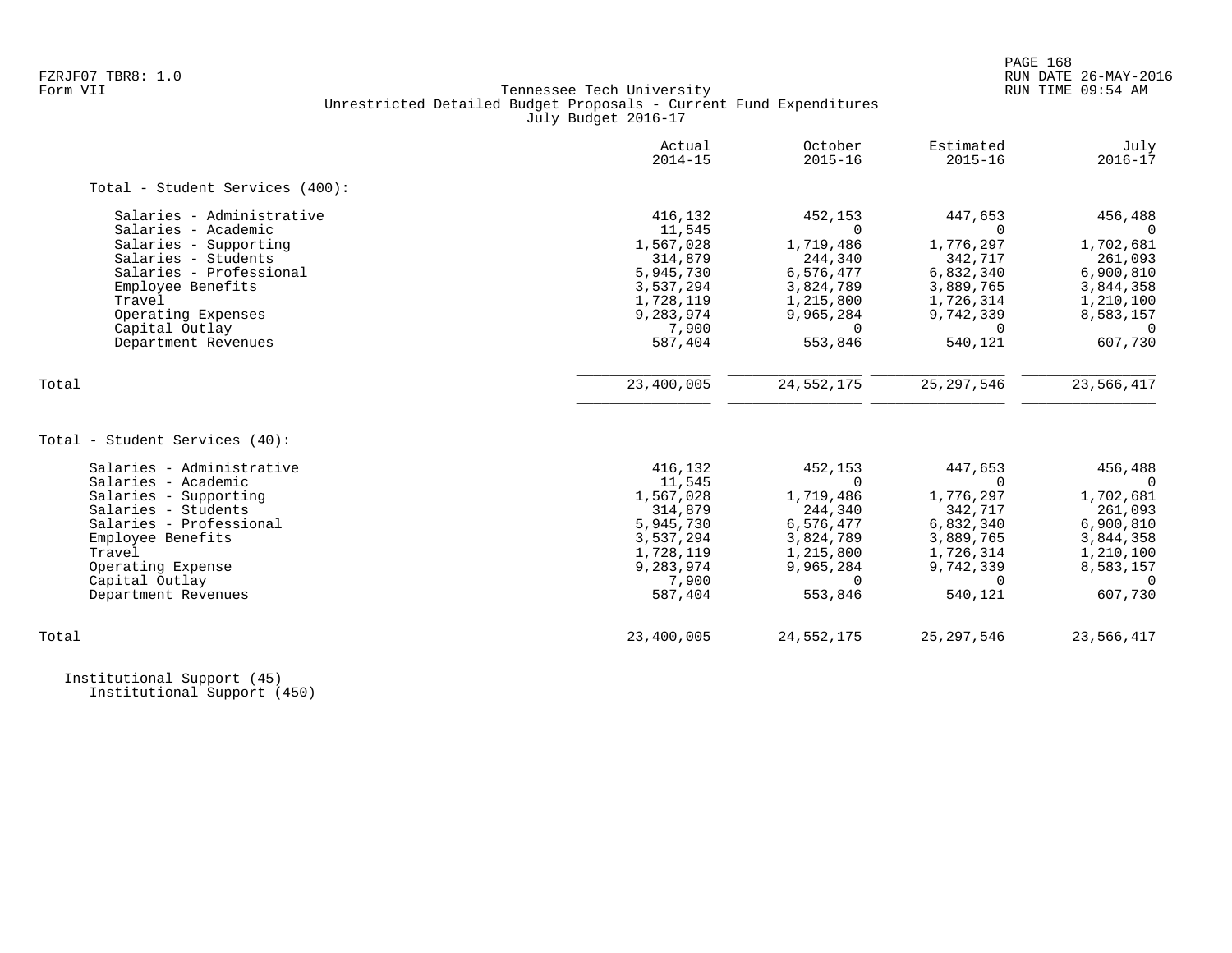|                                      | Actual<br>$2014 - 15$ | October<br>$2015 - 16$ | Estimated<br>$2015 - 16$ | July<br>$2016 - 17$ |
|--------------------------------------|-----------------------|------------------------|--------------------------|---------------------|
| Presidents Office (110000)           |                       |                        |                          |                     |
| Salaries - Administrative            | 448,187               | 455,957                | 461,566                  | 461,966             |
| Salaries - Supporting                | 993                   | 4,000                  | 3,000                    | 3,000               |
| Salaries - Students                  | 5,616                 | 3,190                  | 7,040                    | 3,190               |
| Salaries - Professional              | 193,011               | 197,383                | 197,383                  | 145,973             |
| Employee Benefits                    | 159,360               | 173,450                | 173,450                  | 160,130             |
| Travel                               | 18,918                | 16,000                 | 18,652                   | 4,000               |
| Operating Expenses                   | 25,446                | 15,720                 | 45,756                   | 15,720              |
| Total - Presidents Office (110000):  | 851,531               | 865,700                | 906,847                  | 793,979             |
| University Support (110001)          |                       |                        |                          |                     |
| Operating Expenses                   | $\mathbf 0$           | $\mathsf{O}$           | 0                        | 56,130              |
| Total - University Support (110001): | $\Omega$              | $\Omega$               | $\Omega$                 | 56,130              |
| President Emeritus (110002)          |                       |                        |                          |                     |
| Salaries - Professional              | 77,918                | 77,920                 | 77,920                   | 77,920              |
| Employee Benefits                    | 4,191                 | 4,185                  | 4,185                    | 4,185               |
| Travel                               | 2,225                 | 2,000                  | 2,600                    | $\Omega$            |
| Operating Expenses                   | 664                   | 1,040                  | 440                      | 1,040               |
| Total - President Emeritus (110002): | 84,998                | 85,145                 | 85,145                   | 83,145              |
| Faculty Senate (110003)              |                       |                        |                          |                     |
| Salaries - Academic                  | 2,400                 | 2,400                  | 4,000                    | 4,000               |
| Employee Benefits                    | 429                   | 1,500                  | 1,500                    | 1,500               |
| Travel                               | 1,352                 | 400                    | 1,778                    | 400                 |
| Operating Expenses                   | 0                     | 380                    | $\Omega$                 | 380                 |
| Total - Faculty Senate (110003):     | 4,181                 | 4,680                  | 7,278                    | 6,280               |
|                                      |                       |                        |                          |                     |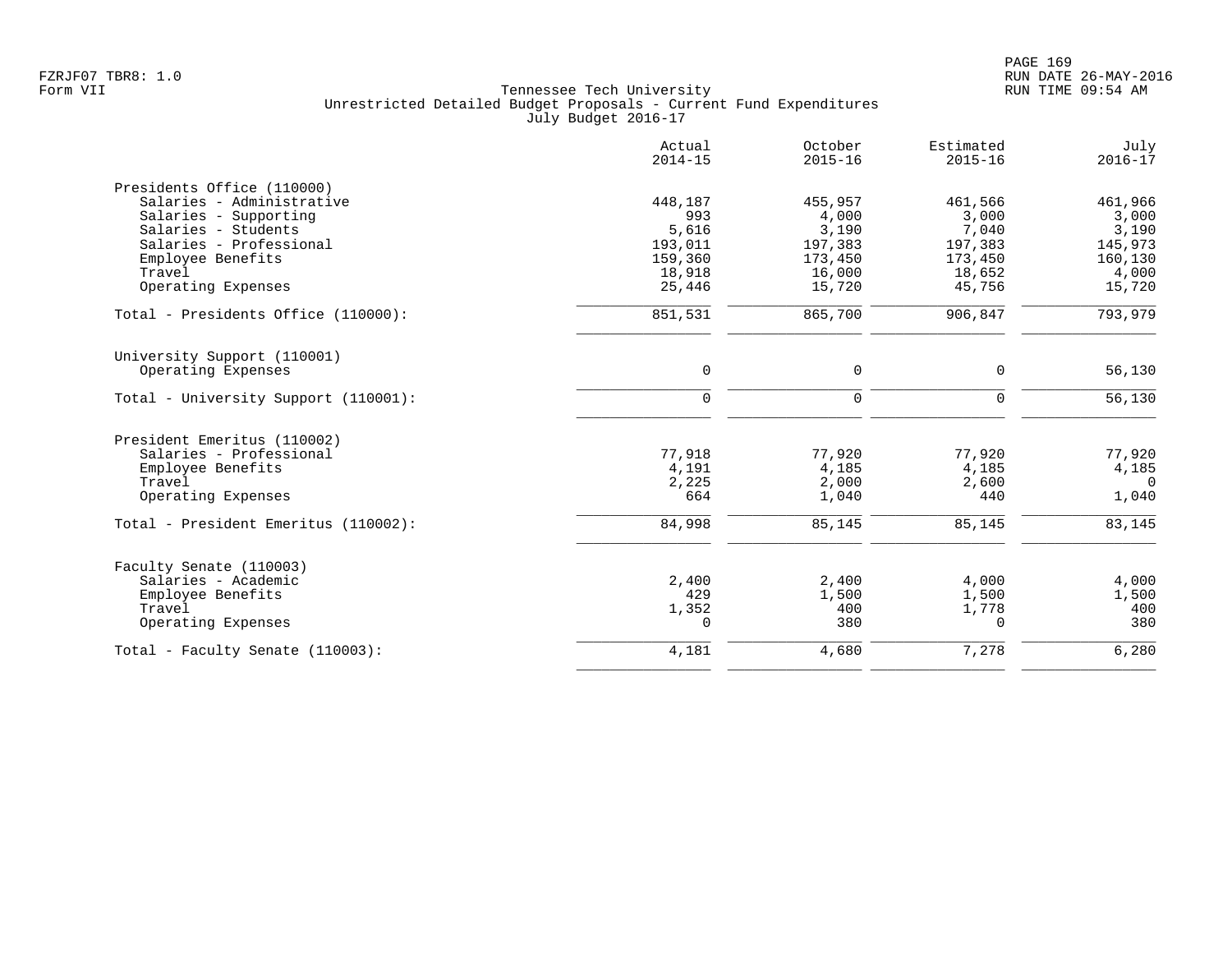|                                                                                           | Actual<br>$2014 - 15$     | October<br>$2015 - 16$          | Estimated<br>$2015 - 16$ | July<br>$2016 - 17$                          |
|-------------------------------------------------------------------------------------------|---------------------------|---------------------------------|--------------------------|----------------------------------------------|
| Staff Development (110005)<br>Operating Expenses                                          | 1,500                     | 1,500                           | 1,500                    | 1,500                                        |
| Total - Staff Development (110005):                                                       | 1,500                     | 1,500                           | 1,500                    | 1,500                                        |
| President Grad Assistant (110006)<br>Employee Benefits                                    | 28,332                    | 24,880                          | 28,380                   | 16,380                                       |
| Total - President Grad Assistant (110006):                                                | 28,332                    | 24,880                          | 28,380                   | 16,380                                       |
| Staff Moving (110007)<br>Salaries - Administrative<br>Employee Benefits<br>Travel         | 12,000<br>1,835<br>11,317 | 0<br>$\mathbf 0$<br>$\mathbf 0$ | 0<br>0<br>0              | $\mathbf 0$<br>$\overline{0}$<br>$\mathbf 0$ |
| Total - Staff Moving (110007):                                                            | 25,152                    | 0                               | 0                        | $\mathbf 0$                                  |
| Staff Awards (110008)<br>Salaries - Supporting<br>Employee Benefits<br>Operating Expenses | 4,000<br>1,587<br>216     | 4,000<br>2,115<br>2,200         | 3,000<br>2,115<br>198    | 4,000<br>2,115<br>2,200                      |
| Total - Staff Awards (110008):                                                            | 5,803                     | 8,315                           | 5,313                    | 8,315                                        |
| Professional Awards (110009)<br>Salaries - Professional<br>Operating Expenses             | 1,000<br>61               | 1,000<br>50                     | 1,000<br>50              | 1,000<br>50                                  |
| Total - Professional Awards (110009):                                                     | 1,061                     | 1,050                           | 1,050                    | 1,050                                        |
|                                                                                           |                           |                                 |                          |                                              |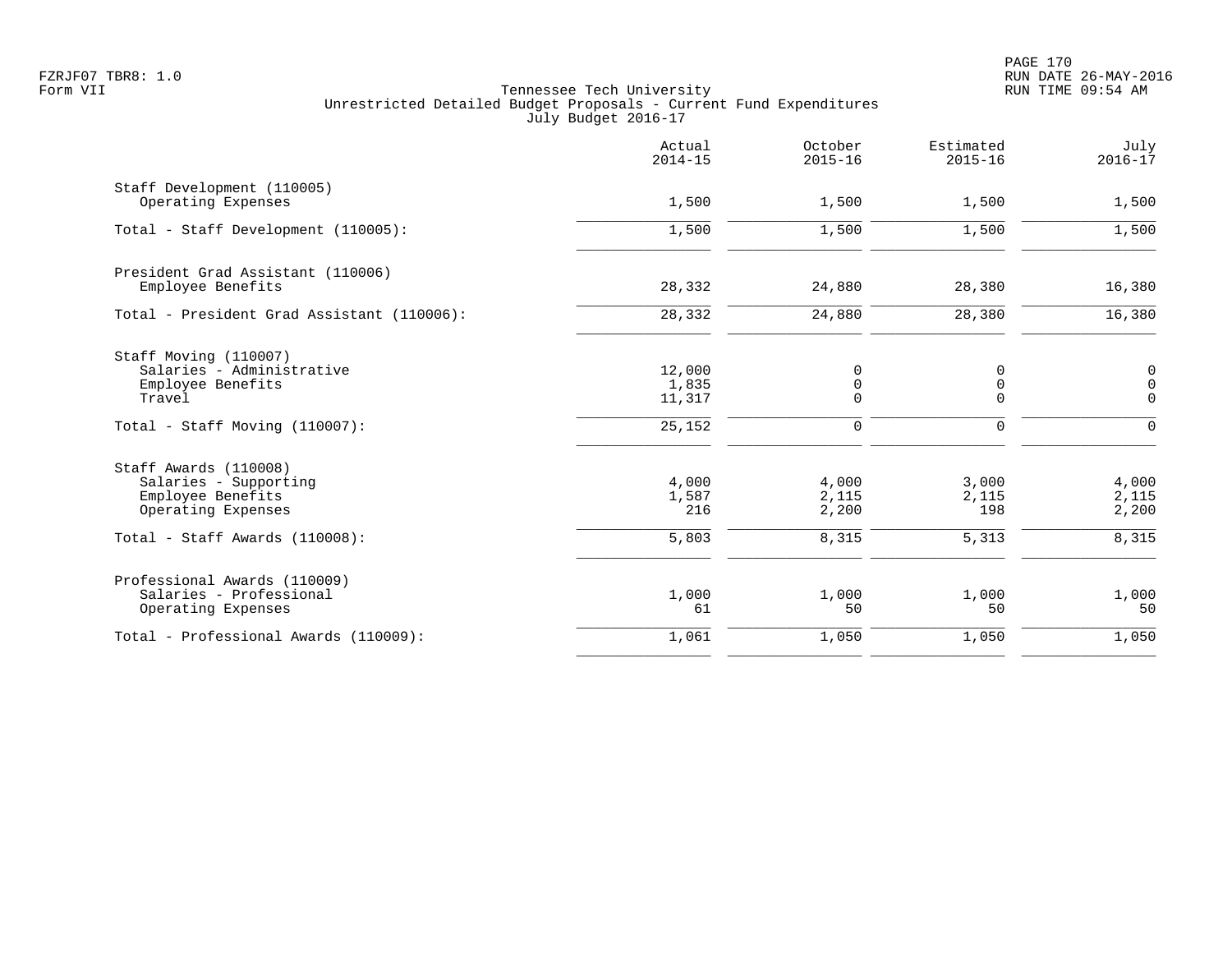|                                                                                                                   | Actual<br>$2014 - 15$      | October<br>$2015 - 16$          | Estimated<br>$2015 - 16$ | July<br>$2016 - 17$            |
|-------------------------------------------------------------------------------------------------------------------|----------------------------|---------------------------------|--------------------------|--------------------------------|
| Performance Awards (110010)<br>Operating Expenses                                                                 | $\mathbf 0$                | 12,000                          | $\mathbf 0$              | 12,000                         |
| Total - Performance Awards (110010):                                                                              | $\mathbf 0$                | 12,000                          | $\mathbf 0$              | 12,000                         |
| Graduation Experience (110012)<br>Salaries - Supporting<br>Salaries - Students<br>Employee Benefits               | 0<br>4,369<br>$\Omega$     | 0<br>$\Omega$<br>100<br>144,510 | 1,000<br>6,530<br>100    | $\mathbf 0$<br>$\Omega$<br>100 |
| Operating Expenses<br>Total - Graduation Experience (110012):                                                     | 158,193<br>162,562         | 144,610                         | 162,510<br>170,140       | 100,110<br>100, 210            |
| Exec Mgt Strategic Initiatives (110016)<br>Operating Expenses<br>Total - Exec Mgt Strategic Initiatives (110016): | $\mathbf 0$<br>$\mathbf 0$ | 58,636<br>58,636                | 16,385<br>16,385         | 346,016<br>346,016             |
| Marketing Strategic Plans (110017)<br>Travel<br>Operating Expenses                                                | 8,136<br>185,330           | 0<br>150,000                    | 150,000                  | 0<br>$\Omega$                  |
| Total - Marketing Strategic Plans (110017):                                                                       | 193,466                    | 150,000                         | 150,000                  | $\mathbf 0$                    |
| President GIK Chartwells (110025)<br>Operating Expenses                                                           | 10,000                     | 0                               | 0                        | 0                              |
| Total - President GIK Chartwells (110025):                                                                        | 10,000                     | $\mathbf 0$                     | $\mathbf 0$              | $\Omega$                       |
|                                                                                                                   |                            |                                 |                          |                                |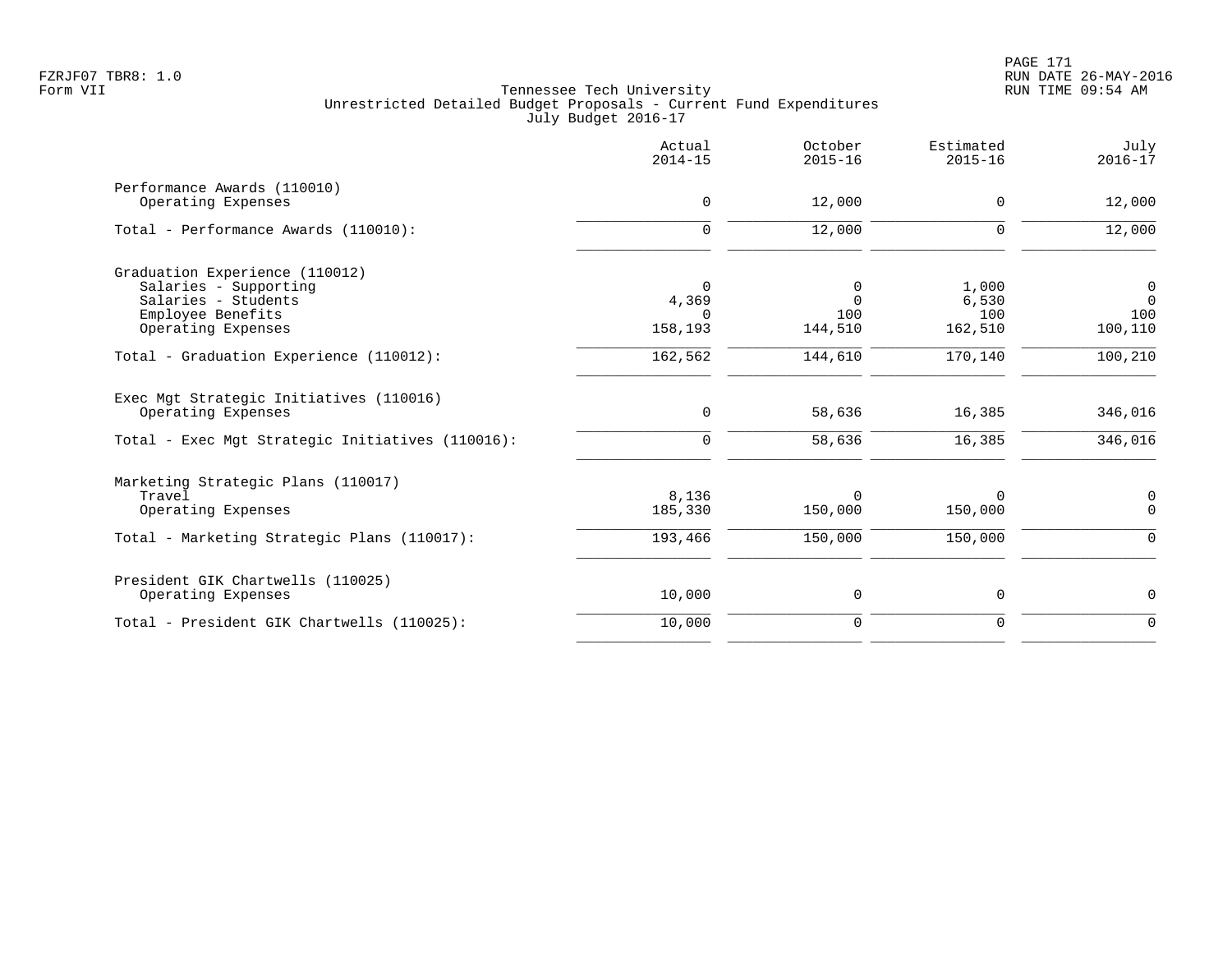|                                               | Actual<br>$2014 - 15$ | October<br>$2015 - 16$ | Estimated<br>$2015 - 16$ | July<br>$2016 - 17$ |
|-----------------------------------------------|-----------------------|------------------------|--------------------------|---------------------|
| Centennial (110026)<br>Salaries - Academic    | $\mathsf{O}$          | 0                      | 75                       | $\mathbf 0$         |
|                                               |                       |                        |                          |                     |
| Total - Centennial $(110026)$ :               | $\mathbf 0$           | $\mathbf 0$            | 75                       | $\Omega$            |
| University Counsel (110100)                   |                       |                        |                          |                     |
| Salaries - Administrative                     | 135,504               | 151,600                | 151,600                  | 151,700             |
| Salaries - Students                           | 735                   | $\Omega$               | 1,500                    | $\Omega$            |
| Salaries - Professional                       | 17,815                | 45,000                 | 19,000                   | 45,000              |
| Employee Benefits                             | 53,215                | 44,510                 | 56,010                   | 44,510              |
| Travel                                        | 4,265                 | 5,000                  | 12,000                   | 5,000               |
| Operating Expenses                            | 13,869                | 21,757                 | 27,757                   | 6,000               |
| Total - University Counsel (110100):          | 225,403               | 267,867                | 267,867                  | 252,210             |
| Office of Internal Audit (111000)             |                       |                        |                          |                     |
| Salaries - Administrative                     | 94,613                | 95,069                 | 95,069                   | 95,069              |
| Salaries - Supporting                         | 27,866                | 38,312                 | 38,312                   | 38,612              |
| Salaries - Professional                       | 56,948                | 60,533                 | 60,533                   | 60,533              |
| Employee Benefits                             | 68,311                | 73,540                 | 73,540                   | 73,540              |
| Travel                                        | 4,323                 | 11,800                 | 11,800                   | 6,300               |
| Operating Expenses                            | 5,426                 | 3,650                  | 3,650                    | 3,650               |
| Total - Office of Internal Audit (111000):    | 257,487               | 282,904                | 282,904                  | 277,704             |
| Diversity and Legal Affiars (112000)          |                       |                        |                          |                     |
| Operating Expenses                            | 43                    | 0                      | 0                        | $\mathbf 0$         |
| Total - Diversity and Legal Affiars (112000): | 43                    | $\mathbf 0$            | $\mathbf 0$              | $\Omega$            |
|                                               |                       |                        |                          |                     |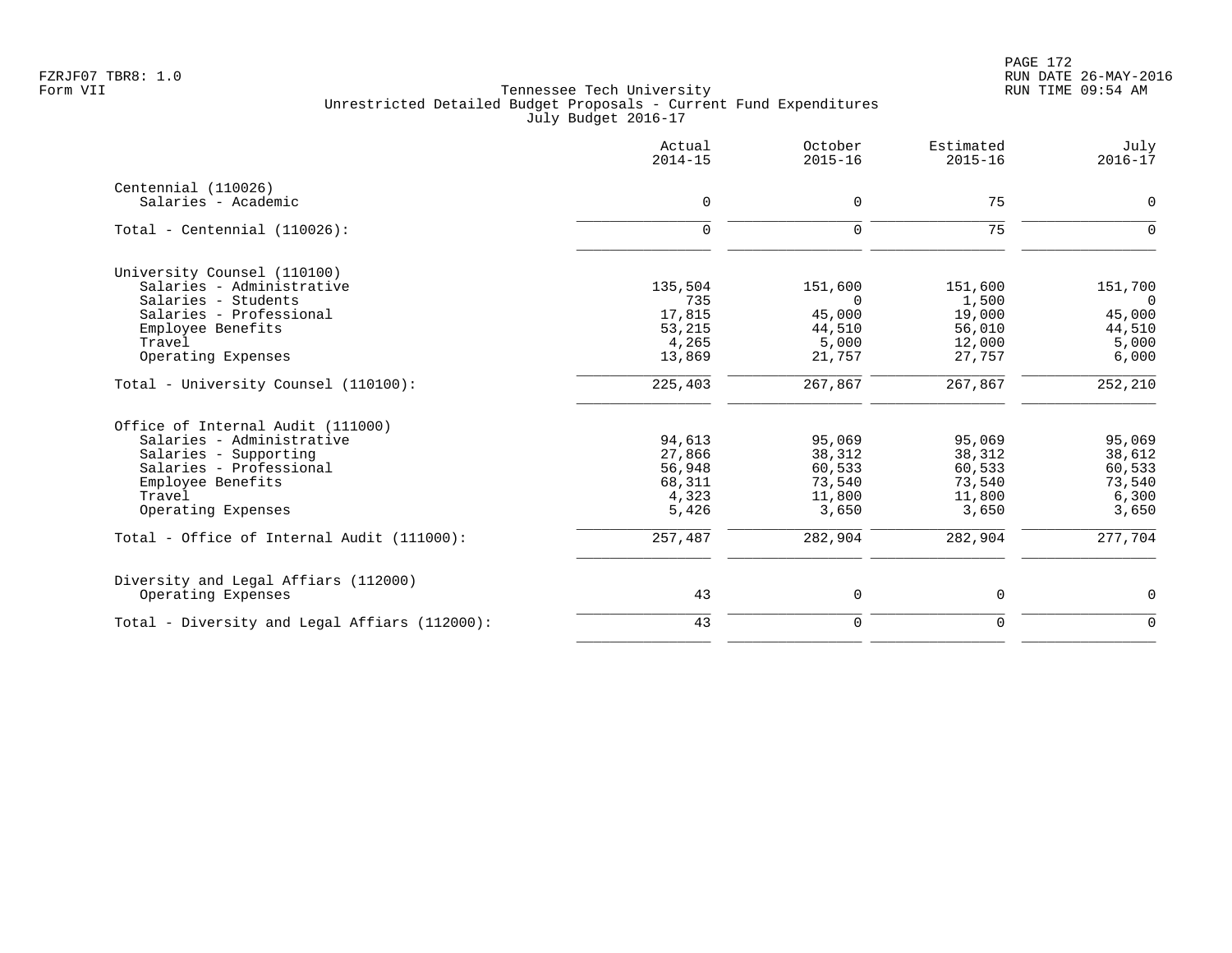PAGE 173 FZRJF07 TBR8: 1.0 RUN DATE 26-MAY-2016

|                                                     | Actual<br>$2014 - 15$ | October<br>$2015 - 16$ | Estimated<br>$2015 - 16$ | July<br>$2016 - 17$ |
|-----------------------------------------------------|-----------------------|------------------------|--------------------------|---------------------|
| Commission on Status of Women (112001)              |                       |                        |                          |                     |
| Travel                                              | 150                   | $\Omega$               | $\Omega$                 | $\Omega$            |
| Operating Expenses                                  | 1,814                 | 2,000                  | 2,000                    | 2,000               |
| Total - Commission on Status of Women (112001):     | 1,964                 | 2,000                  | 2,000                    | 2,000               |
| Ofc VP Research & Economic Dev (118000)             |                       |                        |                          |                     |
| Salaries - Administrative                           | 304,013               | 305,525                | 305,525                  | 305,825             |
| Salaries - Academic                                 | 150,750               | 151,500                | 151,500                  | 300                 |
| Salaries - Supporting                               | 19,427                | 24,686                 | 24,686                   | 24,686              |
| Salaries - Professional                             | 61,423                | 144,111                | 145,153                  | 147,968             |
| Employee Benefits                                   | 163,870               | 198,115                | 198,115                  | 198,115             |
| Operating Expenses                                  | 0                     | 40,460                 | 40,460                   | 0                   |
| Total - Ofc VP Research & Economic Dev $(118000)$ : | 699,483               | 864,397                | 865,439                  | 676,894             |
| Office of the Provost (120000)                      |                       |                        |                          |                     |
| Salaries - Administrative                           | 226,125               | 227,250                | 227,250                  | 227,550             |
| Salaries - Supporting                               | 34,791                | $\Omega$               | 4,133                    | - 0                 |
| Salaries - Students                                 | 8,030                 | $\Omega$               | 8,485                    | $\Omega$            |
| Salaries - Professional                             | 120,250               | 196,085                | 182,387                  | 196,185             |
| Employee Benefits                                   | 137,321               | 125,070                | 144,870                  | 137,870             |
| Travel                                              | 521                   | 1,920                  | 5,920                    | 1,920               |
| Operating Expenses                                  | 8,181                 | 4,500                  | 24,580                   | 4,500               |
| Department Revenues                                 | $-1$                  | $\Omega$               |                          |                     |
| Total - Office of the Provost (120000):             | 535,218               | 554,825                | 597,625                  | 568,025             |
|                                                     |                       |                        |                          |                     |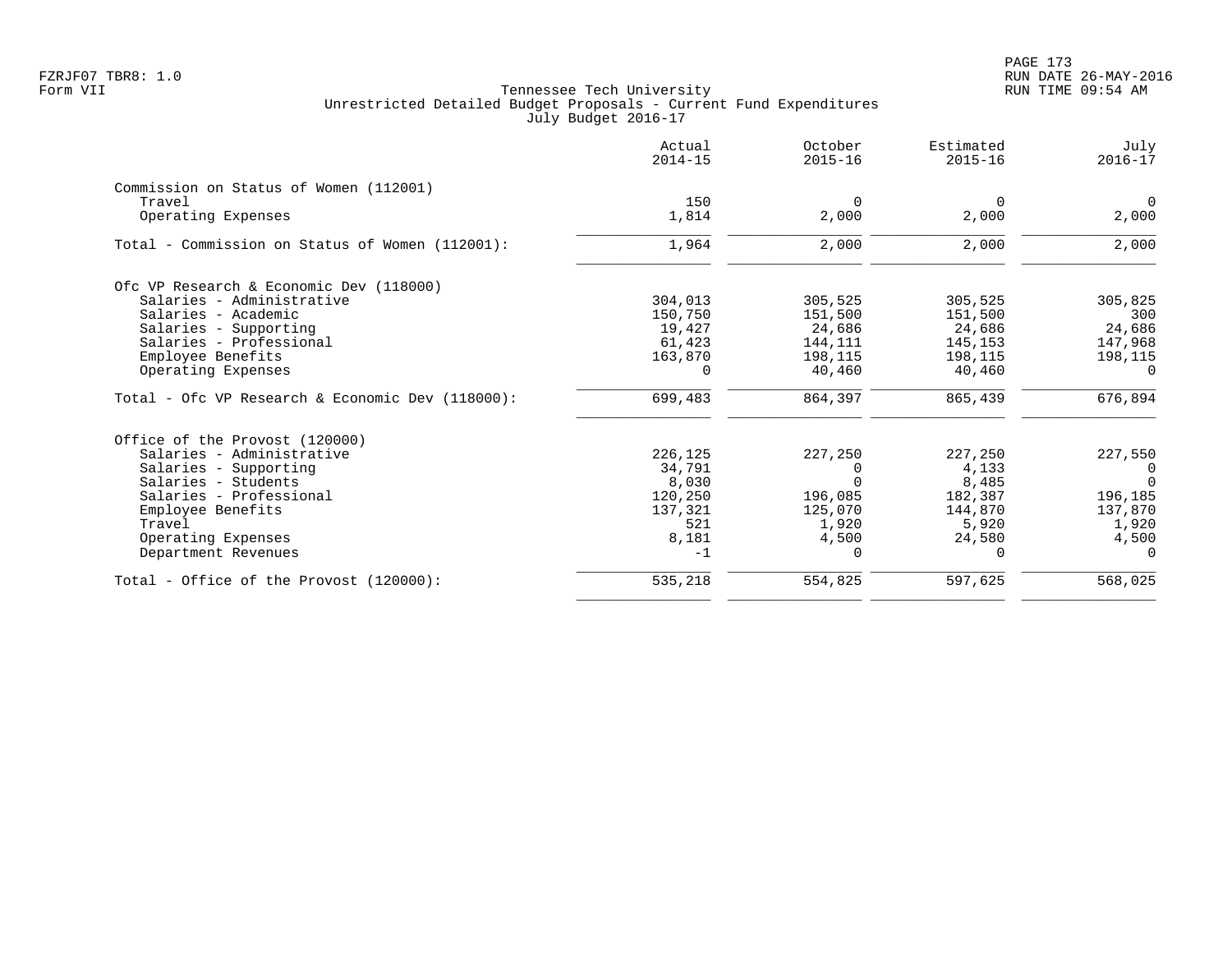|                                                      | Actual<br>$2014 - 15$ | October<br>$2015 - 16$ | Estimated<br>$2015 - 16$ | July<br>$2016 - 17$ |
|------------------------------------------------------|-----------------------|------------------------|--------------------------|---------------------|
| Self Study (120001)                                  |                       |                        |                          |                     |
| Salaries - Academic                                  | 4,963                 | 0                      | 4,514                    | 0                   |
| Salaries - Supporting                                | 7,477                 | $\mathbf 0$            | 7,234                    | 0                   |
| Salaries - Students                                  | 295                   | $\Omega$               | 0                        | 0                   |
| Salaries - Professional                              | 9,944                 | 11,030                 | $\Omega$                 | $\Omega$            |
| Employee Benefits                                    | 5,979                 | 7,450                  | 5,800                    | 5,800               |
| Travel                                               | 22,287                | 4,000                  | 16,050                   | 4,000               |
| Operating Expenses                                   | 35,988                | 87,232                 | 63,434                   | 75,960              |
| Total - Self Study $(120001)$ :                      | 86,933                | 109,712                | 97,032                   | 85,760              |
| Craft Center Security (121771)                       |                       |                        |                          |                     |
| Salaries - Supporting                                | 46,142                | $\Omega$               | 0                        | 0                   |
| Salaries - Students                                  | 1,246                 | $\Omega$               |                          | $\mathsf 0$         |
| Employee Benefits                                    | 16,218                | 0                      | $\Omega$                 | $\mathbf 0$         |
| Operating Expenses                                   | 2,348                 | $\mathbf 0$            | $\Omega$                 | $\Omega$            |
| Total - Craft Center Security (121771):              | 65,954                | $\mathbf 0$            | $\mathbf 0$              | $\Omega$            |
| Federal College Work Study Program (122001)          |                       |                        |                          |                     |
| Salaries - Students                                  | 11,643                | 20,410                 | 20,410                   | 20,410              |
| Employee Benefits                                    | 0                     | 3,000                  | 3,000                    | 3,000               |
| Total - Federal College Work Study Program (122001): | 11,643                | 23,410                 | 23,410                   | 23,410              |
| African Am Undergrad Sch (123017)                    |                       |                        |                          |                     |
| Employee Benefits                                    | 3,656                 | $\mathbf 0$            | 0                        | 0                   |
| Total - African Am Undergrad Sch (123017):           | 3,656                 | $\mathbf 0$            | $\Omega$                 | $\Omega$            |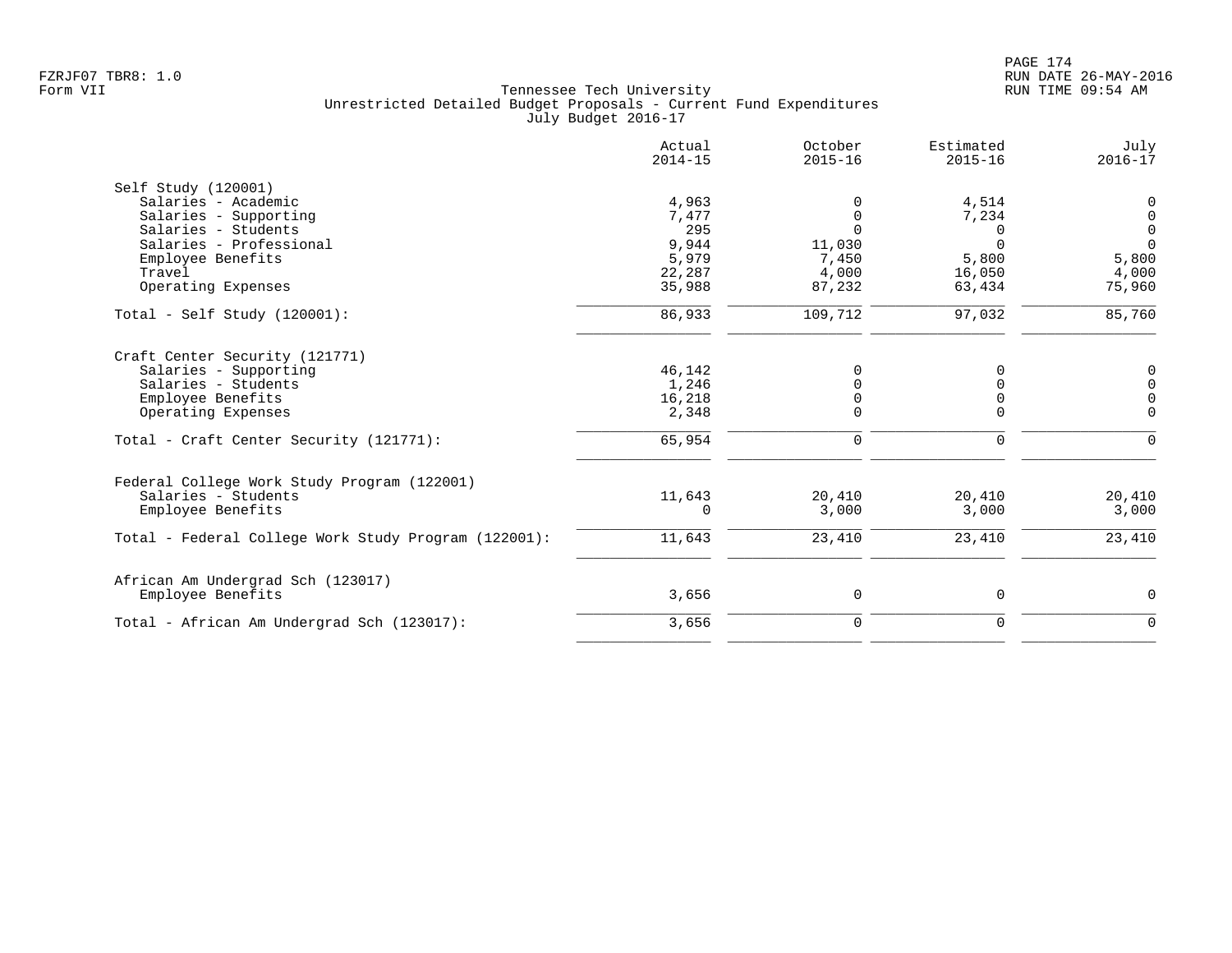|                                                     | Actual<br>$2014 - 15$ | October<br>$2015 - 16$ | Estimated<br>$2015 - 16$ | July<br>$2016 - 17$ |
|-----------------------------------------------------|-----------------------|------------------------|--------------------------|---------------------|
| Institutional Research Office (125000)              |                       |                        |                          |                     |
| Salaries - Administrative                           | 93,613                | 94,169                 | 94,169                   | 94,269              |
| Salaries - Students                                 | $\Omega$              | $\Omega$               | 1,000                    | $\Omega$            |
| Salaries - Professional                             | 169,712               | 181,893                | 168,893                  | 180,693             |
| Employee Benefits                                   | 83,095                | 82,675                 | 82,675                   | 82,675              |
| Travel                                              | 4,092                 | 6,300                  | 6,300                    | 2,300               |
| Operating Expenses                                  | 8,929                 | 8,220                  | 20,220                   | 12,220              |
| Total - Institutional Research Office (125000):     | 359,441               | 373,257                | 373,257                  | 372,157             |
| Institutional Res Graduate Assist (125001)          |                       |                        |                          |                     |
| Employee Benefits                                   | $\mathbf 0$           | 9,640                  | 9,640                    | 9,640               |
| Total - Institutional Res Graduate Assist (125001): | $\mathbf 0$           | 9,640                  | 9,640                    | 9,640               |
| Student Affairs Administration (127000)             |                       |                        |                          |                     |
| Salaries - Administrative                           | 151,030               | 157,000                | 157,000                  | 157,000             |
| Salaries - Supporting                               | 39,510                | 50,050                 | 50,050                   | 50,858              |
| Salaries - Students                                 | 7,288                 | 1,200                  | 4,940                    | 1,200               |
| Salaries - Professional                             | 31,632                | 36,731                 | 35,051                   | 36,832              |
| Employee Benefits                                   | 76,105                | 89,666                 | 89,666                   | 89,666              |
| Travel                                              | 2,527                 | 480                    | 6,380                    | 480                 |
| Operating Expenses                                  | 16,606                | 11,840                 | 19,300                   | 7,340               |
| Total - Student Affairs Administration (127000):    | 324,698               | 346,967                | 362,387                  | 343,376             |
| Student Affairs Grad Assist (127001)                |                       |                        |                          |                     |
| Employee Benefits                                   | 40,975                | 46,300                 | 46,300                   | 46,300              |
| Total - Student Affairs Grad Assist (127001):       | 40,975                | 46,300                 | 46,300                   | 46,300              |
|                                                     |                       |                        |                          |                     |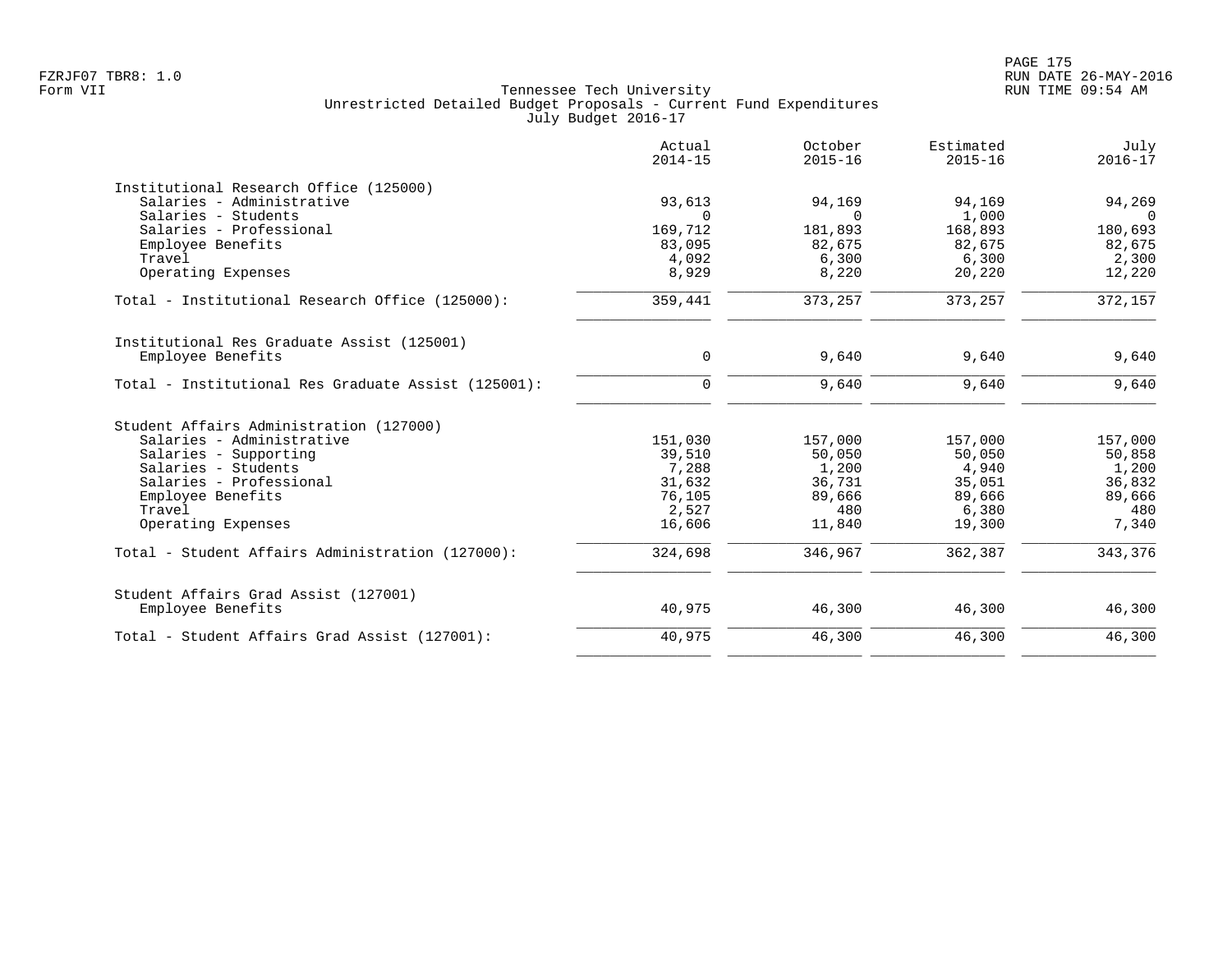|                                                      | Actual<br>$2014 - 15$ | October<br>$2015 - 16$ | Estimated<br>$2015 - 16$ | July<br>$2016 - 17$ |
|------------------------------------------------------|-----------------------|------------------------|--------------------------|---------------------|
| Commission on Status of Blacks (127002)              |                       |                        |                          |                     |
| Operating Expenses                                   | 2,006                 | 2,010                  | 1,760                    | 2,010               |
| Total - Commission on Status of Blacks (127002):     | 2,006                 | 2,010                  | 1,760                    | 2,010               |
| Vice Pres for Planning and Finance (200000)          |                       |                        |                          |                     |
| Salaries - Administrative                            | 178,457               | 202,300                | 202,300                  | 202,400             |
| Salaries - Supporting                                | 25,419                | 48,285                 | 48,285                   | 49,357              |
| Salaries - Professional                              | 46,340                | 51,180                 | 51,180                   | 51,280              |
| Employee Benefits                                    | 64,633                | 76,340                 | 69,340                   | 69,340              |
| Travel                                               | 8,931                 | 750                    | 750                      | 750                 |
| Operating Expenses                                   | 7,298                 | 3,760                  | 3,760                    | 3,760               |
| Total - Vice Pres for Planning and Finance (200000): | 331,078               | 382,615                | 375,615                  | 376,887             |
| Business Office (200001)                             |                       |                        |                          |                     |
| Salaries - Administrative                            | 137,875               | 167,300                | 164,913                  | 167,400             |
| Salaries - Supporting                                | 393,620               | 436,247                | 421,836                  | 425,049             |
| Salaries - Students                                  | 15,009                | $\Omega$               | 7,739                    | 1,739               |
| Salaries - Professional                              | 568,795               | 657,668                | 616,346                  | 685,197             |
| Employee Benefits                                    | 475,681               | 497,735                | 512,535                  | 512,535             |
| Travel                                               | 21,715                | 25,670                 | 21,670                   | 25,670              |
| Operating Expenses                                   | 80,214                | 157,962                | 82,740                   | 82,240              |
| Department Revenues                                  | $-17$                 | $\Omega$               | 0                        | $\Omega$            |
| Total - Business Office (200001):                    | 1,692,892             | 1,942,582              | 1,827,779                | 1,899,830           |
|                                                      |                       |                        |                          |                     |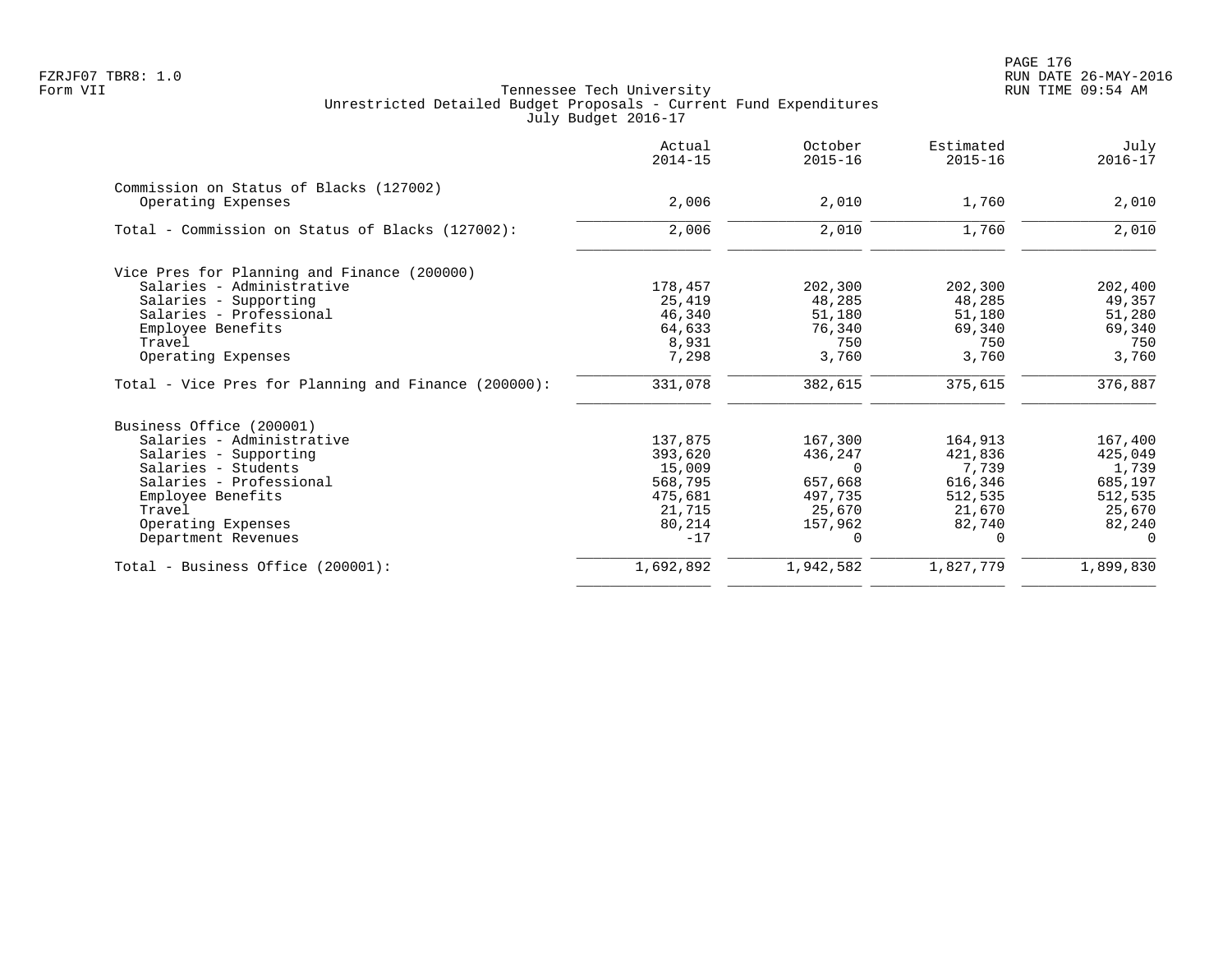| Actual<br>$2014 - 15$ | October<br>$2015 - 16$                                                          | Estimated<br>$2015 - 16$   | July<br>$2016 - 17$          |
|-----------------------|---------------------------------------------------------------------------------|----------------------------|------------------------------|
|                       |                                                                                 |                            |                              |
| 105,864               | 120,000                                                                         | 117,683                    | 120,000                      |
| 189,408               | 220,733                                                                         | 192,733                    | 212,833                      |
| 554                   | $\Omega$                                                                        | 2,200                      | $\overline{0}$               |
|                       | 539,117                                                                         | 428,113                    | 546,417                      |
| 218,350               | 244,790                                                                         | 253,090                    | 253,090                      |
|                       |                                                                                 |                            | 1,780                        |
|                       |                                                                                 |                            | 58,080                       |
|                       | $\Omega$                                                                        | $\Omega$                   | $\Omega$                     |
| 917,352               | 1,284,130                                                                       | 1,137,309                  | 1,192,200                    |
|                       |                                                                                 |                            |                              |
| 598,975               | $\Omega$                                                                        |                            | 0                            |
| 135,229               |                                                                                 |                            | $\mathsf 0$                  |
|                       |                                                                                 |                            | $\mathsf 0$                  |
|                       |                                                                                 |                            | $\mathsf{O}\xspace$          |
|                       |                                                                                 |                            | $\overline{0}$               |
|                       |                                                                                 |                            | $\Omega$                     |
| 1,201,372             | $\mathbf 0$                                                                     | 0                          | 0                            |
|                       |                                                                                 |                            |                              |
| 17,610                | 11,420                                                                          | 11,420                     | 11,420                       |
| 17,610                | 11,420                                                                          | 11,420                     | 11,420                       |
|                       | 299,788<br>2,983<br>100,441<br>$-36$<br>358,438<br>3,068<br>107,304<br>$-1,642$ | 1,780<br>157,710<br>0<br>0 | 5,780<br>137,710<br>$\Omega$ |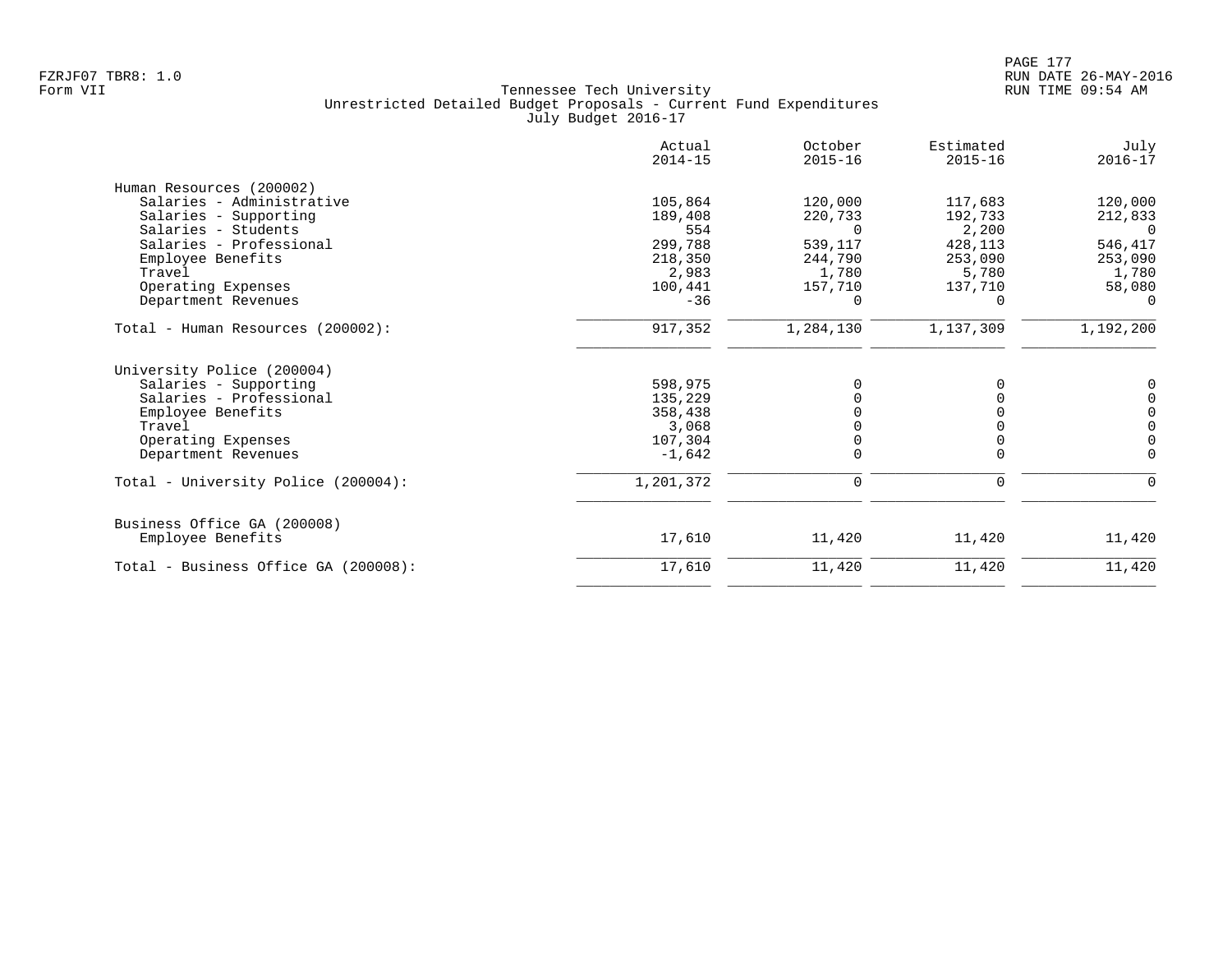|                                                               | Actual<br>$2014 - 15$ | October<br>$2015 - 16$ | Estimated<br>$2015 - 16$ | July<br>$2016 - 17$ |
|---------------------------------------------------------------|-----------------------|------------------------|--------------------------|---------------------|
| Planning Strategic Initiatives (200009)<br>Operating Expenses | 468,409               | 101,592                | 101,592                  | $\mathbf 0$         |
| Total - Planning Strategic Initiatives (200009):              | 468,409               | 101,592                | 101,592                  | $\Omega$            |
| Facilities Rental (200011)                                    |                       |                        |                          |                     |
| Salaries - Administrative                                     | $\Omega$              | 700                    | 700                      | 700                 |
| Salaries - Supporting                                         | 1,658                 | 800                    | 800                      | 800                 |
| Salaries - Students                                           | $\cap$                | 450                    | 450                      | 450                 |
| Salaries - Professional                                       | 3,473                 | 1,000                  | 1,000                    | 1,000               |
| Employee Benefits                                             | $-1,562$              | 600                    | 600                      | 600                 |
| Total - Facilities Rental (200011):                           | 3,569                 | 3,550                  | 3,550                    | 3,550               |
| University Budget & Planning (200025)                         |                       |                        |                          |                     |
| Salaries - Professional                                       | 80,400                | 81,600                 | 81,600                   | 81,700              |
| Employee Benefits                                             | 31,807                | 33,000                 | 33,000                   | 33,000              |
| Operating Expenses                                            | $\Omega$              | $-7,000$               | $-7,000$                 | $\Omega$            |
| Total - University Budget & Planning (200025):                | 112,207               | 107,600                | 107,600                  | 114,700             |
| Compliance Office (200026)                                    |                       |                        |                          |                     |
| Salaries - Administrative                                     | 0                     | 99,905                 | 99,905                   | 100,905             |
| Employee Benefits                                             | $\Omega$              | 38,800                 | 38,800                   | 38,800              |
| Travel                                                        | 2,153                 | 0                      | $\Omega$                 | 0                   |
| Operating Expenses                                            | 4,173                 | $\Omega$               | 9,370                    | $\Omega$            |
| Total - Compliance Office (200026):                           | 6,326                 | 138,705                | 148,075                  | 139,705             |
|                                                               |                       |                        |                          |                     |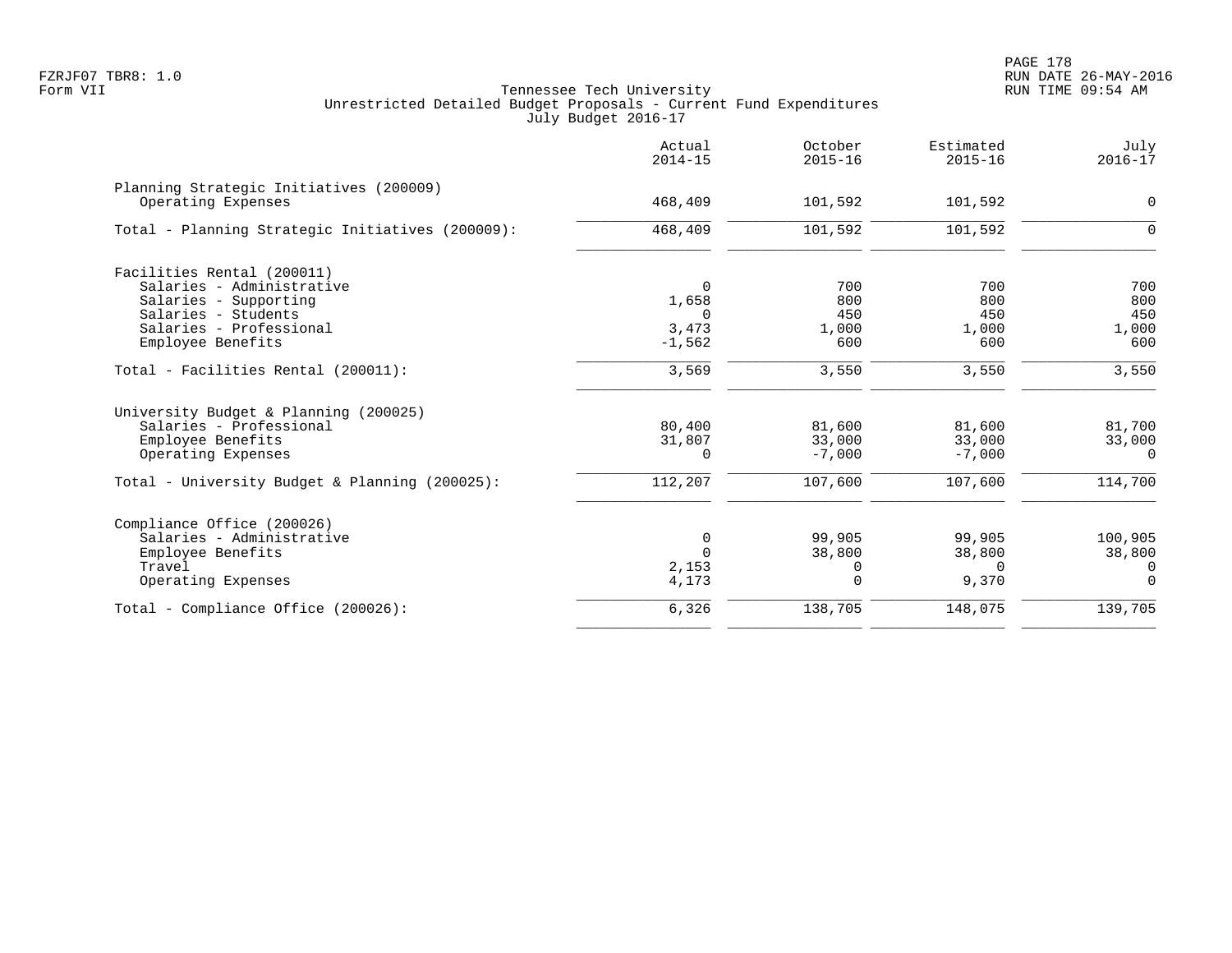|                                                   | Actual<br>$2014 - 15$  | October<br>$2015 - 16$ | Estimated<br>$2015 - 16$ | July<br>$2016 - 17$          |
|---------------------------------------------------|------------------------|------------------------|--------------------------|------------------------------|
| PCI Compliance (200030)<br>Operating Expenses     | 0                      | 5,000                  | 5,000                    | 5,000                        |
|                                                   |                        |                        |                          |                              |
| Total - PCI Compliance (200030):                  | $\mathbf 0$            | 5,000                  | 5,000                    | 5,000                        |
| Postage and Mailing (203007)                      |                        |                        |                          |                              |
| Operating Expenses                                | 150,000                | 170,000                | 170,000                  | 170,000                      |
| Total - Postage and Mailing (203007):             | 150,000                | 170,000                | 170,000                  | 170,000                      |
| Postage and Mailing Transfer In (203008)          |                        |                        |                          |                              |
| Operating Expenses<br>Department Revenues         | $-158,017$<br>$-3,440$ | $\Omega$<br>$-170,000$ | $\Omega$<br>$-170,000$   | $\overline{0}$<br>$-170,000$ |
|                                                   |                        |                        |                          |                              |
| Total - Postage and Mailing Transfer In (203008): | $-161, 457$            | $-170.000$             | $-170,000$               | $-170,000$                   |
| Printing Services (203009)                        |                        |                        |                          |                              |
| Salaries - Supporting                             | 74,468                 | 67,585                 | 82,537                   | 2,610                        |
| Salaries - Students<br>Salaries - Professional    | $\Omega$<br>61,063     | 2,120<br>61,352        | $\Omega$<br>75,790       | 2,120<br>$\Omega$            |
| Employee Benefits                                 | 61,802                 | 46,190                 | 46,190                   | 46,190                       |
| Travel                                            | $\Omega$               | 140                    | 140                      | 140                          |
| Operating Expenses                                | 119,705                | 68,320                 | 68,320                   | 68,320                       |
| Department Revenues                               | 8,300                  | 8,300                  | 8,300                    | 8,300                        |
| Total - Printing Services (203009):               | 325,338                | 254,007                | 281,277                  | 127,680                      |
|                                                   |                        |                        |                          |                              |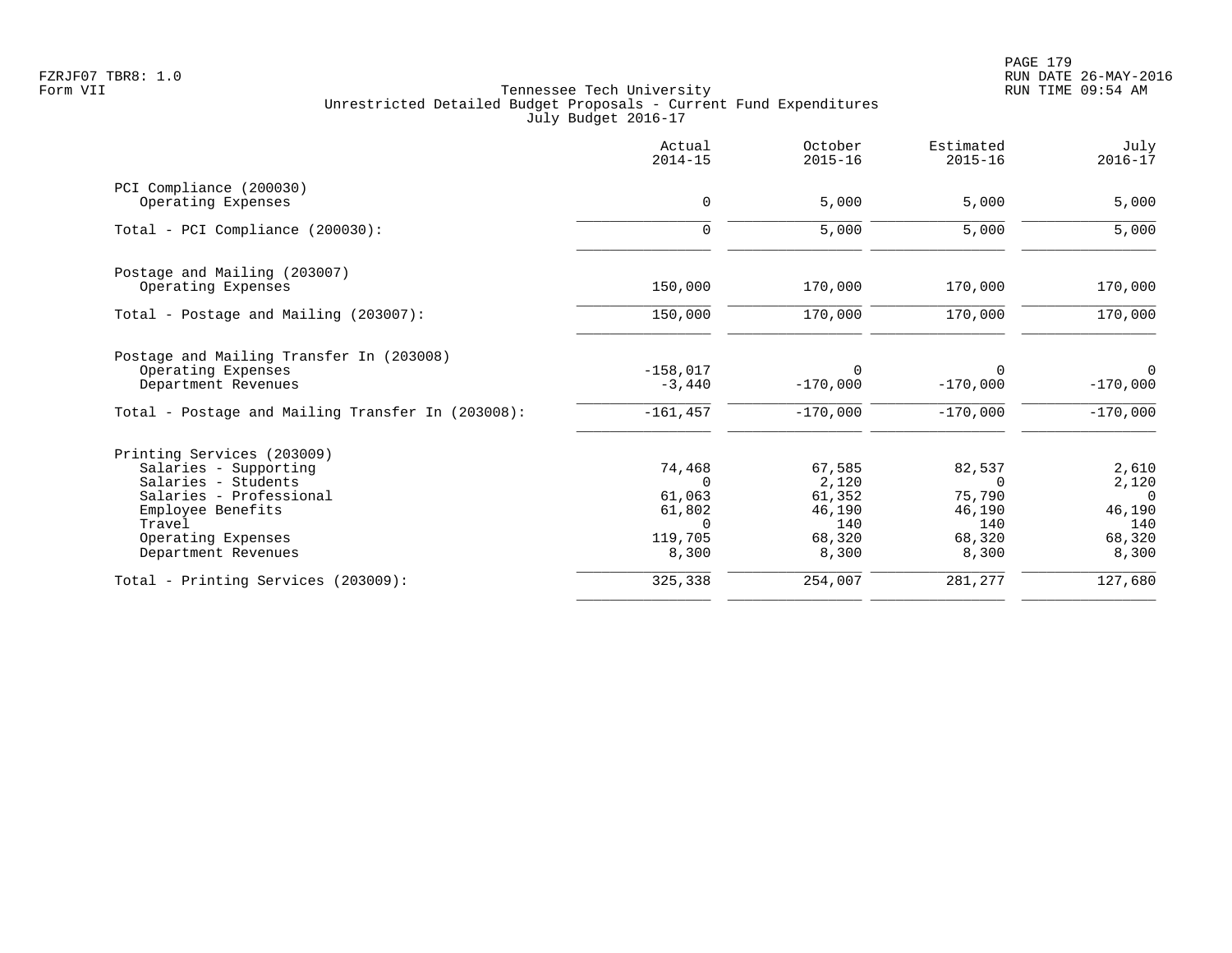| Printing Serv Transf In (203010)                                                                               | $\Omega$              |                         |                       |
|----------------------------------------------------------------------------------------------------------------|-----------------------|-------------------------|-----------------------|
| $-237,347$<br>Operating Expenses<br>Department Revenues<br>0                                                   | $-141,847$            | $\Omega$<br>$-179, 117$ | $\Omega$<br>$-15,520$ |
| $-237, 347$<br>Total - Printing Serv Transf In (203010):                                                       | $-141,847$            | $-179, 117$             | $-15,520$             |
| Printing Serv Allocation Offset (203011)<br>$-19,420$<br>Operating Expenses<br>Department Revenues<br>$\Omega$ | $\Omega$<br>$-40,000$ | $\Omega$<br>$-40,000$   | $\Omega$<br>$-40,000$ |
| $-19,420$<br>Total - Printing Serv Allocation Offset (203011):                                                 | $-40,000$             | $-40,000$               | $-40,000$             |
| Post Office Spouse Dependent (203014)<br>$\mathbf 0$<br>Employee Benefits                                      | 10,830                | 10,830                  | 10,830                |
| Total - Post Office Spouse Dependent (203014):<br>$\mathbf 0$                                                  | 10,830                | 10,830                  | 10,830                |
| Post Office PC191 (203015)<br>Employee Benefits<br>0                                                           | 3,300                 | 3,300                   | 3,300                 |
| Total - Post Office PC191 (203015):<br>$\mathbf 0$                                                             | 3,300                 | 3,300                   | 3,300                 |
| Post Office E&G Operations (203027)<br>Operating Expenses<br>0<br>$\mathbf 0$<br>Department Revenues           | 307,703<br>$-14, 131$ | 307,703<br>$-7,711$     | 309,778<br>$-21,841$  |
| Total - Post Office E&G Operations (203027):<br>$\Omega$                                                       | 293,572               | 299,992                 | 287,937               |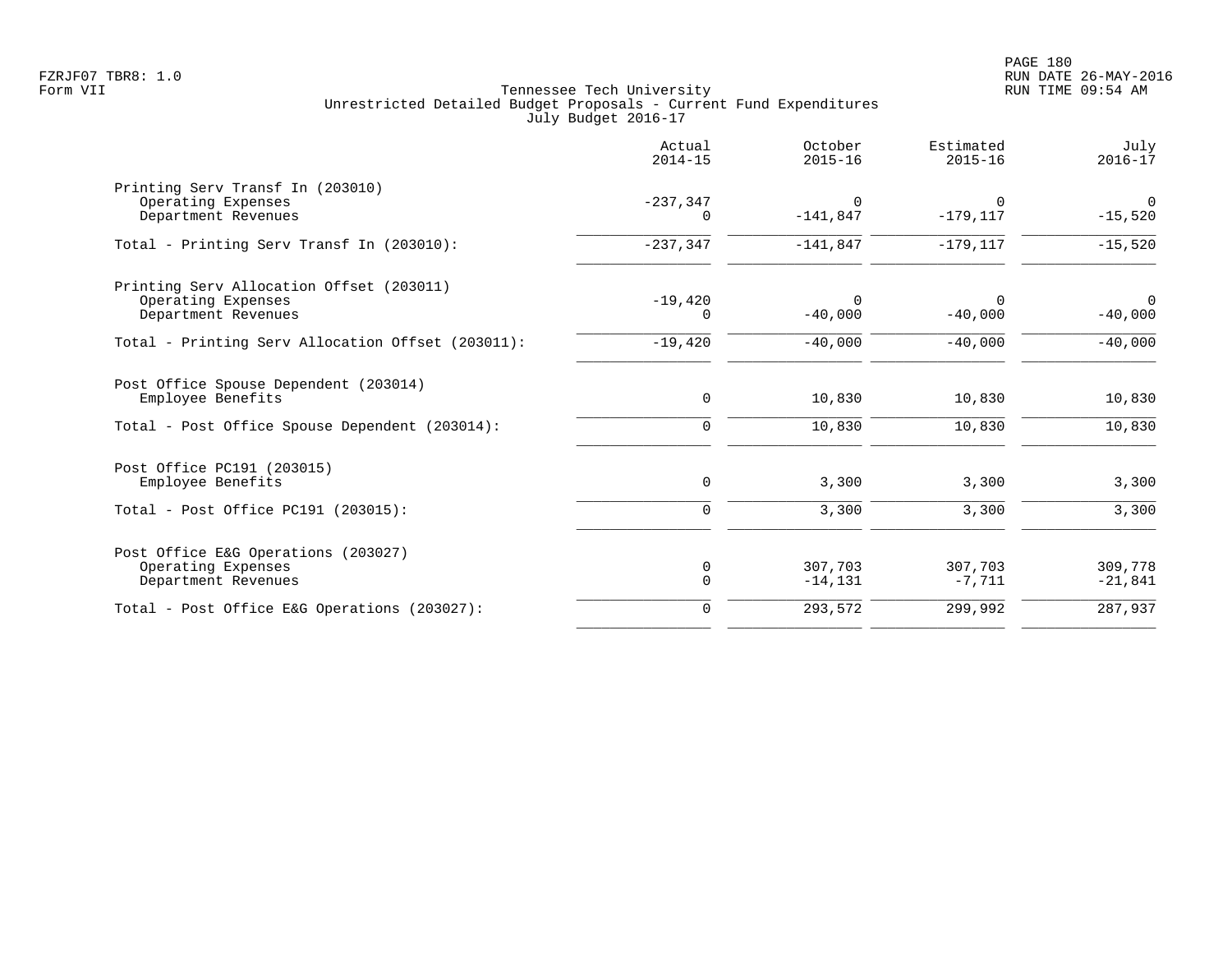|                                                   | Actual<br>$2014 - 15$ | October<br>$2015 - 16$ | Estimated<br>$2015 - 16$ | July<br>$2016 - 17$ |
|---------------------------------------------------|-----------------------|------------------------|--------------------------|---------------------|
| CHEC Administrative Services (210000)             |                       |                        |                          |                     |
| Salaries - Administrative                         | $\mathbf 0$           | 78,940                 | 78,940                   | 79,930              |
| Salaries - Supporting                             | $\Omega$              | 87,616                 | 98,116                   | 98,839              |
| Salaries - Professional                           | $\Omega$              | 49,620                 | 14,420                   | $\overline{0}$      |
| Employee Benefits                                 | $\mathbf 0$           | 75,535                 | 75,535                   | 76,155              |
| Travel                                            | $\Omega$              | 3,000                  | 3,000                    | 3,000               |
| Operating Expenses                                | 8,254                 | 41,824                 | 41,824                   | 41,824              |
| Department Revenues                               | $-5,503$              | $-224, 357$            | $-224, 357$              | $-149,874$          |
| Total - CHEC Administrative Services (210000):    | 2,751                 | 112,178                | 87,478                   | 149,874             |
| CHEC Facilities Rentals (210002)                  |                       |                        |                          |                     |
| Salaries - Supporting                             | 0                     | $\Omega$               | 1,000                    | $\mathbf 0$         |
| Operating Expenses                                | $\mathbf 0$           | 5,000                  | 5,000                    | 5,000               |
| Total - CHEC Facilities Rentals (210002):         | $\mathbf 0$           | 5,000                  | 6,000                    | 5,000               |
| CHEC Marketing & Communications (210003)          |                       |                        |                          |                     |
| Operating Expenses                                | $\mathbf 0$           | 8,000                  | 8,000                    | 8,000               |
| Department Revenues                               | $\mathbf 0$           | $-5,333$               | $-5,333$                 | $-4,000$            |
| Total - CHEC Marketing & Communications (210003): | $\Omega$              | 2,667                  | 2,667                    | 4,000               |
| Purchasing Office (221001)                        |                       |                        |                          |                     |
| Salaries - Administrative                         | 85,989                | 86,503                 | 86,503                   | 86,604              |
| Salaries - Supporting                             | 95,087                | 99,129                 | 99,129                   | 99,629              |
| Salaries - Students                               | $\Omega$              | 410                    | 410                      | 410                 |
| Salaries - Professional                           | 50,267                | 54,347                 | 54,347                   | 54,447              |
| Employee Benefits                                 | 115,743               | 115,365                | 115,365                  | 115,365             |
| Travel                                            | 3,576                 | 4,200                  | 4,200                    | 4,200               |
| Operating Expenses                                | 12,905                | 20,237                 | 16,367                   | 14,210              |
| Department Revenues                               | $-135$                | $\Omega$               | $\Omega$                 | $\Omega$            |
| Total - Purchasing Office (221001):               | 363,432               | 380,191                | 376,321                  | 374,865             |
|                                                   |                       |                        |                          |                     |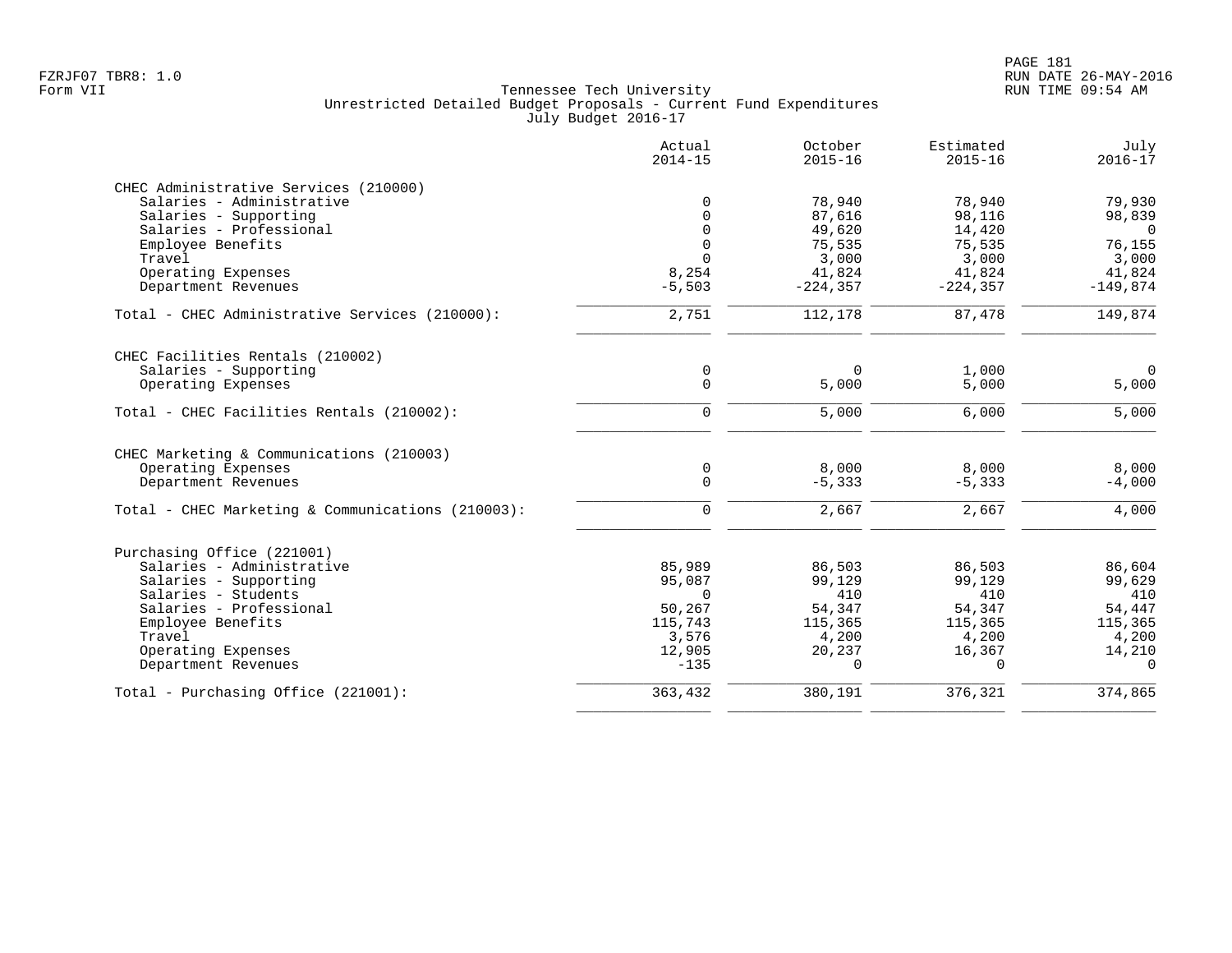|                                                            | Actual<br>$2014 - 15$ | October<br>$2015 - 16$ | Estimated<br>$2015 - 16$ | July<br>$2016 - 17$ |
|------------------------------------------------------------|-----------------------|------------------------|--------------------------|---------------------|
| Capital Proj & Environmental Safety (221003)               |                       |                        |                          |                     |
| Salaries - Supporting                                      | 27,624                | 28,819                 | 28,819                   | 28,919              |
| Salaries - Students                                        | 747                   | 11,000                 | 11,000                   | 11,000              |
| Salaries - Professional                                    | 178,163               | 258,470                | 205,720                  | 258,670             |
| Employee Benefits                                          | 65,438                | 78,165                 | 78,165                   | 78,165              |
| Travel                                                     | 5,972                 | 4,000                  | 4,000                    | $\Omega$            |
| Operating Expenses                                         | 51,841                | 39,430                 | 39,430                   | 43,430              |
| Department Revenues                                        | $-21$                 | $\Omega$               | $\Omega$                 | $\Omega$            |
| Total - Capital Proj & Environmental Safety (221003):      | 329,764               | 419,884                | 367,134                  | 420,184             |
| Motor Pool Fuel (221006)                                   |                       |                        |                          |                     |
| Operating Expenses                                         | 138,950               | 150,000                | 150,000                  | 150,000             |
| Total - Motor Pool Fuel (221006):                          | 138,950               | 150,000                | 150,000                  | 150,000             |
| Motor Pool Fuel Transfer In (221007)<br>Operating Expenses | $-138,950$            | $-150,000$             | $-150,000$               | $-150,000$          |
|                                                            |                       |                        |                          |                     |
| Total - Motor Pool Fuel Transfer In (221007):              | $-138,950$            | $-150,000$             | $-150,000$               | $-150,000$          |
| Telephone Services (231000)                                |                       |                        |                          |                     |
| Salaries - Supporting                                      | 86,089                | 98,239                 | 98,239                   | 97,839              |
| Salaries - Students                                        | 5,086                 | 5,140                  | 5,140                    | 5,140               |
| Salaries - Professional                                    | 128,640               | 134,224                | 134,224                  | 134,324             |
| Employee Benefits                                          | 98,362                | 95,790                 | 108,990                  | 108,990             |
| Travel                                                     | 2,962                 | 3,000                  | 3,000                    | 1,000               |
| Operating Expenses                                         | 298,599               | 552,470                | 552,470                  | 554,470             |
| Department Revenues                                        | 99,992                | 100,000                | 100,000                  | 100,000             |
| Total - Telephone Services (231000):                       | 719,730               | 988,863                | 1,002,063                | 1,001,763           |
|                                                            |                       |                        |                          |                     |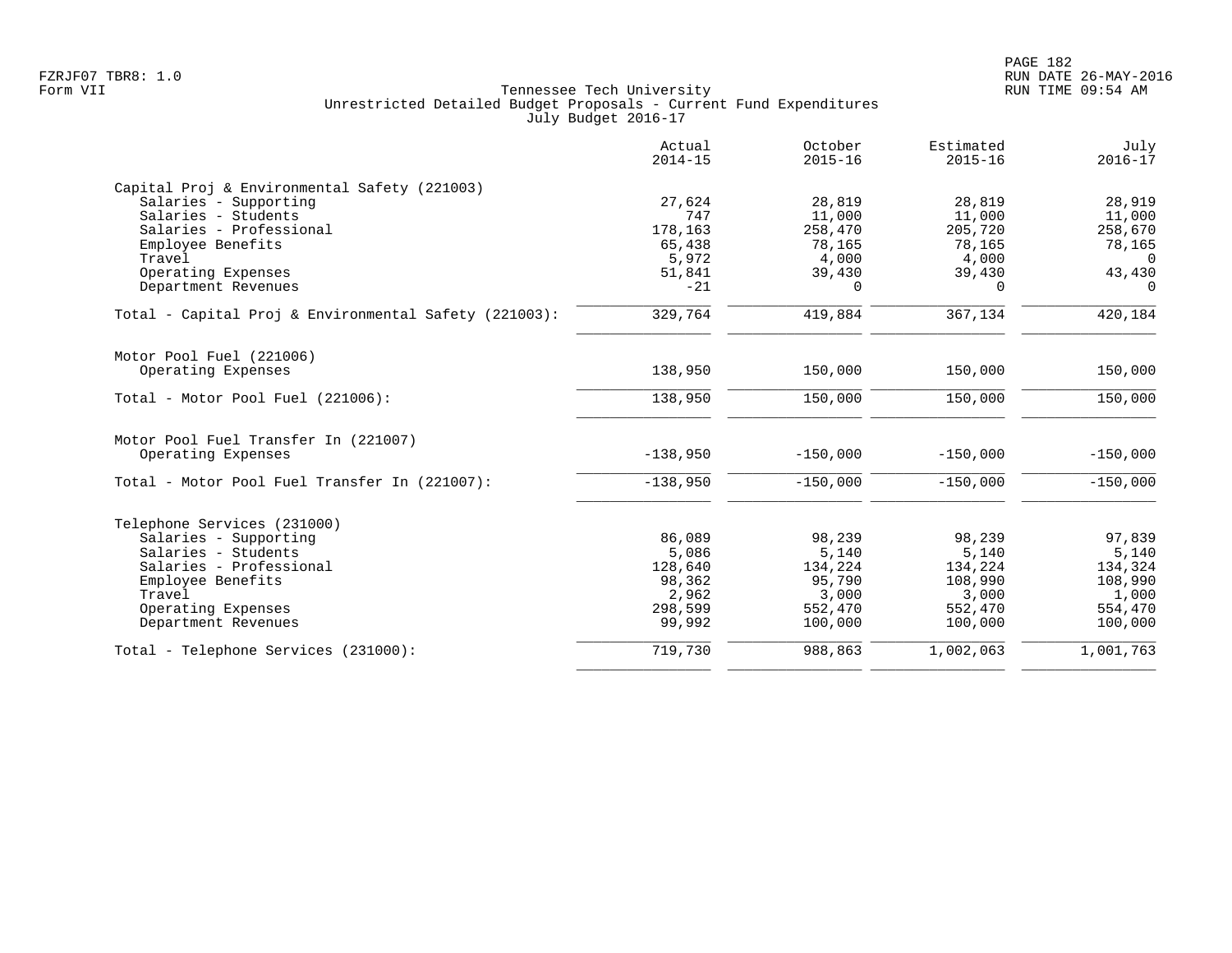|                                                  | Actual<br>$2014 - 15$ | October<br>$2015 - 16$ | Estimated<br>$2015 - 16$ | July<br>$2016 - 17$ |
|--------------------------------------------------|-----------------------|------------------------|--------------------------|---------------------|
| Telephone Transfer In (231001)                   |                       |                        |                          |                     |
| Operating Expenses                               | $-701, 311$           | 0                      | 0                        | $\overline{0}$      |
| Department Revenues                              | $-136$                | $-967,863$             | $-981,063$               | $-980,763$          |
| Total - Telephone Transfer In (231001):          | $-701,447$            | $-967,863$             | $-981,063$               | $-980,763$          |
| Cable TV (231002)                                |                       |                        |                          |                     |
| Operating Expenses                               | 89,609                | 102,000                | 102,000                  | 102,000             |
| Total - Cable TV (231002):                       | 89,609                | 102,000                | 102,000                  | 102,000             |
| Cable TV Transfer In (231003)                    |                       |                        |                          |                     |
| Operating Expenses<br>Department Revenues        | $-134,760$<br>0       | $\Omega$<br>$-102,000$ | 0<br>$-102,000$          | 0<br>$-102,000$     |
| Total - Cable TV Transfer In (231003):           | $-134,760$            | $-102,000$             | $-102,000$               | $-102,000$          |
| Regulated Waste Disposal (255001)                |                       |                        |                          |                     |
| Operating Expenses                               | 33,258                | 25,000                 | 53,100                   | 25,000              |
| Total - Regulated Waste Disposal (255001):       | 33,258                | 25,000                 | 53,100                   | 25,000              |
| VP for Univ Advancement Office (300000)          |                       |                        |                          |                     |
| Salaries - Administrative                        | 274,640               | 400,442                | 400,442                  | 400,542             |
| Salaries - Supporting                            | 202,222               | 214,923                | 220,319                  | 250,896             |
| Salaries - Students                              | 6,461                 | 1,940                  | 1,940                    | 1,940               |
| Salaries - Professional<br>Employee Benefits     | 823,887<br>468,297    | 1,102,314<br>554,877   | 1,054,071<br>554,877     | 1,065,545           |
| Travel                                           | 10,433                | 12,310                 | 2,310                    | 554,877<br>12,310   |
| Operating Expenses                               | 253,079               | 113,472                | 102,331                  | 10,521              |
| Capital Outlay                                   | $\Omega$              | 6,970                  | $\Omega$                 | 6,970               |
| Total - VP for Univ Advancement Office (300000): | 2,039,019             | 2,407,248              | 2,336,290                | 2,303,601           |
|                                                  |                       |                        |                          |                     |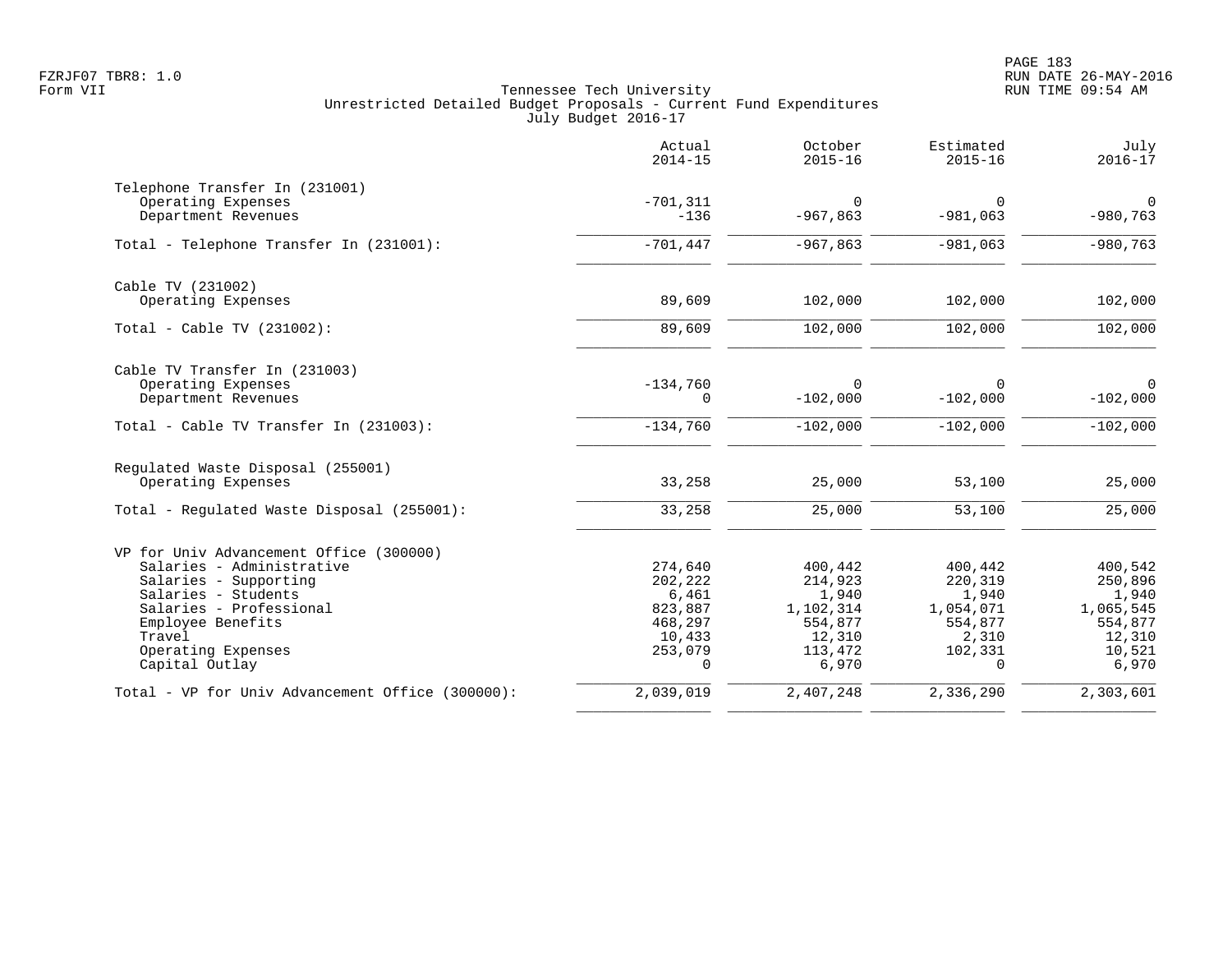PAGE 184 FZRJF07 TBR8: 1.0 RUN DATE 26-MAY-2016

|                                                                                                                                                 | Actual<br>$2014 - 15$                        | October<br>$2015 - 16$                    | Estimated<br>$2015 - 16$                   | July<br>$2016 - 17$                             |
|-------------------------------------------------------------------------------------------------------------------------------------------------|----------------------------------------------|-------------------------------------------|--------------------------------------------|-------------------------------------------------|
| Univ Advancement Advertising (301000)<br>Operating Expenses                                                                                     | $-750$                                       | 3,490                                     | 3,490                                      | 3,490                                           |
| Total - Univ Advancement Advertising (301000):                                                                                                  | $-750$                                       | 3,490                                     | 3,490                                      | 3,490                                           |
| Univ Advancement Athletic Tickets (301001)<br>Operating Expenses                                                                                | 114,560                                      | 114,560                                   | 114,560                                    | 114,560                                         |
| Total - Univ Advancement Athletic Tickets (301001):                                                                                             | 114,560                                      | 114,560                                   | 114,560                                    | 114,560                                         |
| Univ Adv Graduate Assistant (301003)<br>Employee Benefits                                                                                       | 0                                            | 25,440                                    | 25,440                                     | 25,440                                          |
| Total - Univ Adv Graduate Assistant (301003):                                                                                                   | $\mathbf 0$                                  | 25,440                                    | 25,440                                     | 25,440                                          |
| Special Activity Fundraising (301004)<br>Salaries - Professional<br>Employee Benefits                                                           | 0<br>$\mathbf 0$                             | 0<br>0                                    | 64,754<br>12,700                           | 66,554<br>12,700                                |
| Total - Special Activity Fundraising (301004):                                                                                                  | $\mathbf 0$                                  | $\mathbf 0$                               | 77,454                                     | 79,254                                          |
| Univ Develop and Alumni Relations (302000)<br>Salaries - Supporting<br>Salaries - Students<br>Employee Benefits<br>Travel<br>Operating Expenses | $\Omega$<br>2,066<br>104<br>36,523<br>25,055 | 500<br>$\Omega$<br>110<br>6,170<br>18,670 | 500<br>$\Omega$<br>110<br>21,170<br>20,870 | 500<br>$\overline{0}$<br>110<br>6,170<br>18,670 |
| Total - Univ Develop and Alumni Relations (302000):                                                                                             | 63,748                                       | 25,450                                    | 42,650                                     | 25,450                                          |
|                                                                                                                                                 |                                              |                                           |                                            |                                                 |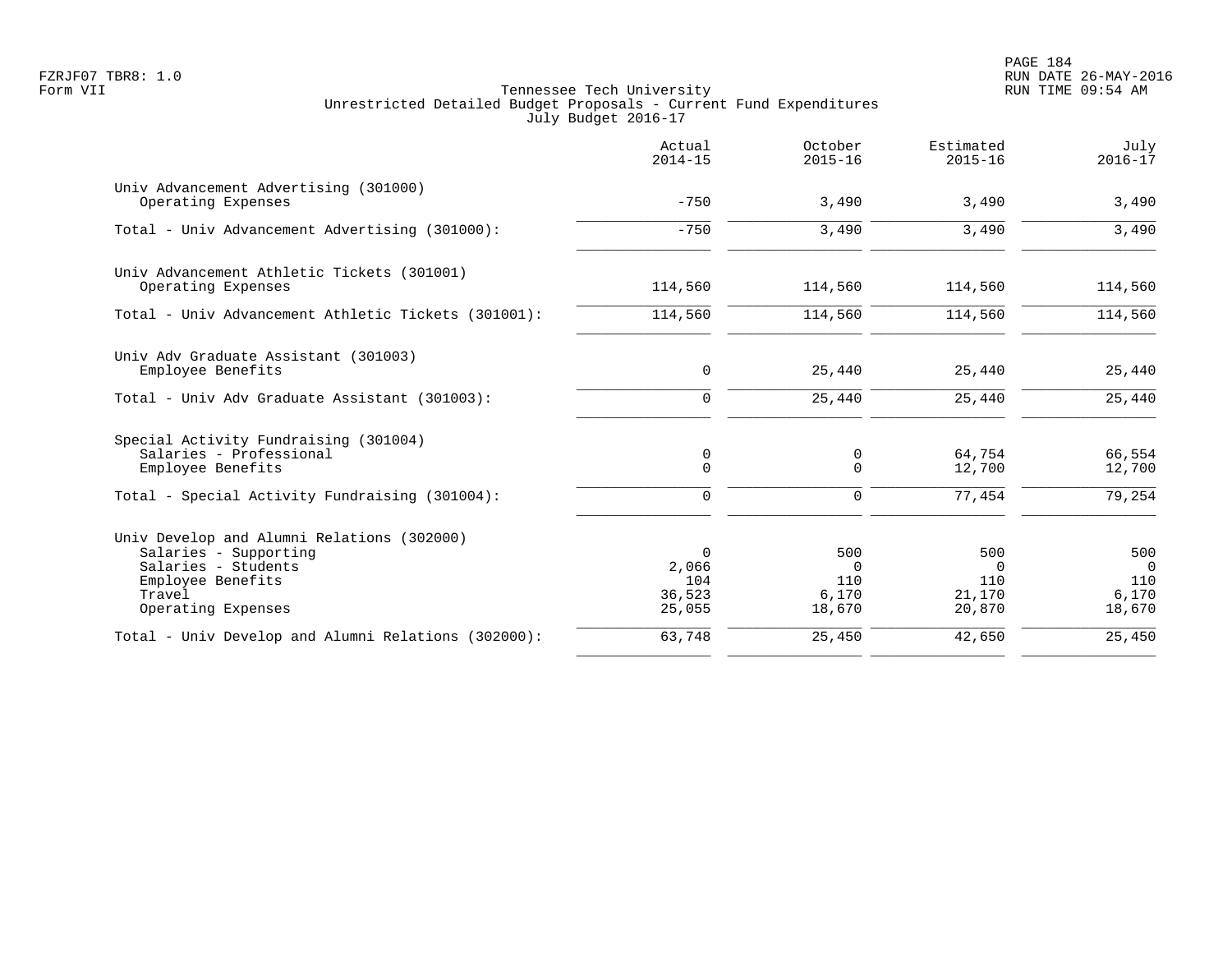PAGE 185 FZRJF07 TBR8: 1.0 RUN DATE 26-MAY-2016

|                                                      | Actual<br>$2014 - 15$ | October<br>$2015 - 16$ | Estimated<br>$2015 - 16$ | July<br>$2016 - 17$ |
|------------------------------------------------------|-----------------------|------------------------|--------------------------|---------------------|
| Alumni Relations (302004)                            |                       |                        |                          |                     |
| Salaries - Supporting                                | 2,243                 | $\Omega$               | 0                        | 0                   |
| Employee Benefits                                    | 172                   | $\Omega$               | $\Omega$                 | $\Omega$            |
| Operating Expenses                                   | 6,030                 | 2,500                  | 1,881                    | 2,500               |
| Total - Alumni Relations (302004):                   | 8,445                 | 2,500                  | 1,881                    | 2,500               |
| Communications & Marketing (303000)                  |                       |                        |                          |                     |
| Salaries - Administrative                            | 93,016                | 102,619                | 102,619                  | 118,152             |
| Salaries - Supporting                                | 140,479               | 209,881                | 197,195                  | 208,630             |
| Salaries - Students                                  | 635                   | $\Omega$               | $\Omega$                 | $\Omega$            |
| Salaries - Professional                              | 384,307               | 392,511                | 409,760                  | 431,555             |
| Employee Benefits                                    | 257,789               | 259,970                | 247,270                  | 247,270             |
| Travel                                               | 10,379                | 820                    | 7,820                    | 820                 |
| Operating Expenses                                   | 195,509               | 318,910                | 197,120                  | 20,910              |
| Total - Communications & Marketing (303000):         | 1,082,114             | 1,284,711              | 1,161,784                | 1,027,337           |
| Communications & Mrktg Transfer In (303001)          |                       |                        |                          |                     |
| Operating Expenses                                   | $-28,742$             | $\Omega$               | $\Omega$                 | $\Omega$            |
| Department Revenues                                  | $\Omega$              | $-4,120$               | $-19,120$                | $-4,120$            |
| Total - Communications & Mrktg Transfer In (303001): | $-28,742$             | $-4,120$               | $-19,120$                | $-4,120$            |
| Web & Digital Media (303003)                         |                       |                        |                          |                     |
| Operating Expenses                                   | 17,528                | $\mathbf 0$            | 18,000                   | $\mathbf 0$         |
| Total - Web & Digital Media $(303003)$ :             | 17,528                | $\mathbf 0$            | 18,000                   | $\mathbf 0$         |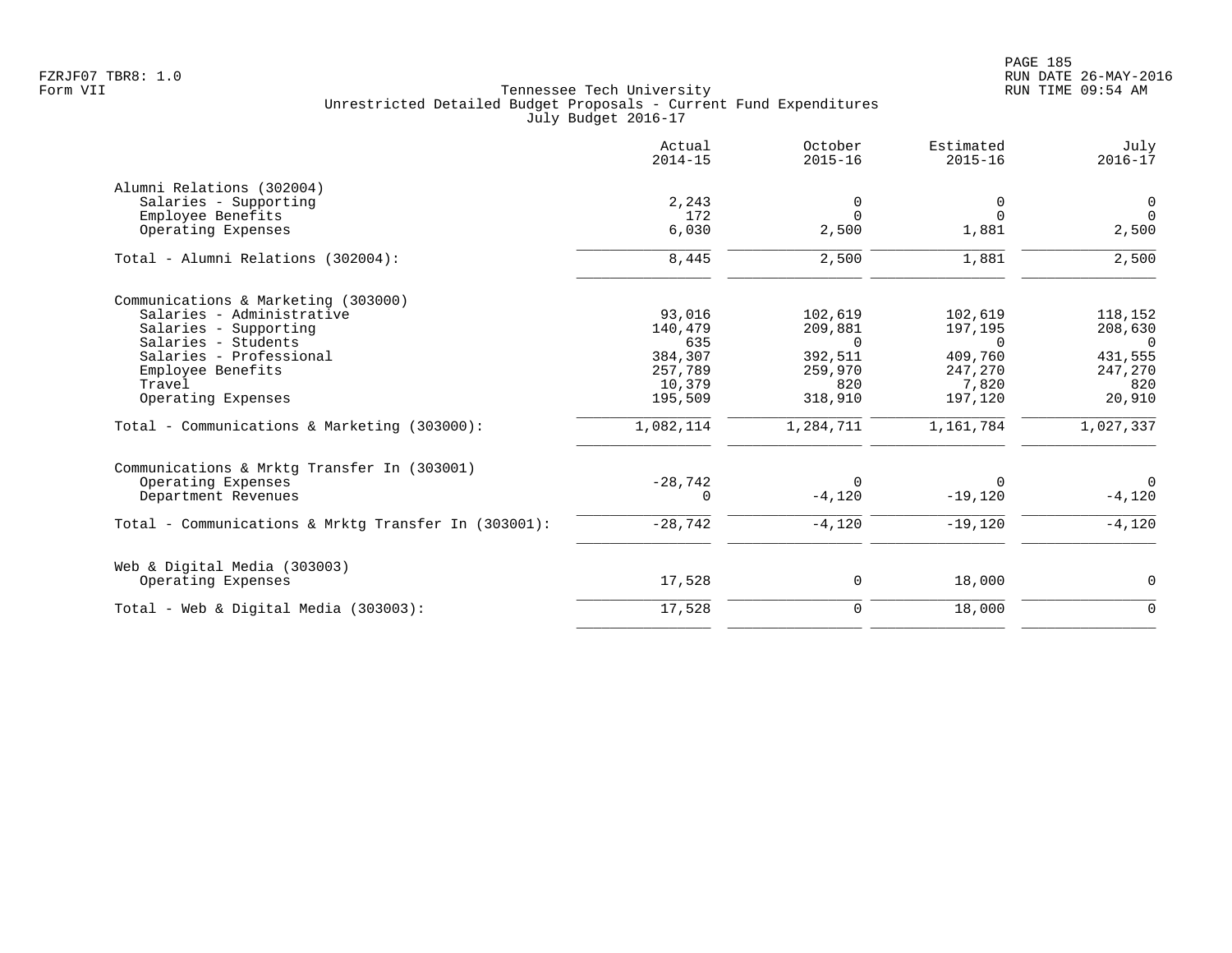PAGE 186 FZRJF07 TBR8: 1.0 RUN DATE 26-MAY-2016

| Actual<br>$2014 - 15$ | October<br>$2015 - 16$                       | Estimated<br>$2015 - 16$                   | July<br>$2016 - 17$                          |
|-----------------------|----------------------------------------------|--------------------------------------------|----------------------------------------------|
| $\mathbf 0$           | 0                                            | 100,000                                    | 0                                            |
| $\mathbf 0$           | 0                                            | 100,000                                    | $\Omega$                                     |
|                       |                                              |                                            |                                              |
| 85,915                | 80,634                                       | 79,334                                     | 81,034                                       |
|                       |                                              |                                            | 62,960                                       |
|                       |                                              |                                            | 420                                          |
|                       |                                              |                                            | 27,390                                       |
|                       |                                              |                                            | 1,500                                        |
| 142,758               | 172,904                                      | 172,904                                    | 173,304                                      |
|                       |                                              |                                            |                                              |
| $-23,028$             | $-22,500$                                    | $-13,080$                                  | $-22,500$                                    |
|                       | $-580$                                       | $\Omega$                                   | $-580$                                       |
| $-23,028$             | $-23,080$                                    | $-13,080$                                  | $-23,080$                                    |
|                       |                                              |                                            |                                              |
|                       |                                              |                                            | 28,250                                       |
| $\Omega$              | $-145,584$                                   | $-155,584$                                 | $-145,984$                                   |
| $-88,767$             | $-117, 334$                                  | $-127, 334$                                | $-117,734$                                   |
|                       | 37,016<br>94<br>18,233<br>1,500<br>$-88,767$ | 62,960<br>420<br>27,390<br>1,500<br>28,250 | 62,960<br>5,420<br>23,690<br>1,500<br>28,250 |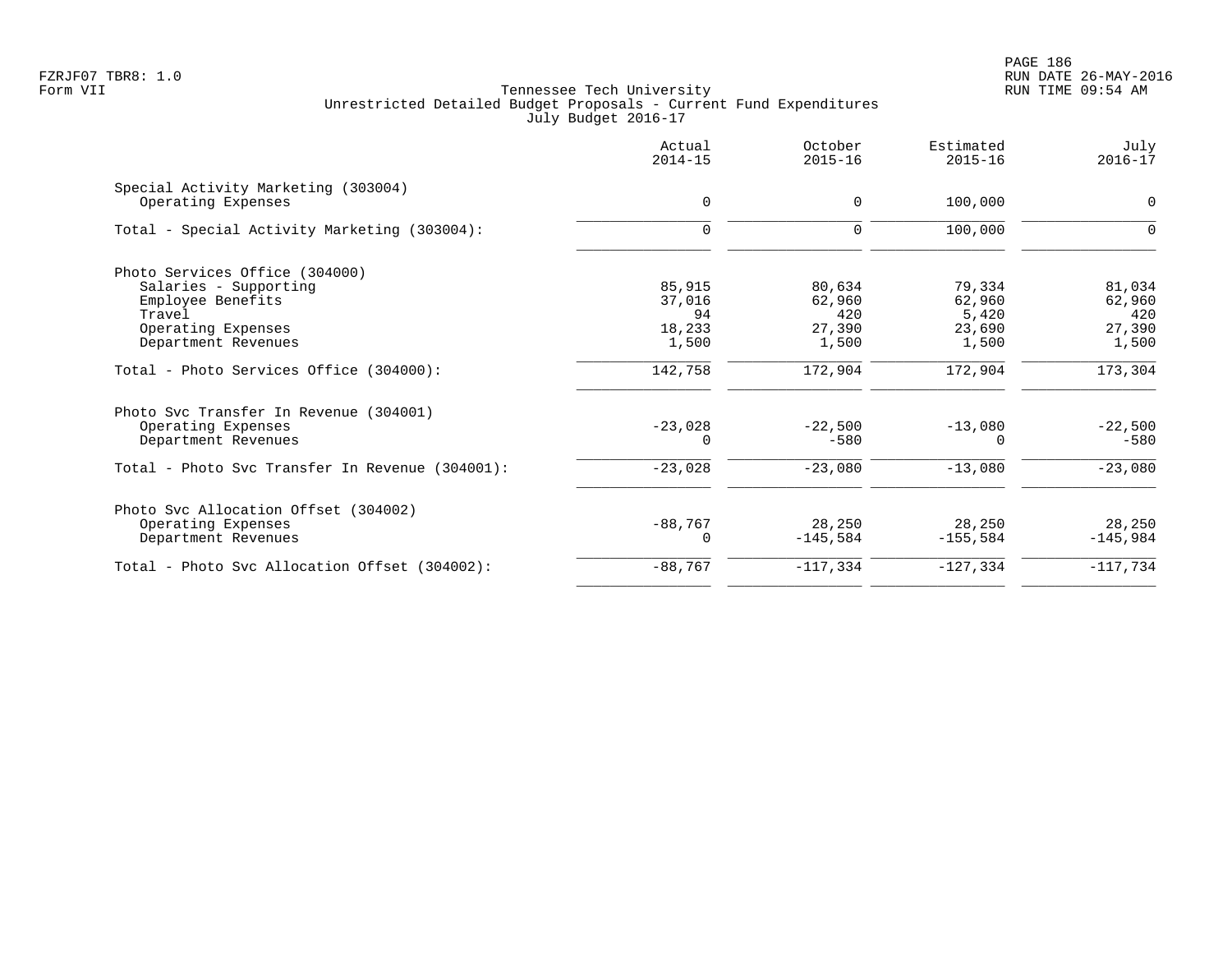PAGE 187 FZRJF07 TBR8: 1.0 RUN DATE 26-MAY-2016

|                                                                                                                                                        | Actual<br>$2014 - 15$                   | October<br>$2015 - 16$                        | Estimated<br>$2015 - 16$                      | July<br>$2016 - 17$                                  |
|--------------------------------------------------------------------------------------------------------------------------------------------------------|-----------------------------------------|-----------------------------------------------|-----------------------------------------------|------------------------------------------------------|
| TBR Spouse Dependent Discount (700000)<br>Employee Benefits                                                                                            | 87,530                                  | 79,600                                        | 79,600                                        | 79,600                                               |
| Total - TBR Spouse Dependent Discount (700000):                                                                                                        | 87,530                                  | 79,600                                        | 79,600                                        | 79,600                                               |
| TBR Employ Remission PC191 (700001)<br>Employee Benefits                                                                                               | 13,777                                  | 33,940                                        | 33,940                                        | 33,940                                               |
| Total - TBR Employ Remission PC191 (700001):                                                                                                           | 13,777                                  | 33,940                                        | 33,940                                        | 33,940                                               |
| E and G Data Processing Allocation (700003)<br>Department Revenues                                                                                     | 519,032                                 | 557,360                                       | 545,610                                       | 540,470                                              |
| Total - E and G Data Processing Allocation (700003):                                                                                                   | 519,032                                 | 557,360                                       | 545,610                                       | 540,470                                              |
| E and G Claims Adjustment (700004)<br>Operating Expenses                                                                                               | 41,913                                  | 41,910                                        | 41,910                                        | 41,910                                               |
| Total - E and G Claims Adjustment $(700004)$ :                                                                                                         | 41,913                                  | 41,910                                        | 41,910                                        | 41,910                                               |
| $E$ and G Support (700005)<br>Salaries - Administrative<br>Salaries - Supporting<br>Salaries - Professional<br>Employee Benefits<br>Operating Expenses | 0<br>$\mathbf 0$<br>25,303<br>$-69,684$ | 0<br>2,970<br>3,220<br>240,505<br>$-114, 494$ | 0<br>2,970<br>3,220<br>240,505<br>$-108, 164$ | 26,650<br>17,965<br>44,140<br>269,410<br>$-157, 383$ |
| Total - E and G Support $(700005)$ :                                                                                                                   | $-44,381$                               | 132,201                                       | 138,531                                       | 200,782                                              |
|                                                                                                                                                        |                                         |                                               |                                               |                                                      |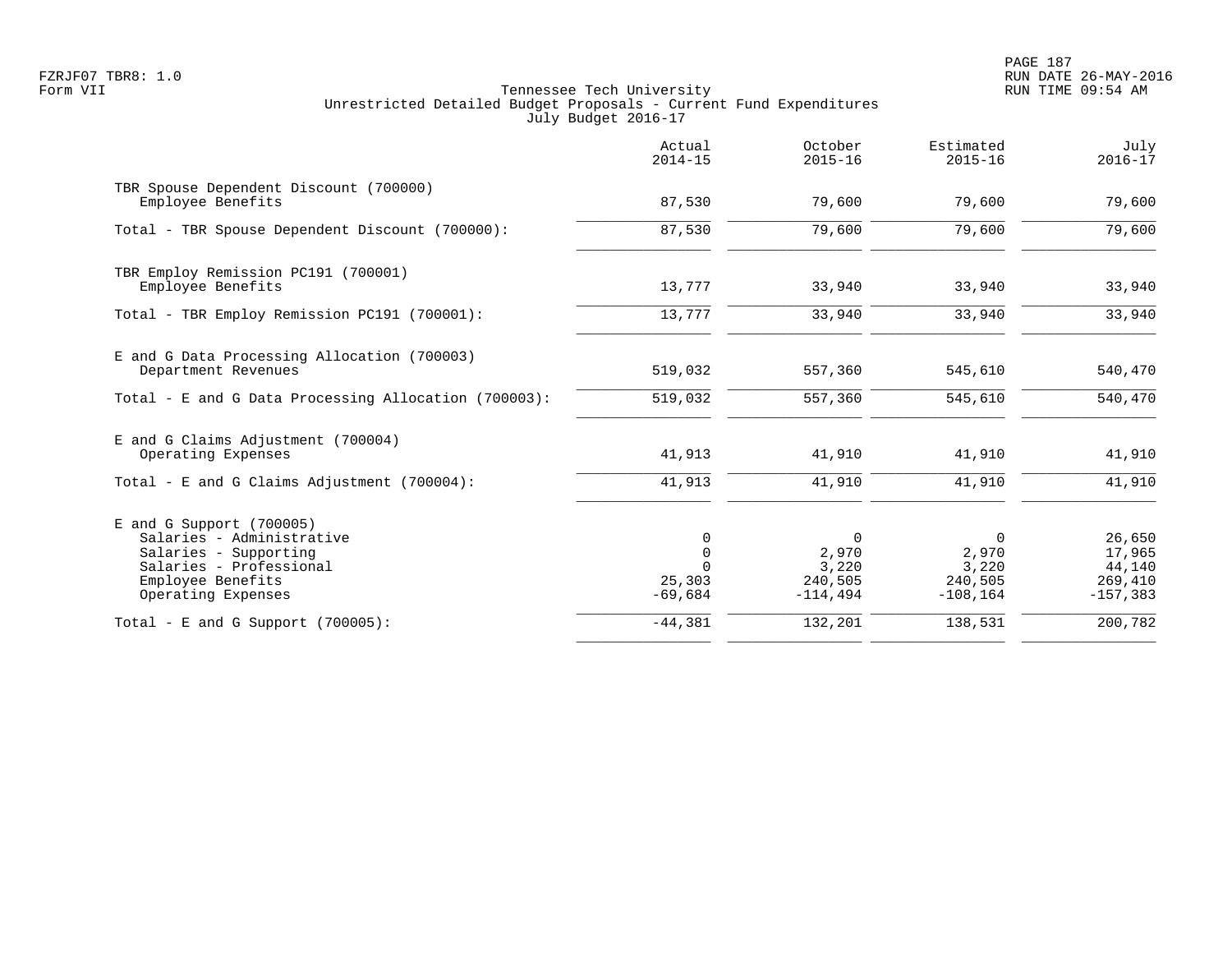PAGE 188 FZRJF07 TBR8: 1.0 RUN DATE 26-MAY-2016

|                                                              | Actual<br>$2014 - 15$ | October<br>$2015 - 16$ | Estimated<br>$2015 - 16$ | July<br>$2016 - 17$ |
|--------------------------------------------------------------|-----------------------|------------------------|--------------------------|---------------------|
| E and G Other Salary Pool (700009)<br>Salaries - Supporting  | $\mathbf 0$           | 15,220                 | 15,220                   | 15,220              |
| Total - E and G Other Salary Pool (700009):                  | 0                     | 15,220                 | 15,220                   | 15,220              |
| C C Security Trans (700015)<br>Operating Expenses            | $-60,000$             | $\mathbf 0$            | 0                        | $\mathbf 0$         |
| Total - C C Security Trans $(700015)$ :                      | $-60,000$             | $\Omega$               | $\Omega$                 | $\Omega$            |
| TBR Chargeback non TN eCampus (700017)<br>Operating Expenses | 523,837               | 534,240                | 526,340                  | 526,340             |
| Total - TBR Chargeback non TN eCampus (700017):              | 523,837               | 534,240                | 526,340                  | 526,340             |
| Legal Fees (700023)<br>Operating Expenses                    | 28,406                | 29,000                 | 29,000                   | 29,000              |
| Total - Legal Fees $(700023)$ :                              | 28,406                | 29,000                 | 29,000                   | 29,000              |
| License Fees (700024)<br>Operating Expenses                  | 10,979                | 20,000                 | 20,000                   | 20,000              |
| Total - License Fees (700024):                               | 10,979                | 20,000                 | 20,000                   | 20,000              |
|                                                              |                       |                        |                          |                     |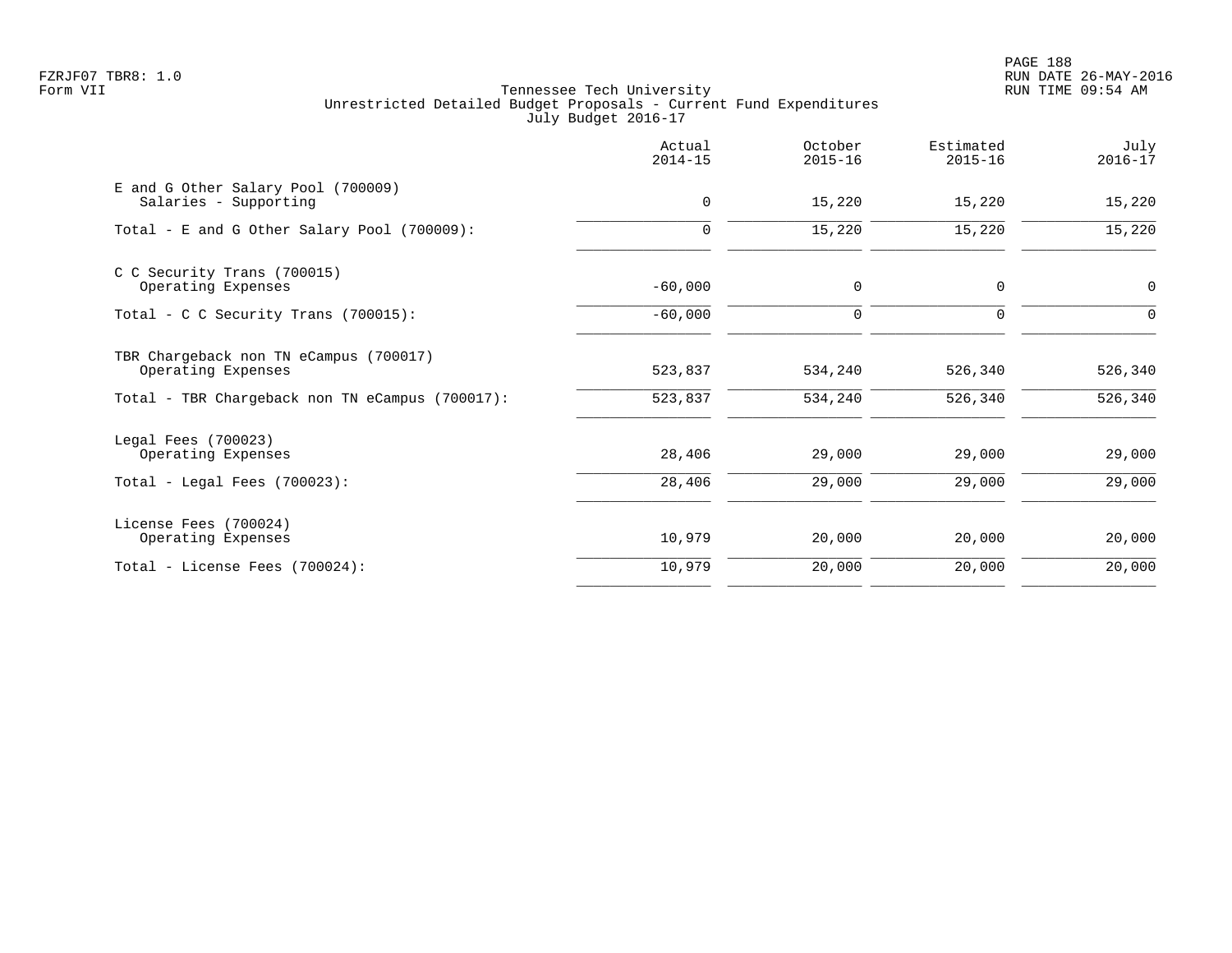|                                                                                       | Actual<br>$2014 - 15$ | October<br>$2015 - 16$ | Estimated<br>$2015 - 16$ | July<br>$2016 - 17$  |
|---------------------------------------------------------------------------------------|-----------------------|------------------------|--------------------------|----------------------|
| Membership Fees (700025)<br>Operating Expenses                                        | 228,518               | 188,515                | 189,115                  | 175,235              |
| Total - Membership Fees (700025):                                                     | 228,518               | 188,515                | 189,115                  | 175,235              |
| Consultation Services (700026)<br>Travel<br>Operating Expenses                        | 500<br>$\Omega$       | 0<br>7,800             | 0<br>7,800               | $\mathbf 0$<br>7,800 |
| Total - Consultation Services (700026):                                               | 500                   | 7,800                  | 7,800                    | 7,800                |
| Banking Services (700027)<br>Operating Expenses<br>Total - Banking Services (700027): | 454,030<br>454,030    | 452,700<br>452,700     | 452,700<br>452,700       | 452,700<br>452,700   |
| Collection of Debts (700028)<br>Operating Expenses                                    | 18,952                | 26,770                 | 26,770                   | 26,770               |
| Total - Collection of Debts (700028):                                                 | 18,952                | 26,770                 | 26,770                   | 26,770               |
| Provision for Doubtful Accts (700029)<br>Operating Expenses                           | 184,875               | 80,000                 | 80,000                   | 80,000               |
| Total - Provision for Doubtful Accts (700029):                                        | 184,875               | 80,000                 | 80,000                   | 80,000               |
|                                                                                       |                       |                        |                          |                      |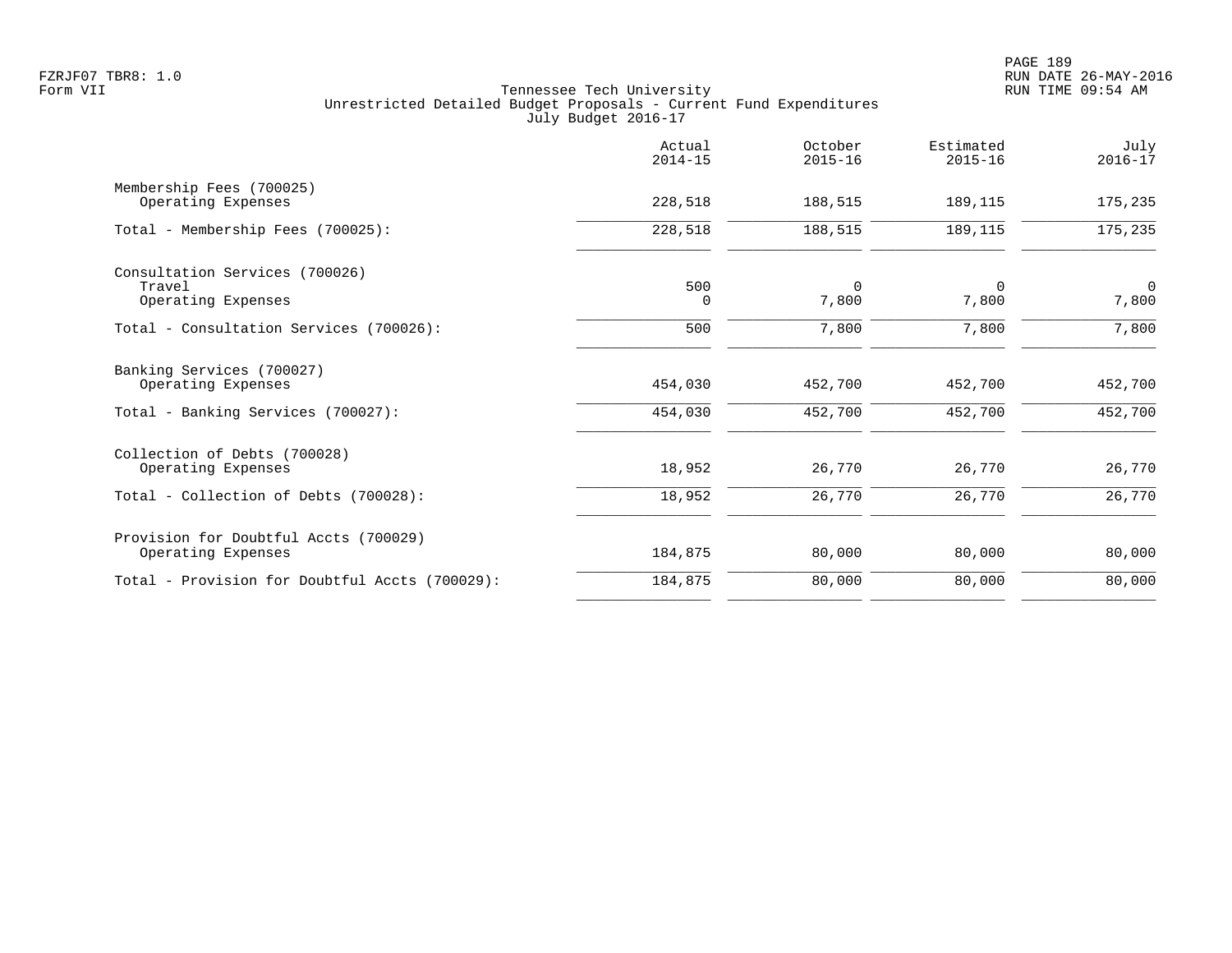|                                                       | Actual<br>$2014 - 15$ | October<br>$2015 - 16$ | Estimated<br>$2015 - 16$ | July<br>$2016 - 17$ |
|-------------------------------------------------------|-----------------------|------------------------|--------------------------|---------------------|
| External Audit (700030)<br>Operating Expenses         | 41,053                | 70,000                 | 70,000                   | 70,000              |
| Total - External Audit (700030):                      | 41,053                | 70,000                 | 70,000                   | 70,000              |
| Training (700031)<br>Operating Expenses               | 0                     | 1,360                  | 1,360                    | 1,360               |
| Total - Training $(700031)$ :                         | 0                     | 1,360                  | 1,360                    | 1,360               |
| Cafeteria Benefits (700032)<br>Operating Expenses     | 6,061                 | 15,000                 | 15,000                   | 15,000              |
| Total - Cafeteria Benefits (700032):                  | 6,061                 | 15,000                 | 15,000                   | 15,000              |
| Background Checks (700033)<br>Operating Expenses      | 7,935                 | 2,700                  | 22,700                   | 22,700              |
| Total - Background Checks (700033):                   | 7,935                 | 2,700                  | 22,700                   | 22,700              |
| Allocation to Aux Ent (700037)<br>Department Revenues | $-344,190$            | $-364, 320$            | $-351, 240$              | $-343,840$          |
| Total - Allocation to Aux Ent (700037):               | $-344,190$            | $-364, 320$            | $-351, 240$              | $-343,840$          |
|                                                       |                       |                        |                          |                     |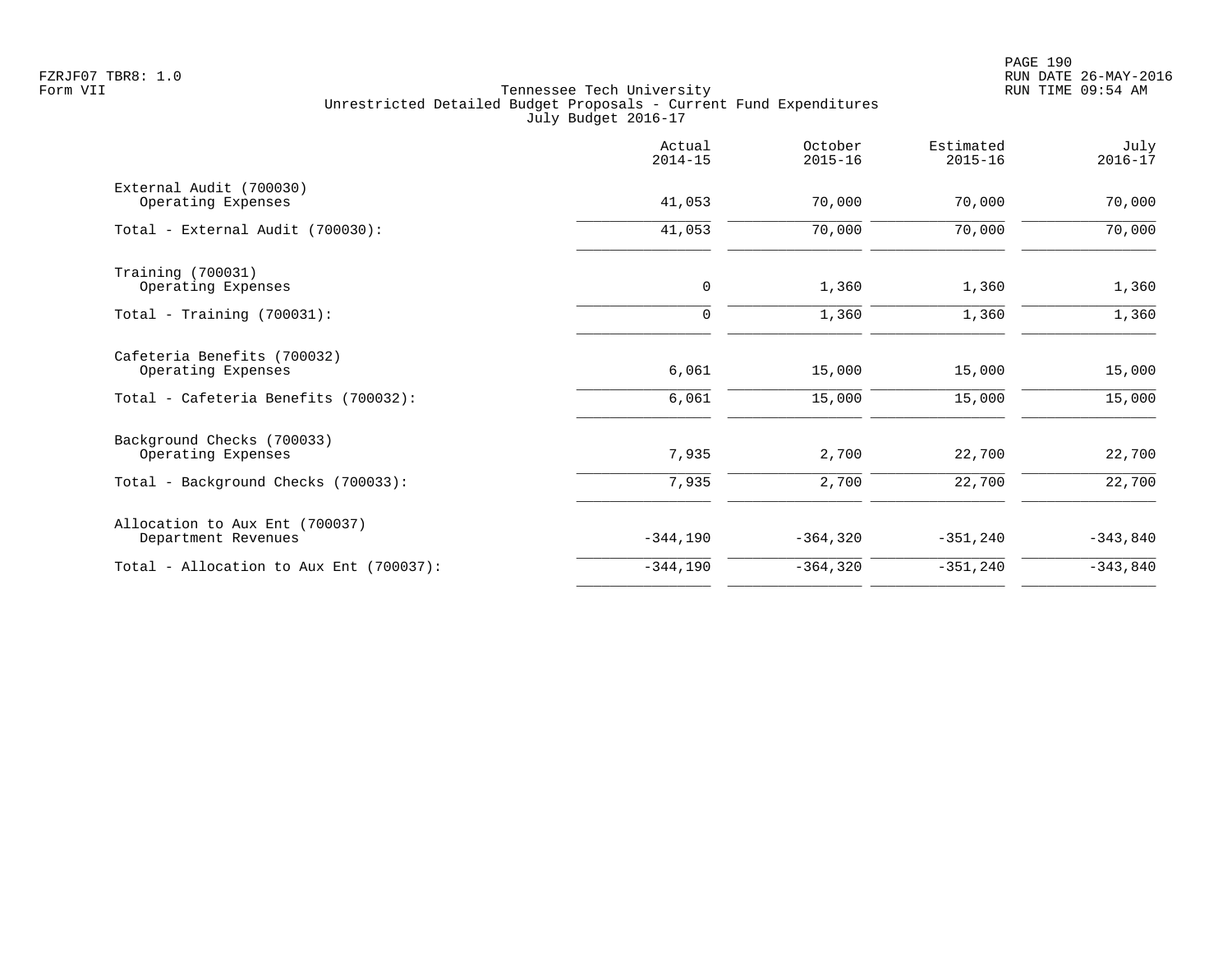|                                                                                                                                                                                                                           | Actual<br>$2014 - 15$                                                                                                  | October<br>$2015 - 16$                                                                                                 | Estimated<br>$2015 - 16$                                                                                                  | July<br>$2016 - 17$                                                                                                 |
|---------------------------------------------------------------------------------------------------------------------------------------------------------------------------------------------------------------------------|------------------------------------------------------------------------------------------------------------------------|------------------------------------------------------------------------------------------------------------------------|---------------------------------------------------------------------------------------------------------------------------|---------------------------------------------------------------------------------------------------------------------|
| Post Office Allocation (700045)<br>Operating Expenses<br>Department Revenues                                                                                                                                              | $\mathbf 0$<br>5,060                                                                                                   | 6,650<br>$\Omega$                                                                                                      | 6,650<br>$\Omega$                                                                                                         | 6,650<br>$\Omega$                                                                                                   |
| Total - Post Office Allocation (700045):                                                                                                                                                                                  | 5,060                                                                                                                  | 6,650                                                                                                                  | 6,650                                                                                                                     | 6,650                                                                                                               |
| System Internal Audit (700061)<br>Operating Expenses                                                                                                                                                                      | 38,800                                                                                                                 | 45,900                                                                                                                 | 45,900                                                                                                                    | 45,900                                                                                                              |
| Total - System Internal Audit (700061):                                                                                                                                                                                   | 38,800                                                                                                                 | 45,900                                                                                                                 | 45,900                                                                                                                    | 45,900                                                                                                              |
| TTU Staff Tuit Maint Reimbursment (700068)<br>Employee Benefits                                                                                                                                                           | 11,610                                                                                                                 | 7,081                                                                                                                  | 7,736                                                                                                                     | 7,736                                                                                                               |
| Total - TTU Staff Tuit Maint Reimbursment (700068):                                                                                                                                                                       | 11,610                                                                                                                 | 7,081                                                                                                                  | 7,736                                                                                                                     | 7,736                                                                                                               |
| Total - Institutional Support (450):                                                                                                                                                                                      |                                                                                                                        |                                                                                                                        |                                                                                                                           |                                                                                                                     |
| Salaries - Administrative<br>Salaries - Academic<br>Salaries - Supporting<br>Salaries - Students<br>Salaries - Professional<br>Employee Benefits<br>Travel<br>Operating Expenses<br>Capital Outlay<br>Department Revenues | 2,340,926<br>158,113<br>2,103,413<br>69,780<br>3,500,005<br>3, 252, 379<br>189,402<br>2,702,157<br>$\Omega$<br>278,763 | 2,745,279<br>153,900<br>1,732,629<br>45,860<br>4,338,309<br>3,478,539<br>110,160<br>4,339,506<br>6,970<br>$-1,512,975$ | 2,746,184<br>160,089<br>1,718,447<br>78,784<br>4,081,865<br>3,541,644<br>160,740<br>4,301,579<br>$\Omega$<br>$-1,580,115$ | 2,796,662<br>4,300<br>1,711,276<br>47,599<br>4,312,933<br>3,527,349<br>80,660<br>3,707,711<br>6,970<br>$-1,328,252$ |
| Total                                                                                                                                                                                                                     | 14,594,938                                                                                                             | 15, 438, 177                                                                                                           | 15,209,217                                                                                                                | 14,867,208                                                                                                          |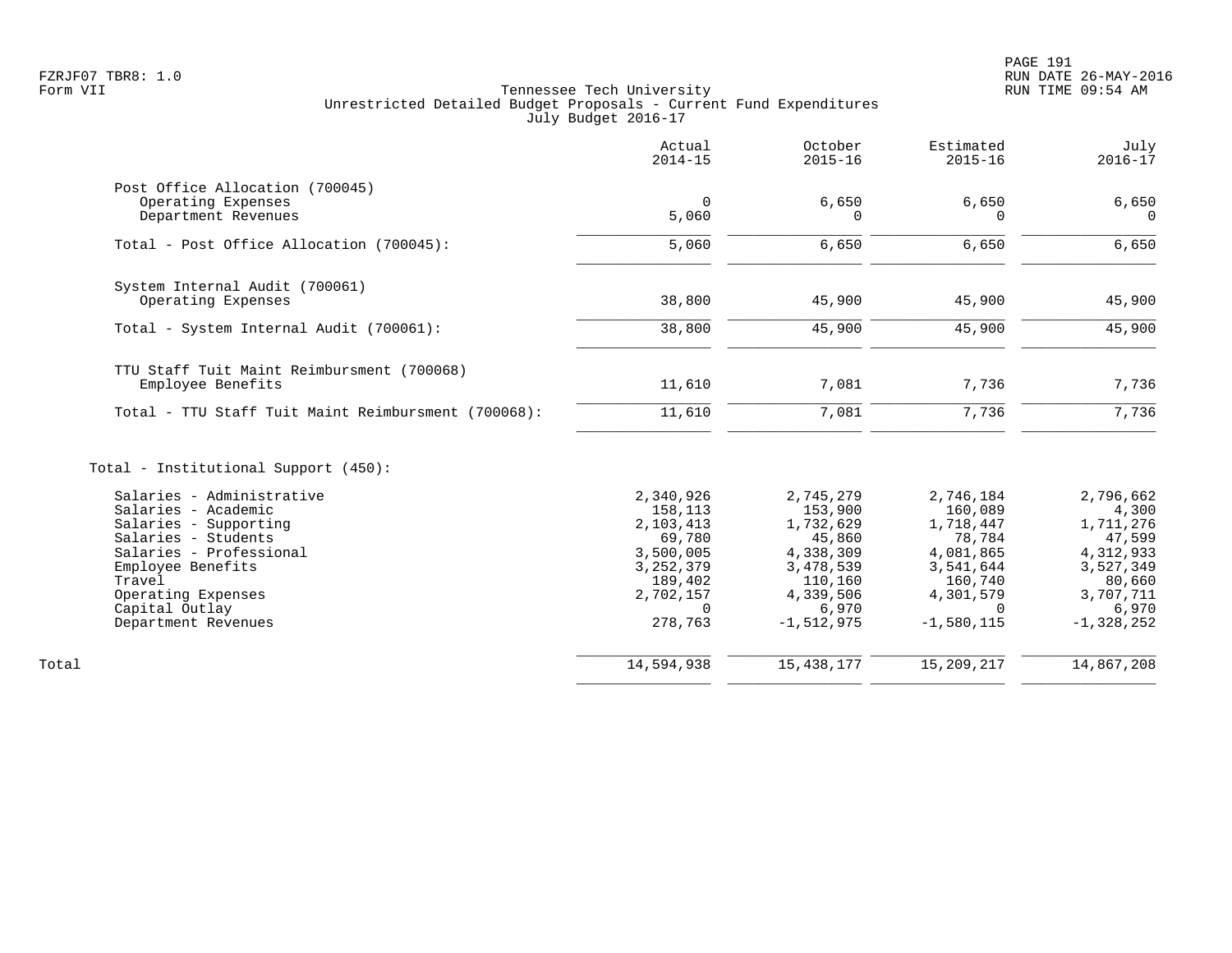|                                                                                                                                                                                                                          | Actual<br>$2014 - 15$                                                                                                  | October<br>$2015 - 16$                                                                                                 | Estimated<br>$2015 - 16$                                                                                                  | July<br>$2016 - 17$                                                                                                 |
|--------------------------------------------------------------------------------------------------------------------------------------------------------------------------------------------------------------------------|------------------------------------------------------------------------------------------------------------------------|------------------------------------------------------------------------------------------------------------------------|---------------------------------------------------------------------------------------------------------------------------|---------------------------------------------------------------------------------------------------------------------|
| Total - Institutional Support (45):                                                                                                                                                                                      |                                                                                                                        |                                                                                                                        |                                                                                                                           |                                                                                                                     |
| Salaries - Administrative<br>Salaries - Academic<br>Salaries - Supporting<br>Salaries - Students<br>Salaries - Professional<br>Employee Benefits<br>Travel<br>Operating Expense<br>Capital Outlay<br>Department Revenues | 2,340,926<br>158,113<br>2,103,413<br>69,780<br>3,500,005<br>3, 252, 379<br>189,402<br>2,702,157<br>$\Omega$<br>278,763 | 2,745,279<br>153,900<br>1,732,629<br>45,860<br>4,338,309<br>3,478,539<br>110,160<br>4,339,506<br>6,970<br>$-1,512,975$ | 2,746,184<br>160,089<br>1,718,447<br>78,784<br>4,081,865<br>3,541,644<br>160,740<br>4,301,579<br>$\Omega$<br>$-1,580,115$ | 2,796,662<br>4,300<br>1,711,276<br>47,599<br>4,312,933<br>3,527,349<br>80,660<br>3,707,711<br>6,970<br>$-1,328,252$ |
| Total                                                                                                                                                                                                                    | 14,594,938                                                                                                             | 15, 438, 177                                                                                                           | 15,209,217                                                                                                                | 14,867,208                                                                                                          |
| Physical Plant (50)<br>Physical Plant (500)<br>Craft Center Security (121771)<br>Salaries - Supporting<br>Salaries - Students<br>Employee Benefits<br>Travel<br>Operating Expenses                                       | $\Omega$<br>0<br>0<br>0<br>$\mathbf 0$                                                                                 | 46,651<br>4,000<br>18,460<br>$-800$<br>900                                                                             | 50,551<br>$\Omega$<br>18,460<br>$-800$<br>3,000                                                                           | 22,891<br>4,000<br>18,460<br>$-800$<br>900                                                                          |
| Total - Craft Center Security (121771):                                                                                                                                                                                  | $\mathbf 0$                                                                                                            | 69,211                                                                                                                 | 71,211                                                                                                                    | 45, 451                                                                                                             |
| Craft Center Property Insur (121772)<br>Operating Expenses                                                                                                                                                               | 37,682                                                                                                                 | 37,700                                                                                                                 | 37,700                                                                                                                    | 37,700                                                                                                              |
| Total - Craft Center Property Insur (121772):                                                                                                                                                                            | 37,682                                                                                                                 | 37,700                                                                                                                 | 37,700                                                                                                                    | 37,700                                                                                                              |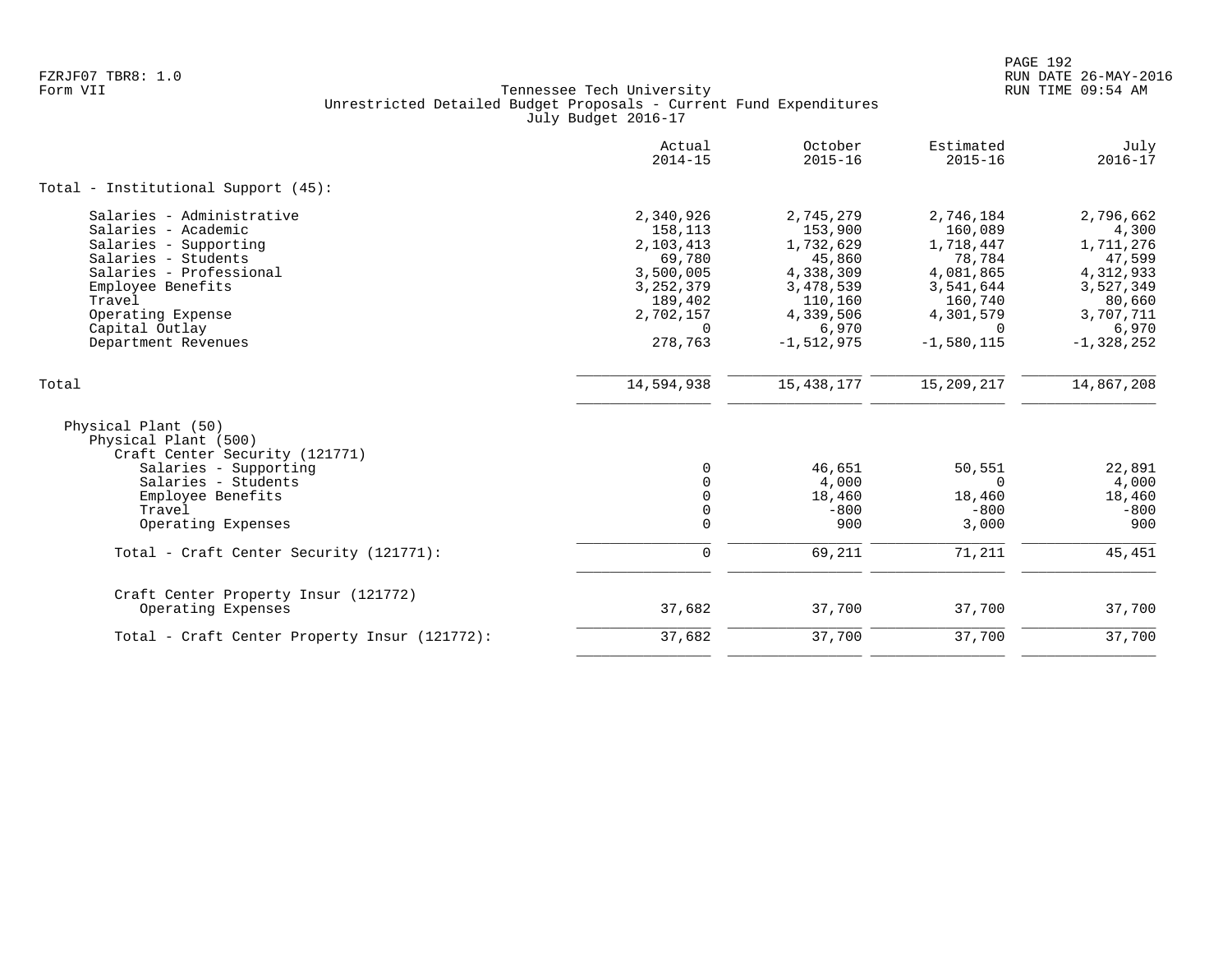|                                                           | Actual<br>$2014 - 15$ | October<br>$2015 - 16$ | Estimated<br>$2015 - 16$ | July<br>$2016 - 17$ |
|-----------------------------------------------------------|-----------------------|------------------------|--------------------------|---------------------|
| M and R Craft Center (121773)                             |                       |                        |                          |                     |
| Salaries - Supporting                                     | 112,663               | 122,263                | 120,663                  | 125,508             |
| Salaries - Students                                       | 18,437                | 3,400                  | 5,000                    | 3,400               |
| Salaries - Professional                                   | 47,230                | 52,294                 | 52,294                   | 52,394              |
| Employee Benefits                                         | 71,492                | 81,960                 | 81,960                   | 81,960              |
| Travel                                                    | $-271$                | 200                    | 200                      | 200                 |
| Operating Expenses                                        | 49,571                | 43,050                 | 45,050                   | 43,050              |
| Total - M and R Craft Center $(121773)$ :                 | 299,122               | 303,167                | 305,167                  | 306,512             |
| Utilities Craft Center (121774)                           |                       |                        |                          |                     |
| Operating Expenses                                        | 225,457               | 260,000                | 260,000                  | 260,000             |
| Total - Utilities Craft Center (121774):                  | 225,457               | 260,000                | 260,000                  | 260,000             |
| Craft Center Repairs and Renov (121775)                   |                       |                        |                          |                     |
| Operating Expenses                                        | 2,570                 | 47,422                 | 73,422                   | 47,422              |
| Total - Craft Center Repairs and Renov (121775):          | 2,570                 | 47,422                 | 73,422                   | 47,422              |
| Federal College Work Study Program (122001)               |                       |                        |                          |                     |
| Salaries - Students                                       | 295                   | 550                    | 550                      | 550                 |
| Total - Federal College Work Study Program (122001):      | 295                   | 550                    | 550                      | 550                 |
|                                                           |                       |                        |                          |                     |
| M and R University Progrms (127604)<br>Operating Expenses | 12,893                | 12,750                 | 12,750                   | 12,750              |
| Total - M and R University Progrms (127604):              | 12,893                | 12,750                 | 12,750                   | 12,750              |
|                                                           |                       |                        |                          |                     |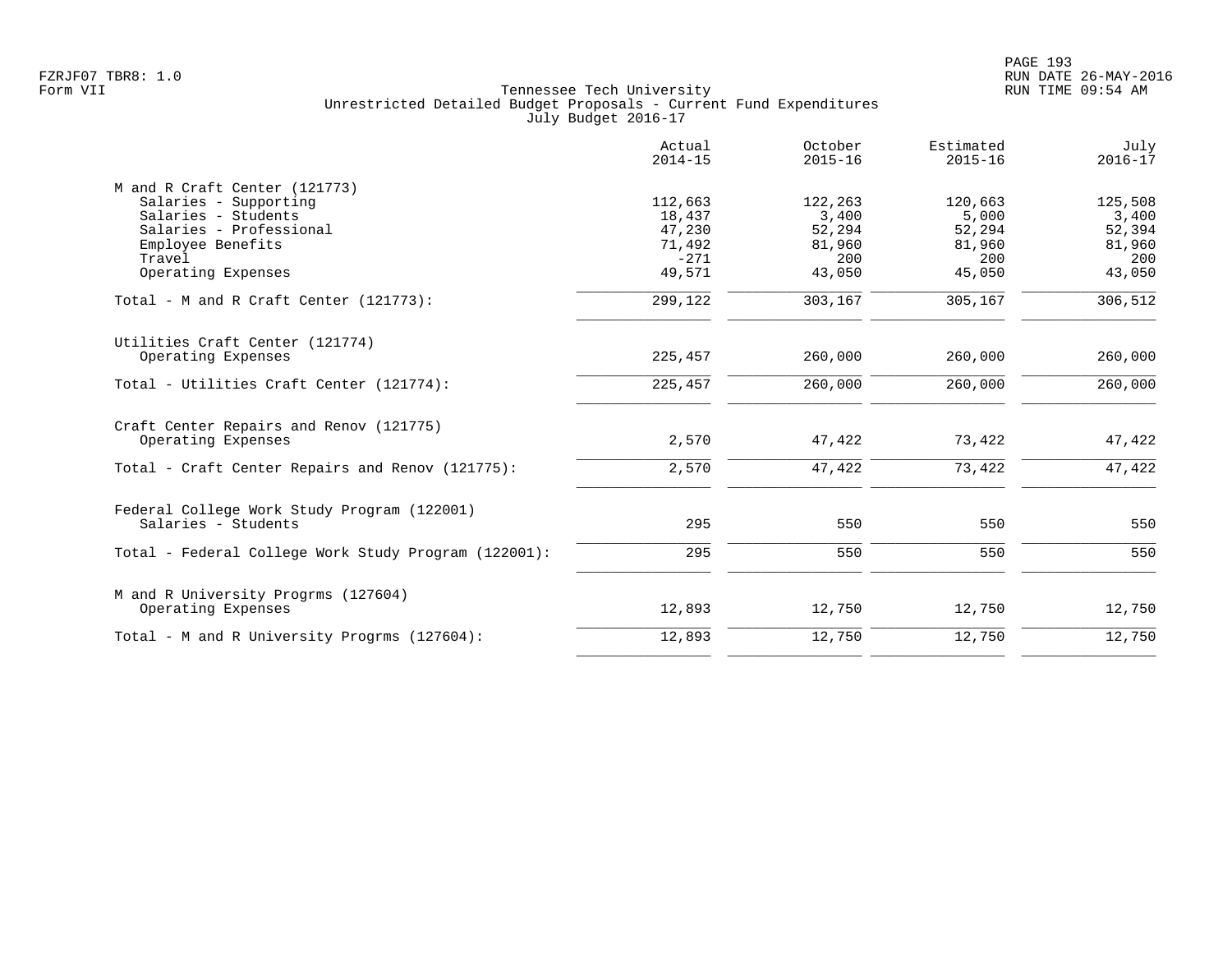|                                                       | Actual<br>$2014 - 15$ | October<br>$2015 - 16$ | Estimated<br>$2015 - 16$ | July<br>$2016 - 17$ |
|-------------------------------------------------------|-----------------------|------------------------|--------------------------|---------------------|
| M and R Ag Pavilion (161001)<br>Salaries - Supporting | 64,697                | 67,834                 | 67,834                   | 68,034              |
| Employee Benefits                                     | 38,089                | 41,720                 | 41,720                   | 41,720              |
| Total - M and R Aq Pavilion $(161001)$ :              | 102,786               | 109,554                | 109,554                  | 109,754             |
| Greenhouse (162002)                                   |                       |                        |                          |                     |
| Employee Benefits<br>Operating Expenses               | $\Omega$<br>2,615     | 720<br>3,500           | 0<br>2,760               | 720<br>3,500        |
| Total - Greenhouse (162002):                          | 2,615                 | 4,220                  | 2,760                    | 4,220               |
| M and R Farm (162004)                                 |                       |                        |                          |                     |
| Operating Expenses                                    | 0                     | 6,650                  | 6,650                    | 6,650               |
| Total - M and R Farm $(162004)$ :                     | $\mathbf 0$           | 6,650                  | 6,650                    | 6,650               |
| University Police (200004)                            |                       |                        |                          |                     |
| Salaries - Supporting                                 | $\Omega$              | 638,403                | 603,873                  | 633,903             |
| Salaries - Students                                   |                       | $\Omega$               | 150                      | $\Omega$            |
| Salaries - Professional<br>Employee Benefits          |                       | 119,908<br>355,200     | 108,918<br>339,100       | 120,308<br>339,100  |
| Travel                                                | $\Omega$              | 2,710                  | 2,710                    | 2,710               |
| Operating Expenses                                    | $\mathbf 0$           | 92,508                 | 122,858                  | 82,590              |
| Total - University Police (200004):                   | $\mathbf 0$           | 1,208,729              | 1,177,609                | 1,178,611           |
|                                                       |                       |                        |                          |                     |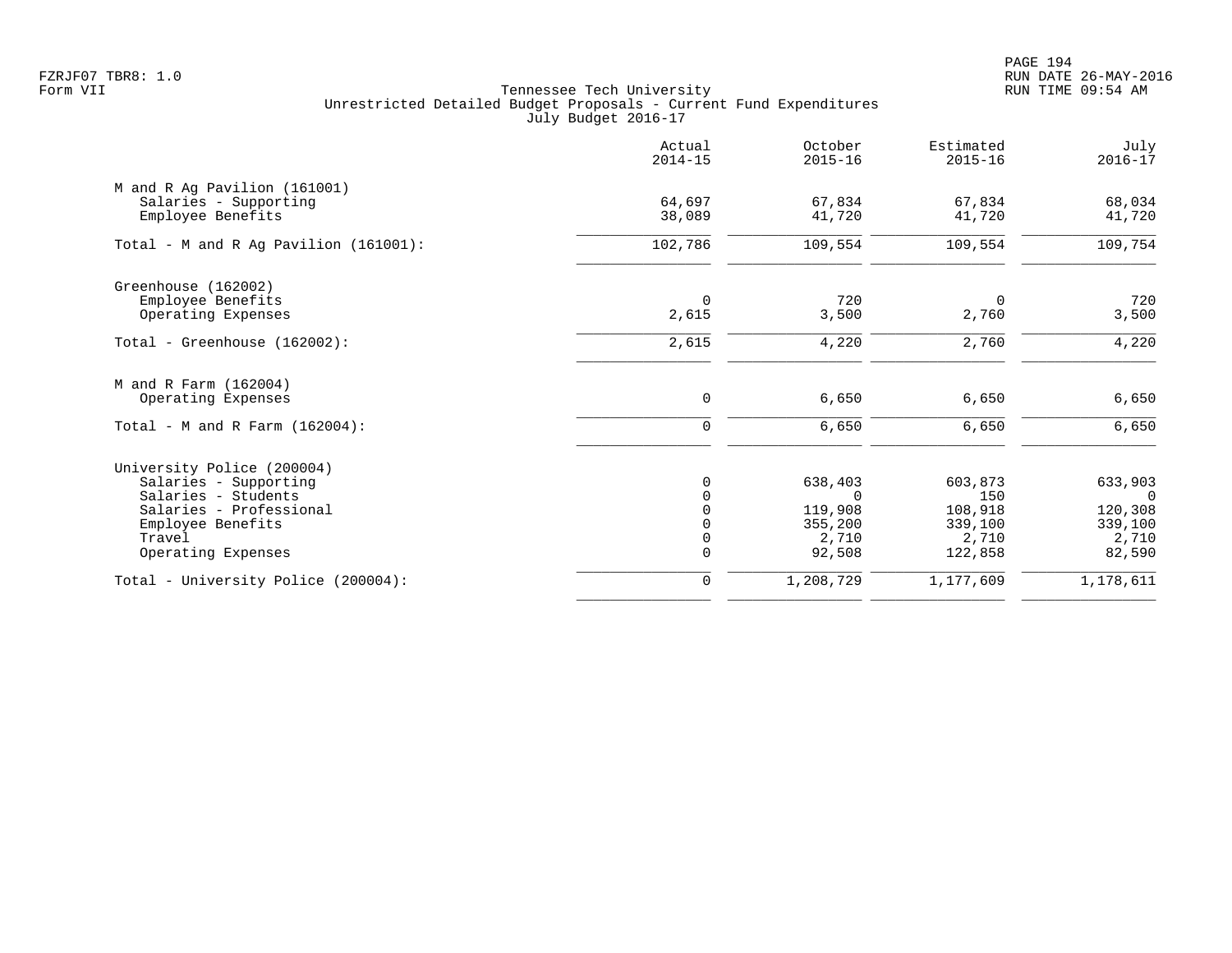|                                                     | Actual<br>$2014 - 15$ | October<br>$2015 - 16$ | Estimated<br>$2015 - 16$ | July<br>$2016 - 17$ |
|-----------------------------------------------------|-----------------------|------------------------|--------------------------|---------------------|
| CHEC Security Services (210010)                     |                       |                        |                          |                     |
| Salaries - Supporting                               | 0                     | 45,233                 | 46,233                   | 45,833              |
| Employee Benefits                                   | $\Omega$              | 16,706                 | 16,706                   | 16,846              |
| Operating Expenses                                  | 0                     | 10,200                 | 10,200                   | 10,200              |
| Department Revenues                                 | $\Omega$              | $-48,093$              | $-48,093$                | $-36, 439$          |
| Total - CHEC Security Services (210010):            | $\mathbf 0$           | 24,046                 | 25,046                   | 36,440              |
| CHEC Bldg Maintenance and Repairs (210012)          |                       |                        |                          |                     |
| Salaries - Supporting                               | $\Omega$              | 15,000                 | 15,000                   | 15,150              |
| Employee Benefits                                   | $\Omega$              | 1,270                  | 1,270                    | 1,325               |
| Operating Expenses                                  | $\mathbf 0$           | 82,046                 | 107,046                  | 82,046              |
| Department Revenues                                 | $\Omega$              | $-65,544$              | $-65,544$                | $-49,260$           |
| Total - CHEC Bldg Maintenance and Repairs (210012): | 0                     | 32,772                 | 57,772                   | 49,261              |
| CHEC Custodial Services (210015)                    |                       |                        |                          |                     |
| Operating Expenses                                  | 0                     | 76,000                 | 51,000                   | 76,000              |
| Department Revenues                                 | $\mathbf 0$           | $-50.667$              | $-50.667$                | $-38,000$           |
| Total - CHEC Custodial Services (210015):           | $\mathbf 0$           | 25,333                 | 333                      | 38,000              |
| CHEC Landscapting and Grounds (210016)              |                       |                        |                          |                     |
| Operating Expenses                                  | 0                     | 18,700                 | 18,700                   | 18,700              |
| Department Revenues                                 | $\mathbf 0$           | $-12,467$              | $-12,467$                | $-9,350$            |
| Total - CHEC Landscapting and Grounds (210016):     | $\mathbf 0$           | 6,233                  | 6,233                    | 9,350               |
|                                                     |                       |                        |                          |                     |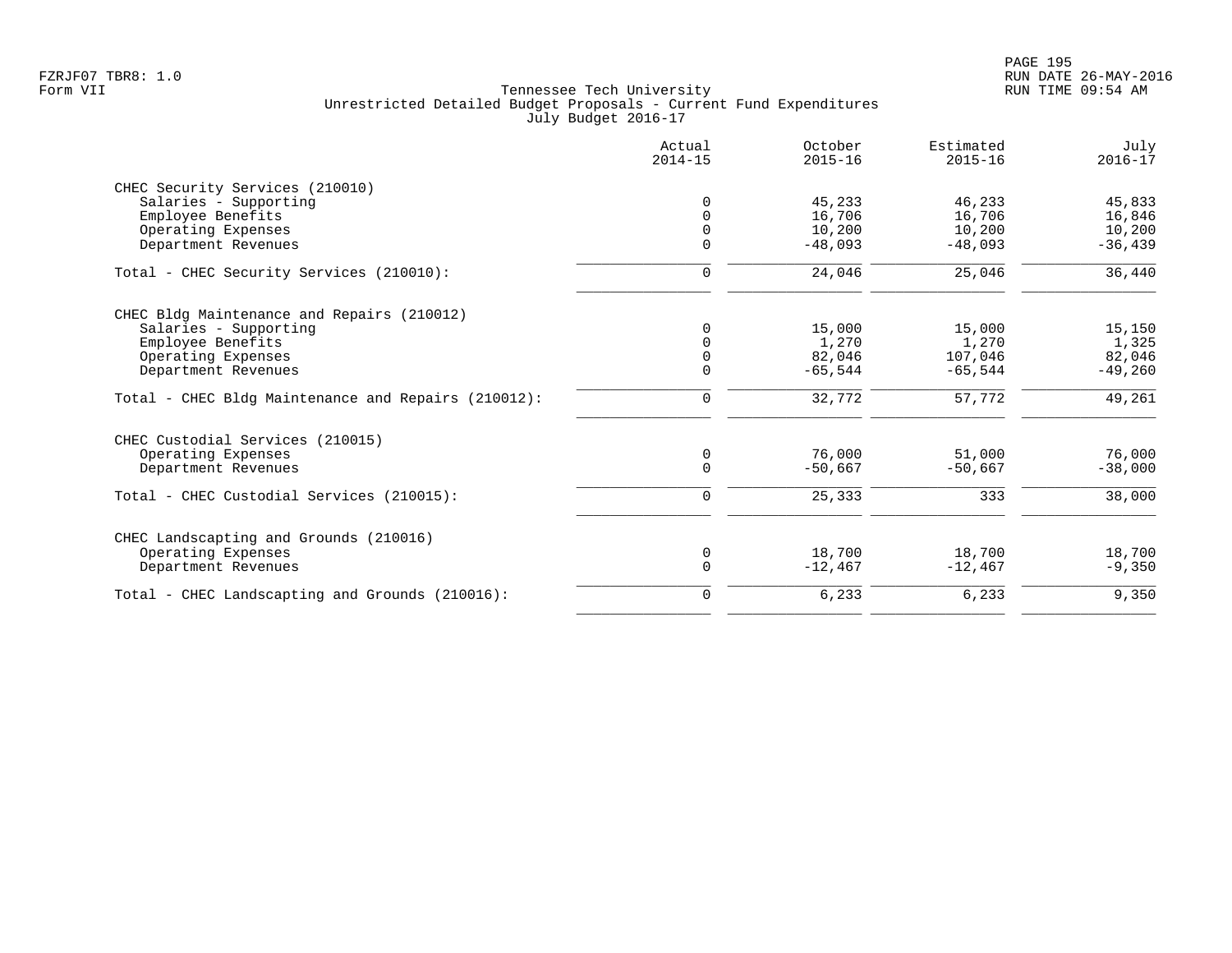PAGE 196 FZRJF07 TBR8: 1.0 RUN DATE 26-MAY-2016

|                                             | Actual<br>$2014 - 15$ | October<br>$2015 - 16$ | Estimated<br>$2015 - 16$ | July<br>$2016 - 17$ |
|---------------------------------------------|-----------------------|------------------------|--------------------------|---------------------|
| CHEC Utilities (210017)                     |                       |                        |                          |                     |
| Operating Expenses                          | $\mathbf 0$           | 112,400                | 112,400                  | 112,400             |
| Department Revenues                         | $\mathbf 0$           | $-74,933$              | $-74,933$                | $-56,200$           |
| Total - CHEC Utilities (210017):            | $\mathbf 0$           | 37,467                 | 37,467                   | 56,200              |
| CHEC Parking (210018)                       |                       |                        |                          |                     |
| Operating Expenses                          | 0                     | 5,000                  | 5,000                    | 5,000               |
| Total - CHEC Parking (210018):              | $\mathbf 0$           | 5,000                  | 5,000                    | 5,000               |
| Central Receiving (221005)                  |                       |                        |                          |                     |
| Salaries - Supporting                       | 28,756                | 30,867                 | 30,977                   | 30,967              |
| Salaries - Students                         | 1,712                 | 6,000                  | 15,300                   | 6,000               |
| Employee Benefits                           | 15,813                | 19,600                 | 19,600                   | 19,600              |
| Operating Expenses                          | 3,489                 | 3,680                  | 3,680                    | 3,680               |
| Total - Central Receiving (221005):         | 49,770                | 60,147                 | 69,557                   | 60,247              |
| Facilities Administration (241000)          |                       |                        |                          |                     |
| Salaries - Administrative                   | 110,090               | 117,389                | 117,389                  | 117,489             |
| Salaries - Supporting                       | 127,909               | 133,662                | 125,352                  | 150,147             |
| Salaries - Students                         | $\Omega$              | 6,820                  | 6,820                    | 6,820               |
| Salaries - Professional                     | 257,709               | 420,160                | 357,550                  | 391,477             |
| Employee Benefits                           | 168,135               | 195,450                | 195,450                  | 195,450             |
| Travel<br>Operating Expenses                | 11,359<br>117,279     | 5,230<br>113,818       | 5,230<br>119,998         | 5,230<br>109,573    |
|                                             |                       |                        |                          |                     |
| Total - Facilities Administration (241000): | 792,481               | 992,529                | 927,789                  | 976,186             |
|                                             |                       |                        |                          |                     |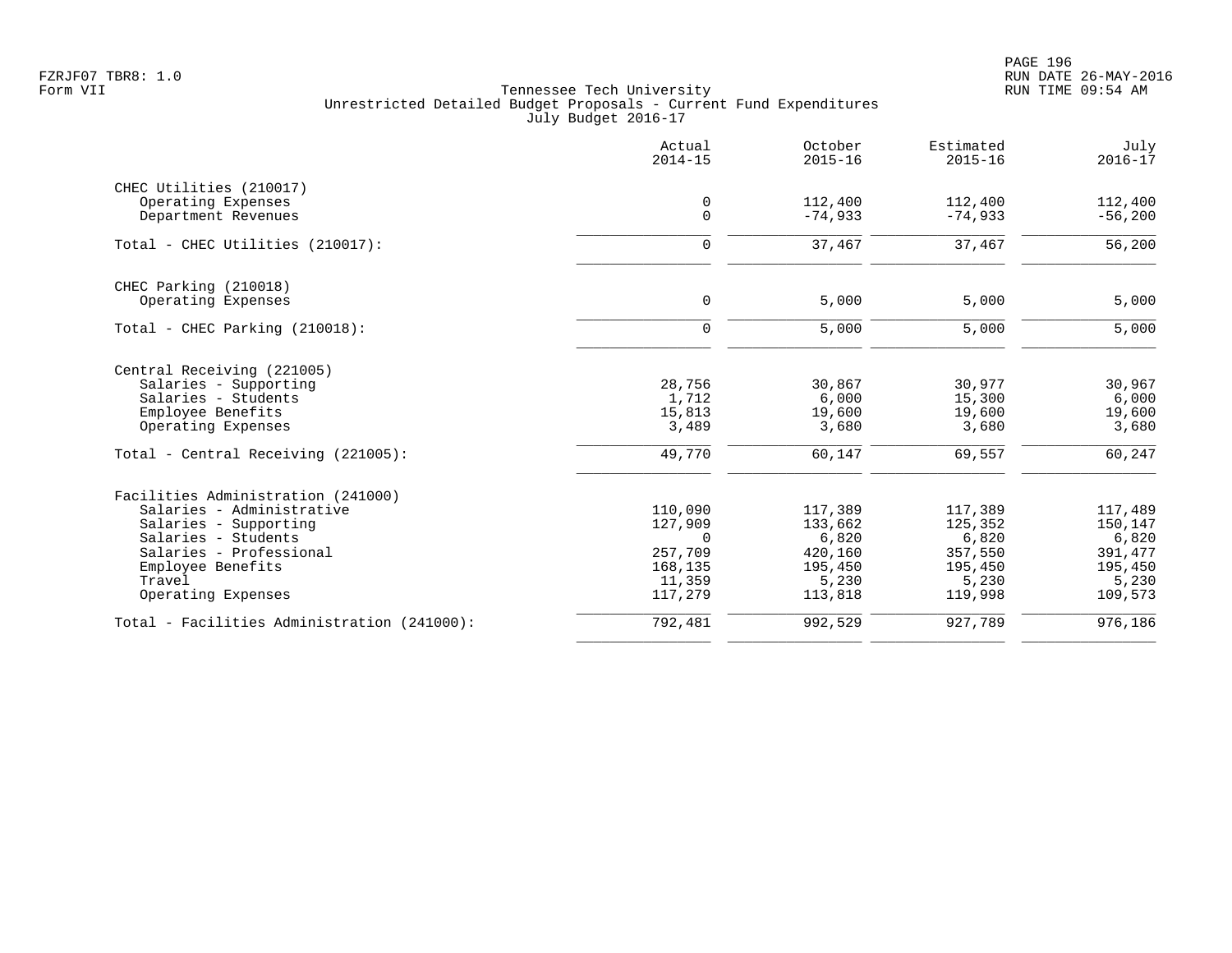|                                              | Actual<br>$2014 - 15$ | October<br>$2015 - 16$ | Estimated<br>$2015 - 16$ | July<br>$2016 - 17$      |
|----------------------------------------------|-----------------------|------------------------|--------------------------|--------------------------|
| Vehicle Maintenance (241001)<br>Travel       | $\mathbf 0$           | 7,500                  | $\mathbf 0$              | $\mathsf{O}$             |
| Operating Expenses                           | 4,862                 | 15,000                 | 3,000                    | 22,500                   |
| Total - Vehicle Maintenance (241001):        | 4,862                 | 22,500                 | 3,000                    | 22,500                   |
| Property Insurance (241002)                  |                       |                        |                          |                          |
| Operating Expenses                           | 294,818               | 294,800                | 294,800                  | 294,800                  |
| Total - Property Insurance (241002):         | 294,818               | 294,800                | 294,800                  | 294,800                  |
| Facilities Development Fee (241003)          |                       |                        |                          |                          |
| Operating Expenses                           | 134,100               | 134,100                | 170,800                  | 170,800                  |
| Total - Facilities Development Fee (241003): | 134,100               | 134,100                | 170,800                  | 170,800                  |
| Alumni Building Operations (241004)          |                       |                        |                          |                          |
| Operating Expenses                           | 5,591                 | $\mathbf 0$            | 0                        | $\mathbf 0$              |
| Total - Alumni Building Operations (241004): | 5,591                 | $\Omega$               | $\Omega$                 | $\Omega$                 |
| Maintenance and Repairs (251000)             |                       |                        |                          |                          |
| Salaries - Supporting<br>Salaries - Students | 661,339<br>448        | 764,595<br>$\Omega$    | 718,885<br>6,360         | 64,890<br>$\overline{0}$ |
| Salaries - Professional                      | 61,097                | 65,570                 | 62,000                   | 62,099                   |
| Employee Benefits                            | 411,942               | 422,005                | 403,605                  | 403,605                  |
| Travel                                       | 7,884                 | 1,000                  | 1,460                    | 1,000                    |
| Operating Expenses<br>Department Revenues    | 724,127<br>$-123$     | 366,123<br>$-9,000$    | 417,278<br>$-9,000$      | 8,410<br>$-9,000$        |
| Total - Maintenance and Repairs (251000):    | 1,866,714             | 1,610,293              | 1,600,588                | 531,004                  |
|                                              |                       |                        |                          |                          |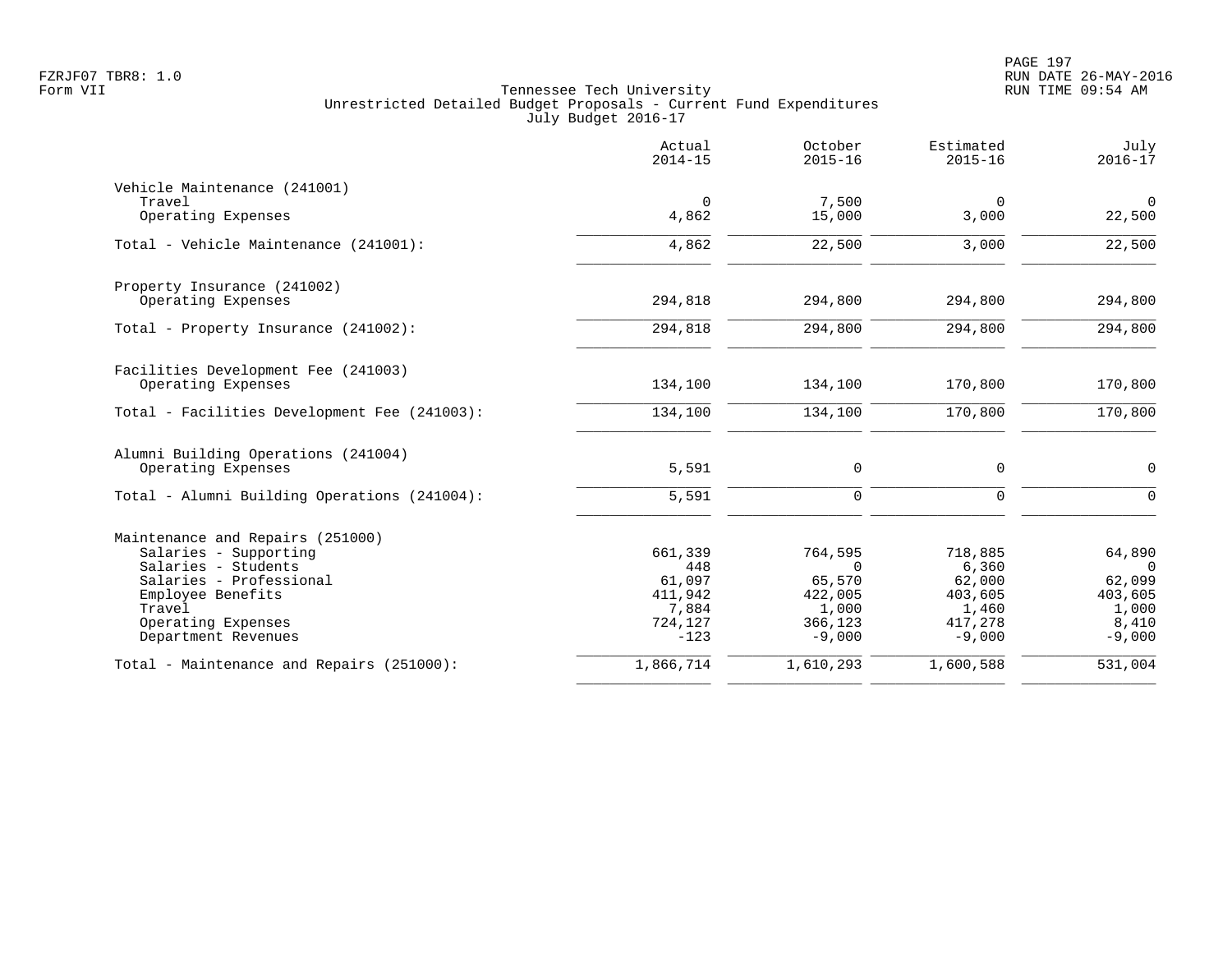|                                                 | Actual<br>$2014 - 15$ | October<br>$2015 - 16$ | Estimated<br>$2015 - 16$ | July<br>$2016 - 17$ |
|-------------------------------------------------|-----------------------|------------------------|--------------------------|---------------------|
| M and R Projects (251001)<br>Operating Expenses | 350,576               | 457,128                | 562,788                  | $\mathsf{O}$        |
|                                                 |                       |                        |                          |                     |
| Total - M and R Projects (251001):              | 350,576               | 457,128                | 562,788                  | $\Omega$            |
| American Disability Act (251002)                |                       |                        |                          |                     |
| Operating Expenses                              | 6,510                 | 10,000                 | 10,000                   | 10,000              |
| Capital Outlay                                  | 1,037                 | 0                      | 0                        | 0                   |
| Total - American Disability Act (251002):       | 7,547                 | 10,000                 | 10,000                   | 10,000              |
| Fire Alarm System (251004)                      |                       |                        |                          |                     |
| Operating Expenses                              | 89,629                | 70,000                 | 139,650                  | 70,000              |
| Total - Fire Alarm System (251004):             | 89,629                | 70,000                 | 139,650                  | 70,000              |
| Building Controls (251005)                      |                       |                        |                          |                     |
| Salaries - Supporting                           | 0                     | $\mathbf 0$            | 0                        | 40,296              |
| Operating Expenses                              | 24,043                | 25,000                 | 25,000                   | 75,000              |
| Total - Building Controls (251005):             | 24,043                | 25,000                 | 25,000                   | 115,296             |
| M and R HVAC (251006)                           |                       |                        |                          |                     |
| Salaries - Supporting                           | 287,529               | 362,811                | 299,431                  | 324,429             |
| Salaries - Students                             | $\Omega$              | $\Omega$               | 4,630                    | $\Omega$            |
| Salaries - Professional                         | 35,432                | 37,005                 | 37,005                   | 37,005              |
| Employee Benefits                               | 171,372               | 189,260                | 189,260                  | 189,260             |
| Travel                                          | 999                   | $\Omega$               | 5,385                    | $\Omega$            |
| Operating Expenses<br>Department Revenues       | 360,792<br>$-50$      | 161,468<br>$\Omega$    | 229,398<br>$\cap$        | 140,760<br>$\Omega$ |
| Total - M and R HVAC $(251006)$ :               | 856,074               | 750,544                | 765,109                  | 691,454             |
|                                                 |                       |                        |                          |                     |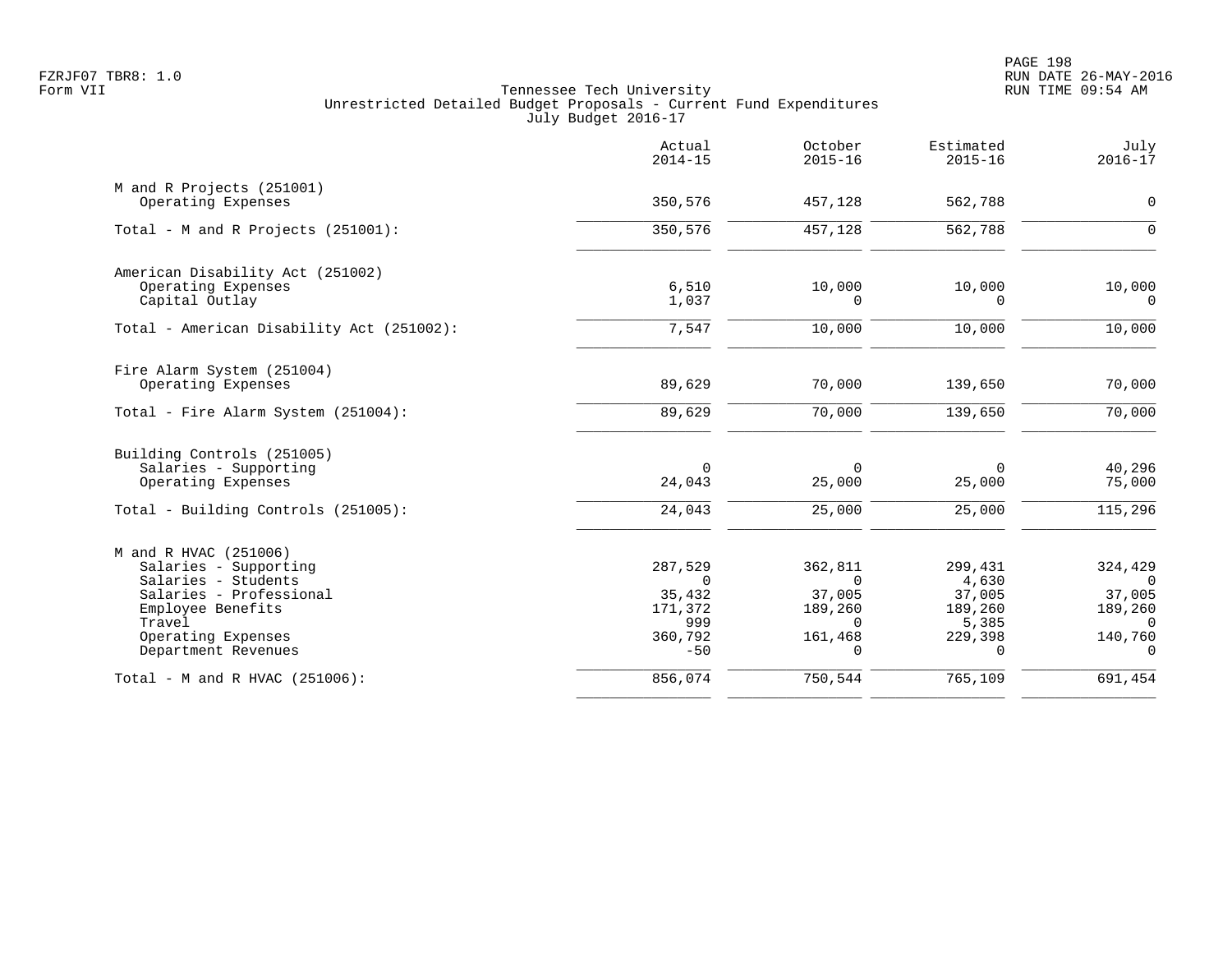|                                                                                                                    | Actual<br>$2014 - 15$                     | October<br>$2015 - 16$ | Estimated<br>$2015 - 16$        | July<br>$2016 - 17$          |
|--------------------------------------------------------------------------------------------------------------------|-------------------------------------------|------------------------|---------------------------------|------------------------------|
| Stores for Reissue (251007)<br>Operating Expenses                                                                  | 195,600                                   | 290,000                | 290,000                         | 290,000                      |
| Total - Stores for Reissue (251007):                                                                               | 195,600                                   | 290,000                | 290,000                         | 290,000                      |
| Stores for Reissue Transfer In (251008)<br>Operating Expenses<br>Department Revenues                               | $-198,998$<br>$\Omega$                    | $\Omega$<br>$-290,000$ | $-290,000$                      | $\Omega$<br>$-290,000$       |
| Total - Stores for Reissue Transfer In (251008):                                                                   | $-198,998$                                | $-290,000$             | $-290,000$                      | $-290,000$                   |
| $M & R - Carpentry (251015)$<br>Salaries - Supporting<br>Operating Expenses<br>Total - M & R - Carpentry (251015): | $\mathbf 0$<br>$\mathbf 0$<br>$\mathbf 0$ | 0<br>0<br>0            | 0<br>$\mathbf 0$<br>$\mathbf 0$ | 191,136<br>93,800<br>284,936 |
| $M & R - Electrical (251016)$<br>Salaries - Supporting                                                             | 0                                         | 0                      | 0                               | 175,004                      |
| Operating Expenses<br>Total - $M & R - Electrical (251016)$ :                                                      | $\Omega$<br>$\mathbf 0$                   | $\mathbf 0$<br>0       | $\Omega$<br>0                   | 33,500<br>208,504            |
| $M & R - Locksmith (251017)$<br>Salaries - Supporting<br>Operating Expenses                                        | 0<br>$\Omega$                             | 0<br>0                 | 0<br>$\mathbf 0$                | 34,890<br>33,500             |
| Total - M & R - Locksmith $(251017)$ :                                                                             | $\mathbf 0$                               | 0                      | $\mathbf 0$                     | 68,390                       |
|                                                                                                                    |                                           |                        |                                 |                              |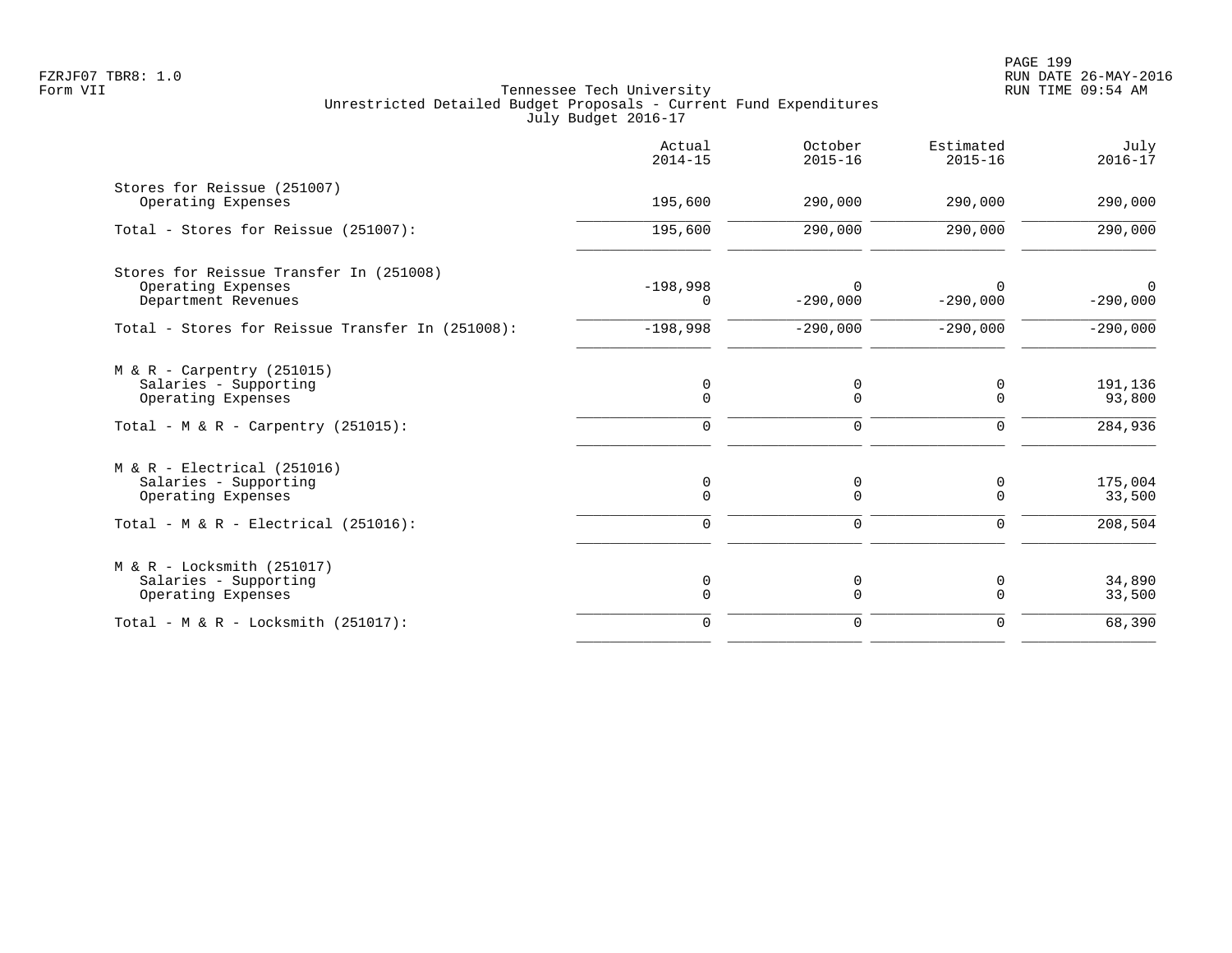PAGE 200 FZRJF07 TBR8: 1.0 RUN DATE 26-MAY-2016

|                                         | Actual<br>$2014 - 15$ | October<br>$2015 - 16$ | Estimated<br>$2015 - 16$ | July<br>$2016 - 17$ |
|-----------------------------------------|-----------------------|------------------------|--------------------------|---------------------|
| $M & R - Massonry (251018)$             |                       |                        |                          |                     |
| Salaries - Supporting                   | $\mathbf 0$           | 0                      | 0                        | 40,994              |
| Operating Expenses                      | $\mathbf 0$           | $\mathbf 0$            | $\Omega$                 | 67,000              |
| Total - M & R - Masonry $(251018)$ :    | $\mathbf 0$           | 0                      | $\mathbf 0$              | 107,994             |
| $M & R - \text{Pairting} (251019)$      |                       |                        |                          |                     |
| Salaries - Supporting                   | $\mathbf 0$           | 0                      | $\mathbf 0$              | 118,243             |
| Operating Expenses                      | $\mathbf 0$           | $\Omega$               | $\mathbf 0$              | 33,500              |
| Total - M & R - Painting $(251019)$ :   | $\Omega$              | $\mathbf 0$            | $\Omega$                 | 151,743             |
| $M & R - Plumbing (251020)$             |                       |                        |                          |                     |
| Salaries - Supporting                   | $\mathsf{O}$          | 0                      | 0                        | 137,350             |
| Operating Expenses                      | $\mathbf 0$           | $\mathbf 0$            | $\Omega$                 | 73,700              |
| Total - M & R - Plumbing $(251020)$ :   | $\mathbf 0$           | 0                      | $\mathbf 0$              | 211,050             |
| $M & R - Heat Plant (251021)$           |                       |                        |                          |                     |
| Salaries - Supporting                   | 0                     | 0                      | $\mathbf 0$              | 227,210             |
| Salaries - Professional                 | 0                     | 0                      | $\mathbf 0$              | 2,200               |
| Operating Expenses                      | $\Omega$              | $\Omega$               | $\Omega$                 | 100,000             |
| Total - M & R - Heat Plant $(251021)$ : | $\mathbf 0$           | $\mathbf 0$            | $\Omega$                 | 329,410             |
| Custodial Services (255000)             |                       |                        |                          |                     |
| Salaries - Supporting                   | 78,880                | 102,808                | 68,568                   | 85,932              |
| Employee Benefits                       | 47,183                | 49,000                 | 49,000                   | 49,000              |
| Travel                                  | 230                   | $\Omega$               | 730                      | $\Omega$            |
| Operating Expenses                      | 1,361,667             | 1,256,520              | 1,269,230                | 1,245,266           |
| Total - Custodial Services (255000):    | 1,487,960             | 1,408,328              | 1,387,528                | 1,380,198           |
|                                         |                       |                        |                          |                     |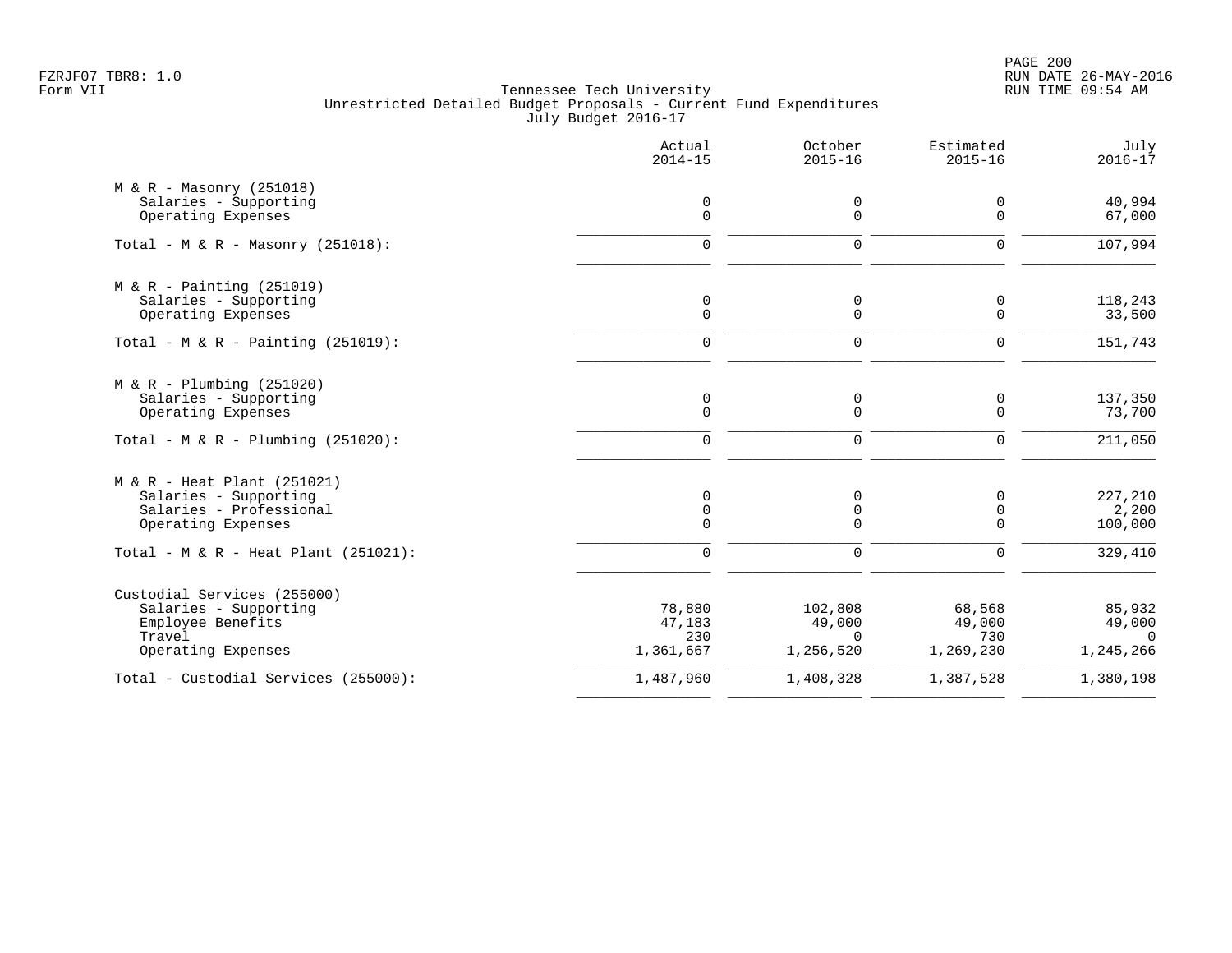|                                                     | Actual<br>$2014 - 15$ | October<br>$2015 - 16$ | Estimated<br>$2015 - 16$ | July<br>$2016 - 17$ |
|-----------------------------------------------------|-----------------------|------------------------|--------------------------|---------------------|
| Recycling (255003)                                  |                       |                        |                          |                     |
| Salaries - Supporting                               | 2,316                 |                        | 1,780                    | 0                   |
| Salaries - Students                                 | 8,348                 | 0                      | 2,680                    | $\mathsf{O}$        |
| Employee Benefits                                   | 270                   | $\Omega$               | $\Omega$                 | $\Omega$            |
| Operating Expenses                                  | 12,530                | 22,000                 | 9,000                    | 22,000              |
| Total - Recycling $(255003)$ :                      | 23,464                | 22,000                 | 13,460                   | 22,000              |
| Special Event Cost Center (255004)                  |                       |                        |                          |                     |
| Employee Benefits                                   | $\Omega$              | 2,000                  | 2,000                    | 2,000               |
| Operating Expenses                                  | 47,972                | 173,000                | 173,000                  | 148,000             |
| Total - Special Event Cost Center (255004):         | 47,972                | 175,000                | 175,000                  | 150,000             |
| Outside Special Event Cost Center (255007)          |                       |                        |                          |                     |
| Operating Expenses                                  | 13,784                | 16,699                 | 16,699                   | 16,699              |
| Total - Outside Special Event Cost Center (255007): | 13,784                | 16,699                 | 16,699                   | 16,699              |
| Utilities Admin (260000)                            |                       |                        |                          |                     |
| Salaries - Supporting                               | 230,327               | 249,900                | 257,540                  | 23,290              |
| Salaries - Professional                             | 37,432                | 39,104                 | 39,104                   | 37,004              |
| Employee Benefits                                   | 138,641               | 154,350                | 154,350                  | 154,350             |
| Travel                                              | $\Omega$              | 500                    | 730                      | 500                 |
| Operating Expenses                                  | 82,622                | 160,220                | 136,595                  | 29,500              |
| Total - Utilities Admin (260000):                   | 489,022               | 604,074                | 588,319                  | 244,644             |
|                                                     |                       |                        |                          |                     |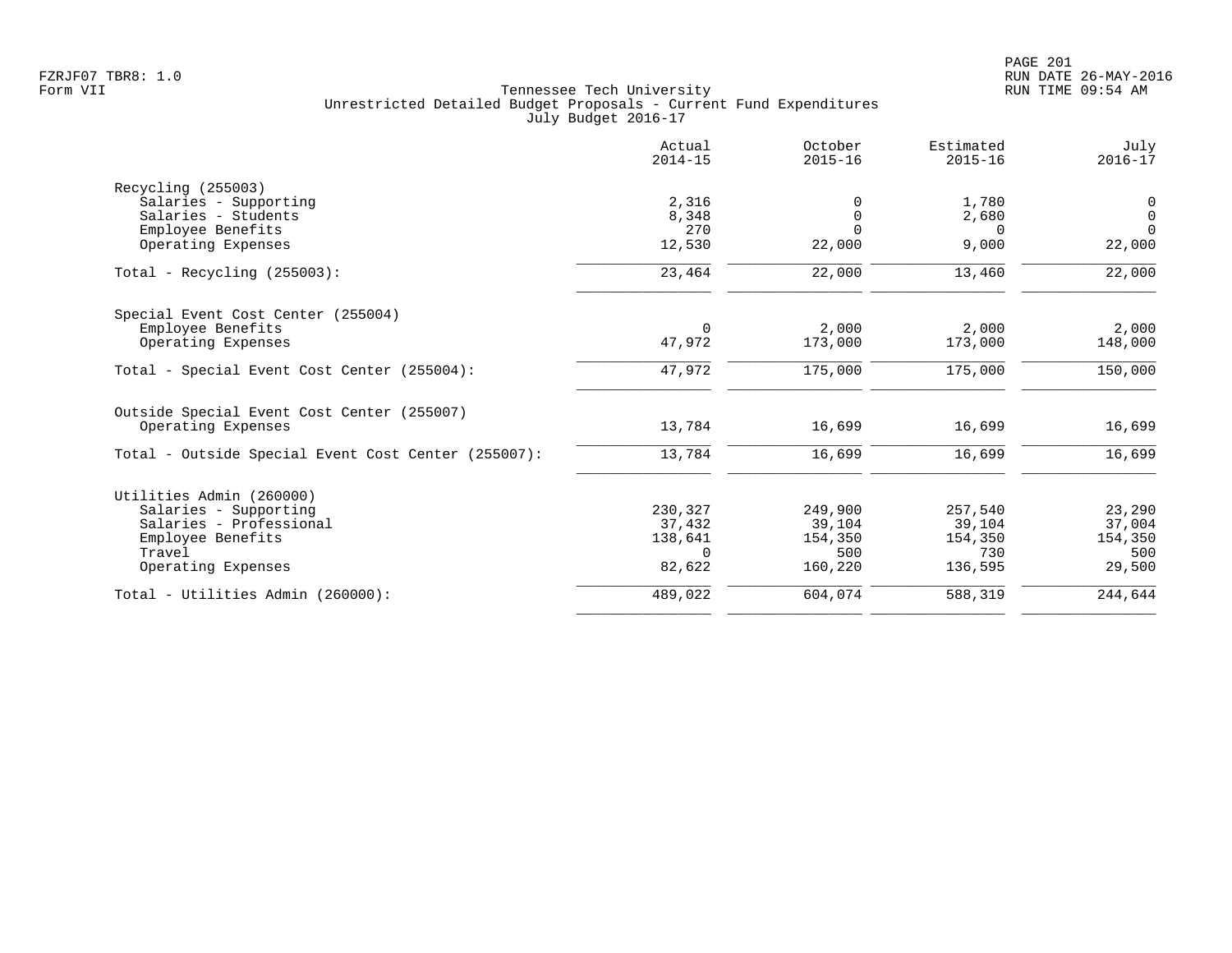|                                                                                                                                                | Actual<br>$2014 - 15$                      | October<br>$2015 - 16$                      | Estimated<br>$2015 - 16$                    | July<br>$2016 - 17$                         |
|------------------------------------------------------------------------------------------------------------------------------------------------|--------------------------------------------|---------------------------------------------|---------------------------------------------|---------------------------------------------|
| Utilities Main Campus (260001)<br>Operating Expenses                                                                                           | 5,138,464                                  | 5,627,400                                   | 5,627,400                                   | 5,627,400                                   |
| Total - Utilities Main Campus (260001):                                                                                                        | 5,138,464                                  | 5,627,400                                   | 5,627,400                                   | 5,627,400                                   |
| Utilities Farm (260002)<br>Operating Expenses                                                                                                  | 42,548                                     | 51,680                                      | 51,680                                      | 51,680                                      |
| Total - Utilities Farm (260002):                                                                                                               | 42,548                                     | 51,680                                      | 51,680                                      | 51,680                                      |
| Utilities Ag Pavilion (260003)<br>Operating Expenses                                                                                           | 51,272                                     | 106,600                                     | 106,600                                     | 106,600                                     |
| Total - Utilities Aq Pavilion (260003):                                                                                                        | 51,272                                     | 106,600                                     | 106,600                                     | 106,600                                     |
| SAF Sustainable Campus Fee (260004)<br>Salaries - Students<br>Employee Benefits<br>Operating Expenses<br>Capital Outlay<br>Department Revenues | 21,198<br>57<br>85,720<br>18,901<br>$-182$ | $\Omega$<br>700<br>505,212<br>0<br>$\Omega$ | $\Omega$<br>700<br>505,786<br>0<br>$\Omega$ | $\Omega$<br>700<br>153,733<br>0<br>$\Omega$ |
| Total - SAF Sustainable Campus Fee (260004):                                                                                                   | 125,694                                    | 505,912                                     | 506,486                                     | 154,433                                     |
| Utilities TVA Energy Reimb (260005)<br>Operating Expenses                                                                                      | $-261,624$                                 | $-260,000$                                  | $-260,000$                                  | $-260,000$                                  |
| Total - Utilities TVA Energy Reimb (260005):                                                                                                   | $-261,624$                                 | $-260,000$                                  | $-260,000$                                  | $-260,000$                                  |
|                                                                                                                                                |                                            |                                             |                                             |                                             |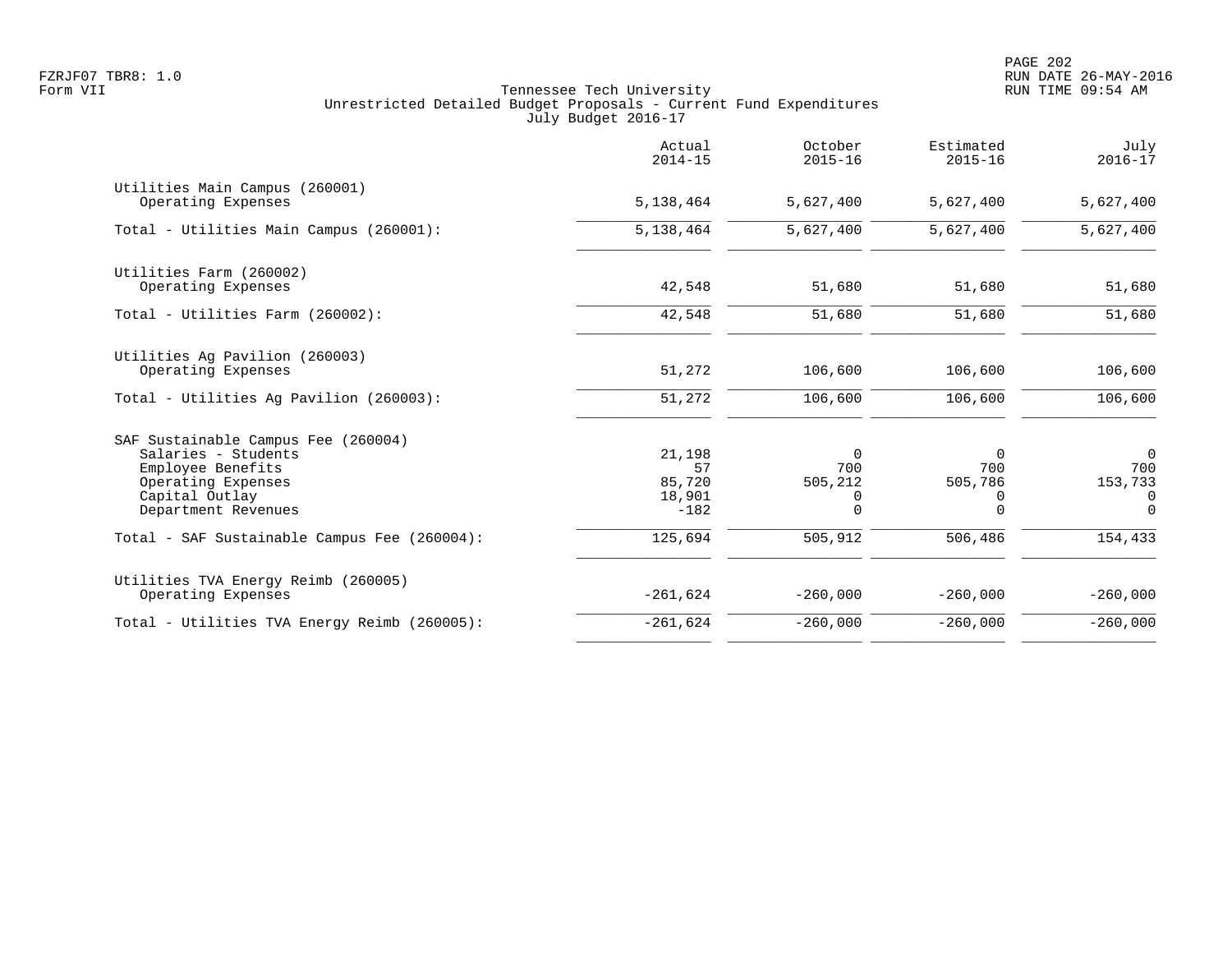PAGE 203 FZRJF07 TBR8: 1.0 RUN DATE 26-MAY-2016

|                                                                                                                                                                          | Actual<br>$2014 - 15$                                        | October<br>$2015 - 16$                                         | Estimated<br>$2015 - 16$                                      | July<br>$2016 - 17$                                          |
|--------------------------------------------------------------------------------------------------------------------------------------------------------------------------|--------------------------------------------------------------|----------------------------------------------------------------|---------------------------------------------------------------|--------------------------------------------------------------|
| Utilities TVA Energy Exp (260006)<br>Operating Expenses                                                                                                                  | 79,439                                                       | 111,800                                                        | 111,800                                                       | 111,800                                                      |
| Total - Utilities TVA Energy Exp (260006):                                                                                                                               | 79,439                                                       | 111,800                                                        | 111,800                                                       | 111,800                                                      |
| Utilities Alumni Building (260007)<br>Operating Expenses                                                                                                                 | 2,799                                                        | 30,000                                                         | 30,000                                                        | 30,000                                                       |
| Total - Utilities Alumni Building (260007):                                                                                                                              | 2,799                                                        | 30,000                                                         | 30,000                                                        | 30,000                                                       |
| Sustainability Office (260008)<br>Salaries - Professional<br>Employee Benefits<br>Total - Sustainability Office (260008):                                                | $\mathbf 0$<br>$\Omega$<br>$\mathbf 0$                       | 55,000<br>6,500<br>61,500                                      | 71,690<br>11,700<br>83,390                                    | 72,288<br>11,700<br>83,988                                   |
| Grounds Roads and Walks (265000)<br>Salaries - Supporting<br>Salaries - Students<br>Salaries - Professional<br>Employee Benefits<br>Operating Expenses<br>Capital Outlay | 407,200<br>10,630<br>58,324<br>248,906<br>70,347<br>$-1,037$ | 456,178<br>$\Omega$<br>59,114<br>262,019<br>68,380<br>$\Omega$ | 464,708<br>21,740<br>59,114<br>262,019<br>130,375<br>$\Omega$ | 12,620<br>$\Omega$<br>59,414<br>262,019<br>5,000<br>$\Omega$ |
| Total - Grounds Roads and Walks (265000):                                                                                                                                | 794,370                                                      | 845,691                                                        | 937,956                                                       | 339,053                                                      |
|                                                                                                                                                                          |                                                              |                                                                |                                                               |                                                              |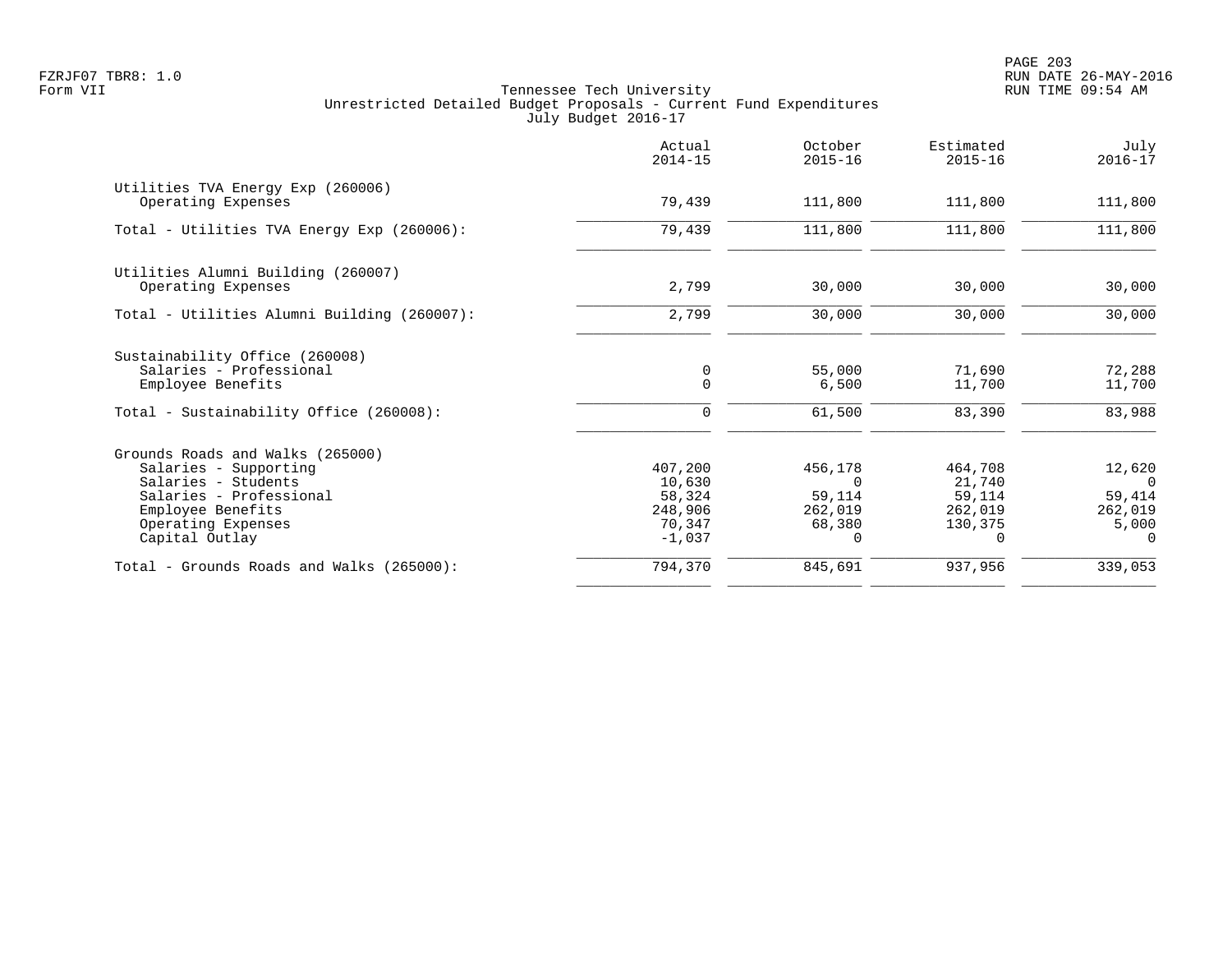PAGE 204 FZRJF07 TBR8: 1.0 RUN DATE 26-MAY-2016

|                                                                             | Actual<br>$2014 - 15$      | October<br>$2015 - 16$ | Estimated<br>$2015 - 16$ | July<br>$2016 - 17$ |
|-----------------------------------------------------------------------------|----------------------------|------------------------|--------------------------|---------------------|
| Grounds Refuse Disposal (265001)<br>Operating Expenses                      | 59,880                     | 57,500                 | 46,040                   | 57,500              |
| Total - Grounds Refuse Disposal (265001):                                   | 59,880                     | 57,500                 | 46,040                   | 57,500              |
| $M & R -$ Landscape (265002)<br>Salaries - Supporting<br>Operating Expenses | $\mathbf 0$<br>$\Omega$    | 0<br>$\mathbf 0$       | 0<br>$\Omega$            | 206,777<br>15,500   |
| Total - M & R - Landscape $(265002)$ :                                      | $\Omega$                   | $\mathbf 0$            | $\Omega$                 | 222, 277            |
| $M & R -$ Logistics (265003)<br>Salaries - Supporting<br>Operating Expenses | $\mathbf 0$<br>$\mathbf 0$ | 0<br>$\mathbf 0$       | 0<br>0                   | 132,581<br>20,800   |
| Total - M & R - Logistics (265003):                                         | $\mathbf 0$                | $\mathbf 0$            | 0                        | 153,381             |
| M & R - Parking and Paving (265004)<br>Operating Expenses                   | $\Omega$                   | $\Omega$               | $\Omega$                 | 12,780              |
| Total - M & R - Parking and Paving (265004):                                | $\Omega$                   | $\mathbf 0$            | 0                        | 12,780              |
| $M & R - Turf (265005)$<br>Salaries - Supporting<br>Operating Expenses      | 0<br>$\Omega$              | 0<br>$\Omega$          | 0<br>$\Omega$            | 131,220<br>14,300   |
| Total - M & R - Turf (265005):                                              | $\Omega$                   | $\mathbf 0$            | $\Omega$                 | 145,520             |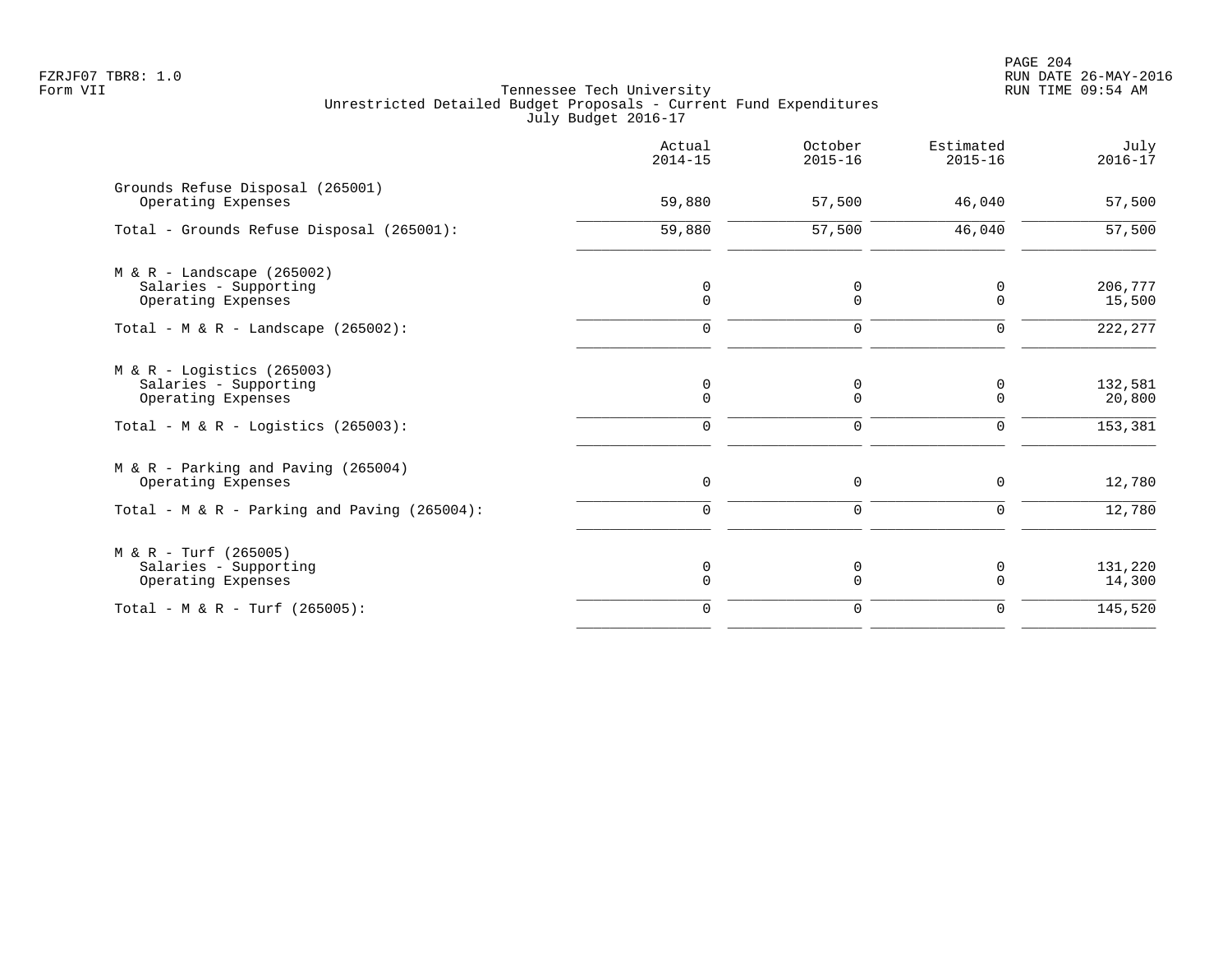|                                                                                   | Actual<br>$2014 - 15$ | October<br>$2015 - 16$ | Estimated<br>$2015 - 16$ | July<br>$2016 - 17$ |
|-----------------------------------------------------------------------------------|-----------------------|------------------------|--------------------------|---------------------|
| Major Repairs and Renovations (270000)<br>Employee Benefits<br>Operating Expenses | $\Omega$<br>280,317   | 200<br>223,960         | $\Omega$<br>202,320      | $\Omega$<br>160,120 |
| Total - Major Repairs and Renovations (270000):                                   | 280,317               | 224,160                | 202,320                  | 160,120             |
| TBR Spouse Dependent Discount (700000)<br>Employee Benefits                       | 59,285                | 54,160                 | 54,160                   | 54,160              |
| Total - TBR Spouse Dependent Discount (700000):                                   | 59,285                | 54,160                 | 54,160                   | 54,160              |
| TBR Employ Remission PC191 (700001)<br>Employee Benefits                          | 0                     | 6,530                  | 6,530                    | 6,530               |
| Total - TBR Employ Remission PC191 (700001):                                      | $\Omega$              | 6,530                  | 6,530                    | 6,530               |
| E and G Data Processing Allocation (700003)<br>Department Revenues                | 41,523                | 44,590                 | 43,650                   | 43,240              |
| Total - E and G Data Processing Allocation (700003):                              | 41,523                | 44,590                 | 43,650                   | 43,240              |
| E and G Claims Adjustment (700004)<br>Operating Expenses                          | 13,805                | 13,810                 | 13,810                   | 13,810              |
| Total - E and G Claims Adjustment $(700004)$ :                                    | 13,805                | 13,810                 | 13,810                   | 13,810              |
|                                                                                   |                       |                        |                          |                     |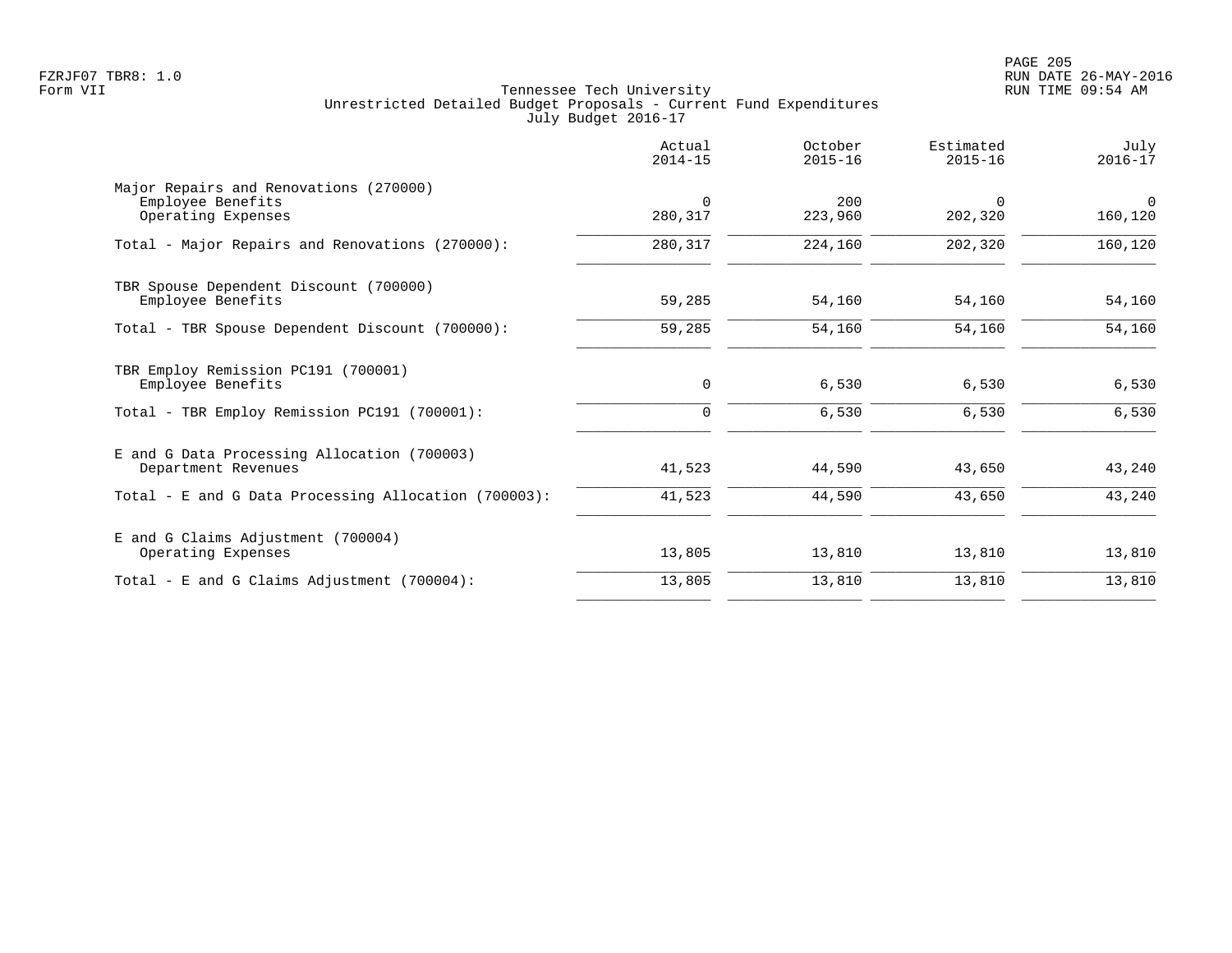|                                                         | Actual<br>$2014 - 15$ | October<br>$2015 - 16$ | Estimated<br>$2015 - 16$ | July<br>$2016 - 17$ |
|---------------------------------------------------------|-----------------------|------------------------|--------------------------|---------------------|
| $E$ and G Support (700005)<br>Salaries - Administrative | $\mathbf 0$           | 0                      | $\Omega$                 | 1,170               |
| Salaries - Supporting                                   | $\mathbf 0$           | $\mathbf 0$            | $\overline{0}$           | 28,035              |
| Salaries - Professional                                 | $\Omega$              | $\Omega$               | $\Omega$                 | 8,255               |
| Employee Benefits                                       | 9,159                 | 167,429                | 167,429                  | 180,544             |
| Operating Expenses                                      | $-6, 454$             | $-7,877$               | $-7,212$                 | $-8,139$            |
| Total - E and G Support $(700005)$ :                    | 2,705                 | 159,552                | 160,217                  | 209,865             |
| E and G Other Salary Pool (700009)                      |                       |                        |                          |                     |
| Salaries - Supporting                                   | 0                     | 19,520                 | 19,520                   | 19,520              |
| Total - E and G Other Salary Pool $(700009)$ :          | $\mathbf 0$           | 19,520                 | 19,520                   | 19,520              |
| C C Security Trans (700015)                             |                       |                        |                          |                     |
| Operating Expenses                                      | 0                     | $-60,000$              | $-60,000$                | $-60,000$           |
| Total - C C Security Trans $(700015)$ :                 | $\mathbf 0$           | $-60,000$              | $-60,000$                | $-60,000$           |
| App Plant Non Utility Allocation (700038)               |                       |                        |                          |                     |
| Department Revenues                                     | $-822,360$            | $-979,690$             | $-987,610$               | $-995,730$          |
| Total - App Plant Non Utility Allocation (700038):      | $-822,360$            | $-979,690$             | $-987,610$               | $-995,730$          |
| App Plant Utilities Allocation (700039)                 |                       |                        |                          |                     |
| Department Revenues                                     | $-850, 120$           | $-932,760$             | $-932,760$               | $-932,760$          |
| Total - App Plant Utilities Allocation (700039):        | $-850, 120$           | $-932,760$             | $-932,760$               | $-932,760$          |
|                                                         |                       |                        |                          |                     |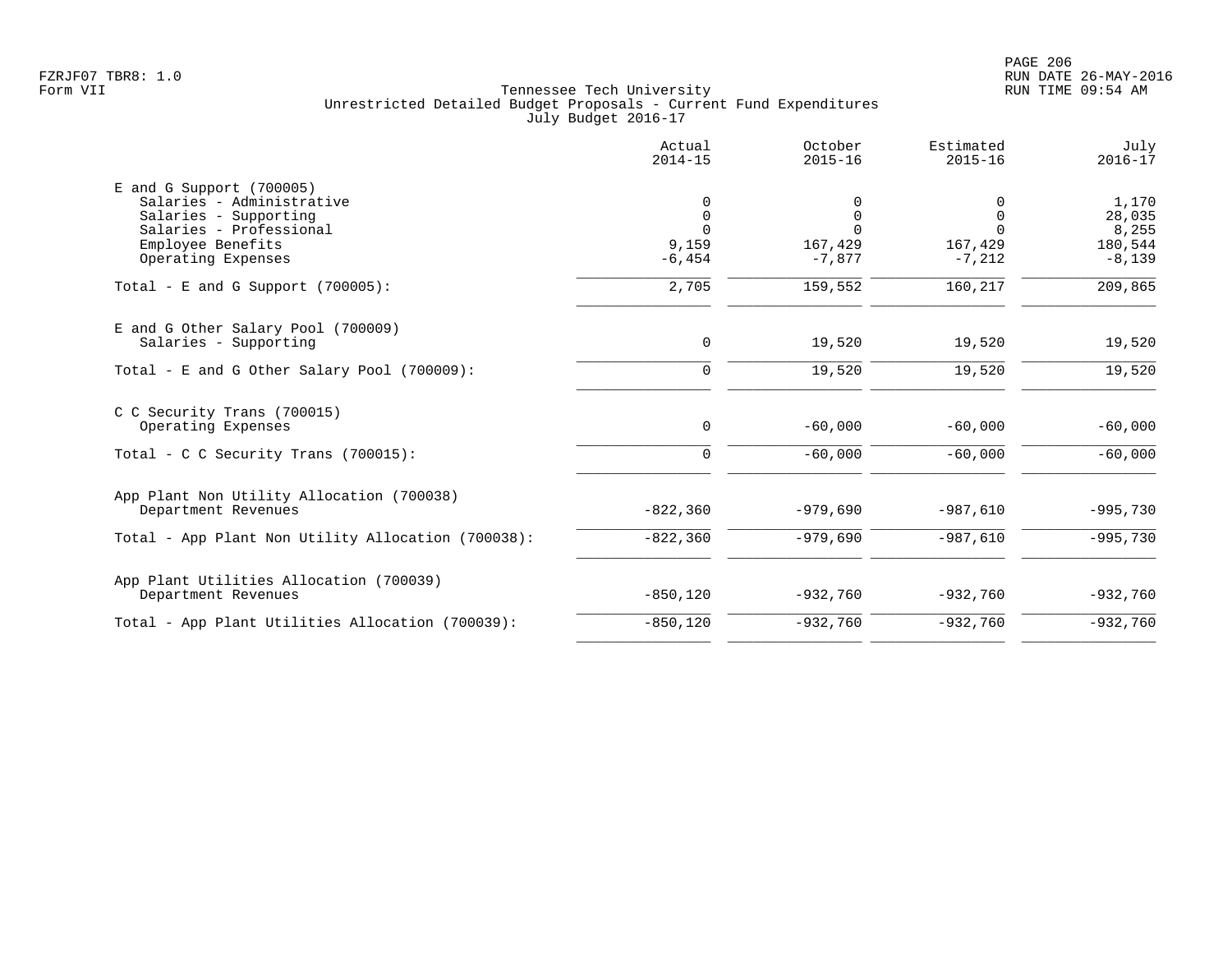PAGE 207 FZRJF07 TBR8: 1.0 RUN DATE 26-MAY-2016

|                                                            | Actual<br>$2014 - 15$ | October<br>$2015 - 16$ | Estimated<br>$2015 - 16$ | July<br>$2016 - 17$  |
|------------------------------------------------------------|-----------------------|------------------------|--------------------------|----------------------|
| App Plant CC Utility Alloc (700042)<br>Department Revenues | $-18,500$             | $-22,630$              | $-22,630$                | $-22,630$            |
|                                                            |                       |                        |                          |                      |
| Total - App Plant CC Utility Alloc (700042):               | $-18,500$             | $-22,630$              | $-22,630$                | $-22,630$            |
| App Plant CC Non Utility Alloc (700043)                    |                       |                        |                          |                      |
| Department Revenues                                        | $-66,340$             | $-65,850$              | $-66, 240$               | $-66, 240$           |
| Total - App Plant CC Non Utility Alloc (700043):           | $-66,340$             | $-65,850$              | $-66, 240$               | $-66, 240$           |
| Post Office Allocation (700045)                            |                       |                        |                          |                      |
| Operating Expenses                                         | $\mathbf 0$           | 4,810                  | 4,810                    | 4,810                |
| Department Revenues                                        | 4,100                 | $\mathbf 0$            | $\mathbf 0$              | $\overline{0}$       |
| Total - Post Office Allocation (700045):                   | 4,100                 | 4,810                  | 4,810                    | 4,810                |
| Building Maintenance Support (700052)                      |                       |                        |                          |                      |
| Employee Benefits                                          | $\mathbf 0$           | 7,900                  | 7,900                    | 7,900                |
| Total - Building Maintenance Support (700052):             | $\mathbf 0$           | 7,900                  | 7,900                    | 7,900                |
| Total - Physical Plant (500):                              |                       |                        |                          |                      |
| Salaries - Administrative                                  | 110,090               | 117,389                | 117,389                  | 118,659              |
| Salaries - Supporting                                      | 2,001,616             | 3,055,725              | 2,890,915                | 3,086,850            |
| Salaries - Students                                        | 61,068                | 20,770                 | 63,230                   | 20,770               |
| Salaries - Professional<br>Employee Benefits               | 497,224<br>1,380,344  | 848,155<br>2,053,139   | 787,675<br>2,022,919     | 842,444<br>2,036,949 |
| Travel                                                     | 20,201                | 16,340                 | 15,645                   | 8,840                |
| Operating Expenses                                         | 9,518,294             | 10,851,657             | 11,242,861               | 9,948,590            |
| Capital Outlay                                             | 18,901                | $\Omega$               | $\Omega$                 | $\Omega$             |
| Department Revenues                                        | $-1,712,052$          | $-2,507,044$           | $-2,516,294$             | $-2, 462, 369$       |
| Total                                                      | 11,895,686            | 14, 456, 131           | 14,624,340               | 13,600,733           |
|                                                            |                       |                        |                          |                      |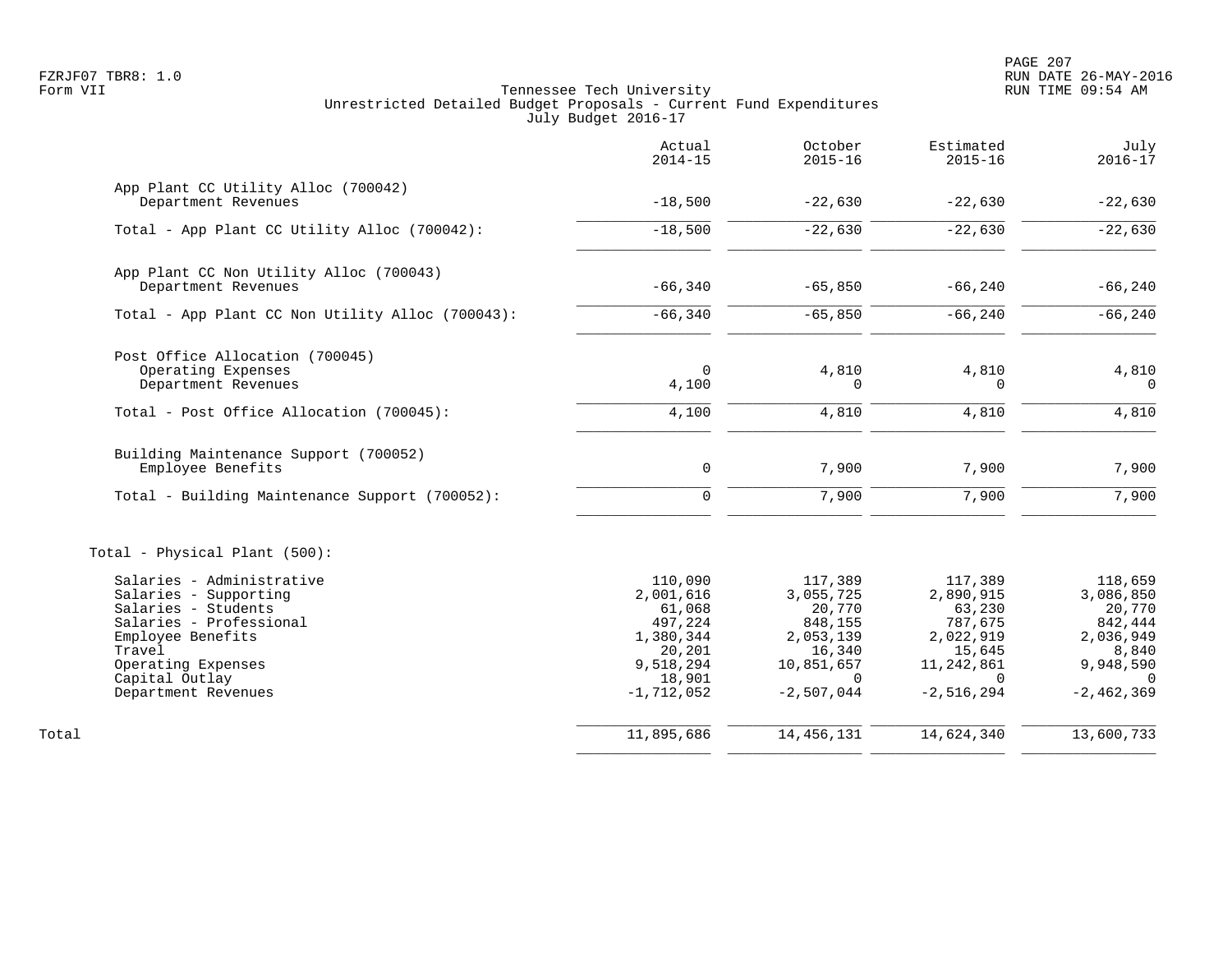|                                                                                                                                                                                                   | Actual<br>$2014 - 15$                                                                                   | October<br>$2015 - 16$                                                                                     | Estimated<br>$2015 - 16$                                                                            | July<br>$2016 - 17$                                                                                        |
|---------------------------------------------------------------------------------------------------------------------------------------------------------------------------------------------------|---------------------------------------------------------------------------------------------------------|------------------------------------------------------------------------------------------------------------|-----------------------------------------------------------------------------------------------------|------------------------------------------------------------------------------------------------------------|
| Total - Physical Plant (50):                                                                                                                                                                      |                                                                                                         |                                                                                                            |                                                                                                     |                                                                                                            |
| Salaries - Administrative<br>Salaries - Supporting<br>Salaries - Students<br>Salaries - Professional<br>Employee Benefits<br>Travel<br>Operating Expense<br>Capital Outlay<br>Department Revenues | 110,090<br>2,001,616<br>61,068<br>497,224<br>1,380,344<br>20,201<br>9,518,294<br>18,901<br>$-1,712,052$ | 117,389<br>3,055,725<br>20,770<br>848,155<br>2,053,139<br>16,340<br>10,851,657<br>$\Omega$<br>$-2,507,044$ | 117,389<br>2,890,915<br>63,230<br>787,675<br>2,022,919<br>15,645<br>11,242,861<br>0<br>$-2,516,294$ | 118,659<br>3,086,850<br>20,770<br>842,444<br>2,036,949<br>8,840<br>9,948,590<br>$\Omega$<br>$-2, 462, 369$ |
| Total                                                                                                                                                                                             | 11,895,686                                                                                              | 14,456,131                                                                                                 | 14,624,340                                                                                          | 13,600,733                                                                                                 |
| Scholarships and Fellowships (55)<br>Scholarships and Fellowships (550)<br>Alumni Scholarships (120019)<br>Operating Expenses                                                                     | 11,000                                                                                                  | 72,780                                                                                                     | 12,780                                                                                              | 12,780                                                                                                     |
| Total - Alumni Scholarships (120019):                                                                                                                                                             | 11,000                                                                                                  | 72,780                                                                                                     | 12,780                                                                                              | 12,780                                                                                                     |
| Honors Scholarship (121901)<br>Operating Expenses                                                                                                                                                 | 538,901                                                                                                 | 610,640                                                                                                    | 610,640                                                                                             | 610,640                                                                                                    |
| Total - Honors Scholarship (121901):                                                                                                                                                              | 538,901                                                                                                 | 610,640                                                                                                    | 610,640                                                                                             | 610,640                                                                                                    |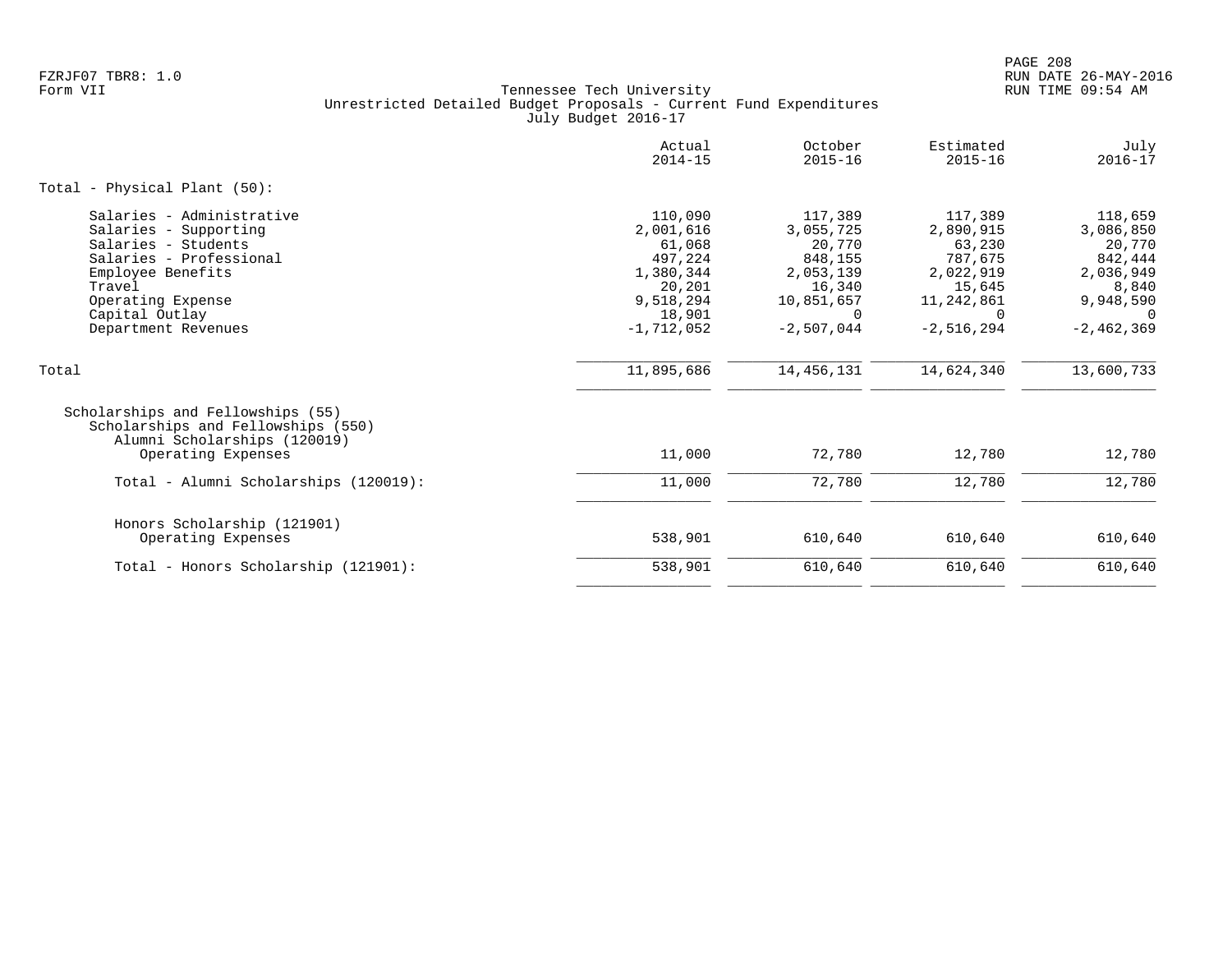|                                                                  | Actual<br>$2014 - 15$ | October<br>$2015 - 16$ | Estimated<br>$2015 - 16$ | July<br>$2016 - 17$ |
|------------------------------------------------------------------|-----------------------|------------------------|--------------------------|---------------------|
| Comm Coll Scholarship (121902)<br>Operating Expenses             | 254,750               | 134,230                | 134,230                  | 134,230             |
| Total - Comm Coll Scholarship (121902):                          | 254,750               | 134,230                | 134,230                  | 134,230             |
| Academic Work Study Program (122002)<br>Operating Expenses       | 4,000                 | $\mathbf 0$            | $\mathbf 0$              | $\mathbf 0$         |
| Total - Academic Work Study Program (122002):                    | 4,000                 | $\mathbf 0$            | $\Omega$                 | $\Omega$            |
| Financial Aid Housing Scholarship (122003)<br>Operating Expenses | 41,441                | 39,600                 | 39,600                   | 39,600              |
| Total - Financial Aid Housing Scholarship (122003):              | 41,441                | 39,600                 | 39,600                   | 39,600              |
| SEOG Matching (122004)<br>Operating Expenses                     | 70,932                | 64,690                 | 64,690                   | 64,690              |
| Total - SEOG Matching (122004):                                  | 70,932                | 64,690                 | 64,690                   | 64,690              |
| UAS (122005)<br>Operating Expenses                               | 3,835,691             | 3,580,040              | 4,330,040                | 4,330,040           |
| $Total - UAS (122005):$                                          | 3,835,691             | 3,580,040              | 4,330,040                | 4,330,040           |
|                                                                  |                       |                        |                          |                     |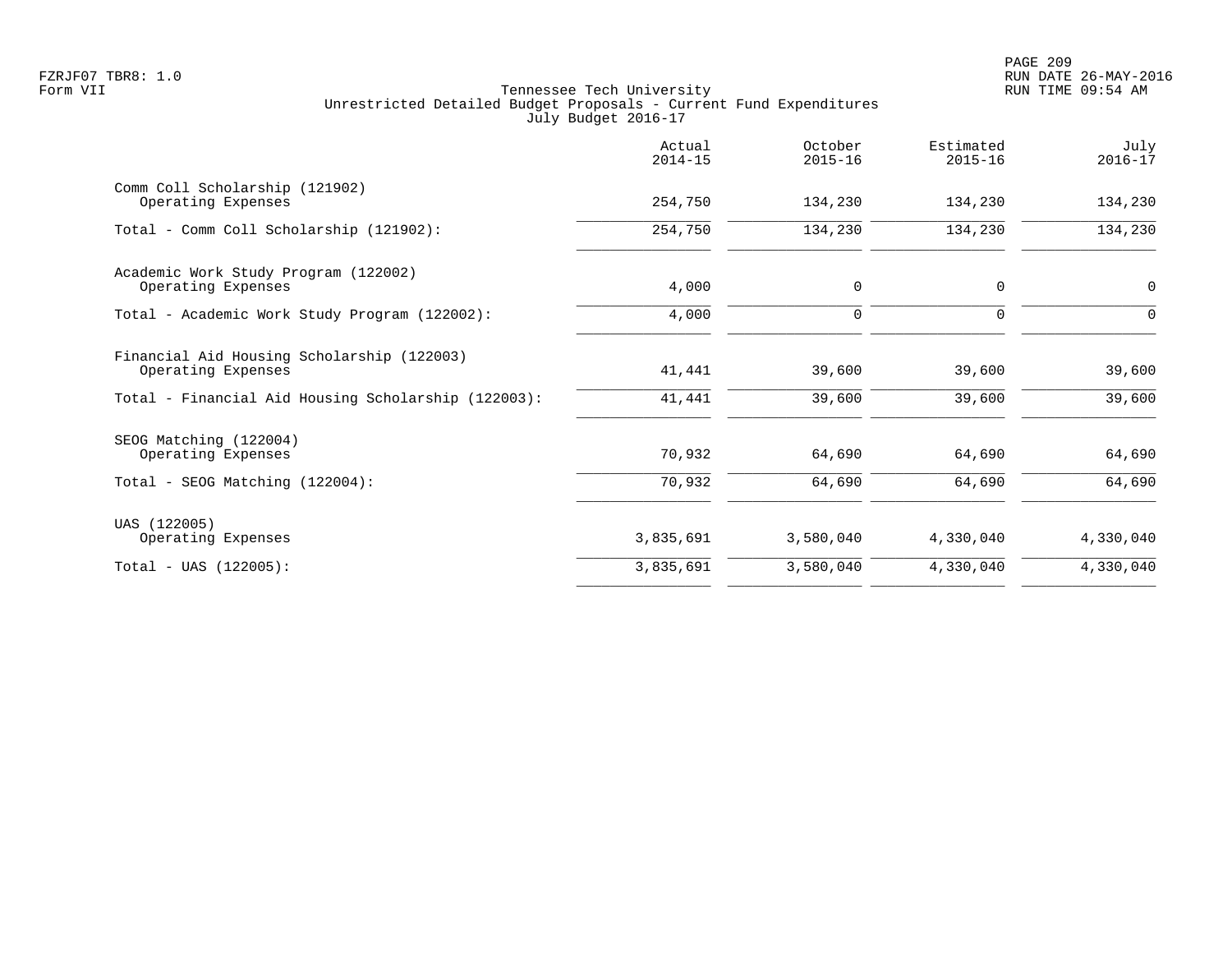PAGE 210 FZRJF07 TBR8: 1.0 RUN DATE 26-MAY-2016

|                                                         | Actual<br>$2014 - 15$ | October<br>$2015 - 16$ | Estimated<br>$2015 - 16$ | July<br>$2016 - 17$ |
|---------------------------------------------------------|-----------------------|------------------------|--------------------------|---------------------|
| Science Fair Scholarship (123011)<br>Operating Expenses | 6,000                 | 31,650                 | 31,650                   | 31,650              |
| Total - Science Fair Scholarship (123011):              | 6,000                 | 31,650                 | 31,650                   | 31,650              |
| Alumni OST Scholarship (123012)<br>Operating Expenses   | 18,000                | 53,310                 | 38,310                   | 38,310              |
| Total - Alumni OST Scholarship (123012):                | 18,000                | 53,310                 | 38,310                   | 38,310              |
| Boys Girls State Sch (123014)<br>Operating Expenses     | 4,000                 | 11,780                 | 11,780                   | 11,780              |
| Total - Boys Girls State Sch (123014):                  | 4,000                 | 11,780                 | 11,780                   | 11,780              |
| Admissions Hounsing Sch (123015)<br>Operating Expenses  | 124,000               | 217,440                | 217,440                  | 217,440             |
| Total - Admissions Hounsing Sch (123015):               | 124,000               | 217,440                | 217,440                  | 217,440             |
| African Am Undergrad Sch (123017)<br>Operating Expenses | 170,800               | 251,300                | 251,300                  | 251,300             |
| Total - African Am Undergrad Sch (123017):              | 170,800               | 251,300                | 251,300                  | 251,300             |
|                                                         |                       |                        |                          |                     |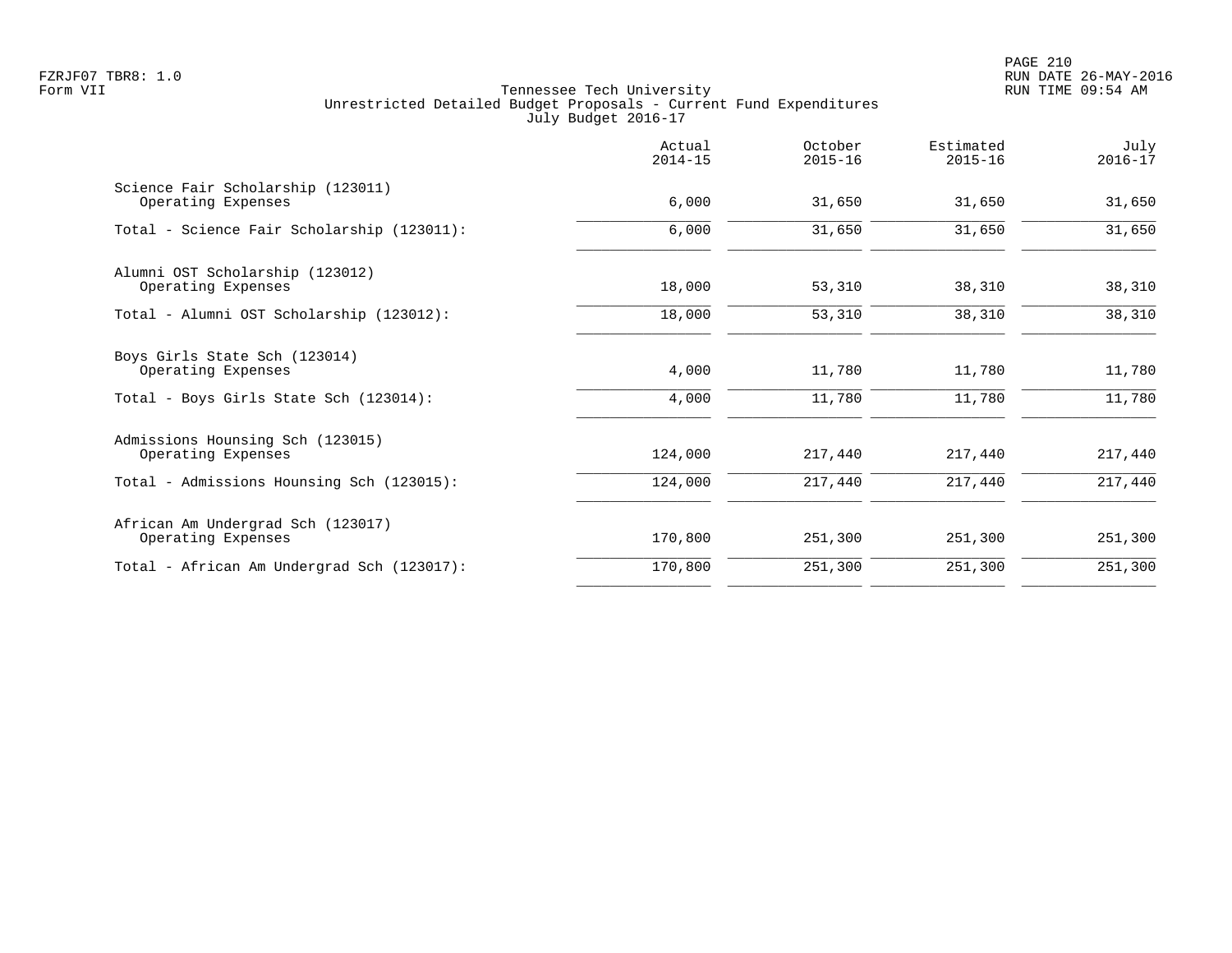|                                                                | Actual<br>$2014 - 15$ | October<br>$2015 - 16$ | Estimated<br>$2015 - 16$ | July<br>$2016 - 17$ |
|----------------------------------------------------------------|-----------------------|------------------------|--------------------------|---------------------|
| Minority Housing Sch (123018)<br>Operating Expenses            | $\mathbf 0$           | 123,810                | 810                      | 810                 |
| Total - Minority Housing Sch (123018):                         | $\Omega$              | 123,810                | 810                      | 810                 |
| Veterans Yellow Ribbon Program (123020)<br>Operating Expenses  | 22,500                | 26,030                 | 26,030                   | 26,030              |
| Total - Veterans Yellow Ribbon Program (123020):               | 22,500                | 26,030                 | 26,030                   | 26,030              |
| TnCIS Study Abroad Scholarship (123708)<br>Operating Expenses  | 14,832                | 0                      | 0                        | $\mathbf 0$         |
| Total - TnCIS Study Abroad Scholarship (123708):               | 14,832                | 0                      | 0                        | $\Omega$            |
| UAS International (123720)<br>Operating Expenses               | 0                     | 12,200                 | 12,200                   | 12,200              |
| Total - UAS International (123720):                            | 0                     | 12,200                 | 12,200                   | 12,200              |
| International Merit Scholarship (123721)<br>Operating Expenses | 635,882               | 542,880                | 542,880                  | 542,880             |
| Total - International Merit Scholarship (123721):              | 635,882               | 542,880                | 542,880                  | 542,880             |
|                                                                |                       |                        |                          |                     |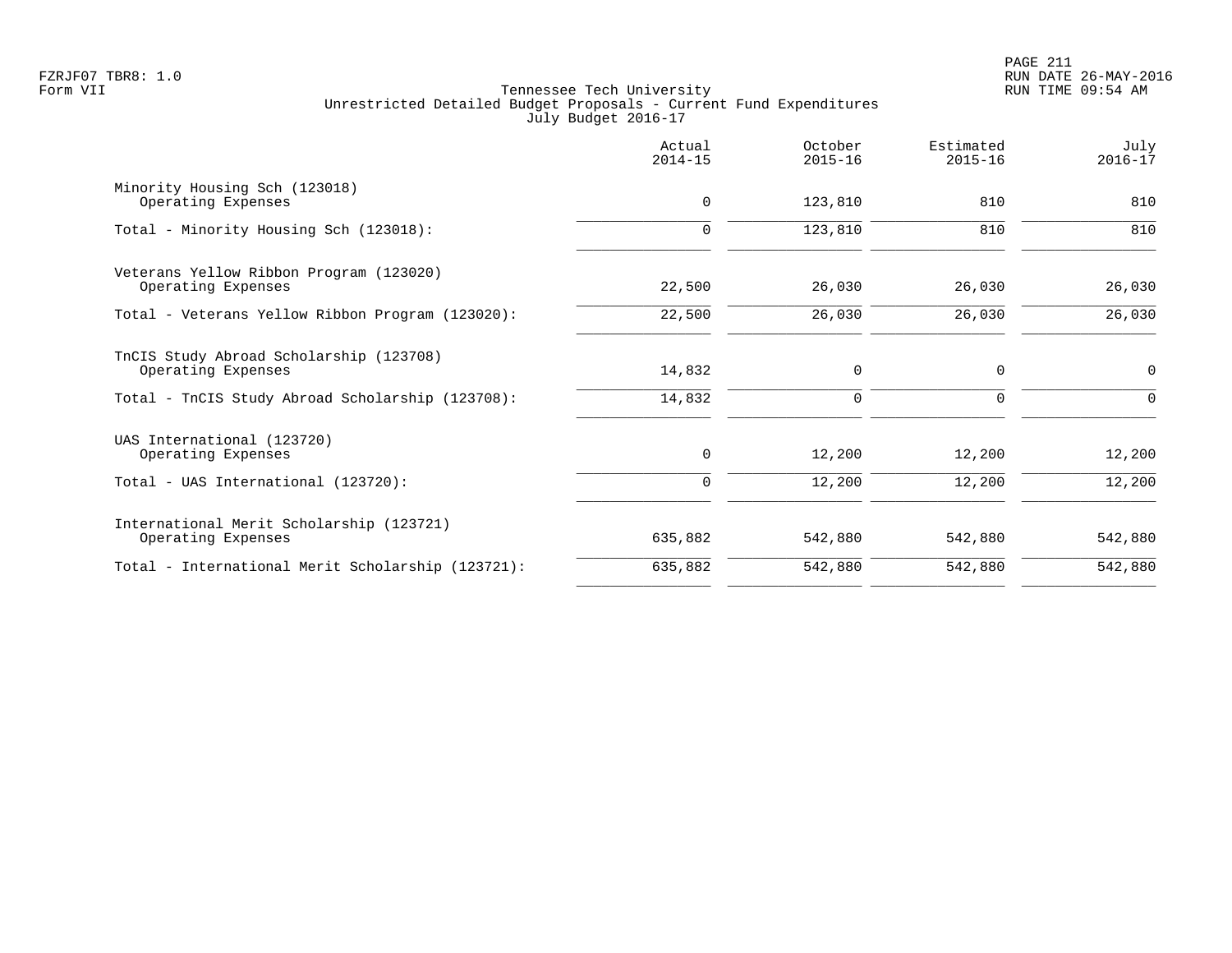PAGE 212 FZRJF07 TBR8: 1.0 RUN DATE 26-MAY-2016

|                                                                    | Actual<br>$2014 - 15$ | October<br>$2015 - 16$ | Estimated<br>$2015 - 16$ | July<br>$2016 - 17$ |
|--------------------------------------------------------------------|-----------------------|------------------------|--------------------------|---------------------|
| International Legacy Scholarship (123722)<br>Operating Expenses    | 6,760                 | 13,920                 | 13,920                   | 13,920              |
| Total - International Legacy Scholarship (123722):                 | 6,760                 | 13,920                 | 13,920                   | 13,920              |
| Multinational Enhancement Svc Schol (123723)<br>Operating Expenses | 231,000               | 371,200                | 371,200                  | 371,200             |
| Total - Multinational Enhancement Svc Schol (123723):              | 231,000               | 371,200                | 371,200                  | 371,200             |
| Fulbright Scholars OST (123724)<br>Operating Expenses              | 47,250                | 23,200                 | 23,200                   | 118,200             |
| Total - Fulbright Scholars OST (123724):                           | 47,250                | 23,200                 | 23,200                   | 118,200             |
| Institutional Scholarship Fund (123800)<br>Operating Expenses      | 17,824                | 20,000                 | 20,000                   | 20,000              |
| Total - Institutional Scholarship Fund (123800):                   | 17,824                | 20,000                 | 20,000                   | 20,000              |
| ROTC Housing Scholarship (125601)<br>Operating Expenses            | 114,226               | 123,810                | 123,810                  | 123,810             |
| Total - ROTC Housing Scholarship (125601):                         | 114,226               | 123,810                | 123,810                  | 123,810             |
|                                                                    |                       |                        |                          |                     |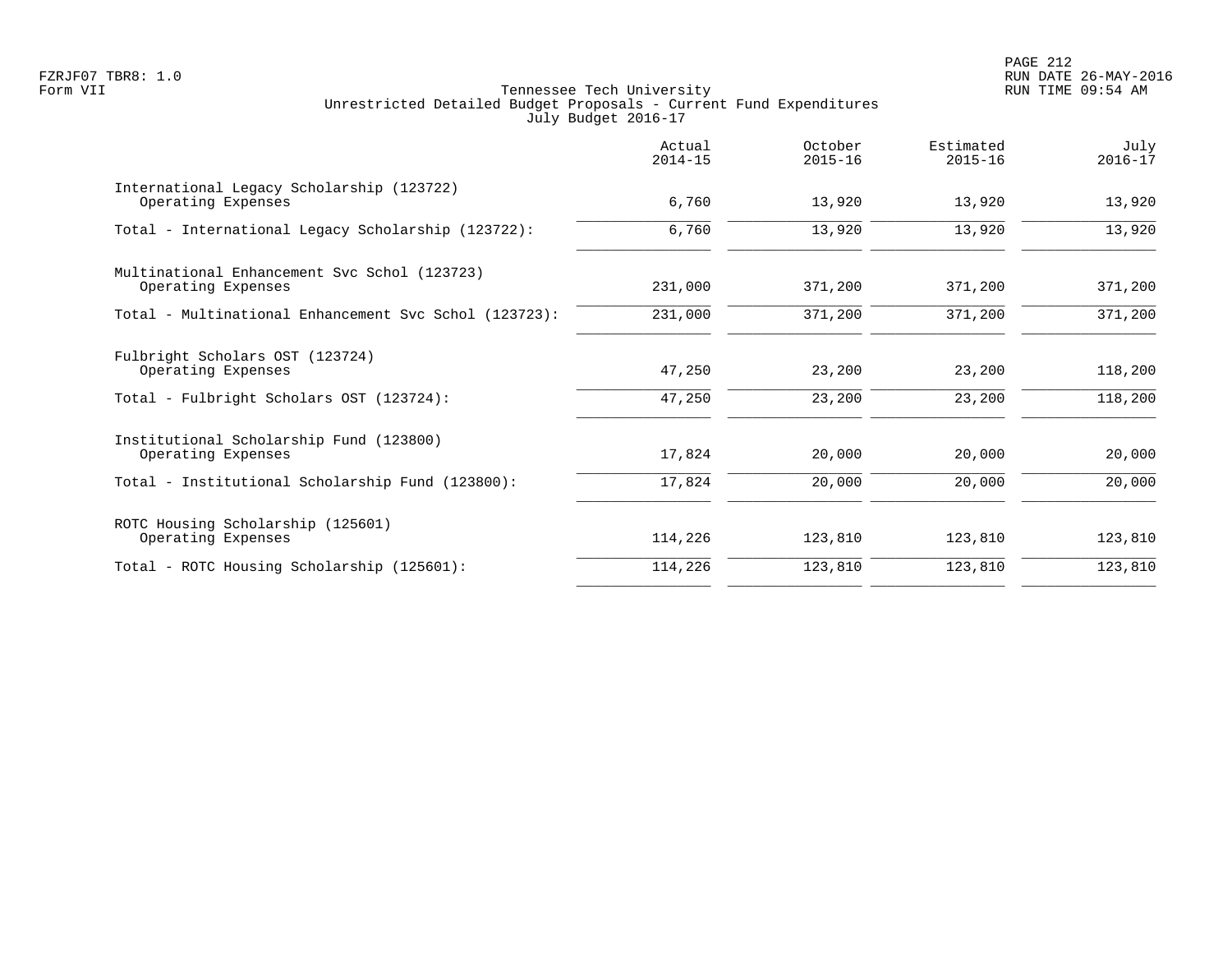|                                                           | Actual<br>$2014 - 15$ | October<br>$2015 - 16$ | Estimated<br>$2015 - 16$ | July<br>$2016 - 17$ |
|-----------------------------------------------------------|-----------------------|------------------------|--------------------------|---------------------|
| ROTC STEM Scholarships (125604)<br>Operating Expenses     | 132,582               | 100,000                | 100,000                  | 100,000             |
| Total - ROTC STEM Scholarships (125604):                  | 132,582               | 100,000                | 100,000                  | 100,000             |
| Varsity Spirit Scholarship (129008)<br>Operating Expenses | 5,000                 | 5,000                  | 5,000                    | 5,000               |
| Total - Varsity Spirit Scholarship (129008):              | 5,000                 | 5,000                  | 5,000                    | 5,000               |
| Chemistry LM Scholarships (131509)<br>Operating Expenses  | $\mathbf 0$           | 26,768                 | 29,851                   | 15,298              |
| Total - Chemistry LM Scholarships (131509):               | 0                     | 26,768                 | 29,851                   | 15,298              |
| Physics LM Scholarships (135009)<br>Operating Expenses    | 0                     | 12,971                 | 11,376                   | 3,005               |
| Total - Physics LM Scholarships (135009):                 | 0                     | 12,971                 | 11,376                   | 3,005               |
| Don Cook Scholarship (140020)<br>Operating Expenses       | $\mathbf 0$           | 3,700                  | 3,700                    | 3,700               |
| Total - Don Cook Scholarship (140020):                    | $\Omega$              | 3,700                  | 3,700                    | 3,700               |
|                                                           |                       |                        |                          |                     |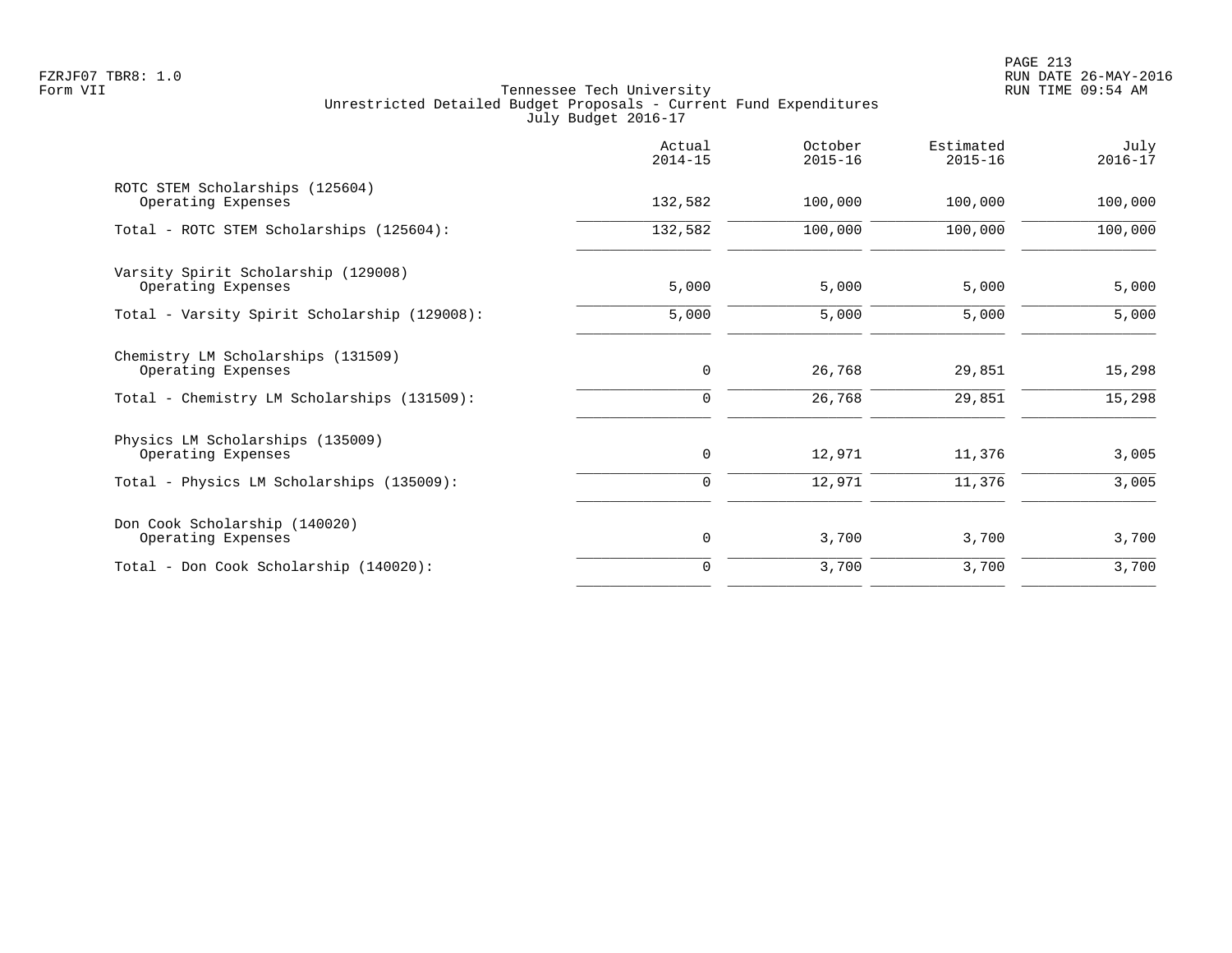PAGE 214 FZRJF07 TBR8: 1.0 RUN DATE 26-MAY-2016

|             | $2015 - 16$ | $2015 - 16$ | $2016 - 17$ |
|-------------|-------------|-------------|-------------|
| 6,688       | $\mathbf 0$ | $\mathbf 0$ | 0           |
| 6,688       | $\mathbf 0$ | $\mathbf 0$ | 0           |
| $-2,000$    | 70,210      | $\mathbf 0$ | 0           |
| $-2,000$    | 70,210      | $\mathbf 0$ | 0           |
| $\mathbf 0$ | 152,910     | 910         | 910         |
| $\mathbf 0$ | 152,910     | 910         | 910         |
| 0           | 186,530     | 146,530     | 146,530     |
| $\mathbf 0$ | 186,530     | 146,530     | 146,530     |
| 20,503      | 8,960       | 8,960       | 8,960       |
| 20,503      | 8,960       | 8,960       | 8,960       |
|             |             |             |             |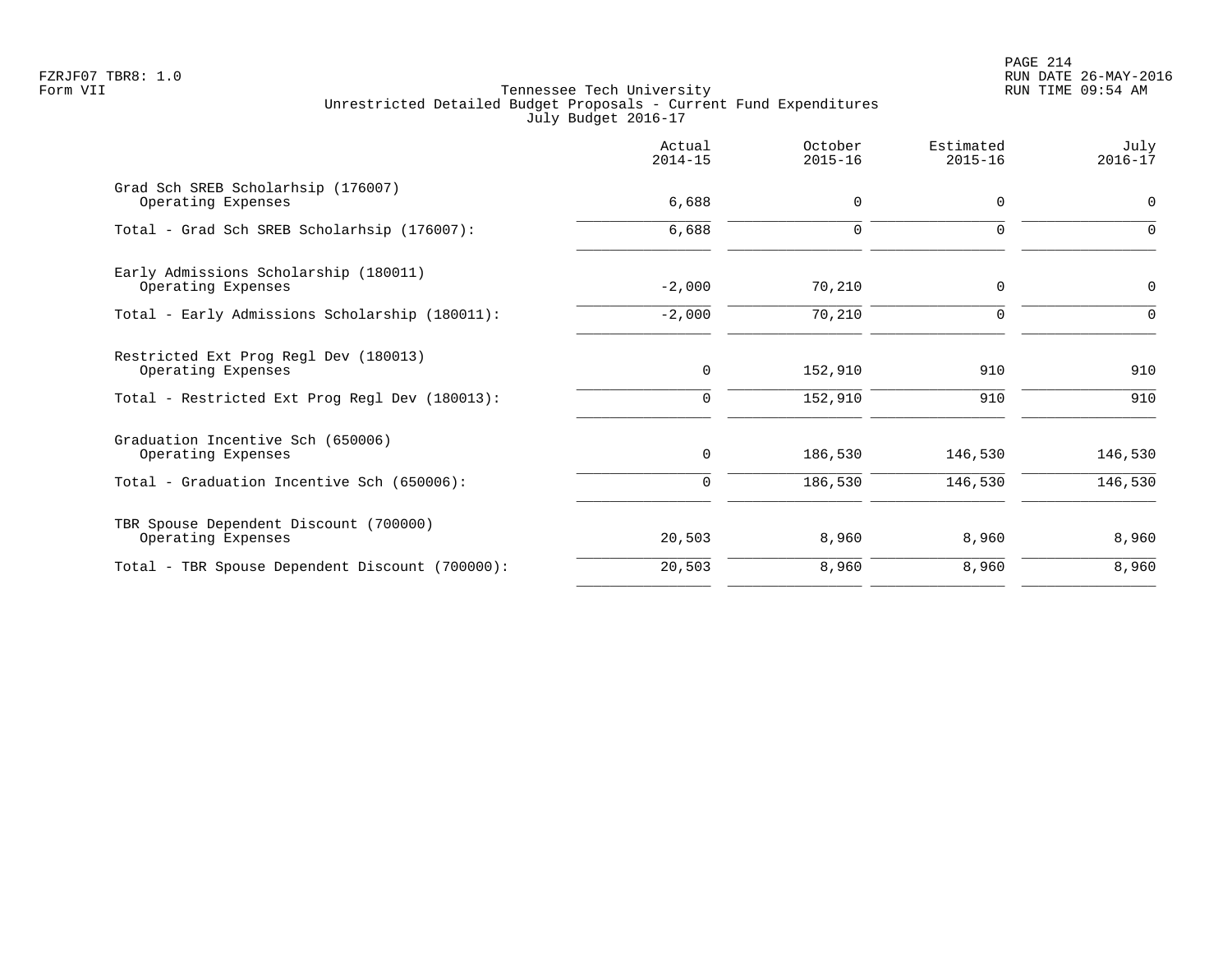PAGE 215 FZRJF07 TBR8: 1.0 RUN DATE 26-MAY-2016

| $2014 - 15$ | $2015 - 16$ | Estimated<br>$2015 - 16$ | July<br>$2016 - 17$ |
|-------------|-------------|--------------------------|---------------------|
| 122,126     | 87,216      | 87,216                   | 87,216              |
| 122,126     | 87,216      | 87,216                   | 87,216              |
| 2,148       | 2,148       | 2,148                    | 2,148               |
| 2,148       | 2,148       | 2,148                    | 2,148               |
| 0           | 12,410      | 12,410                   | 12,410              |
| 0           | 12,410      | 12,410                   | 12,410              |
| 1,500       | 6,270       | 6,270                    | 6,270               |
| 1,500       | 6,270       | 6,270                    | 6,270               |
| 203,946     | 202,001     | 202,001                  | 202,001             |
| 203,946     | 202,001     | 202,001                  | 202,001             |
|             |             |                          |                     |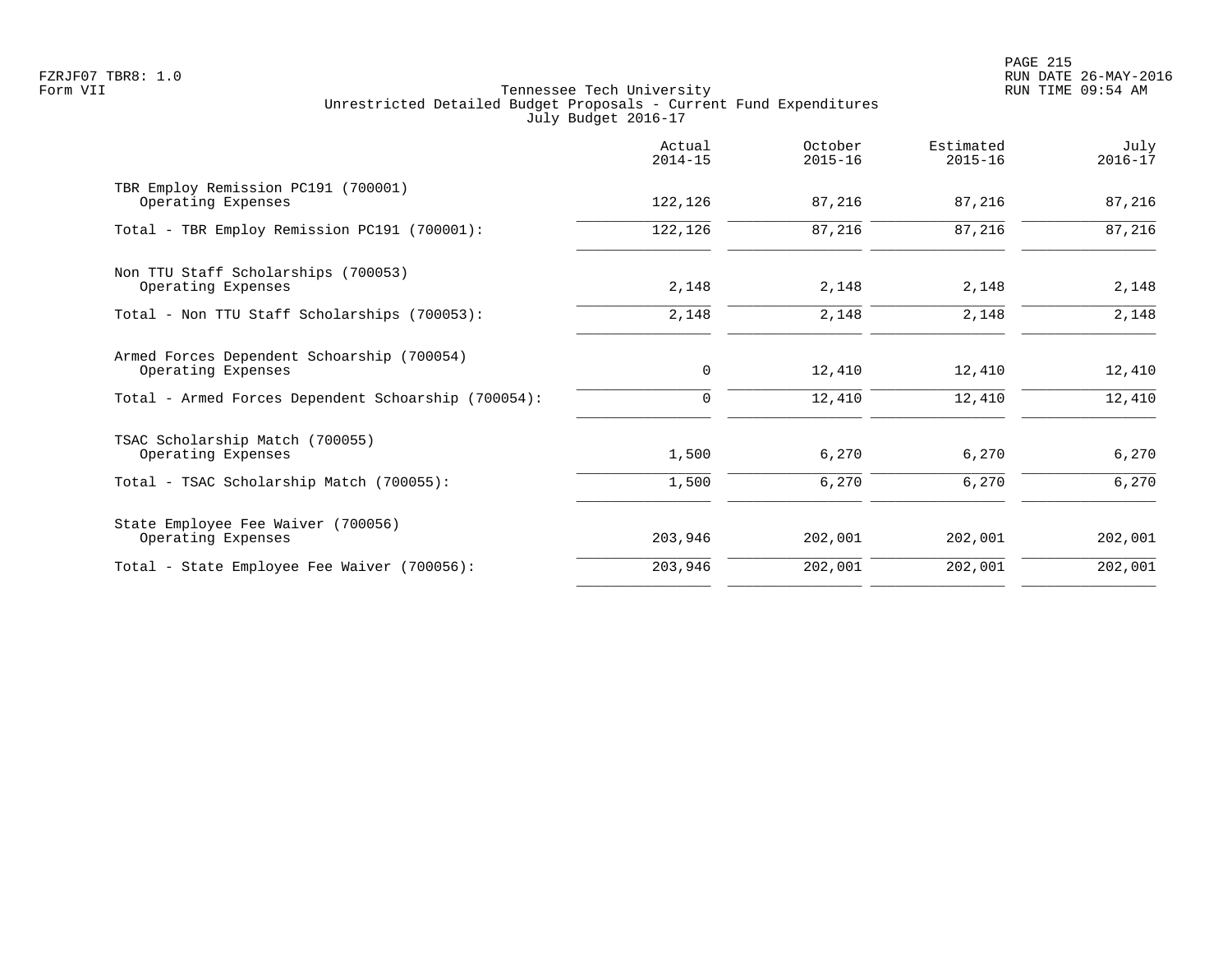|                                                                    | Actual<br>$2014 - 15$ | October<br>$2015 - 16$ | Estimated<br>$2015 - 16$ | July<br>$2016 - 17$ |
|--------------------------------------------------------------------|-----------------------|------------------------|--------------------------|---------------------|
| Public Schl Teach Dep Discount (700057)<br>Operating Expenses      | 1,267,470             | 1,180,470              | 1,180,470                | 1,180,470           |
| Total - Public Schl Teach Dep Discount (700057):                   | 1,267,470             | 1,180,470              | 1,180,470                | 1,180,470           |
| State Employee Dep Discount (700058)<br>Operating Expenses         | 544,734               | 468,934                | 468,934                  | 468,934             |
| Total - State Employee Dep Discount (700058):                      | 544,734               | 468,934                | 468,934                  | 468,934             |
| Non TTU Faculty Staff Tuition Maint (700059)<br>Operating Expenses | $-568$                | 0                      | 0                        | 0                   |
| Total - Non TTU Faculty Staff Tuition Maint (700059):              | $-568$                | $\mathsf{O}$           | $\mathbf{0}$             | $\Omega$            |
| Scholarship Pool (700071)<br>Operating Expenses                    | 18,930                | $\mathbf 0$            | $\mathbf 0$              | 0                   |
| Total - Scholarship Pool (700071):                                 | 18,930                | $\mathbf 0$            | $\mathbf 0$              | $\Omega$            |
| Total - Scholarships and Fellowships (550):                        |                       |                        |                          |                     |
| Operating Expenses                                                 | 8,492,848             | 8,851,008              | 9,142,286                | 9,214,362           |
| Total                                                              | 8,492,848             | 8,851,008              | 9,142,286                | 9, 214, 362         |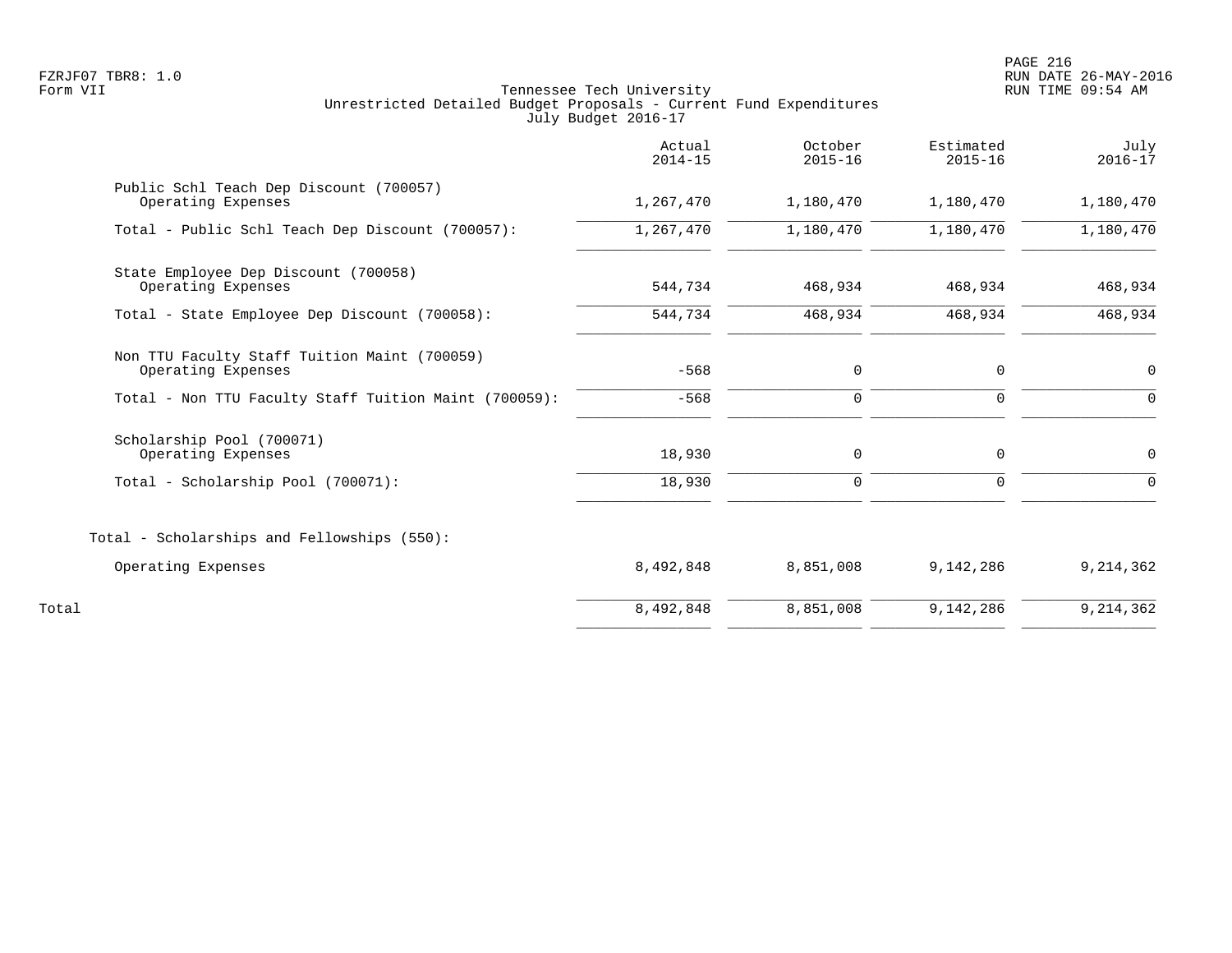| Actual<br>$2014 - 15$ | October<br>$2015 - 16$                                                             | Estimated<br>$2015 - 16$                                                       | July<br>$2016 - 17$                                                            |
|-----------------------|------------------------------------------------------------------------------------|--------------------------------------------------------------------------------|--------------------------------------------------------------------------------|
|                       |                                                                                    |                                                                                |                                                                                |
| 8,492,848             | 8,851,008                                                                          | 9,142,286                                                                      | 9,214,362                                                                      |
| 8,492,848             | 8,851,008                                                                          | 9,142,286                                                                      | 9,214,362                                                                      |
|                       |                                                                                    |                                                                                |                                                                                |
| 4,831,713             | 5,549,616                                                                          | 5,386,934                                                                      | 5,642,997<br>37,971,068                                                        |
| 9,988,900             | 10,968,396                                                                         | 10,886,796                                                                     | 11,065,888                                                                     |
| 1,670,329             | 1,107,547                                                                          | 1,610,924                                                                      | 1,013,502                                                                      |
| 17, 118, 355          | 20,011,155                                                                         | 19,788,516                                                                     | 20,242,051                                                                     |
|                       |                                                                                    |                                                                                | 28,108,617                                                                     |
|                       |                                                                                    |                                                                                | 1,902,640                                                                      |
|                       |                                                                                    |                                                                                | 42,691,493                                                                     |
|                       |                                                                                    |                                                                                | 351,890                                                                        |
|                       |                                                                                    |                                                                                | $-4,058,021$                                                                   |
| 140,863,389           | 153,021,197                                                                        | 154,020,337                                                                    | 144,932,125                                                                    |
|                       | 37,106,453<br>27, 256, 792<br>3,109,242<br>40,310,464<br>1,111,916<br>$-1,640,775$ | 37,812,700<br>27,952,236<br>2,064,635<br>51,610,606<br>457,643<br>$-4,513,337$ | 37,706,647<br>28,712,738<br>3,190,073<br>50,621,454<br>763,953<br>$-4,647,698$ |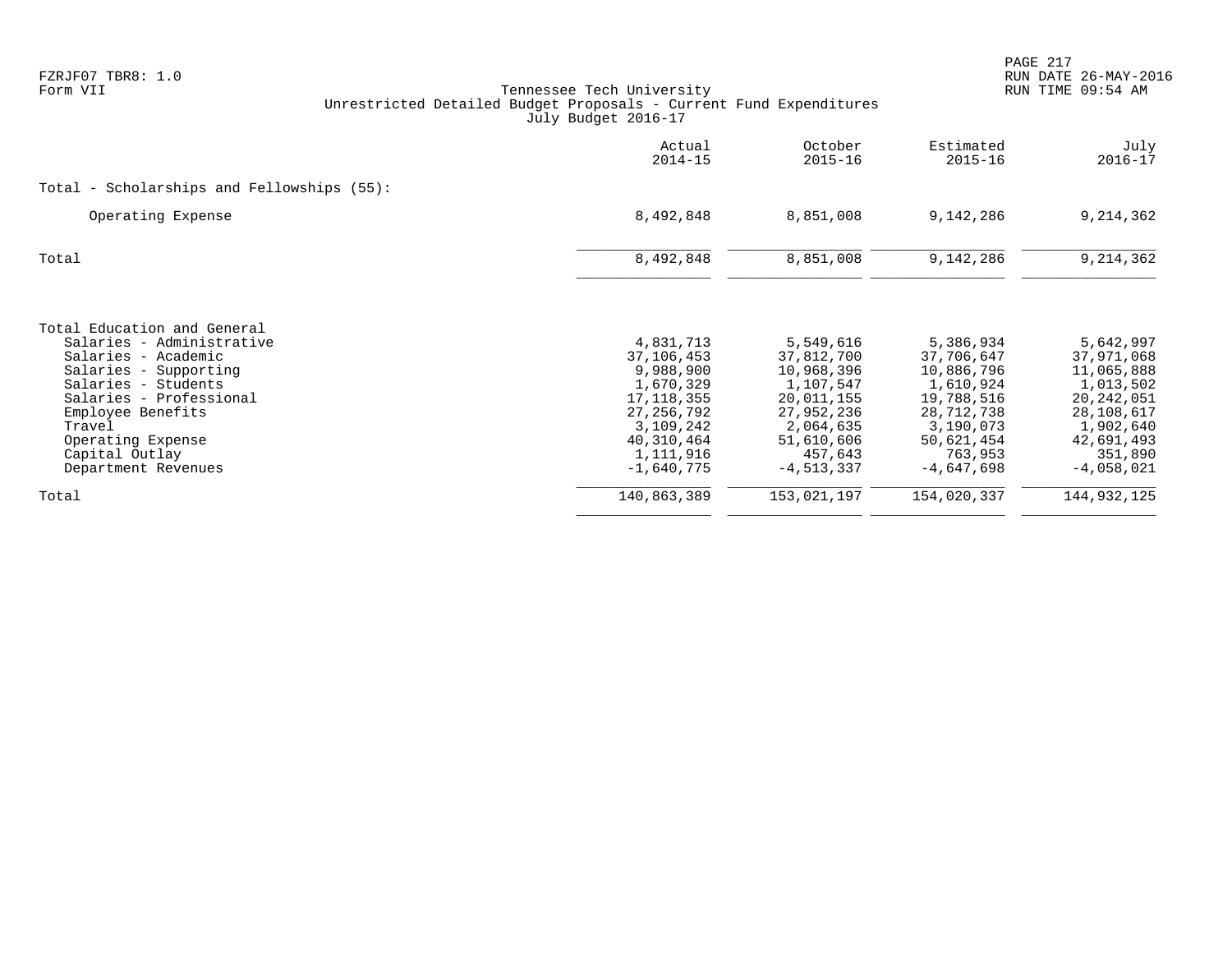|                                                                            | Actual<br>$2014 - 15$  | October<br>$2015 - 16$ | Estimated<br>$2015 - 16$ | July<br>$2016 - 17$     |
|----------------------------------------------------------------------------|------------------------|------------------------|--------------------------|-------------------------|
| E & G Transfers                                                            |                        |                        |                          |                         |
| Mandatory Transfers                                                        |                        |                        |                          |                         |
| ROI Energy Performance Contract                                            | 243,632                | 245,200                | 245,200                  | 239,340                 |
| ROI Performance Contr Order 2                                              | 156,717                | 158,460                | 158,460                  | 158,460                 |
| ROI Energy Perf 2014B 08B 915                                              | 42,860                 | 63,530                 | 63,530                   | 63,530                  |
| ROI Energy Perf 2014B 09A 918                                              | 29,397                 | 43,580                 | 43,580                   | 43,580                  |
| Total E & G Mandatory Transfers:                                           | 472,606                | 510,770                | 510,770                  | 504,910                 |
|                                                                            |                        |                        |                          |                         |
| Non-Mandatory Transfers                                                    |                        |                        |                          |                         |
| Transf to Un Ex Plant Extra Maint                                          | 90,000                 | 90,000                 | 90,000                   | 90,000                  |
| Transf to Un Ex Plant Parkg Paving                                         | 214,800                | 214,800                | 214,800                  | 214,800                 |
| Transf to Un Ex Plant Landscaping                                          | $\Omega$               | 500,000                | 500,000                  | $\overline{0}$          |
| Trf to Un Ex Plnt Infrastructure                                           | $\Omega$               | 739,830                | 739,830                  | $\overline{0}$          |
| Trf to Un Ex Plt HR Upgrades                                               | 156,000                | $\Omega$               | 155,121                  | $\Omega$                |
| Trf to Un Ex Plt Extra Maint Local                                         | 60,000                 | 60,000                 | 60,000                   | 60,000                  |
| Trf to Un Ex Plt BO Update                                                 | $\Omega$               | $\Omega$               | 54,381                   | $\Omega$                |
| Trf to Un Ex Plt West Prop Purchase                                        | 1,496,630              | 1,496,630              | 1,496,630                | 1,496,630               |
| Trf to Un Ex Plt Var Acad Bldg                                             | 846,750                | 841,000                | 916,222                  | 841,000                 |
| Trf to Un Ex Plt Facilities Develop                                        | 1,051,615              | 1,007,000              | 1,005,000<br>$\Omega$    | 974,000                 |
| Trf to Un Ex Plt Hooper Eblen Seatq<br>Trf to Un Ex Plt Hooper Eblen Boilr | 2,940,000<br>1,750,000 | $\Omega$<br>$\Omega$   | $\Omega$                 | $\Omega$<br>$\mathbf 0$ |
| Trf to Un Ex Plt Acad Strat Initiat                                        | 75,768                 |                        | $\Omega$                 | $\overline{0}$          |
| Trf to Un Ex Plt Interntl House                                            | $\Omega$               | 1,000,000              | 1,000,000                | $\Omega$                |
| Trf to Un Ex Plt Derryberry & Other                                        | $\cap$                 |                        | 300,000                  | $\Omega$                |
| Transfers to RR Computer Ctr                                               | 300,000                | 300,000                | 300,000                  | 300,000                 |
| Transfers to RR Motor Pool                                                 | 6,500                  | $\Omega$               | $\Omega$                 | $\Omega$                |
| Transfers to RR MP Athletics                                               | 22,564                 | 2,000                  | 2,000                    | 2,000                   |
| Transfers to RR MP Ext Educ                                                | $\Omega$               | 1,000                  | 1,000                    | 1,000                   |
| Transfers to RR MP Arts n Sci                                              | 13,323                 | 10,000                 | 10,000                   | 10,000                  |
| Transfers to RR MP Water Ctr                                               | 11,324                 | 12,000                 | 12,000                   | 12,000                  |
| Transfers to RR Reserves                                                   | 1,285,110              | 983,597                | 983,597                  | 983,597                 |
| Transfers to RR Athletic Fund                                              | 184,784                | $\Omega$               | $\Omega$                 | $\mathbf 0$             |
| Transfers to RR Craft Ctr E&G                                              | 65,600                 | $\Omega$               | $\Omega$                 | $\Omega$                |
| Transfers to RR Com Equipment Repl                                         | 77,110                 | 77,110                 | 77,110                   | 77,110                  |
| Transfers to RR University Police                                          | 29,750                 | $\Omega$               | $\Omega$                 | $\Omega$                |
| Transfers to RR Electronic Updates                                         | 450,000                | 350,000                | 360,000                  | 350,000                 |
| Transfers to RR MP Engineering                                             | 5,797                  | $\Omega$               | $\Omega$                 | 0                       |
| Transfers to RR Environment                                                | 17,000                 | $\cap$                 | $\cap$                   | $\Omega$                |
| Transfers to ROI Fitness Center                                            | 1,193,676              | 1,538,200              | 1,493,055                | 2,143,500               |
| Transfers to ROI Univ Center                                               | 104,005                | 96,403                 | 97,948                   | 94,840                  |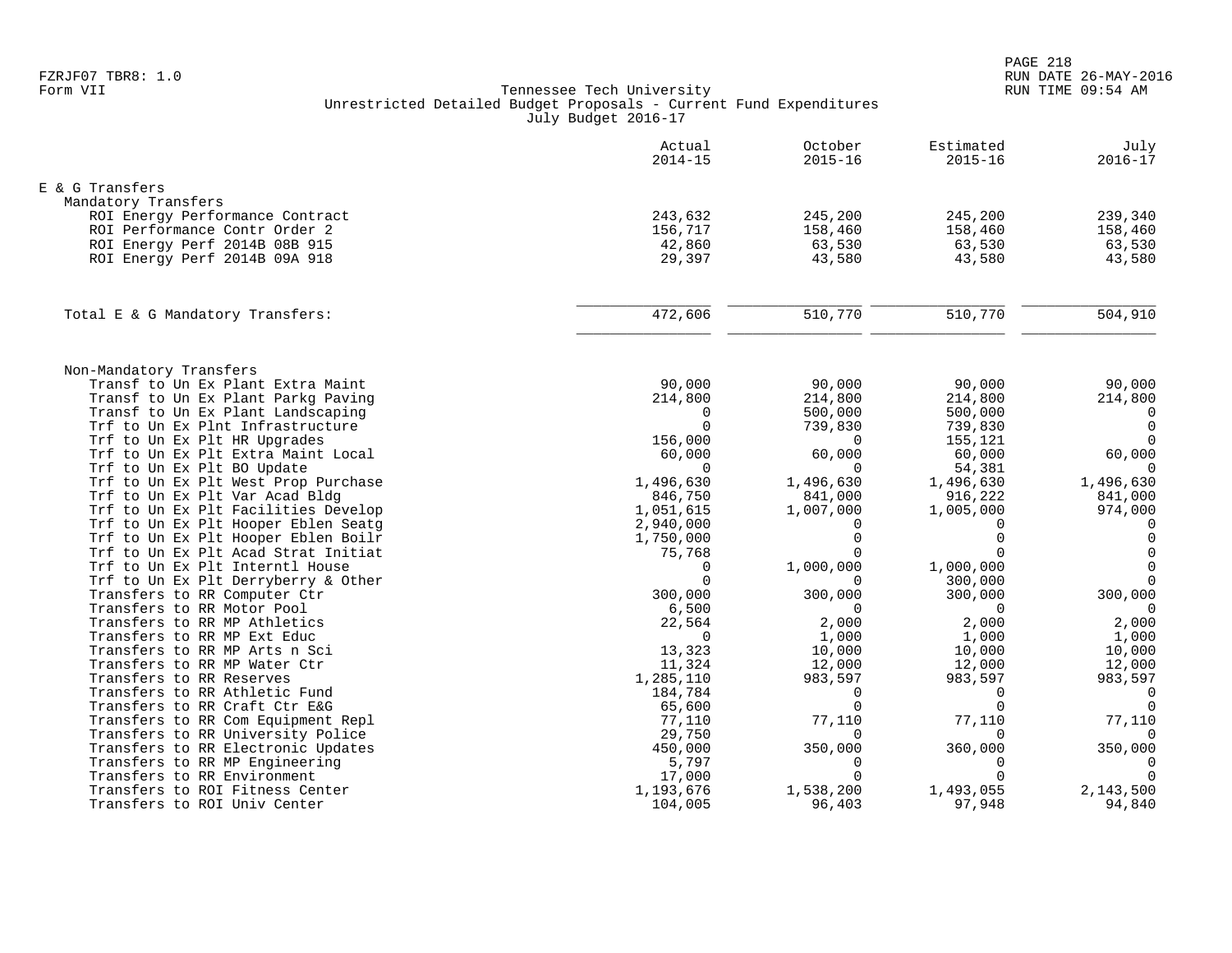| FZRJF07 TBR8: 1.0<br>Form VII                                                                                                                                                                                                                                                                         | Tennessee Tech University<br>Unrestricted Detailed Budget Proposals - Current Fund Expenditures<br>July Budget 2016-17                                  |                                                                                                                                                      |                                                                                                                                                    | PAGE 219<br>RUN DATE 26-MAY-2016<br>RUN TIME 09:54 AM                                                                                               |
|-------------------------------------------------------------------------------------------------------------------------------------------------------------------------------------------------------------------------------------------------------------------------------------------------------|---------------------------------------------------------------------------------------------------------------------------------------------------------|------------------------------------------------------------------------------------------------------------------------------------------------------|----------------------------------------------------------------------------------------------------------------------------------------------------|-----------------------------------------------------------------------------------------------------------------------------------------------------|
|                                                                                                                                                                                                                                                                                                       | Actual<br>$2014 - 15$                                                                                                                                   | October<br>$2015 - 16$                                                                                                                               | Estimated<br>$2015 - 16$                                                                                                                           | July<br>$2016 - 17$                                                                                                                                 |
| Transfers to ROI Eblen Center<br>Transfers from Restricted                                                                                                                                                                                                                                            | 228,810<br>$-183,650$                                                                                                                                   | 212,097<br>$\Omega$                                                                                                                                  | 215,497<br>$\Omega$                                                                                                                                | 208,660<br>$\Omega$                                                                                                                                 |
| Total E & G Non-Mandatory Transfers:                                                                                                                                                                                                                                                                  | 12,493,266                                                                                                                                              | 9,531,667                                                                                                                                            | 10,084,191                                                                                                                                         | 7,859,137                                                                                                                                           |
| Total E & G Transfers                                                                                                                                                                                                                                                                                 | 12,965,872                                                                                                                                              | 10,042,437                                                                                                                                           | 10,594,961                                                                                                                                         | 8,364,047                                                                                                                                           |
| Total Education and General (Expenditures & Transfers)<br>Salaries - Administrative<br>Salaries - Academic<br>Salaries - Supporting<br>Salaries - Students<br>Salaries - Professional<br>Employee Benefits<br>Travel<br>Operating Expense<br>Capital Outlay<br>Department Revenues<br>E & G Transfers | 4,831,713<br>37,106,453<br>9,988,900<br>1,670,329<br>17, 118, 355<br>27, 256, 792<br>3,109,242<br>40,310,464<br>1,111,916<br>$-1,640,775$<br>12,965,872 | 5,549,616<br>37,812,700<br>10,968,396<br>1,107,547<br>20,011,155<br>27,952,236<br>2,064,635<br>51,610,606<br>457,643<br>$-4, 513, 337$<br>10,042,437 | 5,386,934<br>37,706,647<br>10,886,796<br>1,610,924<br>19,788,516<br>28,712,738<br>3,190,073<br>50,621,454<br>763,953<br>$-4,647,698$<br>10,594,961 | 5,642,997<br>37,971,068<br>11,065,888<br>1,013,502<br>20, 242, 051<br>28,108,617<br>1,902,640<br>42,691,493<br>351,890<br>$-4,058,021$<br>8,364,047 |
| Total                                                                                                                                                                                                                                                                                                 | 153,829,261                                                                                                                                             | 163,063,634                                                                                                                                          | 164,615,298                                                                                                                                        | 153, 296, 172                                                                                                                                       |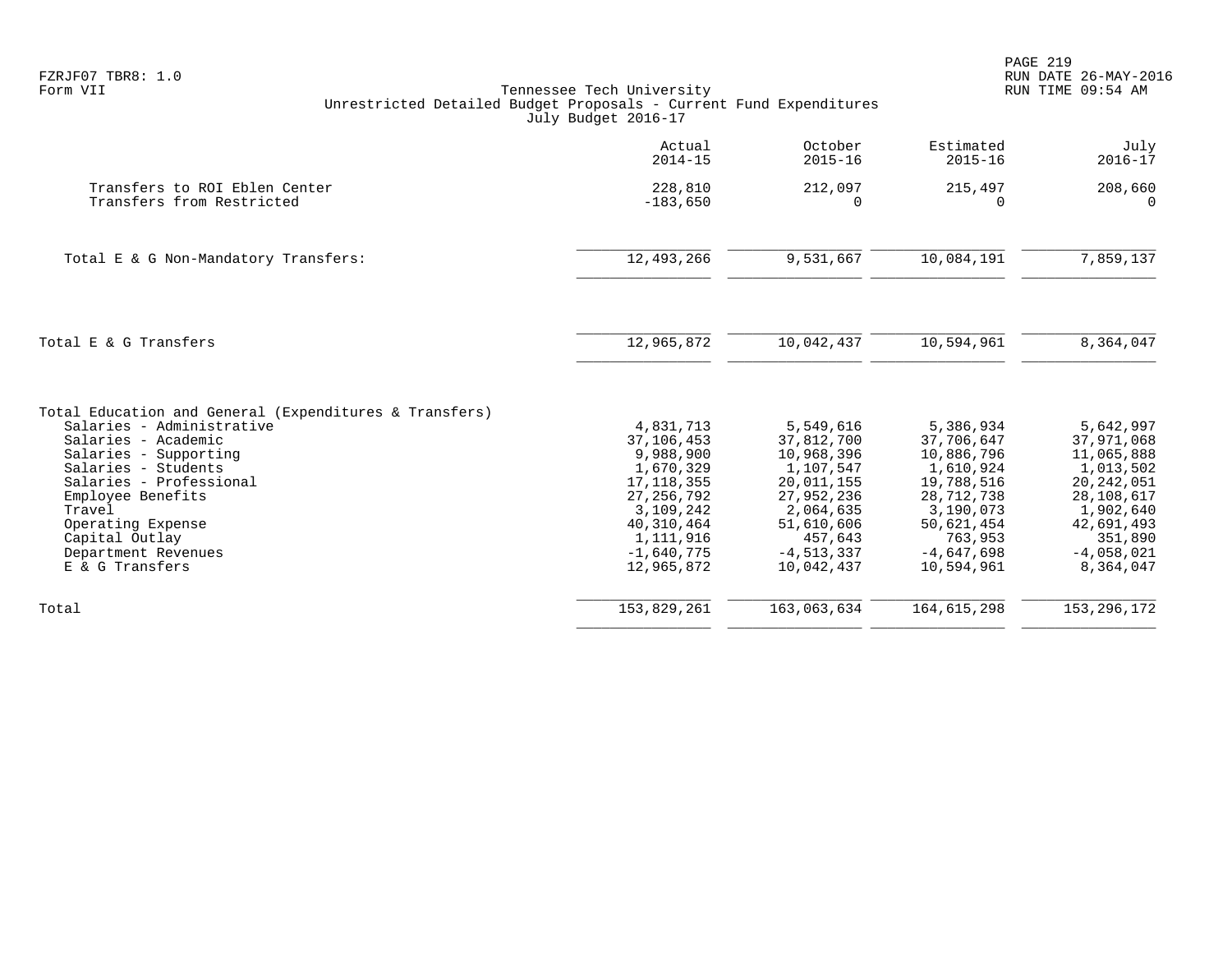|                                                                           | Actual<br>$2014 - 15$ | October<br>$2015 - 16$ | Estimated<br>$2015 - 16$ | July<br>$2016 - 17$ |
|---------------------------------------------------------------------------|-----------------------|------------------------|--------------------------|---------------------|
| Auxiliaries                                                               |                       |                        |                          |                     |
| Auxiliary Expenditures                                                    |                       |                        |                          |                     |
| Auxiliary Enterprises Expenditures (710)<br>Craft Center Gallery (121776) |                       |                        |                          |                     |
| Salaries - Supporting                                                     | 1,921                 | 4,800                  | 7,800                    | 4,800               |
| Salaries - Students                                                       | 6,045                 | 4,000                  | 6,300                    | 4,000               |
| Salaries - Professional                                                   | 38,514                | 35,925                 | 13,415                   | 36,285              |
| Employee Benefits                                                         | 13,115                | 12,960                 | 12,960                   | 13,090              |
| Operating Expenses                                                        | 116,750               | 75,682                 | 94,032                   | 75,682              |
| Total - Craft Center Gallery (121776):                                    | 176,345               | 133,367                | 134,507                  | 133,857             |
| Craft Center Housing (121777)                                             |                       |                        |                          |                     |
| Operating Expenses                                                        | 587                   | 2,742                  | 2,742                    | 2,775               |
| Department Revenues                                                       | 3,266                 | $\Omega$               | 0                        | $\Omega$            |
| Total - Craft Center Housing (121777):                                    | 3,853                 | 2,742                  | 2,742                    | 2,775               |
| Craft Center Food Svc (121780)                                            |                       |                        |                          |                     |
| Operating Expenses                                                        | 803                   | $\mathbf 0$            | $\mathbf 0$              | $\mathbf 0$         |
| Total - Craft Center Food Svc (121780):                                   | 803                   | $\mathbf 0$            | $\mathbf 0$              | $\Omega$            |
|                                                                           |                       |                        |                          |                     |
| Residence Halls Honors (121904)<br>Operating Expenses                     | 2,412                 | 176,680                | 176,680                  | 18,630              |
| Total - Residence Halls Honors (121904):                                  | 2,412                 | 176,680                | 176,680                  | 18,630              |
|                                                                           |                       |                        |                          |                     |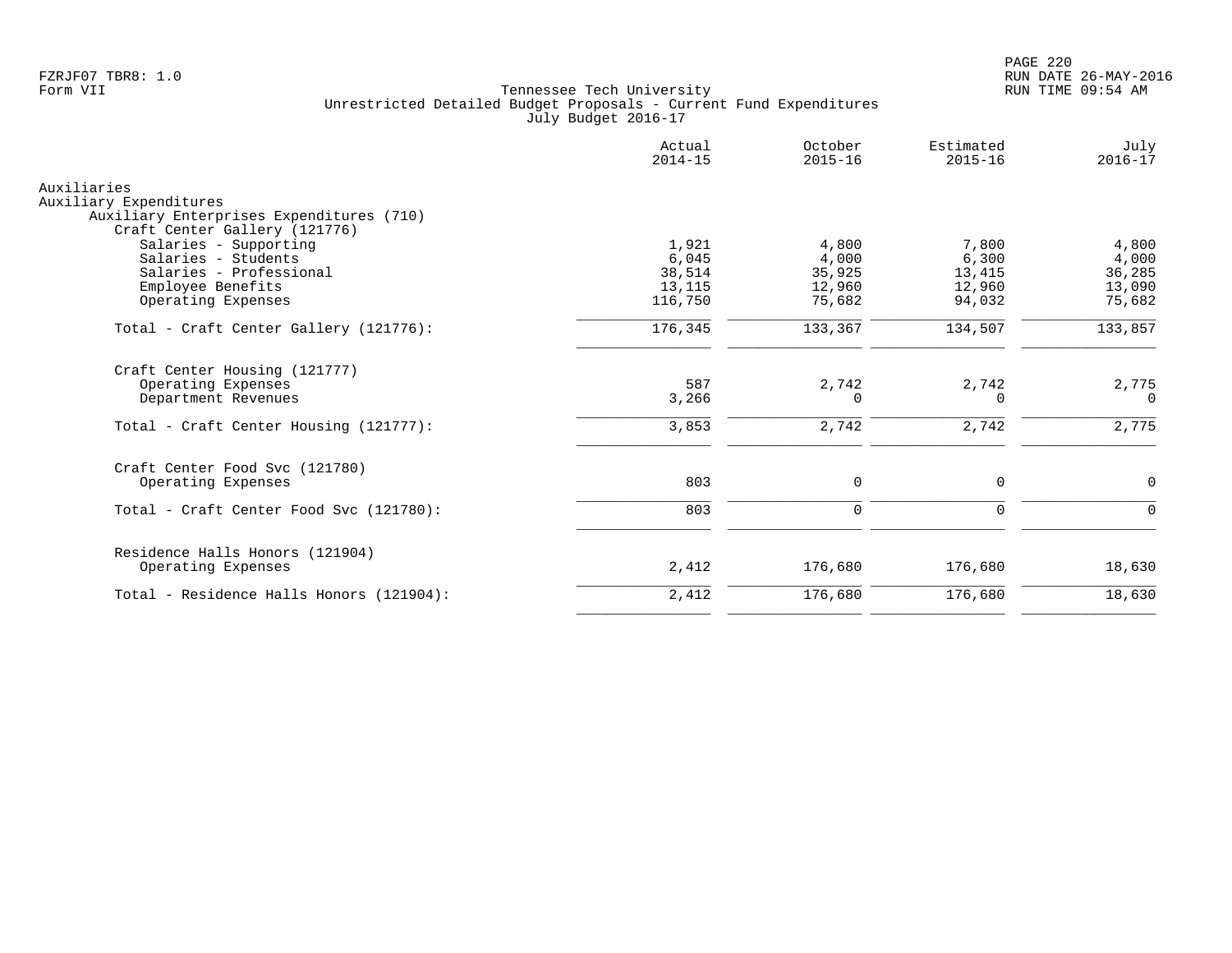|                                                 | Actual<br>$2014 - 15$ | October<br>$2015 - 16$ | Estimated<br>$2015 - 16$ | July<br>$2016 - 17$ |
|-------------------------------------------------|-----------------------|------------------------|--------------------------|---------------------|
| Residence Halls International (123705)          |                       |                        |                          |                     |
| Operating Expenses                              | 12,027                | 3,420                  | 3,420                    | $\mathbf 0$         |
| Total - Residence Halls International (123705): | 12,027                | 3,420                  | 3,420                    | $\Omega$            |
| Housing Administration (128000)                 |                       |                        |                          |                     |
| Salaries - Supporting                           | 96,170                | 95,407                 | 95,407                   | 97,885              |
| Salaries - Students                             | 11,918                | 17,690                 | 14,690                   | 14,690              |
| Salaries - Professional                         | 184,001               | 189,471                | 189,471                  | 191,516             |
| Employee Benefits                               | 94,849                | 82,290                 | 82,290                   | 83,270              |
| Travel                                          | 2,400                 | 500                    | 1,170                    | 500                 |
| Operating Expenses                              | 42,880                | 46,865                 | 46,195                   | 69,865              |
| Total - Housing Administration (128000):        | 432,218               | 432,223                | 429,223                  | 457,726             |
| Housing Admin Allocation (128001)               |                       |                        |                          |                     |
| Operating Expenses                              | $-429,054$            | $-432, 223$            | $-429, 223$              | $-457,726$          |
| Total - Housing Admin Allocation (128001):      | $-429,054$            | $-432, 223$            | $-429, 223$              | $-457,726$          |
| Residential Halls General (128002)              |                       |                        |                          |                     |
| Salaries - Supporting                           | 4,213                 | $\Omega$               | $\Omega$                 | 0                   |
| Salaries - Students                             | 10,521                | 18,500                 | 18,500                   | $\Omega$            |
| Salaries - Professional                         | 207,949               | 226,178                | 226,178                  | 260,593             |
| Employee Benefits                               | 86,490                | 88,360                 | 88,360                   | 89,260              |
| Travel                                          | 7,006                 | 5,000                  | 13,500                   | 13,500              |
| Operating Expenses                              | 631,342               | 589,991                | 578,843                  | 585,436             |
| Department Revenues                             | 13,062                | 0                      | 0                        | $\Omega$            |
| Total - Residential Halls General (128002):     | 960,583               | 928,029                | 925,381                  | 948,789             |
|                                                 |                       |                        |                          |                     |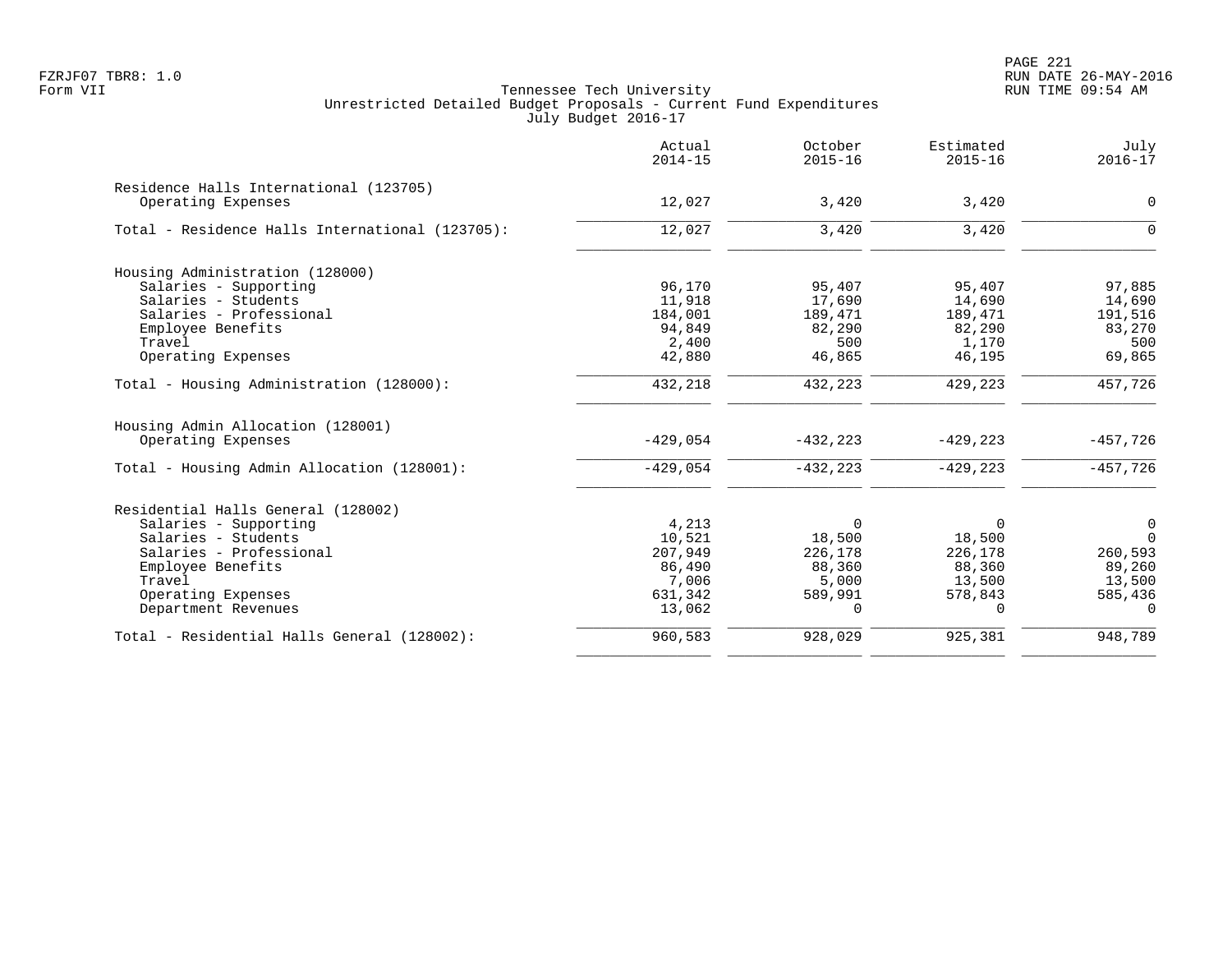PAGE 222 FZRJF07 TBR8: 1.0 RUN DATE 26-MAY-2016

|                                                                                               | Actual<br>$2014 - 15$     | October<br>$2015 - 16$       | Estimated<br>$2015 - 16$     | July<br>$2016 - 17$          |
|-----------------------------------------------------------------------------------------------|---------------------------|------------------------------|------------------------------|------------------------------|
| Residential Halls Telephone (128003)<br>Operating Expenses                                    | 352,580                   | 419,900                      | 419,900                      | 419,900                      |
| Total - Residential Halls Telephone (128003):                                                 | 352,580                   | 419,900                      | 419,900                      | 419,900                      |
| Res Life GIK Chartwells (128004)<br>Operating Expenses                                        | 3,461                     | 0                            | $\mathbf 0$                  | 0                            |
| Total - Res Life GIK Chartwells (128004):                                                     | 3,461                     | $\mathbf 0$                  | $\Omega$                     | $\Omega$                     |
| Counselor Fees (128009)<br>Salaries - Students<br>Employee Benefits<br>Operating Expenses     | 415,708<br>2,429<br>314   | 453,800<br>2,880<br>$\Omega$ | 453,800<br>2,880<br>$\Omega$ | 441,753<br>2,880<br>$\Omega$ |
| Total - Counselor Fees (128009):                                                              | 418,451                   | 456,680                      | 456,680                      | 444,633                      |
| Summer Conferences (128010)<br>Salaries - Students<br>Employee Benefits<br>Operating Expenses | 16,984<br>1,156<br>57,958 | 19,400<br>900<br>52,500      | 22,400<br>900<br>52,500      | 22,400<br>900<br>52,500      |
| Total - Summer Conferences (128010):                                                          | 76,098                    | 72,800                       | 75,800                       | 75,800                       |
| Residential Halls Sp Dep Disc (128011)<br>Employee Benefits                                   | 7,379                     | 23,640                       | 23,640                       | 23,640                       |
| Total - Residential Halls Sp Dep Disc (128011):                                               | 7,379                     | 23,640                       | 23,640                       | 23,640                       |
|                                                                                               |                           |                              |                              |                              |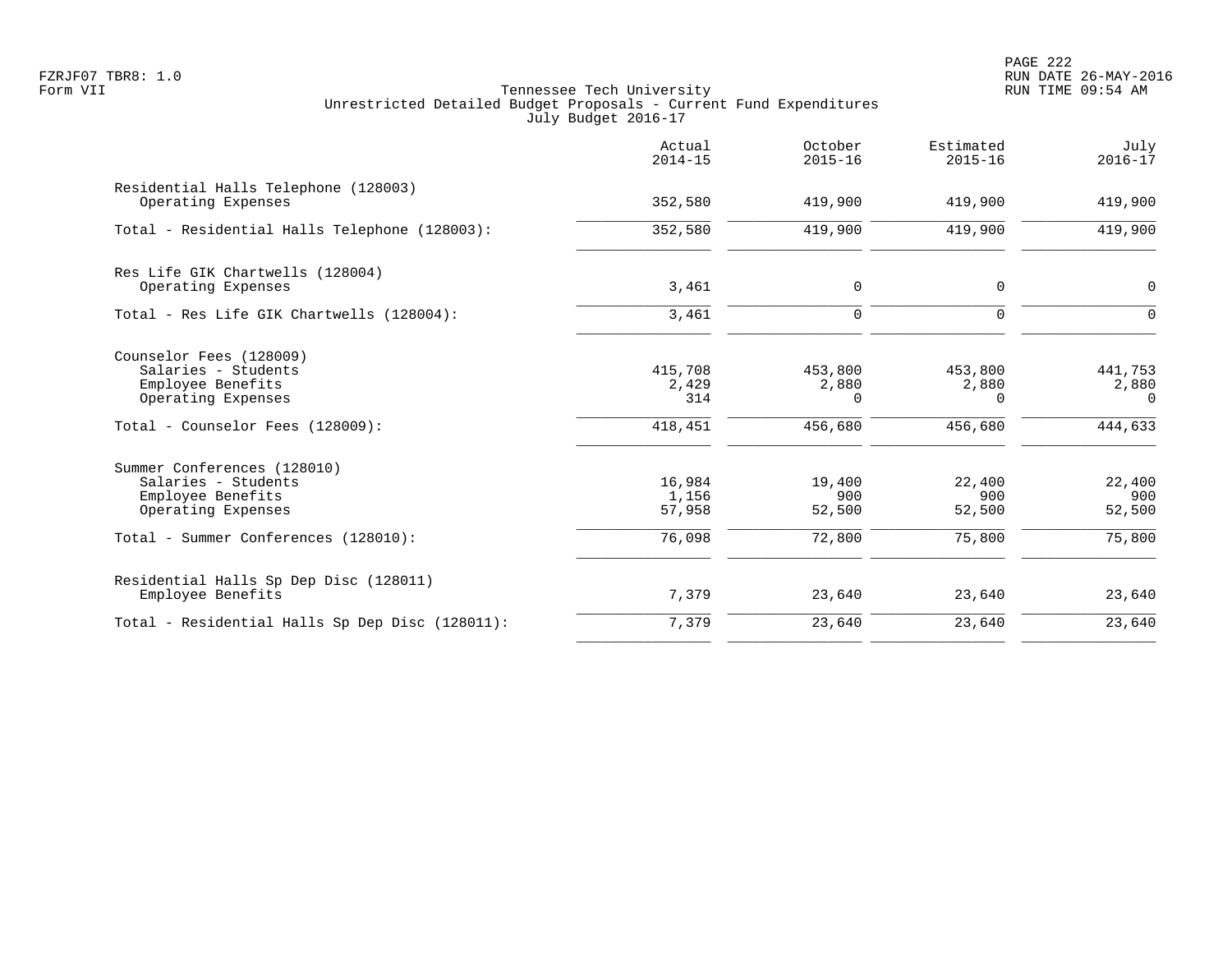PAGE 223 FZRJF07 TBR8: 1.0 RUN DATE 26-MAY-2016

|                                                     | Actual<br>$2014 - 15$ | October<br>$2015 - 16$ | Estimated<br>$2015 - 16$ | July<br>$2016 - 17$ |
|-----------------------------------------------------|-----------------------|------------------------|--------------------------|---------------------|
| Residential Hall PC 191 (128012)                    |                       |                        |                          |                     |
| Employee Benefits                                   | 8,745                 | 7,260                  | 7,260                    | 7,260               |
| Total - Residential Hall PC 191 (128012):           | 8,745                 | 7,260                  | 7,260                    | 7,260               |
| Tech Village Administration (128100)                |                       |                        |                          |                     |
| Salaries - Supporting                               | $\Omega$              | 480                    | 480                      | 480                 |
| Salaries - Students                                 | 45,174                | 49,860                 | 49,860                   | 87,407              |
| Salaries - Professional                             | 28,415                | 31,825                 | 31,825                   | 37,370              |
| Employee Benefits                                   | 12,167                | 34,695                 | 34,695                   | 34,825              |
| Operating Expenses                                  | 67,222                | 95,007                 | 94,655                   | 86,745              |
| Department Revenues                                 | 3,266                 | $\Omega$               | $\Omega$                 | $\Omega$            |
| Total - Tech Village Administration (128100):       | 156,244               | 211,867                | 211,515                  | 246,827             |
| Tech Village Telephone (128102)                     |                       |                        |                          |                     |
| Operating Expenses                                  | 51,102                | 90,200                 | 90,200                   | 90,200              |
| Total - Tech Village Telephone (128102):            | 51,102                | 90,200                 | 90,200                   | 90,200              |
| University Recreation Fitness Ctr (128500)          |                       |                        |                          |                     |
| Salaries - Academic                                 | $\Omega$              | 4,000                  | $\Omega$                 | 4,000               |
| Salaries - Supporting                               | 132,978               | 121,254                | 130,254                  | 123,015             |
| Salaries - Students                                 | 146,586               | 111,000                | 114,000                  | 111,000             |
| Salaries - Professional                             | 165,168               | 170,550                | 170,550                  | 172,255             |
| Employee Benefits                                   | 142,442               | 149,315                | 149,315                  | 150,230             |
| Travel                                              | 680                   | $\Omega$               | 230                      | $\Omega$            |
| Operating Expenses                                  | 60,461                | 77,486                 | 67,706                   | 77,520              |
| Department Revenues                                 | 3,266                 | $\Omega$               | $\Omega$                 | $\Omega$            |
| Total - University Recreation Fitness Ctr (128500): | 651,581               | 633,605                | 632,055                  | 638,020             |
|                                                     |                       |                        |                          |                     |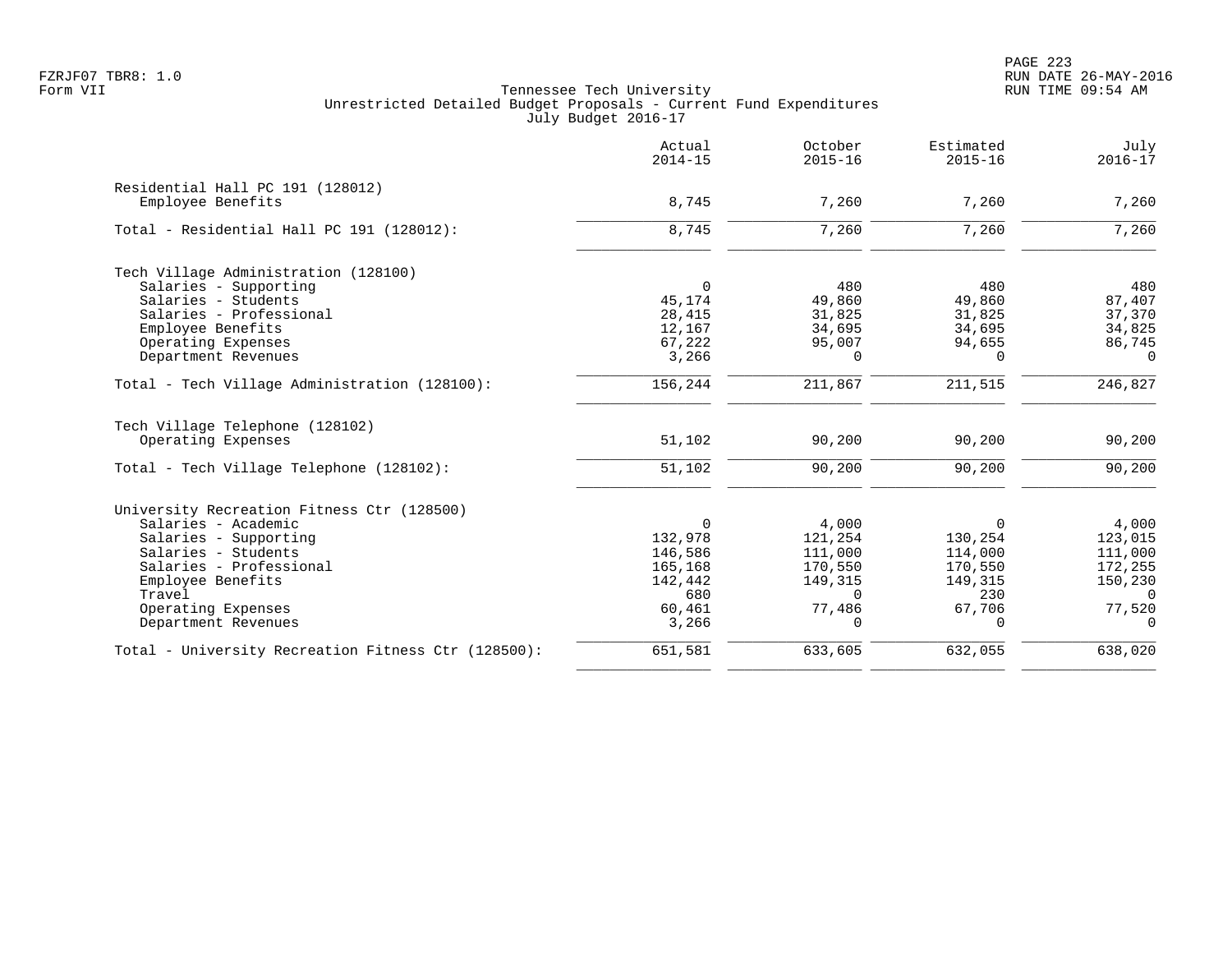PAGE 224 FZRJF07 TBR8: 1.0 RUN DATE 26-MAY-2016

|                                                                                                                                                                                                                           | Actual<br>$2014 - 15$                                                         | October<br>$2015 - 16$                                                      | Estimated<br>$2015 - 16$                                                    | July<br>$2016 - 17$                                                         |
|---------------------------------------------------------------------------------------------------------------------------------------------------------------------------------------------------------------------------|-------------------------------------------------------------------------------|-----------------------------------------------------------------------------|-----------------------------------------------------------------------------|-----------------------------------------------------------------------------|
| Fitness Ctr Spouse Dep Disc (128501)<br>Employee Benefits                                                                                                                                                                 | $\mathbf 0$                                                                   | 4,160                                                                       | 4,160                                                                       | 4,160                                                                       |
| Total - Fitness Ctr Spouse Dep Disc (128501):                                                                                                                                                                             | $\mathbf 0$                                                                   | 4,160                                                                       | 4,160                                                                       | 4,160                                                                       |
| Fitness Ctr PC191 (128502)<br>Employee Benefits                                                                                                                                                                           | 2,112                                                                         | $\mathbf 0$                                                                 | $\mathbf 0$                                                                 | 0                                                                           |
| Total - Fitness Ctr PC191 (128502):                                                                                                                                                                                       | 2,112                                                                         | $\mathbf 0$                                                                 | $\Omega$                                                                    | $\Omega$                                                                    |
| Fitness Cheer Clinic (128503)<br>Salaries - Supporting<br>Salaries - Students<br>Salaries - Professional<br>Employee Benefits<br>Travel<br>Operating Expenses<br>Capital Outlay<br>Total - Fitness Cheer Clinic (128503): | 26,519<br>20,359<br>16,760<br>10,641<br>197<br>136,378<br>$\Omega$<br>210,854 | 18,112<br>28,650<br>13,085<br>23,300<br>2,000<br>93,700<br>2,500<br>181,347 | 19,112<br>28,650<br>13,085<br>23,300<br>2,000<br>92,700<br>2,500<br>181,347 | 18,187<br>28,650<br>13,185<br>23,365<br>2,000<br>93,700<br>2,500<br>181,587 |
| Residence Halls Engineering (137204)<br>Operating Expenses                                                                                                                                                                | 43,599                                                                        | 107,760                                                                     | 107,760                                                                     | 41,400                                                                      |
| Total - Residence Halls Engineering (137204):                                                                                                                                                                             | 43,599                                                                        | 107,760                                                                     | 107,760                                                                     | 41,400                                                                      |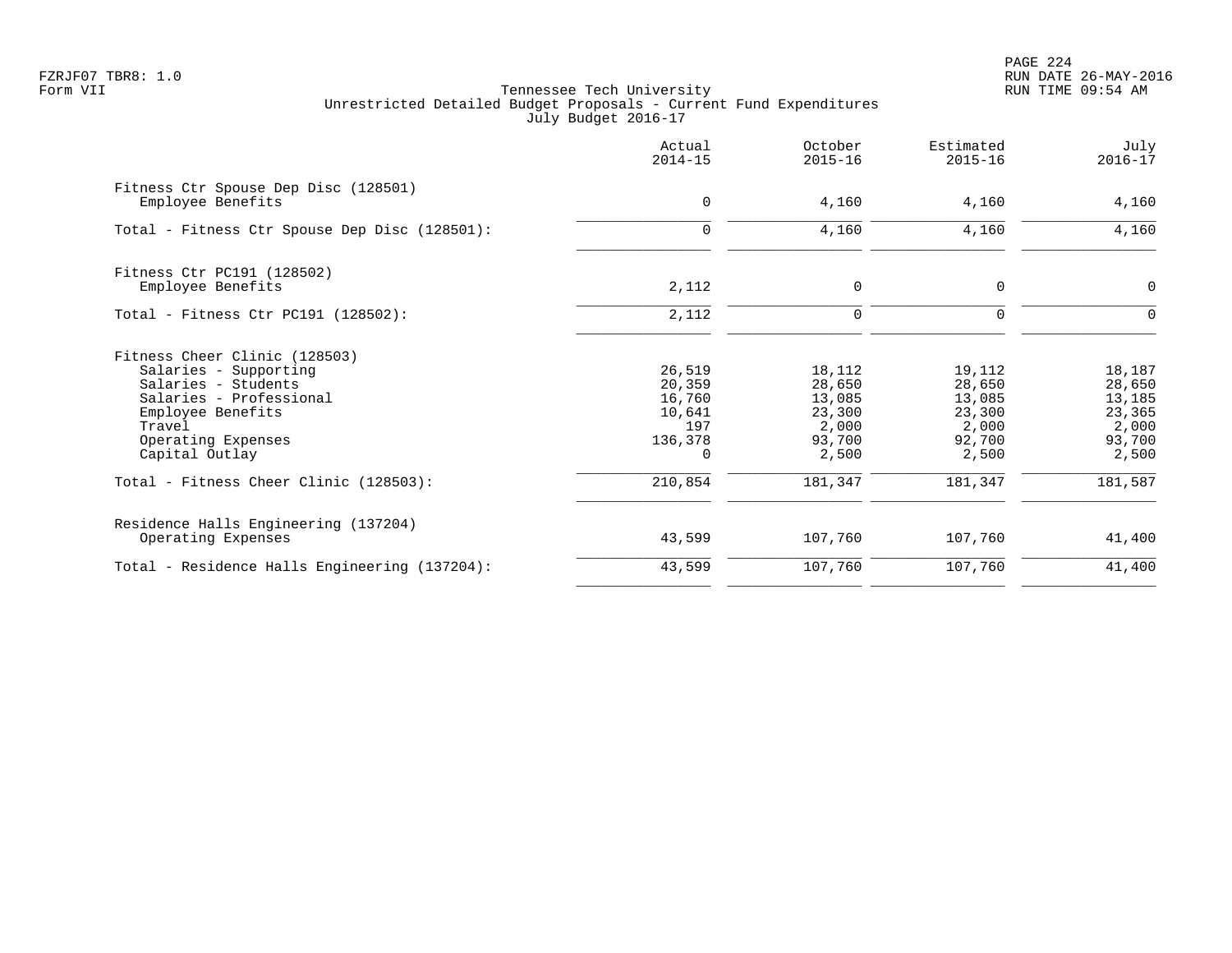|                                               | Actual<br>$2014 - 15$ | October<br>$2015 - 16$ | Estimated<br>$2015 - 16$ | July<br>$2016 - 17$ |
|-----------------------------------------------|-----------------------|------------------------|--------------------------|---------------------|
| Residence Halls Business (140018)             |                       |                        |                          |                     |
| Travel<br>Operating Expenses                  | 1,198<br>23,442       | $\Omega$<br>34,900     | $\Omega$<br>34,900       | $\Omega$<br>28,440  |
| Total - Residence Halls Business (140018):    | 24,640                | 34,900                 | 34,900                   | 28,440              |
| Residential Hall Security (200006)            |                       |                        |                          |                     |
| Salaries - Supporting                         | 63,543                | 65,733                 | 66,673                   | 64,845              |
| Employee Benefits                             | 33,451                | 41,645                 | 41,645                   | 41,870              |
| Operating Expenses                            | 8,058                 | 8,530                  | 7,590                    | 8,530               |
| Total - Residential Hall Security (200006):   | 105,052               | 115,908                | 115,908                  | 115,245             |
| Director of Auxiliaries (203000)              |                       |                        |                          |                     |
| Salaries - Professional                       | 51,879                | 53,878                 | 53,878                   | 54,393              |
| Employee Benefits                             | 17,156                | 13,755                 | 13,755                   | 13,940              |
| Travel                                        | 2,646                 | 4,010                  | 4,390                    | 4,010               |
| Operating Expenses                            | 1,370                 | 1,660                  | 1,380                    | 1,660               |
| Total - Director of Auxiliaries (203000):     | 73,051                | 73,303                 | 73,403                   | 74,003              |
| Director of Auxil Transfers (203001)          |                       |                        |                          |                     |
| Operating Expenses                            | $\Omega$              | $-73,303$              | $-73,303$                | $-74,003$           |
| Department Revenues                           | $-65, 312$            | 0                      | $\Omega$                 | $\Omega$            |
| Total - Director of Auxil Transfers (203001): | $-65, 312$            | $-73,303$              | $-73,303$                | $-74,003$           |
|                                               |                       |                        |                          |                     |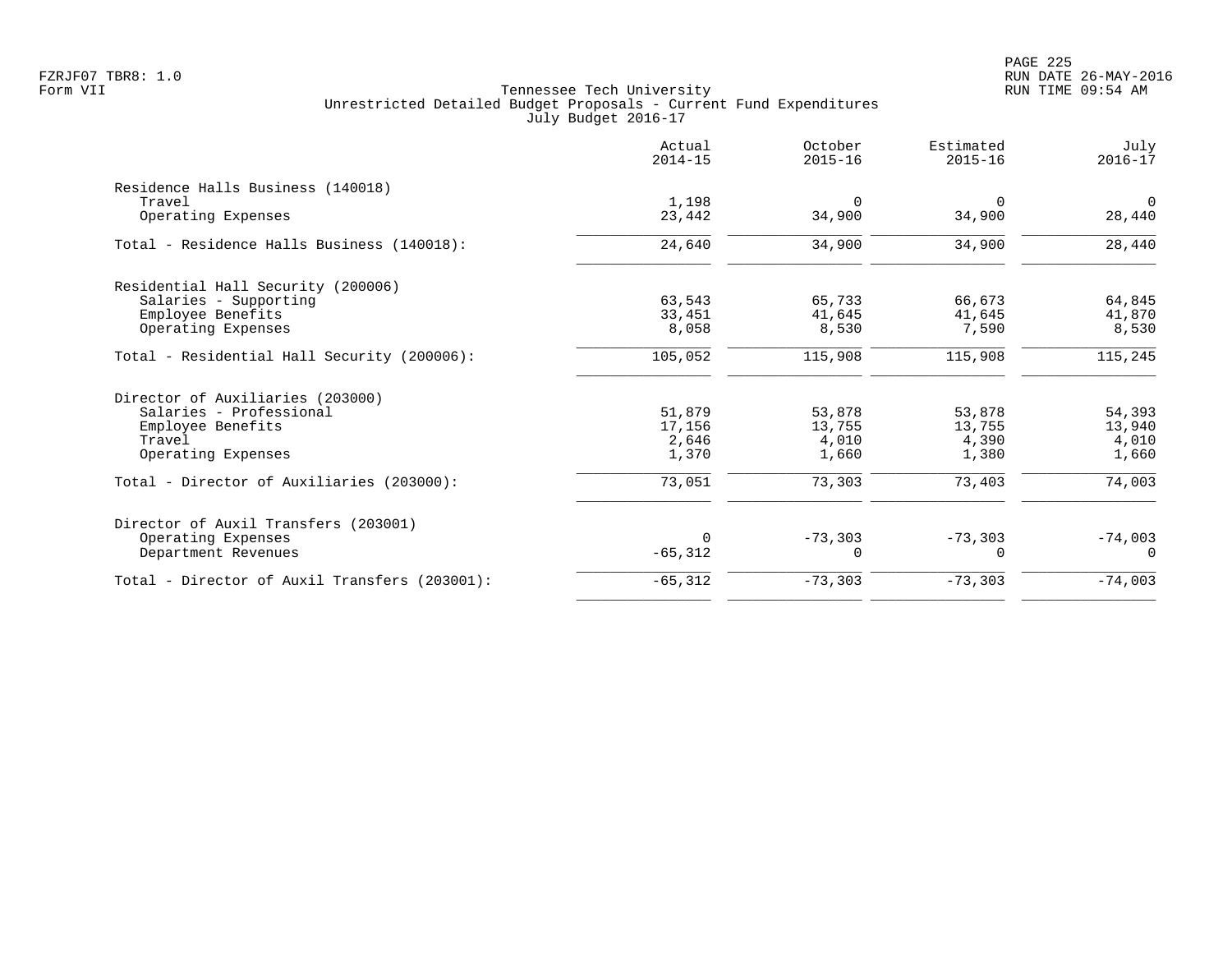|                                               | Actual<br>$2014 - 15$ | October<br>$2015 - 16$ | Estimated<br>$2015 - 16$ | July<br>$2016 - 17$ |
|-----------------------------------------------|-----------------------|------------------------|--------------------------|---------------------|
| Dining Services (203002)                      |                       |                        |                          |                     |
| Salaries - Supporting                         | 1,729                 | 31,716                 | 31,716                   | 18,538              |
| Employee Benefits                             | 955                   | 16,620                 | 16,620                   | 16,645              |
| Operating Expenses                            | 22,654                | 41,395                 | 41,395                   | 41,605              |
| Department Revenues                           | 19,594                | $\Omega$               | $\Omega$                 | $\Omega$            |
| Total - Dining Services (203002):             | 44,932                | 89,731                 | 89,731                   | 76,788              |
| Cafeteria Insurance (203003)                  |                       |                        |                          |                     |
| Operating Expenses                            | 12                    | 10                     | 10                       | 10                  |
| Total - Cafeteria Insurance (203003):         | 12                    | 10                     | 10                       | 10                  |
| Cafe Spouse Depend Discount (203004)          |                       |                        |                          |                     |
| Employee Benefits                             | 5,096                 | 8,320                  | 8,320                    | 8,320               |
| Total - Cafe Spouse Depend Discount (203004): | 5,096                 | 8,320                  | 8,320                    | 8,320               |
| Post Office Administration (203012)           |                       |                        |                          |                     |
| Salaries - Supporting                         | 88,288                | 20,783                 | 20,783                   | 0                   |
| Employee Benefits                             | 53,055                | $\Omega$               | $\Omega$                 | $\Omega$            |
| Operating Expenses                            | 15,693                | 6,380                  | 6,380                    | $\Omega$            |
| Department Revenues                           | 3,266                 | O                      | $\Omega$                 | $\Omega$            |
| Total - Post Office Administration (203012):  | 160,302               | 27,163                 | 27,163                   | $\Omega$            |
|                                               |                       |                        |                          |                     |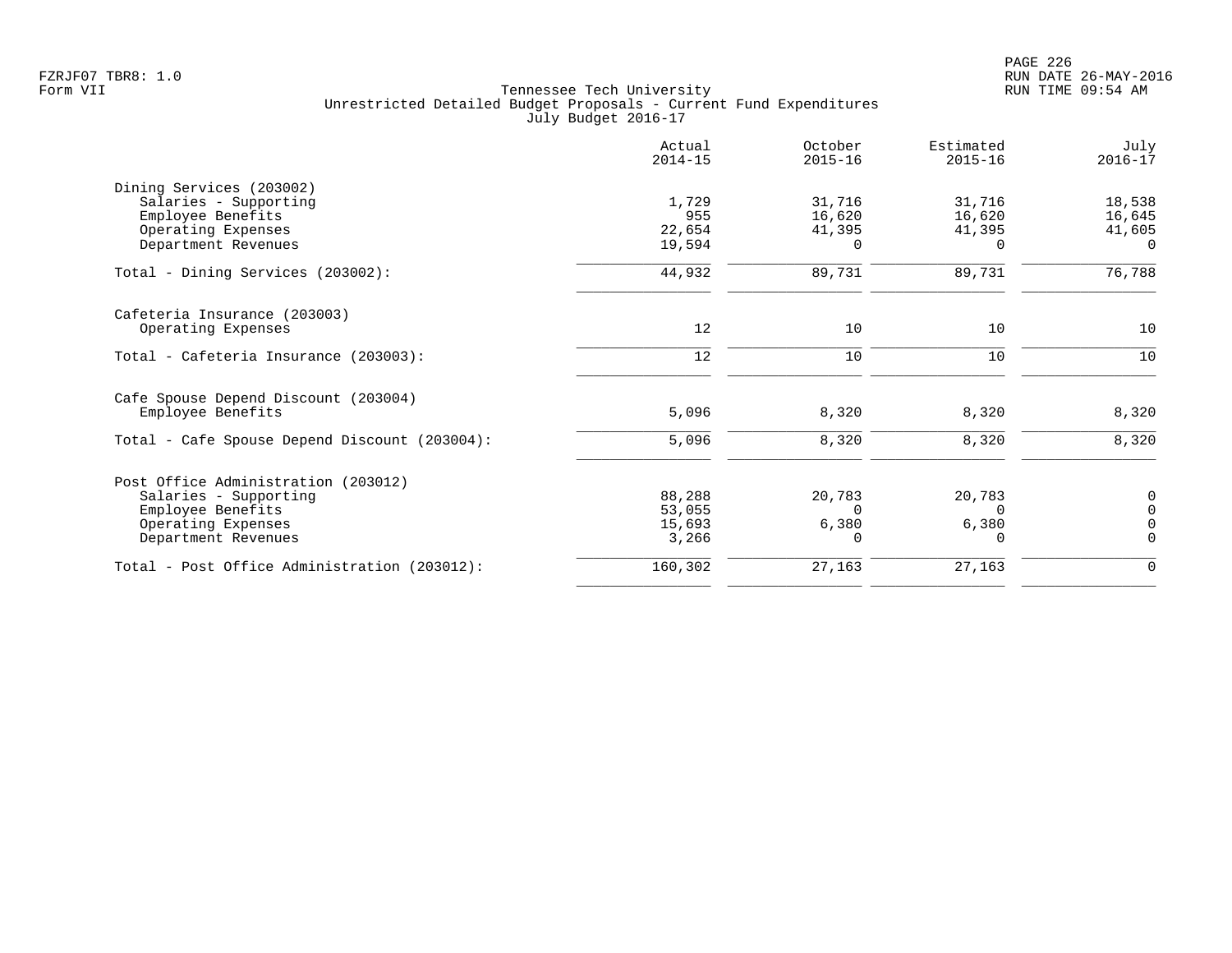PAGE 227 FZRJF07 TBR8: 1.0 RUN DATE 26-MAY-2016

|                                                            | Actual<br>$2014 - 15$ | October<br>$2015 - 16$ | Estimated<br>$2015 - 16$ | July<br>$2016 - 17$    |
|------------------------------------------------------------|-----------------------|------------------------|--------------------------|------------------------|
| Post Office Spouse Dependent (203014)<br>Employee Benefits | 6,978                 | 0                      | 0                        | $\mathbf 0$            |
| Total - Post Office Spouse Dependent (203014):             | 6,978                 | $\Omega$               | $\Omega$                 | $\Omega$               |
| Bookstore Operating (203016)<br>Operating Expenses         | $-10$                 | 23,344                 | 23,344                   | 23,514                 |
| Department Revenues                                        | 13,062                | 0                      | $\Omega$                 | $\Omega$               |
| Total - Bookstore Operating (203016):                      | 13,052                | 23,344                 | 23,344                   | 23,514                 |
| Vending General (203017)                                   |                       |                        |                          |                        |
| Operating Expenses<br>Department Revenues                  | 9,461<br>6,531        | 18,330<br>$\Omega$     | 18,330<br>$\Omega$       | 18,403<br>$\Omega$     |
| Total - Vending General (203017):                          | 15,992                | 18,330                 | 18,330                   | 18,403                 |
| Tech Village General (221010)                              |                       |                        |                          |                        |
| Salaries - Supporting                                      | 32,974                | 55,523                 | 56,023                   | 55,953                 |
| Employee Benefits<br>Operating Expenses                    | 22,706<br>33,020      | 57,775<br>85,000       | 57,775<br>84,500         | 57,895<br>85,000       |
| Total - Tech Village General (221010):                     | 88,700                | 198,298                | 198,298                  | 198,848                |
| Residence Halls Maintenance (251009)                       |                       |                        |                          |                        |
| Salaries - Supporting                                      | 270,873               | 311,157                | 270,687                  | 314,232                |
| Salaries - Students                                        | 3,747                 | $\Omega$               | 11,470                   | $\Omega$               |
| Employee Benefits<br>Travel                                | 150,662<br>660        | 100,320<br>$\Omega$    | 100,320<br>$\Omega$      | 101,370<br>$\Omega$    |
| Operating Expenses                                         | 207,668               | 125,000                | 154,000                  | 125,000                |
| Total - Residence Halls Maintenance (251009):              | 633,610               | 536,477                | 536,477                  | $\overline{540}$ , 602 |
|                                                            |                       |                        |                          |                        |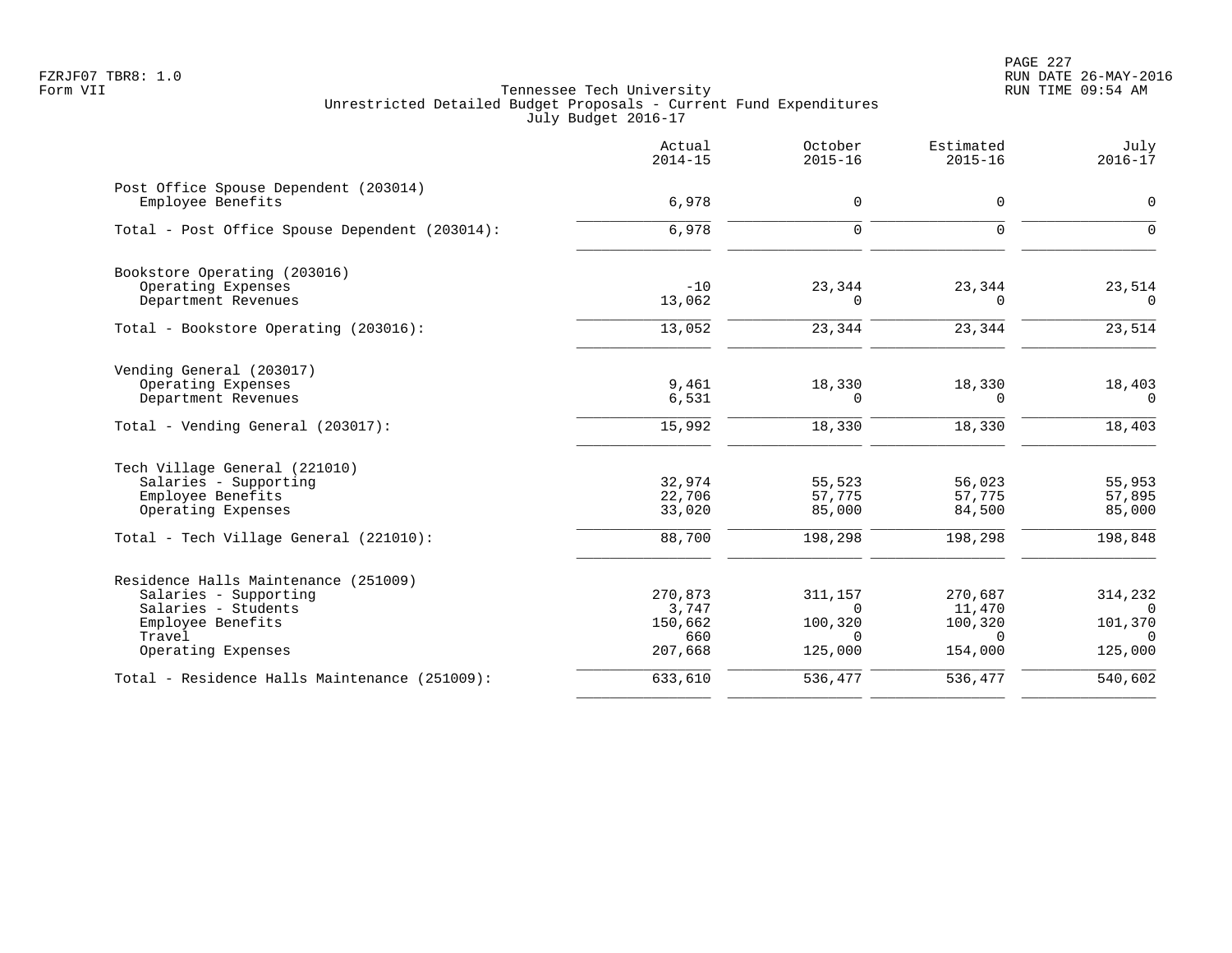|                                                                  | Actual<br>$2014 - 15$       | October<br>$2015 - 16$       | Estimated<br>$2015 - 16$     | July<br>$2016 - 17$          |
|------------------------------------------------------------------|-----------------------------|------------------------------|------------------------------|------------------------------|
| Residence Hall Custodial (255002)                                |                             |                              |                              |                              |
| Salaries - Supporting<br>Employee Benefits<br>Operating Expenses | 98,942<br>65,848<br>248,853 | 137,464<br>64,560<br>238,750 | 138,314<br>64,560<br>237,900 | 133,434<br>64,985<br>238,750 |
| Total - Residence Hall Custodial (255002):                       | 413,643                     | 440,774                      | 440,774                      | 437,169                      |
| Tech Village Custodial (255005)<br>Operating Expenses            | 17,231                      | 29,000                       | 29,000                       | 29,000                       |
|                                                                  |                             |                              |                              |                              |
| Total - Tech Village Custodial (255005):                         | 17,231                      | 29,000                       | 29,000                       | 29,000                       |
| Fitness Center Custodial (255006)<br>Operating Expenses          | 75,000                      | 75,000                       | 75,000                       | 75,000                       |
| Total - Fitness Center Custodial (255006):                       | 75,000                      | 75,000                       | 75,000                       | 75,000                       |
| Auxil Inst Supp Allocation (700046)                              |                             |                              |                              |                              |
| Department Revenues                                              | 344,190                     | 364,320                      | 351,240                      | 343,840                      |
| Total - Auxil Inst Supp Allocation (700046):                     | 344,190                     | 364,320                      | 351,240                      | 343,840                      |
| Auxil Data Processing Allocation (700047)                        |                             |                              |                              |                              |
| Department Revenues                                              | 38,927                      | 41,800                       | 40,920                       | 40,530                       |
| Total - Auxil Data Processing Allocation (700047):               | 38,927                      | 41,800                       | 40,920                       | 40,530                       |
|                                                                  |                             |                              |                              |                              |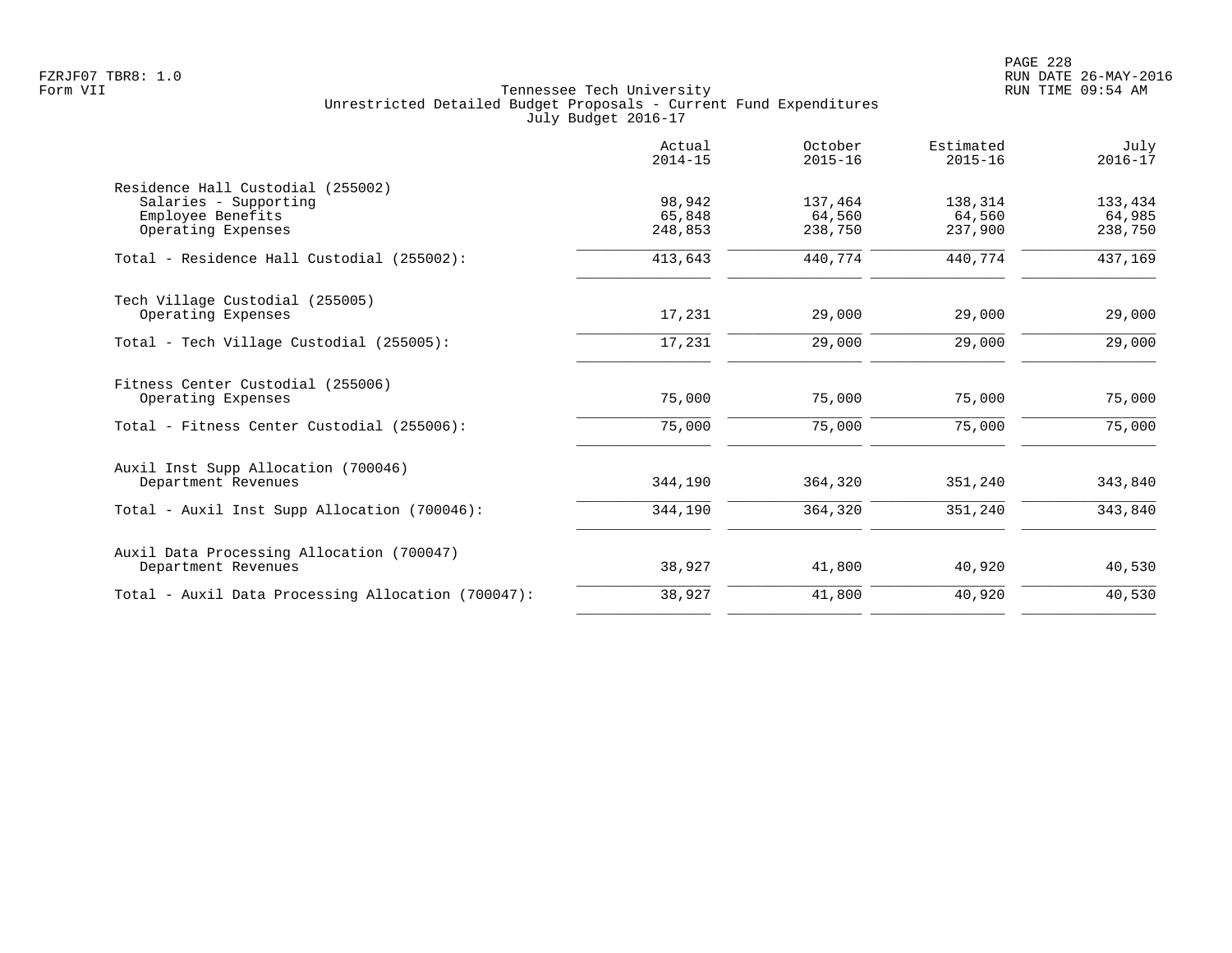|                                                                                                                                                                                              | Actual<br>$2014 - 15$                                                                                   | October<br>$2015 - 16$                                                                         | Estimated<br>$2015 - 16$                                                                          | July<br>$2016 - 17$                                                                            |
|----------------------------------------------------------------------------------------------------------------------------------------------------------------------------------------------|---------------------------------------------------------------------------------------------------------|------------------------------------------------------------------------------------------------|---------------------------------------------------------------------------------------------------|------------------------------------------------------------------------------------------------|
| Auxil Pro Rata Allocation (700048)<br>Department Revenues                                                                                                                                    | 1,757,320                                                                                               | 2,000,940                                                                                      | 2,009,250                                                                                         | 2,017,370                                                                                      |
| Total - Auxil Pro Rata Allocation (700048):                                                                                                                                                  | 1,757,320                                                                                               | 2,000,940                                                                                      | 2,009,250                                                                                         | 2,017,370                                                                                      |
| Auxil Insurance Allocation (700049)<br>Operating Expenses                                                                                                                                    | 11,387                                                                                                  | 11,390                                                                                         | 11,390                                                                                            | 10,790                                                                                         |
| Total - Auxil Insurance Allocation (700049):                                                                                                                                                 | 11,387                                                                                                  | 11,390                                                                                         | 11,390                                                                                            | 10,790                                                                                         |
| TTU Staff Scholarships (700067)<br>Employee Benefits                                                                                                                                         | 162                                                                                                     | 0                                                                                              | $\mathbf 0$                                                                                       | $\Omega$                                                                                       |
| Total - TTU Staff Scholarships (700067):                                                                                                                                                     | 162                                                                                                     | $\mathbf 0$                                                                                    | $\mathbf 0$                                                                                       | $\Omega$                                                                                       |
| TTU Staff Tuit Maint Reimbursment (700068)<br>Employee Benefits                                                                                                                              | $-162$                                                                                                  | 0                                                                                              | 3,474                                                                                             | 3,474                                                                                          |
| Total - TTU Staff Tuit Maint Reimbursment (700068):                                                                                                                                          | $-162$                                                                                                  | $\mathbf 0$                                                                                    | 3,474                                                                                             | 3,474                                                                                          |
| Total - Auxiliary Enterprises Expenditures (710):                                                                                                                                            |                                                                                                         |                                                                                                |                                                                                                   |                                                                                                |
| Salaries - Academic<br>Salaries - Supporting<br>Salaries - Students<br>Salaries - Professional<br>Employee Benefits<br>Travel<br>Operating Expenses<br>Capital Outlay<br>Department Revenues | $\mathbf 0$<br>818,150<br>677,042<br>692,686<br>737,432<br>14,787<br>1,824,661<br>$\Omega$<br>2,140,438 | 4,000<br>862,429<br>702,900<br>720,912<br>732,755<br>11,510<br>2,025,096<br>2,500<br>2,407,060 | $\Omega$<br>837,249<br>719,670<br>698,402<br>736,229<br>21,290<br>2,049,926<br>2,500<br>2,401,410 | 4,000<br>831,369<br>709,900<br>765,597<br>741,379<br>20,010<br>1,768,326<br>2,500<br>2,401,740 |
| Total                                                                                                                                                                                        | 6,905,196                                                                                               | 7,469,162                                                                                      | 7,466,676                                                                                         | 7,244,821                                                                                      |
|                                                                                                                                                                                              |                                                                                                         |                                                                                                |                                                                                                   |                                                                                                |

Auxiliary Mandatory Transfers (720)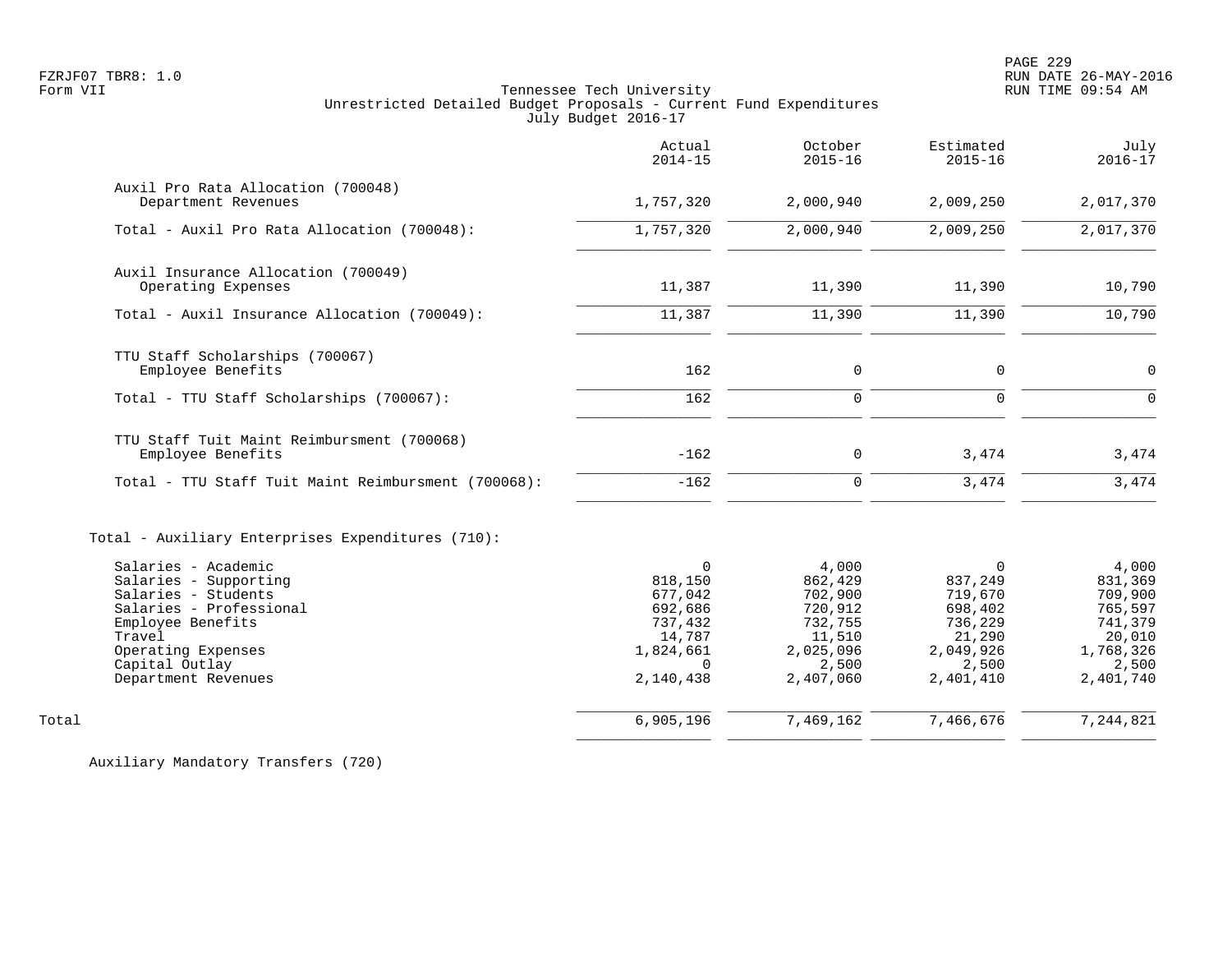|                                        | Actual<br>$2014 - 15$ | October<br>$2015 - 16$ | Estimated<br>$2015 - 16$ | July<br>$2016 - 17$ |
|----------------------------------------|-----------------------|------------------------|--------------------------|---------------------|
| Auxiliary Nonmandatory Transfers (730) |                       |                        |                          |                     |
| Total Auxiliary Expenditures           |                       |                        |                          |                     |
| Salaries - Academic                    | 0                     | 4,000                  |                          | 4,000               |
| Salaries - Supporting                  | 818,150               | 862,429                | 837,249                  | 831,369             |
| Salaries - Students                    | 677,042               | 702,900                | 719,670                  | 709,900             |
| Salaries - Professional                | 692,686               | 720,912                | 698,402                  | 765,597             |
| Employee Benefits                      | 737,432               | 732,755                | 736,229                  | 741,379             |
| Travel                                 | 14,787                | 11,510                 | 21,290                   | 20,010              |
| Operating Expense                      | 1,824,661             | 2,025,096              | 2,049,926                | 1,768,326           |
| Capital Outlay                         |                       | 2,500                  | 2,500                    | 2,500               |
| Department Revenues                    | 2,140,438             | 2,407,060              | 2,401,410                | 2,401,740           |
| Total                                  | 6,905,196             | 7,469,162              | 7,466,676                | 7,244,821           |
|                                        |                       |                        |                          |                     |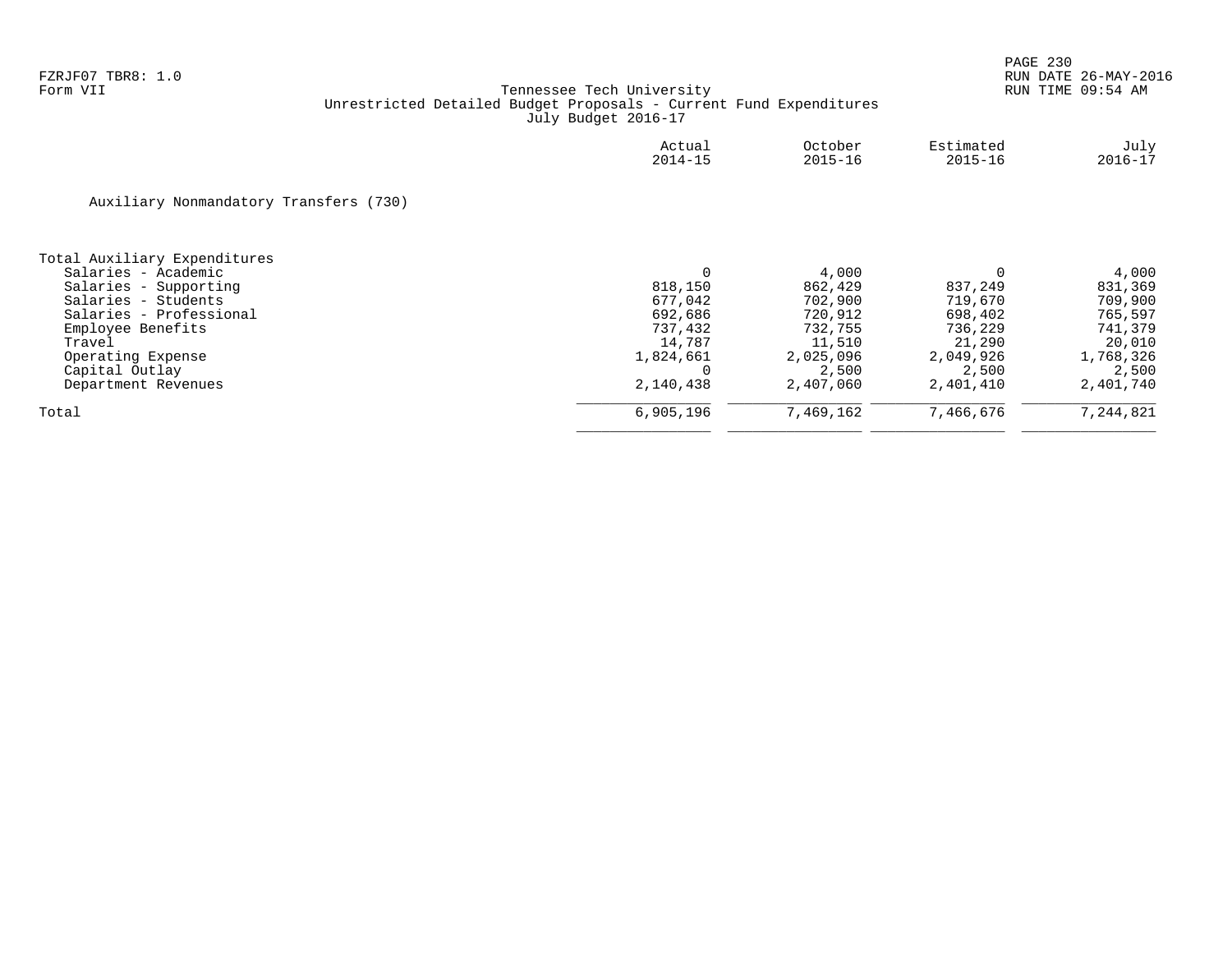|                                                                                                                                                                                                                                                                       | Actual<br>$2014 - 15$                                                              | October<br>$2015 - 16$                                                               | Estimated<br>$2015 - 16$                                                               | July<br>$2016 - 17$                                                                         |
|-----------------------------------------------------------------------------------------------------------------------------------------------------------------------------------------------------------------------------------------------------------------------|------------------------------------------------------------------------------------|--------------------------------------------------------------------------------------|----------------------------------------------------------------------------------------|---------------------------------------------------------------------------------------------|
| Auxiliary Transfers                                                                                                                                                                                                                                                   |                                                                                    |                                                                                      |                                                                                        |                                                                                             |
| Mandatory Transfers                                                                                                                                                                                                                                                   |                                                                                    |                                                                                      |                                                                                        |                                                                                             |
| ROI Dorms 10TH D 2012C 914 (2004B)                                                                                                                                                                                                                                    | 342,568                                                                            | 347,830                                                                              | 347,830                                                                                | 347,830                                                                                     |
| ROI Dorms 10TH Dixie 2005A 914 Bd                                                                                                                                                                                                                                     | 149,858                                                                            | $\Omega$                                                                             | $\Omega$                                                                               | $\Omega$                                                                                    |
| ROI R H Rep 2007C 914 Bd                                                                                                                                                                                                                                              | 186,172                                                                            | 112,930                                                                              | 112,930                                                                                | 112,930                                                                                     |
| ROI New Dorm 2010 917                                                                                                                                                                                                                                                 | 1,839,118                                                                          | 1,292,500                                                                            | 1,292,500                                                                              | 1,287,490                                                                                   |
| ROI TV Apts 2012A 920                                                                                                                                                                                                                                                 | 450,712                                                                            | 460,900                                                                              | 460,900                                                                                | 460,480                                                                                     |
| ROI TV Apts Renov PH2 P921                                                                                                                                                                                                                                            | 454,656                                                                            | 465,840                                                                              | 465,840                                                                                | 465,460                                                                                     |
| ROI Warf Ellington P922                                                                                                                                                                                                                                               | 26,777                                                                             | 25,000                                                                               | 26,220                                                                                 | 366,220                                                                                     |
| ROI Jobe Murphy RH P924                                                                                                                                                                                                                                               | 14,491                                                                             | 25,000                                                                               | 48,120                                                                                 | 48,120                                                                                      |
| ROI TV Ph 3 P923                                                                                                                                                                                                                                                      |                                                                                    | 25,000                                                                               | 58,930                                                                                 |                                                                                             |
|                                                                                                                                                                                                                                                                       | 19,335                                                                             |                                                                                      |                                                                                        | 58,930                                                                                      |
| ROI Dorms 10TH Dixie 2014A 05A 914                                                                                                                                                                                                                                    | 1,033                                                                              | 176,140                                                                              | 176,140                                                                                | 150,850                                                                                     |
| ROI RH 2015A 914 07C 076125 390252                                                                                                                                                                                                                                    | $\Omega$                                                                           | 32,030                                                                               | 32,030                                                                                 | 73,710                                                                                      |
| ROI RH 2015B 917 10A 076126 390253                                                                                                                                                                                                                                    | $\mathbf 0$                                                                        | 571,570                                                                              | 571,570                                                                                | 581,260                                                                                     |
| ROI M McCord B Evans P926                                                                                                                                                                                                                                             | $\Omega$                                                                           | $\Omega$                                                                             | 7,800                                                                                  | 7,800                                                                                       |
|                                                                                                                                                                                                                                                                       |                                                                                    |                                                                                      |                                                                                        | 3,961,080                                                                                   |
| Total Auxiliary Mandatory Transfers:                                                                                                                                                                                                                                  | 3,484,720                                                                          | 3,534,740                                                                            | 3,600,810                                                                              |                                                                                             |
| Non-Mandatory Transfers<br>Transfers to RR Housing<br>Transfers to RR Bookstore<br>Transfers to RR Cafeteria<br>Transfers to RR Vending<br>Transfers to RR Post Office<br>Transfers to RR Fitness Center<br>Transfers to RR CC Housing<br>Transfers to RR CC Contr SR | 4,225,770<br>506,934<br>1,928,715<br>84,353<br>194,191<br>223,818<br>24,433<br>297 | 1,812,607<br>479,556<br>2,462,746<br>267,977<br>9,647<br>142,958<br>37,951<br>$\cap$ | 1,746,853<br>479,556<br>2,462,586<br>267,877<br>9,717<br>142,498<br>40,461<br>$\Omega$ | 1,013,753<br>479,386<br>1,669,412<br>74,707<br>$\mathbf 0$<br>114,493<br>37,398<br>$\Omega$ |
| Total Auxiliary Non-Mandatory Transfers:                                                                                                                                                                                                                              | 7,188,511                                                                          | 5, 213, 442                                                                          | 5,149,548                                                                              | 3,389,149                                                                                   |
| Total Auxiliary Transfers                                                                                                                                                                                                                                             | 10,673,231                                                                         | 8,748,182                                                                            | 8,750,358                                                                              | 7,350,229                                                                                   |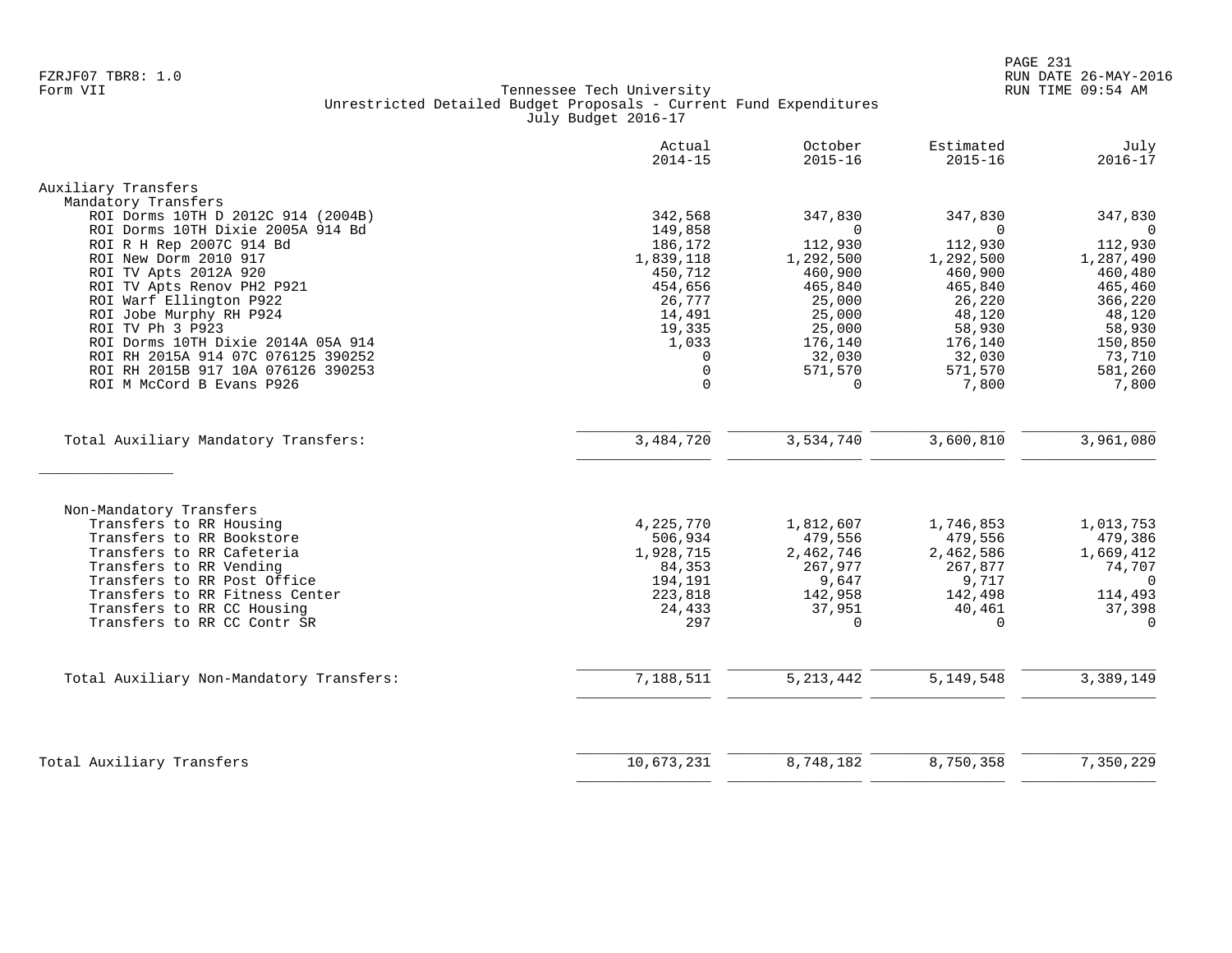|                                                        | Actual<br>$2014 - 15$ | October<br>$2015 - 16$ | Estimated<br>$2015 - 16$ | July<br>$2016 - 17$ |
|--------------------------------------------------------|-----------------------|------------------------|--------------------------|---------------------|
| Total Auxiliary Enterprises (Expenditures & Transfers) |                       |                        |                          |                     |
| Salaries - Academic                                    | $\mathbf 0$           | 4,000                  | 0                        | 4,000               |
| Salaries - Supporting                                  | 818,150               | 862,429                | 837,249                  | 831,369             |
| Salaries - Students                                    | 677,042               | 702,900                | 719,670                  | 709,900             |
| Salaries - Professional                                | 692,686               | 720,912                | 698,402                  | 765,597             |
| Employee Benefits                                      | 737,432               | 732,755                | 736,229                  | 741,379             |
| Travel                                                 | 14,787                | 11,510                 | 21,290                   | 20,010              |
| Operating Expense                                      | 1,824,661             | 2,025,096              | 2,049,926                | 1,768,326           |
| Capital Outlay                                         | $\Omega$              | 2,500                  | 2,500                    | 2,500               |
| Department Revenues                                    | 2,140,438             | 2,407,060              | 2,401,410                | 2,401,740           |
| Auxiliary Transfers                                    | 10,673,231            | 8,748,182              | 8,750,358                | 7,350,229           |
| Total                                                  | 17,578,427            | 16, 217, 344           | 16, 217, 034             | 14,595,050          |
|                                                        |                       |                        |                          |                     |
| Total Unrestricted                                     |                       |                        |                          |                     |
| Salaries - Administrative                              | 4,831,713             | 5,549,616              | 5,386,934                | 5,642,997           |
| Salaries - Academic                                    | 37,106,453            | 37,816,700             | 37,706,647               | 37,975,068          |
| Salaries - Supporting                                  | 10,807,050            | 11,830,825             | 11,724,045               | 11,897,257          |
| Salaries - Students                                    | 2,347,371             | 1,810,447              | 2,330,594                | 1,723,402           |
| Salaries - Professional                                | 17,811,041            | 20,732,067             | 20,486,918               | 21,007,648          |
| Employee Benefits                                      | 27,994,224            | 28,684,991             | 29, 448, 967             | 28,849,996          |
| Travel                                                 | 3,124,029             | 2,076,145              | 3, 211, 363              | 1,922,650           |
| Operating Expenses                                     | 42, 135, 125          | 53,635,702             | 52,671,380               | 44, 459, 819        |
| Capital Outlay                                         | 1,111,916             | 460,143                | 766,453                  | 354,390             |
| Department Revenues                                    | 499,663               | $-2,106,277$           | $-2, 246, 288$           | $-1,656,281$        |
| E & G Transfers and Auxiliary Transfers                | 23,639,103            | 18,790,619             | 19,345,319               | 15,714,276          |
| Total                                                  | 171,407,688           | 179,280,978            | 180,832,332              | 167,891,222         |
|                                                        |                       |                        |                          |                     |